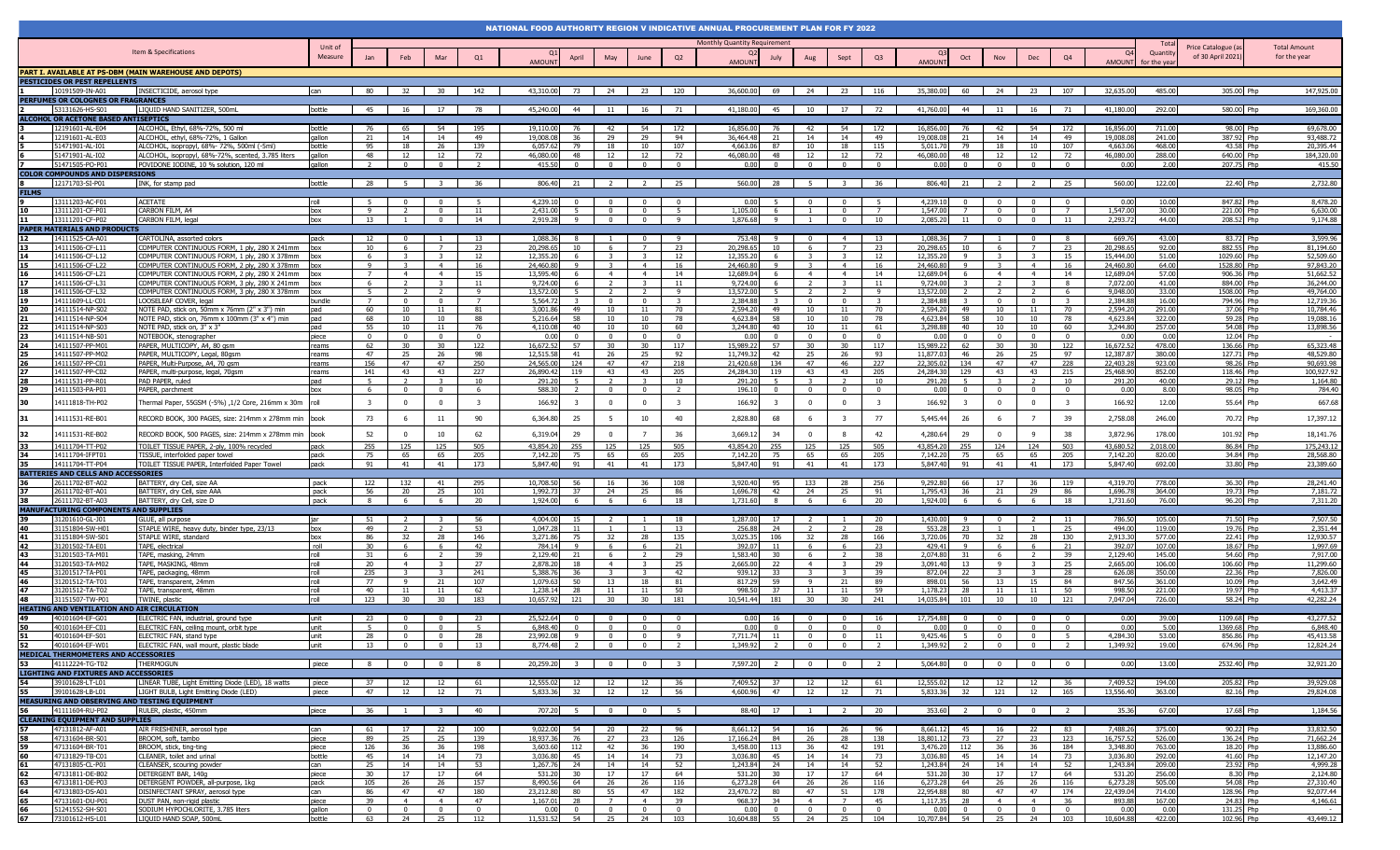|            |                                               |                                                                                      |                    |                |                                |                      |                     |                                             |                                  |                                |                          | Monthly Quantity Requirement         |                      |                                           |                          |                                             |                                           |                        |                      |                     |                  |                                        |                                     |
|------------|-----------------------------------------------|--------------------------------------------------------------------------------------|--------------------|----------------|--------------------------------|----------------------|---------------------|---------------------------------------------|----------------------------------|--------------------------------|--------------------------|--------------------------------------|----------------------|-------------------------------------------|--------------------------|---------------------------------------------|-------------------------------------------|------------------------|----------------------|---------------------|------------------|----------------------------------------|-------------------------------------|
|            |                                               | Item & Specifications                                                                | Unit of<br>Measure | Jan            | Feb                            | Mar                  | Q1                  | April                                       | May                              | June                           | Q2                       | July                                 | Aug                  | Sept                                      | Q <sub>3</sub>           | Oct                                         | Nov                                       | Dec                    | Q <sub>4</sub>       |                     | Quantit          | Price Catalogue (a<br>of 30 April 2021 | <b>Total Amount</b><br>for the year |
|            |                                               |                                                                                      |                    |                |                                |                      |                     | AMOUN                                       |                                  |                                |                          | <b>AMOUN</b>                         |                      |                                           |                          | AMOUN                                       |                                           |                        |                      | AMOUN               | or the ve        |                                        |                                     |
|            | 47131802-FW-P02                               | FLOOR WAX, paste type, red                                                           | can                | 31             |                                |                      | 37                  | 11.461.<br>31                               |                                  |                                | 37                       | 11,461.1                             |                      |                                           | 37                       | 11.461.1                                    |                                           |                        | 37                   | 11,461.1            | 148.00           | 309.76 Php                             | 45.844.48                           |
|            | 47131830-FC-A01                               | FURNITURE CLEANER, aerosol type                                                      | can                | 25             | 15                             | 15                   | 55                  | 6.606.6<br>21                               | 15                               | - 15                           | 51                       | 6.126.12<br>23                       | 15                   | 16                                        | 54                       | 6,486,48<br>21                              | 15                                        | 16                     | 52                   | 6,246.2             | 212.00           | 120.12 Php                             | 25,465.44                           |
|            | 47121804-MP-B01                               | MOP BUCKET, heavy duty, hard plastic                                                 | unit               | 21             | $\mathbf{R}$                   | $\overline{1}$       | 25                  | 57,200.0<br>10                              |                                  | $\overline{1}$                 | 12                       | 27,456.00<br>18                      |                      |                                           | 22                       | 50,336.00                                   | $\overline{1}$                            |                        | 10                   | 22,880.0            | 69.00            | 2288.00 Php                            | 157,872.00                          |
| 71<br>72   | 47131613-MP-H02<br>47131619-MP-R01            | MOPHANDLE, heavy duty, screw type<br>1OPHEAD, made of rayon                          | piece<br>niece     | 23<br>44       | -6<br>12                       | -6                   | 31<br>62            | 3,868.8<br>17<br>7.673.1<br>41              | 10                               | - 6                            | 21<br>57                 | 2.620.80<br>22<br>7.054.32<br>41     | $\overline{4}$<br>12 | - 6                                       | 28<br>59                 | 3,494.40<br>19<br>7.301.84<br>41            | - 8                                       | $\overline{2}$<br>6    | 23<br>55             | 2,870.4<br>6.806.8  | 103.00<br>233.00 | 124.80 Php<br>123.76 Php               | 12,854.40<br>28.836.08              |
| 73         | 47131501-RG-C01                               | RAGS, all cotton                                                                     | bundle             | 94             | 12                             | 25                   | 131                 | 7.050.4<br>72                               | 15                               | 22                             | 109                      | 5.866.38<br>75                       | 12                   | - 25                                      | 112                      | 6.027.84<br>72                              | - 15                                      | 22                     | 109                  | 5.866.3             | 461.00           | 53.82 Php                              | 24.811.02                           |
|            | 47131602-SC-N01                               | SCOURING PAD                                                                         | pack               | 17             | 10                             | 10                   | 37                  | 4,155.8<br>16                               | 10                               | 10                             | 36                       | 4.043.52<br>16                       | 10                   | 10                                        | 36                       | 4,043.52<br>16                              | 10                                        | 10                     | 36                   | 4,043.5             | 145.00           | 112.32 Php                             | 16,286.40                           |
|            | 47121701-TB-P04                               | FRASHBAG, GPP specs, black, 940mmx1016mm                                             | pack               | 104            | 31                             | 36                   | 171                 | 23,030.2<br>89                              | 26                               | -36                            | 151                      | 20,336.68<br>89                      | 28                   | 36                                        | 153                      | 20,606.04<br>89                             | - 26                                      | 41                     | 156                  | 21,010.0            | 631.00           | 134.68 Php                             | 84,983.08                           |
| 76         | 47121702-WB-P01                               | WASTEBASKET, non-rigid plastic                                                       | piece              | 40             | $\mathbf{0}$                   |                      | 41                  | 1,146.3<br>26                               | $\Omega$                         |                                | 27                       | 754.92<br>34                         |                      |                                           | 35                       | 978.60<br>24                                | $\Omega$                                  |                        | 25                   | 699.0               | 128.00           | 27.96 Php                              | 3,578.88                            |
|            | PERSONAL PROTECTIVE EQUIPMENT                 |                                                                                      |                    |                |                                |                      |                     |                                             |                                  |                                |                          |                                      |                      |                                           |                          |                                             |                                           |                        |                      |                     |                  |                                        |                                     |
|            | 46181503-CA-C0:                               | COVERALL, non-sterile, protective, medical grade                                     | piece              | - 5            | $^{\circ}$                     | $^{\circ}$           |                     | 5,720.0                                     |                                  |                                | $\mathbf{0}$             | 0.00                                 |                      |                                           |                          | 0.00                                        |                                           | $\Omega$               |                      | 0.00                | 5.00             | 1,144.00 Php                           | 5,720.00                            |
|            | 46181702-FSH01                                | FACE SHIELD, direct splash protection                                                | piece              | 105            | $\Omega$                       | $\Omega$             | 105                 | 15,750.0<br>105                             | $\Omega$                         | $\Omega$                       | 105                      | 15,750.00<br>105                     |                      | $\Omega$                                  | 105                      | 15,750.00<br>105                            | $\Omega$                                  | $\Omega$               | 105                  | 15,750.00           | 420.00           | 150.00 Php                             | 63,000.00                           |
| 79         | 46181804-GG-G0                                | PROTECTIVE SAFETY GOGGLES                                                            | piece              | 60             | $\Omega$                       | $^{\circ}$           | 60                  | 9,360.0<br>-5                               | $\Omega$                         | $\Omega$                       | - 5                      | 780.00<br>-5                         | $\Omega$             | $\overline{0}$                            | - 5                      | 780.00                                      | $\Omega$                                  | $\Omega$               | $-5$                 | 780.00              | 75.00            | 156.00 Php                             | 11,700.00                           |
|            | 42131601-PA-A01                               | Polvethylene Apron (50g                                                              | piece              | $\mathbf{R}$   | $\Omega$                       | $\Omega$<br>$\Omega$ | $\mathbf{R}$<br>-5. | 120.6                                       |                                  | $\sqrt{ }$                     | $\mathbf{R}$<br>$\Omega$ | 45.24<br>n nr                        |                      | $\overline{0}$                            | $\mathbf{0}$<br>$\Omega$ | 0.00                                        | $\sqrt{ }$                                | $\Omega$<br>$\sqrt{ }$ | $\Omega$             | 45.24               | 14.00            | 15.08 Php                              | 211.12                              |
| 81<br>82   | 42131702-SG-01<br>42131711-HC-H01             | Surgical Gown                                                                        | piece<br>piece     | 5.<br>5        | $\Omega$<br>$\mathbf{0}$       | $\mathbf{0}$         | -5.                 | 1.497.6<br>$\Omega$<br>$\Omega$<br>13.0     | $\Omega$<br>$\Omega$             | - 0<br>$\overline{0}$          | $\overline{0}$           | $\Omega$<br>0.00<br>$\mathbf{0}$     |                      | $\sqrt{ }$<br>$\overline{0}$              | $\overline{0}$           | 0.00<br>0.00                                | $\sqrt{ }$<br>$\overline{0}$              | $\overline{0}$         | $\Omega$             | 0.00<br>0.00        | 5.00<br>5.00     | 299.52 Php<br>2.60 Php                 | 1.497.60<br>13.00                   |
| 83         | 42131609-SC-S01                               | HEAD COVER, disposable<br>SHOE COVER, disposable                                     | nair               | 5              | $\mathbf{0}$                   | $\Omega$             | 5                   | 41.6<br>$\Omega$                            | $\Omega$                         | $\overline{0}$                 | $\mathbf{0}$             | 0.00<br>$\mathbf{0}$                 | $\overline{0}$       | $\Omega$                                  | $\mathbf{0}$             | 0.00                                        | $\overline{0}$                            | $\overline{0}$         | $\overline{0}$       | 0.00                | 5.00             | 8.32 Php                               | 41.60                               |
|            | 42132203-MG-G01                               | <b>NITRILE GLOVES</b>                                                                | piece              | 60             | $\Omega$                       | $\Omega$             | 60                  | 184.2<br>10                                 | $\Omega$                         | $\Omega$                       | 10                       | 30.70<br>10 <sup>10</sup>            |                      | $\Omega$                                  | 10                       | 30.70<br>10                                 | $\Omega$                                  | $\Omega$               | 10                   | 30.70               | 90.00            | 3.07 Php                               | 276.30                              |
| 85         | 42132203-MG-G02                               | PREMIUM LATEX GLOVES                                                                 | piece              | 88             | $\Omega$                       | $\Omega$             | 88                  | 4417<br>60                                  | $\Omega$                         | - 20                           | 80                       | 401.60<br>60                         | - 0                  | $\sqrt{2}$                                | 60                       | 301.20<br>60                                | $\Omega$                                  | $\overline{0}$         | 60                   | 301.20              | 288.00           | 5.02 Php                               | 1.445.76                            |
|            | 42131713-SM-M01                               | SURGICAL MASK, 3-ply                                                                 | piece              | 1067           | 1000                           | 1007                 | 3074                | 43,158.96<br>1060                           | 1007                             | 1000                           | 3067                     | 43,060.68<br>1067                    | 1000                 | 1007                                      | 3074                     | 43,158.96<br>1060                           | 1007                                      | 1000                   | 3067                 | 43,060.68           | 12,282.00        | 14.04 Php                              | 172,439.28                          |
| 87         | 46182008-KN-M01                               | KN95 FACE MASK                                                                       | niece              | 200            | 35                             | $\overline{0}$       | 235                 | 24,440.00<br>135                            | $\overline{0}$                   | 35                             | 170                      | 17,680.00<br>100                     | 35                   | $\overline{0}$                            | 135                      | 14,040,00<br>135                            | $\overline{0}$                            | 35                     | 170                  | 17,680.0            | 710.00           | 104.00 Php                             | 73,840,00                           |
|            |                                               | INFORMATION AND COMMUNICATION TECHNOLOGY (ICT) EQUIPMENT AND DEVICES AND ACCESSORIES |                    |                |                                |                      |                     |                                             |                                  |                                |                          |                                      |                      |                                           |                          |                                             |                                           |                        |                      |                     |                  |                                        |                                     |
|            | 43211507-DSK00                                | DESKTOP FOR BASIC USERS                                                              | unit               | 15             | $\Omega$                       |                      | 15                  | 371,904.0                                   |                                  |                                |                          | 49,587,20                            |                      |                                           |                          | 49,587.20                                   |                                           |                        |                      | 49,587.2            | 21.00            | 24,793.60 Php                          | 520,665.60                          |
|            | 43211507-DSK002                               | DESKTOP FOR MID-RANGE USERS                                                          | unit               | 14             | $\Omega$                       | $\Omega$             | 14                  | 593,465.6                                   | $\Omega$                         | $\Omega$                       | $\overline{\mathbf{3}}$  | 127,171.2                            |                      |                                           |                          | 84,780.80                                   | $\Omega$                                  | $\Omega$               |                      | 84,780.8            | 21.00            | 42,390.40 Php                          | 890,198.40                          |
|            | 43211503-LAP00                                | LAPTOP FOR MID-RANGE USERS                                                           | unit               | 10             | $\Omega$                       | $\mathbf{0}$         | 10                  | 413,920.0                                   | $\Omega$                         | - 0                            | -3                       | 124,176.00<br>$\mathbf{R}$           |                      | $\Omega$                                  |                          | 124,176.00                                  | $\overline{0}$                            | $\Omega$               | $\mathbf{R}$         | 82,784.0            | 18.00            | 41,392.00 Php                          | 745,056.00                          |
|            | 43201827-HD-X02<br>43202010-FD-U              | EXTERNAL HARD DRIVE, 1 TB<br>FLASH DRIVE, 16 GB                                      | piece<br>piece     | 27<br>56       | $\Omega$                       | $\Omega$             | 27<br>60            | 70,168.6<br>-8<br>10,046.4<br>20            | $\Omega$                         | $\Omega$                       | 8<br>20                  | 20,790.7<br>3.348.80<br>32           |                      | $\Omega$<br>$\Omega$                      | - 8<br>32                | 20,790.72<br>5.358.08<br>17                 | $\Omega$<br>$\sqrt{ }$                    | $\Omega$<br>$\Omega$   | 17                   | 7,796.5<br>2.846.4  | 46.00<br>129.00  | 2598.84 Php<br>167.44 Php              | 119,546.64<br>21,599.76             |
| 82         | 43211708-MO-O0                                | MOUSE, OPTICAL, USB connection type                                                  | unit               | 27             |                                | $\Omega$             | 29                  | 3.227.7<br>17                               |                                  | - 0                            | 19                       | 2,114.70<br>20                       |                      | - 0                                       | 22                       | 2,448.60<br>17                              |                                           | $\overline{0}$         | 19                   | 2,114.7             | 89.00            | 111.30 Php                             | 9,905.70                            |
| 83         | 43211708-MO-O02                               | MOUSE, WIRELESS, USB                                                                 | unit               | 17             | $\mathbf{0}$                   | $\mathbf{0}$         | 17                  | 2,618.0<br>12                               | $\Omega$                         | $\overline{0}$                 | 12                       | 1,848.00<br>13                       | $\mathbf{a}$         | $\Omega$                                  | 13                       | 2,002.00<br>12                              | $\overline{\mathbf{0}}$                   | $\overline{0}$         | 12                   | 1,848.0             | 54.00            | 154.00 Php                             | 8,316.00                            |
| 84         | 43212102-PR-D02                               | PRINTER, impact, dot matrix, 24 pins, 136 columns                                    | unit               | 8              | $\overline{0}$                 | $\overline{0}$       | 8                   | 304,807.7<br>$\overline{4}$                 | $\mathbf{0}$                     | $\overline{\mathbf{0}}$        | $\overline{4}$           | 152,403.88<br>$\mathbf{R}$           | $\mathbf{0}$         | $\overline{0}$                            | $\overline{\mathbf{3}}$  | 114,302.91                                  | $\overline{0}$                            | $\overline{0}$         | $\mathbf{R}$         | 114,302.9           | 18.00            | 38100.97 Php                           | 685,817.46                          |
|            | 43212102-PR-D01                               | PRINTER, impact, dot matrix, 9 pins, 80 columns                                      | unit               | -5             | $\Omega$                       | $\Omega$             | -5                  | 45,957.6<br>$\Omega$                        | $\Omega$                         | $\Omega$                       | $\overline{0}$           | 0.00<br>$\mathbf{0}$                 |                      | $\Omega$                                  | $\Omega$                 | 0.00                                        | $\overline{0}$                            | $\mathbf{0}$           | $\Omega$             | 0.00                | 5.00             | 9191.52 Php                            | 45,957.60                           |
|            | 43212105-PR-L01                               | PRINTER, laser, monochrome                                                           | unit               | -5             | $\Omega$                       | $\Omega$             | - 5                 | 3.624.4                                     | $\Omega$                         | $\Omega$                       | $\overline{1}$           | 724.88<br>$\Omega$                   | $\sim$               | $\Omega$                                  | $\Omega$                 | 0.00<br>$^{\circ}$                          | $\Omega$                                  | $\Omega$               | $\Omega$             | 0.00                | 6.00             | 724.88 Php                             | 4,349.28                            |
|            | 43212105-PR-L0                                | PRINTER, laser, colored                                                              | unit               | 12             | $\Omega$                       | $\Omega$             | 12                  | 94,788.0                                    | $\Omega$                         | $\Omega$                       | $\overline{7}$           | 55,293.00                            |                      | $\Omega$                                  | 3                        | 23.697.00                                   | $\Omega$                                  | $\overline{0}$         | $\overline{4}$       | 31,596.00           | 26.00            | 7899.00 Php                            | 205,374.00                          |
|            | OFFICE EQUIPMENT AND ACCESSORIES AND SUPPLIES |                                                                                      |                    |                |                                |                      |                     |                                             |                                  |                                |                          |                                      |                      |                                           |                          |                                             |                                           |                        |                      |                     |                  |                                        |                                     |
|            | 44121710-CH-W0                                | CHALK, white enamel                                                                  | box                | 5              | $\Omega$                       | $\mathbf{0}$         | $\overline{a}$      | 148.20<br>$\overline{0}$                    |                                  |                                | $\overline{0}$           | 0.00<br>$\Omega$                     |                      |                                           | $\overline{0}$           | 0.00                                        | $\Omega$                                  | $\mathbf{0}$           |                      | 0.00                | 5.00             | 29.64 Php                              | 148.20                              |
|            | 44122105-BF-C0                                | CLIP, backfold, 19mm                                                                 | box                | 53             | -6                             | 10                   | 69                  | 604.44<br>27<br>1.567.6                     | $\mathbf{q}$                     | -6                             | 41                       | 359.16<br>34                         |                      | $\mathbf{q}$                              | 48                       | 420.48<br>32                                |                                           |                        | 46                   | 402.96              | 204.00           | 8.76 Php                               | 1,787.04<br>4,155.06                |
|            | 44122105-BF-C02<br>44122105-BF-C03            | CLIP, backfold, 25mm<br>CLIP, backfold, 32mm                                         | box<br>box         | 49<br>54       | 11<br>$\overline{7}$           | 43<br>-9             | 103<br>70           | 32<br>1,565.2<br>25                         | - 11                             | - 13                           | 54<br>43                 | 821.88<br>35<br>961.48<br>32         | 13                   | <b>q</b>                                  | 57<br>48                 | 867.54<br>39<br>1,073.28<br>30              | - 9                                       | -11<br>$\overline{7}$  | 59<br>48             | 897.98<br>1,073.2   | 273.00<br>209.00 | 15.22 Php<br>22.36 Php                 | 4,673.24                            |
| 92         | 44122105-BF-C04                               | CLIP, backfold, 50mm                                                                 | box                | 59             | 10                             | 20                   | 89                  | 4,859.40<br>- 29                            | -6                               | 10                             | 45                       | 2,457.00<br>32                       |                      |                                           | 46                       | 2,511.60<br>34                              | - 6                                       | - 6                    | -46                  | 2,511.6             | 226.00           | 54.60 Php                              | 12,339.60                           |
| 93         | 44121801-CT-R0                                | CORRECTION TAPE, 8m                                                                  | piece              | 209            | 53                             | 63                   | 325                 | 3.796.0<br>167                              | 69                               | 48                             | 284                      | 3.317.12<br>201                      | 53                   | 63                                        | 317                      | 3.702.56<br>167                             | 64                                        | 60                     | 291                  | 3,398.8             | 1.217.00         | 11.68 Php                              | 14,214.56                           |
| 94         | 44111515-DF-B0                                | <b>DATA FILE BOX</b>                                                                 | piece              | 117            | 27                             | 27                   | 171                 | 13.201.<br>88                               | 27                               | 27                             | 142                      | 10.962.40<br>99                      | 27                   | 27                                        | 153                      | 11,811.60<br>79                             | 27                                        | 27                     | 133                  | 10,267.6            | 599.00           | 77.20 Php                              | 46,242.80                           |
| 95         | 44122011-DF-F0                                | DATA FOLDER                                                                          | piece              | 68             | 56                             | 50                   | 174                 | 11,943.3<br>57                              | 56                               | 50                             | 163                      | 62<br>11,188.32                      | 56                   | 50                                        | 168                      | 11,531.52<br>55                             | 56                                        | 50                     | 161                  | 11,051.0            | 666.00           | 68.64 Php                              | 45,714.24                           |
| 96         | 44121506-EN-D01                               | ENVELOPE, documentary, A4                                                            | hox                | 111            | 14                             | 14                   | 139                 | 93,559.5<br>54                              | 14                               | 14                             | 82                       | 55,193.38<br>54                      | 14                   | 14                                        | 82                       | 55,193.38<br>54                             | 14                                        | 14                     | 82                   | 55,193.3            | 385.00           | 673.09 Php                             | 259,139.65                          |
| 97         | 44121506-EN-D02                               | ENVELOPE, DOCUMENTARY, for legal size document                                       | hox                | 97             | -5                             |                      | 107                 | 99,206.1<br>41                              |                                  | - 5                            | 51                       | 47.285.1<br>47                       | 11                   |                                           | 69                       | 63.974.04<br>41                             | - 5                                       | 5                      | 51                   | 47,285.             | 278.00           | 927.16 Php                             | 257,750.48                          |
|            | 44121506-EN-X01                               | ENVELOPE, expanding, kraft, legal                                                    | box                | 80             | 13                             | 12                   | 105                 | 77,532.0<br>47                              | 12                               | - 13                           | 72                       | 53,164.80<br>38                      | 32                   | 24                                        | 94                       | 69,409.60<br>57                             | 22                                        | 22                     | 101                  | 74,578.4            | 372.00           | 738.40 Php                             | 274,684.80                          |
|            | 44121506-EN-X02                               | ENVELOPE, expanding, plastic                                                         | piece              | 58             | -5                             | 15<br>$\overline{4}$ | 78                  | 2,378.2<br>20<br>49,544.2<br>13             | 15                               | -5<br>10                       | 40                       | 1,219.60<br>20<br>15                 | 10                   | 15<br>12                                  | 45                       | 1,372.05<br>20<br>12                        | 10<br>$\Omega$                            | 11                     | 41                   | 1,250.0<br>9.455.0  | 204.00<br>207.00 | 30.49 Php<br>378.20 Php                | 6,219.96<br>78,287,40               |
| 100<br>101 | 44121506-EN-M02<br>44121504-EN-W02            | ENVELOPE, mailing<br>ENVELOPE, mailing, with window                                  | hox<br>box         | 124<br>26      | 20                             | 20 <sup>2</sup>      | 131<br>66           | 28.622.8<br>22                              | 20                               |                                | 24<br>62                 | 9.076.80<br>26.888.16<br>$22 -$      | 20 <sup>2</sup>      |                                           | 27<br>62                 | 10,211,40<br>26.888.16<br>22                |                                           | 13<br>20               | 25<br>62             | 26,888.1            | 252.00           | 433.68 Php                             | 109,287.36                          |
| 102        | 44111912-ER-B0                                | ERASER, FELT, for blackboard/whiteboard                                              | piece              | 12             | $\mathbf{0}$                   | $\overline{2}$       | 14                  | 144.2<br>$\overline{4}$                     |                                  | $\Omega$                       | $\overline{4}$           | 41.20<br>6                           |                      | $\Omega$                                  | -6                       | 61.80                                       | $^{\circ}$                                | $\overline{0}$         |                      | 10.3                | 25.00            | 10.30 Php                              | 257.50                              |
| 103        | 44122118-FA-P01                               | FASTENER, metal, non-sharp edges                                                     | box                | 79             | 23                             | 22                   | 124                 | 10,342.8<br>39                              | 22                               | 21                             | 82                       | 6,839.62<br>60                       | 23                   | 28                                        | 111                      | 9,258.51<br>37                              | 22                                        | 21                     | 80                   | 6,672.8             | 397.00           | 83.41 Php                              | 33,113.77                           |
| 104        | 44111515-FO-X0                                | FILE ORGANIZER, expanding, plastic, lega                                             | piece              | 38             | $\overline{7}$                 |                      | 46                  | 3.957.8<br>20                               |                                  |                                | 28                       | 2,409.12<br>15                       |                      |                                           | 23                       | 1,978.92<br>15                              |                                           |                        | 17                   | 1,462.6             | 114.00           | 86.04 Php                              | 9,808.56                            |
| 105        | 44122018-FT-D01                               | FILE TAB DIVIDER, bristol board, for A4                                              | set                | 24             | 16                             | 17                   | 57                  | 634.4<br>19                                 | 16                               | - 17                           | 52                       | 578.76<br>19                         | 16                   | 17                                        | 52                       | 578.76<br>19                                | - 16                                      | 17                     | 52                   | 578.7               | 213.00           | 11.13 Php                              | 2.370.69                            |
| 106        | 44122018-FT-D02                               | FILE TAB DIVIDER, legal                                                              | set                | -31            | 16                             | 16                   | 63                  | 896.4<br>19                                 | 16                               | 16                             | 51                       | 725.73<br>19                         | 16                   | 16                                        | 51                       | 725.73<br>19                                | -16                                       | 16                     | 51                   | 725.7               | 216.00           | 14.23 Php                              | 3,073.68                            |
| 107        | 44122011-FO-F0                                | FOLDER, fancy, with slide, A4                                                        | bundle             | 34             | 20                             | 32                   | 86                  | 23,254.4<br>34<br>34                        | 20                               | - 20                           | 74                       | 20,009.60<br>34                      | 20                   | 20                                        | 74                       | 20,009.60<br>34                             | - 20                                      | 20                     | 74                   | 20,009.6            | 308.00           | 270.40 Php                             | 83,283.20                           |
| 108<br>109 | 44122011-FO-F0<br>44122011-FO-L0              | FOLDER, fancy, with slide, lega<br>FOLDER, L-type, A4                                | bundle<br>pack     | 34<br>25       | 20<br>12                       | 32<br>24             | 86<br>61            | 26.821.6<br>10,457.2<br>25                  | 20<br>12                         | 20<br>12                       | 74<br>49                 | 23,079.1<br>34<br>8,400.0<br>13      | 20<br>12             | 20                                        | 74<br>37                 | 23.079.1<br>34<br>6,342.9<br>13             | 20<br>12                                  | 20<br>12               | 74<br>37             | 23,079.1<br>6,342.9 | 308.00<br>184.00 | 311.88 Php<br>171.43 Php               | 96,059.04<br>31,543.12              |
| 110        | 44122011-FO-L0                                | FOLDER, L-type, lega                                                                 | pack               | 23             | 10                             | 22                   | 55                  | 13,378.2<br>23                              | 10                               | 10                             | 43                       | 10,459.32<br>16                      | 10                   | 10                                        | 36                       | 8,756.64<br>23                              | 10                                        | 10                     | 43                   | 10,459.3            | 177.00           | 243.24 Php                             | 43,053.48                           |
| 111        | 44122027-FO-P01                               | FOLDER, pressboard                                                                   | box                | 62             | 10                             | 10                   | 82                  | 78,116.4<br>56                              | 10                               | 10                             | 76                       | 72,400.64<br>52                      | 10                   | 10                                        | 72                       | 68,590.08<br>44                             | 10                                        | 10                     | 64                   | 60,968.9            | 294.00           | 952.64 Php                             | 280,076.16                          |
| 112        | 44122011-FO-T0                                | FOLDER, with tab, A4                                                                 | pack               | 109            | 40                             | 42                   | 191                 | 53,289.0<br>74                              | 40                               | 30                             | 144                      | 40,176,00<br>101                     | 40                   |                                           | 171                      | 47,709.00<br>73                             | 40                                        | 30                     | 143                  | 39,897.0            | 649.00           | 279.00 Php                             | 181,071.00                          |
| 113        | 44122011-FO-T04                               | FOLDER, with tab, lega                                                               | pack               | 96             | 35                             | 35                   | 166                 | 53,345.7<br>72                              | 45                               | 55                             | 172                      | 55,273.92<br>68.                     | 35                   | 40                                        | 143                      | 45,954.48<br>67                             | - 25                                      | 45                     | 137                  | 44,026.3            | 618.00           | 321.36 Php                             | 198,600.48                          |
| 114        | 44122008-IT-T0                                | INDEX_TAB, self-adhesive, transparent                                                | box                | 51             | -5                             | 14                   | 70                  | 3.967.6<br>34                               | 13                               | - 6                            | 53                       | 3,004.04<br>42                       |                      | 14                                        | 61                       | 3,457.48<br>34                              | 13                                        | - 6                    | 53                   | 3,004.0             | 237.00           | 56.68 Php                              | 13,433.16                           |
| 115        | 44111515-MF-B0                                | MAGAZINE FILE BOX, large                                                             | piece              | 61             | $\Omega$                       | 40 <sup>°</sup>      | 101                 | 4,201.6<br>46                               |                                  | 40                             | 86                       | 3,577,60<br>46                       |                      | 40                                        | 86                       | 3.577.60<br>46                              | $\Omega$                                  | 40                     | 86                   | 3.577.6             | 359.00           | 41.60 Php                              | 14,934.40                           |
| 116        | 44121716-MA-F0                                | MARKER, fluorescent                                                                  | set                | 33             | 17                             | 19                   | 69                  | 2.529.5<br>28                               | 17                               | 16                             | 61                       | 2,236.26<br>30                       | 16                   | 17                                        | 63                       | 2.309.58<br>27                              | 18                                        | 17                     | 62                   | 2,272.9             | 255.00           | 36.66 Php                              | 9,348.30                            |
| 117<br>118 | 44121708-MW-B01<br>44121708-MW-B02            | MARKER, whiteboard, black<br>MARKER, whiteboard, blue                                | piece<br>piece     | 45<br>37       | 25<br>13                       | 20<br>17             | 90<br>67            | 1,204.2<br>38<br>896.46<br>27               | 20<br>13                         | 19<br>17                       | 77<br>57                 | 1,030.26<br>36<br>762.66<br>25       | 25<br>8              | 20<br>12                                  | 81<br>45                 | 1,083.78<br>32<br>602.10<br>27              | 26<br>8                                   | 19<br>17               | 77<br>52             | 1,030.2<br>695.7    | 325.00<br>221.00 | 13.38 Php<br>13.38 Php                 | 4,348.50<br>2,956.98                |
| 119        | 44121708-MW-B03                               | MARKER, whiteboard, red                                                              | piece              | 31             |                                | 12                   | 46                  | 615.48<br>17                                |                                  | 12                             | 32                       | 428.16<br>18                         |                      | 12                                        | 33                       | 441.54<br>17                                |                                           | 12                     | 32                   | 428.1               | 143.00           | 13.38 Php                              | 1,913.34                            |
| 120        | 44121708-MP-B01                               | MARKER, permanent, black, bullet type                                                | piece              | 89             | 22                             | 28                   | 139                 | 56<br>1,248.22                              | 23                               | 27                             | 106                      | 57  <br>951.88                       | 22                   | 28                                        | 107                      | 45<br>960.86                                | - 23                                      | 33                     | 101                  | 906.98              | 453.00           | 8.98 Php                               | 4,067.94                            |
| 121        | 44121708-MP-B02                               | MARKER, permanent, blue, bullet type                                                 | piece              | 72             | 19                             | 26                   | 117                 | 1,050.66<br>46                              | 17                               | 24                             | 87                       | 50<br>781.26                         | 19                   | 23                                        | 92                       | 826.16<br>41                                | 19                                        | 26                     | 86                   | 772.28              | 382.00           | 8.98 Php                               | 3,430.36                            |
| 122        | 44121708-MP-B03                               | MARKER, permanent, red, bullet type                                                  | piece              | 62             | $\overline{2}$                 | 10                   | 74                  | 664.52<br>32                                | $\overline{2}$                   | 10                             | 44                       | 395.12<br>33                         | $\overline{2}$       | 10                                        | 45                       | 404.10<br>27                                | $\overline{2}$                            | 10                     | 39                   | 350.22              | 202.00           | 8.98 Php                               | 1,813.96                            |
| 123        | 44122104-PC-G01                               | PAPER CLIP, vinyl/plastic coated, 33mm                                               | box                | 80             | 27                             | 30                   | 137                 | 1.063.1<br>45                               | 28                               | 24                             | 97                       | 752.72<br>68                         | 22                   | 35                                        | 125                      | 970.00<br>45                                | 28                                        | 24                     | 97                   | 752.72              | 456.00           | 7.76 Php                               | 3,538.56                            |
| 124        | 44122104-PC-J02                               | PAPER CLIP, vinyl/plastic coated, 50mm                                               | box                | 73             | 25                             | 28                   | 126                 | 1,736.2<br>42                               | 25                               | 21                             | 88                       | 1,212.64                             | 66 20                | 33                                        | 119                      | 1,639.82<br>42                              | 25                                        | 21                     | 88                   | 1,212.64            | 421.00           | 13.78 Php                              | 5,801.38                            |
| 125        | 44121706-PE-L01                               | PENCIL, lead, with eraser                                                            | box                | 37             | 10                             | 11                   | 58                  | 1,205.8<br>24                               | $\overline{2}$                   | 10                             | 36                       | 32<br>748.44                         | $\sim$ 0             | 10                                        | 42                       | 873.18<br>25                                | 12                                        | 10                     | 47                   | 977.13              | 183.00           | 20.79 Php                              | 3,804.57                            |
| 126<br>127 | 44122037-RB-P10                               | RING BINDER, plastic, 32mm                                                           | bundle             | 31             | 10                             | 11                   | 52                  | 12,469.0<br>26                              | 10                               | 10                             | 46                       | 11.030.34<br>26                      | 11                   | 10                                        | 47                       | 11,270.13<br>26                             | 10                                        | 10                     | 46                   | 11,030.34           | 191.00           | 239.79 Php                             | 45,799.89                           |
| 128        | 44122101-RU-B01<br>44121905-SP-F01            | RUBBER BAND, No. 18<br>STAMP PAD, felt                                               | box<br>piece       | 23<br>27       | $\mathbf{1}$<br>6 <sup>6</sup> | $\overline{7}$       | 25<br>40            | 2,501.2<br>13<br>1,398.0<br>21              | $\overline{0}$                   | - 1<br>$\sim$ 0                | 15<br>21                 | 1,500.75<br>15<br>733.95<br>$21$     | $\sim$ 1             | $-5$                                      | 17<br>27                 | 1,700.85<br>13<br>943.65<br>$\frac{11}{11}$ | $\overline{1}$<br>$\overline{\mathbf{0}}$ | -1<br>6                | 15<br>17             | 1,500.75<br>594.15  | 72.00<br>105.00  | 100.05 Php<br>34.95 Php                | 7,203.60<br>3.669.75                |
| 129        | 44121612-BL-H01                               | BLADE, for general purpose cutter / utility knife                                    | piece              | 72             | 5 <sup>1</sup>                 | 10                   | 87                  | 1,289.34<br>-36                             | 11                               | $5^{\circ}$                    | 52                       | 770.64<br>39                         | 10                   | $-5$                                      | 54                       | 800.28<br>26                                | 11                                        | 5                      | 42                   | 622.44              | 235.00           | 14.82 Php                              | 3,482.70                            |
| 130        | 44121612-CU-H01                               | CUTTER/UTILITY KNIFE, for general purpose                                            | piece              | 34             | $\overline{2}$                 | 7                    | 43                  | 1,437,49<br>13                              | $\overline{2}$                   | $\overline{\mathbf{3}}$        | 18                       | 601.74                               | 12 9                 | $\overline{2}$                            | 23                       | 768.89<br>8 <sup>1</sup>                    | $\overline{2}$                            | $\overline{2}$         | 12                   | 401.16              | 96.00            | 33.43 Php                              | 3,209.28                            |
| 131        | 44103202-DS-M01                               | DATING AND STAMPING MACHINE                                                          | piece              | 16             | $\overline{0}$                 | $\Omega$             | 16                  | 7.263.36<br>7                               | $\overline{0}$                   | $\overline{\mathbf{0}}$        | 7                        | 3,177.72<br>$\mathbf{R}$             | $\overline{0}$       | $\overline{0}$                            | 8                        | $3.631.68$ 7 0                              |                                           | $\overline{0}$         | $\overline{7}$       | 3.177.72            | 38.00            | 453.96 Php                             | 17,250.48                           |
| 132        | 44121619-PS-M01                               | PENCIL SHARPENER, manual, single cutter head                                         | piece              | 18             | $\overline{0}$                 | $\overline{2}$       | 20                  | 4,053.40<br>$\mathcal{R}$                   | $\overline{0}$                   | $\overline{0}$                 | $\overline{3}$           | 608.01<br>10                         | $\overline{0}$       | $\overline{\mathbf{0}}$                   | 10                       | 2,026.70                                    | $1 \qquad 0$                              | $\overline{1}$         | $\overline{2}$       | 405.34              | 35.00            | 202.67 Php                             | 7,093.45                            |
| 133        | 44101602-PU-P01                               | PUNCHER, paper, heavy duty                                                           | piece              | 37             | 2                              | 11                   | 50                  | 7,540.00<br>5 <sup>1</sup>                  | $\overline{0}$                   | $\overline{z}$                 | $\overline{7}$           | 1,055.60<br>18                       | $\overline{2}$       | $\overline{4}$                            | 24                       | 3,619.20<br>$\overline{0}$                  | $\overline{0}$                            | $\overline{0}$         | $\mathbf{0}$         | 0.00                | 81.00            | 150.80 Php                             | 12,214.80                           |
| 134        | 44121618-SS-S01                               | SCISSORS, symmetrical                                                                | pair               | 40             | $\overline{0}$                 | 7                    | 47                  | 1.906.3<br>6                                | $\overline{0}$                   | $\overline{0}$                 | 6                        | 243.36<br>26 1                       | $\overline{0}$       | $\overline{0}$                            | 26                       | 1,054.56<br>1                               | $\overline{0}$                            | $\overline{0}$         | $\overline{1}$       | 40.56               | 80.00            | 40.56 Php                              | 3,244,80                            |
| 135        | 44121615-ST-S01                               | STAPLER, standard type                                                               | piece              | 54             | $\overline{2}$                 | 2                    | 58                  | 8,143.2<br>14                               | $\overline{0}$                   | $\overline{0}$                 | 14                       | 1,965.60<br>26                       | $\overline{2}$       | $\overline{2}$                            | 30                       | 4,212.00<br>12                              | $\overline{0}$                            | $\mathbf{0}$           | 12                   | 1,684.80            | 114.00           | 140.40 Php                             | 16,005.60                           |
| 136<br>137 | 44121615-ST-B01<br>44121613-SR-P01            | STAPLER, heavy duty, binder type<br>STAPLE REMOVER, plier type                       | unit<br>piece      | 6<br>37        | $\overline{0}$<br>- 5          | $\overline{0}$<br>-5 | 6<br>47             | 5,485.3<br>$\overline{z}$<br>1,170.30<br>15 | $\overline{0}$<br>5 <sup>5</sup> | $\overline{\mathbf{0}}$<br>- 5 | $\overline{2}$<br>25     | 1,828.44<br>$\sim$ 4<br>622.50<br>17 | $\mathbf{0}$<br>- 5. | $\overline{\mathbf{0}}$<br>5 <sup>5</sup> | $\overline{4}$<br>27     | 3,656.88<br>$\overline{2}$<br>672.30<br>-5  | $\overline{\mathbf{0}}$<br>- 5            | $\mathbf{0}$<br>- 5    | $\overline{2}$<br>15 | 1,828.44<br>373.50  | 14.00<br>114.00  | 914.22 Php<br>24.90 Php                | 12,799.08<br>2,838.60               |
| 138        | 44121605-TD-T01                               | TAPE DISPENSER, table top                                                            | piece              | 17             | $\mathbf{0}$                   | 2                    | 19                  | 1,219.80                                    | $\overline{0}$                   | $\overline{0}$                 | $\mathbf{R}$             | 192.60<br>6                          |                      |                                           | 8                        | 513.60                                      | $\overline{0}$                            | $\overline{0}$         | <sup>1</sup>         | 64.20               | 31.00            | 64.20 Php                              | 1,990.20                            |
|            |                                               | BINDING AND PUNCHING MACHINE, 50mm binding                                           |                    |                |                                |                      |                     |                                             |                                  |                                |                          |                                      |                      |                                           |                          |                                             |                                           |                        |                      |                     |                  |                                        |                                     |
| 139        | 44101602-PB-M01                               | anacit                                                                               | unit               | $\overline{2}$ | $\overline{0}$                 | $\overline{0}$       | $\overline{2}$      | 19,069.44<br>$\overline{0}$                 | $\overline{0}$                   | $\overline{\mathbf{0}}$        | $\overline{\mathbf{0}}$  | 0.00<br>$\overline{0}$               | $\mathbf{0}$         | $\overline{\mathbf{0}}$                   | $\mathbf{0}$             | 0.00<br>$\mathbf{0}$                        | $\overline{\mathbf{0}}$                   | $\mathbf{0}$           | $\mathbf{0}$         | 0.00                | 2.00             | 9534.72 Php                            | 19,069.44                           |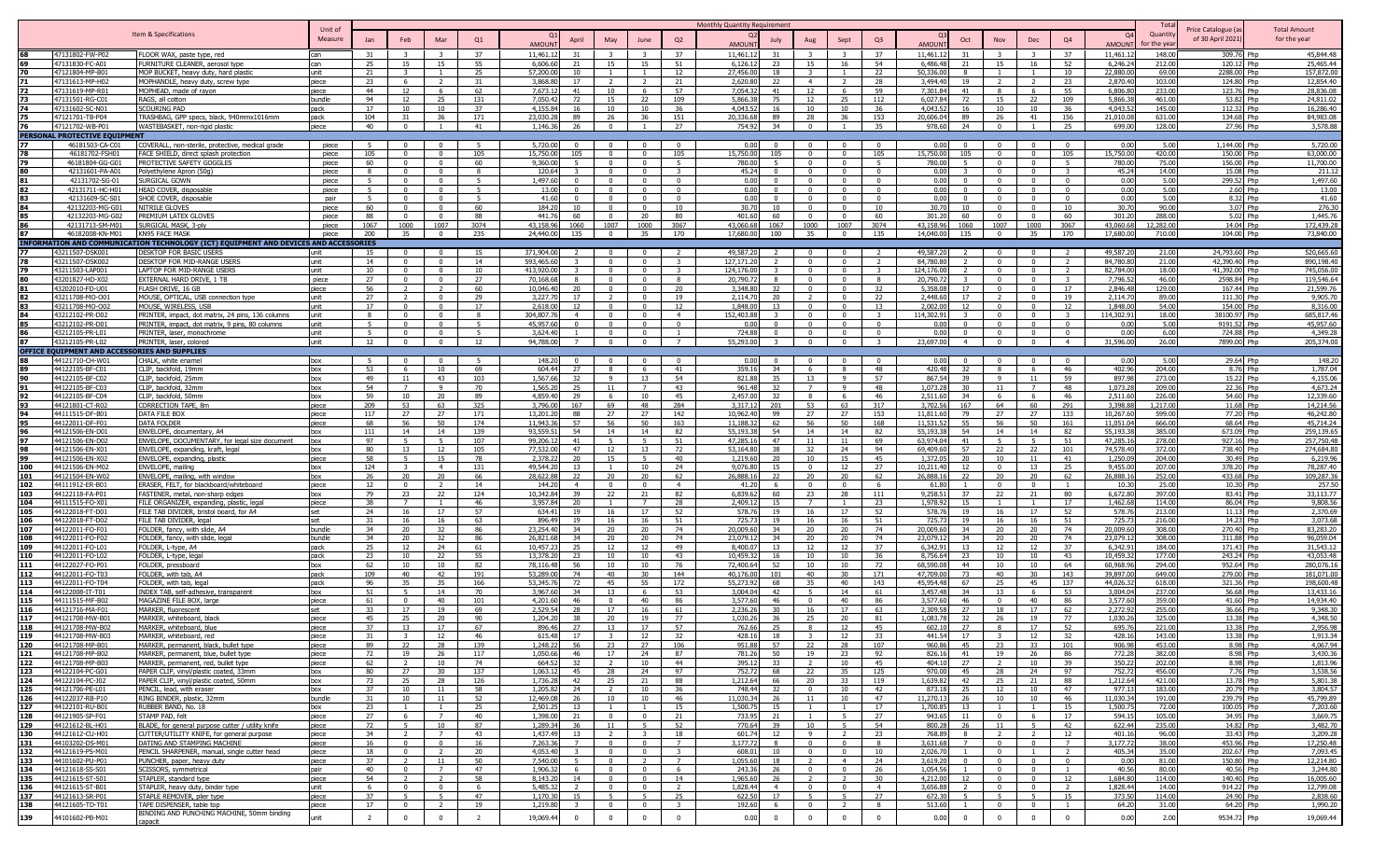|                                                  |                                                                                                    | Unit of       |                                  |                                                    |                                                    |                                  |                      |                                  |                                                                                                                                                                                                                                                                                                                                                                                                                                          |                                         | <b>Monthly Quantity Requirement</b>  |                                                                                                                                                                       |                                  |                                  |                           |                                                                            |                                           |                                  |                      | Total            | Price Catalogue (a         | <b>Total Amount</b>                |
|--------------------------------------------------|----------------------------------------------------------------------------------------------------|---------------|----------------------------------|----------------------------------------------------|----------------------------------------------------|----------------------------------|----------------------|----------------------------------|------------------------------------------------------------------------------------------------------------------------------------------------------------------------------------------------------------------------------------------------------------------------------------------------------------------------------------------------------------------------------------------------------------------------------------------|-----------------------------------------|--------------------------------------|-----------------------------------------------------------------------------------------------------------------------------------------------------------------------|----------------------------------|----------------------------------|---------------------------|----------------------------------------------------------------------------|-------------------------------------------|----------------------------------|----------------------|------------------|----------------------------|------------------------------------|
|                                                  | Item & Specifications                                                                              | Measure       |                                  | Feb                                                | Mar                                                | Q1                               |                      | April                            | May<br>June                                                                                                                                                                                                                                                                                                                                                                                                                              | Q2                                      | July                                 | Aug                                                                                                                                                                   | Sept                             | Q <sub>3</sub>                   |                           | Oct<br>Nov                                                                 | Dec                                       | Q4                               |                      | Quantity         | of 30 April 2021)          | for the year                       |
|                                                  |                                                                                                    |               |                                  |                                                    |                                                    |                                  | <b>AMOUN</b>         |                                  |                                                                                                                                                                                                                                                                                                                                                                                                                                          |                                         | <b>AMOLIN</b>                        |                                                                                                                                                                       |                                  |                                  | <b>MUOLIN</b>             |                                                                            |                                           |                                  | AMOUN                | or the vea       |                            |                                    |
| 140<br>44101807-CA-C0<br>141<br>44101714-FX-M0   | CALCULATOR, compact<br><b>FACSIMILE MACHINE</b>                                                    | unit<br>unit  | 45<br>$\Omega$                   | $\Omega$<br>$\Omega$                               | $\Omega$<br>$\Omega$                               | 45<br>$\Omega$                   | 15,608.2<br>0.0      | 17<br>$\Omega$                   | $\Omega$<br>$\Omega$<br>$\Omega$                                                                                                                                                                                                                                                                                                                                                                                                         | 17<br>$\Omega$                          | 5,896.45<br>21<br>0.00<br>$\Omega$   | $\Omega$                                                                                                                                                              | - 0<br>$\Omega$                  | 21<br>$\Omega$                   | 7,283.85<br>0.00          | 15<br>- 0<br>$\Omega$                                                      | $\Omega$<br>$\Omega$                      | 15<br>$\Omega$                   | 5,202.75<br>0.00     | 98.00<br>0.00    | 346.85 Php<br>5642.00 Php  | 33,991.30                          |
| 142<br>44101601-PT-M0                            | PAPER TRIMMER / CUTTING MACHINE, table top                                                         | unit          |                                  | $\Omega$                                           |                                                    | $\overline{7}$                   | 65.083.2             | $\Omega$                         | $\sqrt{ }$                                                                                                                                                                                                                                                                                                                                                                                                                               | $\overline{0}$                          | n nr                                 |                                                                                                                                                                       | $\Omega$                         |                                  | 27,892.80                 | $\Omega$                                                                   | $\sqrt{ }$                                |                                  | 0.00                 | 10.00            | 9297.60 Php                | 92,976.00                          |
| 143<br>44101603-PS-M01                           | <b>PAPER SHREDDEF</b>                                                                              | unit          | 12                               | $\overline{0}$                                     | $\overline{0}$                                     | 12                               | 68,390.40            | -6                               | $\Omega$                                                                                                                                                                                                                                                                                                                                                                                                                                 | 6                                       | 34,195.20<br>- 6                     |                                                                                                                                                                       | $\Omega$                         |                                  | 34,195.20                 | $\Omega$                                                                   | $\overline{0}$                            | 6                                | 34,195.20            | 30.00            | 5699.20 Php                | 170,976.00                         |
| PRINTER OR FACSIMILE OR PHOTOCOPIER SUPPLIES     |                                                                                                    |               |                                  |                                                    |                                                    |                                  |                      |                                  |                                                                                                                                                                                                                                                                                                                                                                                                                                          |                                         |                                      |                                                                                                                                                                       |                                  |                                  |                           |                                                                            |                                           |                                  |                      |                  |                            |                                    |
| 144<br>44103109-BR-D05<br>145<br>44103105-BR-B04 | DRUM CART, BROTHER DR-3455, Black<br>INK CART, BROTHER LC67B, Black                                | Cart<br>Cart  | $\Omega$                         | $\mathbf{u}$<br>$\Omega$                           | $\Omega$                                           | 0<br>$\Omega$                    | 0.00<br>0.01         | $\overline{0}$<br>$\Omega$       | $\Omega$<br>$\Omega$                                                                                                                                                                                                                                                                                                                                                                                                                     | $\overline{0}$<br>$\Omega$              | 0.00<br>0.00<br>$\Omega$             | $\mathbf{0}$<br>$\Omega$                                                                                                                                              | $\mathbf{0}$<br>$\Omega$         | $\Omega$<br>$\Omega$             | 0.00<br>0.00              | - 0<br>$\Omega$<br>$\Omega$                                                | $\overline{\mathbf{0}}$<br>$\Omega$       | $\Omega$                         | 0.00<br>0.00         | 0.00<br>0.00     | 6947.20 Php<br>910.00 Php  |                                    |
| 146<br>44103105-BR-B0                            | INK CART, BROTHER LC67HYBK, Black                                                                  | Cart          |                                  | $\Omega$                                           |                                                    | $\Omega$                         | 0 <sub>0</sub>       |                                  |                                                                                                                                                                                                                                                                                                                                                                                                                                          | $\Omega$                                | 0.00                                 |                                                                                                                                                                       |                                  | $\Omega$                         | 0.00                      | $\Omega$                                                                   | $\Omega$                                  |                                  | 0.00                 | 0.00             | 1601.60 Php                |                                    |
| 44103109-BR-D06<br>147                           | Drum Cart, Brother DR-451CL, high yield 30000 pages                                                | Cart          |                                  | $\sim$                                             |                                                    | $\Omega$                         | 0.00                 | $\sqrt{2}$                       |                                                                                                                                                                                                                                                                                                                                                                                                                                          | $\sqrt{ }$                              | 0.00                                 |                                                                                                                                                                       |                                  |                                  | 0.00                      |                                                                            | $\Omega$                                  |                                  | 0.00                 | 0.00             | 6760.00 Php                |                                    |
| 44103103-BR-B1<br>148<br>44103103-BR-C03         | Toner Cart, Brother TN-456 BLACK, high yield 6500                                                  | Cart          | $\Omega$<br>$\Omega$             | $\Omega$<br>$\mathbf{0}$                           | $\Omega$<br>$\Omega$                               | $\Omega$<br>$\Omega$             | n nr<br>0.00         | $\Omega$<br>$\Omega$             | $\sqrt{ }$                                                                                                                                                                                                                                                                                                                                                                                                                               | $\sqrt{ }$<br>$\Omega$                  | 0.00<br>$\Omega$<br>0.00             | $\Omega$                                                                                                                                                              | $\sqrt{ }$                       | $\Omega$                         | 0.00<br>0.00              | $\bigcap$<br>$\Omega$                                                      | $\Omega$<br>$\Omega$                      |                                  | 0.00                 | 0.00<br>0.00     | 5080 40 Phn                |                                    |
| 149<br>150<br>44103103-BR-M0                     | Toner Cart, Brother TN-456 CYAN, high yield 6500<br>Toner Cart, Brother TN-456 MAGENTA, high yield | Cart<br>Cart  | $\Omega$                         | $\Omega$                                           | $\Omega$                                           | $\Omega$                         | 0.00                 | $\Omega$                         | $\Omega$                                                                                                                                                                                                                                                                                                                                                                                                                                 | $\Omega$                                | 0.00<br>$\Omega$                     |                                                                                                                                                                       |                                  |                                  | 0.00                      | $\Omega$                                                                   | $\Omega$                                  |                                  | 0.00<br>0.00         | 0.00             | 8569.60 Php<br>8569.60 Php |                                    |
| 151<br>44103103-BR-Y0                            | Toner Cart, Brother TN-456 YELLOW, high yield 6500                                                 | Cart          | $\Omega$                         | $\Omega$                                           | $\Omega$                                           | 0                                | 0.00                 | $\Omega$                         | $\Omega$                                                                                                                                                                                                                                                                                                                                                                                                                                 | $^{\circ}$                              | 0.00<br>$\Omega$                     | $^{\circ}$                                                                                                                                                            | - 0                              |                                  | 0.00                      | $\Omega$                                                                   | $^{\circ}$                                | $\Omega$                         | 0.00                 | 0.00             | 8569.60 Php                |                                    |
| 152<br>44103103-SA-B0                            | TONER CART, SAMSUNG ML-D2850B, Black                                                               | Cart          |                                  | $\Omega$                                           |                                                    | 0                                | 0.01                 | $\Omega$                         |                                                                                                                                                                                                                                                                                                                                                                                                                                          | $^{\circ}$                              | 0.00<br>$\Omega$                     |                                                                                                                                                                       |                                  |                                  | 0.00                      |                                                                            | $\Omega$                                  |                                  | 0.00                 | 0.00             | 5116.80 Php                |                                    |
| 153<br>44103105-CA-C0<br>154<br>44103105-CA-CO   | INK CART, CANON CL-741, Colored<br>INK CART, CANON CL-811, Colored                                 | cart<br>cart  | $\Omega$                         | $\Omega$                                           |                                                    | $\Omega$                         | 0.01<br>0.0          | $\Omega$                         |                                                                                                                                                                                                                                                                                                                                                                                                                                          | $\Omega$                                | 0.00<br>$\Omega$<br>0 <sub>0</sub>   |                                                                                                                                                                       |                                  |                                  | 0.00<br>0.00              |                                                                            | $\Omega$                                  |                                  | 0.00<br>0.00         | 0.00<br>0.00     | 989.04 Php<br>1029.60 Php  |                                    |
| 155<br>44103105-CA-B04                           | INK CART, CANON PG-740, Black                                                                      | cart          |                                  | $\Omega$                                           |                                                    | $\Omega$                         | 0.0                  | $\Omega$                         |                                                                                                                                                                                                                                                                                                                                                                                                                                          | $\Omega$                                | 0.01<br>$\Omega$                     |                                                                                                                                                                       |                                  |                                  | 0.00                      |                                                                            | $\Omega$                                  |                                  | 0.00                 | 0.00             | 754.00 Php                 |                                    |
| 156<br>44103105-CA-B02                           | INK CART, CANON PG-810, Black                                                                      | cart          |                                  | $\Omega$                                           | $\Omega$                                           | $\sqrt{2}$                       | 0.0                  | $\Omega$                         | $\sqrt{ }$                                                                                                                                                                                                                                                                                                                                                                                                                               | $\sqrt{ }$                              | 0.01                                 | $\Omega$                                                                                                                                                              |                                  |                                  | 0.00                      | $\bigcap$                                                                  | $\Omega$                                  |                                  | 0.00                 | 0.00             | 780.00 Php                 |                                    |
| 157<br>44103105-FP-B1                            | INK CART, EPSON C13T664100 (T6641), Black                                                          | cart          | 61                               | 16                                                 | 20                                                 | 97                               | 24,211.2             | 40                               | 22<br>- 16                                                                                                                                                                                                                                                                                                                                                                                                                               | 78                                      | 19,468.80                            | 51<br>16                                                                                                                                                              | 20                               | 87                               | 21,715.20                 | 54<br>22                                                                   | 16                                        | 92                               | 22,963.20            | 354.00           | 249.60 Php                 | 88,358.40                          |
| 158<br>44103105-EP-C1<br>159<br>44103105-EP-M17  | INK CART, EPSON C13T664200 (T6642), Cyan<br>INK CART, EPSON C13T664300 (T6643), Magent             | :art<br>cart  | 28<br>28                         | 15<br>15                                           | 17<br>17                                           | 60<br>60                         | 14.976.0<br>14.976.0 | 23<br>23                         | 17<br>-15<br>17<br>- 15                                                                                                                                                                                                                                                                                                                                                                                                                  | 55<br>55                                | 13,728.0<br>13.728.0                 | 28<br>15<br>28<br>15                                                                                                                                                  | 17<br>17                         | 60<br>60                         | 14,976.0<br>14,976.0      | 17<br>23<br>17                                                             | 15<br>15                                  | 55<br>55                         | 13,728.0<br>13,728.0 | 230.00<br>230.00 | 249.60 Php<br>249.60 Php   | 57,408.00<br>57,408.00             |
| 160<br>44103105-EP-Y1                            | INK CART, EPSON C13T664400 (T6644), Yellow                                                         | cart          | 28                               | 15                                                 | 17                                                 | 60                               | 14,976.0             | つろ                               | 17                                                                                                                                                                                                                                                                                                                                                                                                                                       | 55                                      | 13,728.0                             | 28<br>15                                                                                                                                                              | 17                               | 60                               | 14,976.00                 | 23<br>17                                                                   | -15                                       | 55                               | 13,728.0             | 230.00           | 249.60 Php                 | 57,408.00                          |
| 161<br>44103105-HP-B40                           | Ink Cartridge, HP C2P04AA (HP62) Black                                                             | cart          |                                  | $\Omega$                                           |                                                    | $\Omega$                         | 0.01                 |                                  |                                                                                                                                                                                                                                                                                                                                                                                                                                          | $\Omega$                                | 0.00                                 |                                                                                                                                                                       |                                  |                                  | 0.00                      |                                                                            | $\Omega$                                  |                                  | 0.00                 | 0.00             | 773.76 Php                 |                                    |
| 44103105-HP-T4<br>162                            | Ink Cartridge, HP C2P06AA (HP62) Tri-colo                                                          | cart          | $\Omega$                         | $\Omega$<br>$\Omega$                               | $\Omega$                                           | $\Omega$                         | 0.0                  | $\Omega$                         | $\sqrt{ }$                                                                                                                                                                                                                                                                                                                                                                                                                               | $\sqrt{ }$                              | 0.00<br>$\Omega$                     |                                                                                                                                                                       |                                  |                                  | 0.00<br>0.00              | $\Omega$                                                                   | $\Omega$                                  |                                  | 0.00                 | 0.00             | 950.56 Php                 |                                    |
| 163<br>44103105-HP-B09<br>164<br>44103105-HP-T1  | INK CART, HP C9351AA, (HP21), Black<br>INK CART, HP C9352AA, (HP22), Tri-color                     | cart<br>cart  | $\Omega$                         | $\mathbf{0}$                                       | $\Omega$                                           | $\Omega$                         | 0.01<br>0.00         | $\Omega$                         | $\Omega$                                                                                                                                                                                                                                                                                                                                                                                                                                 | $\Omega$                                | 0.00<br>0.00                         | $\mathbf{0}$<br>$\Omega$                                                                                                                                              | $\Omega$                         |                                  | 0.00                      | $\Omega$                                                                   | $\Omega$                                  | $\Omega$                         | 0.00<br>0.00         | 0.00<br>0.00     | 795.60 Php<br>920.40 Php   |                                    |
| 165<br>44103105-HP-P48                           | Ink Cartridge, HP C9397A (HP72) 69ml Photo Black                                                   | cart          | $\Omega$                         | $\mathbf{0}$                                       | $\Omega$                                           | $\Omega$                         | 0.00                 | $\Omega$                         | $\Omega$                                                                                                                                                                                                                                                                                                                                                                                                                                 | $\Omega$                                | 0.00                                 | $\Omega$                                                                                                                                                              | $\Omega$                         | $\Omega$                         | 0.00                      | $\Omega$                                                                   | $\Omega$                                  | $\Omega$                         | 0.00                 | 0.00             | 1996.80 Php                |                                    |
| 166<br>44103105-HP-C48                           | Ink Cartridge, HP C9398A (HP72) 69ml Cyan                                                          | cart          | $\Omega$                         | $\Omega$                                           | $\Omega$                                           | 0                                | 0.00                 | $\Omega$                         | $\Omega$<br>$\Omega$                                                                                                                                                                                                                                                                                                                                                                                                                     | $\Omega$                                | 0.00<br>$\Omega$                     | $\Omega$                                                                                                                                                              | - 0                              | $\Omega$                         | 0.00                      | $\Omega$                                                                   | $\Omega$                                  | $\Omega$                         | 0.00                 | 0.00             | 1996.80 Php                |                                    |
| 167<br>44103105-HP-M48<br>168<br>44103105-HP-Y48 | Ink Cartridge, HP C9399A (HP72) 69ml Magenta<br>Ink Cartridge, HP C9400A (HP72) 69ml Yellow        | cart<br>cart  | $\Omega$<br>$\Omega$             | $\Omega$<br>$\Omega$                               | $\Omega$                                           | $\mathbf{0}$<br>$\Omega$         | 0.00<br>0.00         | $\Omega$<br>$\Omega$             | $\Omega$                                                                                                                                                                                                                                                                                                                                                                                                                                 | $^{\circ}$<br>$\Omega$                  | 0.00<br>$\Omega$<br>0.00<br>$\Omega$ |                                                                                                                                                                       | $\Omega$<br>$\Omega$             | $\Omega$                         | 0.00<br>0.00              | $\Omega$<br>$\Omega$                                                       | $\overline{\mathbf{0}}$<br>$\Omega$       | $\Omega$                         | 0.00<br>0.00         | 0.00<br>0.00     | 1996.80 Php                |                                    |
| 169<br>44103105-HP-G48                           | Ink Cartridge, HP C9401A (HP72) 69ml Gray                                                          | cart          |                                  |                                                    |                                                    | $\Omega$                         | 0.01                 | $\Omega$                         |                                                                                                                                                                                                                                                                                                                                                                                                                                          | $\Omega$                                | n nr                                 |                                                                                                                                                                       |                                  |                                  | 0.00                      |                                                                            | $\Omega$                                  |                                  | 0.00                 | 0.00             | 1996.80 Php<br>1996.80 Php |                                    |
| 170<br>44103105-HP-B48                           | Ink Cartridge, HP C9403A (HP72) 130ml Matte Black                                                  | cart          | $\Omega$                         | $\Omega$                                           | $\Omega$                                           | $\Omega$                         | 0.01                 | $\Omega$                         | - 0                                                                                                                                                                                                                                                                                                                                                                                                                                      | $\Omega$                                | n nr<br>$\Omega$                     |                                                                                                                                                                       |                                  | $\Omega$                         | 0.00                      | $\sqrt{ }$                                                                 | $\Omega$                                  |                                  | 0.00                 | 0.00             | 3016.00 Php                |                                    |
| 44103105-HP-B1<br>171                            | INK CART, HP CC640WA, (HP60), Black                                                                | cart          | $\Omega$                         | $\Omega$                                           | $\Omega$                                           | $\Omega$                         | 0.01                 | $\Omega$                         | $\Omega$                                                                                                                                                                                                                                                                                                                                                                                                                                 | $\Omega$                                | 0.00<br>$\Omega$                     |                                                                                                                                                                       |                                  |                                  | 0.00                      | $\Omega$                                                                   | $\Omega$                                  |                                  | 0.00                 | 0.00             | 769.60 Php                 |                                    |
| 172<br>44103105-HP-T17<br>173<br>44103105-HP-B3  | INK CART, HP CC643WA, (HP60), Tri-color<br>INK CART, HP CD887AA, (HP703), Black                    | rart<br>cart  | $\Omega$                         | $\Omega$<br>$\Omega$                               | $\Omega$                                           | $\Omega$                         | 0.01<br>0.0          | $\Omega$                         | $\Omega$                                                                                                                                                                                                                                                                                                                                                                                                                                 | $\Omega$                                | 0.00<br>$\Omega$<br>0.00             |                                                                                                                                                                       |                                  |                                  | 0.00<br>0.00              | $\Omega$                                                                   | $\Omega$<br>$\Omega$                      |                                  | 0.00<br>0.00         | 0.00<br>0.00     | 915.20 Php<br>366.08 Php   |                                    |
| 174<br>44103105-HP-T3                            | INK CART, HP CD888AA, (HP703), Tri-color                                                           | cart          | $\Omega$                         | $\Omega$                                           | $\Omega$                                           | 0                                | 0.0                  | $\Omega$                         | $\Omega$                                                                                                                                                                                                                                                                                                                                                                                                                                 | $\Omega$                                | 0.00                                 | $^{\circ}$                                                                                                                                                            | $\Omega$                         |                                  | 0.00                      | $\Omega$                                                                   | $\Omega$                                  |                                  | 0.00                 | 0.00             | 366.08 Php                 |                                    |
| 44103105-HX-C4<br>175                            | INK CART, HP CD972AA, (HP 920XL), Cyan                                                             | cart          |                                  | $\Omega$                                           | $\Omega$                                           | $\Omega$                         | 0.0                  |                                  | - 0                                                                                                                                                                                                                                                                                                                                                                                                                                      | $\Omega$                                | 0.00                                 |                                                                                                                                                                       |                                  |                                  | 0.00                      | $\Omega$                                                                   | $\Omega$                                  |                                  | 0.00                 | 0.00             | 641.68 Php                 |                                    |
| 176<br>44103105-HX-M4<br>177<br>44103105-HX-Y40  | INK CART, HP CD973AA, (HP 920XL), Magenta<br>INK CART, HP CD974AA, (HP 920XL), Yellow              | cart          | $\Omega$                         | $\Omega$<br>$\Omega$                               | $\Omega$                                           | $\Omega$<br>$\Omega$             | 0.00<br>0.00         | $\Omega$                         | - 0                                                                                                                                                                                                                                                                                                                                                                                                                                      | $\Omega$                                | 0.00<br>0.00<br>$\Omega$             |                                                                                                                                                                       | $\Omega$                         | $\Omega$                         | 0.00<br>0.00 <sub>1</sub> | $\Omega$                                                                   | $\Omega$<br>$\overline{0}$                |                                  | 0.00<br>0.00         | 0.00<br>0.00     | 641.68 Php<br>641.68 Php   |                                    |
| 178<br>44103105-HX-B40                           | INK CART, HP CD975AA, (HP 920XL), Black                                                            | cart<br>cart  | $\mathbf{0}$                     | $\overline{0}$                                     | $\Omega$                                           | $\Omega$                         | 0.00                 | $\overline{0}$                   | $\Omega$                                                                                                                                                                                                                                                                                                                                                                                                                                 | $\overline{0}$                          | 0.00                                 | $\overline{0}$<br>$\Omega$                                                                                                                                            | $\Omega$                         | $\Omega$                         | 0.00                      | $\Omega$                                                                   | $\overline{0}$                            | $\Omega$                         | 0.00                 | 0.00             | 1346.80 Php                |                                    |
| 179<br>44103105-HP-B20                           | INK CART, HP CH561WA, (HP61), Black                                                                | cart          | $\Omega$                         | $\overline{0}$                                     | $\Omega$                                           | $\overline{0}$                   | 0.00                 | $\overline{0}$                   | $\Omega$<br>$\Omega$                                                                                                                                                                                                                                                                                                                                                                                                                     | $\Omega$                                | 0.00                                 | $\overline{0}$<br>$\mathbf{0}$                                                                                                                                        | $\Omega$                         | $\Omega$                         | 0.00                      | $\Omega$                                                                   | $\Omega$                                  | $\Omega$                         | 0.00                 | 0.00             | 756.08 Php                 |                                    |
| 180<br>44103105-HP-T20                           | INK CART, HP CH562WA, (HP61), Tricolor                                                             | cart          | $\Omega$                         | $\Omega$                                           | $\Omega$                                           | 0                                | 0.00                 | $\Omega$                         | $\Omega$                                                                                                                                                                                                                                                                                                                                                                                                                                 | $\Omega$                                | 0.00<br>$\Omega$                     | $\Omega$                                                                                                                                                              | $\Omega$                         |                                  | 0.00                      | $\Omega$                                                                   | $\Omega$                                  | $^{\circ}$                       | 0.00                 | 0.00             | 931.84 Php                 |                                    |
| 181<br>44103105-HP-B49<br>182<br>44103105-HP-C49 | Ink Cartridge, HP CH565A (HP82) Black<br>Ink Cartridge, HP CH566A (HP82) Cyan                      | cart<br>cart  | $\Omega$<br>$\Omega$             | $\Omega$<br>$\Omega$                               | $\Omega$<br>$\Omega$                               | $\Omega$<br>$\Omega$             | 0.01<br>0.00         | $\Omega$<br>$\Omega$             | $\Omega$<br>$\Omega$<br>$\Omega$<br>$\Omega$                                                                                                                                                                                                                                                                                                                                                                                             | $\mathbf{0}$<br>$\overline{\mathbf{0}}$ | 0.00<br>$\Omega$<br>0.00<br>$\Omega$ | $^{\circ}$                                                                                                                                                            | - 0<br>- 0                       | $\Omega$<br>$\Omega$             | 0.00<br>0.00              | $\Omega$<br>$\Omega$<br>$\Omega$                                           | $\Omega$<br>$\overline{\mathbf{0}}$       | $\Omega$<br>$\Omega$             | 0.00<br>0.00         | 0.00<br>0.00     | 1944.80 Php<br>1539.20 Php |                                    |
| 44103105-HP-M49<br>183                           | Ink Cartridge, HP CH567A (HP82) Magenta                                                            | cart          | $\Omega$                         | $\Omega$                                           | $\Omega$                                           | $\Omega$                         | 0.01                 | $\Omega$                         | $\Omega$<br>$\Omega$                                                                                                                                                                                                                                                                                                                                                                                                                     | $\Omega$                                | 0.00<br>$\Omega$                     |                                                                                                                                                                       | $\Omega$                         | $\Omega$                         | 0.00                      | $\Omega$                                                                   | $\Omega$                                  | $\Omega$                         | 0.00                 | 0.00             | 1539.20 Php                |                                    |
| 184<br>44103105-HP-Y49                           | Ink Cartridge, HP CH568A (HP82) Yellow                                                             | cart          | $\Omega$                         | $\Omega$                                           |                                                    | $\Omega$                         | 0.01                 | $\Omega$                         |                                                                                                                                                                                                                                                                                                                                                                                                                                          | $\sqrt{ }$                              | n nr<br>$\Omega$                     |                                                                                                                                                                       |                                  |                                  | 0.00                      |                                                                            | $\sqrt{ }$                                |                                  | 0.00                 | 0.00             | 1539.20 Php                |                                    |
| 185<br>44103105-HX-R43                           | INK CART, HP CN045AA, (HP950XL), Black                                                             | cart          | $\Omega$                         | $\Omega$                                           | $\mathbf{0}$                                       | $\Omega$                         | 0.0                  | $\sqrt{ }$                       | - 0                                                                                                                                                                                                                                                                                                                                                                                                                                      | $\sqrt{ }$                              | n nr<br>$\Omega$                     |                                                                                                                                                                       | - 0                              | $\Omega$                         | 0.00                      | $\Omega$                                                                   | $\sqrt{ }$                                | $\Omega$                         | 0.00                 | 0.00             | 1786.72 Php                |                                    |
| 186<br>44103105-HX-C43<br>187<br>44103105-HX-M43 | INK CART, HP CN046AA, (HP951XL), Cyan<br>INK CART, HP CN047AA, (HP951XL), Magenta                  | cart<br>rart. | $\Omega$                         | $\mathbf{0}$<br>$\Omega$                           | $\Omega$<br>$\Omega$                               | $\overline{0}$<br>$\Omega$       | 0.01<br>0.01         | $\overline{0}$                   | $\overline{0}$<br>$\Omega$                                                                                                                                                                                                                                                                                                                                                                                                               | $\Omega$<br>$\Omega$                    | 0.00<br>0.00<br>$\Omega$             | $\mathbf{0}$                                                                                                                                                          | $\sqrt{ }$                       | $\Omega$                         | 0.00<br>0.00              | $\Omega$<br>$\Omega$                                                       | $\overline{0}$<br>$\Omega$                | $\Omega$                         | 0.00<br>0.00         | 0.00<br>0.00     | 1326.00 Php<br>1326.00 Php |                                    |
| 188<br>44103105-HX-Y43                           | INK CART, HP CN048AA, (HP951XL). Yellow                                                            | rart.         |                                  | $\Omega$                                           | $\Omega$                                           | - 0                              | 0 <sup>0</sup>       | . വ                              | $\sqrt{ }$                                                                                                                                                                                                                                                                                                                                                                                                                               | $\Omega$                                | n nr<br>. വ                          |                                                                                                                                                                       |                                  |                                  | 0.00                      | - 0                                                                        | $\Omega$                                  |                                  | 0.00                 | 0.00             | 1326.00 Php                |                                    |
| 44103105-HP-B36<br>189                           | INK CART, HP CN692AA, (HP704), Black                                                               | cart          | 22                               | 22                                                 | 22                                                 | 66                               | 24.161.2             | 22                               | 22<br>22                                                                                                                                                                                                                                                                                                                                                                                                                                 | 66                                      | 24.161.28                            | 22<br>22                                                                                                                                                              | 22                               | 66                               | 24,161.28                 | 22<br>$22^{\circ}$                                                         | 22                                        | 66                               | 24.161.2             | 264.00           | 366.08 Php                 | 96,645.12                          |
| 190<br>44103105-HP-T3                            | INK CART, HP CN693AA, (HP704), Tri-color                                                           | cart          |                                  | 11                                                 | 11                                                 | 33<br>18                         | 12.080.6<br>6.589.4  |                                  | 11<br>11                                                                                                                                                                                                                                                                                                                                                                                                                                 | 33                                      | 12.080.64                            | 11                                                                                                                                                                    | 11                               | -33<br>18                        | 12.080.64<br>6.589.44     | 11                                                                         | 11                                        | 33                               | 12,080.64            | 132.00<br>72.00  | 366.08 Php<br>366.08 Php   | 48,322.56                          |
| 191<br>44103105-HP-B3<br>192<br>44103105-HP-T3   | INK CART, HP CZ107AA, (HP678), Black<br>INK CART, HP CZ108AA, (HP678), Tricolor                    | cart<br>cart  |                                  | $\overline{4}$                                     | $\overline{4}$                                     | 15                               | 5,491.2              |                                  | $\overline{4}$<br>$\overline{4}$                                                                                                                                                                                                                                                                                                                                                                                                         | 18<br>15                                | 6,589.44<br>5,491.2                  | $\overline{4}$                                                                                                                                                        | $\overline{4}$                   | 15                               | 5,491.20                  | $\overline{4}$                                                             | $\overline{4}$                            | 18<br>15                         | 6,589.4<br>5,491.2   | 60.00            | 366.08 Php                 | 26,357.76<br>21,964.80             |
| 193<br>44103105-HP-B42                           | INK CART, HP CZ121A (HP685A), Black                                                                | cart          | $\Omega$                         | $\Omega$                                           | $\Omega$                                           | $\Omega$                         | 0.01                 | $\Omega$                         |                                                                                                                                                                                                                                                                                                                                                                                                                                          | $\Omega$                                | 0.00                                 | $\Omega$                                                                                                                                                              |                                  |                                  | 0.00                      | $\bigcap$                                                                  | $\Omega$                                  |                                  | 0.00                 | 0.00             | 312.00 Php                 |                                    |
| 194<br>44103105-HP-C3                            | INK CART, HP CZ122A (HP685A), Cyan                                                                 | cart          | $\Omega$                         | $\mathbf{0}$                                       | $\Omega$                                           | $\Omega$                         | 0.01                 | $\Omega$                         | $\Omega$                                                                                                                                                                                                                                                                                                                                                                                                                                 | $\overline{0}$                          | 0.00                                 | $\mathbf{0}$<br>$\Omega$                                                                                                                                              | $\Omega$                         | $\Omega$                         | 0.00                      | $\Omega$                                                                   | $\Omega$                                  | $\Omega$                         | 0.00                 | 0.00             | 256.88 Php                 |                                    |
| 195<br>44103105-HP-M3<br>196<br>44103105-HP-Y3   | INK CART, HP CZ123A (HP685A), Magenta<br>INK CART, HP CZ124A (HP685A), Yellow                      | cart<br>cart  | $\Omega$<br>$\Omega$             | $\Omega$<br>$\Omega$                               | - 0                                                | $\Omega$<br>0                    | 0.01<br>0.0          | $\Omega$<br>$\Omega$             | - 0                                                                                                                                                                                                                                                                                                                                                                                                                                      | $\Omega$<br>$^{\circ}$                  | 0.00<br>$\Omega$<br>0.01             | $\Omega$                                                                                                                                                              | $\Omega$                         |                                  | 0.00<br>0.00              | - 0                                                                        | $\Omega$<br>$^{\circ}$                    | $\Omega$                         | 0.00<br>0.00         | 0.00<br>0.00     | 256.88 Php<br>256.88 Php   |                                    |
| 197<br>44103105-HP-T43                           | Ink Cartridge, HP F6V26AA (HP680) Tri-colo                                                         | cart          | $\overline{4}$                   | $\overline{4}$                                     | $\overline{4}$                                     | 12                               | 4,867.2              | $\overline{4}$                   | $\overline{4}$<br>$\overline{4}$                                                                                                                                                                                                                                                                                                                                                                                                         | -12                                     | 4,867.2<br>$\overline{4}$            | $\overline{4}$                                                                                                                                                        | $\overline{4}$                   | - 12                             | 4.867.20                  | $\overline{4}$                                                             | $\overline{4}$                            | 12                               | 4,867.20             | 48.00            | 405.60 Php                 | 19,468.80                          |
| 44103105-HP-B43<br>198                           | Ink Cartridge, HP F6V27AA (HP680) Black                                                            | cart          |                                  | -5.                                                |                                                    | 15                               | 6.084.0              |                                  |                                                                                                                                                                                                                                                                                                                                                                                                                                          | 15                                      | 6,084.0                              |                                                                                                                                                                       |                                  | 15                               | 6,084.00                  |                                                                            | $\overline{4}$                            | 14                               | 5,678.40             | 59.00            | 405.60 Php                 | 23,930.40                          |
| 199<br>44103105-HP-C5<br>44103105-HP-M50         | Ink Cartridge, HP L0S51AA (HP955) Cyan                                                             | cart          |                                  | $\sim$                                             |                                                    | $\Omega$<br>$\sqrt{2}$           |                      |                                  |                                                                                                                                                                                                                                                                                                                                                                                                                                          | $\bigcap$                               | 0 <sub>0</sub>                       |                                                                                                                                                                       |                                  |                                  | 0.00<br>0.00              |                                                                            | $\sqrt{ }$                                |                                  | 0.0                  | 0.00             | 995.75 Php                 |                                    |
| 200<br>201<br>44103105-HP-Y50                    | Ink Cartridge, HP L0S54AA (HP955) Magenta<br>Ink Cartridge, HP L0S57AA (HP955) Yellow              | cart<br>cart  |                                  | $\sim$                                             |                                                    | $\sqrt{ }$                       | n c<br>0.01          |                                  |                                                                                                                                                                                                                                                                                                                                                                                                                                          | $\Omega$                                | 0.00                                 | $\Omega$                                                                                                                                                              |                                  |                                  | 0.00                      |                                                                            | $\Omega$                                  |                                  | 0.00<br>0.00         | 0.00<br>0.00     | 995.75 Php<br>995.75 Php   |                                    |
| 202<br>44103105-HP-B50                           | Ink Cartridge, HP L0S60AA (HP955) Black                                                            | cart          |                                  | $\Omega$                                           |                                                    | $\Omega$                         | 0.01                 |                                  | $\Omega$                                                                                                                                                                                                                                                                                                                                                                                                                                 | $\Omega$                                | 0.00                                 | $\Omega$                                                                                                                                                              |                                  |                                  | 0.00                      |                                                                            | $\Omega$                                  |                                  | 0.00                 | 0.00             | 4956.60 Php                |                                    |
| 203<br>44103105-HX-C48                           | Ink Cartridge, HP L0S63AA (HP955XL) Cyan                                                           | cart          |                                  | $\Omega$                                           |                                                    |                                  | 0.0                  |                                  |                                                                                                                                                                                                                                                                                                                                                                                                                                          | $^{\circ}$                              | 0.00<br>$\Omega$                     |                                                                                                                                                                       |                                  |                                  | 0.00                      |                                                                            |                                           |                                  | 0.00                 | 0.00             | 1212.64 Php                |                                    |
| 204<br>44103105-HX-M48<br>205<br>44103105-HX-Y4  | Ink Cartridge, HP L0S66AA (HP955XL) Magenta<br>Ink Cartridge, HP L0S69AA (HP955XL) Yellow          | cart          | $\Omega$                         | $\Omega$                                           | $\Omega$                                           |                                  | 0.01                 | $\Omega$                         | $\Omega$                                                                                                                                                                                                                                                                                                                                                                                                                                 | $\Omega$                                | 0.00                                 | $\mathbf{0}$                                                                                                                                                          | $\overline{0}$                   |                                  | 0.00<br>0.00              | $\Omega$                                                                   | $\Omega$                                  |                                  | 0.00<br>0.00         | 0.00             | 1212.64 Php<br>1212.64 Phn |                                    |
| 206<br>44103105-HX-B48                           | Ink Cartridge, HP L0S72AA (HP955XL) Black                                                          | cart          | $\mathbf{0}$                     | $\mathbf{0}$                                       | $\Omega$                                           | $\Omega$                         | 0.00                 | $\overline{0}$                   | $\overline{0}$<br>$\overline{\mathbf{0}}$                                                                                                                                                                                                                                                                                                                                                                                                | $\overline{0}$                          | 0.00<br>$\overline{0}$               | $\Omega$                                                                                                                                                              | $\overline{0}$                   | $\overline{0}$                   | 0.00 <sub>1</sub>         | $\Omega$                                                                   | $\overline{0}$                            | $\Omega$                         | 0.00                 | 0.00             | 1644.24 Php                |                                    |
| 207<br>44103105-HP-C51                           | Ink Cartridge, HP T6L89AA (HP905) Cyan                                                             | cart          | $\overline{0}$                   | $\overline{0}$                                     | $\mathbf{a}$                                       | $\Omega$                         | 0.00                 | $\overline{0}$                   | $\overline{0}$<br>$\overline{\mathbf{0}}$                                                                                                                                                                                                                                                                                                                                                                                                | $\overline{0}$                          | 0.00                                 | $\overline{0}$<br>$\overline{0}$                                                                                                                                      | $\overline{0}$                   | $\overline{0}$                   | 0.00                      | $\Omega$<br>$\sim$                                                         | $\overline{0}$                            | $\overline{0}$                   | 0.00                 | 0.00             | 453.62 Php                 | $\sim$                             |
| 208<br>44103105-HP-M51                           | Ink Cartridge, HP T6L93AA (HP905) Magenta                                                          | cart          | $\overline{0}$                   | $\overline{0}$                                     | $\overline{0}$                                     | $\overline{0}$                   | 0.00                 | $\overline{0}$                   | $\overline{\mathbf{0}}$<br>$\overline{\phantom{0}}$                                                                                                                                                                                                                                                                                                                                                                                      | $\overline{0}$                          | 0.00                                 | $\overline{0}$<br>$\overline{0}$                                                                                                                                      | $\overline{0}$                   | $\overline{0}$                   | 0.00                      | $\overline{0}$<br>$\overline{0}$                                           | $\overline{0}$                            | $\overline{0}$                   | 0.00                 | 0.00<br>0.00     | 453.62 Php                 |                                    |
| 209<br>44103105-HP-Y51<br>210<br>44103105-HP-B51 | Ink Cartridge, HP T6L97AA (HP905) Yellow<br>Ink Cartridge, HP T6M01AA (HP905) Black                | cart<br>cart  | $\overline{0}$<br>$\overline{0}$ | $\overline{0}$<br>$\overline{0}$                   | $\overline{0}$<br>$\overline{0}$                   | $\overline{0}$<br>$\overline{0}$ | 0.00<br>0.00         | $\overline{0}$<br>$\overline{0}$ | $\overline{0}$<br>$\overline{0}$<br>$\overline{0}$<br>$\overline{0}$                                                                                                                                                                                                                                                                                                                                                                     | $\overline{0}$<br>$\overline{0}$        | 0.00<br>0.00                         | $\overline{0}$<br>$\overline{0}$<br>$\overline{0}$<br>$\overline{0}$                                                                                                  | $\overline{0}$<br>$\overline{0}$ | $\overline{0}$<br>$\overline{0}$ | 0.00<br>0.00              | $\overline{0}$<br>$\overline{0}$<br>$\overline{0}$<br>$\mathbf{0}$         | $\overline{0}$<br>$\overline{0}$          | $\overline{0}$<br>$\overline{0}$ | 0.00<br>0.00         | 0.00             | 453.62 Php<br>741.28 Php   |                                    |
| 44103112-EP-R05<br>211                           | RIBBON CART, EPSON C13S015516 (#8750), Black                                                       | cart          | 9                                | $\overline{0}$                                     | $\mathbf{0}$                                       | $\overline{9}$                   | 696.87               | 9                                | $\overline{\mathbf{0}}$<br>$\overline{0}$                                                                                                                                                                                                                                                                                                                                                                                                | 9                                       | 696.87                               | 9                                                                                                                                                                     | $0$ 0                            | 9                                | 696.87                    | $\mathbf{q}$<br>$\Omega$                                                   | $\overline{0}$                            | - 9                              | 696.87               | 36.00            | 77.43 Php                  | 2,787.48                           |
| 212<br>44103112-EP-R07                           | RIBBON CART, EPSON C13S015531 (S015086), Black                                                     | cart          | $\overline{0}$                   | $\overline{0}$                                     | $\overline{0}$                                     | $\overline{0}$                   | 0.00                 | $\overline{0}$                   | $\overline{\mathbf{0}}$<br>$\overline{\mathbf{0}}$                                                                                                                                                                                                                                                                                                                                                                                       | $\overline{0}$                          | 0.00                                 | $\overline{0}$                                                                                                                                                        | $0 \quad 0$                      | $\overline{0}$                   | 0.00                      | $\Omega$<br>$\overline{0}$                                                 | $\overline{\mathbf{0}}$                   | $\overline{0}$                   | 0.00                 | 0.00             | 736.32 Php                 |                                    |
| 213<br>44103112-EP-R13                           | RIBBON CART, EPSON C13S015632, Black                                                               | cart          | 32                               | $\overline{\mathbf{3}}$                            | $5^{\circ}$                                        | 40                               | 3,117.60             | 6                                | 5 <sup>5</sup><br>$\overline{\mathbf{3}}$                                                                                                                                                                                                                                                                                                                                                                                                | 14                                      | 1,091.16                             | 8<br>$\overline{\mathbf{3}}$                                                                                                                                          | 5 <sub>5</sub>                   | 16                               | 1,247.04                  | - 6<br>$-5$                                                                | $\overline{\mathbf{3}}$                   | 14                               | 1,091.16             | 84.00            | 77.94 Php                  | 6,546.96                           |
| 214<br>44103103-BR-B03<br>215<br>44103103-BR-B04 | TONER CART, BROTHER TN-2025, Black<br>TONER CART, BROTHER TN-2130, Black                           | cart<br>cart  | $\overline{0}$<br>$\overline{0}$ | $\Omega$<br>$\overline{0}$                         | $\Omega$<br>$\Omega$                               | $\Omega$<br>$\Omega$             | 0.00<br>0.00         | $\Omega$<br>$\overline{0}$       | $\Omega$<br>$\sim$<br>$\sim$<br>$\sim$                                                                                                                                                                                                                                                                                                                                                                                                   | $\mathbf{a}$<br>$\overline{0}$          | 0.00<br>0.00                         | $\overline{0}$<br>$\overline{0}$<br>$\mathbf{0}$                                                                                                                      | $\sqrt{ }$<br>$\sim$ 0           | $\sqrt{ }$<br>$\Omega$           | 0.00<br>0.00              | $\Omega$<br>$\sqrt{ }$                                                     | $\overline{0}$<br>$\overline{0}$          | $\Omega$<br>$\Omega$             | 0.00<br>0.00         | 0.00<br>0.00     | 2685.28 Php<br>1892.80 Php | $\sim$                             |
| 44103103-BR-B05<br>216                           | TONER CART, BROTHER TN-2150, Black                                                                 | cart          | $\overline{0}$                   | $\overline{0}$                                     | $\overline{0}$                                     | $\Omega$                         | 0.00                 | $\overline{0}$                   | $\sim$<br>$\overline{\mathbf{0}}$                                                                                                                                                                                                                                                                                                                                                                                                        | $\overline{0}$                          | 0.00                                 | $\overline{0}$<br>$\overline{0}$                                                                                                                                      | $\overline{\phantom{0}}$         | $\Omega$                         | 0.00                      | $\overline{0}$                                                             | $\overline{0}$                            | $\Omega$                         | 0.00                 | 0.00             | 2685.28 Php                |                                    |
| 217<br>44103103-BR-B09                           | TONER CART, BROTHER TN-3320, Black                                                                 | cart          | $\mathbf{0}$                     | $\overline{0}$                                     | $\mathbf{a}$                                       | $\Omega$                         | 0.00                 | $\mathsf{n}$                     | $\Omega$<br>$\sim$                                                                                                                                                                                                                                                                                                                                                                                                                       | $\overline{0}$                          | 0.00                                 | $\overline{0}$<br>$\Omega$                                                                                                                                            | $\mathbf{0}$                     | $\Omega$                         | 0.00                      | $\sqrt{ }$                                                                 | $\overline{0}$                            | $\Omega$                         | 0.00                 | 0.00             | 3567.20 Php                |                                    |
| 218<br>44103103-BR-B11<br>219<br>44103103-HP-B12 | TONER CART, BROTHER TN-3350, Black<br>TONER CART, HP CB435A, Black                                 | cart<br>cart  | $\overline{0}$<br>$\overline{0}$ | $\overline{0}$<br>$\overline{0}$                   | $\overline{0}$<br>$\overline{0}$                   | $\overline{0}$<br>$\overline{0}$ | 0.00<br>0.00         | $\Omega$<br>$\overline{0}$       | $\overline{\mathbf{0}}$<br>$\Omega$<br>$\overline{\mathbf{0}}$<br>$\overline{\mathbf{0}}$                                                                                                                                                                                                                                                                                                                                                | $\overline{0}$<br>$\overline{0}$        | 0.00<br>0.00                         | $\overline{0}$<br>$\overline{0}$<br>$\overline{\mathbf{0}}$                                                                                                           | $\overline{0}$<br>$0 \quad 0$    | $\Omega$<br>$\overline{0}$       | 0.00<br>0.00              | $\overline{0}$<br>$\overline{\mathbf{0}}$<br>$\Omega$                      | $\overline{0}$<br>$\overline{\mathbf{0}}$ | $\Omega$<br>$\overline{0}$       | 0.00<br>0.00         | 0.00<br>0.00     | 5002.40 Php<br>3380.00 Php | $\overline{\phantom{a}}$<br>$\sim$ |
| 220<br>44103103-HP-B14                           | TONER CART, HP CB540A, Black                                                                       | cart          | $\overline{0}$                   | $\overline{0}$                                     | $\overline{0}$                                     | $\overline{0}$                   | 0.00                 | $\overline{0}$                   | $\begin{array}{ccc} 0 & \end{array}$ 0                                                                                                                                                                                                                                                                                                                                                                                                   | $\overline{\mathbf{0}}$                 | 0.00                                 | $\overline{0}$                                                                                                                                                        | $0 \quad 0$                      | $\overline{0}$                   | 0.00                      | $\overline{0}$<br>$\mathbf{0}$                                             | $\overline{\mathbf{0}}$                   | $\mathbf{0}$                     | 0.00                 | 0.00             | 3337.36 Php                |                                    |
| 44103103-HP-B18<br>221                           | TONER CART, HP CE255A, Black                                                                       | cart          | $\overline{0}$                   | $\overline{0}$                                     | $\overline{0}$                                     | $\overline{0}$                   | 0.00                 | $\overline{0}$                   | $\begin{array}{ccc} & 0 & 0 \\ \end{array}$                                                                                                                                                                                                                                                                                                                                                                                              | $\overline{0}$                          | 0.00                                 | $\overline{0}$<br>$\overline{0}$                                                                                                                                      | $\overline{0}$                   | $\overline{0}$                   | 0.00 <sub>1</sub>         | $\mathbf{0}$<br>$\overline{0}$                                             | $\overline{0}$                            | $\overline{0}$                   | 0.00                 | 0.00             | 7332.00 Php                | $\overline{\phantom{a}}$           |
| 222<br>44103103-HP-B21                           | TONER CART, HP CE278A, Black                                                                       | cart          | $\overline{0}$                   | $\overline{0}$                                     | $\overline{0}$                                     | $\mathbf{0}$                     | 0.00                 | $_0$ T                           | $\begin{array}{ccc} & & & & 0 & \end{array}$                                                                                                                                                                                                                                                                                                                                                                                             | $\overline{0}$                          | 0.00                                 | $\overline{0}$                                                                                                                                                        | $0$ 0                            | $\overline{0}$                   | 0.00                      | $\mathbf{0}$<br>$\overline{0}$                                             | $\overline{\mathbf{0}}$                   | $\overline{0}$                   | 0.00                 | 0.00             | 3952.00 Php                | $\sim$                             |
| 44103103-HP-B22<br>223<br>224<br>44103103-HP-B23 | TONER CART, HP CE285A (HP85A), Black<br>TONER CART, HP CE310A, Black                               | cart<br>cart  | 4<br>$\overline{0}$              | $\overline{\mathbf{0}}$<br>$\overline{\mathbf{0}}$ | $\overline{\mathbf{0}}$<br>$\overline{\mathbf{0}}$ | $\overline{4}$<br>$\overline{0}$ | 13,728.00<br>0.00    |                                  | $1 \quad 0 \quad 0$<br>$0$ 0 0                                                                                                                                                                                                                                                                                                                                                                                                           | $\mathbf{1}$<br>$\overline{\mathbf{0}}$ | 3,432.00<br>0.00                     | 4 0 0<br>$\begin{array}{c c c c c c} \hline \multicolumn{3}{c }{\textbf{0}} & \multicolumn{3}{c }{\textbf{0}} & \multicolumn{3}{c }{\textbf{0}} \\\hline \end{array}$ |                                  | $-4$<br>$\overline{\mathbf{0}}$  | 13,728.00<br>0.00         | $\sim$ 1 $\sim$ 1<br>$\overline{\mathbf{0}}$<br>$\sim$ 0<br>$\overline{0}$ | $\overline{\mathbf{0}}$<br>$\overline{0}$ | $\mathbf{1}$<br>$\overline{0}$   | 3,432.00<br>0.00     | 10.00<br>0.00    | 3432.00 Php<br>2614.56 Php | 34,320.00<br>$\sim$                |
| 225<br>44103103-HP-C23                           | TONER CART, HP CE311A, Cyan                                                                        | cart          |                                  |                                                    | $0 \quad 0 \quad 0$                                | $\overline{\phantom{0}}$         | 0.00                 |                                  | $\begin{array}{c c c c c c} \hline \multicolumn{3}{c }{0} & \multicolumn{3}{c }{0} & \multicolumn{3}{c }{0} & \multicolumn{3}{c }{0} & \multicolumn{3}{c }{0} & \multicolumn{3}{c }{0} & \multicolumn{3}{c }{0} & \multicolumn{3}{c }{0} & \multicolumn{3}{c }{0} & \multicolumn{3}{c }{0} & \multicolumn{3}{c }{0} & \multicolumn{3}{c }{0} & \multicolumn{3}{c }{0} & \multicolumn{3}{c }{0} & \multicolumn{3}{c }{0} & \multicolumn{$ | $\overline{\mathbf{0}}$                 | 0.00                                 |                                                                                                                                                                       |                                  | $0$ 0 0 0 0                      |                           | $0.00 \qquad 0 \qquad \qquad 0 \qquad \qquad 0$                            |                                           | $\overline{\mathbf{0}}$          | 0.00                 | 0.00             | 2542.80 Php                |                                    |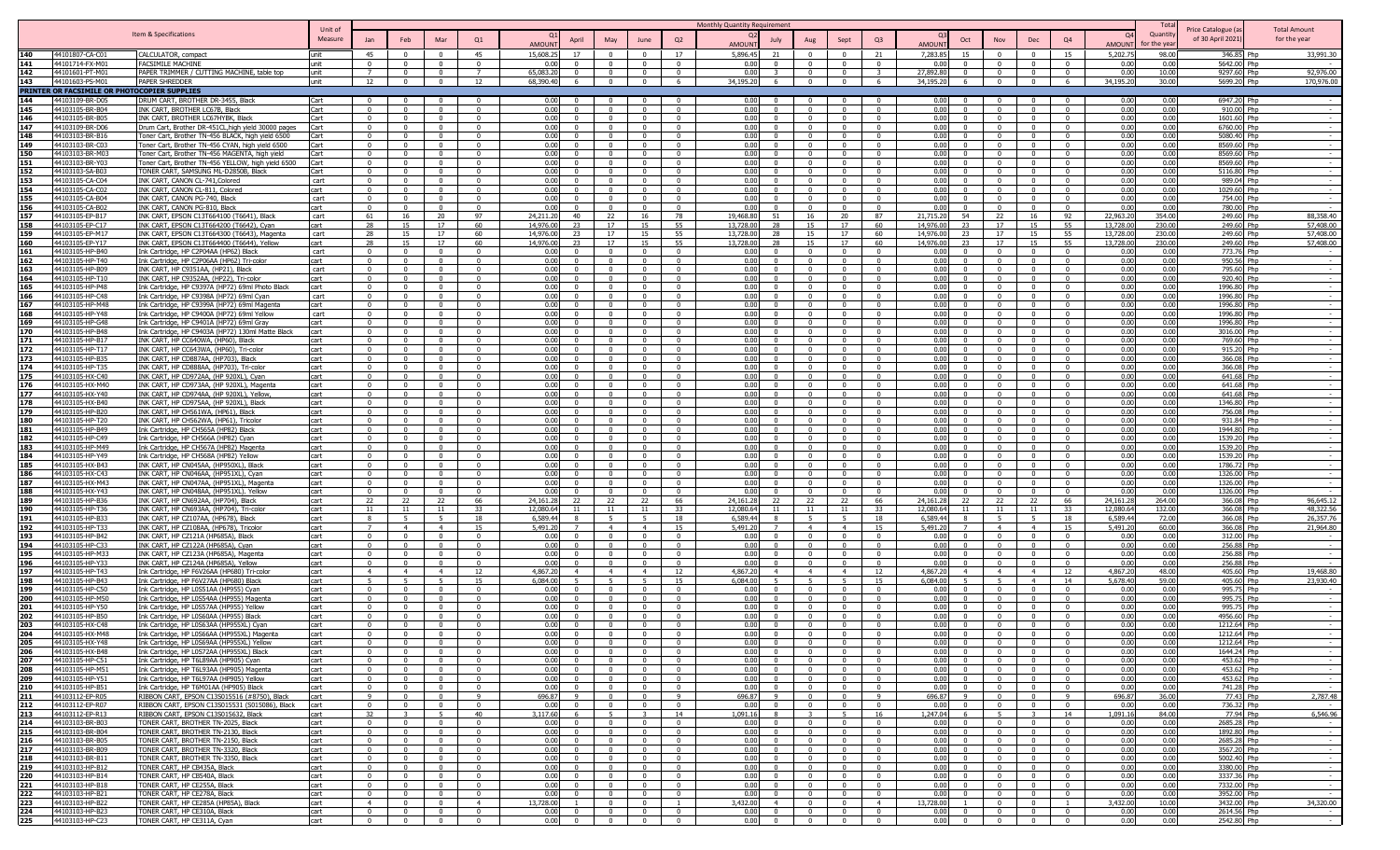|                   |                                                            |                                                                                             |                    |                          |                          |                         |                                     |                                            |                                                   |                      |                                       | <b>Monthly Quantity Requirement</b>        |                         |                                                                       |                         |                                       |                                            |                            |                         |                   | Tota              |                                        |                                     |
|-------------------|------------------------------------------------------------|---------------------------------------------------------------------------------------------|--------------------|--------------------------|--------------------------|-------------------------|-------------------------------------|--------------------------------------------|---------------------------------------------------|----------------------|---------------------------------------|--------------------------------------------|-------------------------|-----------------------------------------------------------------------|-------------------------|---------------------------------------|--------------------------------------------|----------------------------|-------------------------|-------------------|-------------------|----------------------------------------|-------------------------------------|
|                   |                                                            | Item & Specifications                                                                       | Unit of<br>Measure |                          | Feb                      |                         | Q1                                  |                                            |                                                   | June                 | Q2                                    |                                            |                         | Sept                                                                  | Q <sub>3</sub>          | Oct                                   | Nov                                        |                            | Q4                      | 0.                | Quantity          | Price Catalogue (a<br>of 30 April 2021 | <b>Total Amount</b><br>for the year |
|                   |                                                            |                                                                                             |                    |                          |                          |                         |                                     | April<br><b>AMOUN</b>                      | May                                               |                      |                                       | July<br><b>AMOLIN</b>                      | Aug                     |                                                                       |                         | <b>MUION</b>                          |                                            | Dec                        |                         | AMOUN'            | or the ve         |                                        |                                     |
|                   | 44103103-HP-Y23                                            | ONER CART, HP CE312A, Yellow                                                                | cart               | $\Omega$                 | $\Omega$                 | $\Omega$                | $\Omega$                            | 0.01<br>$\Omega$                           |                                                   | $\Omega$             | $\Omega$                              | 0.00<br>$\overline{0}$                     |                         |                                                                       | $\Omega$                | 0.00<br>$\Omega$                      | $\Omega$                                   | $\Omega$                   | - 0                     | 0.00              | 0.00              | 2542.80 Php                            |                                     |
| 227               | 44103103-HP-M23                                            | FONER CART, HP CE313A, Magenta                                                              | cart               | $\Omega$                 | $\Omega$                 | $\Omega$                | $\Omega$                            | 0.01<br>$\Omega$                           | $\Omega$                                          | $\Omega$             | $\Omega$                              | 0.00<br>$\Omega$                           |                         | $\mathbf{0}$                                                          | $\Omega$                | 0.00<br>$\Omega$                      | $\overline{0}$                             | $\Omega$                   | $\Omega$                | 0.00              | 0.00              | 2542.80 Php                            |                                     |
| 228               | 44103103-HP-B24                                            | <b>TONER CART, HP CE320A, Black</b>                                                         | cart               | $\Omega$<br>$\Omega$     | $\Omega$<br>$\Omega$     | $\Omega$<br>$\Omega$    | $\Omega$<br>$\Omega$                | 0.01<br>$\Omega$<br><u>ሰ በ</u><br>$\Omega$ |                                                   | $\sqrt{ }$<br>- 0    | $\sqrt{ }$<br>$\Omega$                | 0.00<br>$\Omega$<br>0.00<br>$\Omega$       |                         | $\sim$<br>$\sim$                                                      | $\Omega$<br>$\Omega$    | 0.001<br>$\Omega$<br>0.00<br>$\Omega$ | $\sqrt{ }$<br>$\sqrt{ }$                   | $\Omega$<br>$\Omega$       | $\Omega$<br>$\Omega$    | 0.00<br>0.00      | 0.00<br>0.00      | 2916.16 Php                            |                                     |
| 229<br>230        | 44103103-HP-C24<br>44103103-HP-Y24                         | FONER CART, HP CE321A, Cyan<br>FONER CART, HP CE322A, Yellow                                | cart<br>cart       | $\Omega$                 | $\mathbf{0}$             | $\mathbf{0}$            | $\overline{0}$                      | 0.0<br>$\Omega$                            | $\Omega$                                          | - 0                  | $\mathbf{0}$                          | 0.00<br>$\Omega$                           |                         | $\Omega$                                                              | $\Omega$                | 0.00<br>$\Omega$                      | $\overline{0}$                             | $\overline{0}$             | $\Omega$                | 0.00              | 0.00              | 3072.16 Php<br>3072.16 Php             |                                     |
| 231               | 44103103-HP-M24                                            | ONER CART, HP CE323A, Magenta                                                               | cart               | $\Omega$                 | $^{\circ}$               | $\Omega$                | $\Omega$                            | 0.0<br>$\Omega$                            |                                                   | $\Omega$             | $\Omega$                              | 0.00<br>$\mathbf{0}$                       | $\Omega$                | $\Omega$                                                              | $\Omega$                | 0.00                                  | $\Omega$                                   | $\overline{0}$             |                         | 0.00              | 0.00              | 3072.16 Php                            |                                     |
| 232               | 44103103-HP-B25                                            | ONER CART, HP CE390A, Black                                                                 | cart               | $\Omega$                 | $\Omega$                 | $^{\circ}$              | $\Omega$                            | 0.01<br>$\Omega$                           |                                                   | $\Omega$             | $\Omega$                              | 0.00<br>$\Omega$                           |                         | $\Omega$                                                              |                         | 0.00                                  | $\Omega$                                   | $\Omega$                   |                         | 0.00              | 0.00              | 8476.00 Php                            |                                     |
| 233               | 44103103-HP-B26                                            | ONER CART, HP CE400A, Black                                                                 | cart               | $^{\circ}$               | $\Omega$                 | $^{\circ}$              | $\Omega$                            | 0.0<br>. വ                                 | $\Omega$                                          | - 0                  | $\Omega$                              | 0.00<br>$^{\circ}$                         | $\Omega$                | - 0                                                                   | $\Omega$                | 0.00<br>$\Omega$                      | $\Omega$                                   | $\Omega$                   | $\Omega$                | 0.00              | 0.00              | 6900.40 Php                            |                                     |
| 234               | 44103103-HP-C26                                            | FONER CART, HP CE401A, Cyan                                                                 | cart               | $\Omega$                 | $\Omega$                 | $\Omega$                | $\Omega$                            | 0.0<br>$\Omega$                            |                                                   | $\Omega$             | $\Omega$                              | 0.00<br>$\Omega$                           |                         | $\Omega$                                                              | $\Omega$                | 0.00                                  | $\Omega$                                   | $\Omega$                   |                         | 0.00              | 0.00              | 10193.04 Php                           |                                     |
| 235               | 44103103-HP-Y26                                            | <b>TONER CART, HP CE402A, Yellow</b>                                                        | cart               |                          | $\Omega$                 | $\Omega$                | $\Omega$                            | 0.00                                       |                                                   | $\Omega$             | $\Omega$                              | 0.00                                       |                         |                                                                       | $\Omega$                | 0.00                                  | $\sqrt{ }$                                 | $\Omega$                   |                         | 0.00              | 0.00              | 10193.04 Php                           |                                     |
|                   | 44103103-HP-M2                                             | <b>FONER CART, HP CE403A, Magenta</b>                                                       | cart               |                          | $\Omega$                 | $\Omega$                | $\sqrt{ }$                          | 0.00                                       |                                                   |                      |                                       | 0.00                                       |                         |                                                                       |                         | $0.00 -$                              |                                            | $\sqrt{ }$                 |                         | 0.00              | 0.00              | 10193.04 Php                           |                                     |
| 237               | 44103103-HP-B27<br>44103103-HP-C27                         | FONER CART, HP CE410A, (HP305), Black                                                       | cart               | $\Omega$<br>$\Omega$     | $\Omega$<br>$\mathbf{0}$ | $\Omega$<br>$\Omega$    | $\sqrt{2}$<br>$\Omega$              | 0.00<br>$\sqrt{2}$<br>$\Omega$             |                                                   | $\Omega$<br>$\Omega$ | $\bigcap$<br>$\Omega$                 | 0.00<br>$\Omega$<br>0.00<br>$\Omega$       |                         | $\sqrt{ }$                                                            | $\Omega$                | 0.00<br>0.00                          | $\Omega$<br>$\Omega$                       | $\sqrt{ }$<br>$\Omega$     |                         | 0.00<br>0.00      | 0.00<br>0.00      | 4201.60 Php                            |                                     |
| 238<br>239        | 44103103-HP-Y27                                            | FONER CART, HP CE411A, (HP305), Cyan<br>FONER CART, HP CE412A, (HP305), Yellow              | cart<br>cart       | $\Omega$                 | $\mathbf{0}$             | $\Omega$                | $\Omega$                            | 0.00<br>0.00<br>$\Omega$                   |                                                   | $\Omega$             | $\Omega$                              | 0.00<br>$\Omega$                           |                         |                                                                       |                         | 0.00                                  | $\Omega$                                   | $\Omega$                   |                         | 0.00              | 0.00              | 6011.20 Php<br>6011.20 Php             |                                     |
| 240               | 44103103-HP-M27                                            | FONER CART, HP CE413A, (HP305), Magenta                                                     | cart               | $\Omega$                 | $\Omega$                 | $^{\circ}$              | $\overline{0}$                      | 0.0<br>$\Omega$                            | $\Omega$                                          | - 0                  | $\mathbf{0}$                          | 0.00<br>$\Omega$                           | $\Omega$                | . വ                                                                   | $\Omega$                | 0.00<br>$\Omega$                      | $\overline{0}$                             | - 0                        | $\Omega$                | 0.00              | 0.00              | 6011.20 Php                            |                                     |
| 241               | 44103103-HP-B28                                            | TONER CART, HP CE505A, Black                                                                | cart               | $\Omega$                 | $\Omega$                 | $\Omega$                | $\overline{0}$                      | 0.0<br>$\overline{0}$                      | $\Omega$                                          | $\Omega$             | $\mathbf{0}$                          | 0.00<br>$\Omega$                           |                         | $\Omega$                                                              | $\Omega$                | 0.00<br>$\Omega$                      | $\Omega$                                   | - 0                        | $\Omega$                | 0.00              | 0.00              | 4466.80 Php                            |                                     |
| 242               | 44103103-HX-B28                                            | FONER CART, HP CE505X, Black, high cap                                                      | cart               | $\Omega$                 | $\Omega$                 | $\Omega$                | $\Omega$                            | 0.0<br>$\Omega$                            | $\Omega$                                          | $\Omega$             | $\Omega$                              | 0.00<br>$\Omega$                           |                         | $\Omega$                                                              | $\Omega$                | 0.00<br>$\Omega$                      | $\overline{0}$                             | $\Omega$                   | $\Omega$                | 0.00              | 0.00              | 7332.00 Php                            |                                     |
| 243               | 44103103-HP-B52                                            | Toner Cartridge, HP CF217A (HP17A) Black Laser Jet                                          | cart               |                          |                          |                         | $\overline{4}$                      | 12.176.3                                   |                                                   |                      | $\mathbf{R}$                          | 9.132.24                                   |                         |                                                                       | $\overline{4}$          | 12.176.32                             |                                            |                            |                         | 9.132.24          | 14.00             | 3044.08 Php                            | 42.617.12                           |
| 244               | 44103103-HP-B53                                            | Toner Cartridge, HP CF226A (HP26A) Black LaserJet                                           | cart               | $\Omega$                 | $\Omega$                 | $\Omega$                | $\Omega$                            | <u>ሰ በ</u><br>$\Omega$                     | $\Omega$                                          | - 0                  | $\Omega$                              | n nr<br>$\Omega$                           |                         | - 0                                                                   | $\Omega$                | 0.00<br>$\Omega$                      | $\sqrt{ }$                                 | $\sqrt{ }$                 | $\Omega$                | 0.00              | 0.00              | 5787.60 Php                            |                                     |
| 245               | 44103103-HP-B55                                            | oner Cartridge, HP CF280A, LaserJet Pro M401/M425                                           | cart               | $\mathbf{0}$             | $\mathbf{0}$             | $\mathbf{0}$            | $\overline{0}$                      | 0.0<br>$\mathbf{0}$                        | $\Omega$                                          | $\overline{0}$       | $\overline{0}$                        | 0.00<br>$\Omega$                           |                         | $\overline{0}$                                                        | $\Omega$                | 0.00<br>$\Omega$                      | $\overline{0}$                             | $\Omega$                   | $\Omega$<br>$\Omega$    | 0.00              | 0.00              | 5200.00 Php                            |                                     |
| 246<br>247        | 44103103-HP-B51<br>44103103-HP-B56                         | ONER CART, HP CF280XC, Black<br>oner Cartridge, HP CF281A (HP81A) Black LaserJet            | cart<br>cart       | $\mathbf{0}$<br>$\Omega$ | $\mathbf{0}$<br>$\Omega$ | $\Omega$<br>$^{\circ}$  | $\Omega$<br>$\Omega$                | 0.01<br>$\Omega$<br>0.0<br>$\Omega$        | $\Omega$                                          | $\Omega$<br>$\Omega$ | $\mathbf{0}$<br>$\Omega$              | 0.00<br>$\mathbf{0}$<br>0.00<br>$^{\circ}$ | $\Omega$                | $\mathbf{0}$<br>$\Omega$                                              | $\Omega$<br>$\Omega$    | 0.00<br>$\Omega$<br>0.00              | $\overline{0}$<br>$\Omega$                 | $\overline{0}$<br>$\Omega$ |                         | 0.00<br>0.00      | 0.00<br>0.00      | 9004.32 Php<br>8606.00 Php             |                                     |
| 248               | 44103103-HP-B57                                            | Foner Cartridge, HP CF283A (HP83A) LaserJet Black                                           | cart               | $\mathcal{R}$            | $\Omega$                 | $\Omega$                | $\mathbf{R}$                        | 9.725.1                                    | $\Omega$                                          | $\sim$               | $\mathbf{R}$                          | 9.725.10                                   | $\mathsf{n}$            | $\Omega$                                                              |                         | 9.725.10<br>$\overline{a}$            | $\overline{0}$                             | $\Omega$                   | $\overline{4}$          | 12,966.80         | 13.00             | 3241.70 Php                            | 42,142.10                           |
| 249               | 44103103-HX-B51                                            | Toner Cartridge, HP CF283XC (HP83X) Black LJ                                                | cart               | $\Omega$                 | $\Omega$                 | $\Omega$                | $\Omega$                            | 0.0                                        | $\Omega$                                          | $\Omega$             | $\Omega$                              | 0.00                                       |                         | $\Omega$                                                              | $\Omega$                | 0.00                                  | $\overline{0}$                             | $\Omega$                   |                         | 0.01              | 0.00              | 4056.00 Php                            |                                     |
| 250               | 44103103-HP-B58                                            | Toner Cartridge, HP CF287A (HP87) Black                                                     | cart               |                          | $\Omega$                 | $\Omega$                | $\Omega$                            | n nr                                       |                                                   | $\Omega$             | $\Omega$                              | 0.00                                       |                         | $\Omega$                                                              | $\Omega$                | 0.00                                  | $\sqrt{ }$                                 | $\Omega$                   | $\Omega$                | 0.00              | 0.00              | 10051.00 Php                           |                                     |
| 251               | 44103103-HX-B52                                            | Toner Cartridge, HP CF325XC (HP25X) Black LaserJet                                          | cart               |                          | $\Omega$                 | $\Omega$                | $\Omega$                            | 0.00<br>$\Omega$                           |                                                   |                      | $\sqrt{ }$                            | 0.00                                       |                         |                                                                       |                         | 0.00                                  | $\sqrt{ }$                                 | $\sqrt{ }$                 |                         | 0.00              | 0.00              | 13156.00 Php                           |                                     |
| 252               | 44103103-HP-B60                                            | Foner Cartridge, HP CF350A Black LJ                                                         | cart               | $\Omega$                 | $\Omega$                 | $\Omega$                | $\Omega$                            | 0.00<br>$\Omega$                           |                                                   | $\Omega$             | $\overline{0}$                        | 0.00<br>$\Omega$                           |                         |                                                                       |                         | 0.00                                  | $\Omega$                                   | $\bigcap$                  |                         | 0.00              | 0.00              | 2901.60 Php                            |                                     |
| 253               | 44103103-HP-C60                                            | oner Cartridge, HP CF351A Cyan LJ                                                           | cart               | $\mathbf{0}$             | $\overline{0}$           | $\overline{0}$          | $\Omega$                            | 0.00<br>$\mathbf{0}$                       | $\Omega$                                          | $\Omega$             | $\mathbf{0}$                          | 0.00<br>$\mathbf{0}$                       | $\Omega$                | $\Omega$                                                              | $\Omega$                | 0.00<br>$\Omega$                      | $\overline{0}$                             | $\mathbf{0}$               |                         | 0.00              | 0.00              | 2953.60 Php                            |                                     |
| 254               | 44103103-HP-Y60                                            | oner Cartridge, HP CF352A Yellow L                                                          | cart               | $\Omega$                 | $\mathbf 0$              | $\mathbf{0}$            | $\mathbf{0}$                        | 0.01<br>$\Omega$<br>0.0                    |                                                   | - 0                  | $^{\circ}$                            | 0.00<br>$\Omega$                           |                         | $\Omega$                                                              | $\mathsf{r}$            | 0.00<br>0.00                          | $\Omega$                                   | $\Omega$                   |                         | 0.00              | 0.00              | 2953.60 Php                            |                                     |
| 255<br>256        | 44103103-HP-M60<br>44103103-HP-B61                         | Foner Cartridge, HP CF353A Magenta LJ<br>Toner Cartridge, HP CF360A (HP508A) Black LaserJet | cart<br>cart       | $\Omega$<br>$\mathsf{r}$ | $\mathbf{0}$<br>$\Omega$ | $\Omega$<br>$^{\circ}$  | $\overline{0}$<br>$\overline{0}$    | $\Omega$<br>0.0<br>$\Omega$                |                                                   | - 0                  | $^{\circ}$<br>$\overline{\mathbf{0}}$ | 0.00<br>$^{\circ}$<br>0.00<br>$\Omega$     |                         | $\Omega$                                                              | $\Omega$                | 0.00                                  | $\overline{0}$<br>$\Omega$                 | $\Omega$<br>$\Omega$       | $\Omega$<br>$\Omega$    | 0.00<br>0.00      | 0.00<br>0.00      | 2953.60 Php<br>7056.40 Php             |                                     |
| 257               | 44103103-HP-C6                                             | Foner Cartridge, HP CF361A (HP508A) Cyan LaserJet                                           | cart               | $\Omega$                 | $\Omega$                 | $\Omega$                | $\Omega$                            | 0.01<br>$\Omega$                           | $\Omega$                                          | $\Omega$             | $\Omega$                              | 0.00<br>$\Omega$                           |                         | $\Omega$                                                              | $\Omega$                | 0.00                                  | $\Omega$                                   | $\Omega$                   |                         | 0.00              | 0.00              | 8846.24 Php                            |                                     |
| 258               | 44103103-HP-Y6                                             | Toner Cartridge, HP CF362A (HP508A) Yellov                                                  | cart               |                          |                          |                         | $\Omega$                            | 0.01<br>$\Omega$                           |                                                   |                      | $\sqrt{ }$                            | 0.00                                       |                         |                                                                       |                         | 0.00                                  |                                            |                            |                         | 0.00              | 0.00              | 8846.24 Php                            |                                     |
| 259               | 44103103-HP-M61                                            | Toner Cartridge, HP CF363A (HP508A) Magenta                                                 | cart               | $\Omega$                 | $\Omega$                 | $\Omega$                | $\Omega$                            | 0.0<br>$\Omega$                            |                                                   | - 0                  | $\Omega$                              | n nr<br>$\Omega$                           |                         | - 0                                                                   | $\Omega$                | 0.00                                  | $\sqrt{ }$                                 | $\Omega$                   | $\Omega$                | 0.00              | 0.00              | 8846.24 Php                            |                                     |
| 260               | 44103103-HP-B62                                            | Foner Cartridge, HP CF400A (HP201A) Black                                                   | cart               | $\Omega$                 | $\mathbf{0}$             | $\Omega$                | $\Omega$                            | $\Omega$<br>0.0                            |                                                   | - 0                  | $\overline{0}$                        | 0.00<br>$\Omega$                           | $\mathsf{n}$            | $\sim$                                                                | $\Omega$                | 0.00<br>$\mathsf{n}$                  | $\Omega$                                   | $\sqrt{ }$                 | $\Omega$                | 0.00              | 0.00              | 3429.78 Php                            |                                     |
| 261               | 44103103-HP-C62                                            | oner Cartridge, HP CF401A (HP201A) Cyan                                                     | cart               | $\Omega$                 | $\mathbf{0}$             | $\Omega$                | $\overline{0}$                      | 0.0<br>$\Omega$                            | $\Omega$                                          | $\Omega$             | $\overline{0}$                        | 0.00<br>$\overline{0}$                     | $\Omega$                | $\overline{0}$                                                        | $\mathbf{0}$            | 0.00<br>$\Omega$                      | $\overline{0}$                             | $\overline{0}$             | $\overline{0}$          | 0.00              | 0.00              | 4043.83 Php                            |                                     |
| 262               | 44103103-HP-Y62                                            | oner Cartridge, HP CF402A (HP201A) Yellow                                                   | cart               | - 0                      | $\Omega$                 | $^{\circ}$              | $\Omega$                            | 0.0                                        |                                                   | - 0                  | $\Omega$                              | 0.00<br>$\Omega$                           |                         |                                                                       |                         | 0.00                                  | $\overline{0}$                             | $\sqrt{2}$                 |                         | 0.00              | 0.00              | 4043.83 Php                            |                                     |
| 263               | 44103103-HP-M62<br>44103103-HP-B63                         | Toner Cartridge, HP CF403A (HP201A) Magenta<br>Toner Cartridge, HP CF410A (HP410A) black    | cart<br>cart       | $\Omega$<br>$\Omega$     | $\Omega$<br>$\Omega$     | $^{\circ}$<br>$\Omega$  | $\Omega$<br>$\Omega$                | <u>ሰ በ</u><br>$\Omega$<br>0.00<br>$\Omega$ | $\Omega$<br>$\Omega$                              | $\sim$<br>$\Omega$   | $\Omega$<br>$\Omega$                  | 0.00<br>$^{\circ}$<br>0.00<br>$\Omega$     |                         | $\Omega$<br>$\Omega$                                                  | $\Omega$<br>$\Omega$    | 0.001<br>0.00                         | $\overline{0}$<br>$\overline{0}$           | $\Omega$<br>$\Omega$       | $\Omega$                | 0.00<br>0.00      | 0.00<br>0.00      | 4043.83 Phn<br>4440.80 Php             |                                     |
| 265               | 44103103-HX-B54                                            | Toner Cartridge, HP CF410XC (HP410XC) black                                                 | cart               | $\Omega$                 | $\Omega$                 | $\Omega$                | $\Omega$                            | 0.00                                       |                                                   | $\Omega$             | $\Omega$                              | 0.00                                       |                         | $\Omega$                                                              | $\Omega$                | 0.001                                 | $\sqrt{ }$                                 | $\Omega$                   | $\Omega$                | 0.00              | 0.00              | 7441.20 Php                            |                                     |
| 266               | 44103103-HP-C63                                            | Toner Cartridge, HP CF411A (HP410A) cyan                                                    | cart               |                          | $\Omega$                 | $\Omega$                | $\Omega$                            | 0.00<br>$\Omega$                           |                                                   |                      | $\Omega$                              | 0.00<br>$\Omega$                           |                         | - 0                                                                   | $\Omega$                | 0.00                                  | $\sqrt{ }$                                 | $\Omega$                   | $\Omega$                | 0.00              | 0.00              | 5616.00 Php                            |                                     |
| 267               | 44103103-HX-C54                                            | Foner Cartridge, HP CF411XC (HP410XC) cyan                                                  | cart               | $\Omega$                 | $\mathbf{0}$             | $\Omega$                | $\Omega$                            | 0.00<br>$\Omega$                           |                                                   |                      | $\Omega$                              | 0.00<br>$\Omega$                           |                         |                                                                       |                         | 0.00                                  | $\Omega$                                   | $\Omega$                   |                         | 0.00              | 0.00              | 7472.40 Php                            |                                     |
| 268               | 44103103-HP-Y63                                            | oner Cartridge, HP CF412A (HP410A) yellow                                                   | cart               | $\Omega$                 | $\mathbf{0}$             | $\Omega$                | $\Omega$                            | 0.00<br>$\Omega$                           | $\Omega$                                          | $\Omega$             | $\Omega$                              | 0.00<br>$^{\circ}$                         |                         | $\Omega$                                                              | $\Omega$                | 0.00                                  | $\Omega$                                   | $\Omega$                   |                         | 0.00              | 0.00              | 5616.00 Php                            |                                     |
| 269               | 44103103-HX-Y54                                            | oner Cartridge, HP CF412XC (HP410XC) yellow                                                 | cart               | $\Omega$                 | $\mathbf{0}$             | $\mathbf{0}$            | $\mathbf{0}$                        | 0.01<br>$\Omega$                           |                                                   |                      | $\Omega$                              | 0.00<br>$\Omega$                           |                         |                                                                       |                         | 0.00                                  | $\Omega$                                   | $\Omega$                   |                         | 0.00              | 0.00              | 7472.40 Php                            |                                     |
| 270               | 44103103-HP-M63                                            | Foner Cartridge, HP CF413A (HP410A) magenta                                                 | cart               | $\Omega$                 | $\Omega$                 | $\Omega$                | $\overline{0}$                      | 0.01<br>$\Omega$                           |                                                   | - 0                  | $^{\circ}$                            | 0.00<br>$\Omega$                           |                         | $\Omega$                                                              | $\Omega$                | 0.00                                  | $\overline{0}$                             | $\Omega$                   | $\Omega$                | 0.00              | 0.00              | 5616.00 Php                            |                                     |
| 271<br>272        | 44103103-HX-M54<br>44103103-HP-B34                         | Toner Cartridge, HP CF413XC (HP410XC) magenta                                               | cart               |                          | $\Omega$<br>$\Omega$     | $\Omega$<br>$\Omega$    | $\overline{\mathbf{0}}$<br>$\Omega$ | 0.0<br>$\Omega$<br>0.01<br>$\Omega$        |                                                   |                      | $^{\circ}$<br>$\Omega$                | 0.00<br>0.00<br>$\Omega$                   |                         |                                                                       | $\Omega$                | 0.00<br>0.00                          |                                            | $\Omega$<br>$\Omega$       |                         | 0.00<br>0.00      | 0.00              | 7472.40 Php                            |                                     |
| 273               | 44103103-HP-B48                                            | FONER CART, HP Q2612A, Black<br>FONER CART, HP Q7553A, Black                                | cart<br>cart       |                          |                          |                         | $\Omega$                            | 0.01                                       |                                                   |                      |                                       | 0 <sub>0</sub>                             |                         |                                                                       |                         | 0.00                                  |                                            |                            |                         | 0.00              | 0.00<br>0.00      | 3900.00 Php<br>4399.20 Phr             |                                     |
| 274               | 44103103-SA-B06                                            | FONER CART, SAMSUNG MLT-D101S, Black                                                        | cart               | $\Omega$                 | $\Omega$                 | $\Omega$                | $\sqrt{ }$                          | 0.0<br>$\Omega$                            |                                                   |                      | $\Omega$                              | 0.00<br>$\Omega$                           |                         |                                                                       | $\Omega$                | 0.00                                  | $\sqrt{ }$                                 | $\Omega$                   |                         | 0.00              | 0.00              | 3406.00 Php                            |                                     |
| 275               | 44103103-SA-B07                                            | ONER CART, SAMSUNG MLT-D103S, Black                                                         | cart               | $\Omega$                 | $\Omega$                 | $\Omega$                | $\Omega$                            | 0.01<br>$\Omega$                           |                                                   |                      | $\Omega$                              | 0.00<br>$\Omega$                           |                         |                                                                       |                         | 0.00                                  | $\sqrt{ }$                                 | $\sqrt{2}$                 |                         | 0.00              | 0.00              | 2350.40 Php                            |                                     |
| 276               | 44103103-SA-B08                                            | ONER CART, SAMSUNG MLT-D104S, Black                                                         | cart               | $\Omega$                 | $\mathbf{0}$             | $\Omega$                | $\Omega$                            | 0.01                                       |                                                   | $\Omega$             | $\Omega$                              | 0.00<br>$\Omega$                           |                         |                                                                       |                         | 0.00                                  | $\sqrt{ }$                                 | $\Omega$                   |                         | 0.00              | 0.00              | 2454.40 Php                            |                                     |
| 277               | 44103103-SA-B09                                            | ONER CART, SAMSUNG MLT-D105L, Black                                                         | cart               | - 0                      | $\Omega$                 | $\Omega$                | $\Omega$                            | 0.0                                        |                                                   | - 0                  | $\Omega$                              | 0.00                                       |                         |                                                                       |                         | 0.00                                  | $\Omega$                                   | - 0                        |                         | 0.00              | 0.00              | 3380.00 Php                            |                                     |
| 278               | 44103103-SA-B14                                            | <u>FONER CART, Samsung MLT-D108S, Black</u>                                                 | cart               | $\Omega$                 | $\mathbf{0}$             | $^{\circ}$              | $\overline{0}$                      | 0.0<br>$\Omega$                            | $\Omega$                                          | $\Omega$             | $\Omega$                              | 0.00<br>$^{\circ}$                         |                         | $\Omega$                                                              | $\mathsf{r}$            | 0.00                                  | $\Omega$                                   | $\Omega$                   | $\Omega$                | 0.00              | 0.00              | 2875.58 Php                            |                                     |
| 279<br>280        | 44103103-SA-B2:<br>44103103-SA-B18                         | FONER CART, Samsung MLT-D203E, Black<br>FONER CART, Samsung MLT-D203L, Black                | cart<br>cart       | $\Omega$<br>$\Omega$     | $\Omega$<br>$\mathbf{0}$ | $\Omega$<br>$\Omega$    | $\Omega$<br>$\overline{0}$          | 0.01<br>$\Omega$<br>0.00<br>$\Omega$       |                                                   | $\Omega$<br>- 0      | $\Omega$<br>$\Omega$                  | 0.00<br>$\Omega$<br>0.00<br>$\Omega$       |                         | $\Omega$<br>$\Omega$                                                  | $\Omega$<br>$\Omega$    | 0.00<br>0.00                          | $\overline{0}$<br>$\Omega$                 | $\Omega$<br>$\Omega$       | $\Omega$                | 0.00<br>0.00      | 0.00<br>0.00      | 7259.20 Php<br>3458.00 Php             |                                     |
| 281               | 44103103-SA-B20                                            | ONER CART, Samsung MLT-D203U, Black                                                         | cart               | $\Omega$                 | $\Omega$                 | $\Omega$                | $\Omega$                            | 0.00<br>$\Omega$                           |                                                   | $\Omega$             | $\Omega$                              | 0.00<br>$\Omega$                           |                         | $\Omega$                                                              | $\Omega$                | 0.00<br>$\Omega$                      | $\Omega$                                   | $\Omega$                   | $\Omega$                | 0.00              | 0.00              | 6442.80 Php                            |                                     |
| 282               | 44103103-SA-B12                                            | FONER CART, SAMSUNG MLT-D205E, Black                                                        | cart               | $\Omega$                 | $\Omega$                 | $\Omega$                | $\Omega$                            | 0.00<br>$\Omega$                           |                                                   |                      | $\Omega$                              | 0.00<br>$\Omega$                           |                         |                                                                       |                         | 0.00                                  | $\Omega$                                   | $\Omega$                   |                         | 0.00              | 0.00              | 7321.14 Php                            |                                     |
| 283               | 44103103-SA-B05                                            | ONER CART, SAMSUNG MLT-D205L, Black                                                         | cart               | $\Omega$                 | $\Omega$                 | $\Omega$                | $\Omega$                            | 0.00<br>$\Omega$                           |                                                   | $\Omega$             | $\Omega$                              | 0.00<br>$\Omega$                           |                         | $\Omega$                                                              | $\Omega$                | 0.00                                  | $\Omega$                                   | $\Omega$                   |                         | 0.00              | 0.00              | 3962.24 Php                            |                                     |
| 284               | 44103103-SA-B1                                             | ONER CART, SAMSUNG SCX-D6555A, Black                                                        | cart               | $\Omega$                 | $\Omega$                 | $\Omega$                | $\mathbf{0}$                        | 0.00<br>$\Omega$                           |                                                   |                      | $\Omega$                              | 0.00<br>$\Omega$                           |                         |                                                                       |                         | 0.00                                  | $\Omega$                                   | $\Omega$                   |                         | 0.00              | 0.00              | 4066.40 Php                            |                                     |
| 285               | 44103103-BR-B15                                            | ONER CART, BROTHER TN-3478, Black                                                           | cart               | $\Omega$                 | $\Omega$                 | $\Omega$                | $\overline{\mathbf{0}}$             | 0.00<br>$\Omega$                           | - 0                                               | - 0                  | $^{\circ}$                            | 0.00<br>$^{\circ}$                         |                         | $\Omega$                                                              | $\Omega$                | 0.00<br>$\Omega$                      | - 0                                        | $\Omega$                   | $\Omega$                | 0.00              | 0.00              | 6370.00 Php                            |                                     |
| 286               | 44103103-CA-B00<br>AUDIO AND VISUAL EQUIPMENT AND SUPPLIES | TONER CART, CANON CRG 324 I                                                                 | cart               | $\Omega$                 | $\Omega$                 | $\Omega$                | $\Omega$                            | 0.00<br>$\Omega$                           | $\Omega$                                          | $\Omega$             | $\Omega$                              | 0.00<br>$\Omega$                           |                         | $\Omega$                                                              | $\Omega$                | 0.00                                  | $\Omega$                                   | $\Omega$                   |                         | 0.00              | 0.00              | 13399.36 Php                           |                                     |
| 287               | 45121517-DO-C0                                             | OCUMENT CAMERA, 8 MF                                                                        |                    |                          |                          |                         |                                     | 23.623.6                                   |                                                   |                      |                                       | 0.00                                       |                         |                                                                       |                         | 0.00                                  |                                            |                            |                         | 0.00              |                   |                                        | 23,623.60                           |
| 288               | 45111609-MM-P01                                            | MULTIMEDIA PROJECTOR                                                                        | unit<br>unit       | $5 -$                    | $\overline{0}$           | $\mathbf{0}$            |                                     | 87,360.00                                  | $\overline{0}$                                    | $\overline{0}$       | <sup>1</sup>                          | 17,472.00<br>$\overline{0}$                | $\overline{0}$          | $\overline{0}$                                                        | $\overline{0}$          | 0.00<br>$\mathbf{0}$                  | $\overline{0}$                             | $\mathbf{0}$               | $\mathbf{0}$            | 0.00              | 1.00<br>6.00      | 23623.60 Php<br>17472.00 Php           | 104.832.00                          |
|                   | <b>FLAG OR ACCESSORIES</b>                                 |                                                                                             |                    |                          |                          |                         |                                     |                                            |                                                   |                      |                                       |                                            |                         |                                                                       |                         |                                       |                                            |                            |                         |                   |                   |                                        |                                     |
| 289               | 55121905-PH-F01                                            | PHILIPPINE NATIONAL FLAG                                                                    | piece              | 61                       | 10                       | 10                      |                                     | 23.072.04<br>26.                           | 10                                                |                      | 46                                    | 13.102.64<br>59 1                          | 10                      | 11                                                                    | 80                      | 22,787,20 20                          | 10                                         | 10                         | 40                      | 11,393.60         | 247.00            | 284.84 Php                             | 70.355.48                           |
|                   | <b>PRINTED PUBLICATIONS</b>                                |                                                                                             |                    |                          |                          |                         |                                     |                                            |                                                   |                      |                                       |                                            |                         |                                                                       |                         |                                       |                                            |                            |                         |                   |                   |                                        |                                     |
|                   | 290 55101524-RA-H01                                        | HANDBOOK (RA 9184), 8th edition                                                             | book               |                          |                          |                         | 33 0 0 33                           | 1,227.93                                   | 5 0 0                                             |                      | $5^{\circ}$                           | 186.05 12 0 0                              |                         |                                                                       | 12                      | 446.52 5 0 0 5                        |                                            |                            |                         | 186.05            | 55.00             | 37.21 Php                              | 2,046.55                            |
|                   | <b>FIRE FIGHTING EQUIPMENT</b>                             |                                                                                             |                    |                          |                          |                         |                                     |                                            |                                                   |                      |                                       |                                            |                         |                                                                       |                         |                                       |                                            |                            |                         |                   |                   |                                        |                                     |
|                   | 291 46191601-FE-M01                                        | FIRE EXTINGUISHER, dry chemical                                                             | unit               | 123                      | $\Omega$                 |                         | 128                                 | 146,432.0<br>$\mathbf{0}$                  | $\overline{0}$                                    | $\sqrt{ }$           | $\overline{0}$                        | 0.00<br>10                                 | $\mathbf{0}$            | $\overline{0}$                                                        | 10                      | 11,440.00                             | $\overline{\mathbf{0}}$                    | $\overline{0}$             |                         | 3,432.00          | 141.00            | 1144.00 Php                            | 161,304.00                          |
| 292               | 46191601-FE-H01                                            | FIRE EXTINGUISHER, pure HCFC                                                                | unit               | 41                       | $\overline{\mathbf{0}}$  | 5 <sup>5</sup>          | 46                                  | 258,209.50<br>20                           | $\begin{array}{ccc} & & & 0 & \hline \end{array}$ |                      | 20                                    | 112,265.00                                 |                         | 13 0 0                                                                | 13                      | 72,972.25 20 0                        |                                            | $\overline{\mathbf{0}}$    | 20                      | 112,265.00        | 99.00             | 5613.25 Php                            | 555,711.75                          |
|                   | <b>CONSUMER ELECTRONICS</b>                                |                                                                                             |                    |                          |                          |                         |                                     |                                            |                                                   |                      |                                       |                                            |                         |                                                                       |                         |                                       |                                            |                            |                         |                   |                   |                                        |                                     |
|                   | 293 52161535-DV-R01<br><b>FURNITURE AND FURNISHINGS</b>    | DIGITAL VOICE RECORDER                                                                      | unit               | $\overline{1}$           | $\overline{\mathbf{0}}$  | $\overline{\mathbf{0}}$ | $\overline{1}$                      | 6,415.64                                   | 1 0 0                                             |                      | 1                                     | 6,415.64 0 0 0                             |                         |                                                                       | $\overline{\mathbf{0}}$ |                                       | $0.00$ 0 0 0                               |                            | $0$ 0                   | 0.00              | 2.00              | 6415.64 Php                            | 12,831.28                           |
| 294               | 56101504-CM-B01                                            | MONOBLOC CHAIR, beige                                                                       | piece              | 126                      | $\overline{0}$           | $\overline{0}$          | 126                                 | 20<br>38,263.68                            | $0 \qquad 0$                                      |                      | 20                                    | 20<br>6,073.60                             | $\overline{\mathbf{0}}$ | $\overline{0}$                                                        | 20                      | 6,073.60                              | 20<br>$\overline{\mathbf{0}}$              | $\overline{0}$             | 20                      | 6,073.60          | 186.00            | 303.68 Php                             | 56,484.48                           |
| 295               | 56101504-CM-W01                                            | MONOBLOC CHAIR, white                                                                       | piece              | 102                      | $\overline{0}$           | $\overline{2}$          | 104                                 | 20<br>31,366.40                            | $\overline{0}$                                    | $\overline{0}$       | 20                                    | 20<br>6,032.00                             | $\overline{2}$          | $\overline{0}$                                                        | 22                      | 6,635.20                              | 20  <br>$\overline{2}$                     | $\overline{0}$             | 22                      | 6,635.20          | 168.00            | 301.60 Php                             | 50,668.80                           |
| 296               | 56101519-TM-S01                                            | MONOBLOC TABLE, white                                                                       | unit               | 15                       | $\overline{0}$           | $\overline{0}$          | 15                                  | 18,532.80<br>$\overline{1}$                | $\overline{0}$                                    | $\overline{0}$       | $\mathbf{1}$                          | 1,235.52<br>1                              | $\overline{\mathbf{0}}$ | $\overline{0}$                                                        | <sup>1</sup>            | 1,235.52                              | $1 \quad$<br>$\overline{\mathbf{0}}$       | $\overline{0}$             | $\overline{1}$          | 1,235.52          | 18.00             | 1235.52 Php                            | 22,239.36                           |
| 297               | 56101519-TM-S02                                            | MONOBLOC TABLE, beige                                                                       | unit               | 13                       | $\overline{0}$           | $\overline{\mathbf{0}}$ | 13                                  | 14,155.44<br>$\overline{\mathbf{0}}$       | $0$ 0                                             |                      | $\overline{0}$                        | 0.00                                       |                         | $\begin{array}{c c c c c c} \hline \circ & \circ & \circ \end{array}$ | $\overline{\mathbf{0}}$ |                                       | $0.00 \t 0 \t 0$                           | $\overline{0}$             | $\overline{\mathbf{0}}$ | 0.00              | 13.00             | 1088.88 Php                            | 14,155.44                           |
|                   |                                                            | ARTS AND CRAFTS EQUIPMENT AND ACCESSORIES AND SUPPLIES                                      |                    |                          |                          |                         |                                     |                                            |                                                   |                      |                                       |                                            |                         |                                                                       |                         |                                       |                                            |                            |                         |                   |                   |                                        |                                     |
| 298<br>299        | 60121413-CB-P01                                            | CLEARBOOK, 20 Transparent pockets, A4                                                       | piece              | 14                       | $\overline{7}$           | $\overline{7}$          | 28                                  | 1.037.1<br>12                              | $\overline{7}$                                    | $\overline{z}$       | 26                                    | 963.04<br>12                               | $\overline{z}$          | $\overline{z}$                                                        | 26                      | 963.04<br>12                          | $\overline{7}$                             | $\overline{7}$             | 26                      | 963.04            | 106.00            | 37.04 Php                              | 3,926.24                            |
|                   | 60121413-CB-P02                                            | CLEARBOOK, 20 Transparent pockets, Legal                                                    | piece              | 30                       | $\overline{5}$           | $\overline{7}$          | 42                                  | 10<br>1,613.2                              | $\overline{7}$                                    | $\mathbf{r}$         | 22                                    | 12<br>845.02                               |                         |                                                                       | 24                      | 10<br>921.84                          | $\overline{7}$                             | $\overline{5}$             | 22                      | 845.02            | 110.00            | 38.41 Php                              | 4,225.10                            |
| 300<br>301<br>302 | 60121534-ER-P01<br>60121524-SP-G01                         | ERASER, plastic/rubber<br>SIGN PEN, black                                                   | piece              | 21<br>168                | $\overline{0}$<br>52     | $\overline{0}$<br>53    | 21<br>273                           | 91.77<br>8<br>5,530.98<br>145              | $\overline{0}$<br>52                              | $\overline{0}$<br>53 | 8                                     | 34.96<br>14 1<br>5.065.00                  | $\overline{0}$          | $\overline{0}$<br>53                                                  | 14                      | 61.18<br>5,186.56                     | $\overline{0}$<br>6 <sup>1</sup><br>145 52 | $\overline{0}$<br>53       | 6                       | 26.22<br>5,065.00 | 49.00<br>1,029.00 | 4.37 Php                               | 214.13<br>20.847.54                 |
|                   | 60121524-SP-G02                                            | SIGN PEN, blue                                                                              | piece<br>piece     | 89                       | 12                       | 12                      | 113                                 | 2,289.38<br>77                             | 12 12                                             |                      | 250<br>101                            | 2,046.26                                   | 151 52                  | 77   12   12                                                          | 256<br>101              | 2,046.26 77 12                        |                                            | 10                         | 250<br>99               | 2,005.74          | 414.00            | 20.26 Php<br>20.26 Php                 | 8,387.64                            |
| 303               | 60121524-SP-G03                                            | SIGN PEN, red                                                                               | piece              | 61                       | 12                       | 12                      | 85                                  | 1,722.10<br>52                             | 12 12                                             |                      | 76                                    | 1,539.76                                   |                         | 52   12   12                                                          | 76                      | 1,539.76 52 12                        |                                            | 12                         | 76                      | 1,539.76          | 313.00            | 20.26 Php                              | 6,341.38                            |
| 304               | 60121124-WR-P01                                            | WRAPPING PAPER, kraft                                                                       | pack               | 39                       | $\overline{\mathbf{0}}$  | $\overline{\mathbf{0}}$ | 39                                  | 6,038.76                                   | 5 0 0                                             |                      | $5^{\circ}$                           | 774.20                                     |                         | 5 0 0                                                                 | 5 <sup>5</sup>          | 774.20 5 0                            |                                            |                            | $0 \quad 5$             | 774.20            | 54.00             | 154.84 Php                             | 8,361.36                            |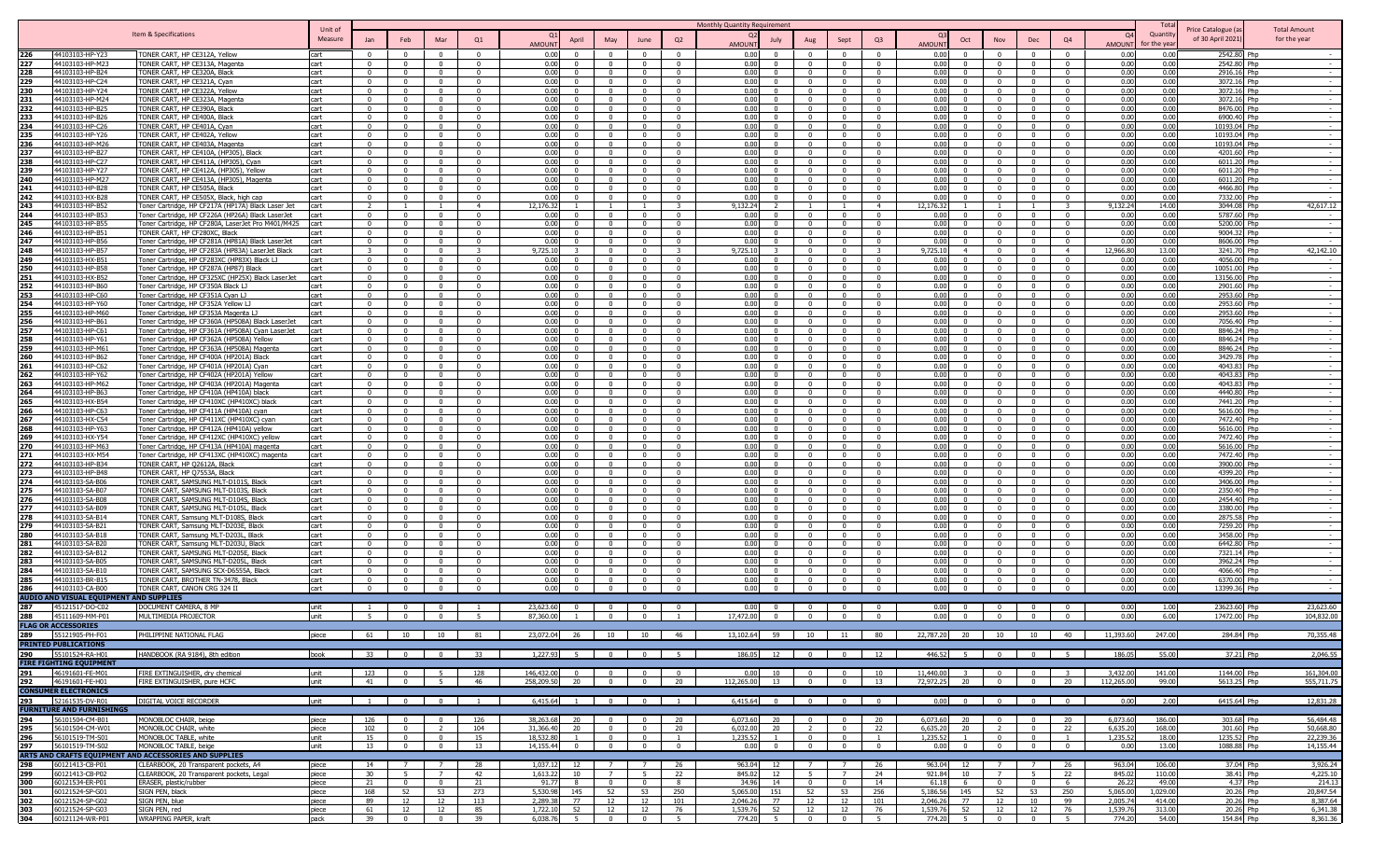|                 |                                      |                                                                                                                                                                    |                    |                                  |                                           |                                  |                                           |                                                        |                                  |                                            |                                            | Monthly Quantity Requirement                                       |                                         |                                                                             |                        |                                                                                        |                                  |                                         |                      |                 |                                        |                                     |
|-----------------|--------------------------------------|--------------------------------------------------------------------------------------------------------------------------------------------------------------------|--------------------|----------------------------------|-------------------------------------------|----------------------------------|-------------------------------------------|--------------------------------------------------------|----------------------------------|--------------------------------------------|--------------------------------------------|--------------------------------------------------------------------|-----------------------------------------|-----------------------------------------------------------------------------|------------------------|----------------------------------------------------------------------------------------|----------------------------------|-----------------------------------------|----------------------|-----------------|----------------------------------------|-------------------------------------|
|                 |                                      | Item & Specifications                                                                                                                                              | Unit of<br>Measure | Jan                              | Feb                                       | Mar                              | Q1                                        | April                                                  | May                              | June                                       | Q2                                         | July                                                               | Aug                                     | Q <sub>3</sub><br>Sept                                                      |                        | Oct<br>Nov                                                                             | Dec                              | Q <sub>4</sub>                          | $\Omega$             | Quantity        | Price Catalogue (a<br>of 30 April 2021 | <b>Total Amount</b><br>for the year |
|                 |                                      |                                                                                                                                                                    |                    |                                  |                                           |                                  |                                           | AMOUNT                                                 |                                  |                                            |                                            | AMOUNT                                                             |                                         |                                                                             | <b>AMOUNT</b>          |                                                                                        |                                  |                                         | AMOUNT               | or the vear     |                                        |                                     |
| <b>SOFTWARE</b> | 43231513-SFT-001                     | usiness function specific software                                                                                                                                 | license            | - 0                              | $\Omega$                                  | $\Omega$                         | $\Omega$                                  | 0.0                                                    |                                  |                                            | $^{\circ}$                                 | 0.00                                                               |                                         |                                                                             | 0.00                   |                                                                                        | - 0                              |                                         | 0.00                 |                 | 0.00 Php                               |                                     |
|                 |                                      | inance accounting and enterprise resource planning                                                                                                                 |                    |                                  |                                           |                                  |                                           |                                                        |                                  |                                            |                                            |                                                                    |                                         |                                                                             |                        |                                                                                        |                                  |                                         |                      |                 |                                        |                                     |
|                 | 43231602-SFT-002                     | <b>RP</b> software                                                                                                                                                 | license            | $\Omega$                         | $\Omega$                                  | $\Omega$                         | $\overline{0}$                            | 0.00<br>$\Omega$                                       |                                  | $\Omega$                                   | $\Omega$                                   | 0.00<br>$\Omega$                                                   |                                         | $\Omega$<br>$\Omega$                                                        | 0.00                   | $\Omega$<br>$\Omega$                                                                   | $\Omega$                         | $\Omega$                                | 0.00                 | 0.00            | $0.00$ Php                             |                                     |
|                 | 43232004-SFT-003                     | Computer game or entertainment software                                                                                                                            | license            | $\Omega$                         | $\Omega$                                  |                                  | $\Omega$                                  | 0.01                                                   |                                  |                                            | $\Omega$                                   | 0.00<br>$\Omega$                                                   |                                         |                                                                             | 0.00                   |                                                                                        | $\Omega$                         |                                         | 0.00                 | 0.00            | $0.00$ Php                             |                                     |
|                 | 43232107-SFT-004<br>43232202-SFT-005 | <u>Content authoring and editing software</u><br>Content management software                                                                                       | license<br>license | $\Omega$<br>$\Omega$             | $^{\circ}$<br>$\overline{0}$              | $\Omega$<br>$\mathbf{0}$         | $\mathbf{0}$<br>$\overline{0}$            | 0.0<br>0.01<br>$\Omega$                                | $\Omega$                         | - 0<br>$\overline{0}$                      | $\Omega$<br>$\overline{\mathbf{0}}$        | 0.00<br>0.00<br>$^{\circ}$                                         |                                         | $\Omega$<br>$\Omega$                                                        | 0.00<br>0.00           | - 0<br>$\overline{0}$                                                                  | $\Omega$<br>$\Omega$             | 0                                       | 0.00<br>0.00         | 0.00<br>0.00    | $0.00$ Php<br>0.00 Php                 |                                     |
|                 | 43232304-SFT-006                     | Data management and guery software                                                                                                                                 | license            | $\Omega$                         | $\Omega$                                  | $\Omega$                         | $\Omega$                                  | 0.00                                                   |                                  | $\Omega$                                   | $\Omega$                                   | 0.00<br>$\Omega$                                                   |                                         | $\Omega$<br>$\Omega$                                                        | 0.00                   | $\Omega$                                                                               | $\Omega$                         |                                         | 0.00                 | 0.00            | 0.00 Php                               |                                     |
|                 | 43232402-SFT-007                     | Development software                                                                                                                                               | license            | $\Omega$                         | $\overline{0}$                            | $\overline{0}$                   | $\overline{0}$                            | 0.00<br>$\Omega$                                       | $\Omega$                         | $\overline{0}$                             | $\overline{0}$                             | 0.00<br>$\Omega$                                                   |                                         | $\overline{0}$<br>$\mathbf{0}$                                              | 0.00                   | $\overline{0}$<br>$\Omega$                                                             | $\overline{0}$                   | $\mathbf{0}$                            | 0.00                 | 0.00            | $0.00$ Php                             |                                     |
|                 | 43232505-SFT-008                     | Educational or reference software                                                                                                                                  | license            | $\mathbf{0}$                     | $\mathbf{0}$                              | $\Omega$                         | $\Omega$                                  | 0.00<br>$\Omega$                                       | $\Omega$                         | $\Omega$                                   | $\Omega$                                   | 0.00<br>$\Omega$                                                   | $\Omega$                                | $\Omega$<br>$\Omega$                                                        | 0.00                   | $\Omega$<br>$\Omega$                                                                   | $\Omega$                         | $\Omega$                                | 0.00                 | 0.00            | $0.00$ Php                             |                                     |
|                 | 43232603-SFT-009<br>43232701-SFT-010 | ndustry specific software                                                                                                                                          | license<br>license | $\mathbf{0}$<br>6                | $\mathbf{0}$<br>$\mathbf{0}$              | $\mathbf{0}$<br>$\mathbf{0}$     | $\overline{0}$<br>-6                      | 0.00<br>$\Omega$<br>0.00<br>$\Omega$                   | $\Omega$<br>$\Omega$             | $\Omega$<br>$\Omega$                       | $\mathbf 0$<br>$\Omega$                    | 0.00<br>$\mathbf{0}$<br>0.00<br>$\mathbf{0}$                       |                                         | $\Omega$<br>$\Omega$<br>$\Omega$<br>$\Omega$                                | 0.00<br>0.00           | $\overline{0}$<br>$\Omega$<br>$\Omega$                                                 | $\overline{0}$<br>$\Omega$       | $\Omega$                                | 0.00<br>0.00         | 0.00<br>6.00    | $0.00$ Php<br>0.00 Php                 |                                     |
|                 | 43232802-SFT-011                     | letwork applications software<br>letwork management software                                                                                                       | license            | 3                                | $\mathbf{0}$                              | $\Omega$                         |                                           | 0.00<br>$\Omega$                                       | $\Omega$                         | $\Omega$                                   | $\Omega$                                   | 0.00<br>$\mathbf{0}$                                               |                                         | $\Omega$<br>$\Omega$                                                        | 0.00                   | $\Omega$<br>$\Omega$                                                                   | $\Omega$                         | $\Omega$                                | 0.00                 | 3.00            | 0.00 Php                               |                                     |
|                 | 43232905-SFT-012                     | Vetworking software                                                                                                                                                | license            | $\Omega$                         | $\Omega$                                  | $^{\circ}$                       | $\overline{\mathbf{0}}$                   | 0.00<br>$\Omega$                                       | $\Omega$                         | - 0                                        | $^{\circ}$                                 | 0.00<br>$\Omega$                                                   | $^{\circ}$                              | $\Omega$<br>$\Omega$                                                        | 0.00                   | $^{\circ}$<br>$\Omega$                                                                 | - 0                              | $\Omega$                                | 0.00                 | 0.00            | 0.00 Php                               | $\sim$                              |
|                 | 43233004-SFT-013                     | Operating environment software                                                                                                                                     | license            | $\mathcal{L}$                    | $\mathbf{0}$                              | $\mathbf{0}$                     | $\overline{\phantom{a}}$                  | 0.00<br>$\Omega$                                       | $\Omega$                         | $\Omega$                                   | $\overline{\mathbf{0}}$                    | 0.00<br>$\Omega$                                                   |                                         | $\mathbf{0}$<br>$\Omega$                                                    | 0.00                   | $\overline{\mathbf{0}}$<br>$\Omega$                                                    | $\overline{0}$                   | $\Omega$                                | 0.00                 | 2.00            | 0.00 Php                               |                                     |
|                 | 43233205-SFT-014                     | Security and protection software                                                                                                                                   | license            |                                  | $\Omega$                                  | $\Omega$                         | $\overline{7}$                            | 0.00<br>5                                              | $\Omega$                         | $\Omega$                                   | - 5                                        | 0.00                                                               |                                         | $\Omega$<br>-5                                                              | 0.00                   | $\Omega$                                                                               | $\Omega$                         | -5                                      | 0.00                 | 22.00           | 0.00 Php                               |                                     |
| 15<br>16        | 43233405-SFT-015<br>43233501-SFT-016 | Utility and device driver software                                                                                                                                 | license<br>license |                                  | $\Omega$<br>$\Omega$                      | $\Omega$<br>$\Omega$             | $\Omega$<br>$\sqrt{2}$                    | 0.00<br>$\Omega$<br>0.00<br>$\overline{0}$             | $\Omega$                         | $\Omega$                                   | $\Omega$<br>$\overline{0}$                 | 0.00<br>$\Omega$<br>0.00<br>$\overline{0}$                         |                                         | $\Omega$<br>$\Omega$<br>$\Omega$<br>$\Omega$                                | 0.00<br>0.00           | $\Omega$<br>$\overline{0}$<br>$\Omega$                                                 | $\Omega$<br>$\overline{0}$       | $\Omega$                                | 0.00<br>0.00         | 0.00<br>0.00    | $0.00$ Php<br>0.00 Php                 |                                     |
|                 |                                      | Information exchange software<br>PART II. OTHER ITEMS NOT AVALABLE AT PS-DBM BUT ARE REGULARLY PURCHASED FROM OTHER SOURCES (Note: Please indicate price of items) |                    |                                  |                                           |                                  |                                           |                                                        |                                  |                                            |                                            |                                                                    |                                         |                                                                             |                        |                                                                                        |                                  |                                         |                      |                 |                                        |                                     |
|                 | 40101701-AC-W0                       | Air Conditioning Unit, Window Inverter Type                                                                                                                        | unit               | 23                               | $\Omega$                                  | $\Omega$                         | 23                                        | 1,150,000.0                                            |                                  |                                            | $\Omega$                                   | 0.00                                                               |                                         |                                                                             | 0.00                   |                                                                                        |                                  |                                         | 0.00                 | 23.00           | 50000.00 Php                           | 1,150,000.00                        |
|                 | 40101701-AC-S01                      | Air Conditioning Unit, Split Type                                                                                                                                  | unit               | 25                               | $\overline{z}$                            | $\Omega$                         | 27                                        | 405,000.0<br>$\overline{\phantom{a}}$                  | $\Omega$                         | $\Omega$                                   | $\overline{2}$                             | 30,000.00<br>$\Omega$                                              |                                         | $\overline{0}$<br>$\mathbf{0}$                                              | 0.00                   | $\overline{0}$                                                                         | $\mathbf{0}$                     | $\Omega$                                | 0.00                 | 29.00           | 15000.00 Php                           | 435,000.00                          |
|                 | 44111905-WB-N01                      | White Board                                                                                                                                                        | unit               | 13                               | $\mathbf{0}$                              | $\mathbf{0}$                     | 13                                        | 65,000.0<br>$\Omega$                                   | $\Omega$                         | $\Omega$                                   | $\overline{0}$                             | 0.00<br>$\Omega$                                                   |                                         | $\overline{0}$<br>$\mathbf{0}$                                              | 0.00                   | $\overline{0}$<br>$\Omega$                                                             | $\mathbf{0}$                     | $\Omega$                                | 0.00                 | 13.00           | 5000.00 Php                            | 65,000.00                           |
|                 | 44111911-WB-D01                      | White Board, Digital                                                                                                                                               | unit               | $\overline{1}$                   | $\Omega$                                  | $\Omega$                         | $\overline{1}$                            | 5,000.0<br>$\Omega$                                    | $\Omega$                         | $\Omega$                                   | $\Omega$                                   | 0.00<br>$\Omega$                                                   | $\Omega$                                | $\sqrt{2}$<br>$\Omega$                                                      | 0.00                   | $\Omega$<br>$\sqrt{ }$                                                                 | $\Omega$                         | $\Omega$                                | 0.00                 | 1.00            | 5000.00 Php                            | 5,000.00                            |
|                 | 52161505-TV-S01<br>52161520-MC-M01   | <b>SMART Television</b><br>Microphone                                                                                                                              | unit<br>unit       | 5<br>16                          | $\mathbf{0}$<br>$\mathbf{0}$              | $\mathbf{0}$<br>$\mathbf{0}$     | 5 <sup>1</sup><br>16                      | 75,000.0<br>$\overline{0}$<br>12,800.0<br>$\mathbf{0}$ | $\mathbf{0}$<br>$\mathbf{0}$     | $\Omega$<br>$\Omega$                       | $\overline{0}$<br>$\Omega$                 | 0.00<br>$\mathbf{0}$<br>0.00<br>$\mathbf{0}$                       | $\Omega$<br>$\Omega$                    | $\Omega$<br>$\Omega$<br>$\Omega$<br>$\Omega$                                | 0.00<br>0.00           | $\overline{0}$<br>$\mathbf{0}$<br>$\Omega$                                             | $\overline{0}$<br>$\overline{0}$ | $\Omega$                                | 0.00<br>0.00         | 5.00<br>16.00   | 15000.00 Php<br>800.00 Php             | 75,000.00<br>12,800.00              |
|                 | 52161512-SP-K01                      | ipeakers                                                                                                                                                           | unit               | $\overline{1}$                   | $\Omega$                                  | $\Omega$                         | $\overline{1}$                            | 2,000.0<br>$\Omega$                                    | $\Omega$                         | $\Omega$                                   | $\Omega$                                   | 0.00<br>$\mathbf{0}$                                               | $\Omega$                                | $\Omega$<br>$\Omega$                                                        | 0.00                   | $\Omega$<br>$\Omega$                                                                   | $\Omega$                         | $^{\circ}$                              | 0.00                 | 1.00            | 2000.00 Php                            | 2,000.00                            |
|                 | 32101514-AM-P01                      | Amplifier                                                                                                                                                          | unit               | $\overline{1}$                   | $\Omega$                                  | $^{\circ}$                       | <sup>1</sup>                              | 10,000.0<br>$\Omega$                                   | $\Omega$                         | - 0                                        | $\overline{\mathbf{0}}$                    | 0.00<br>$^{\circ}$                                                 |                                         | $\Omega$<br>$\overline{1}$                                                  | 10,000.00              | $^{\circ}$<br>$\Omega$                                                                 | - 0                              | $\Omega$                                | 0.00                 | 2.00            | 10000.00 Php                           | 20,000.00                           |
|                 | 52161517-EQ-E01                      | Equalizer                                                                                                                                                          | unit               | $\mathbf{1}$                     | $\mathbf{0}$                              | $\overline{0}$                   | -1                                        | 5,000.0<br>$\mathbf{0}$                                | $\Omega$                         | $\Omega$                                   | $\overline{\mathbf{0}}$                    | 0.00<br>$\Omega$                                                   |                                         | $\overline{\mathbf{0}}$<br>$^{\circ}$                                       | 0.00                   | $\overline{\mathbf{0}}$<br>$\Omega$                                                    | $\mathbf{0}$                     | $\Omega$                                | 0.00                 | 1.00            | 5000.00 Php                            | 5,000.00                            |
|                 | 46171615-HD-C0                       | HD Camera                                                                                                                                                          | unit               |                                  | $\Omega$                                  | $\Omega$                         | $\overline{2}$                            | 30,000.0<br>$\Omega$                                   | $\Omega$                         | $\Omega$                                   | $\Omega$                                   | 0.00<br>$\Omega$                                                   |                                         | $\Omega$<br>$\Omega$                                                        | 0.00                   | $\Omega$                                                                               | $\Omega$                         | $\Omega$                                | 0.00                 | 2.00            | 15000.00 Php                           | 30,000.00                           |
|                 | 45121504-DS-CO<br>45121516-VH-C0     | DSLR Camera<br>HD Video Camera                                                                                                                                     | unit<br>unit       | $\Omega$                         | $\Omega$                                  | $\Omega$<br>$\Omega$             | $\Omega$                                  | n c<br>$\Omega$                                        |                                  | $\sqrt{ }$                                 | $\sqrt{ }$<br>$\bigcap$                    | 0.00<br>0.00<br>$\Omega$                                           |                                         | $\Omega$<br>$\sqrt{ }$                                                      | 0.00<br>0.00           | $\sqrt{ }$                                                                             | $\Omega$<br>$\sqrt{2}$           |                                         | 0.00<br>0.00         | 2.00<br>1.00    | $0.00$ Php<br>$0.00$ Php               |                                     |
|                 | 45121506-VC-C0                       | Video Conference Equipment                                                                                                                                         | unit               |                                  | $\Omega$                                  | $\Omega$                         |                                           | 20,000.0                                               |                                  | $\Omega$                                   | $\Omega$                                   | 0.00<br>$\Omega$                                                   |                                         |                                                                             | 0.00                   | $\Omega$                                                                               | $\Omega$                         |                                         | 0.00                 | 2.00            | 10000.00 Php                           | 20,000.00                           |
|                 | 39112102-LB-B01                      | LED bulb                                                                                                                                                           | niece              | $5^{\circ}$                      |                                           |                                  | 15                                        | 1,200.0                                                |                                  | $\overline{5}$                             | 15                                         | 1,200.00                                                           |                                         | 15                                                                          | 1.200.00               | $\overline{5}$                                                                         | 5 <sup>5</sup>                   | 15                                      | 1,200.00             | 60.00           | 80.00 Php                              | 4,800.00                            |
|                 | 43212104-PI-M0                       | PRINTER, Inkjet, Monochrome                                                                                                                                        | unit               |                                  | $\Omega$                                  | $\Omega$                         |                                           | 0.0                                                    |                                  | - 0                                        | $\Omega$                                   | 0.00                                                               |                                         |                                                                             | 0.00                   | - 0                                                                                    | $\Omega$                         |                                         | 0.0                  | 2.00            | $0.00$ Php                             |                                     |
|                 | 43212104-PI-C01                      | PRINTER, Inkjet, Color                                                                                                                                             | unit               | $\overline{1}$                   | $\overline{1}$                            | $\overline{1}$                   | $\mathbf{3}$                              | 30,000.0                                               | $\overline{1}$                   | $\overline{\phantom{0}}$                   | $\overline{\mathbf{3}}$                    | 30,000.00                                                          |                                         | $\overline{1}$                                                              | 30,000.00              | $\overline{1}$                                                                         |                                  | $\mathbf{3}$                            | 30,000.00            | 12.00           | 10000.00 Php                           | 120,000.00                          |
|                 | 43212105-PP-001<br>43211509-AT-001   | Portable Printer<br><b>Android Tablet</b>                                                                                                                          | unit<br>niece      | $\mathbf{3}$<br>$\Omega$         | $^{\circ}$<br>$\mathbf{0}$                | $^{\circ}$<br>$\Omega$           | $\overline{\mathbf{3}}$<br>$\overline{0}$ | 30,000.0<br>0.00<br>$\Omega$                           | $\Omega$<br>$\Omega$             | $\Omega$<br>$\Omega$                       | $\overline{\mathbf{3}}$<br>$\overline{0}$  | 30,000.00<br>0.00<br>$\Omega$                                      |                                         | $\overline{0}$<br>$\overline{\mathbf{3}}$<br>$\overline{0}$<br>$\mathbf{0}$ | 30,000.00<br>0.00      | $\overline{0}$<br>$\overline{0}$                                                       | $\overline{0}$<br>$\overline{0}$ | $\overline{\mathbf{3}}$<br>$\mathbf{0}$ | 30,000.00<br>0.00    | 12.00<br>0.00   | 10000.00 Php<br>$0.00$ Php             | 120,000.00                          |
| 19              | 43222610-HS-001                      | Hub/Switches                                                                                                                                                       | piece              | $\Omega$                         | $\Omega$                                  | $\Omega$                         | $\Omega$                                  | 0.00<br>$\Omega$                                       | $\Omega$                         | $\Omega$                                   | $\Omega$                                   | 0.00<br>$\Omega$                                                   | $\Omega$                                | $\Omega$<br>$\sqrt{2}$                                                      | 0.00                   | $\Omega$<br>$\sqrt{ }$                                                                 | $\Omega$                         | $\Omega$                                | 0.00                 | 0.00            | $0.00$ Php                             | $\sim$                              |
|                 | 43222609-NR-001                      | <b>Network Routers</b>                                                                                                                                             | unit               | $\mathbf{0}$                     | $\mathbf{0}$                              | $\mathbf{0}$                     | $\overline{0}$                            | 0.00<br>$\overline{0}$                                 | $\mathbf{0}$                     | $\overline{0}$                             | $\overline{0}$                             | 0.00<br>$\mathbf{0}$                                               | $\Omega$                                | $\Omega$<br>$\overline{0}$                                                  | 0.00                   | $\overline{\mathbf{0}}$<br>$\Omega$                                                    | $\overline{0}$                   | $\Omega$                                | 0.00                 | 0.00            | $0.00$ Php                             |                                     |
|                 | 43222640-WA-P01                      | Nireless Access Point                                                                                                                                              | unit               | 10                               | $\mathbf{0}$                              | $\mathbf{0}$                     | 10                                        | 0.00<br>$\overline{0}$                                 | $\mathbf{0}$                     | $\Omega$                                   | $\overline{0}$                             | 0.00<br>$\overline{0}$                                             | $\mathbf{0}$                            | $\Omega$<br>$\Omega$                                                        | 0.00                   | $\Omega$<br>$\Omega$                                                                   | $\mathbf{0}$                     | $\mathbf{0}$                            | 0.00                 | 10.00           | $0.00$ Php                             |                                     |
|                 | 43211711-SF-001<br>45111601-WP-P01   | Scanner, Flatbed                                                                                                                                                   | unit<br>unit       | $\mathbf{0}$<br>$\overline{1}$   | $\Omega$<br>$\Omega$                      | $\Omega$<br>$^{\circ}$           | $\Omega$<br>$\overline{1}$                | 0.00<br>$\mathbf{0}$<br>0.0<br>$\Omega$                | $\Omega$<br>$\Omega$             | $\Omega$<br>$\sqrt{ }$                     | $\Omega$<br>$\Omega$                       | 0.00<br>$\Omega$<br>0.00<br>$\Omega$                               | $^{\circ}$<br>$\Omega$                  | $\Omega$<br>$\Omega$<br>$\Omega$<br>$\Omega$                                | 0.00<br>0.00           | $\Omega$<br>$\Omega$<br>$\Omega$<br>$\sqrt{ }$                                         | $\Omega$<br>- 0                  | $^{\circ}$<br>$\Omega$                  | 0.00<br>0.00         | 0.00<br>1.00    | $0.00$ Php<br>$0.00$ Php               |                                     |
|                 | 81112306-MF-P01                      | Wireless Pointing Device / Laser Pointer<br>Multi Function PRINTER                                                                                                 | unit               | $\mathbf{1}$                     | $\mathbf{0}$                              | $\mathbf{0}$                     | -1                                        | 100,000.0<br>$\overline{0}$                            | $\Omega$                         | $\Omega$                                   | $\overline{\mathbf{0}}$                    | 0.00<br>$\Omega$                                                   | $^{\circ}$                              | $\overline{\mathbf{0}}$<br>$^{\circ}$                                       | 0.00                   | $\overline{\mathbf{0}}$<br>$\Omega$                                                    | $\overline{0}$                   | $\Omega$                                | 0.00                 | 1.00            | 100000.00 Php                          | 100,000.00                          |
|                 | 39121011-UP-S0                       | UNINTERRUPTIBLE POWER SUPPLY (UPS)                                                                                                                                 | unit               | 57                               | $\Omega$                                  | $\Omega$                         | 57                                        | 456.000.0<br>$\Omega$                                  |                                  | $\Omega$                                   | $\Omega$                                   | 0.00<br>$\Omega$                                                   |                                         | $\Omega$<br>$\Omega$                                                        | 0.00                   | $\Omega$                                                                               | $\Omega$                         | $\Omega$                                | 0.00                 | 57.00           | 8000.00 Php                            | 456,000.00                          |
|                 | 43191501-MP-00                       | Mobile Phone                                                                                                                                                       | unit               |                                  | $\Omega$                                  | $\Omega$                         | $\Omega$                                  | 0 <sub>0</sub>                                         |                                  | $\sqrt{ }$                                 | $\Omega$                                   | 0.00                                                               |                                         | $\sqrt{ }$<br>$\Omega$                                                      | 0.00                   | $\sqrt{ }$                                                                             | $\sqrt{ }$                       |                                         | 0.00                 | 0.00            | $0.00$ Php                             |                                     |
|                 | 43211711-SC-D01                      | Scanner, Colored, Double sided, feeder type                                                                                                                        | unit               |                                  | $\Omega$                                  | $\mathsf{n}$                     |                                           | 0 <sub>0</sub><br>$\sqrt{2}$                           |                                  | $\sqrt{ }$                                 | $\sqrt{ }$                                 | 0.00<br>$\Omega$                                                   |                                         | $\Omega$<br>$\Omega$                                                        | 0.00                   | $\Omega$<br>$\sqrt{ }$                                                                 | $\sqrt{2}$                       | $\Omega$                                | 0.00                 | 1.00            | $0.00$ Php                             |                                     |
|                 | 53121601-GB-001<br>60104701-SP-001   | GO BAG, for disaster relief, rescue operations<br>Solar Panel                                                                                                      | unit<br>unit       | $\Omega$<br>$\Omega$             | $\mathbf{0}$<br>$\Omega$                  | $\mathbf{0}$<br>$\Omega$         | $\overline{0}$<br>$\Omega$                | 0.01<br>$\Omega$<br>0.00<br>$\Omega$                   |                                  | $\Omega$<br>$\Omega$                       | $\overline{0}$<br>$\Omega$                 | 0.00<br>$\overline{0}$<br>0.00<br>$\Omega$                         |                                         | $\Omega$<br>$\Omega$<br>$\Omega$                                            | 0.00<br>0.00           | $\sqrt{ }$<br>$\Omega$                                                                 | $\overline{0}$<br>$\Omega$       |                                         | 0.00<br>0.00         | 0.00<br>0.00    | 0.00 Php<br>$0.00$ Php                 |                                     |
|                 |                                      | .ife Vest / Life Jacket                                                                                                                                            |                    |                                  |                                           |                                  |                                           |                                                        |                                  |                                            |                                            |                                                                    |                                         |                                                                             |                        |                                                                                        |                                  |                                         |                      |                 |                                        |                                     |
| 30              | 46161604-LV-L01                      | (for emergency purposes / emergency preparedness /                                                                                                                 | unit               | $\overline{\mathbf{0}}$          | $\Omega$                                  |                                  |                                           | 0.00<br>$\Omega$                                       |                                  | $\Omega$                                   | $\Omega$                                   | 0.00<br>$\Omega$                                                   |                                         | $\mathbf 0$                                                                 | 0.00                   | $\Omega$                                                                               | $\Omega$                         |                                         | 0.00                 | 0.00            | $0.00$ Php                             |                                     |
|                 |                                      | or disaster relief / rescue operations)                                                                                                                            |                    | $\Omega$                         | $\Omega$                                  | $\Omega$                         | $\Omega$                                  |                                                        |                                  | $\sim$                                     | $\Omega$                                   |                                                                    |                                         | $\Omega$                                                                    |                        | $\Omega$                                                                               | $\Omega$                         |                                         |                      |                 |                                        |                                     |
| 31<br>32        | 26111607-CC-S01<br>46181502-BF-V01   | Charge Controller and DC Inverter for Solar Panel<br>Bullet proof vest                                                                                             | unit<br>unit       | $\mathbf{0}$                     | $\mathbf{0}$                              | $\mathbf{0}$                     | $\overline{0}$                            | 0.00<br>0.00<br>$\Omega$                               | $\Omega$                         | $\overline{0}$                             | $\mathbf{0}$                               | 0.00<br>0.00<br>$\mathbf{0}$                                       | $\Omega$                                | $\Omega$<br>$\Omega$                                                        | 0.00<br>0.00           | $\overline{0}$<br>$\Omega$                                                             | $\mathbf{0}$                     | $\mathbf{0}$                            | 0.00<br>0.00         | 0.00<br>0.00    | $0.00$ Php<br>$0.00$ Php               |                                     |
| 33              | 25172502-WW-001                      | Wheels,<br>(type of vehicle)                                                                                                                                       | piece              | $\Omega$                         | $\Omega$                                  | $\Omega$                         | $\overline{0}$                            | 0.00<br>$\Omega$                                       | $^{\circ}$                       | $\Omega$                                   | $\overline{0}$                             | 0.00<br>$^{\circ}$                                                 | $\Omega$                                | $\Omega$<br>$^{\circ}$                                                      | 0.00                   | $\Omega$<br>$\Omega$                                                                   | $\mathbf{0}$                     | $\Omega$                                | 0.00                 | 0.00            | $0.00$ Php                             | $\sim$                              |
|                 | 40161513-FF-001                      | Fuel Filters                                                                                                                                                       | unit               | $\mathbf{0}$                     | $\mathbf{0}$                              | $\overline{0}$                   | $\overline{0}$                            | 0.00<br>$\Omega$                                       | $\Omega$                         | $\overline{\mathbf{0}}$                    | $\overline{0}$                             | 0.00<br>$\mathbf{0}$                                               |                                         | $\overline{\mathbf{0}}$<br>$^{\circ}$                                       | 0.00                   | $\overline{\mathbf{0}}$<br>$\Omega$                                                    | $\overline{0}$                   | $\Omega$                                | 0.00                 | 0.00            | 0.00 Php                               |                                     |
| 35              | 48101710-DW-F01                      | Drinking Water/ Fountain                                                                                                                                           | unit               | $\Omega$                         | $^{\circ}$                                | $^{\circ}$                       | $\Omega$                                  | 0.00<br>$\Omega$                                       | $\Omega$                         | $\Omega$                                   | $\Omega$                                   | 0.00<br>$\Omega$                                                   |                                         | $\Omega$<br>$\Omega$                                                        | 0.00                   | $\Omega$                                                                               | $\Omega$                         | $\Omega$                                | 0.00                 | 0.00            | 4000.00 Php                            |                                     |
| 37              |                                      | ink Cartridge, HP 932XL (Black)                                                                                                                                    | cart               | 20                               | 20                                        | 20                               | 60                                        | 95,280.0<br>30                                         | 20                               | 20                                         | 70                                         | 111.160.00<br>30                                                   | 20                                      | 20<br>70                                                                    | 111.160.00             | 30<br>20                                                                               | 20<br>-6                         | 70                                      | 111.160.00           | 270.00          | 1,588,00 Php                           | 428,760.00                          |
| 38              |                                      | Ink Cartridge, HP 933XL (Cyan)<br>Ink Cartridge, HP 933XL (Yellow)                                                                                                 | cart<br>cart       | 6<br>6                           | 6<br>6                                    | 6<br>6                           | 18<br>18                                  | 14,400.0<br>12<br>12<br>14,400.0                       | -6                               | -6<br>-6                                   | 24<br>24                                   | 19,200.00<br>12<br>12<br>19,200.00                                 | -6                                      | 24<br>- 6<br>24                                                             | 19,200.00<br>19,200.00 | 12<br>- 6<br>12<br>6                                                                   | -6                               | 24<br>24                                | 19,200.0<br>19,200.0 | 90.00<br>90.00  | 800.00 Php<br>800.00 Php               | 72,000.00<br>72,000.00              |
| 39              |                                      | Ink Cartridge, HP 932XL (Magenta)                                                                                                                                  | cart               | 6                                | 6                                         | 6                                | 18                                        | 14,400.0<br>12                                         | -6                               | -6                                         | 24                                         | 19,200.00<br>12                                                    | 6                                       | 24<br>-6                                                                    | 19,200.00              | 12<br>- 6                                                                              | -6                               | 24                                      | 19,200.0             | 90.00           | 800.00 Php                             | 72,000.00                           |
| 40              |                                      | ink Cart, HP GT51 (Black)                                                                                                                                          | cart               | 24                               | 24                                        | 30                               | 78                                        | 21,450.0<br>34                                         | 24                               | 30                                         | 88                                         | 24,200.00<br>34                                                    | 24                                      | 30<br>88                                                                    | 24,200.00              | 34<br>24                                                                               | 30                               | 88                                      | 24,200.0             | 342.00          | 275.00 Php                             | 94,050.00                           |
|                 |                                      | Ink Cart, HP GT52 (Cyan)                                                                                                                                           | cart               | 6                                | -6                                        | -8                               | 20                                        | 5,500.0                                                |                                  | - 6                                        | 20                                         | 5,500.00<br>$\mathbf{R}$                                           | -6                                      | - 6<br>20                                                                   | 5,500.00               | -8                                                                                     | - 6                              | 20                                      | 5,500.0              | 80.00           | 275.00 Php                             | 22,000.00                           |
| 42              |                                      | Ink Cart, HP GT52 (Yellow)                                                                                                                                         | cart               | $\overline{4}$<br>$\overline{4}$ | $\overline{4}$<br>$\overline{4}$          |                                  | 14                                        | 3,850.0<br>$\overline{4}$<br>$\overline{4}$            |                                  | $\overline{4}$<br>$\overline{\mathbf{4}}$  | 14                                         | 3,850.0                                                            | $\overline{4}$                          | 14<br>$\overline{4}$<br>$\overline{4}$                                      | 3,850.0                |                                                                                        | $\overline{4}$<br>$\overline{4}$ | 14                                      | 3,850.0              | 56.00           | 275.00 Php                             | 15,400.00<br>15,400.00              |
| 43              |                                      | Ink Cart, HP GT52 (Magenta)<br>Distilled Water (6 liter bottle)                                                                                                    | cart<br>unit       | 62                               | 60                                        | 60                               | 14<br>182                                 | 3,850.0<br>14.560.<br>60                               | 60                               | 60                                         | 14<br>180                                  | 3,850.00<br>14,400.00<br>60                                        | 60                                      | 14<br>60<br>180                                                             | 3,850.00<br>14,400.00  | 60                                                                                     | 60                               | 14<br>180                               | 3.850.00<br>4.400.0  | 56.00<br>722.00 | 275.00 Php<br>80.00 Php                | 57,760.00                           |
| 45              |                                      | Rubber Roll                                                                                                                                                        | unit               | 12                               | $\mathbf{0}$                              | $\mathbf{0}$                     | 12                                        | 54,000.0<br>$\Omega$                                   |                                  | $\Omega$                                   | $\overline{0}$                             | 0.00<br>$\mathbf{0}$                                               |                                         | $\Omega$<br>$\bigcap$                                                       | 0.00                   | $\Omega$                                                                               | $\overline{0}$                   | $\Omega$                                | 0.00                 | 12.00           | 4,500.00 Php                           | 54,000.00                           |
|                 |                                      | snafting                                                                                                                                                           |                    |                                  |                                           |                                  |                                           | 2.OOO                                                  |                                  |                                            |                                            |                                                                    |                                         |                                                                             |                        |                                                                                        |                                  |                                         |                      |                 | ouu.uul Pr                             | 32.000.00                           |
| 47              |                                      | Shafting keys                                                                                                                                                      | piece              | 8                                | $\overline{0}$                            | $\Omega$                         | 8 <sup>8</sup>                            | 4,000.0<br>$\mathbf{0}$                                | $\overline{0}$                   | $\overline{0}$                             | $\overline{0}$                             | 0.00<br>$\overline{0}$                                             | $\overline{0}$                          | $\overline{0}$<br>$\mathbf{0}$                                              | 0.00                   | $\mathbf{0}$<br>$\overline{0}$                                                         | $\overline{0}$                   | $\mathbf{0}$                            | 0.00                 | 8.00            | 500.00 Php                             | 4.000.00                            |
| 48<br>49        |                                      | Fan Shaft<br>Bearing: size 6000 ZZ                                                                                                                                 | piece<br>piece     | 6<br>16                          | $\overline{0}$<br>$\overline{0}$          | $\overline{0}$<br>$\overline{0}$ | 6<br>16                                   | 18,000.0<br>$\Omega$<br>1,600.0<br>$\overline{0}$      | $\overline{0}$<br>$\overline{0}$ | $\overline{0}$<br>$\overline{\phantom{0}}$ | $\overline{0}$<br>$\overline{0}$           | 0.00<br>$\overline{\mathbf{0}}$<br>0.00<br>$\overline{\mathbf{0}}$ | $\mathbf{0}$<br>$\overline{\mathbf{0}}$ | $\mathbf{0}$<br>$\Omega$<br>$\overline{\mathbf{0}}$<br>$\overline{0}$       | 0.00<br>0.00           | $\overline{0}$<br>$\overline{\mathbf{0}}$<br>$\overline{\mathbf{0}}$<br>$\overline{0}$ | $\overline{0}$<br>$\overline{0}$ | $\overline{0}$<br>$\overline{0}$        | 0.00<br>0.00         | 6.00<br>16.00   | 3,000.00 Php<br>100.00 Php             | 18,000,00<br>1,600.00               |
| 50              |                                      | Bearing: size 600 lb                                                                                                                                               | piece              | 8                                | $\overline{0}$                            | $\overline{0}$                   | 8                                         | 2,400.0<br>$\overline{0}$                              | $\overline{0}$                   | $\overline{\mathbf{0}}$                    | $\overline{0}$                             | 0.00<br>$\overline{0}$                                             | $\Omega$                                | $\overline{\mathbf{0}}$<br>$\overline{0}$                                   | 0.00 0                 | $\overline{\mathbf{0}}$                                                                | $\overline{0}$                   | $\overline{0}$                          | 0.00                 | 8.00            | 300.00 Php                             | 2,400.00                            |
| 51              |                                      | Bearing Housing                                                                                                                                                    | piece              | 6                                | $\overline{0}$                            | $\overline{0}$                   | 6                                         | 24,000.0<br>$\overline{0}$                             | $\overline{0}$                   | $\overline{\mathbf{0}}$                    | $\overline{0}$                             | 0.00<br>$\overline{0}$                                             | $\overline{0}$                          | $\overline{0}$<br>$\overline{0}$                                            | 0.00                   | $\overline{0}$<br>$\overline{0}$                                                       | $\overline{0}$                   | $\overline{0}$                          | 0.00                 | 6.00            | 4,000,00 Php                           | 24,000,00                           |
| 52              |                                      | V-Belt: M18                                                                                                                                                        | unit               | 8                                | $\overline{0}$                            | $\overline{0}$                   | 8                                         | 1,600.0<br>$\overline{0}$                              | $\overline{0}$                   | $\overline{0}$                             | $\overline{0}$                             | 0.00<br>$\overline{0}$                                             | $\overline{0}$                          | $\overline{0}$<br>$\overline{\mathbf{0}}$                                   | 0.00                   | $\overline{0}$<br>$\overline{0}$                                                       | $\overline{0}$                   | $\overline{0}$                          | 0.00                 | 8.00            | 200.00 Php                             | 1,600.00                            |
| 53<br>54        |                                      | V-Belt: A47<br>AC Adaptor for Digital top loading balance                                                                                                          | unit               | 8                                | $\overline{0}$                            | $\overline{0}$                   | 8<br>$\overline{4}$                       | 2,400.0<br>$\overline{0}$                              | $\overline{0}$                   | $\overline{\mathbf{0}}$<br>$\overline{0}$  | $\overline{\phantom{0}}$<br>$\overline{0}$ | 0.00<br>$\overline{0}$                                             | $\overline{0}$                          | $\overline{\mathbf{0}}$<br>$\overline{0}$<br>$\mathbf{0}$                   | 0.00<br>0.00           | $\overline{0}$<br>$\overline{\mathbf{0}}$                                              | $\overline{0}$                   | $\overline{0}$<br>$\mathbf{0}$          | 0.00<br>0.00         | 8.00<br>4.00    | 300.00 Php<br>750.00 Php               | 2,400.00                            |
| 55              |                                      | Oil for machine equipment                                                                                                                                          | unit<br>unit       | 4<br>10                          | $\overline{0}$<br>$\overline{\mathbf{0}}$ | $\overline{0}$<br>$\overline{0}$ | 10                                        | 3,000.0<br>$\overline{0}$<br>1,000.0<br>$\mathbf{0}$   | $\overline{0}$<br>$\overline{0}$ | $\overline{\mathbf{0}}$                    | $\overline{0}$                             | 0.00<br>$\overline{0}$<br>0.00<br>$\overline{0}$                   | $\overline{0}$<br>$\mathbf{0}$          | $\overline{\mathbf{0}}$<br>$\overline{0}$<br>$\Omega$                       | 0.00                   | $\overline{0}$<br>$\overline{\mathbf{0}}$<br>$\mathbf{0}$<br>$\overline{\mathbf{0}}$   | $\overline{0}$<br>$\overline{0}$ | $\Omega$                                | 0.00                 | 10.00           | 100.00 Php                             | 3,000.00<br>1,000.00                |
| 56              |                                      | Disposable Face mask (50pcs/box)                                                                                                                                   | box                | 68                               | 106                                       | 106                              | 280                                       | 33,600.0<br>106                                        | 106                              | 106                                        | 318                                        | 38,160.00<br>106                                                   | 106                                     | 106<br>318                                                                  | 38,160,00 106          | 106                                                                                    | 106                              | 318                                     | 38,160.00            | 1,234.00        | 120.00 Php                             | 148,080.00                          |
| 57              |                                      | <b>Graduated Cyclinder</b>                                                                                                                                         | unit               | $\overline{2}$                   | $\overline{0}$                            | $\overline{0}$                   | $\overline{z}$                            | 300.0<br>$\Omega$                                      | $\Omega$                         | $\overline{\mathbf{0}}$                    | $\Omega$                                   | $\overline{0}$<br>0.00                                             | $\Omega$                                | $\overline{0}$<br>$\Omega$                                                  | 0.00                   | $\overline{\phantom{0}}$<br>$\Omega$                                                   | $\overline{0}$                   | $\Omega$                                | 0.00                 | 2.00            | 150.00 Php                             | 300.00                              |
| 58              |                                      | Weighing Canoe: 3/4"W x 1/2" H x 2-1/4" (small) 100                                                                                                                | unit               | $\overline{4}$                   | $\mathbf{0}$                              | $\mathbf{0}$                     | $\overline{4}$                            | 3,000.00<br>$\overline{\mathbf{0}}$                    | $\mathbf{0}$                     | $\overline{\mathbf{0}}$                    | $\overline{0}$                             | 0.00<br>$\overline{0}$                                             | $^{\circ}$                              | $\overline{\mathbf{0}}$<br>$\overline{0}$                                   | 0.00                   | $\overline{0}$<br>$\mathbf{0}$                                                         | $\mathbf{0}$                     | $\mathbf{0}$                            | 0.00                 | 4.00            | 750.00 Php                             | 3,000.00                            |
|                 |                                      | ocs/nack<br>Weighing Canoe: 3-5/8"W x 15/16" H x 5--15/16" D                                                                                                       |                    |                                  |                                           |                                  |                                           |                                                        |                                  |                                            |                                            |                                                                    |                                         |                                                                             |                        |                                                                                        |                                  |                                         |                      |                 |                                        |                                     |
| 59              |                                      | mediuml) 100 ncs/nack                                                                                                                                              | unit               | 4                                | $\mathbf{0}$                              | $\mathbf{0}$                     | $\overline{4}$                            | 6,000.00<br>$\overline{0}$                             | $\overline{0}$                   | $\overline{\mathbf{0}}$                    | $\overline{0}$                             | 0.00<br>$\overline{0}$                                             | $\mathbf{0}$                            | $\overline{\mathbf{0}}$<br>$\overline{0}$                                   | 0.00                   | $\overline{\mathbf{0}}$<br>$\overline{\mathbf{0}}$                                     | $\overline{0}$                   | $\mathbf{0}$                            | 0.00                 | 4.00            | 1,500.00 Php                           | 6,000.00                            |
| 60              |                                      | Weighing Canoe: 4-1/4"W x 1" H x 7" D (large) 100<br>ocs/pack                                                                                                      | unit               | $\overline{4}$                   | $\mathbf{0}$                              | $\mathbf{0}$                     | $\overline{4}$                            | 6,000.00<br>$\overline{0}$                             | $\Omega$                         | $\overline{\mathbf{0}}$                    | $\overline{0}$                             | 0.00<br>$\overline{0}$                                             | $\Omega$                                | $\Omega$<br>$\Omega$                                                        | 0.00                   | $\overline{\mathbf{0}}$<br>$\Omega$                                                    | $\overline{0}$                   | $\mathbf{0}$                            | 0.00                 | 4.00            | 1,500.00 Php                           | 6,000.00                            |
| 61              |                                      | Stiring Rod                                                                                                                                                        | piece              |                                  | $\mathbf{0}$                              | $\Omega$                         | $\overline{2}$                            | 600.00<br>$\Omega$                                     | $\Omega$                         | $\overline{0}$                             | $\overline{0}$                             | 0.00<br>$\overline{0}$                                             |                                         | $\Omega$<br>$\Omega$                                                        | 0.00                   | $\overline{0}$<br>$\Omega$                                                             | $\overline{0}$                   | $\Omega$                                | 0.00                 | 2.00            | 300.00 Php                             | 600.00                              |
| 62              |                                      | <b>Fest Tube Brush</b>                                                                                                                                             | piece              | $-4$                             | $\overline{0}$                            | $\mathbf{0}$                     | $\overline{4}$                            | 200.00<br>$\overline{0}$                               | $\overline{0}$                   | $\overline{0}$                             | $\overline{0}$                             | 0.00<br>$\overline{0}$                                             | $\overline{0}$                          | $\overline{0}$<br>$\overline{0}$                                            | 0.00                   | $\overline{0}$<br>$\overline{0}$                                                       | $\overline{0}$                   | $\Omega$                                | 0.00                 | 4.00            | 50.00 Php                              | 200.00                              |
| 63              |                                      | Pipette Brush                                                                                                                                                      | piece              | 4                                | $\overline{\mathbf{0}}$                   | $\overline{0}$                   | $\overline{4}$                            | 100.00<br>$\overline{0}$                               | $\overline{0}$                   | $\overline{\mathbf{0}}$                    | $\overline{0}$                             | 0.00<br>$\overline{0}$                                             | $\overline{\mathbf{0}}$                 | $\overline{0}$<br>$\overline{0}$                                            | 0.00                   | $\overline{\mathbf{0}}$<br>$\overline{\mathbf{0}}$                                     | $\overline{0}$                   | $\overline{0}$                          | 0.00                 | 4.00            | 25.00 Php                              | 100.00                              |
| 64              |                                      | Magnifying lens with built-in stand and light                                                                                                                      | piece              | $\overline{4}$                   | $\overline{\mathbf{0}}$                   | $\overline{0}$                   | $\overline{4}$                            | 4,500.00<br>$\overline{0}$                             | $\overline{\mathbf{0}}$          | $\overline{\mathbf{0}}$                    | $\overline{\mathbf{0}}$                    | 0.00<br>$\overline{\mathbf{0}}$                                    | $\overline{\mathbf{0}}$                 | $\overline{\mathbf{0}}$<br>$\overline{0}$                                   | 0.00 0                 | $\overline{\phantom{0}}$                                                               | $\overline{\mathbf{0}}$          | $\overline{\mathbf{0}}$                 | 0.00                 | 4.00            | 1,125.00 Php                           | 4,500.00                            |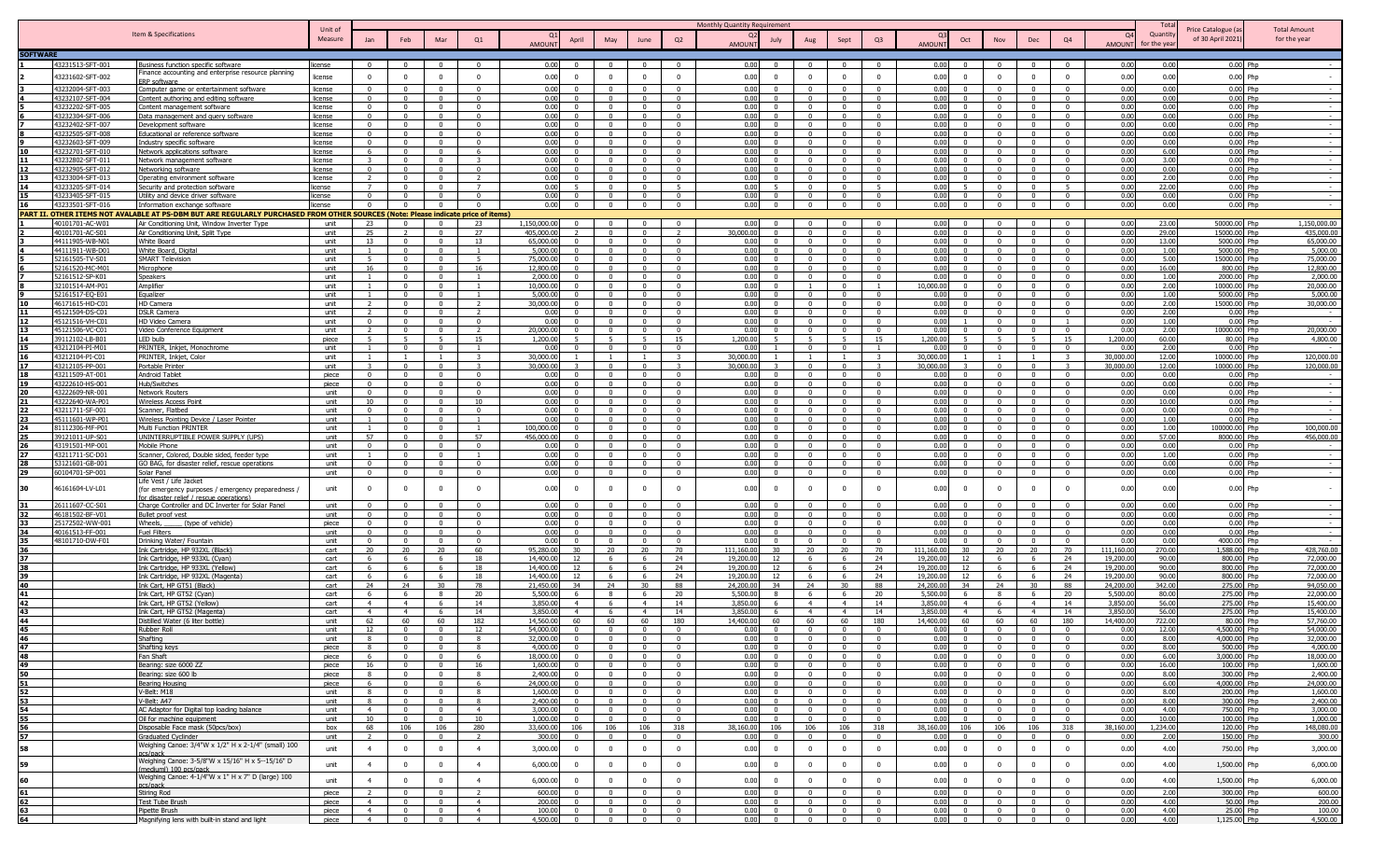|            |                                    |                                                                                     |                    |                                  |                            |                         |                                  |                            |                                |                         |                            |                                  | Monthly Quantity Requirement                            |                         |                                   |                                                     |                      |                                                           |                         |                                  |                    | Tota            |                               |                        |
|------------|------------------------------------|-------------------------------------------------------------------------------------|--------------------|----------------------------------|----------------------------|-------------------------|----------------------------------|----------------------------|--------------------------------|-------------------------|----------------------------|----------------------------------|---------------------------------------------------------|-------------------------|-----------------------------------|-----------------------------------------------------|----------------------|-----------------------------------------------------------|-------------------------|----------------------------------|--------------------|-----------------|-------------------------------|------------------------|
|            |                                    | Item & Specifications                                                               | Unit of            |                                  |                            |                         |                                  |                            |                                |                         |                            |                                  |                                                         |                         |                                   |                                                     |                      |                                                           |                         |                                  | Q <sub>4</sub>     | Quantity        | Price Catalogue (a            | <b>Total Amount</b>    |
|            |                                    |                                                                                     | Measure            | Jan                              | Feb                        | Mar                     | Q1                               | <b>AMOUN</b>               | April                          | May                     | June                       | Q2                               | July<br>AMOUN'                                          | Aug                     | Sept                              | Q3                                                  | AMOUN <sup>®</sup>   | Oct<br>N٥                                                 | Dec                     | Q4                               | <b>AMOUN</b>       | or the yea      | of 30 April 2021              | for the year           |
|            |                                    | Forceps                                                                             | piece              | 4                                | $\Omega$                   | $\Omega$                | $\overline{4}$                   | 1,200.0                    | $\Omega$                       |                         | $\Omega$                   | $\Omega$                         | 0.00<br>$\Omega$                                        | $\Omega$                | $\Omega$                          |                                                     | 0.00                 | $\sqrt{ }$<br>$\Omega$                                    | $\Omega$                | $\Omega$                         | 0.00               | 4.00            | 300.00 Php                    | 1,200.00               |
|            |                                    | Soft paint brush: 2"                                                                | piece              | $\overline{4}$                   | $\Omega$                   | $\Omega$                | $\overline{4}$                   | 400.0                      | $\Omega$                       | $\Omega$                | $\Omega$                   | $\Omega$                         | 0.00<br>$\Omega$                                        | $\Omega$                | $\Omega$                          | $\Omega$                                            | 0.00                 | $\Omega$<br>$\Omega$                                      | $\Omega$                | $\Omega$                         | 0.00               | 4.0             | 100.00 Php                    | 400.00                 |
|            |                                    | Soft paint brush:                                                                   | piece              | $\overline{4}$<br>$\overline{4}$ | $\Omega$<br>$\Omega$       |                         | $\overline{4}$<br>$\overline{4}$ | 200.0                      | $\Omega$                       |                         |                            | $\Omega$                         | n nr<br>$\Omega$<br>n nr<br>$\Omega$                    | $\Omega$                | $\Omega$                          | $\Omega$                                            | 0.00<br>0.00         | $\Omega$                                                  | $\Omega$                | $\Omega$<br>$\Omega$             | 0.0                | 4.00            | 50.00 Php                     | 200.00                 |
| 69.        |                                    | Soft paint brush: 1/2'<br>Time/Stopwatch                                            | piece<br>unit      | $\overline{4}$                   | $\overline{0}$             | $\Omega$<br>$\Omega$    | $\overline{4}$                   | 100.0<br>600.0             | $\Omega$<br>$\Omega$           | $\sqrt{ }$<br>$\Omega$  | $\sim$<br>$\sqrt{ }$       | $\Omega$<br>$\Omega$             | 0.00<br>$\Omega$                                        | $\Omega$<br>$\Omega$    | $\Omega$<br>$\Omega$              | $\Omega$<br>$\Omega$                                | 0.00                 | $\sqrt{ }$<br>$\Omega$<br>$\Omega$<br>$\Omega$            | $\Omega$<br>$\Omega$    | $\Omega$                         | 0.0<br>0.0         | 4.00<br>4.00    | 25.00 Php<br>150.00 Php       | 100.00<br>600.00       |
| 70         |                                    | Rubber Aspirator: small                                                             | piece              | 8                                | $\overline{0}$             | $\overline{0}$          | 8                                | 200.0                      | $\Omega$                       | $\Omega$                | $\overline{0}$             | $\Omega$                         | 0.00<br>$\Omega$                                        | $\mathbf{0}$            | $\Omega$                          | $\Omega$                                            | 0.00                 | $\Omega$<br>$\Omega$                                      | $\Omega$                | $\overline{0}$                   | 0.0                | 8.00            | 25.00                         | 200.00                 |
|            |                                    | tubber Holder                                                                       | piece              | 10 <sup>1</sup>                  | $\Omega$                   | $\Omega$                | 10                               | 2,500.0                    | $\Omega$                       |                         | $\Omega$                   | $\Omega$                         | 0.00<br>$\Omega$                                        | $\Omega$                | $^{\circ}$                        | $\Omega$                                            | 0.00                 | $\Omega$                                                  | $\Omega$                | $\Omega$                         | 0.0                | 10.00           | 250.00                        | 2,500.00               |
| 72.        |                                    | Plastic scoop                                                                       | piece              | $\sim$ 4                         | $\Omega$                   | - 0                     | $\overline{4}$                   | 200.0                      | $\Omega$                       | $\Omega$                | - 0                        | $\Omega$                         | 0.00<br>$\Omega$                                        | $\Omega$                | $\Omega$                          | $\Omega$                                            | 0.00                 | $\Omega$<br>$\Omega$                                      | $\mathbf{0}$            | $\overline{\mathbf{0}}$          | . 0.0              | 4.00            | 50.00 Php                     | 200.00                 |
|            |                                    | Laboratory Gown: Medium size                                                        | piece              | 4                                | $\Omega$                   | $\Omega$                | $\overline{4}$                   | 1.000.0                    | $\Omega$                       | $\Omega$                | $\Omega$                   | $\Omega$                         | 0.00<br>$\Omega$                                        | $\Omega$                | $\Omega$                          | $\Omega$                                            | 0.00                 | $\Omega$                                                  | $\Omega$                | $\overline{0}$                   | 0.00               | 4.00            | 250.00 Php                    | 1,000.00               |
|            |                                    | Single Kernel Moisture Meter                                                        | unit               | $\Omega$                         | $\Omega$                   | $\Omega$                | $\Omega$                         | 0.01                       |                                |                         | $\Omega$                   | $\Omega$                         | 0.00<br>$\Omega$                                        | $\Omega$                | $\Omega$                          | $\Omega$                                            | 0.00                 | $\Omega$                                                  | $\Omega$                | $\Omega$                         | 0.00               | 0.00            | 500,000,00 Php                | $\sim$                 |
|            |                                    | Single Kernel Moisture Meter Printer<br><b>Grain Counter</b>                        | unit               | $\Omega$                         | $\Omega$<br>$\Omega$       | $\Omega$                | $\sqrt{2}$<br>$\sqrt{2}$         | 0.01<br>0.00               | $\Omega$<br>$\Omega$           | $\sqrt{ }$              | $\sqrt{ }$<br>$\Omega$     | $\sqrt{ }$                       | 0.00<br>0.00<br>$\Omega$                                | $\Omega$                | $\Omega$<br>$\Omega$              | $\Omega$                                            | $0.00 -$<br>0.00     | $\sqrt{ }$<br>$\Omega$                                    | $\Omega$                | $\Omega$<br>$\sqrt{2}$           | 0.00<br>0.00       | 0.00<br>0.00    | 50,000,00 Php<br>1,000.00 Php |                        |
| 77         |                                    | Indented Plate                                                                      | unit<br>unit       | $\Omega$                         | $\Omega$                   | $\Omega$                | $\Omega$                         | 0.01                       | $\Omega$                       |                         | $\Omega$                   | $\Omega$                         | 0.00<br>$\Omega$                                        | $\Omega$                | $\Omega$                          |                                                     | 0.00                 | $\sim$<br>$\Omega$                                        | $\Omega$                | $\Omega$                         | 0.0                | 0.00            | 7,500.00 Php                  |                        |
| 78         |                                    | alay Sieve with bottom pan'                                                         | piece              |                                  | $\mathbf{0}$               | $\Omega$                |                                  | 10,000.0                   | $\Omega$                       |                         | $\Omega$                   | $\Omega$                         | 0.00<br>$\Omega$                                        | $\Omega$                | $\Omega$                          |                                                     | 0.00                 | $\Omega$<br>$\Omega$                                      | $\Omega$                | $\Omega$                         | 0.0                | 2.00            | 5,000.00 Php                  | 10,000.00              |
| 79         |                                    | Rice Sieve with bottom pan                                                          | piece              | $\overline{4}$                   | $\Omega$                   | $\Omega$                | $\overline{4}$                   | 20,000.0                   | $\Omega$                       | $\Omega$                | $\Omega$                   | $\Omega$                         | 0.00<br>$\Omega$                                        | $\Omega$                | $\Omega$                          | $\Omega$                                            | 0.00                 | $\Omega$<br>$\Omega$                                      | $\mathbf{0}$            | $\mathbf{0}$                     | 0.00               | 4.00            | 5,000.00                      | 20,000.00<br>Php       |
| 80         |                                    | Inspection/Calibration Charge PH3 Sensor (MSA Altair                                | piece              | $\overline{4}$                   | $^{\circ}$                 | $^{\circ}$              | $\overline{4}$                   | 10,080.00                  | $\mathbf{0}$                   | $\Omega$                | $^{\circ}$                 | $\Omega$                         | 0.00<br>$\Omega$                                        | $\Omega$                | $\Omega$                          | $\mathbf{0}$                                        | 0.00                 | $\Omega$<br>$^{\circ}$                                    | $^{\circ}$              | $\Omega$                         | 0.00               | 4.00            | 2,520.00                      | 10,080.00<br>Php       |
|            |                                    | Pro Gas leak detector                                                               |                    | $\overline{4}$                   | $\Omega$                   | $\Omega$                | $\overline{4}$                   | 2,400.0                    |                                |                         | $\Omega$                   |                                  | 0.00                                                    |                         |                                   |                                                     | 0.00                 | $\Omega$                                                  | $\Omega$                | $\Omega$                         | 0.0                | 4.00            | 600.00                        | 2,400.00               |
| 82.        |                                    | CR2 battery<br>Rice Cooker 0.6 liter (capacity load of 2 250ml beaker)              | piece<br>unit      | $\overline{2}$                   | $\Omega$                   | $\Omega$                | $\overline{2}$                   | 1,500.0                    | $\Omega$                       | $\Omega$                | $\Omega$                   | $\Omega$                         | 0.00<br>$\Omega$                                        | $\Omega$                | $\Omega$                          | $\Omega$                                            | 0.00                 | $\Omega$                                                  | $\Omega$                | $\Omega$                         | 0.00               | 2.00            | 750.00 Php                    | 1,500.00               |
|            |                                    |                                                                                     |                    |                                  |                            |                         |                                  |                            |                                |                         |                            |                                  |                                                         |                         |                                   |                                                     |                      |                                                           |                         |                                  |                    |                 |                               |                        |
| 83         |                                    | Refrigerator/Chiller (storage for representative samples)                           | unit               | 2                                | $\mathbf{0}$               | $\mathbf{0}$            | $\overline{z}$                   | 40,000.00                  | $\mathbf{0}$                   | $\overline{0}$          | $^{\circ}$                 | $\Omega$                         | 0.00<br>$\Omega$                                        |                         | $\overline{0}$                    | $^{\circ}$                                          | 0.00                 | $^{\circ}$                                                | $^{\circ}$              | $\mathbf{0}$                     | 0.00               | 2.00            | 20,000.00 Php                 | 40,000.00              |
|            |                                    | Tires, Rim 15                                                                       | piece              | $\overline{4}$                   | $^{\circ}$                 | $\Omega$                | $\overline{4}$                   | 22,000.0                   | $\Omega$                       | $\Omega$                | $\Omega$                   | $\Omega$                         | 0.00<br>$\Omega$                                        | $\Omega$                | $\Omega$                          | $\Omega$                                            | 0.00                 | $\sqrt{ }$<br>$\Omega$                                    | $\Omega$                | $\Omega$                         | 0.0                | 4.00            | 5,500.00                      | 22,000.00<br>Phn       |
|            |                                    | Car Battery, 2SMF/SNF                                                               | unit               | 6                                | $\Omega$                   | - 0                     | - 6                              | 33,000.0                   | $\Omega$                       | $\Omega$                | $\Omega$                   | $\overline{\mathbf{0}}$          | 0.00<br>$\Omega$                                        | $\Omega$                | $\Omega$                          | $\Omega$                                            | 0.00                 | $\Omega$<br>$\Omega$<br>$\Omega$                          | $\Omega$                | $\overline{\mathbf{0}}$          | 0.00               | 6.00            | 5,500.00                      | 33,000.00              |
|            | 60121524-SP-G04                    | Car Battery, 3SMF/SNF<br>SIGN PEN, green                                            | unit<br><b>DCS</b> | $\overline{4}$<br>$\Omega$       | $\Omega$<br>$\Omega$       | $\Omega$<br>$\Omega$    | $\overline{4}$<br>$\Omega$       | 20,000.0<br>0 <sup>0</sup> | $\Omega$<br>12                 | $\Omega$                | $\Omega$<br>- 0            | $\Omega$<br>12                   | 0.00<br>$\Omega$<br>249.60<br>12                        | $\Omega$<br>$\Omega$    | $\Omega$<br>$\Omega$              | $\Omega$<br>12                                      | 0.00<br>249.60       | $\Omega$<br>12<br>$\Omega$                                | $\Omega$<br>$\Omega$    | $\Omega$<br>12                   | 0.01<br>249.6      | 4.00<br>36.00   | 5,000.00<br>20.80             | 20,000.00<br>748.80    |
|            |                                    | Computer Table                                                                      | unit               | $\overline{2}$                   | $\Omega$                   | $\Omega$                | $\overline{2}$                   | 12,000.0                   |                                | $\Omega$                | $\sim$                     | $\overline{2}$                   | 12.000.00<br>$\overline{4}$                             | $\Omega$                | $\Omega$                          | $\overline{4}$                                      | 24,000,00            | $\Omega$                                                  | $\Omega$                | $\overline{2}$                   | 12,000.0           | 10.00           | 6000.00 Php                   | 60,000.00              |
|            |                                    | xecutive Chair                                                                      | unit               | $\mathbf{0}$                     | $\overline{0}$             | $\overline{0}$          | $\overline{0}$                   | 0.0                        | $\Omega$                       | $\Omega$                | $\overline{0}$             | $\Omega$                         | 0.00<br>$\Omega$                                        | $\Omega$                | $\Omega$                          | $\Omega$                                            | 0.00                 | $\Omega$                                                  | $\Omega$                | $\overline{0}$                   | 0.0                | 0.00            | 12,000.00 Php                 |                        |
|            |                                    | NK CART, HP 2140, Black                                                             | cart               | $\Omega$                         | $\overline{0}$             | $\overline{0}$          | $\mathbf{0}$                     | 0.01                       |                                | $\Omega$                | $\overline{0}$             | $\overline{2}$                   | 500.00<br>$\mathcal{L}$                                 | $\mathbf{0}$            | $\Omega$                          |                                                     | 500.00               | $\Omega$                                                  | $\Omega$                | $\overline{2}$                   | 500.0              | 6.00            | 250.00                        | 1,500.00<br>Phn        |
|            |                                    | K CART, HP 2140, Cyan                                                               | cart               | $\Omega$                         | $\Omega$                   | $\Omega$                | 0                                | 0.01                       |                                |                         | - 0                        | $\mathsf{r}$                     | n nr                                                    | $\Omega$                | $\Omega$                          |                                                     | 500.00               |                                                           |                         | $\Omega$                         | . 0.0              | 2.00            | 250.00 Php                    | 500.00                 |
|            |                                    | NK CART, HP 2140, Magenta                                                           | cart               | $\Omega$                         | $\Omega$                   | $\Omega$                | $\Omega$                         | 0.0                        | $\Omega$                       | $\Omega$                | $\Omega$                   | $\Omega$                         | 0.00                                                    | $\Omega$                | $\Omega$                          |                                                     | 500.00               | $\Omega$                                                  | $\Omega$                | $\Omega$                         | - 0.0              | 2.00            | 250.00 Php                    | 500.00                 |
|            |                                    | INK CART, HP 2140, Yellow                                                           | cart               | $\Omega$                         | $\Omega$                   | $\Omega$                | $\Omega$                         | 0.01                       | $\Omega$                       | $\Omega$                | $\Omega$                   | $\Omega$                         | 0.00                                                    | $\Omega$                | $\Omega$                          |                                                     | 500.00               | $\Omega$                                                  | $\Omega$                | $\Omega$                         | 0.00               | 2.00            | 250.00 Php                    | 500.00                 |
|            |                                    | RIBBON CART, FPSON, LO-2190, Black                                                  | cart               | $\Omega$                         | $\Omega$                   | $\Omega$                | $\Omega$                         | 0 <sub>0</sub>             |                                |                         | $\Omega$                   | $\Omega$                         | 0.00                                                    | $\Omega$                | $\Omega$                          |                                                     | 500.00               | $\Omega$<br>50                                            | $\Omega$                | $\Omega$                         | 0.00               | 2.00            | 250.00 Php                    | 500.00                 |
|            |                                    | FASTENER, METAL, heavy duty, dual function                                          | hox                | 20 <sup>2</sup>                  | $\Omega$<br>$\Omega$       | $\Omega$                | 20                               | 400.0                      | 30<br>$\Omega$                 |                         | $\sqrt{ }$                 | 30<br>$\Omega$                   | 600.00<br>62<br>0.00                                    |                         | $\Omega$                          | 62                                                  | 1.240.00<br>400.00   | $\Omega$                                                  | $\Omega$                | 50<br>$\Omega$                   | 1,000.0<br>. 0.0   | 162.00<br>40.00 | 20.00 Php<br>20.00 Php        | 3,240.00               |
| 97         |                                    | FASTENER, METAL, LONG, 8', 70mm<br>Door Mat                                         | box<br>pcs         | 20<br>30                         | 30                         | 30                      | 20<br>90                         | 400.0<br>2,250.0           | 30                             | 30                      | 30                         | 90                               | 20<br>2,250.00<br>60                                    | 30                      | 30                                | 20<br>120                                           | 3,000.00             | 30 <sup>2</sup><br>30                                     | 30                      | 90                               | 2,250.0            | 390.00          | 25.00 Php                     | 800.00<br>9,750.00     |
|            |                                    | Reclining Chair                                                                     | Set                | $\Omega$                         | $\Omega$                   | $\Omega$                | $\Omega$                         | 0.0                        | $\Omega$                       |                         | $\sqrt{ }$                 |                                  | 0.00<br>$^{\circ}$                                      | $\Omega$                | $\Omega$                          |                                                     | 0.00                 | $\Omega$                                                  | $^{\circ}$              | $\Omega$                         | 0.0                | 0.00            | 8000.00                       |                        |
| 99         |                                    | UV Light                                                                            | Set                | $^{\circ}$                       | $\Omega$                   | $\Omega$                | $\mathbf{0}$                     | 0.0                        | $\Omega$                       | - 0                     | $\Omega$                   | $\mathsf{r}$                     | 0.00<br>$\Omega$                                        | $\Omega$                | $\Omega$                          | $\Omega$                                            | 0.00                 | $\Omega$                                                  | $\Omega$                | 0                                | - 0.0              | 0.00            | 3000.00 Php                   | $\sim$                 |
| 100        |                                    | INCART, HP CN692AA, (HP704) BLACK                                                   | cart               |                                  | $\Omega$                   | $\Omega$                | $\overline{z}$                   | 1,100.0                    |                                |                         |                            |                                  | 1,100.00                                                | $^{\circ}$              | $\Omega$                          |                                                     | 1,100.00             | $\Omega$                                                  | $\Omega$                |                                  | 1,100.0            | 8.00            | 550.00 Php                    | 4,400.00               |
| 101        |                                    | INCART, HP CN692AA, (HP704) TRI-COLOF                                               | cart               |                                  | $\Omega$                   | $\Omega$                | $\overline{2}$                   | 1,100.0                    |                                | $\Omega$                | $\Omega$                   |                                  | 1,100.00                                                | $\Omega$                | $\Omega$                          |                                                     | 1,100.00             | $\Omega$                                                  | $\Omega$                | $\overline{2}$                   | 1,100.0            | 8.00            | 550.00 Php                    | 4,400.00               |
| 102        |                                    | Weighing Canoe: 1-3/4"W x 1/2" H x 2-1/4" D (small)                                 | pack               | $\overline{\phantom{a}}$         | $\Omega$                   | $\Omega$                |                                  | 6,000.0                    | $\Omega$                       |                         | $\Omega$                   | $\Omega$                         | 0.00<br>$\Omega$                                        |                         | $\Omega$                          | $\Omega$                                            | 0.00                 | $\Omega$                                                  | $\Omega$                | $\overline{0}$                   | 0.00               | 2.00            | 3000.00 Php                   | 6,000.00               |
| 103        |                                    | 100 pcs/pack<br>Sample bags 2kg capacity                                            |                    | 2000                             | $\Omega$                   |                         | 2000                             | 40,000.0                   |                                |                         |                            |                                  | 0.00                                                    |                         |                                   |                                                     | 0.00                 |                                                           |                         | $\Omega$                         | 0.0                | 2,000.00        |                               | 40,000.00              |
| 104        |                                    | Samples bags 1kg capacity                                                           | piece<br>piece     | 4000                             | $\Omega$                   |                         | 4000                             | 40,000.0                   |                                |                         |                            |                                  | 0.00                                                    |                         | $\Omega$                          |                                                     | 0.00                 |                                                           |                         | $\Omega$                         | 0.00               | 4,000.00        | 20.00<br>10.00 Php            | 40,000,00              |
| 105        |                                    | Rice probe with case                                                                | units              | 10                               | $\Omega$                   | $\Omega$                | 10                               | 50,000.0                   | $\Omega$                       | $\Omega$                | $\sqrt{ }$                 | $\Omega$                         | 0.00<br>$\Omega$                                        | $\Omega$                | $\Omega$                          | $\Omega$                                            | 0.00                 | $\Omega$                                                  | $\Omega$                | $\Omega$                         | 0.00               | 10.00           | 5000.00 Php                   | 50,000,00              |
| 106        |                                    | Plastic sealer                                                                      | units              | $\overline{2}$                   | $\overline{0}$             | $\overline{0}$          | $\overline{2}$                   | 6,000.0                    | $\Omega$                       | $\Omega$                | $\Omega$                   | $\Omega$                         | 0.00<br>$\overline{0}$                                  | $\Omega$                | $\Omega$                          | $\Omega$                                            | 0.00                 | $\Omega$<br>$\sqrt{ }$                                    | $\Omega$                | $\Omega$                         | 0.0                | 2.00            | 3000.00 Php                   | 6,000.00               |
| 107        |                                    | afety glasses/goggles                                                               | piece              | 4                                | $\Omega$                   | $\Omega$                | $\overline{4}$                   | 1,200.0                    | $\Omega$                       | $\Omega$                | $\Omega$                   | $\Omega$                         | 0.00<br>$\Omega$                                        | $\Omega$                | $\Omega$                          | $\Omega$                                            | 0.00                 | $\Omega$<br>$\Omega$                                      | $\Omega$                | $\overline{0}$                   | 0.00               | 4.00            | 300.00 Php                    | 1,200.00               |
| 108        |                                    | est tube brush                                                                      | piece              | 6                                | $\Omega$                   | $\Omega$                | -6                               | 600.0                      | $\Omega$                       |                         | $\Omega$                   | $\Omega$                         | 0.00<br>$\Omega$                                        | $\Omega$                | $^{\circ}$                        | $\Omega$                                            | 0.00                 | $\Omega$                                                  | $\Omega$                | $\Omega$                         | 0.0                | 6.00            | 100.00                        | 600.00                 |
| 109        |                                    | pipette brush                                                                       | piece              | 6                                | - 0                        | - 0                     | - 6                              | 1,200.0                    | . വ                            | $\Omega$                | $\Omega$                   | $\Omega$                         | 0.00<br>$\Omega$                                        | $\Omega$                | $\Omega$                          | $\Omega$                                            | 0.00                 | $\Omega$<br>$\Omega$                                      | $\mathbf{0}$            | $\overline{\mathbf{0}}$          | 0.0                | 6.00            | 200.00 Php                    | 1,200.00               |
| 110        |                                    | Rubber Aspirator: small                                                             | piece              | 8                                | $\Omega$                   | $\Omega$                | -8                               | 2,400.0                    | $\Omega$                       | $\Omega$                | $\Omega$                   | $^{\circ}$                       | 0.00<br>$\Omega$                                        | $\Omega$                | $\Omega$                          | $\Omega$                                            | 0.00                 | $\Omega$<br>$\Omega$                                      | $^{\circ}$              | $\overline{0}$                   | 0.00               | 8.00            | 300.00 Php                    | 2,400.00               |
| 111<br>112 |                                    | Rubber Holder                                                                       | piece<br>service   | 8<br>$\overline{4}$              | $\Omega$<br>$\Omega$       | $\Omega$<br>$\Omega$    | -8<br>$\overline{4}$             | 20,000.0<br>80,000.0       | $\Omega$<br>$\Omega$           | $\Omega$                | $\Omega$<br>$\Omega$       | $\Omega$<br>$\Omega$             | 0.00<br>$\Omega$<br>0.00<br>$\Omega$                    | $\Omega$<br>$\Omega$    | $\Omega$<br>$\Omega$              | $\Omega$<br>$\Omega$                                | 0.00<br>0.00         | $\Omega$<br>$\Omega$                                      | $\Omega$<br>$\Omega$    | $\overline{0}$<br>$\overline{0}$ | 0.00<br>0.0        | 8.00<br>4.00    | 2500.00 Php<br>20000.00       | 20,000.00<br>80,000,00 |
| 113        |                                    | Repair & Maint. Of dehuller & polisher<br>Repair & Maint. Of Weighing scales        | service            | $\overline{4}$                   | $\Omega$                   | $\Omega$                | $\overline{4}$                   | 40,000.0                   | $\Omega$                       | $\Omega$                | $\Omega$                   | $\Omega$                         | 0.00<br>$\Omega$                                        | $\Omega$                | $\Omega$                          | $\Omega$                                            | 0.00                 | $\Omega$<br>$\sqrt{ }$                                    | $\Omega$                | $\Omega$                         | 0.0                | 4.00            | 10000.00 Php                  | 40,000,00              |
| 114        |                                    | Lab. First aid kit                                                                  | set                |                                  | $\Omega$                   | $\Omega$                | <b>6</b>                         | 30,000.0                   | $\Omega$                       |                         | $\Omega$                   | $\sim$                           | 0.00<br>$\Omega$                                        | $\Omega$                | $\Omega$                          |                                                     | 0.00                 |                                                           | $\Omega$                | $\Omega$                         | 0.0                | 6.00            | 5000.00                       | 30,000.00              |
| 115        |                                    | Tri-Pod for DSLR, CAMERA                                                            | set                |                                  | $\Omega$                   | $\Omega$                |                                  | 1,600.0                    | $\Omega$                       |                         |                            |                                  | 0.00<br>$\Omega$                                        |                         |                                   |                                                     | 0.00                 |                                                           |                         | $\Omega$                         | 0.00               | 2.00            | 800.00                        | 1,600.00               |
| 116        |                                    | 4-drawers Steel Filing Cabinet                                                      | piece              | $\overline{4}$                   | $\overline{0}$             | $\Omega$                | $\overline{4}$                   | 60,000.0                   | $\Omega$                       |                         | n                          | $\Omega$                         | 0.00<br>$\Omega$                                        |                         |                                   |                                                     | 0.00                 | $\Omega$                                                  |                         | $\Omega$                         | 0.0                | 4.00            | 15,000.00 Php                 | 60,000.00              |
| 117        |                                    | 3-Door Heavy Duty Steel Locker (90Wx45Dx185H)                                       | piece              | $\sim$                           | $\Omega$                   | $\Omega$                | $\overline{4}$                   | 50,000.0                   | $\Omega$                       | $\Omega$                | $\Omega$                   | $\Omega$                         | 0.00<br>$\Omega$                                        | $\Omega$                | $\Omega$                          | $\Omega$                                            | 0.00                 | $\Omega$<br>$\sqrt{2}$                                    | $\Omega$                | $\Omega$                         | 0.01               | 4.00            | 12,500.00 Php                 | 50,000.00              |
| 118        |                                    | Tape, Duct 1.88" x 20 yards                                                         | roll               | $\Omega$                         |                            | $\Omega$                | $\overline{2}$                   | 1,200.0                    | $\Omega$                       |                         | $\Omega$                   |                                  | 1,200.00<br>$\Omega$                                    |                         | $\Omega$                          |                                                     | 1,200.00             |                                                           | $\Omega$                | $\overline{\phantom{a}}$         | 1,200.0            | 8.00            | 600.00 Php                    | 4,800.00               |
| 119        |                                    | Tape, Packaging 3'                                                                  | roll               | $\Omega$                         | $\overline{4}$             |                         | $\overline{4}$                   | 200.0                      | $\Omega$                       | $\overline{4}$          |                            | $\overline{4}$                   | 200.00                                                  |                         | $\Omega$                          | $\overline{4}$                                      | 200.00               | $\overline{\mathbf{4}}$                                   |                         | $\overline{4}$                   | 200.0              | 16.00           | 50.00 Php                     | 800.00                 |
| 120        |                                    | Clearbook, Legal Size                                                               | pcs                | $\overline{4}$<br>$\Omega$       | $\Omega$<br>$\Omega$       | $\Omega$<br>$\Omega$    | $\overline{4}$<br>$\Omega$       | 240.0<br>n r               | $\Omega$<br>$\Omega$           |                         | $\sqrt{ }$<br>$\Omega$     | $\Omega$<br>$\Omega$             | 0 <sub>0</sub><br>$\Omega$<br>n nr<br>$\overline{4}$    | $\sqrt{ }$              | $\Omega$<br>$\mathsf{n}$          | $\Omega$                                            | 0.00                 | $\Omega$<br>$\sqrt{ }$                                    | $\Omega$<br>$\Omega$    | $\Omega$<br>$\sqrt{2}$           | 0.0                | 4.00            | 60.00 Php                     | 240.00                 |
| 121<br>122 |                                    | Cutter Blade Refill 9mm (10 pcs)                                                    | cartridge<br>piece | 10 <sup>10</sup>                 | 14                         | 10                      | 34                               | 8,500.0                    | 10                             | 10                      | 10                         | 30                               | 7,500.00<br>14                                          | 10                      | 10                                | $\overline{4}$<br>34                                | 640.00<br>8,500.00   | 10<br>10 <sup>1</sup>                                     | 10                      | 30                               | 0.0<br>7,500.0     | 4.00<br>128.00  | 160.00 Php<br>250.00 Php      | 640.00<br>32,000.00    |
| 123        |                                    | ishwashing Liquid (2 Liters)<br>ust Pan, Heavy Duty Stainless Steel                 | piece              | 6                                | 6                          | -6                      | 18                               | 9,000.0                    |                                |                         | -6                         | 12                               | 6.000.0<br>12                                           | $\Omega$                |                                   |                                                     | 9,000.0              | $\Omega$                                                  | - 6                     | 12                               | 6,000.0            | 60.00           | 500.00                        | 30,000.00              |
| 124        |                                    | raser, Dust Free                                                                    | piece              | $^{\circ}$                       | $\overline{4}$             | $\Omega$                | $\overline{4}$                   | 560.0                      | $\Omega$                       |                         | $\Omega$                   | $\Omega$                         | 0.01<br>$\overline{4}$                                  | $\Omega$                | $\Omega$                          | $\overline{4}$                                      | 560.0                | $\Omega$                                                  | $\mathbf{0}$            | $\overline{\mathbf{0}}$          | - 0.0              | 8.00            | 140.00 Php                    | 1,120.00               |
| 125        |                                    | File Holder / Box with Cover (Black)                                                | piece              | $\Omega$                         | 14                         | $\Omega$                | 14                               | 4,200.0                    | $\Omega$                       |                         | $\Omega$                   | $\Omega$                         | 0.00<br>14                                              | $\Omega$                | $\Omega$                          | 14                                                  | 4,200.00             | $\Omega$                                                  | $\Omega$                | $\overline{0}$                   | 0.0                | 28.00           | 300.00 Php                    | 8,400.00               |
| 126        |                                    | Gloves, Rubberrized Gloves                                                          | piece              | 14                               | 14                         | 14                      | 42                               | 2,100.0                    | 14                             | 14                      | 14                         | 42                               | 2,100.00<br>14                                          | 14                      | 14                                | 42                                                  | 2,100.00             | 14<br>14                                                  | 14                      | 42                               | 2,100.0            | 168.00          | 50.00 Php                     | 8,400.00               |
| 127        |                                    | Gloves, Safety Hand - Cotton Dotted                                                 | piece              | 14                               | $\mathbf{0}$               |                         | 14                               | 280.0                      | 14                             | $\Omega$                |                            | 14                               | 280.00<br>14                                            | $\mathbf{0}$            | $\Omega$                          | 14                                                  | 280.00               | 14<br>$\Omega$                                            |                         | 14                               | 280.0              | 56.00           | 20.00 Php                     | 1,120.00               |
| 128        |                                    | Printer Ribbon for Tally Dascom 1500                                                | bottle             | $\overline{4}$                   | $\Omega$                   | $\sim$                  | $\overline{a}$                   | 1,600.00                   | $\overline{4}$<br>$\mathbf{A}$ | $\sim$ 0                | $\sqrt{ }$                 | $\overline{4}$                   | 1.600.00<br>$\overline{4}$                              | $\overline{0}$          | $\overline{0}$                    | $\overline{4}$                                      | 1.600.00             | $\overline{4}$<br>$\Omega$                                | $\Omega$                | $\overline{a}$                   | 1.600.0            | 16.00           | 400.00 Php                    | 6,400.00               |
| 129<br>130 |                                    | Ink Bottle, HP Original GT 53XL (Black)<br>Ink Bottle, HP Original GT 52 (Cyan)     | bottle<br>bottle   | $\overline{a}$<br>$\overline{2}$ | $\Omega$<br>$\overline{0}$ | $\mathbf{0}$            | $\mathbf{A}$                     | 1,600.0<br>600.00          | $\mathcal{L}$                  | $\Omega$                | $\Omega$<br>$\overline{0}$ | $\overline{4}$<br>$\overline{2}$ | 1,600.00<br>$\overline{4}$<br>600.00<br>$\overline{2}$  | $\overline{0}$          | $\Omega$<br>$\Omega$              | $\overline{\mathbf{4}}$<br>$\overline{\phantom{a}}$ | 1,600.00<br>600.00   | $\overline{a}$<br>$\Omega$                                | $\overline{0}$          | $\overline{4}$<br>$\overline{2}$ | 1,600.00<br>600.00 | 8.00            | 400.00 Php<br>300.00 Php      | 6,400.00<br>2,400.00   |
| 131        |                                    | nk Bottle, HP Original GT 52 (Magenta)                                              | bottle             | $\overline{2}$                   | $\overline{0}$             | $\Omega$                |                                  | 600.0                      |                                | $\Omega$                | $\Omega$                   | $\overline{2}$                   | 600.00                                                  | $\overline{0}$          | $\Omega$                          |                                                     | 600.00               | $\Omega$                                                  | $\overline{0}$          | 2                                | 600.00             | 8.00            | 300.00 Php                    | 2,400.00               |
| 132        |                                    | Ink Bottle, HP Original GT 52 (Yellow)                                              | bottle             | 2                                | $\overline{0}$             | $\Omega$                | 2                                | 600.0                      | $\overline{\phantom{a}}$       | $\overline{0}$          | $\Omega$                   | $\overline{2}$                   | 600.00<br>$\overline{z}$                                | $\overline{0}$          | $\overline{0}$                    | $\overline{2}$                                      | 600.00               | $\overline{2}$<br>$\overline{0}$                          | $\overline{\mathbf{0}}$ | 2                                | 600.00             | 8.00            | 300.00 Php                    | 2,400.00               |
| 133        |                                    | Ink Bottle, Epson 664 70ml (Black)                                                  | bottle             | $\overline{4}$                   | $\Omega$                   | $\Omega$                | $\overline{4}$                   | 1,200.0                    | $\overline{4}$                 | $\Omega$                | $\Omega$                   | $\overline{4}$                   | 1,200.00<br>$\overline{4}$                              | $\overline{0}$          | $\overline{0}$                    | $-4$                                                | 1,200.00             | $\overline{4}$<br>$\Omega$                                | $\Omega$                | $\overline{4}$                   | 1,200.00           | 16.00           | 300.00 Php                    | 4,800.00               |
| 134        |                                    | Ink Bottle, Epson 664 70ml (Cyan)                                                   | bottle             | $-4$                             | $\mathbf{0}$               | $\Omega$                | $\overline{4}$                   | 1,200.0                    | $\overline{4}$                 | $\overline{0}$          | $\Omega$                   | $\overline{4}$                   | 1,200.00<br>$\overline{4}$                              | $\overline{0}$          | $\overline{0}$                    | $\overline{4}$                                      | 1,200.00             | $\overline{4}$<br>$\Omega$                                | $\Omega$                | $\overline{4}$                   | 1,200.0            | 16.00           | 300.00 Php                    | 4,800.00               |
| 135        |                                    | Ink Bottle, Epson 664 70ml (Magenta)                                                | bottle             | $\overline{4}$                   | $\overline{0}$             | $\Omega$                | $\overline{4}$                   | 1,200.0                    | $\overline{4}$                 | $\Omega$                | $\sqrt{ }$                 | $\overline{4}$                   | 1,200.00<br>$\overline{4}$                              | $\overline{0}$          | $\overline{0}$                    | $-4$                                                | 1,200.00             | $\overline{4}$<br>$\Omega$                                | $\overline{0}$          | $\overline{4}$                   | 1,200.0            | 16.00           | 300.00 Php                    | 4,800.00               |
| 136        |                                    | Ink Bottle, Epson 664 70ml (Yellow)                                                 | bottle             | $-4$                             | $\overline{0}$             | $\overline{0}$          | $\overline{4}$                   | 1,200.0                    | $\overline{4}$                 | $\overline{0}$          | $\overline{0}$             | $\overline{4}$                   | 1,200.00<br>$\overline{4}$                              | $\overline{0}$          | $\overline{0}$                    | $-4$                                                | 1,200.00             | $\mathbf 0$<br>$\overline{4}$                             | $\overline{0}$          | $\overline{4}$                   | 1,200.0            | 16.00           | 300.00 Php                    | 4,800.00               |
| 137        |                                    | Page/Signature Markers 100 sheets/pad, 5 pads/pack,                                 | pack               | 4                                | $\overline{0}$             | $\overline{4}$          | 8                                | 1,136.0                    | $\overline{4}$                 | $^{\circ}$              | $\overline{4}$             | 8                                | 1,136.00<br>$\overline{4}$                              | $\overline{\mathbf{0}}$ | $\overline{4}$                    | 8                                                   | 1,136.00             | $\overline{4}$<br>$\mathbf{0}$                            | $\overline{4}$          | 8                                | 1,136.0            | 32.00           | 142.00 Php                    | 4,544.00               |
| 138        |                                    | ).5" x 2" (SIGN HFRF)<br>Pail with Cover and Handle (5 gallons)                     | set                | $\mathbf{0}$                     | $\mathbf{R}$               | $\Omega$                | $\mathbf{R}$                     | 3,600.0                    | $\Omega$                       |                         | $\sim$                     | $\sqrt{ }$                       | 0.00<br>$\Omega$                                        | $\Omega$                | $\Omega$                          | $\sqrt{ }$                                          | 0.00                 | $\Omega$                                                  | $\Omega$                | $\Omega$                         | . 0.0              | 8.00            | 450.00 Php                    | 3,600.00               |
| 139        |                                    | Pen, Ballpen BP-1 RT (Black Ink)                                                    | piece              | 30 <sup>°</sup>                  | $\overline{0}$             | $\overline{0}$          | 30                               | 8,760.0                    | 30 <sup>2</sup>                |                         | $\Omega$                   | 30                               | 8,760.00<br>30 <sup>2</sup>                             | $\Omega$                | $\overline{0}$                    | 30 <sup>2</sup>                                     | 8,760.00             | 35                                                        | -5                      | 45                               | 13,140.0           | 135.00          | 292.00 Php                    | 39,420.00              |
| 140        |                                    | Pencil, #1 (1 dozen)                                                                | piece              | $\overline{0}$                   | $\overline{2}$             | $\Omega$                | $\overline{2}$                   | 424.00                     | $\Omega$                       |                         | $\Omega$                   | $\overline{2}$                   | 424.00<br>$\overline{0}$                                | $\overline{2}$          | $\Omega$                          |                                                     | 424.00               |                                                           | $\overline{0}$          | $\overline{2}$                   | 424.00             | 8.00            | 212.00 Php                    | 1,696.00               |
| 141        |                                    | Ruler, Stainless Steel 12"                                                          | piece              | 2                                | $\overline{0}$             | $\overline{0}$          |                                  | 80.0                       |                                |                         | $\Omega$                   | $\Omega$                         | 0.00<br>$\mathbf{0}$                                    | $\overline{0}$          | $\Omega$                          | $\Omega$                                            | 0.00                 | $\Omega$                                                  | $\overline{\mathbf{0}}$ | $\overline{0}$                   | 0.0                | 2.00            | 40.00 Php                     | 80.00                  |
| 142        |                                    | Ruler, Stainless Steel 18"                                                          | piece              | 2                                | $\overline{0}$             | $\overline{0}$          | 2                                | 200.00                     | $\overline{0}$                 | $\overline{0}$          | $\overline{\mathbf{0}}$    | $\overline{0}$                   | 0.00<br>$\overline{0}$                                  | $\overline{0}$          | $\overline{0}$                    | $\overline{0}$                                      | 0.00                 | $\Omega$<br>$\overline{0}$                                | $\overline{0}$          | $\overline{0}$                   | 0.00               | 2.00            | 100.00 Php                    | 200.00                 |
| 143        |                                    | Frash Bin, Plastic 22L                                                              | piece              | $\overline{0}$                   | $\overline{0}$             | $-4$                    | $\overline{4}$                   | 1,320.0                    | $\Omega$                       | $\overline{0}$          | $\overline{0}$             | $\overline{0}$                   | 0.00<br>$\overline{4}$                                  | $\overline{0}$          | $\overline{0}$                    | $\overline{4}$                                      | 1,320.00             | $\overline{0}$<br>$\Omega$                                | $\overline{0}$          | $\overline{0}$                   | 0.00               | 8.00            | 330.00 Php                    | 2,640.00               |
| 144        |                                    | Nater Dipper, Plastic                                                               | piece              | $\overline{0}$                   | 6                          | $\overline{0}$          | 6                                | 300.0                      | $\overline{0}$                 | $\overline{0}$          | $\overline{0}$             | $\overline{0}$                   | 0.00<br>$\mathbf{0}$                                    | $\overline{0}$          | $\overline{0}$                    | $\overline{0}$                                      | 0.00                 | $\sim$<br>$\overline{0}$                                  | $\overline{0}$          | $\overline{0}$                   | 0.00               | 6.00            | 50.00 Php                     | 300.00                 |
| 145        | 31201503-TA-M01<br>44121801-CT-R01 | TAPE, TRANSPARENT, width: 24mm (±1mm)<br>CORRECTION TAPE, film base type, UL 6m min | roll<br>piece      | $\sim$ 4<br>30                   | $\overline{4}$<br>30       | $\overline{4}$<br>30    | 12<br>90                         | 655.20<br>1,261.80         | $\overline{4}$<br>30           | $\sim$ 4<br>30          | $\overline{4}$<br>30       | 12<br>90                         | 655.20<br>$\overline{4}$<br>1,261.80<br>30 <sub>o</sub> | $\overline{4}$<br>30    | $\overline{4}$<br>30 <sup>2</sup> | 12<br>90                                            | 655.20               | $\overline{4}$<br>$\overline{4}$<br>30<br>30 <sub>2</sub> | $-4$<br>30              | 12<br>90                         | 655.2<br>1,261.80  | 48.00<br>360.00 | 54.60 Php<br>14.02 Php        | 2,620.80<br>5,047.20   |
| 146<br>147 |                                    | Paper Plates                                                                        | pack               | 10                               | $\overline{\mathbf{0}}$    | $\overline{\mathbf{0}}$ | 10                               | 1,000.00                   | 10 1                           | $\overline{\mathbf{0}}$ | $\overline{0}$             | 10                               | 10  <br>1,000.00                                        | $\overline{\mathbf{0}}$ | $\overline{\mathbf{0}}$           | 10                                                  | 1,261.80<br>1,000.00 | 10  <br>$\overline{0}$                                    | $\overline{0}$          | 10                               | 1,000.0            | 40.00           | 100.00 Php                    | 4,000.00               |
| 148        |                                    | Plastic Spoon and Fork                                                              | pack               |                                  | 10 0 0                     |                         | 10                               | 1,000.00                   |                                | 10 0 0                  |                            | 10                               | 1,000.00                                                | 10 0 0 10               |                                   |                                                     | 1,000.00             | 10 0                                                      |                         | $0$ 10                           | 1,000.00           | 40.00           | 100.00 Php                    | 4,000.00               |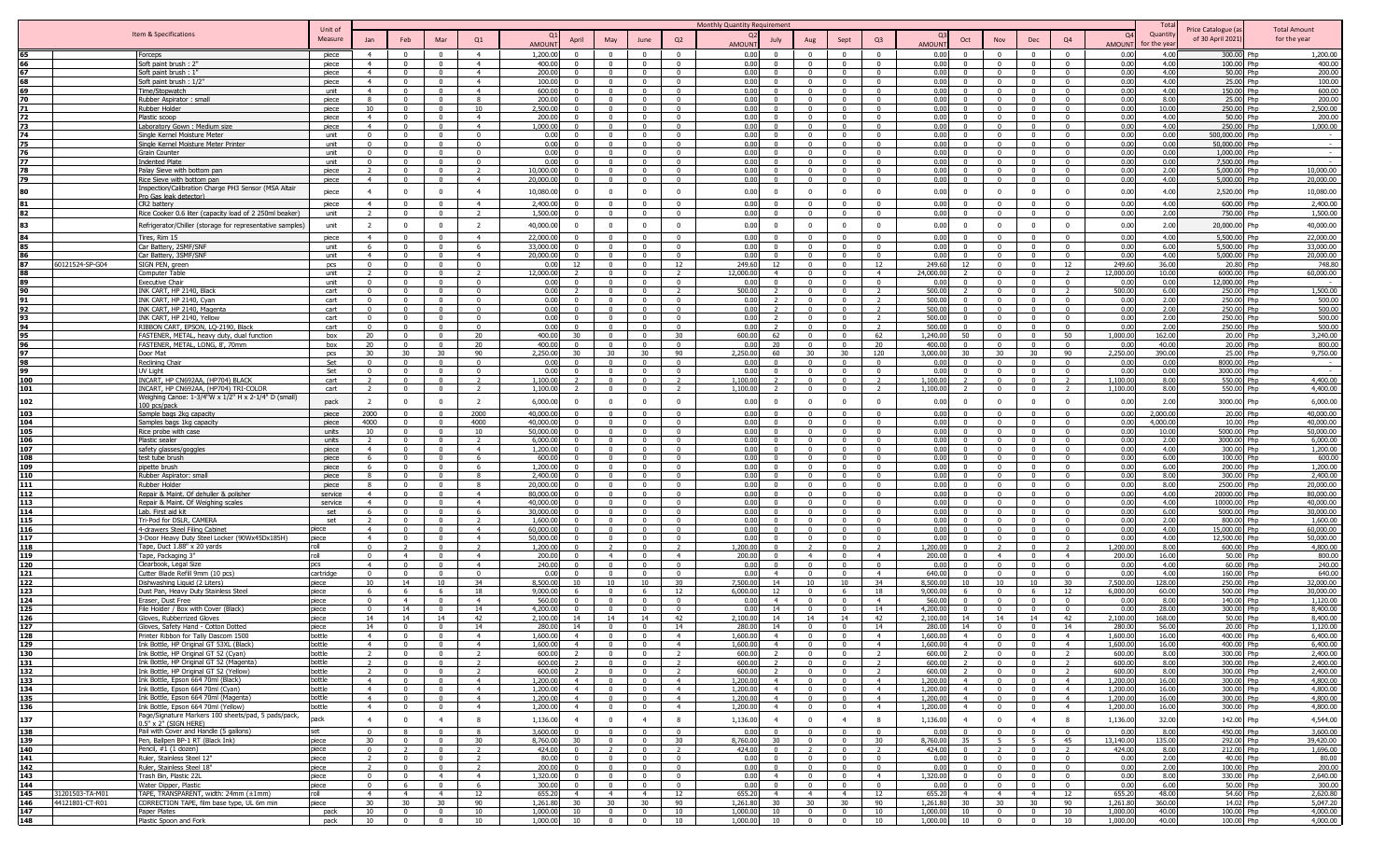|                                         |                                                                         |                |                                |                                      |                                            |                            |                                         |                                            |                                  |                                  | Monthly Quantity Requirement                    |                                  |                                  |                                  |                                           |                                  |                                  |                              |                      | Tot              |                                |                         |
|-----------------------------------------|-------------------------------------------------------------------------|----------------|--------------------------------|--------------------------------------|--------------------------------------------|----------------------------|-----------------------------------------|--------------------------------------------|----------------------------------|----------------------------------|-------------------------------------------------|----------------------------------|----------------------------------|----------------------------------|-------------------------------------------|----------------------------------|----------------------------------|------------------------------|----------------------|------------------|--------------------------------|-------------------------|
|                                         | Item & Specifications                                                   | Unit of        |                                |                                      |                                            |                            |                                         |                                            |                                  |                                  |                                                 |                                  |                                  |                                  |                                           |                                  |                                  |                              | - റ                  | Quantit          | Price Catalogue (a             | <b>Total Amount</b>     |
|                                         |                                                                         | Measure        | Jan                            | Feb                                  | Mar                                        | Q1                         | April<br><b>AMOUN</b>                   | May                                        | June                             | Q2                               | July<br>AMOUN                                   | Aug                              | Sept                             | Q <sub>3</sub>                   | Oct<br>AMOUN                              | Nov                              | Dec                              | Q <sub>4</sub>               | AMOUN                | r the vea        | of 30 April 2021               | for the year            |
| 149                                     | Hand Sanitizer gel ethyl 70% scented 500ml                              | bottle         |                                |                                      |                                            | 24                         | 4,440.00                                |                                            | -8                               | 24                               | 4,440.00                                        |                                  |                                  | 24                               | 4,440.00                                  |                                  |                                  | 24                           | 4,440.0              | 96.00            | 185.00 Php                     | 17,760.00               |
| 150                                     | Hardbroom with long handle                                              | piece          | -11                            | - 6                                  | 6                                          | 23                         | 3,450,00<br>11                          | - 6                                        | - 6                              | - 23                             | 3,450.00<br>- 11                                | - 6                              | - 6                              | 23                               | 3,450.0<br>11                             | - 6                              | - 6                              | 23                           | 3,450.00             | 92.00            | 150.00 Php                     | 13,800.00               |
| 151<br>152                              | Industrial blower                                                       | unit           | $\overline{0}$<br>10           | $\overline{0}$<br>$\overline{0}$     | $\overline{0}$<br>$\overline{0}$           | $\Omega$<br>10             | 0.00<br>$\Omega$<br>4,500.00<br>10      | $\overline{0}$<br>$\overline{0}$           | $\overline{0}$<br>$\overline{0}$ | $\Omega$<br>10                   | 0.00<br>$\Omega$<br>4,500.00<br>10              | $\Omega$<br>$\mathbf{0}$         | $\Omega$<br>$\Omega$             | $\Omega$<br>10                   | 0.00<br>$\Omega$<br>4,500.00<br>10        | $\mathbf{0}$<br>$\overline{0}$   | $\overline{0}$<br>$\overline{0}$ | $\Omega$<br>10               | 0.00<br>4,500.00     | 0.00<br>40.00    | 5,000.00 Php<br>450.00 Php     | 18,000.00               |
| 153                                     | Disinfectant Concentrate Lysol, 500ml<br>Mothballs (Alcamphor) (6packs) | bottle<br>pack | 10                             | $\Omega$                             | $\Omega$                                   | 10                         | 250.00<br>10                            | $\Omega$                                   | $\Omega$                         | 10                               | 250.00<br>10                                    | $\Omega$                         |                                  | 10                               | 250.0<br>10 <sup>1</sup>                  | $\mathbf{0}$                     | $\Omega$                         | 10                           | 250.0                | 40.00            | 25.00 Php                      | 1,000.00                |
| 154                                     | Mouse Trap (sticky)                                                     | piece          | 10                             | $\Omega$                             | $\overline{\mathbf{0}}$                    | 10                         | 2.000.00<br>10                          | $\Omega$                                   | $\mathbf{0}$                     | 10                               | 2.000.00<br>$10^{-1}$                           | $^{\circ}$                       | $\Omega$                         | 10                               | 2.000.00<br>10                            | $\overline{0}$                   | $\Omega$                         | 10                           | 2,000.00             | 40.00            | 200.00 Php                     | 8,000.00                |
| 155                                     | Muriatic Acid, 500ml                                                    | bottle         | 12                             | $\overline{\mathbf{0}}$              | $\mathbf 0$                                | 12                         | 900.00<br>12                            | $\Omega$                                   | $\overline{0}$                   | 12                               | 900.00<br>12                                    | $\Omega$                         | $\Omega$                         | 12                               | 900.00<br>12                              | $\mathbf{0}$                     | $\overline{\mathbf{0}}$          | 12                           | 900.00               | 48.00            | 75.00 Php                      | 3,600.00                |
| 156                                     | Pail, plastic, 5 gal. capacity                                          | piece          | -8                             | $\Omega$                             | $\Omega$                                   | -8                         | 2,000.00                                | $\Omega$                                   | $\overline{0}$                   | $\mathcal{R}$                    | 750.00                                          | $\Omega$                         | $\Omega$                         | - 6                              | 1,500.00                                  | $\Omega$                         | $\Omega$                         | $\mathbf{3}$                 | 750.00               | 20.00            | 250.00 Php                     | 5,000.00                |
| 157                                     | Pail with cover and handle 5 gal. capacity                              | set            | $\Omega$                       | $\overline{4}$                       | $\Omega$                                   | $\overline{4}$             | 1.800.00                                | $\sqrt{ }$                                 | $\Omega$                         |                                  | 0.00                                            |                                  |                                  | $\sqrt{2}$                       | 0.00                                      | $\Omega$                         |                                  | $\Omega$                     | 0.00                 | 4.00             | 450.00 Phn                     | 1,800.00                |
| 158                                     | Paper Kitchen Towel                                                     | roll           | $\mathbf{r}$<br>$\overline{5}$ | $\Omega$<br>$\Omega$                 | $\Omega$<br>$\mathbf{0}$                   |                            | 240.00<br>225.00                        | $\sqrt{ }$<br>$\Omega$                     | $\overline{0}$<br>$\overline{0}$ |                                  | 240.00<br>225.00                                | $\Omega$<br>$\Omega$             | $\Omega$                         | $\overline{\phantom{a}}$         | 240.00<br>225.00<br>$\mathbf{r}$          | $\Omega$<br>$\Omega$             | $\bigcap$<br>$\Omega$            | $\overline{z}$               | 240.00<br>225.00     | 12.00<br>20.00   | 80.00 Php<br>45.00 Php         | 960.00                  |
| 159<br>160                              | Rags (cotton rectangular big)<br>Rags (round)                           | piece<br>pack  | 5 <sup>1</sup>                 | $\Omega$                             | $\Omega$                                   |                            | 1.000.00                                | $\Omega$                                   | $\Omega$                         | $\overline{a}$                   | 1.000.00                                        | $\Omega$                         |                                  | 5                                | .000.00                                   | $\Omega$                         | $\Omega$                         | $\mathbf{E}$                 | 1.000.00             | 20.00            | 200.00 Php                     | 900.00<br>4.000.00      |
| 161                                     | Scouring Pad, economy size                                              | pack           | $\overline{7}$                 | $\Omega$                             | $\overline{0}$                             |                            | 700.00                                  | $\Omega$                                   | $\Omega$                         |                                  | 700.00                                          | $\Omega$                         |                                  | -8                               | 800.00                                    | $\Omega$                         |                                  |                              | 700.00               | 29.00            | 100.00 Php                     | 2,900.00                |
| 162                                     | <b>Tissue Holder</b>                                                    | piece          | 20                             | $\Omega$                             | $\Omega$                                   | 20                         | 3,000.00                                | $\Omega$                                   | $\mathbf{0}$                     |                                  | 0.00                                            | $\Omega$                         |                                  | - 0                              | 0.00<br>$\Omega$                          | $\Omega$                         | - 0                              | $\Omega$                     | 0.00                 | 20.00            | 150.00 Php                     | 3,000.00                |
| 163                                     | <b>Toilet Bowl Cleaner</b>                                              | bottle         | 32                             | $\Omega$                             | $\Omega$                                   | 32                         | 8,960.00                                | $\Omega$                                   | $\Omega$                         |                                  | 560.00<br>12                                    | $\Omega$                         | $\Omega$                         | 12                               | 3,360.00<br>12                            | $\Omega$                         | $\Omega$                         | 12                           | 3,360.00             | 58.00            | 280.00 Php                     | 16,240.00               |
| 164                                     | <b>Toilet Brush</b>                                                     | piece          | 17                             |                                      |                                            | 17                         | 1.020.00<br>10                          |                                            | $\Omega$                         | 10                               | 600.00                                          |                                  |                                  |                                  | 420.0                                     |                                  |                                  |                              | 120.00               | 36.00            | 60.00 Php                      | 2,160.00                |
| 165                                     | Toilet Deodorize                                                        | piece          | 55<br>101                      | $\Omega$<br>$\Omega$                 | $\Omega$<br>$\overline{0}$                 | 55<br>101                  | 3,575.00<br>60,600.0                    | n<br>$\sqrt{ }$                            | $\Omega$<br>$\Omega$             | $\overline{\phantom{0}}$         | 325.00<br>600.00                                | $\Omega$<br>$\Omega$             |                                  |                                  | 325.0<br>600.0                            | $\Omega$<br>$\Omega$             | $\Omega$<br>$\sqrt{ }$           | 5                            | 325.0                | 70.00            | 65.00 Php<br>600.00 Php        | 4,550.00<br>62,400.00   |
| 166<br>167                              | Transparent Plastic Bag, 40x40<br>Transparent Plastic Bag, 60x60        | pack<br>pack   | 101                            | $\overline{0}$                       | $\mathbf{0}$                               | 101                        | 60,600.00                               | $\overline{0}$                             | $\overline{0}$                   |                                  | 600.00                                          | $\Omega$                         | $\Omega$                         |                                  | 600.0                                     | $\mathbf{0}$                     | $\overline{0}$                   |                              | 600.0<br>600.0       | 104.00<br>104.00 | 600.00 Php                     | 62,400.00               |
| 168                                     | Trashbag, plastic, transparent, 10 pcs/roll                             | roll           | 110                            | $\Omega$                             | $\mathbf{0}$                               | 110                        | 16,500.0                                | $\Omega$                                   | $^{\circ}$                       | 10                               | 1,500.00<br>10.                                 |                                  |                                  | 10                               | ,500.0                                    | $^{\circ}$                       | $\Omega$                         | 10                           | 1,500.0              | 140.00           | 150.00 Php                     | 21,000.00               |
| 169                                     | Trash can / Waste basket, big                                           | piece          | 13                             | $\Omega$                             | $\mathbf{0}$                               | 13                         | 5,850.00                                | $\Omega$                                   | $\overline{0}$                   | - 5                              | 2,250.00                                        |                                  |                                  | - 5                              | 2,250.0                                   | $\mathbf{0}$                     | $\Omega$                         | 5                            | 2,250.0              | 28.00            | 450.00 Php                     | 12,600.00               |
| 170                                     | Trash Bin, Plastic 22L                                                  | piece          | -5                             | $\Omega$                             |                                            | $\overline{7}$             | 2,450.00                                | $\Omega$                                   | $\overline{\mathbf{0}}$          | $\Omega$                         | 0.00                                            |                                  |                                  |                                  | 700.0<br>$\Omega$                         | $\Omega$                         | $\Omega$                         | $\Omega$                     | 0.00                 | 9.00             | 350.00 Php                     | 3,150.00                |
| 171                                     | Vacuum Cleaner (for car)                                                | unit           |                                |                                      |                                            |                            | 2.000.00                                |                                            | $\Omega$                         |                                  | 0.00                                            |                                  |                                  | $\Omega$                         | 0 <sub>0</sub>                            |                                  | $\Omega$                         | $\Omega$                     | 0.00                 | 2.00             | 1,000.00 Php                   | 2,000.00                |
| 172                                     | Raincoat                                                                | piece          | 12                             |                                      |                                            | 12                         | 4,200,00                                |                                            | $\Omega$                         |                                  | 700.00                                          |                                  |                                  |                                  | 700.00                                    |                                  |                                  |                              | 0.00                 | 16.00            | 350.00 Php                     | 5,600.00                |
| 173                                     | Bolo                                                                    | piece          | 10 <sup>1</sup>                | 10<br>$\mathbf{r}$                   | 10<br>$\mathbf{r}$                         | 30                         | 7.500.00<br>10                          | 10<br>$\mathbf{r}$                         | 10<br>$\mathbf{r}$               | 30                               | 7,500.00<br>10 <sup>1</sup>                     | $\Omega$                         |                                  | 10                               | 2,500.00                                  | $\Omega$<br>$\overline{5}$       | $\sqrt{ }$<br>$\overline{a}$     | $\overline{5}$               | 1,250.00             | 75.00            | 250.00 Php                     | 18,750.00               |
| 174<br>175                              | Gardening Tool<br>Zonrox 500ml                                          | piece<br>piece | $\overline{5}$<br>108          | $\overline{0}$                       | $\overline{0}$                             | 15<br>108                  | 3,750.00<br>7.020.00<br>$\mathbf{R}$    | $\overline{0}$                             | $\overline{0}$                   | 15<br>8                          | 3,750.00<br>520.00<br>8                         | $\overline{0}$                   | $\overline{0}$                   | 15<br>8                          | 3,750.00<br>520.00<br>8                   | $\overline{0}$                   | $\overline{0}$                   | 15<br>8                      | 3,750.0<br>520.00    | 60.00<br>132.00  | 250.00 Php<br>65.00 Php        | 15,000.00<br>8,580.00   |
| <b>Office Equipment and Accessories</b> |                                                                         |                |                                |                                      |                                            |                            |                                         |                                            |                                  |                                  |                                                 |                                  |                                  |                                  |                                           |                                  |                                  |                              |                      |                  |                                |                         |
|                                         | Airpot, 4.0 liters with dispenser                                       | piece          |                                |                                      | $\Omega$                                   | $\Omega$                   | 0.00                                    |                                            | $\Omega$                         |                                  | 4.000.00                                        | $\Omega$                         |                                  | $\Omega$                         | 0.00                                      | $\Omega$                         |                                  | $\Omega$                     | 0.00                 | 1.00             | 4.000.00 Php                   | 4,000.00                |
|                                         | Automatic Voltage Regulator, 1500 watts                                 | unit           |                                | $\Omega$                             | $\Omega$                                   | $\mathbf{R}$               | 15,000.00                               | $\Omega$                                   | $\Omega$                         | $\Omega$                         | 0.00                                            | $\Omega$                         | $\Omega$                         | $\Omega$                         | 0.00<br>$\Omega$                          | $\Omega$                         | - 0                              | $\Omega$                     | 0.00                 | 3.00             | 5.000.00 Php                   | 15,000.00               |
|                                         | <b>Bag Closing Machine</b>                                              | unit           | $\Omega$                       | $\Omega$                             | $\mathbf{0}$                               | $\Omega$                   | 0.00                                    | $\Omega$                                   | $\overline{0}$                   | $\Omega$                         | 0.00                                            | $\Omega$                         | $\Omega$                         | $\Omega$                         | 0.00<br>$\Omega$                          | $\Omega$                         | $\sqrt{ }$                       | $\Omega$                     | 0.00                 | 0.00             | 27,000.00 Php                  |                         |
|                                         | Clerical Chair                                                          | unit           |                                | $\Omega$                             | $\Omega$                                   | $\overline{z}$             | 35,000.00                               | $\Omega$                                   | $\Omega$                         | $\Omega$                         | 0.00                                            | $\Omega$                         |                                  | $\Omega$                         | 0.00<br>$\Omega$                          | $\Omega$                         | $\Omega$                         |                              | 0.00                 | 7.00             | 5,000.00 Php                   | 35,000.00               |
|                                         | Clerical Chair Heavy Duty                                               | piece          |                                | $\Omega$                             | $\Omega$                                   |                            | 25,000.00                               | $\Omega$                                   | $\Omega$                         |                                  | 5.000.00                                        |                                  |                                  | $\Omega$                         | 0.00<br>$\Omega$                          | $^{\circ}$                       | $\Omega$                         |                              | 0.00                 | 10.00            | 5,000.00 Php                   | 50,000.00               |
|                                         | Dish Cabinet, heavy duty                                                | piece          | $\Omega$                       | $\overline{\phantom{0}}$             | $\mathbf 0$                                | $\Omega$                   | 0.00                                    | $\Omega$                                   | $\mathbf{0}$                     | $\mathcal{R}$                    | 15,000.00                                       | $\Omega$                         | $\Omega$                         |                                  | 5,000.00<br>$\Omega$                      | $\overline{0}$                   | $\mathbf{0}$                     | $^{\circ}$                   | 0.00                 | 4.00             | 5,000.00 Php                   | 20,000.00               |
|                                         | Eight Digit Numbering Machine                                           | unit           |                                | $\Omega$                             | $\Omega$                                   |                            | 4,800.00                                | $\Omega$                                   | $\Omega$                         |                                  | 0.00                                            |                                  |                                  | $\Omega$                         | 0.00                                      | $\Omega$                         | $\Omega$                         |                              | 0.00                 | 6.00             | 800.00 Php                     | 4,800.00                |
|                                         | Electric Dish Dryer                                                     | unit           |                                |                                      | $\Omega$                                   | $\Omega$                   | 0.00                                    | $\Omega$                                   | $\Omega$<br>$\Omega$             |                                  | 0.00                                            | $\Omega$                         |                                  | $\Omega$                         | 0.00                                      | $\Omega$                         | $\Omega$                         | $\Omega$                     | 0.00                 | 0.00             | 10.000.00 Php                  |                         |
|                                         | <b>Emergency Lights</b><br><b>Executive Computer Chair</b>              | unit<br>piece  |                                | $\Omega$                             | $\overline{0}$                             |                            | 28,000.00<br>30,000,00                  | $\Omega$                                   | $\Omega$                         | $\overline{2}$                   | 20,000.00<br>30.000.00                          | $\Omega$                         |                                  |                                  | 20,000.0<br>30,000.00                     | $\Omega$                         | $\sqrt{ }$                       | $\overline{2}$               | 20,000.0<br>30,000.0 | 22.00<br>8.00    | 4,000.00 Php<br>15,000.00 Php  | 88,000,00<br>120,000.00 |
|                                         | Flash Lights, heavy duty                                                | unit           | 10                             | $\Omega$                             | $\mathbf{0}$                               | 10                         | 20,000.00                               | $\Omega$                                   | $\overline{0}$                   | $\overline{2}$                   | 4.000.00                                        | $\Omega$                         | $\Omega$                         |                                  | 4,000.00<br>$\Omega$                      | $\Omega$                         | $\Omega$                         | $\Omega$                     | 0.00                 | 14.00            | 2,000.00 Php                   | 28,000.00               |
|                                         | Flash Lights LED                                                        | unit           | 5                              | $\Omega$                             | $\overline{0}$                             | -5                         | 5.000.00                                | $\Omega$                                   | $\overline{0}$                   | $\overline{2}$                   | 2.000.00<br>$\Omega$                            | $\Omega$                         |                                  | $\Omega$                         | 0.00<br>$\Omega$                          | $\mathbf{0}$                     | $\Omega$                         | $^{\circ}$                   | 0.00                 | 7.00             | 1,000.00 Php                   | 7,000.00                |
|                                         | Flash Lights Rechargeable                                               | piece          | $\sim$ 4                       | $\Omega$                             | $\overline{0}$                             | $\overline{4}$             | 2.000.00                                | $\Omega$                                   | $\mathbf{0}$                     | $\overline{z}$                   | 1.000.00                                        | $^{\circ}$                       | $\Omega$                         | $\overline{z}$                   | 1,000.00<br>$\mathcal{L}$                 | $\overline{0}$                   | $\sqrt{ }$                       | $\overline{z}$               | 1,000.00             | 10.00            | 500.00 Php                     | 5,000.00                |
|                                         | Folding Bed with foam                                                   | piece          | 15                             | $\overline{\mathbf{0}}$              | $\overline{\mathbf{0}}$                    | 15                         | 37,500.00                               | $\Omega$                                   | $\overline{\mathbf{0}}$          | 5                                | 12,500.00                                       | $\Omega$                         | $\Omega$                         | $\Omega$                         | 0.00<br>$\Omega$                          | $^{\circ}$                       | $\Omega$                         | $\mathbf{0}$                 | 0.00                 | 20.00            | 2,500.00 Php                   | 50,000.00               |
|                                         | Glass Table                                                             | piece          | 17                             | $\Omega$                             | $\Omega$                                   | 17                         | 25,500.00                               | $\Omega$                                   | $\Omega$                         | $\overline{2}$                   | 3,000.00                                        | $\Omega$                         | $\Omega$                         | $\overline{2}$                   | 3,000.00                                  | $\Omega$                         | $\Omega$                         | $\overline{z}$               | 3,000.00             | 23.00            | 1,500.00 Php                   | 34,500.00               |
|                                         | Hand Sanitizer Autotouchless                                            | unit           | 100                            | $\Omega$                             | $\overline{0}$                             | 100                        | 1.000.000.00                            | $\Omega$                                   | $\overline{0}$                   | $\Omega$                         | 0.00                                            | $\Omega$                         | $\Omega$                         | $\sqrt{ }$                       | 0 <sub>0</sub><br>$\Omega$                | $\overline{0}$                   | $\Omega$                         | $\Omega$                     | 0.00                 | 100.00           | 10,000,00 Php                  | 1.000.000.00            |
| 17                                      | HD Digital TV Box and Sattelite Disc                                    | set            |                                | $\sqrt{ }$                           | $\overline{0}$                             | $\overline{1}$             | 4.000.00                                | $\sqrt{ }$                                 | $\Omega$                         | $\overline{1}$                   | 4.000.00                                        | $\Omega$                         | $\Omega$                         |                                  | 4.000.0                                   | $\Omega$                         | $\Omega$                         | $\overline{1}$               | 4.000.00             | 4.00             | 4.000.00 Php                   | 16,000.00               |
| 18<br>19                                | Heavy Duty Computer Chairs                                              | piece          | 14                             | $\Omega$<br>$\Omega$                 | $\overline{0}$<br>$\overline{0}$           | 14<br>$\overline{1}$       | 105,000.00<br>37,000.00                 | $\overline{0}$<br>$\Omega$                 | $\overline{0}$<br>$\overline{0}$ | $\overline{2}$<br>$^{\circ}$     | 15,000.00<br>0.00<br>$\Omega$                   | $\Omega$<br>$\Omega$             | $\Omega$<br>$\Omega$             | $\overline{2}$<br>$\mathbf{0}$   | 15,000.0<br>0.00<br>$\Omega$              | $\overline{0}$<br>$\Omega$       | $\Omega$<br>$\overline{0}$       |                              | 7,500.00<br>0.00     | 19.00<br>1.00    | 7,500.00 Php<br>37,000.00 Php  | 142,500.00<br>37,000.00 |
| 20                                      | <b>Industrial Vacuum Cleaner</b><br>Ladder, heavy duty 40 ft.           | unit<br>unit   |                                | $\Omega$                             | $\overline{0}$                             | $\mathcal{L}$              | 80,000.00                               | $\Omega$                                   | $\Omega$                         | $\Omega$                         | 0.00                                            | $\Omega$                         |                                  | $\Omega$                         | 0.00<br>$\Omega$                          | $\overline{0}$                   | $\Omega$                         | $^{\circ}$                   | 0.00                 | 2.00             | 40,000,00 Php                  | 80,000,00               |
|                                         | Load for TV BOX                                                         | piece          |                                |                                      |                                            | $\mathcal{R}$              | 900.00                                  |                                            | $\overline{1}$                   |                                  | 900.00                                          |                                  |                                  | $\mathcal{R}$                    | 900.00                                    |                                  |                                  |                              | 900.00               | 12.00            | 300.00 Php                     | 3,600.00                |
| 22                                      | Megaphone                                                               | unit           | $\Omega$                       | $\Omega$                             | $\Omega$                                   | $\Omega$                   | 0.00                                    | $\Omega$                                   | $\overline{0}$                   |                                  | 0.00                                            | $\Omega$                         |                                  | $\Omega$                         | 0.00<br>$\Omega$                          | $\Omega$                         | $\Omega$                         | $\Omega$                     | 0.00                 | 0.00             | 1,500.00 Php                   |                         |
| 23                                      | Microphone                                                              | niece          | $\overline{4}$                 | $\Omega$                             | $\Omega$                                   | $\overline{4}$             | 14,000.00                               | $\Omega$                                   | $\Omega$                         |                                  | 7.000.00                                        | $\Omega$                         | $\Omega$                         |                                  | 7.000.00                                  | $\Omega$                         | $\Omega$                         |                              | 7.000.00             | 10.00            | 3.500.00 Php                   | 35,000.00               |
|                                         | Mirror                                                                  | niece          |                                |                                      | $\Omega$                                   |                            | 1.000.00                                | $\sqrt{ }$                                 | $\Omega$                         |                                  | 0.00                                            | $\sqrt{ }$                       |                                  | $\sqrt{2}$                       | 0.00                                      | $\Omega$                         |                                  |                              | 0.00                 | 2.00             | 500.00 Php                     | 1.000.00                |
| 25                                      | Numberer 8 or 10 digit                                                  | piece          |                                | $\Omega$                             | $\Omega$                                   |                            | 750.00                                  | $\Omega$                                   | $\Omega$                         |                                  | 250.00                                          | $\Omega$                         |                                  |                                  | 250.00                                    | $\Omega$                         | $\sqrt{ }$                       |                              | 250.00               | 6.00             | 250.00 Php                     | 1,500.00                |
| 26                                      | Plastic Storage Box                                                     | piece          | $\overline{7}$                 | $\overline{0}$                       | $\mathbf{0}$                               | $\overline{7}$             | 7,000.00                                | $\Omega$                                   | $\mathbf{0}$                     | 5 <sup>5</sup>                   | 5,000.00<br>$\overline{z}$                      | $\mathbf{0}$                     | $\Omega$                         | $\overline{7}$                   | 7,000.00                                  | $\mathbf{0}$                     | $\Omega$                         | 5                            | 5,000.0              | 24.00            | 1,000.00 Php                   | 24,000.00               |
| 27<br>28                                | Repacker/Sealer                                                         | unit           | $\overline{4}$                 | $\Omega$<br>$\overline{\phantom{0}}$ | $\overline{0}$<br>$\mathbf{0}$             | $\Omega$<br>$\overline{4}$ | 0.00<br>20,000.00                       | $\Omega$                                   | $^{\circ}$<br>$\mathbf{0}$       |                                  | 0.00<br>5,000.00                                | $\Omega$                         |                                  | $\Omega$                         | 0.00<br>$\Omega$<br>5,000.00              | $^{\circ}$<br>$^{\circ}$         | - 0                              |                              | 0.0<br>5,000.00      | 0.00<br>7.00     | 2,500.00 Php<br>5,000.00 Php   | 35,000.00               |
| 29                                      | Rice Cooker<br>Signage PANAFLEX                                         | unit<br>piece  | $\Omega$                       | $\Omega$                             | $\mathbf{0}$                               | $\Omega$                   | 0.00                                    | $\Omega$                                   | $\mathbf{0}$                     |                                  | 20,000.00                                       | $\Omega$                         | $\Omega$                         | - 0                              | 0.00<br>$\Omega$                          | $\Omega$                         | - 0                              | $\Omega$                     | 0.00                 | 1.00             | 20,000.00 Php                  | 20,000.00               |
| 30                                      | Steel Filing Cabinet, 4 drawers corrogated with vault                   | unit           |                                |                                      | $\Omega$                                   | - 6                        | 210,000.00                              | $\Omega$                                   | $\Omega$                         | $\Omega$                         | 0.00                                            | $\Omega$                         | $\Omega$                         | $\Omega$                         | 0.00<br>$\Omega$                          | $\Omega$                         | $\Omega$                         | $\Omega$                     | 0.00                 | 6.00             | 35,000.00 Php                  | 210,000.00              |
| 31                                      | Steel Filing Cabinet, 4 drawers corrogated with 8 ball                  | unit           | $\overline{\mathbf{3}}$        | $\overline{0}$                       | $\overline{0}$                             | 3                          | 45,000.00<br>-3                         | $\mathbf{0}$                               | $\overline{0}$                   | $\overline{\mathbf{3}}$          | 45,000.00                                       | $\Omega$                         | $\Omega$                         |                                  | 15,000.0<br>$^{\circ}$                    | $^{\circ}$                       | $\Omega$                         | $\Omega$                     | 0.00                 | 7.00             | 15,000.00 Php                  | 105,000.00              |
|                                         | bearing rollers, gauge 24                                               |                |                                |                                      |                                            |                            |                                         |                                            |                                  |                                  |                                                 |                                  |                                  |                                  |                                           |                                  |                                  |                              |                      |                  |                                |                         |
|                                         | Swivel Chair with Armrest                                               | piece<br>niece | 26                             |                                      | $\Omega$<br>$\Omega$                       | 26                         | 16,000.0<br>39,000.00                   |                                            | $\Omega$<br>$\Omega$             | 26                               | 16,000.00<br>39,000.00                          | $\Omega$                         |                                  | 26                               | 16,000.0<br>39,000.0                      |                                  | $\Omega$                         | 26                           | 0.00<br>39,000.00    | 6.00<br>104.00   | 8,000.00 Php<br>1.500.00 Php   | 48,000.00<br>156,000.00 |
| 33<br>34                                | <b>Tarpaulin Printing</b><br>Thermo Gun with Sensor Touchless           | unit           | $\Omega$                       | $\Omega$                             | $\Omega$                                   | $\Omega$                   | 0.OC                                    | $\Omega$                                   | $\Omega$                         | $\Omega$                         | 0.00                                            | $\Omega$                         | $\Omega$                         | $\sqrt{ }$                       | 0.00<br>$\Omega$                          | $\Omega$                         | $\Omega$                         | $\Omega$                     | 0.00                 | 0.00             | 35,000.00 Php                  |                         |
| 35                                      | Utility Cart Wheel (hauling of rice hull)                               | unit           |                                | $\Omega$                             | $\mathbf{0}$                               | $\overline{1}$             | 8,000.00                                | $\Omega$                                   | $\overline{0}$                   |                                  | 8,000.00                                        | $\overline{0}$                   | $\Omega$                         | $\Omega$                         | 0.00<br>$\Omega$                          | $\Omega$                         | $\Omega$                         | $\Omega$                     | 0.00                 | 2.00             | 8,000.00 Php                   | 16,000.00               |
| 36                                      | Visitor's Chair                                                         | unit           | 9                              | $\Omega$                             | $\Omega$                                   | Q                          | 58,500.00                               | $\Omega$                                   | $\Omega$                         |                                  | 32,500.00                                       | $\Omega$                         | $\Omega$                         |                                  | 32,500.00                                 | $\Omega$                         | $\mathbf{0}$                     |                              | 2,500.00             | 24.00            | 6,500.00 Php                   | 156,000.00              |
| 37                                      | Water Dispenser (Hot, Cold&Normal)                                      | unit           | 5                              | $\overline{0}$                       | $\overline{0}$                             |                            | 50,000,00                               | $\mathbf{0}$                               | $\mathbf 0$                      |                                  | 10.000.00                                       | $\mathbf{0}$                     | $\Omega$                         |                                  | 10,000.00<br>$\Omega$                     | $\mathbf{0}$                     | $\Omega$                         |                              | 0.00                 | 7.00             | 10,000.00 Php                  | 70,000,00               |
|                                         | 3- Door Heavy Duty Steel Locker (90W X 45D X 185H)                      | piece          | <sup>2</sup>                   | - 0                                  | - 0                                        |                            | 25,000,00                               | $\begin{array}{ccc} 0 & 1 & 0 \end{array}$ | $\Omega$                         | - 0                              | 0.00<br>$\overline{0}$                          | $\mathbf{0}$                     | $^{\circ}$                       | - 0                              | 0.00                                      | $0 \quad 1 \quad 0$              | - 0                              |                              | 0.00                 | 2.00             | 12.500.00 Php                  | 25,000.00               |
| $\frac{50}{39}$                         | Double Burner Gas Stove                                                 | piece          | $\overline{0}$                 | $\overline{\mathbf{0}}$              | $\overline{1}$                             | $\mathbf{1}$               | 5,000.00 0                              | $\overline{\phantom{0}}$                   | $\overline{0}$                   | $\overline{\mathbf{0}}$          | 0.00<br>$\overline{\mathbf{0}}$                 | $\overline{0}$                   | $\overline{\mathbf{0}}$          | $\overline{\mathbf{0}}$          | 0.00<br>$\overline{0}$                    | $\overline{\mathbf{0}}$          | $\overline{\mathbf{0}}$          | $\overline{0}$               | 0.00                 | 1.00             | 5,000.00 Php                   | 5,000.00                |
|                                         | Other Various Office Equipment at TRSD, Facility                        |                |                                |                                      |                                            |                            |                                         |                                            |                                  | $\Omega$                         |                                                 |                                  |                                  |                                  |                                           |                                  | $\Omega$                         |                              |                      |                  |                                |                         |
| 40                                      | Management (Curtains, Curtain Rod, visitor Chairs, etc.)                | unit           | $\Omega$                       | $\overline{\mathbf{0}}$              |                                            | $\overline{1}$             | 50,000.00                               | $\mathbf{0}$                               | $\overline{\mathbf{0}}$          |                                  | 0.00<br>$\overline{\mathbf{0}}$                 | $^{\circ}$                       |                                  | $\Omega$                         | 0.00<br>$^{\circ}$                        | $^{\circ}$                       |                                  | $\Omega$                     | 0.00                 | 1.00             | 50,000.00 Php                  | 50,000.00               |
|                                         |                                                                         | unit           | - 5                            | $\Omega$                             | $\mathbf{0}$                               | 5 <sup>1</sup>             | 250,000.00                              | $\overline{\mathbf{0}}$                    | $\overline{\mathbf{0}}$          | $\mathbf{1}$                     | 50,000.00<br>$\Omega$                           | $\Omega$                         | - 0                              | $\overline{0}$                   | 0.00<br>$\mathbf 0$                       | $\overline{\mathbf{0}}$          | $\overline{0}$                   | $\mathbf{0}$                 | 0.00                 | 6.00             | 50,000.00 Php                  | 300,000.00              |
|                                         | Air Purifier                                                            |                |                                |                                      |                                            |                            | 150,000.00                              | $\overline{\mathbf{0}}$                    | $\overline{0}$                   | $\mathbf{1}$                     | 150,000.00<br>$\Omega$                          | $\overline{0}$                   | $\overline{\mathbf{0}}$          | $\overline{0}$                   | 0.00<br>$\mathbf 0$                       | $\overline{\mathbf{0}}$          | $\overline{\mathbf{0}}$          | $\overline{0}$               | 0.00                 | 2.00             | 150,000.00 Php                 | 300,000.00              |
| 41<br>42                                | Public Address System (Sound System)                                    | set            |                                | $\overline{0}$                       | $\overline{0}$                             | $\overline{1}$             |                                         |                                            |                                  |                                  |                                                 |                                  | $\overline{\mathbf{0}}$          |                                  |                                           |                                  |                                  |                              |                      |                  |                                |                         |
|                                         |                                                                         | unit           | $\overline{0}$                 | $\overline{0}$                       | $\overline{0}$                             | $\overline{0}$             | 0.00<br>$\overline{0}$                  | $\overline{0}$                             | $\overline{0}$                   | $\overline{0}$                   | 0.00<br>$\overline{0}$                          | $\overline{0}$                   |                                  | $\overline{0}$                   | 0.00<br>$\overline{0}$                    | $\overline{0}$                   | $\overline{0}$                   | $\overline{0}$               | 0.00                 | 0.00             | 10,000.00 Php                  | $\sim$                  |
| <b>Furniture and Furnishings</b>        |                                                                         |                |                                |                                      |                                            |                            |                                         |                                            |                                  |                                  |                                                 |                                  |                                  |                                  |                                           |                                  |                                  |                              |                      |                  |                                |                         |
|                                         | Clerical Chairs                                                         | piece          |                                |                                      | $\overline{0}$                             |                            | 0.00                                    | $\Omega$                                   | $\mathbf{0}$                     |                                  | 5,000.00                                        |                                  |                                  |                                  | 0.00<br>$\Omega$                          |                                  |                                  |                              | 0.00                 | 1.00             | 5,000.00 Php                   | 5,000.00                |
|                                         | Cabinet for clothes                                                     | piece          | $\overline{0}$                 | $\overline{0}$                       | $\overline{0}$                             | $\mathbf{0}$               | 0.00                                    | $\overline{0}$                             | $\overline{0}$                   | - 1                              | 5,000.00                                        | $\Omega$                         |                                  |                                  | 5,000.00<br>$\Omega$                      | $\overline{0}$                   | $\overline{0}$                   | $\Omega$                     | 0.00                 | 2.00             | 5,000.00 Php                   | 10,000.00               |
|                                         | Computer Desk                                                           | piece          | 15                             | $\overline{\mathbf{0}}$              | 5                                          | 20                         | 100,000.00<br>$\Omega$                  | $\overline{\mathbf{0}}$                    | $\overline{0}$                   | $\overline{\mathbf{0}}$          | 0.00<br>$^{\circ}$                              | $\overline{0}$                   | $\Omega$                         | $\mathbf{0}$                     | 0.00<br>$\mathbf{0}$                      | $\overline{\mathbf{0}}$          | $\overline{0}$                   | $\overline{0}$               | 0.00                 | 20.00            | 5,000.00 Php                   | 100,000.00              |
|                                         | Ergonomic Chair                                                         | piece          |                                | $\Omega$                             | $\overline{0}$                             | $\overline{1}$             | 8,000.00                                | $\Omega$                                   | $\overline{0}$                   | $\overline{1}$                   | 8,000.00                                        | $\overline{0}$                   | $\Omega$                         |                                  | 8,000.00<br>$\Omega$                      | $\Omega$                         | $\overline{0}$                   | $\Omega$                     | 0.00                 | 3.00             | 8,000.00 Php                   | 24,000.00               |
|                                         | Ergonomic Office Chair with recliner (Black)                            | piece          | $\mathbf{0}$<br>$\overline{0}$ | $\overline{0}$<br>$\overline{0}$     | 5                                          | $-5$<br>$^{\circ}$         | 40,000,00<br>$\Omega$<br>$\overline{1}$ | $\overline{0}$<br>$\sqrt{ }$               | $\overline{0}$<br>$\overline{0}$ | $\overline{0}$<br>$\overline{1}$ | 0.00<br>$\mathbf{0}$<br>$\mathbf{0}$            | $\overline{0}$<br>$\overline{0}$ | $\overline{0}$<br>$\overline{0}$ | $\overline{0}$<br>$\overline{0}$ | 0.00<br>$\mathbf{0}$<br>0.00<br>$\Omega$  | $\overline{0}$<br>$\overline{0}$ | $\overline{0}$<br>$\sim$         | $\overline{0}$<br>$^{\circ}$ | 0.00                 | 5.00             | 8,000.00 Php                   | 40,000.00               |
|                                         | Repair of Cabinet<br>Fabrication of Wooden Table                        | piece<br>piece | $\overline{0}$                 | $\overline{\mathbf{0}}$              | $\overline{0}$<br>$\overline{\phantom{0}}$ | $\mathbf{0}$               | 0.00<br>0.00                            | $\overline{\mathbf{0}}$                    | $\overline{0}$                   | $\overline{0}$                   | 30,000.00<br>0.00<br>$\overline{0}$             | $\overline{\mathbf{0}}$          | $\overline{0}$                   | $\overline{0}$                   | 0.00<br>$\overline{0}$                    | $\overline{0}$                   | $\overline{0}$                   | $\overline{0}$               | 0.00<br>0.00         | 1.00<br>0.00     | 30,000.00 Php<br>30,000.00 Php | 30,000.00               |
|                                         | Purchase of top glass of clerical table and executive                   |                |                                |                                      |                                            |                            |                                         |                                            |                                  |                                  |                                                 |                                  |                                  |                                  |                                           |                                  |                                  |                              |                      |                  |                                |                         |
|                                         |                                                                         | unit           | $\overline{2}$                 | $\overline{\mathbf{0}}$              | $\overline{\mathbf{0}}$                    | 2                          | 10,000.00<br>$^{\circ}$                 | $\overline{\mathbf{0}}$                    | $\overline{\mathbf{0}}$          | $\overline{0}$                   | 0.00<br>$\mathbf{0}$                            | $\mathbf{0}$                     | $\overline{0}$                   | $\mathbf{0}$                     | 0.00<br>$\mathbf{0}$                      | $\overline{0}$                   | $\overline{0}$                   | $\mathbf{0}$                 | 0.00                 | 2.00             | 5,000.00 Php                   | 10,000.00               |
|                                         | Fabrication of classifiers table                                        | piece          | $\mathbf{R}$                   | $\overline{0}$                       | $\overline{0}$                             | $\mathbf{R}$               | 22,500.00                               | $\sqrt{ }$                                 | $\overline{0}$                   | $\overline{0}$                   | 0.00                                            | $\Omega$                         | $\sqrt{ }$                       | $\sqrt{ }$                       | 0.00<br>$\Omega$                          | $\overline{0}$                   | $\sqrt{2}$                       | $\Omega$                     | 0.00                 | 3.00             | 7,500.00 Php                   | 22,500.00               |
|                                         | Ironing Stand<br>Mattress single size                                   | piece<br>piece | $\overline{5}$                 | $\overline{0}$<br>$\overline{0}$     | $\overline{0}$<br>$\overline{0}$           |                            | 7,500.00<br>37,500.00                   | $\overline{0}$<br>$\overline{0}$           | $\overline{0}$<br>$\overline{0}$ | $\overline{0}$<br>$\overline{5}$ | 0.00<br>$\Omega$<br>37,500.00<br>$\overline{a}$ | $\overline{0}$<br>$\mathbf{0}$   | $\Omega$<br>$\Omega$             | $\overline{0}$<br>5 <sup>5</sup> | 0.00<br>$\Omega$<br>37,500.00<br>$\Omega$ | $\overline{0}$<br>$\overline{0}$ | $\Omega$<br>$\overline{0}$       | $\Omega$                     | 0.00<br>0.00         | 1.00<br>15.00    | 7,500.00 Php<br>7,500.00 Php   | 7,500.00<br>112,500.00  |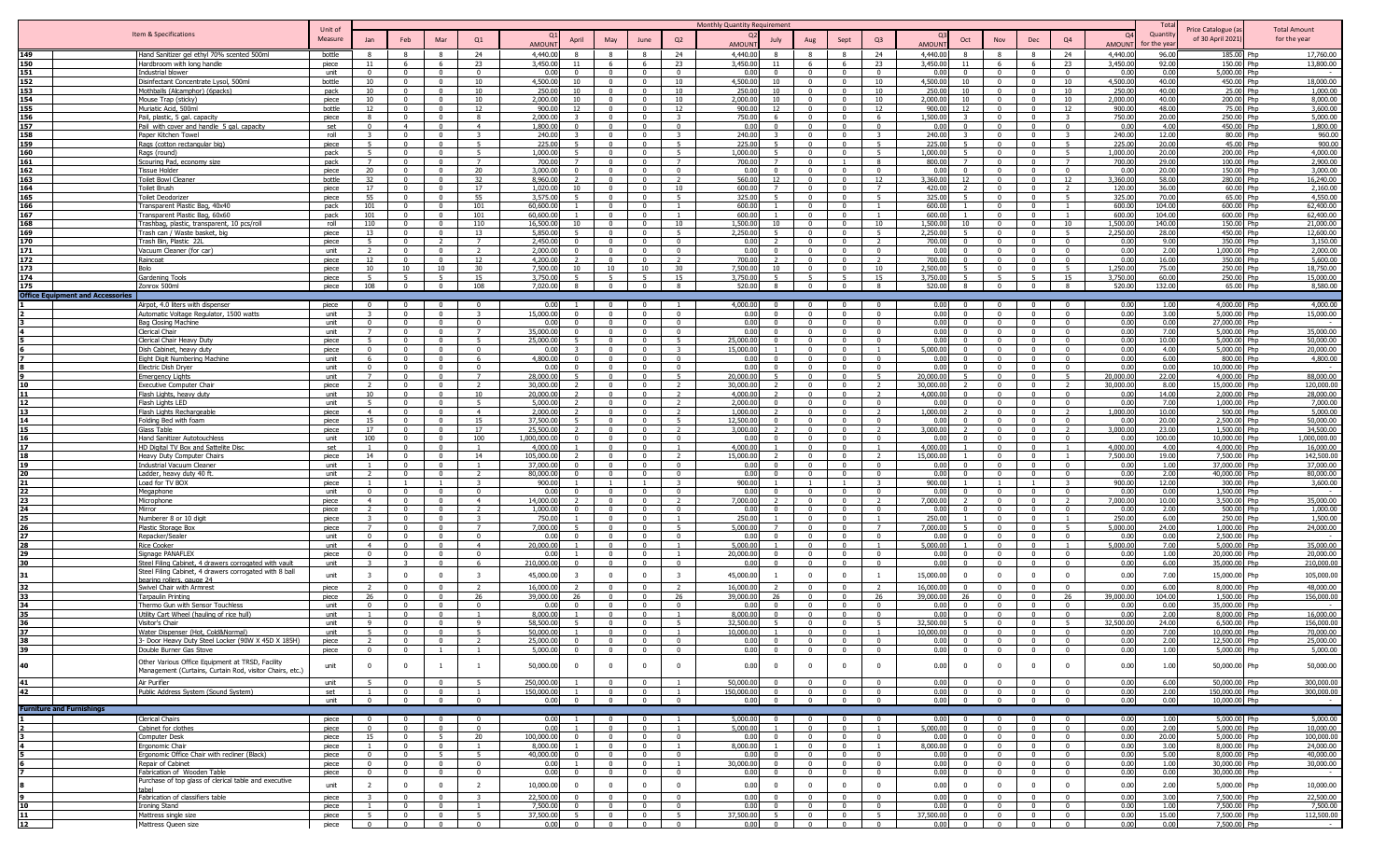|          |                                                                                            |                    |                            |                                        |                                                    |                                  |                          |                      |                                  |                                                     |                                            | Monthly Quantity Requirement |                      |                                  |                                           |                                     |                                              |                                                    |                                           |                            |                        | Total           |                                        |                                     |
|----------|--------------------------------------------------------------------------------------------|--------------------|----------------------------|----------------------------------------|----------------------------------------------------|----------------------------------|--------------------------|----------------------|----------------------------------|-----------------------------------------------------|--------------------------------------------|------------------------------|----------------------|----------------------------------|-------------------------------------------|-------------------------------------|----------------------------------------------|----------------------------------------------------|-------------------------------------------|----------------------------|------------------------|-----------------|----------------------------------------|-------------------------------------|
|          | Item & Specifications                                                                      | Unit of<br>Measure |                            | Feb                                    | Mar                                                | Q1                               |                          |                      |                                  | June                                                | Q2                                         | $\Omega$                     |                      |                                  | Sept                                      | Q <sub>3</sub>                      | Oct                                          | Nov                                                | Dec                                       | Q4                         | $\Omega$               | Quantity        | Price Catalogue (a<br>of 30 April 2021 | <b>Total Amount</b><br>for the year |
|          |                                                                                            |                    |                            |                                        |                                                    |                                  | AMOUNT                   | April                | May                              |                                                     |                                            | <b>AMOUNT</b>                | July                 | Aug                              |                                           |                                     | <b>AMOUN</b>                                 |                                                    |                                           |                            | <b>AMOUN</b>           | or the yea      |                                        |                                     |
|          | <b>Medicine Cabinet</b>                                                                    | piece              | $\Omega$                   | $^{\circ}$                             | $\Omega$                                           | $\Omega$                         | 0.00                     |                      | $\Omega$                         | $\Omega$                                            | $\Omega$                                   | 0.00                         |                      | $\Omega$                         |                                           | $\Omega$                            | 0.00<br>$\Omega$                             | $\Omega$                                           | $\Omega$                                  | $\Omega$                   | 0.00                   | 0.00            | 7,500.00 Php                           |                                     |
|          | Fabrication of Fire Extinguisher case<br>Modular Storage Rack Shelves 5 layers, adjustable |                    | $\Omega$                   | $\overline{0}$                         | $\Omega$                                           | $\Omega$                         | 0.00                     | $\Omega$             | $\Omega$                         | $\Omega$                                            | $\Omega$                                   | 0.00                         | $\Omega$             | $\Omega$                         | $\Omega$                                  | $\overline{0}$                      | 0.00<br>$\Omega$                             | $\Omega$                                           | $\Omega$                                  | $\Omega$                   | 0.00                   | 0.00            | 7,500.00 Php                           | $\sim$                              |
| 15       | height, medium density fiberboard (MDF)                                                    | unit               | $\Omega$                   | $^{\circ}$                             | $\overline{1}$                                     | $\overline{1}$                   | 15,000.00                | $\Omega$             | $\mathbf 0$                      | $\Omega$                                            | $\Omega$                                   | 0.00                         | $\Omega$             | $\Omega$                         | $\Omega$                                  | $\mathbf{0}$                        | 0.00<br>$^{\circ}$                           | $^{\circ}$                                         | $\Omega$                                  | $\bf{0}$                   | 0.00                   | 1.00            | 15,000.00 Php                          | 15,000.00                           |
|          | Wooden Office table                                                                        | unit               |                            | $\Omega$                               |                                                    |                                  | 18,000.00                |                      | $\Omega$                         | $\Omega$                                            | $\Omega$                                   | 0.00                         |                      |                                  |                                           |                                     | 12,000.00<br>$\Omega$                        | $\Omega$                                           | $\Omega$                                  | $\Omega$                   | 0.00                   | 5.00            | 6,000.00                               | 30,000.00                           |
| 17       | Repair of Sofa at Manager's Office, Staffhouse, QA<br>Office                               | unit               | 2                          | $^{\circ}$                             | $^{\circ}$                                         | 2                                | 10,000.00                |                      | $\mathbf 0$                      | $\mathbf 0$                                         | $\overline{2}$                             | 10,000.00                    |                      | $\mathbf{0}$                     | $\Omega$                                  | 2                                   | 10,000.0                                     | $^{\circ}$                                         | $\overline{0}$                            | $\overline{1}$             | 5,000.00               | 7.00            | 5,000.00 Php                           | 35,000.00                           |
| 18       | Fabrication of Cabinets (metal) at Supply Office, Admir                                    |                    | -3                         |                                        |                                                    | -5                               |                          |                      |                                  | $\Omega$                                            |                                            |                              | $\mathbf{R}$         | $\mathcal{L}$                    | $\Omega$                                  | - 5                                 |                                              |                                                    | $\overline{0}$                            | $\overline{2}$             |                        |                 |                                        |                                     |
|          | <u>Records room. Kitchen and other offices</u>                                             | set                |                            | -2                                     | $\Omega$                                           |                                  | 50,000.00                |                      | 2                                |                                                     | 5                                          | 50,000.00                    |                      |                                  |                                           |                                     | 50,000.00<br><sup>2</sup>                    | $^{\circ}$                                         |                                           |                            | 20,000.00              | 17.00           | 10,000.00 Php                          | 170,000.00                          |
|          | Repair of Furnitures and Fixtures                                                          |                    | $\Omega$                   | $\Omega$<br>$\Omega$                   | $\Omega$<br>$\Omega$                               | . വ<br>$\Omega$                  | 0.00<br>0.00             | $\Omega$             | $\Omega$<br>$\Omega$             | $\Omega$<br>$\Omega$                                | $\Omega$<br>$\Omega$                       | 0.00<br>0.00                 | $\Omega$<br>$\Omega$ | $^{\circ}$<br>$\Omega$           | $\Omega$                                  | $\Omega$<br>$\overline{\mathbf{0}}$ | 0.00<br>$\Omega$<br>0.00<br>$\Omega$         | $\Omega$<br>$\overline{0}$                         | $\Omega$<br>$\Omega$                      | $^{\circ}$<br>$\Omega$     | 0.00<br>0.00           | 0.00<br>0.00    |                                        | Phn<br>l Php<br>$\sim$              |
|          | Repair of IT Equipment<br>Repair of Cabinets at Supply Office                              |                    |                            | $\Omega$                               | $\Omega$                                           | $\Omega$                         | 0.00                     |                      | $\Omega$                         |                                                     | $\Omega$                                   | 0.00                         | $\Omega$             | $\Omega$                         |                                           | $\overline{0}$                      | 0.00<br>$\Omega$                             | $\Omega$                                           | $\Omega$                                  | $\Omega$                   | 0.00                   | 0.00            |                                        | Php                                 |
|          | Purchase of Blinds for windows                                                             |                    | $\Omega$                   | $\overline{0}$                         | $\mathbf{0}$                                       | $\overline{0}$                   | 0.00                     |                      | $\overline{0}$                   | $\Omega$                                            | $\overline{0}$                             | 0.00                         | $\Omega$             | $\mathbf{0}$                     | $\Omega$                                  | $\overline{0}$                      | 0.00<br>$\Omega$                             | $\Omega$                                           | $\overline{0}$                            | $\overline{0}$             | 0.00                   | 0.00            |                                        | $-$ Php                             |
|          | <b>Laboratory Equipment and Accessories</b>                                                |                    |                            |                                        |                                                    |                                  |                          |                      |                                  |                                                     |                                            |                              |                      |                                  |                                           |                                     |                                              |                                                    |                                           |                            |                        |                 |                                        |                                     |
|          | Aspirator                                                                                  | piece              |                            |                                        |                                                    |                                  | 20,000.00                |                      | $\Omega$                         |                                                     |                                            | 0.00                         |                      |                                  |                                           | $\Omega$                            | 0.00                                         |                                                    |                                           |                            | 0.00                   | 2.00            | 0,000.00 Php                           | 20,000.00                           |
|          | De Husker                                                                                  | piece              |                            | $\Omega$                               | $\Omega$                                           | $\mathcal{L}$                    | 20,000.00                |                      | $\mathbf{0}$                     | $\Omega$                                            | $\overline{\mathbf{0}}$                    | 0.00                         |                      | $\Omega$                         |                                           | $\mathbf{0}$                        | 0.00<br>$\Omega$                             | $\mathbf{0}$                                       | $\Omega$                                  | $\mathbf{0}$               | 0.00                   | 2.00            | 10,000.00 Php                          | 20,000.00                           |
|          | Dust Mask<br>Forcep                                                                        | box<br>piece       | 6                          | $\Omega$                               | $\mathcal{R}$<br>$\Omega$                          | -9<br>- 6                        | 1,800.00<br>1,200.00     |                      | -3<br>$\Omega$                   | -3<br>$\Omega$                                      | -9<br>$\Omega$                             | 1,800.00<br>0.00             |                      | $\Omega$                         | $\Omega$                                  | 9<br>6                              | 1,800.00<br>1,200.00<br>$\Omega$             | $\overline{\mathbf{3}}$<br>$\Omega$                | $\overline{\mathbf{3}}$<br>$\Omega$       | -9<br>$\Omega$             | 1,800.00<br>0.00       | 36.00<br>12.00  | 200.00 Php<br>200.00 Php               | 7,200.00<br>2,400.00                |
|          | Glass Caniste                                                                              | piece              | 10                         | $\Omega$                               | $\Omega$                                           | 10                               | 2.000.00                 |                      | $\Omega$                         | $\Omega$                                            | 10                                         | 2.000.00                     |                      | $\Omega$                         |                                           | - 5                                 | 1.000.00                                     | $\Omega$                                           | $\Omega$                                  | 5 <sup>5</sup>             | 1.000.00               | 30.00           | 200.00 Php                             | 6,000.00                            |
|          | Grain Caliper                                                                              | piece              |                            | $\Omega$                               | $\mathbf{0}$                                       | $\overline{2}$                   | 12,000.00                |                      | $\Omega$                         | $\Omega$                                            | $\sqrt{ }$                                 | 0.00                         | $\Omega$             | $\Omega$                         | $\Omega$                                  | $\overline{0}$                      | 0.00<br>$\Omega$                             | $\mathbf{0}$                                       | $\Omega$                                  | $\Omega$                   | 0.00                   | 2.00            | 6,000.00 Php                           | 12,000.00                           |
|          | Grain Counter                                                                              | piece              | $\overline{2}$             | $\mathbf{0}$                           | $\mathbf{0}$                                       | $\overline{2}$                   | 16,000.00                | $\Omega$             | $\Omega$                         | $\Omega$                                            | $\Omega$                                   | 0.00                         | $^{\circ}$           | $\Omega$                         | $\Omega$                                  | $\overline{0}$                      | 0.00<br>$\Omega$                             | $\overline{0}$                                     | $\Omega$                                  | $\Omega$                   | 0.00                   | 2.00            | 8,000.00 Php                           | 16,000.00                           |
|          | <b>Magnifying Glass</b>                                                                    | piece              | 10                         | $\mathbf{0}$<br>$\mathbf{0}$           | $\mathbf{0}$                                       | 10<br>10                         | 1,500.00<br>2.000.00     | $\Omega$             | $\mathbf{0}$<br>$\Omega$         | $\Omega$<br>$\Omega$                                | $\overline{0}$<br>$\Omega$                 | 0.00                         | $\overline{0}$       | $\overline{0}$<br>$\Omega$       | $\mathbf{0}$                              | $\overline{0}$                      | 0.00<br>$\mathbf{0}$<br>2,000.00<br>$\Omega$ | $\overline{0}$                                     | $\overline{0}$<br>$\Omega$                | $\mathbf{0}$               | 0.00                   | 10.00           | 150.00 Php                             | 1,500.00<br>4,000.00                |
|          | Petri Dish<br>Plastic box for moisture meter                                               | piece<br>piece     | 10<br>10                   | $\Omega$                               | $\mathbf 0$<br>$\Omega$                            | 10                               | 5,000.00                 |                      | $\Omega$                         | $\Omega$                                            | $\Omega$                                   | 0.00<br>0.00                 | 10<br>$\Omega$       | $\Omega$                         | $\Omega$                                  | 10<br>$\Omega$                      | 0.00<br>$\Omega$                             | $\mathbf{0}$<br>$\Omega$                           | $\Omega$                                  | $^{\circ}$<br>$^{\circ}$   | 0.00<br>0.00           | 20.00<br>10.00  | 200.00 Php<br>500.00 Php               | 5,000.00                            |
|          | Polisher (Manual)                                                                          | piece              | 10                         | $\Omega$                               | $\Omega$                                           | 10                               | 80,000.00                |                      | $\Omega$                         | $\Omega$                                            | $\Omega$                                   | 0.00                         | 10 <sup>1</sup>      | $\Omega$                         |                                           | 10                                  | 80,000.00<br>$\Omega$                        | $\Omega$                                           | $\Omega$                                  | $\Omega$                   | 0.00                   | 20.00           | 8,000.00 Php                           | 160,000.00                          |
|          | Probe                                                                                      | piece              | 10                         | $\Omega$                               | $\Omega$                                           | 10                               | 4,000.00                 |                      | $\Omega$                         | $\Omega$                                            | $\Omega$                                   | 0.00                         | 10 <sup>1</sup>      | $\Omega$                         |                                           | 10                                  | 4,000.00<br>$\Omega$                         | $\Omega$                                           | $\Omega$                                  | $\Omega$                   | 0.00                   | 20.00           | 400.00 Php                             | 8.000.00                            |
|          | Repair and maintenance of laboratory equipments                                            | piece              |                            |                                        | $\Omega$                                           |                                  | 0.00                     |                      |                                  |                                                     | $\sqrt{ }$                                 | 0.00                         |                      | $\Omega$                         |                                           | $\sqrt{ }$                          | 0.00                                         |                                                    | $\sqrt{ }$                                | $\sqrt{2}$                 | 0.00                   | 0.00            |                                        | Php                                 |
|          | Repair and maintenance of laboratory polisher                                              | piece              | $\Omega$                   | $\Omega$<br>$\Omega$                   | $\Omega$<br>$\Omega$                               | $\Omega$                         | 0.00<br>0.00             |                      | $\Omega$<br>$\Omega$             | $\Omega$<br>$\Omega$                                | $\sqrt{ }$<br>$\Omega$                     | 0.00<br>0.00                 | $\Omega$             | $\Omega$<br>$\Omega$             |                                           | $\overline{0}$<br>$\overline{0}$    | 0.00<br>0.00<br>$\Omega$                     | $\Omega$<br>$\Omega$                               | $\sqrt{ }$<br>$\mathbf{0}$                | $\Omega$                   | 0.00<br>0.00           | 0.00<br>0.00    |                                        | Php<br>Php                          |
|          | Repair and maintenance of laboratory de-husker<br>Purchase of staining solutions           | piece<br>liter     | 10                         | $\Omega$                               | $\Omega$                                           | 10                               | 20,000.0                 |                      | $\Omega$                         | $\Omega$                                            | $\Omega$                                   | 0.00                         |                      | $\Omega$                         |                                           | $\Omega$                            | 0.00<br>$\Omega$                             | $^{\circ}$                                         | $\Omega$                                  |                            | 0.00                   | 10.00           | 2,000.00 Php                           | 20,000.00                           |
|          | Rubber roll for Yanmar                                                                     | piece              | $\overline{4}$             | $\Omega$                               | $\mathbf{0}$                                       | $\overline{4}$                   | 16,000.0                 |                      | $\mathbf{0}$                     | $\Omega$                                            | $^{\circ}$                                 | 0.00                         | $^{\circ}$           | $\Omega$                         |                                           | $\overline{0}$                      | 0.00<br>$\Omega$                             | $\mathbf{0}$                                       | $\Omega$                                  | $\Omega$                   | 0.00                   | 4.00            | 4,000.00 Php                           | 16,000.00                           |
|          | <b>WD 40</b>                                                                               | can                |                            | $\Omega$                               | $^{\circ}$                                         |                                  | 600.00                   |                      | $\mathbf 0$                      | $\Omega$                                            | $\overline{0}$                             | 0.00                         |                      | $\mathbf{0}$                     |                                           |                                     | 600.00<br>$\Omega$                           | $^{\circ}$                                         | $\Omega$                                  | $\mathbf{0}$               | 0.00                   | 6.00            | 200.00 Php                             | 1,200.00                            |
|          | <b>Weighing Canoe</b>                                                                      | piece              | 15                         | $\mathbf{0}$                           | $\overline{0}$                                     | 15                               | 3.000.00                 |                      | $\overline{0}$                   | $\Omega$                                            | $\Omega$                                   | 0.00                         | 15                   | $\mathbf{0}$                     | $\Omega$                                  | 15                                  | 3,000,00<br>$\Omega$                         | $\overline{0}$                                     | $\Omega$                                  | $\overline{0}$             | 0.00                   | 30.00           | 200.00 Php                             | 6.000.00                            |
|          | <b>Technical and Scientific Equipn</b>                                                     |                    |                            |                                        |                                                    |                                  |                          |                      |                                  |                                                     |                                            |                              |                      |                                  |                                           |                                     |                                              |                                                    |                                           |                            |                        |                 |                                        |                                     |
|          | Purchase of moisture meter container                                                       | piece              |                            |                                        |                                                    | 10                               | 0.00<br>2,500.00         |                      |                                  |                                                     |                                            | 0.00<br>0.00                 |                      |                                  |                                           |                                     | 0.00<br>6,250.00                             |                                                    |                                           |                            | 0.00<br>0.00           | 0.01<br>15.00   | 2,500.00 Php<br>1,250.00 Php           | 18,750.00                           |
|          | Purchase of classifiers kit<br>Repair and maintenance of digital weighing balance          | piece<br>piece     |                            | $\Omega$                               | $\Omega$                                           | $\Omega$                         | 0.00                     |                      | $\Omega$                         |                                                     | $\Omega$                                   | 0.00                         |                      | $\Omega$                         |                                           | $\Omega$                            | 0.00<br>$\Omega$                             | $\Omega$                                           | $\Omega$                                  | $\Omega$                   | 0.00                   | 0.00            |                                        | Php                                 |
|          | Repair and maintenance of moisture meters                                                  | piece              |                            | $\Omega$                               | $\Omega$                                           | $\Omega$                         | 0.00                     |                      | $\Omega$                         |                                                     | $\Omega$                                   | 0.00                         |                      | $\Omega$                         |                                           | $\Omega$                            | 0.00<br>$\Omega$                             |                                                    |                                           | $\Omega$                   | 0.00                   | 0.00            |                                        | Php                                 |
|          | Purchase of purity tester                                                                  | unit               | 6                          | $\overline{\mathbf{0}}$                | $\overline{0}$                                     | 6                                | 0.00                     | $\overline{0}$       | $\overline{0}$                   | $\overline{\mathbf{0}}$                             | $\overline{0}$                             | 0.00                         | $\overline{0}$       | $\overline{0}$                   | $\overline{0}$                            | $\overline{0}$                      | 0.00<br>$\mathbf{0}$                         | $\overline{0}$                                     | $\overline{0}$                            | $\overline{0}$             | 0.00                   | 6.00            |                                        | - Php<br>$\sim$                     |
|          | <b>Pest Control Equipment and Accessories</b>                                              |                    |                            |                                        |                                                    |                                  |                          |                      |                                  |                                                     |                                            |                              |                      |                                  |                                           |                                     |                                              |                                                    |                                           |                            |                        |                 |                                        |                                     |
|          | Acquisition of industrial vacuum cleaner                                                   | unit<br>unit       | $\overline{\phantom{a}}$   | $\Omega$<br>$\Omega$                   | $\Omega$<br>$\Omega$                               | <sup>2</sup>                     | 100.000.00<br>120,000.00 | $\Omega$             | $\Omega$<br>$\Omega$             | $\Omega$<br>$\Omega$                                | $\Omega$<br>$\mathbf{0}$                   | 0.00<br>0.00                 | $^{\circ}$           | $\Omega$<br>$\Omega$             | $\Omega$                                  | $\overline{0}$<br>$\overline{0}$    | 0.00<br>$\Omega$<br>0.00<br>$\Omega$         | $\Omega$<br>$\mathbf{0}$                           | $\Omega$<br>$\mathbf{0}$                  | $\Omega$<br>$\Omega$       | 0.00<br>0.00           | 2.00<br>2.00    | 50,000.00 Php<br>60,000.00 Php         | 100,000.00<br>120,000.00            |
|          | Acquisition of power sprayer<br>Canister                                                   | piece              | $\overline{4}$             | $\mathbf 0$                            | $\mathbf{0}$                                       | $\overline{4}$                   | 8,000.00                 | $\overline{4}$       | $\mathbf{0}$                     | $\overline{\mathbf{0}}$                             | $\overline{4}$                             | 8,000.00                     | 6.                   | $\Omega$                         | $\Omega$                                  | 6                                   | 12,000.00<br>$\overline{4}$                  | $\mathbf{0}$                                       | $\overline{0}$                            | $\overline{4}$             | 8,000.00               | 18.00           | 2,000.00 Php                           | 36,000.00                           |
|          | Cartridge of PH :                                                                          | piece              |                            | $\Omega$                               | $\Omega$                                           | $\overline{z}$                   | 6,000.00                 |                      | $\Omega$                         | $\Omega$                                            | $\overline{z}$                             | 6,000.00                     |                      | $\Omega$                         | $\Omega$                                  | $\overline{2}$                      | 6,000.00                                     | $\Omega$                                           | $\Omega$                                  | $\overline{\phantom{a}}$   | 6,000.00               | 8.00            | 3,000.00 Php                           | 24,000.00                           |
|          | Contact Cement                                                                             | liter              | 10                         | $\Omega$                               | $\Omega$                                           | 10                               | 50,000.00                | 10                   | $\overline{0}$                   | $\Omega$                                            | 10                                         | 50,000.00                    | $10 -$               | $\Omega$                         |                                           | 10                                  | 50,000.00<br>10                              | $\Omega$                                           | $\Omega$                                  | 10                         | 50,000.00              | 40.00           | 5,000.00 Php                           | 200.000.00                          |
|          | Danger Sigr                                                                                | piece              | $\overline{a}$             | $\Omega$                               | $\mathbf{0}$                                       | $\overline{5}$                   | 5,000.00                 |                      | $\Omega$                         | $\Omega$                                            | $\Omega$                                   | 0.00                         |                      | $\Omega$                         | $\Omega$                                  |                                     | 5,000.00<br>$\Omega$                         | $\overline{0}$                                     | $\Omega$                                  | $\Omega$                   | 0.00                   | 10.00           | 1,000.00 Php                           | 10,000,00                           |
|          | Danger Sign/ Cordon Line<br>Duct Tape, 3inches x 100 meters, clear                         | roll<br>roll       | 55                         | $\Omega$<br>$\Omega$                   | $\mathbf{0}$<br>$\Omega$                           | 55                               | 10,000.00<br>22.000.00   | 50                   | $\Omega$<br>$\Omega$             | $\Omega$                                            | 50                                         | 10,000.00<br>20.000.00       | 100                  | $\mathbf{0}$<br>10 <sup>1</sup>  | $\Omega$<br>$10-1$                        | 120                                 | 10,000.00<br>48,000.00<br>60                 | $\mathbf{0}$<br>10 <sup>1</sup>                    | $\Omega$<br>10                            | 80                         | 10,000.00<br>32,000.00 | 20.00<br>305.00 | 2,000.00<br>400.00 Php                 | 40,000.00<br>l Phr<br>122,000.00    |
|          | <b>Dust Mask</b>                                                                           | box                |                            | $\Omega$                               | $\Omega$                                           |                                  | 250.00                   |                      | $\Omega$                         |                                                     |                                            | 250.00                       |                      | $^{\circ}$                       |                                           |                                     | 500.00                                       | $\Omega$                                           |                                           |                            | 500.00                 | 6.00            | 250.00 Php                             | 1,500.00                            |
|          | First Aid Kit                                                                              | set                |                            | $\Omega$                               | $\Omega$                                           |                                  | 10,000.00                |                      | $\Omega$                         | - 0                                                 | $\Omega$                                   | 0.00                         |                      | $\Omega$                         |                                           | $\overline{0}$                      | 0.00<br>$\Omega$                             | $\Omega$                                           | $\Omega$                                  | $\Omega$                   | 0.00                   | 1.00            | 10,000.00 Php                          | 10,000.00                           |
|          | Face Mask, fr                                                                              | unit               |                            | $\Omega$                               | $\Omega$                                           | $\Omega$                         | 0.01                     |                      | $\Omega$                         |                                                     | $\Omega$                                   | 0.00                         |                      | $\Omega$                         |                                           | $\Omega$                            | 0.00<br>$\Omega$                             | $\Omega$                                           | $\Omega$                                  | $\Omega$                   | 0.00                   | 0.00            | 8,000.00 Php                           |                                     |
|          | Face Mask, halt                                                                            | box                |                            | $\Omega$                               | $\Omega$                                           | 24<br>$\overline{\phantom{a}}$   | 3,000.0<br>32,000.00     |                      | $\mathbf{R}$<br>$\Omega$         | $\Omega$                                            | 24<br>$\Omega$                             | 3,000,00                     | $\Omega$             | $\mathbf{R}$<br>$\Omega$         | $\Omega$                                  | 24<br>$\sqrt{ }$                    | 3,000.00<br>$\Omega$                         | $\Omega$                                           | $\mathbf{R}$<br>$\sim$                    | 24<br>$\Omega$             | 3,000.00<br>0.00       | 96.00           | 125.00 Php                             | 12.000.00                           |
| 14       | Full Face Gas Mask (MSA AUER)<br>Fumigant basin                                            | piece<br>piece     | 12                         | $\mathbf{0}$                           | $\mathbf{0}$                                       | 12                               | 4,800.00                 |                      | $\Omega$                         | $\overline{0}$                                      | $\Omega$                                   | 0.00<br>0.00                 | 36                   | $\overline{0}$                   | $\Omega$                                  | 36                                  | 0.00<br>14,400.00<br>$\Omega$                | $\overline{0}$                                     | $\Omega$                                  | $\Omega$                   | 0.00                   | 2.00<br>48.00   | 16,000.00 Php<br>400.00 Php            | 32,000.00<br>19,200.00              |
|          | <b>Fumigating Sheets</b>                                                                   | piece              | $\Omega$                   | $\mathbf{0}$                           | $\mathbf{0}$                                       | $\overline{0}$                   | 0.00                     | $\Omega$             | $\overline{0}$                   | $\overline{0}$                                      | $\overline{0}$                             | 0.00                         | $\mathbf{r}$         | $\overline{0}$                   | $\overline{0}$                            | $\mathcal{R}$                       | 30,000.00<br>$\Omega$                        | $\mathbf{0}$                                       | $\overline{0}$                            | $\Omega$                   | 0.00                   | 3.00            | 10,000.00 Php                          | 30,000.00                           |
|          | umigating Sheets. LDPE-                                                                    | piece              |                            | $\Omega$                               | $\mathbf{0}$                                       | -8                               | 290,400.00               |                      | $\Omega$                         | $^{\circ}$                                          | $\Omega$                                   | 0.00                         | $\Omega$             | $\Omega$                         |                                           | $\Omega$                            | 0.00<br>$^{\circ}$                           | $\mathbf{0}$                                       | $\Omega$                                  | $^{\circ}$                 | 0.00                   | 8.00            | 6,300.00 Php                           | 290,400.00                          |
|          | Fumigating Sheets. PVC                                                                     | piece              | 10                         | $\Omega$                               | $\Omega$                                           | 10                               | 400,000.00               |                      | $\Omega$                         | - 0                                                 | $\overline{\mathbf{0}}$                    | 0.00                         | $\Omega$             | $\Omega$                         | $\Omega$                                  | $\overline{0}$                      | 0.00<br>$\Omega$                             | $\overline{0}$                                     | $\Omega$                                  | $^{\circ}$                 | 0.00                   | 10.00           | 40,000.00 Php                          | 400,000.00                          |
|          | Funnel                                                                                     | piece              | $\mathcal{L}$              | $\Omega$<br>$\Omega$                   | $\mathbf 0$<br>$\Omega$                            | $\overline{z}$<br>$\overline{2}$ | 300.00<br>10,000.00      | $\Omega$<br>$\Omega$ | $\mathbf{0}$<br>$\Omega$         | $\Omega$<br>$\Omega$                                | $\Omega$<br>$\Omega$                       | 0.00<br>0.00                 | $\Omega$<br>-6       | $\Omega$<br>$^{\circ}$           | $\Omega$<br>$\Omega$                      | $\mathbf{0}$<br>6                   | 0.00<br>$\Omega$<br>30,000.00<br>$\Omega$    | $\mathbf{0}$<br>$\Omega$                           | $\Omega$<br>$\overline{0}$                | $\mathbf{0}$<br>$\Omega$   | 0.00<br>0.00           | 2.00<br>8.00    | 150.00 Php<br>5,000.00 Php             | 300.00<br>40,000.00                 |
|          | Gas Detector tube<br>Gas Detector / Leak Detector (multi-gas)                              | pack<br>piece      |                            | $\Omega$                               | $\Omega$                                           |                                  | 50,000.00                |                      | $\Omega$                         | $\Omega$                                            | $\Omega$                                   | 0.00                         |                      | $\Omega$                         |                                           | $\overline{0}$                      | 0.00<br>$\Omega$                             | $\Omega$                                           | $\Omega$                                  | $\Omega$                   | 0.00                   | 1.00            | 50,000,00 Php                          | 50,000.00                           |
|          | Gas Draw Sampling Pump                                                                     | piece              |                            | $\Omega$                               | $\Omega$                                           |                                  | 76,900.00                |                      | $\Omega$                         | $\Omega$                                            | $\sqrt{ }$                                 | 0.00                         | $\Omega$             | $\Omega$                         | $\Omega$                                  | $\Omega$                            | 0.00<br>$\sqrt{ }$                           | $\Omega$                                           | $\bigcap$                                 | $\sqrt{2}$                 | 0.00                   | 1.00            | 76,900.00 Php                          | 76,900.00                           |
|          | Googles                                                                                    | unit               |                            | $\Omega$                               | $\Omega$                                           |                                  | 2,000.00                 |                      | $\Omega$                         | $\Omega$                                            | $\Omega$                                   | 0.00                         | $\Omega$             | $\Omega$                         |                                           | $\Omega$                            | 0.00<br>$\Omega$                             | $\Omega$                                           | $\bigcap$                                 | $\Omega$                   | 0.00                   | 2.00            | 1,000.00 Php                           | 2,000.00                            |
|          | Half Face Mask                                                                             | niece              |                            | $\Omega$                               | $\Omega$                                           |                                  | 2,000.00                 |                      | $\Omega$                         | $\Omega$                                            | $\Omega$                                   | 0.00                         | $\Omega$             | $\Omega$                         | $\Omega$                                  | $\Omega$                            | 0.00<br>$\Omega$                             | $\Omega$                                           | $\Omega$                                  |                            | 0.00                   | 2.00            | 1,000.00 Php                           | 2,000.00                            |
|          | Hand Glooves, cloth<br><b>Head Light</b>                                                   | pair<br>piece      |                            | $\Omega$<br>$\Omega$                   | $\Omega$<br>$\Omega$                               |                                  | 400.00<br>800.00         |                      | $\Omega$<br>$\Omega$             |                                                     | - 0<br>$\Omega$                            | 0.00<br>0.00                 |                      | $^{\circ}$<br>$^{\circ}$         |                                           | $\Omega$<br>$\Omega$                | 0.00<br>$^{\circ}$<br>0.00<br>$\Omega$       | $\Omega$                                           | $\sqrt{2}$                                | $^{\circ}$                 | 0.00<br>0.00           | 2.00<br>2.00    | 200.00 Php<br>400.00 Php               | 400.00<br>800.00                    |
|          | <b>Insect Killer</b>                                                                       | piece              |                            | $\Omega$                               |                                                    |                                  | 0.00                     |                      | $\Omega$                         |                                                     |                                            | 0.00                         |                      | $\Omega$                         |                                           | $\Omega$                            | 0.00<br>$\Omega$                             |                                                    |                                           |                            | 0.00                   | 0.00            | 2,000.00 Php                           |                                     |
|          | Labor serv<br>ces for the conduct of fumigation and pest                                   |                    |                            | $\mathbf{0}$                           | $^{\circ}$                                         |                                  |                          |                      |                                  |                                                     |                                            |                              |                      |                                  | $^{\circ}$                                | 40                                  |                                              |                                                    |                                           |                            |                        |                 |                                        |                                     |
| 27<br>28 | control admin                                                                              | sheet              | 40                         |                                        |                                                    | 40                               | 14,000.00                | 40<br>$\Omega$       | $\mathbf 0$                      | 0                                                   | 40                                         | 14,000.00                    | 40                   | $\mathbf 0$                      | $\Omega$                                  |                                     | 14,000.00<br>40                              | 0                                                  |                                           | 40                         | 14,000.00              | 160.00          | 350.00 Php                             | 56,000.00<br>3,000.00               |
| 29       | Measuring cup/spoon and syringe<br>Phosphine Tubes, low                                    | set<br>piece       | 10                         | $\Omega$<br>$\Omega$                   | $\mathbf{0}$<br>$\mathbf{0}$                       | $\overline{1}$<br>10             | 3,000.00<br>8,000.00     | 10                   | $\mathbf{0}$<br>$\overline{0}$   | $\Omega$<br>$\Omega$                                | $\Omega$<br>10                             | 0.00<br>8,000.00             | $\Omega$<br>10       | $\overline{0}$<br>$\overline{0}$ | $\Omega$                                  | $\overline{\mathbf{0}}$<br>10       | 0.00<br>$\Omega$<br>8,000.00<br>10           | $\mathbf{0}$<br>$\Omega$                           | $\Omega$<br>$\Omega$                      | $\Omega$<br>10             | 0.00<br>8,000.00       | 1.00<br>40.00   | 3,000.00 Php<br>800.00 Php             | 32,000.00                           |
| 30       | Phosphine Tubes, high                                                                      | piece              | 10                         |                                        | $\Omega$                                           | 10                               | 8,000.00                 |                      | $\Omega$                         |                                                     | 10                                         | 8,000.00                     | 10                   | $\mathbf{0}$                     |                                           | 10                                  | 8,000.00<br>10                               |                                                    | $\Omega$                                  | 10                         | 8,000.00               | 40.00           | 800.00 Php                             | 32,000.00                           |
|          | Protective Clothing                                                                        | piece              | $\overline{2}$             | $\mathbf{0}$                           | $\mathbf{0}$                                       | $\overline{2}$                   | 6,000.00                 | $\sqrt{ }$           | $\overline{0}$                   | $\overline{0}$                                      | $\overline{0}$                             | 0.00                         | $\overline{2}$       | $\overline{0}$                   | $\Omega$                                  | $\overline{2}$                      | 6,000.00<br>$\Omega$                         | $\overline{0}$                                     | $\overline{0}$                            | $\overline{0}$             | 0.00                   | 4.00            | 3,000.00 Php                           | 12,000.00                           |
| 32       | Purchase of Diesel, Unleaded Gasolines & oils for pest                                     | liter              | 20                         | 20                                     | 20                                                 | 60                               | 3,900.00                 | 20                   | 20                               | 20                                                  | 60                                         | 3,900.00                     | 20                   | 20                               | 20                                        | 60                                  | 3,900.00<br>20                               | 20                                                 | 20                                        | 60                         | 3,900.00               | 240.00          | 65.00 Php                              | 15,600.00                           |
| 33       | ontrol administration<br>Purchase of Fumigants                                             | flask              | 5                          | 5 <sup>5</sup>                         | 5 <sup>5</sup>                                     | 15                               | 9.000.00                 |                      | 5 <sup>5</sup>                   | 5 <sup>5</sup>                                      | 15                                         | 9.000.00                     | 5 <sup>1</sup>       | 5 <sup>7</sup>                   | 5 <sub>5</sub>                            | 15                                  | 9,000.00<br>5 <sup>5</sup>                   | $\overline{0}$                                     | $\overline{0}$                            | $5^{\circ}$                | 3,000.00               | 50.00           | 600.00 Php                             | 30,000.00                           |
| 34       | Purchase of Rodenticides                                                                   | kilogram           | $\mathbf{0}$               | $\overline{0}$                         | $\overline{0}$                                     | $\overline{0}$                   | 0.00                     | $\overline{0}$       | $\overline{0}$                   | $\overline{\mathbf{0}}$                             | $\overline{0}$                             | 0.00                         | $\overline{0}$       | $\overline{0}$                   | $\overline{\mathbf{0}}$                   | $\overline{\mathbf{0}}$             | 0.00<br>$\overline{0}$                       | $\overline{\phantom{0}}$                           | $\overline{0}$                            | $\overline{0}$             | 0.00                   | 0.00            | 2,000.00 Php                           | $\sim$                              |
| 35       | Purchase of Pesticides                                                                     | sachet             | $\overline{0}$             | $\overline{0}$                         | $\overline{0}$                                     | $\overline{0}$                   | 0.00                     | $\overline{0}$       | $\overline{0}$                   | $\overline{\mathbf{0}}$                             | $\overline{0}$                             | 0.00                         | $\overline{0}$       | $\overline{0}$                   | $\overline{\phantom{0}}$                  | $\overline{\mathbf{0}}$             | 0.00<br>$\mathbf{0}$                         | $\overline{\mathbf{0}}$                            | $\overline{0}$                            | $\overline{0}$             | 0.00                   | 0.00            | 600.00 Php                             |                                     |
| 36       | Purchase of Pest Control Chemicals                                                         | sachet             | 33                         | 34                                     | 33                                                 | 100                              | 60,000.00                | 34                   | 33                               | 33                                                  | 100                                        | 60,000.00                    | 34                   | 33                               | 33                                        | 100                                 | 60,000.00<br>34                              | 33                                                 | 33                                        | 100                        | 60,000.00              | 400.00          | $600.00$ Php                           | 240,000.00                          |
| 37<br>38 | Purchase of Pest Control Equipments and Gadgets<br>Purchase of Sprayer                     | unit<br>piece      | 10<br>$\overline{1}$       | $\overline{0}$<br>$\overline{0}$       | $\overline{\mathbf{0}}$<br>$\overline{\mathbf{0}}$ | 10<br>$\mathbf{1}$               | 6,000.00<br>60,000.00    | 10<br>$\Omega$       | $\overline{0}$<br>$\overline{0}$ | $\overline{\phantom{0}}$<br>$\overline{\mathbf{0}}$ | 10<br>$\overline{\mathbf{0}}$              | 6,000.00<br>0.00             | 10<br>$\overline{0}$ | $\overline{0}$                   | $\overline{\phantom{0}}$<br>$0 \qquad 0$  | 10<br>$\overline{\mathbf{0}}$       | 6,000.00<br>10<br>0.00<br>$\overline{0}$     | $\overline{\mathbf{0}}$<br>$\overline{\mathbf{0}}$ | $\overline{\mathbf{0}}$<br>$\overline{0}$ | 10<br>$\overline{0}$       | 6,000.00<br>0.00       | 40.00<br>1.00   | $600.00$ Php<br>60,000.00 Php          | 24,000.00<br>60,000.00              |
| 39       | Purchase of Fogging Machine                                                                | piece              | $\overline{1}$             | $\overline{0}$                         | $\overline{0}$                                     | $\overline{1}$                   | 80,000.00                | $\Omega$             | $\overline{0}$                   | $\overline{\mathbf{0}}$                             | $\overline{0}$                             | 0.00                         | $\overline{0}$       |                                  | $0 \qquad 0$                              | $\overline{0}$                      | 0.00<br>$\mathbf{0}$                         | $\overline{0}$                                     | $\overline{0}$                            | $\overline{0}$             | 0.00                   | 1.00            | 80,000.00 Php                          | 80,000.00                           |
| 40       | Purchase of Rags round                                                                     | piece              | 20                         | 20                                     | 20                                                 | 60                               | 1,500.00                 | 20 <sup>1</sup>      | 20                               | 20                                                  | 60                                         | 1,500.00                     | 20 <sup>1</sup>      | 20                               | 20                                        | 60                                  | 1,500.00<br>10 <sup>1</sup>                  | $\overline{5}$                                     | $\overline{5}$                            | 20                         | 500.00                 | 200.00          | 25.00 Php                              | 5,000.00                            |
| 41       | Purchase of Gas Detector Tubes                                                             | tube               | 20                         | $\overline{0}$                         | $\frac{1}{\sqrt{2}}$                               | 20                               | 6,000.00                 | 20 <sup>1</sup>      | $\overline{0}$                   | $\overline{0}$                                      | 20                                         | 6,000.00                     | 20                   | $\overline{0}$                   | $\sim$ 0                                  | 20                                  | 6,000.00<br>$\mathbf{0}$                     | $\overline{0}$                                     | $\overline{0}$                            | $\overline{0}$             | 0.00                   | 60.00           | 300.00 Php                             | 18,000.00                           |
| 42       | Purchase of Canister                                                                       | piece              |                            | $\overline{0}$                         | $\overline{0}$                                     | $\overline{1}$                   | 2,000.00                 |                      | $\overline{0}$                   | $\overline{\phantom{0}}$                            | $\overline{1}$                             | 2,000.00                     | 1                    | $\overline{0}$                   | $\overline{0}$                            | $\sim$ 1                            | $\mathbf{0}$<br>2,000.00                     | $\overline{0}$                                     | $\overline{0}$                            | $\overline{0}$             | 0.00                   | 3.00            | 2,000.00 Php                           | 6,000.00                            |
| 43<br>44 | Purchase of PPE's<br>Purchase of Rubber Gloves                                             | piece              | $\mathcal{L}$              | $\overline{0}$                         | $\overline{0}$                                     | $\mathcal{L}$<br>$\overline{z}$  | 4.000.00<br>400.00       | $\overline{2}$       | $\overline{0}$                   | $\overline{0}$<br>$\overline{0}$                    | $\overline{\phantom{0}}$<br>$\overline{2}$ | 4.000.00<br>400.00           |                      | $\overline{0}$<br>$\overline{0}$ | $\overline{0}$<br>$\overline{\mathbf{0}}$ | $\overline{2}$<br>$\overline{2}$    | 4.000.00<br>$\mathbf{0}$<br>400.00           | $\overline{0}$                                     | $\Omega$<br>$\overline{0}$                | $\Omega$                   | 0.00<br>0.00           | 6.00<br>6.00    | 2,000.00 Php<br>200.00 Php             | 12,000.00<br>1,200.00               |
| 45       | Rags rectangular                                                                           | pair<br>piece      | $\overline{2}$<br>$\Omega$ | $\overline{\mathbf{0}}$<br>$\mathbf 0$ | $\overline{\mathbf{0}}$<br>$\overline{0}$          | $\Omega$                         | 0.00                     | $^{\circ}$           | $\overline{0}$<br>$\mathbf{0}$   | $\Omega$                                            | $\overline{0}$                             | 0.00                         | 2<br>$\Omega$        | $\overline{0}$                   | $\Omega$                                  | $\overline{0}$                      | $\mathbf{0}$<br>0.00<br>$\mathbf 0$          | $\overline{\mathbf{0}}$<br>$\mathbf{0}$            | $\Omega$                                  | $^{\circ}$<br>$\mathbf{0}$ | 0.00                   | 0.00            | 35.00 Php                              | $\sim$                              |
| 46       | Rat cage                                                                                   | piece              | 12                         | $\overline{\mathbf{0}}$                | $\overline{\mathbf{0}}$                            | 12                               | 6,000.00                 |                      | $0 \qquad 0$                     | $\overline{0}$                                      | $\overline{0}$                             | 0.00                         | $\overline{0}$       |                                  | $0$ 0                                     | $\overline{0}$                      | 0.00<br>$\overline{0}$                       | $\overline{0}$                                     | $\overline{0}$                            | $\mathbf{0}$               | 0.00                   | 12.00           | 500.00 Php                             | 6,000.00                            |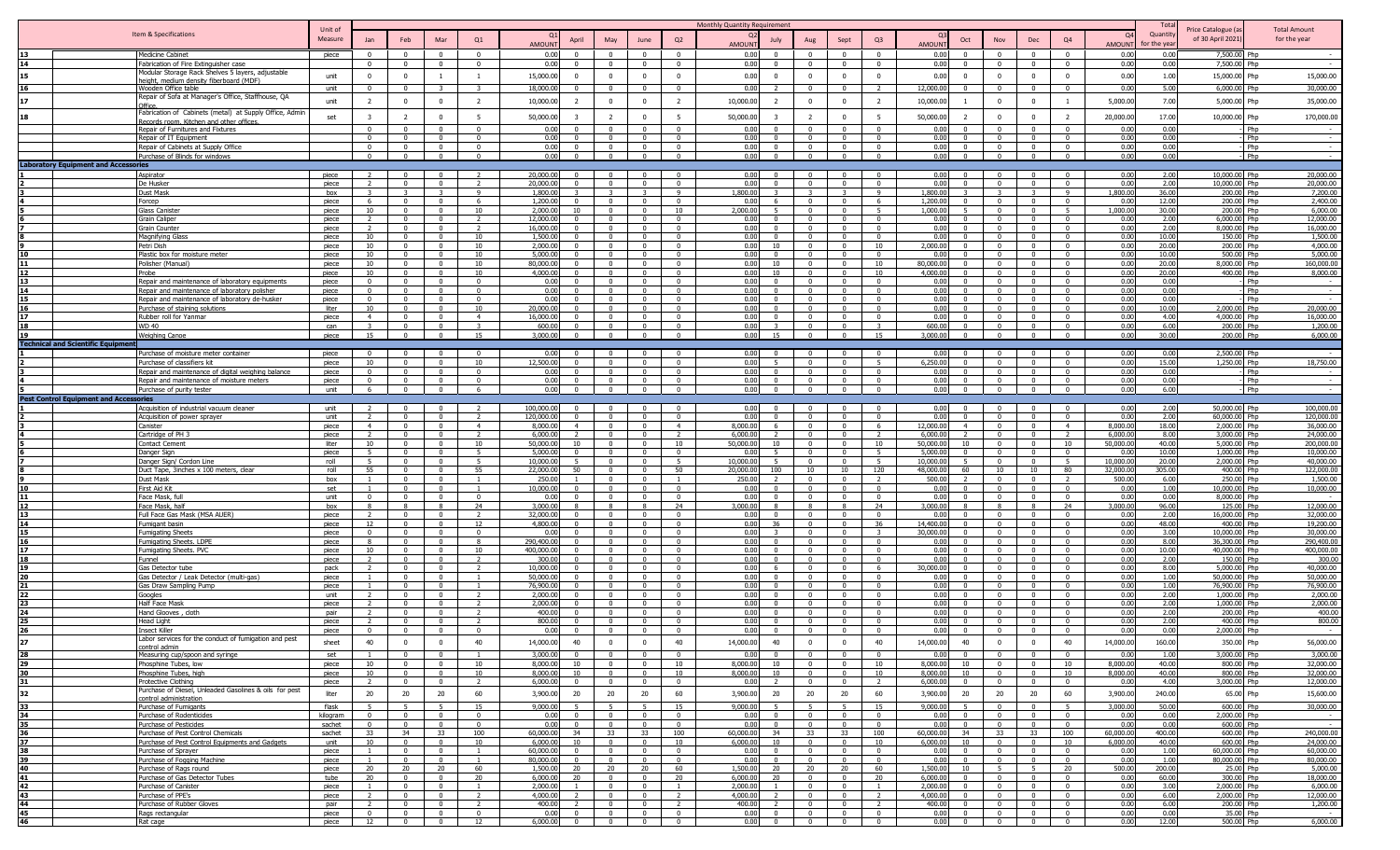|                         |                                                                                              |                    |                                  |                            |                                  |                                  |                       |                            |                                  |                                  |                                  | Monthly Quantity Requirement |                                  |                                                |                                  |                                |                                  |                                           |                                  |                                                     | Tota         |                                         |                                     |
|-------------------------|----------------------------------------------------------------------------------------------|--------------------|----------------------------------|----------------------------|----------------------------------|----------------------------------|-----------------------|----------------------------|----------------------------------|----------------------------------|----------------------------------|------------------------------|----------------------------------|------------------------------------------------|----------------------------------|--------------------------------|----------------------------------|-------------------------------------------|----------------------------------|-----------------------------------------------------|--------------|-----------------------------------------|-------------------------------------|
|                         | Item & Specifications                                                                        | Unit of<br>Measure |                                  |                            | Mar                              | Q1                               |                       |                            |                                  |                                  | Q2                               |                              |                                  |                                                |                                  | Q <sub>3</sub>                 | Oct                              |                                           |                                  | <b>O</b><br>Q4                                      | Quantity     | Price Catalogue (a<br>of 30 April 2021) | <b>Total Amount</b><br>for the year |
|                         |                                                                                              |                    | Jan                              | Feb                        |                                  |                                  | <b>AMOUN</b>          | April                      | May                              | June                             |                                  | <b>AMOUNT</b>                | July                             |                                                | Sept                             |                                | <b>AMOUNT</b>                    | Nov                                       | Dec                              | AMOUN                                               | for the vea  |                                         |                                     |
| 47                      | Repair and maintenance of LDPE sheets                                                        |                    | $\Omega$                         | $\Omega$                   | $\Omega$                         | $\Omega$                         | 0.00                  |                            | $\Omega$                         |                                  | $\Omega$                         | 0.00                         |                                  |                                                |                                  | $\Omega$                       | 0.00                             |                                           | $\Omega$                         | 0.00                                                | 0.00         | Php                                     |                                     |
| 48                      | Repair and maintenance of pest control equipments                                            |                    |                                  | $\Omega$                   | $\Omega$                         | $\Omega$<br>$\overline{2}$       | 0.00                  |                            | $\Omega$                         |                                  | $\overline{0}$                   | 0.00                         |                                  |                                                |                                  | $\Omega$                       | 0.00                             | $\Omega$                                  | $\overline{0}$                   | 0.00                                                | 0.00         | Php                                     |                                     |
| 49<br>50                | <b>Risk Watch</b><br>Rope, 35 meters                                                         | piece<br>roll      |                                  | $\Omega$<br>$\Omega$       | $\Omega$<br>$\Omega$             |                                  | 10,000.00<br>5,000.00 |                            | $\Omega$<br>$\Omega$             | $\Omega$<br>$\Omega$             | $\Omega$<br>$\Omega$             | 0.00<br>0.00                 | $\Omega$<br>$\Omega$             | $\Omega$                                       | $\Omega$<br>$\Omega$             | $\Omega$<br>$\Omega$           | 0.00<br>0.00                     | $\Omega$<br>$\Omega$                      | $\Omega$<br>$\overline{0}$       | 0.00<br>n.<br>0.00                                  | 2.00<br>1.00 | 5,000.00 Php<br>5,000.00 Php            | 10,000.00<br>5,000.00               |
| 51                      | Rubber shoes                                                                                 | pair               |                                  | $\Omega$                   | $\mathbf{0}$                     | $\mathcal{D}$                    | 2,000.00              |                            | $\Omega$                         | $\Omega$                         | $\overline{0}$                   | 0.00                         | $\Omega$                         |                                                | $\Omega$                         | $\Omega$                       | 0.00                             | $\Omega$                                  | $\overline{0}$                   | 0.00                                                | 2.00         | 1,000.00 Php                            | 2,000.00                            |
|                         | Safety belt                                                                                  | piece              |                                  | $\Omega$                   | $\Omega$                         |                                  | 3.000.0               |                            | $\Omega$                         | $^{\circ}$                       | $\Omega$                         | 0.00                         |                                  |                                                |                                  | $\Omega$                       | 0.00                             | $\Omega$                                  | $\Omega$                         | 0.00<br>$\Omega$                                    | 2.00         | 1,500.00 Php                            | 3,000.00                            |
|                         | Safety shoes                                                                                 | piece              |                                  | $\Omega$                   | $\overline{0}$                   | $\overline{\phantom{a}}$         | 10,000.0              |                            | $\Omega$                         | $\mathbf{0}$                     | $\overline{\mathbf{0}}$          | 0.00                         | $\Omega$                         | $\Omega$                                       | $\Omega$                         | $\Omega$                       | 0.00                             | $\Omega$                                  | $\overline{0}$                   | 0.00<br>$\overline{\mathbf{0}}$                     | 2.00         | 5,000.00 Php                            | 10,000.00                           |
|                         | Spark Plug (pest control)                                                                    | piece              |                                  |                            | $\mathbf 0$                      | $\overline{\phantom{a}}$         | 400.00                |                            | $\Omega$                         | $\mathbf{0}$                     | $\overline{1}$                   | 200.00                       |                                  |                                                | $\Omega$                         |                                | 200.00                           | $\Omega$                                  | $\overline{0}$                   | 200.00                                              | 5.00         | 200.00 Php                              | 1,000.00                            |
|                         | <b>Thermal Fogging</b>                                                                       | piece              |                                  |                            | $\Omega$                         |                                  | 20,000.00             |                            |                                  |                                  | $\Omega$                         | 0.00                         |                                  |                                                |                                  | $\Omega$                       | 0.00                             |                                           | $\Omega$                         | 0.00                                                | 1.00         | 20,000,00 Php                           | 20,000,00                           |
|                         | Torch                                                                                        | piece              |                                  |                            |                                  |                                  | 1,000.00              |                            |                                  |                                  | $\Omega$                         | 0.00                         |                                  |                                                |                                  | $\Omega$                       | 0.00                             |                                           | $\Omega$                         | 0.00                                                | 2.00         | 500.00 Php                              | 1,000.00                            |
|                         | UV Light (pest repeller)                                                                     | piece              | $\Omega$                         | $\Omega$                   | $\mathbf{0}$                     | $\Omega$                         | 0.00                  |                            | $\bf{0}$                         | $\Omega$                         | $\overline{0}$                   | 0.00                         | $\Omega$                         | $\mathbf{0}$                                   | $\overline{0}$                   | $\mathbf{0}$                   | 0.00                             | $\overline{0}$                            | $\overline{0}$                   | 0.00<br>$\overline{0}$                              | 0.00         | 5,000.00 Php                            |                                     |
|                         | <b>Audio and Visual Presentation and Composing Equipment</b>                                 |                    |                                  |                            |                                  |                                  |                       |                            |                                  |                                  |                                  |                              |                                  |                                                |                                  |                                |                                  |                                           |                                  |                                                     |              |                                         |                                     |
|                         | Recorder (voice recording)                                                                   | piece              | $\overline{0}$                   | $\overline{\mathbf{0}}$    | $\overline{0}$                   | $\Omega$                         | 0.00                  | $\sim$                     | $\overline{\mathbf{0}}$          | $\overline{\mathbf{0}}$          | $\overline{\mathbf{0}}$          | 0.00                         |                                  | $\begin{array}{ccc} 0 & \vert & 0 \end{array}$ | $\overline{\mathbf{0}}$          | $\overline{0}$                 | 0.00 0                           | $\overline{\mathbf{0}}$                   | $\overline{\mathbf{0}}$          | 0.00<br>$\overline{0}$                              | 0.00         | 20,000.00 Php                           |                                     |
|                         | <b>Paper Materials and Products</b>                                                          |                    |                                  |                            |                                  |                                  |                       |                            |                                  |                                  |                                  |                              |                                  |                                                |                                  |                                |                                  |                                           |                                  |                                                     |              |                                         |                                     |
|                         | Columnar Book, 6 columns                                                                     | piece              |                                  | $^{\circ}$<br>$\Omega$     | $\mathbf{0}$<br>$\Omega$         |                                  | 60.00<br>80.00        |                            | $\Omega$<br>$\Omega$             | $\mathbf 0$<br>$\Omega$          | $\overline{2}$                   | 60.00<br>80.00               | $\overline{z}$<br>$\mathcal{L}$  | $\Omega$<br>$\Omega$                           | $\Omega$<br>$\Omega$             | $\overline{z}$                 | 60.00<br>80.00                   | $\overline{\mathbf{0}}$<br>$\Omega$       | $\overline{0}$<br>$\Omega$       | 60.00<br>80.00                                      | 8.00<br>8.00 | 30.00 Php<br>40.00 Php                  | 240.00<br>320.00                    |
|                         | Columnar Book, 8 columns<br>Columnar Book, 12 columns                                        | piece<br>piece     | $\Omega$                         | $\Omega$                   | $\mathbf{0}$                     | $\Omega$                         | 0.00                  |                            | $\Omega$                         | $^{\circ}$                       | $\overline{0}$                   | 0.00                         | $\Omega$                         | $\Omega$                                       | $\Omega$                         | $\Omega$                       | 0.00                             | $\Omega$                                  | $\Omega$                         | 0.00<br>$\Omega$                                    | 0.00         | 45.00 Php                               | $\overline{\phantom{a}}$            |
|                         | Columnar Book, 14 columns                                                                    | piece              | $\Omega$                         | $\Omega$                   | $\overline{0}$                   | $\mathbf{0}$                     | 0.00                  | - 0                        | $\Omega$                         | $\overline{\mathbf{0}}$          | $\overline{0}$                   | 0.00                         | $\Omega$                         | $\Omega$                                       | $\Omega$                         | $\mathbf{0}$                   | 0.00<br>$\Omega$                 | $\Omega$                                  | $\overline{0}$                   | 0.00<br>$\overline{0}$                              | 0.00         | 55.00 Php                               | $\overline{\phantom{a}}$            |
|                         | Columnar Book, 16 columns                                                                    | piece              | 6                                | $\Omega$                   | $\mathbf{0}$                     | -6                               | 330.00                | $\overline{4}$             | $\Omega$                         | $\Omega$                         | $\overline{4}$                   | 220.00                       | 6                                |                                                | $\overline{0}$                   | - 6                            | 330.00                           | $\overline{0}$                            | $\overline{0}$                   | $\overline{4}$<br>220.00                            | 20.00        | 55.00 Php                               | 1,100.00                            |
|                         | Columnar Book, 18 columns                                                                    | piece              |                                  |                            | $\Omega$                         | $\Omega$                         | 0.00                  |                            |                                  | $\Omega$                         | $\Omega$                         | 0.00                         |                                  |                                                | $\Omega$                         | $\Omega$                       | 0.00                             | $\Omega$                                  | $\Omega$                         | 0.00                                                | 0.00         | 65.00 Php                               |                                     |
|                         | Columnar Book, 24 columns                                                                    | piece              |                                  |                            | $\Omega$                         |                                  | 300.00                |                            |                                  |                                  | $\Omega$                         | 0.00                         |                                  |                                                | $\Omega$                         |                                | 300.00                           | $\Omega$                                  | $\Omega$                         | 0.00                                                | 6.00         | 100.00 Php                              | 600.00                              |
|                         | Continuous Form, 2 ply, 5 1/2 x 9 1/2 70qsm                                                  | box                | $\Omega$                         | $\Omega$                   | $\mathbf{0}$                     | $\Omega$                         | 0.00                  |                            | $\Omega$                         | $\Omega$                         | $\Omega$                         | 0.00                         | $\Omega$                         |                                                | $\Omega$                         | $\Omega$                       | 0.00                             | $\Omega$                                  | $\overline{0}$                   | 0.00<br>$\Omega$                                    | 0.00         | 1,600.00 Php                            |                                     |
|                         | Continuous Form, 1 ply, 11 x 9 1/2 70qsm                                                     | box                | $\Omega$                         | $\Omega$                   | $\Omega$                         |                                  | 0.00                  |                            | $\Omega$                         | $\Omega$                         | $\overline{0}$                   | 0.00                         | $\Omega$                         |                                                | $\Omega$                         | $\Omega$                       | 0.00                             | $\Omega$                                  | $\Omega$                         | 0.00                                                | 0.00         | 1,200.00 Php                            |                                     |
| 10                      | Continuous Form, 2 ply, 11 x 9 1/2 70gsm                                                     | box                | $\Omega$                         | $\Omega$                   | $\mathbf{0}$                     |                                  | 0.00                  |                            | $\Omega$                         | $\Omega$                         | $\overline{0}$                   | 0.00                         | $\Omega$                         |                                                | $\Omega$                         | $\Omega$                       | 0.00                             | $\Omega$                                  | $\Omega$                         | 0.00                                                | 0.00         | 1,800.00 Php                            |                                     |
| 11                      | Continuous Form, 3 ply, 11 x 9 1/2 70gsm                                                     | box                | $\Omega$                         | $\overline{0}$             | $\overline{0}$                   | $\Omega$                         | 0.00                  | - 0<br>- 0                 | $\Omega$                         | $\Omega$                         | $\overline{0}$                   | 0.00                         | - 0<br>$\Omega$                  | $\Omega$                                       | $\Omega$                         | $\mathbf{0}$                   | 0.00<br>$\Omega$                 | $\sqrt{ }$                                | $\overline{0}$                   | 0.00<br>$\Omega$                                    | 0.00         | 1,500.00 Php                            | $\sim$                              |
| 12<br>13                | Continuous Form, 1 ply, 11 x 14 7/8 20/70gsm<br>Continuous Form, 2 plv, 11 x 14 7/8 20/70asm | box<br>box         | $\Omega$<br>$\Omega$             | $\mathbf 0$<br>$\Omega$    | $\mathbf 0$<br>$\Omega$          | $\Omega$<br>$\Omega$             | 0.00<br>0.00          | $\Omega$                   | $\Omega$<br>$\Omega$             | $^{\circ}$<br>$\Omega$           | $\overline{0}$<br>$\Omega$       | 0.00<br>0.00                 | $\Omega$                         | $\Omega$<br>$\Omega$                           | $\mathbf{0}$<br>$\Omega$         | $\mathbf{0}$<br>$\Omega$       | 0.00<br>0.00                     | $\Omega$<br>$\overline{0}$                | $\overline{0}$<br>$\Omega$       | 0.00<br>$\overline{\mathbf{0}}$<br>0.00<br>$\Omega$ | 0.00<br>0.00 | 2,500.00 Php<br>2,600.00 Php            | $\sim$                              |
| 14                      | Envelope, Mailing, long, 500 pieces per box, 80 gsm                                          | hox                |                                  | $\Omega$                   | $\Omega$                         | $\Omega$                         | 0.00                  |                            | $\Omega$                         | $\Omega$                         | $\overline{0}$                   | 0.00                         |                                  |                                                | $\overline{0}$                   | $\mathbf{0}$                   | 0.00                             | $\sqrt{ }$                                | $\overline{0}$                   | 0.00<br>$\Omega$                                    | 0.00         | 500.00 Php                              | $\overline{\phantom{a}}$            |
|                         | Envelope, Mailing, short, 500 pieces per box, 80 gsm                                         | box                | $\Omega$                         | $\Omega$                   | $\Omega$                         | $\Omega$                         | 0.00                  | $\sim$                     | $\Omega$                         | $\Omega$                         | $\overline{0}$                   | 0.00                         | $\Omega$                         | $\Omega$                                       | $\Omega$                         | $\Omega$                       | 0.00<br>$\Omega$                 | $\sqrt{ }$                                | $\overline{0}$                   | 0.00<br>$\sim$                                      | 0.00         | 300.00 Php                              | $\sim$                              |
| 16                      | Special Paper, long                                                                          | pack               | 5 <sup>5</sup>                   | $^{\circ}$                 | $\mathbf{0}$                     | $\overline{5}$                   | 950.00                | $\overline{5}$             | $\Omega$                         | $\overline{0}$                   | 5 <sup>5</sup>                   | 950.00                       | -5                               | $\overline{0}$                                 | $\overline{0}$                   | 5 <sup>1</sup>                 | 950.00                           | $\overline{0}$                            | $\overline{0}$                   | 5 <sup>5</sup><br>950.00                            | 20.00        | 190.00 Php                              | 3,800.00                            |
| 17                      | Special Paper, short                                                                         | pack               | 5                                | $\overline{0}$             | $\overline{0}$                   | 5                                | 950.00                | 5 <sup>5</sup>             | $\overline{0}$                   | $\overline{0}$                   | 5                                | 950.00                       | $5 -$                            | $\overline{0}$                                 | $\overline{0}$                   | 5                              | 950.00<br>5 <sup>1</sup>         | $\overline{0}$                            | $\overline{0}$                   | 5<br>950.00                                         | 20.00        | 190.00 Php                              | 3,800.00                            |
|                         | <b>Lighting and fixtures and accessories</b>                                                 |                    |                                  |                            |                                  |                                  |                       |                            |                                  |                                  |                                  |                              |                                  |                                                |                                  |                                |                                  |                                           |                                  |                                                     |              |                                         |                                     |
|                         | 1 gang Convenience Outlet                                                                    | piece              |                                  |                            | $\Omega$                         |                                  | 250.00                |                            | $\Omega$                         |                                  |                                  | 250.00                       |                                  |                                                |                                  |                                | 250.00                           | $\Omega$                                  | $\Omega$                         | 250.00                                              | 4.00         | 250.00 Php                              | 1.000.00                            |
|                         | 1/2 Electrical Moulding                                                                      | niece              |                                  |                            | $\Omega$                         |                                  | 110.00                |                            | $\sqrt{ }$                       |                                  |                                  | 110.00                       |                                  |                                                | $\sqrt{ }$                       |                                | 110.00                           | $\sqrt{ }$                                | $\overline{0}$                   | 110.00                                              | 8.00         | 55.00 Php                               | 440.00                              |
|                         | 2 gang Outlet                                                                                | piece              | $\Omega$                         | $\Omega$                   | $\Omega$                         | $\Omega$                         | 0.00                  | $\sim$                     | $\Omega$                         | $\Omega$                         | $\Omega$                         | 0.00                         | $\Omega$                         | $\Omega$                                       | $\Omega$                         | $\mathsf{n}$                   | 0.00                             | $\Omega$                                  | $\Omega$                         | 0.00<br>$\sqrt{2}$                                  | 0.00         | 250.00 Php                              | $\sim$                              |
|                         | 2"x4" PVC Box                                                                                | piece              | 5                                | $\Omega$                   | $\mathbf{0}$                     |                                  | 200.00                | O.                         | $\Omega$                         | $\Omega$                         | $\Omega$                         | 0.00                         | $\Omega$                         |                                                | $\Omega$                         | $\Omega$                       | 0.00                             | $\Omega$                                  | $\overline{0}$                   | 0.00                                                | 5.00         | 40.00 Php                               | 200.00                              |
|                         | 2.0 mm sq. THHN Wire                                                                         | box                |                                  | $\mathbf{0}$               | $\mathbf{0}$                     |                                  | 3,750.00              |                            | $\Omega$                         | $^{\circ}$                       | $\Omega$                         | 0.00                         | $\Omega$                         | $\Omega$                                       |                                  | $\Omega$                       | 0.00                             | $\Omega$                                  | $\overline{0}$                   | 0.00<br>$\Omega$                                    | 1.00         | ,750.00 Php                             | 3,750.00                            |
|                         | 25 mm diameter uPVC                                                                          | piece              | $\mathcal{L}$                    | $\mathbf{0}$               | $\mathbf{0}$                     | $\overline{z}$                   | 192.00                |                            | $\Omega$                         | $\overline{\mathbf{0}}$          | $\overline{\mathbf{0}}$          | 0.00                         | $\Omega$                         | $\Omega$                                       | $\Omega$                         | $^{\circ}$                     | 0.00                             | $\Omega$                                  | $\overline{0}$                   | 0.00<br>$\overline{\mathbf{0}}$                     | 2.00         | 96.00 Php                               | 192.00                              |
|                         | 25 mm diameter uPVC Adapter with locknut and washer                                          | piece              | -2                               | $^{\circ}$                 | $\mathbf{0}$                     | $\overline{2}$                   | 56.00                 | - 0                        | $\mathbf{0}$                     | $\mathbf{0}$                     | $\overline{0}$                   | 0.00                         | $\overline{2}$                   | $\Omega$                                       | $\overline{0}$                   | $\overline{2}$                 | 56.00<br>- 0                     | $^{\circ}$                                | $\overline{0}$                   | 0.00<br>$\Omega$                                    | 4.00         | 28.00 Php                               | 112.00                              |
|                         | 25 mm diameter uPVC Elbow                                                                    | piece              |                                  |                            |                                  |                                  | 40.00                 |                            |                                  |                                  |                                  | 40.00                        |                                  |                                                |                                  |                                | 0.00                             |                                           | $\Omega$                         | 0.0                                                 | 4.00         | 20.00 Php                               | 80.00                               |
|                         | 3 gang Convenience Outlet                                                                    | piece              |                                  | $\Omega$                   | $\Omega$                         |                                  | 150.00                |                            | $\Omega$                         | $\Omega$                         |                                  | 150.00                       |                                  | $\Omega$                                       | $\Omega$                         |                                | 150.00                           | $\overline{0}$                            | $\overline{\mathbf{0}}$          | 150.00                                              | 4.00         | 150.00 Php                              | 600.00                              |
|                         | 3 way Splitter                                                                               | piece              |                                  | $\Omega$                   | $\Omega$                         |                                  | 500.00                |                            | $\Omega$                         |                                  | $\Omega$                         | 0.00                         |                                  |                                                | $\overline{0}$                   | $\Omega$                       | 0.00                             | $\Omega$                                  | $\overline{0}$                   | 0.00                                                | 2.00         | 250.00 Php                              | 500.00                              |
|                         | 3.5 mm sq. THHN Wire                                                                         | box                |                                  |                            | $\Omega$                         |                                  | 4,200,00              |                            | $\Omega$                         |                                  | $\Omega$                         | 0.00                         |                                  |                                                | $\Omega$                         | $\Omega$                       | 0.00                             | $\Omega$                                  | $\Omega$                         | 0.00                                                | 1.00         | 4.200.00 Php                            | 4,200,00                            |
|                         | 3/4 Electric Moulding                                                                        | piece              |                                  |                            |                                  | $\overline{5}$                   | 255.00                |                            |                                  |                                  |                                  | 170.00                       |                                  | $\Omega$                                       |                                  | $\Omega$                       | 170.00                           |                                           | $\Omega$                         | 170.00                                              | 9.00         | 85.00 Php                               | 765.00                              |
| 13<br>14                | 4"x4" Junction Box<br>5.5 mm sq. THHN Wire                                                   | piece<br>box       |                                  | $\Omega$<br>$\Omega$       | $\mathbf{0}$<br>$\mathbf{0}$     | $\overline{1}$                   | 150.00<br>7,000.00    | $\Omega$                   | $\overline{0}$<br>$\overline{0}$ | $\overline{0}$<br>$\Omega$       | $\overline{0}$<br>$\overline{0}$ | 0.00<br>0.00                 | $\Omega$<br>$\overline{0}$       | $\mathbf{0}$                                   | $\overline{0}$<br>$\Omega$       | $\mathbf{0}$                   | 0.00<br>0.00                     | $\overline{\mathbf{0}}$<br>$\overline{0}$ | $\overline{0}$<br>$\overline{0}$ | 0.00<br>$\Omega$<br>$\mathbf{0}$<br>0.00            | 5.00<br>1.00 | 30.00 Php<br>7,000.00 Php               | 150.00<br>7,000.00                  |
| 15                      | 8.0 mm sq. THHN Wire                                                                         | meter              |                                  | $\Omega$                   | $\mathbf{0}$                     |                                  | 200.00                |                            | $\Omega$                         | $\mathbf{0}$                     | $\Omega$                         | 0.00                         | $\Omega$                         | $\Omega$                                       | $\Omega$                         | $\Omega$                       | 0.00                             | $\Omega$                                  | $\Omega$                         | 0.00<br>$\Omega$                                    | 2.00         | 100.00 Php                              | 200.00                              |
| 16                      | <b>ACU Outlet</b>                                                                            | piece              |                                  | $\Omega$                   | $\Omega$                         | $\overline{1}$                   | 385.00                |                            | $\Omega$                         | $\overline{0}$                   | <sup>1</sup>                     | 385.00                       |                                  | $\Omega$                                       | $\Omega$                         | $\overline{1}$                 | 385.00                           | $\Omega$                                  | $\overline{0}$                   | 385.00<br>$\overline{1}$                            | 4.00         | 385.00 Php                              | 1,540.00                            |
| 17                      | Automatic Emergency Light (LED Lights)                                                       | piece              | 3                                | $\mathbf 0$                | $\mathbf{0}$                     | -3                               | 15,000.00             | $\Omega$                   | $\mathbf 0$                      | $^{\circ}$                       | $\overline{0}$                   | 0.00                         | $\Omega$                         | $\Omega$                                       | $\Omega$                         | $\mathbf{0}$                   | 0.00                             | $\Omega$                                  | $\overline{\mathbf{0}}$          | $\overline{\mathbf{0}}$<br>0.00                     | 3.00         | 5,000.00 Php                            | 15,000.00                           |
| 18                      | Battery, 9 volts                                                                             | piece              | $\overline{4}$                   | $\Omega$                   | $\mathbf{0}$                     | $\overline{4}$                   | 340.00                | $\Omega$                   | $\Omega$                         | $\overline{0}$                   | $\overline{0}$                   | 0.00                         | $^{\circ}$                       | $\Omega$                                       | $\overline{0}$                   | $\overline{0}$                 | 0.00                             | $\Omega$                                  | $\overline{0}$                   | 0.00<br>$\Omega$                                    | 4.00         | 85.00 Php                               | 340.00                              |
| 19                      | Cable Outlet                                                                                 | niece              |                                  | $\mathbf{0}$               | $\mathbf{0}$                     |                                  | 105.00                |                            | $\overline{0}$                   | $\overline{0}$                   |                                  | 105.00                       | $\Omega$                         | $\Omega$                                       | $\overline{0}$                   | $\overline{0}$                 | 0.00<br>$\sim$                   | $\overline{\mathbf{0}}$                   | $\overline{0}$                   | 0.00<br>$\Omega$                                    | 2.00         | 105.00 Php                              | 210.00                              |
| 20                      | Compact Flourescent Lamp, 28 watts, 1 piece in                                               | piece              | $\overline{0}$                   | $\mathbf 0$                | 6                                | 6                                | 2,100.00              | $\Omega$                   | $\mathbf{0}$                     | $\mathbf 0$                      | $\mathbf{0}$                     | 0.00                         | $\overline{0}$                   | $\mathbf{0}$                                   | 6                                | 6                              | 2,100.00<br>$\Omega$             | $\overline{0}$                            | $\overline{0}$                   | 0.00<br>$\overline{0}$                              | 12.00        | 350.00 Php                              | 4,200.00                            |
|                         | individual hoy<br>Compact Flourescent Lamp, 18 watts, 1 piece in                             |                    |                                  |                            |                                  |                                  |                       |                            |                                  |                                  |                                  |                              |                                  |                                                |                                  |                                |                                  |                                           |                                  |                                                     |              |                                         |                                     |
| 21                      | individual box                                                                               | piece              | $\Omega$                         | $^{\circ}$                 | 6                                | - 6                              | 1,500.00              |                            | $\overline{0}$                   | 6                                | 6                                | 1,500.00                     |                                  | $\Omega$                                       | 6                                | 6                              | 1,500.00                         | $\mathbf{0}$                              | 6                                | 1,500.00<br>-6                                      | 24.00        | 250.00 Php                              | 6,000.00                            |
| 22                      | Dimmer Switch                                                                                | piece              |                                  |                            | $\Omega$                         | $\overline{1}$                   | 275.00                |                            | $\Omega$                         | $\mathbf{0}$                     |                                  | 275.00                       |                                  |                                                | $\Omega$                         |                                | 275.00                           | $\Omega$                                  | $\overline{0}$                   | 275.00<br>$\overline{1}$                            | 4.00         | 275.00 Php                              | 1,100.00                            |
| 23                      | <b>Electric Grinder</b>                                                                      | piece              |                                  | $\Omega$                   | $\Omega$                         | $\overline{1}$                   | 10,000.00             |                            | $\Omega$                         | $\Omega$                         | $\Omega$                         | 0.00                         |                                  |                                                | $\Omega$                         | $\Omega$                       | 0.00                             | $\Omega$                                  | $\overline{0}$                   | 0.00<br>$\Omega$                                    | 1.00         | 10,000.00 Php                           | 10,000.00                           |
| 24                      | <b>Electric Hand Drill</b>                                                                   | piece              |                                  |                            | $\Omega$                         | $\Omega$                         | 0.00                  |                            | $\Omega$                         | $\Omega$                         |                                  | 9.000.00                     |                                  |                                                | $\Omega$                         | $\Omega$                       | 0.00                             | $\Omega$                                  | $\Omega$                         | 0.00                                                | 1.00         | 9,000,00 Php                            | 9,000,00                            |
| 25                      | Floodlight, 60W                                                                              | piece              | $\overline{4}$                   | $\Omega$                   | $\mathbf{0}$                     | $\overline{4}$                   | 6,000.00              |                            | $\Omega$                         | $\Omega$                         | $\overline{0}$                   | 0.00                         |                                  |                                                | $\Omega$                         | $\Omega$                       | 0.00                             | $\Omega$                                  | $\overline{0}$                   | 0.00<br>$\Omega$                                    | 4.00         | 1,500.00 Php                            | 6,000.00                            |
|                         | Flourescent Lamp, tubular, 18 watts                                                          | tube               |                                  |                            | $\Omega$                         |                                  | 150.00                |                            |                                  |                                  |                                  | 150.00                       |                                  |                                                |                                  | $\sim$                         | 0.00                             |                                           | $\Omega$                         | 0.00                                                | 2.00         | 150.00 Php                              | 300.00                              |
|                         | Flourescent Lamp, tubular, 28 watts                                                          | tube               | $\Omega$                         | $\Omega$<br>$\Omega$       | $\Omega$<br>$\mathbf{0}$         |                                  | 0.00<br>0.00          |                            |                                  | $\Omega$                         | $\Omega$<br>$\Omega$             | 0.00<br>0.00                 |                                  |                                                |                                  | $\Omega$                       | 0.00<br>0.00                     | $\Omega$                                  | $\Omega$<br>$^{\circ}$           | 0.00<br>0.00                                        | 0.00<br>0.00 | 150.00 Php<br>150.00 Php                |                                     |
|                         | Flourescent Lamp, tubular, 36 watts<br>Heavy Duty Plug                                       | tube<br>piece      |                                  | $\Omega$                   | $\Omega$                         |                                  | 240.00                |                            | $\Omega$                         | $\Omega$                         | $\Omega$                         | 0.00                         |                                  |                                                | $\Omega$                         | $\Omega$                       | 0.00                             | $\Omega$                                  | $\overline{0}$                   | 0.00<br>$\Omega$                                    | 3.00         | 80.00 Php                               | 240.00                              |
|                         | LED Bulb, 5w                                                                                 | piece              | 10                               |                            | $\Omega$                         | 10                               | 1,500.00              | 10                         |                                  |                                  | 10                               | 1,500.00                     | 10                               |                                                | $\Omega$                         | 10                             | 1,500.00<br>10                   |                                           | $\Omega$                         | 1,500.00<br>10                                      | 40.00        | 150.00 Php                              | 6,000.00                            |
|                         | LED Bulb, 7w                                                                                 | piece              | 10                               | $\overline{0}$             | $\mathbf{0}$                     | 10                               | 2.000.00              | 10                         | $\overline{0}$                   | $\overline{0}$                   | 10                               | 2.000.00                     | 10                               | $\overline{0}$                                 | $\overline{0}$                   | 10                             | 2.000.00<br>10                   | $\overline{0}$                            | $\overline{0}$                   | 2,000.00<br>10                                      | 40.00        | 200.00 Php                              | 8,000.00                            |
|                         | <b>I FD Bulb</b>                                                                             |                    |                                  |                            |                                  | つつ                               | 4.400 <sub>0</sub>    |                            |                                  |                                  | 20                               | 4.000.00                     | つつ                               |                                                |                                  |                                | 4,400.0                          |                                           |                                  | 44000                                               |              | 200.0C                                  | 17 200 00                           |
| 33                      | LED Bulb, 12w                                                                                | piece              | 20                               | $\mathbf{0}$               | $\overline{0}$                   | 20                               | 5,000.00              | 20                         | $\overline{0}$                   | $\overline{0}$                   | 20                               | 5,000.00                     | 20                               | $\Omega$                                       | $\overline{0}$                   | 20                             | 5,000.00<br>20                   | $\overline{0}$                            | $\overline{0}$                   | 20<br>5,000.00                                      | 80.00        | 250.00 Php                              | 20,000.00                           |
| 34                      | LED Bulb, 14w                                                                                | piece              | $\overline{0}$                   | $\mathbf{0}$               | $\mathbf{0}$                     | $\overline{0}$                   | 0.00                  | $\mathbf{0}$               | $\overline{0}$                   | $\overline{0}$                   | $\overline{0}$                   | 0.00                         | $\overline{0}$                   | $\mathbf{0}$                                   | $\overline{0}$                   | $\mathbf{0}$                   | 0.00<br>$\Omega$                 | $\overline{0}$                            | $\overline{0}$                   | $\overline{0}$<br>0.00                              | 0.00         | 300.00 Php                              |                                     |
| 35                      | LED Bulb, 15w                                                                                | piece              | $\overline{z}$                   | $\mathbf{0}$               | $\mathbf{0}$                     | $\overline{z}$                   | 400.00                | $\Omega$                   | $\mathbf{0}$                     | $\overline{0}$                   | $\overline{0}$                   | 0.00                         | $\overline{2}$                   | $\overline{0}$                                 | $\overline{0}$                   | 2                              | 400.00                           | $\overline{0}$                            | $\overline{0}$                   | 400.00<br>$\overline{2}$                            | 6.00         | 200.00 Php                              | 1,200.00                            |
| 36                      | LED Bulb, 18w                                                                                | piece              | -3                               | $\overline{0}$             | $\overline{0}$                   | $\overline{\mathbf{3}}$          | 1,350.00              | $\mathcal{R}$              | $\overline{0}$                   | $\overline{\mathbf{0}}$          | $\overline{\mathbf{3}}$          | 1,350.00                     | $\overline{3}$                   | $\overline{\mathbf{0}}$                        | $\mathbf{0}$                     | $\overline{\mathbf{3}}$        | 1,350.00<br>$\mathsf{n}$         | $\overline{0}$                            | $\overline{0}$                   | 0.00<br>$\overline{0}$                              | 9.00         | 450.00 Php                              | 4.050.00                            |
| 37                      | LED Bulb, 25w                                                                                | piece              | $\overline{2}$<br>$\overline{2}$ | $\overline{0}$<br>$\Omega$ | $\overline{0}$                   | $\overline{2}$<br>$\overline{2}$ | 1,500.00              | $\overline{2}$<br>$\Omega$ | $\overline{0}$<br>$\overline{0}$ | $\overline{0}$                   | $\overline{2}$                   | 1,500.00                     | $\overline{0}$<br>$\overline{0}$ | $\overline{\mathbf{0}}$<br>$\overline{0}$      | $\overline{\mathbf{0}}$          | $\overline{0}$                 | 0.00<br>$\mathbf{a}$<br>$\Omega$ | $\overline{\mathbf{0}}$<br>$\overline{0}$ | $\overline{0}$                   | 0.00<br>$\overline{\mathbf{0}}$                     | 4.00         | 750.00 Php                              | 3,000.00                            |
| 38<br>39                | LED Compact Bulb, 20w<br>LED Compact Bulb, 22w                                               | piece<br>piece     |                                  | $\mathbf{0}$               | $\overline{0}$<br>$\overline{0}$ | $\overline{1}$                   | 500.00<br>450.00      | $\Omega$                   | $\overline{0}$                   | $\overline{0}$<br>$\overline{0}$ | $\overline{0}$<br>$\overline{0}$ | 0.00<br>0.00                 |                                  | $\overline{0}$                                 | $\overline{0}$<br>$\overline{0}$ | $\overline{0}$<br>$\mathbf{1}$ | 0.00<br>450.00<br>$\sim$         | $\overline{0}$                            | $\overline{0}$<br>$\overline{0}$ | $\overline{0}$<br>0.00<br>0.00<br>$\overline{0}$    | 2.00<br>2.00 | 250.00 Php<br>450.00 Php                | 500.00<br>900.00                    |
| 40                      | Receptable                                                                                   | piece              | $\mathbf{R}$                     | $\Omega$                   | $\mathbf{0}$                     | $\overline{z}$                   | 150.00                | $\sqrt{2}$                 | $\Omega$                         | $\Omega$                         | $\overline{0}$                   | 0.00                         | $\Omega$                         | $\Omega$                                       | $\Omega$                         | $\Omega$                       | 0.00<br>$\sim$                   | $\overline{0}$                            | $\overline{0}$                   | $\Omega$<br>0.00                                    | 3.00         | 50.00 Php                               | 150.00                              |
| 41                      | RG59 Cable Wire                                                                              | meter              | 70                               | $\mathbf{0}$               | $\overline{0}$                   | 70                               | 2,450.00              | 50                         | $\overline{0}$                   | $\overline{0}$                   | 50                               | 1,750.00                     | 50                               | $\Omega$                                       | $\Omega$                         | 50                             | 1,750.00<br>50                   | $\overline{0}$                            | $\overline{0}$                   | 50<br>1,750.00                                      | 220.00       | 35.00 Php                               | 7,700.00                            |
| 42                      | <b>RJ45</b>                                                                                  | piece              | 24                               | $\Omega$                   | $\mathbf{0}$                     | 24                               | 240.00                | 10                         | $\overline{0}$                   | $\Omega$                         | 10                               | 100.00                       | $5 -$                            | $\Omega$                                       | $\Omega$                         | 5 <sup>1</sup>                 | 50.00                            | $\Omega$<br>$\overline{0}$                | $\overline{0}$                   | $\overline{0}$<br>0.00                              | 39.00        | 10.00 Php                               | 390.00                              |
| 43                      | Royal Cord                                                                                   | meter              | 52                               | $\overline{0}$             | $\overline{0}$                   | 52                               | 4,628.00              | 50                         | $\overline{0}$                   | $\overline{0}$                   | 50                               | 4,450.00                     | 50                               | $\mathbf{0}$                                   | $\overline{0}$                   | 50                             | 4,450.00                         | 50<br>$\overline{0}$                      | $\overline{0}$                   | 50<br>4,450.00                                      | 202.00       | 89.00 Php                               | 17,978.00                           |
| 44                      | Rubber Tape                                                                                  | piece              | 10                               | $\Omega$                   | $\overline{\mathbf{0}}$          | 10                               | 450.00                | $\mathsf{n}$               | $\Omega$                         | $\mathbf{0}$                     | $\overline{0}$                   | 0.00                         | $\Omega$                         | $\Omega$                                       | $\Omega$                         | $\Omega$                       | 0.00<br>$\mathsf{n}$             | $\Omega$                                  | $\overline{0}$                   | $\Omega$<br>0.0                                     | 10.00        | 45.00 Php                               | 450.00                              |
| 45                      | Spark Plug                                                                                   | piece              | 20                               | 10                         | 10                               | 40                               | 8,000.00              | 20                         | 10                               | 10                               | 40                               | 8,000.00                     | 20                               | 10                                             | 10                               | 40                             | 8,000.00<br>10                   | 10                                        | $\overline{0}$                   | 20<br>4,000.00                                      | 140.00       | 200.00 Php                              | 28,000.00                           |
| 46                      | Starter                                                                                      | piece              |                                  | $\Omega$                   | $\Omega$                         |                                  | 750.00                |                            | $\Omega$                         | $\overline{0}$                   | $\overline{0}$                   | 0.00                         | $\Omega$                         | $\Omega$                                       | $\overline{0}$                   | $\overline{0}$                 | 0.00                             | $\Omega$                                  | $\overline{0}$                   | $\overline{0}$<br>0.00                              | 3.00         | 250.00 Php                              | 750.00                              |
| 47                      | Telephone Outlet                                                                             | piece              | $\overline{\mathbf{3}}$          | $\mathbf{0}$               | $\overline{0}$                   | $\overline{1}$<br>$\mathcal{R}$  | 113.00                | $\Omega$                   | $\overline{1}$                   | $\overline{0}$                   | $\overline{1}$                   | 113.00                       | $\overline{0}$                   | $\overline{0}$                                 | $\overline{\mathbf{0}}$          | $\overline{0}$                 | 0.00<br>$\Omega$                 | $\sqrt{ }$                                | $\overline{0}$                   | 0.00<br>$\overline{0}$                              | 2.00         | 113.00 Php                              | 226.00                              |
| 48                      | Time Lag Renewable Fuse<br>Installation of Lighting Connection at the back of GID 3          | piece              |                                  | $\mathbf{0}$               | $\mathbf{0}$                     |                                  | 5,700.00              | $\Omega$                   | $\Omega$                         | $\overline{\mathbf{0}}$          | $\overline{0}$                   | 0.00                         | $\overline{0}$                   | $\overline{0}$                                 | $\overline{\mathbf{0}}$          | $\overline{0}$                 | 0.00<br>$\Omega$                 | $\overline{\mathbf{0}}$                   | $\overline{0}$                   | 0.00<br>$\overline{0}$                              | 3.00         | 1,900.00 Php                            | 5,700.00                            |
| 49                      | Whse                                                                                         |                    | $\mathbf 0$                      | $\mathbf{0}$               | $^{\circ}$                       | $\Omega$                         | 0.00                  | $\Omega$                   | $\mathbf{0}$                     | $\mathbf{0}$                     | $\mathbf{0}$                     | 0.00                         | $\Omega$                         | $\mathbf{0}$                                   | $\overline{0}$                   | $\mathbf{0}$                   | 0.00                             | $\overline{0}$                            | $\overline{0}$                   | 0.00<br>$\overline{0}$                              | 0.00         | Php                                     | $\sim$                              |
|                         | <b>RICEMILL CONSUMABLES</b>                                                                  |                    |                                  |                            |                                  |                                  |                       |                            |                                  |                                  |                                  |                              |                                  |                                                |                                  |                                |                                  |                                           |                                  |                                                     |              |                                         |                                     |
|                         | Elevator Bucket                                                                              | pcs                | - 31                             | $\overline{\mathbf{0}}$    | $\overline{\mathbf{0}}$          | - 31                             | 6,200.00              | $\overline{\mathbf{0}}$    | $\overline{\mathbf{0}}$          | $\overline{\mathbf{0}}$          | $\overline{\mathbf{0}}$          | 0.00                         | $\overline{\mathbf{0}}$          | $\mathbf{0}$                                   | $\mathbf{0}$                     | $\Omega$                       | 0.00<br>$\mathbf{0}$             | $\overline{\mathbf{0}}$                   | $\overline{\mathbf{0}}$          | 0.00                                                | 31.00        | 200.00 Php                              | 6,200.00                            |
| $\overline{\mathbf{2}}$ | Grease Multi-Purpose Lithium 3 500g                                                          | pcs                | $\overline{2}$                   | $\overline{\mathbf{0}}$    | $\overline{\mathbf{0}}$          | $\overline{2}$                   | 400.00                | $\overline{2}$             | $\overline{\mathbf{0}}$          | $\overline{0}$                   | $\overline{2}$                   | 400.00                       | $\overline{2}$                   | $\overline{\mathbf{0}}$                        | $\overline{\mathbf{0}}$          | $\overline{2}$                 | 400.00 0                         | $\overline{\mathbf{0}}$                   | $\overline{0}$                   | 0.00<br>$\overline{0}$                              | 6.00         | 200.00 Php                              | 1,200.00                            |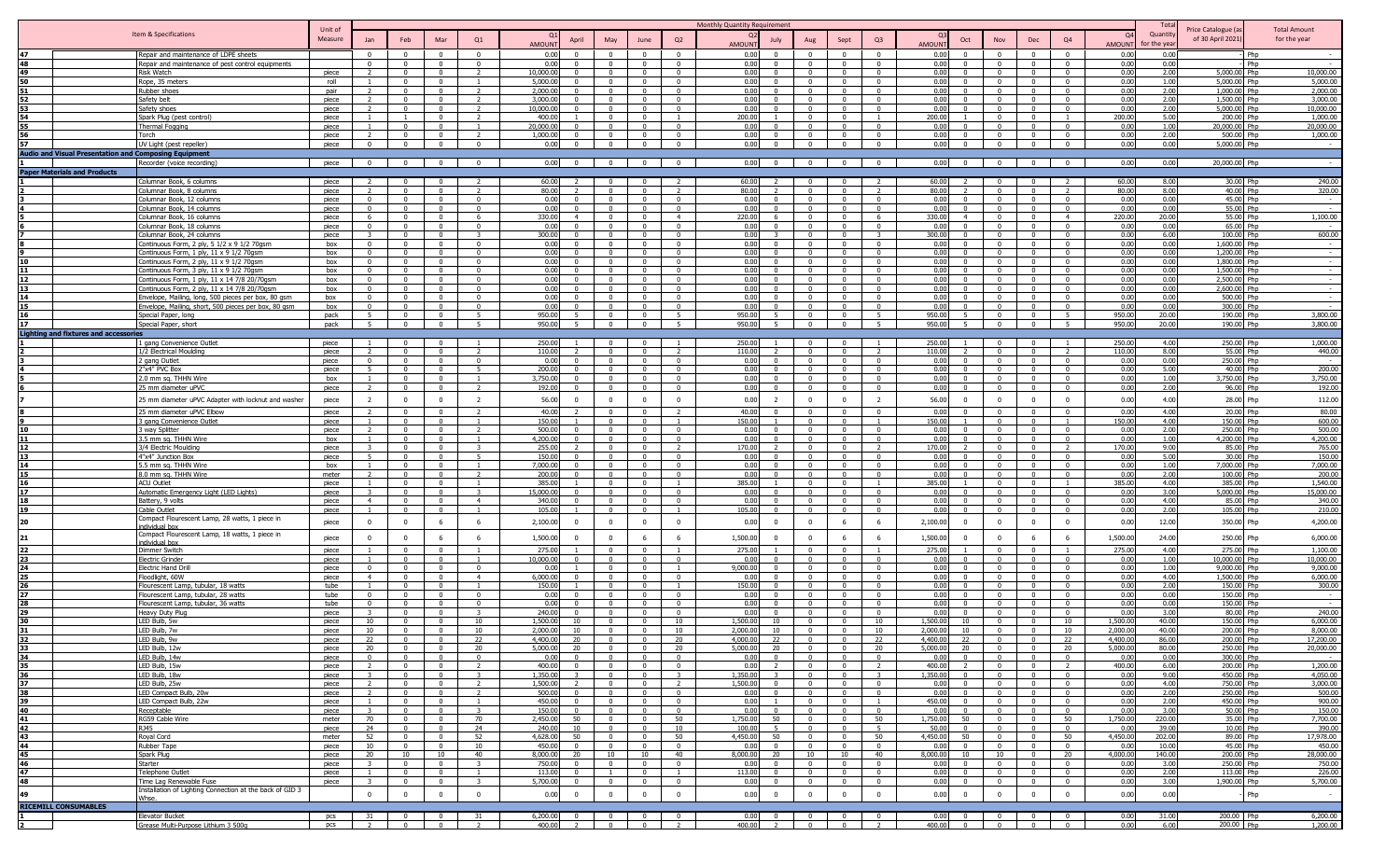|          |                                                                                                       |                    |                |                                |                                |                         |                        |                    |                                         |                                           |                                           | Monthly Quantity Requirement |                                  |                                           |                              |                                |                                           |                                           |                                  |                                                | Tota                 |                                         |                                     |
|----------|-------------------------------------------------------------------------------------------------------|--------------------|----------------|--------------------------------|--------------------------------|-------------------------|------------------------|--------------------|-----------------------------------------|-------------------------------------------|-------------------------------------------|------------------------------|----------------------------------|-------------------------------------------|------------------------------|--------------------------------|-------------------------------------------|-------------------------------------------|----------------------------------|------------------------------------------------|----------------------|-----------------------------------------|-------------------------------------|
|          | Item & Specifications                                                                                 | Unit of<br>Measure |                |                                |                                |                         |                        |                    |                                         |                                           |                                           |                              |                                  |                                           |                              |                                |                                           |                                           |                                  | $\Omega$                                       | Quantit              | Price Catalogue (a<br>of 30 April 2021) | <b>Total Amount</b><br>for the year |
|          |                                                                                                       |                    | Jan            | Feb                            | Mar                            | Q1                      | AMOUN                  | April              | May                                     | June                                      | Q2                                        | <b>AMOUNT</b>                | July                             | Aug                                       | Sept                         | Q <sub>3</sub>                 | Oct<br><b>AMOUN</b>                       | Nov                                       | Dec                              | Q <sub>4</sub><br>AMOUN                        | r the vea            |                                         |                                     |
|          | Rice Hulling Rubber Roller 6x8 - 3/4                                                                  | pcs                |                |                                |                                |                         | 6,000.0                |                    |                                         |                                           |                                           | 6,000.00                     |                                  |                                           |                              | -6                             | 6,000.00                                  |                                           |                                  | 6.000.0                                        | 24.00                | 1,000.00 Php                            | 24,000,00                           |
|          | V-Belt Bando B-36 (Plain)                                                                             | <b>DCS</b>         |                | $\Omega$                       | $\Omega$                       |                         | 460.00                 |                    | $^{\circ}$                              | $\Omega$                                  | $\overline{2}$                            | 460.00                       |                                  | $\Omega$                                  | $\sqrt{ }$                   | $\overline{2}$                 | 460.00                                    | $\sim$                                    | $\overline{0}$                   | 460.00<br>$\overline{\phantom{a}}$             | 8.00                 | 230.00 Php                              | 1,840.00                            |
|          | V-Belt Bando B-75 (Plain)                                                                             | pcs                | $\overline{2}$ | $\overline{0}$                 | $\mathbf{0}$                   | $\overline{2}$          | 1,100.00               |                    | $\overline{0}$                          | $\overline{0}$                            | $\overline{2}$                            | 1,100.00                     | $\overline{2}$                   | $\Omega$                                  | $\overline{0}$               | $\overline{2}$                 | 1,100.00                                  | $\overline{0}$                            | $\overline{0}$                   | $\overline{2}$<br>1,100.00                     | 8.00                 | 550.00 Php                              | 4,400.00                            |
|          | V-Belt Bando B-74 (Plain)                                                                             | pcs                | $\overline{2}$ | $\Omega$                       | $\mathbf{0}$                   | $\overline{2}$          | 1,100.00               |                    | $\Omega$                                | $\Omega$                                  | 2                                         | 1,100.00                     | $\overline{2}$                   | $\mathbf{0}$                              | $\Omega$                     | $\overline{2}$                 | 1,100.00                                  | $\overline{0}$                            | $\mathbf{0}$                     | $\overline{2}$<br>1,100.00                     | 8.00                 | 550.00 Php                              | 4,400.00                            |
|          | V-Belt Bando B-56 (Plain)<br>V-Belt Bando B-58 (Plain)                                                | pcs<br>pcs         | $\overline{z}$ | $\Omega$<br>$\Omega$           | $\mathbf{0}$<br>$\Omega$       | $\overline{z}$          | 540.00<br>580.00       |                    | $\Omega$<br>$\Omega$                    | $\overline{0}$<br>$\Omega$                | 2<br>$\overline{2}$                       | 540.00<br>580.00             | $\overline{2}$                   | $\Omega$<br>$\Omega$                      | $\Omega$<br>$\Omega$         | $\overline{2}$                 | 540.00<br>580.00                          | $\Omega$<br>$\Omega$                      | $\Omega$<br>$\overline{0}$       | 540.00<br>580.00<br>$\overline{z}$             | 8.00<br>8.00         | 270.00 Php<br>290.00 Php                | 2.160.00<br>2,320.00                |
|          | <b>Paper and Accountable Forms</b>                                                                    |                    |                |                                |                                |                         |                        |                    |                                         |                                           |                                           |                              |                                  |                                           |                              |                                |                                           |                                           |                                  |                                                |                      |                                         |                                     |
|          | 1. Stock Cards                                                                                        | piece              | 20             | $20 -$                         | 20                             | 60                      | 3,000.00               | $20 -$             | 20                                      | 20                                        | 60                                        | 3.000.00                     | $20^{\circ}$                     | $20 -$                                    | 20                           | 60                             | 3.000.00<br>20                            | 20                                        | 20                               | 60<br>3,000.00                                 | 240.00               | $50,00$ Php                             | 12,000.00                           |
|          | 2. Accountable Forms                                                                                  |                    | $\Omega$       | $\Omega$                       | $\Omega$                       | $\Omega$                | 0.00                   | $\Omega$           | $\Omega$                                | $\Omega$                                  | $\overline{0}$                            | 0.00                         | $\Omega$                         |                                           | $\Omega$                     | $\Omega$                       | 0.00                                      | $\Omega$                                  | $\Omega$                         | 0.00                                           | 0.00                 | Phr                                     |                                     |
|          | a. Warehouse Stock Issue                                                                              | pad                | 3525           | 25                             | 25                             | 3575                    | 697.125.00             | 25                 | 25                                      | 25                                        | 75                                        | 14,625.00                    | 25                               | 25                                        | 25                           | 75                             | 14,625,00<br>25                           | 25                                        | 25                               | 75<br>14,625.00                                | 3,800.00             | 195.00 Php                              | 741,000.00                          |
|          | b. Warehouse Stock Receipt                                                                            | pad                | 3520           | 20                             | 20                             | 3560                    | 640,800,00             | $20^{\circ}$       | 20                                      | 20                                        | 60                                        | 10.800.00                    | 20                               | 20                                        | 20                           | 60                             | 10,800.00<br>20                           | 20                                        | 20                               | 10.800.0<br>60                                 | 3,740.00             | 180.00 Php                              | 673,200.00                          |
|          | c. Empty Sack Receipt                                                                                 | pad                | 205            | -5                             | -5                             | 215                     | 24,725.0               |                    | -5                                      | - 5                                       | 15                                        | 1,725.00                     | 5.                               | - 5                                       |                              | 15                             | 1,725.00                                  | - 5                                       | -5                               | 15<br>1,725.0                                  | 260.00               | 115.00 Php                              | 29,900.00                           |
|          | d. Empty Sack Issue                                                                                   | pad                | 205            | -5                             | -5                             | 215                     | 24,725.00              |                    |                                         | -5                                        | 15                                        | 1,725.00                     |                                  |                                           | -5                           | 15                             | 1,725.00                                  | - 5                                       | -5                               | 15<br>1,725.00                                 | 260.00               | 115.00 Php                              | 29,900.00                           |
|          | e. Official Receipt<br>f. Purchase Receipt                                                            | pad<br>pad         | 1020<br>2525   | 20<br>25                       | 20<br>25                       | 1060<br>2575            | 169.600.0<br>329,600.0 | 20<br>25           | 20<br>25                                | 20<br>25                                  | 60<br>75                                  | 9.600.00<br>9.600.00         | 20<br>25                         | 20<br>25                                  | 20<br>25                     | 60<br>75                       | 9,600.00<br>20<br>9,600.00<br>25          | 20<br>25                                  | 20<br>25                         | 60<br>9,600.00<br>9,600.0<br>75                | 1,240.00<br>2,800.00 | 160.00 Php<br>128.00 Php                | 198,400.00<br>358,400.00            |
|          | g. Gas & Oil Requisition                                                                              | pad                |                |                                | $\mathbf{1}$                   | $\mathbf{r}$            | 120.0                  |                    |                                         |                                           | $\mathbf{z}$                              | 120.00                       |                                  |                                           |                              |                                | 120.00                                    |                                           | $\overline{1}$                   | 120.0                                          | 12.00                | 40.00 Php                               | 480.00                              |
|          | h. Authority to Issue                                                                                 | pad                | 2530           | 30                             | 30                             | 2590                    | 300,440.00             | 30                 | 30                                      | 30                                        | 90                                        | 10,440.00                    | 30                               | 30                                        | 30                           | 90                             | 10,440.00<br>30                           | 30                                        | 30                               | 90<br>10,440.00                                | 2,860.00             | 116.00 Php                              | 331,760.00                          |
| 11       | i. Warehouse Tally Sheet                                                                              | pad                | 76             |                                |                                | 78                      | 9,360.0                |                    |                                         |                                           | $\overline{\mathbf{3}}$                   | 360.00                       |                                  |                                           |                              |                                | 360.00                                    |                                           |                                  | 360.00                                         | 87.00                | 120.00 Php                              | 10,440.00                           |
|          | j. Fuel and Oil Requisition                                                                           | pad                | 12             | $^{\circ}$                     | $\mathbf{0}$                   | 12                      | 456.00                 |                    | $\Omega$                                | $\mathbf{0}$                              | $\overline{\mathbf{0}}$                   | 0.00                         | $^{\circ}$                       | $\Omega$                                  | $\Omega$                     | $\Omega$                       | 0.00                                      | $\Omega$                                  | $\overline{0}$                   | 0.00<br>$\Omega$                               | 12.00                | 38.00 Php                               | 456.00                              |
|          | 3. Fixed Asset Ledger Card                                                                            | piece              | 50             | 50                             | 50                             | 150                     | 3,750.00               | 50                 | 50                                      | 50                                        | 150                                       | 3,750.00                     | 50                               | 50                                        | 50                           | 150                            | 3,750.00                                  |                                           | $\overline{1}$                   | 75.00                                          | 453.00               | 25.00 Php                               | 11,325.00                           |
|          | 4. Bin Card                                                                                           | piece              | 50<br>50       | 50<br>50                       | 50<br>50                       | 150<br>150              | 3.750.00<br>3,750.00   | 50<br>50           | 50<br>50                                | 50<br>50                                  | 150<br>150                                | 3.750.00<br>3,750.00         | 50<br>50                         | 50<br>50                                  | 50<br>50                     | 150<br>150                     | 3.750.00<br>3,750.00                      |                                           |                                  | 75.00<br>75.00                                 | 453.00<br>453.00     | 25.00 Php                               | 11,325,00                           |
| 15       | 5. Expenses Ledger Card<br>3. History Card                                                            | piece<br>piece     | 25             | 25                             | 25                             | 75                      | 1,875.00               | 25                 | 25                                      | 25                                        | 75                                        | 1,875.00                     | 25                               | 25                                        | 25                           | 75                             | 1,875.00<br>25                            | 25                                        | 25                               | 1,875.00<br>75                                 | 300.00               | 25.00 Php<br>25.00 Php                  | 11,325.00<br>7,500.00               |
|          | <b>Computer Supplies</b>                                                                              |                    |                |                                |                                |                         |                        |                    |                                         |                                           |                                           |                              |                                  |                                           |                              |                                |                                           |                                           |                                  |                                                |                      |                                         |                                     |
|          | External Harddrive, 2TB                                                                               | piece              |                | $\Omega$                       | $\Omega$                       |                         | 21,000.00              |                    | $\Omega$                                | $\Omega$                                  |                                           | 7,000.00                     |                                  |                                           |                              | $\Omega$                       | 0.00                                      | $\Omega$                                  | $\overline{\mathbf{0}}$          | 0.00                                           | 4.00                 | 7,000.00 Php                            | 28,000.00                           |
|          | External Harddrive, 3TB                                                                               | piece              |                | $\Omega$                       | $\Omega$                       |                         | 21,000.00              |                    |                                         | $\Omega$                                  |                                           | 7,000.00                     | $\Omega$                         |                                           | $\Omega$                     | $\Omega$                       | 0.00                                      | $\Omega$                                  | $\Omega$                         | 0.00                                           | 4.00                 | 7,000.00 Php                            | 28,000.00                           |
|          | Flash Drive, 8GB USB 2.0, plug and play                                                               | piece              |                | $\Omega$                       | $\Omega$                       | $\overline{7}$          | 3.185.00               |                    | $\Omega$                                | $\Omega$                                  |                                           | 2.275.00                     |                                  |                                           | $\Omega$                     | -5                             | 2.275.00                                  |                                           | $\overline{0}$                   | 0.00                                           | 17.00                | 455.00 Php                              | 7.735.00                            |
|          | Flash Drive, 8GB USB 2.0, plug and play                                                               | piece              | $\Omega$       | $\Omega$                       | $\Omega$                       | $\Omega$                | 0.00                   |                    | $\Omega$                                | $\Omega$                                  | $\Omega$                                  | 0.00                         |                                  |                                           | $\Omega$                     | $\Omega$                       | 0.00                                      | $\Omega$                                  | $\overline{0}$                   | 0.00<br>$\Omega$                               | 0.00                 | 1.500.00 Php                            |                                     |
|          | Ink Bottle HP Original GT 53XL (Black)<br>Ink Bottle HP Original GT 52 (Cyan)                         | bottle<br>bottle   | 102<br>51      | $\Omega$<br>$\Omega$           | $\Omega$<br>$\Omega$           | 102<br>51               | 40,800.0<br>20,400.0   |                    | $\Omega$<br>$\Omega$                    | $\Omega$<br>$\Omega$                      | $\overline{2}$                            | 800.00<br>400.00             |                                  |                                           | $\Omega$<br>$\Omega$         |                                | 800.00<br>400.00                          | $\Omega$<br>$\Omega$                      | $\overline{0}$<br>$\mathbf{0}$   | 800.00<br>400.00                               | 108.00<br>54.00      | 400.00 Php<br>400.00 Php                | 43,200.00<br>21,600.00              |
|          | Ink Bottle HP Original GT 52 (Magenta)                                                                | bottle             | 51             | $\Omega$                       | $\mathbf{0}$                   | 51                      | 20,400.0               |                    | $\Omega$                                | $^{\circ}$                                |                                           | 400.00                       |                                  |                                           |                              |                                | 400.00                                    | $\Omega$                                  | $\mathbf{0}$                     | 400.00                                         | 54.00                | 400.00 Php                              | 21,600.00                           |
|          | Ink Bottle HP Original GT 52 (Yellow)                                                                 | bottle             | 51             | $\Omega$                       | $\overline{0}$                 | 51                      | 20,400.00              |                    | $\Omega$                                | $\mathbf{0}$                              | $\overline{1}$                            | 400.00                       |                                  | $\Omega$                                  | $\Omega$                     |                                | 400.00                                    | $\Omega$                                  | $\overline{0}$                   | 400.00<br>$\overline{1}$                       | 54.00                | 400.00 Php                              | 21,600.00                           |
|          | Printer Ink - Canon Pixma 41, colored                                                                 | piece              |                |                                | $\Omega$                       |                         | 1,600.00               |                    | $\Omega$                                | $\Omega$                                  | $\Omega$                                  | 0.00                         |                                  |                                           |                              | $\Omega$                       | 0.00                                      | $\Omega$                                  | $\overline{0}$                   | 0.00                                           | 1.00                 | 1,600.00 Php                            | 1,600.00                            |
|          | Printer Tnk HP 704 black                                                                              | piece              |                |                                | $\Omega$                       |                         | 1,200,00               |                    |                                         |                                           | $\overline{2}$                            | 1,200.00                     |                                  |                                           |                              |                                | 600.00                                    | $\Omega$                                  | $\Omega$                         | 1,200.00                                       | 7.00                 | 600.00 Php                              | 4,200,00                            |
|          | Printer Ink HP 704 colored                                                                            | piece              |                |                                |                                |                         | 1,200.00               |                    |                                         |                                           | $\Omega$                                  | 0.00                         |                                  |                                           |                              |                                | 600.00                                    |                                           | $\Omega$                         | 0.00                                           | 3.00                 | 600.00 Php                              | 1,800.00                            |
|          | Printer Ink Epson L360/L565,T-664 black                                                               | bottle             | 17<br>11       | $\Omega$                       | $\Omega$<br>$\Omega$           | 18<br>11                | 8,100.00               | 19<br>$\mathbf{R}$ | $\Omega$                                | $\Omega$<br>$\Omega$                      | 20<br>8                                   | 9,000.00<br>3,600.00         | 15<br>11                         |                                           | $\Omega$<br>$\Omega$         | 16<br>11                       | 7,200.00<br>15<br>12                      | $\Omega$                                  | $\overline{0}$<br>$\overline{0}$ | 16<br>7,200.0<br>12                            | 70.00<br>42.00       | 450.00 Php<br>450.00 Php                | 31,500.00                           |
| 14       | Printer Ink Epson L360/L565,T-664 cyan<br>Printer Ink Epson L360/L565.T-664 magenta                   | bottle<br>bottle   | 12             | $\Omega$                       | $\mathbf{0}$                   | 12                      | 4,950.00<br>5,400.00   |                    | $\Omega$                                | $\Omega$                                  | -8                                        | 3,600,00                     | 12                               | $^{\circ}$                                | $\Omega$                     | 12                             | 4,950.00<br>5,400.00                      | $\Omega$                                  | $\overline{0}$                   | 5,400.0<br>3.600.0<br>- 8                      | 40.00                | 450.00 Php                              | 18,900.00<br>18,000,00              |
| 15       | Printer Ink Epson L360/L565,T-664 yellow                                                              | bottle             | 12             | $\Omega$                       | $\Omega$                       | 12                      | 5,400,00               | -8                 | $\Omega$                                | $\Omega$                                  | - 8                                       | 3.600.00                     | 10                               | $\Omega$                                  | $\Omega$                     | 10                             | 4,500.00<br>-8                            | $\sqrt{ }$                                | $\overline{0}$                   | 3,600.00<br>8                                  | 38.00                | 450.00 Php                              | 17,100.00                           |
| 16       | Printer Ink - Epson L3150 ,003 yellow                                                                 | bottle             | $\overline{7}$ | $\overline{1}$                 | $\mathbf 0$                    | 8                       | 3,600.00               | -6                 | $\overline{1}$                          | $^{\circ}$                                | 7                                         | 3,150.00                     | 6                                |                                           | $\overline{0}$               | $\overline{7}$                 | 3,150.00                                  |                                           | $\overline{0}$                   | $\overline{7}$<br>3,150.00                     | 29.00                | 450.00 Php                              | 13,050.00                           |
| 17       | Printer Ink - Epson L3150,003 black                                                                   | bottle             | $\overline{7}$ |                                | $\overline{1}$                 | -9                      | 4,050,00               | -6                 |                                         |                                           | 8                                         | 3,600.00                     | 6                                |                                           |                              | - 8                            | 3,600.00                                  |                                           | $\overline{1}$                   | 3,600.00<br>8                                  | 33.00                | 450.00 Php                              | 14,850.00                           |
| 18       | Printer Ink - Epson L3150 ,003 cyan                                                                   | bottle             |                |                                | $\Omega$                       | -6                      | 2,700.00               | $\overline{4}$     |                                         | $\overline{0}$                            | 5 <sup>5</sup>                            | 2.250.00                     | $\overline{4}$                   |                                           | $\Omega$                     | 5 <sup>5</sup>                 | 2,250,00<br>$\overline{4}$                |                                           | $\overline{0}$                   | 2,250.00<br>- 5 -                              | 21.00                | 450.00 Php                              | 9,450.00                            |
| 19<br>20 | Printer Ink - Epson L3150 ,003 Magenta<br>Printer Ribbon - Tally Dascom                               | bottle<br>piece    | -5<br>6        | $\overline{1}$<br>$^{\circ}$   | $\Omega$<br>$\mathbf{0}$       | -6<br>-6                | 2,700.00<br>5,400.00   | $\overline{a}$     | $\blacksquare$<br>$\overline{0}$        | $\Omega$<br>$\overline{0}$                | 5 <sup>5</sup><br>$\overline{\mathbf{3}}$ | 2.250.00<br>2,700.00         | $\overline{4}$<br>$\mathbf{R}$   | $\Omega$                                  | $\sqrt{ }$<br>$\overline{0}$ | $\overline{5}$<br>$\mathbf{z}$ | 2,250.00<br>$\overline{a}$<br>2,700.00    | $\overline{1}$<br>$\overline{0}$          | $\mathbf{a}$<br>$\overline{0}$   | 2,250.00<br>$-5$<br>$\overline{2}$<br>1,800.00 | 21.00<br>14.00       | 450.00 Php<br>900.00 Php                | 9,450.00<br>12,600.00               |
|          | Printer Ribbon - Epson FX-2175/2190                                                                   | piece              | 12             |                                | $\mathbf{1}$                   | 14                      | 8,120.00               | $\mathbf{q}$       |                                         | $\overline{1}$                            | 11                                        | 6.380.00                     | 9                                |                                           |                              | 11                             | 6,380.00                                  |                                           | $\overline{1}$                   | -9<br>5,220.00                                 | 45.00                | 580.00 Php                              | 26,100.00                           |
|          | Printer Ribbon - Epson LQ-2190                                                                        | piece              | - 6            | $\Omega$                       | $\overline{0}$                 | -6                      | 6.000.00               |                    | $\Omega$                                | $\overline{0}$                            | 5                                         | 5,000.00                     | $5 -$                            | $\Omega$                                  | $\Omega$                     |                                | 5.000.00                                  | $\Omega$                                  | $\overline{0}$                   | 5.000.00<br>- 5                                | 21.00                | 1,000.00 Php                            | 21,000,00                           |
|          | Printer Ribbon - Epson LX-300                                                                         | piece              | $\overline{4}$ | $\mathbf{R}$                   | $\overline{2}$                 | <b>q</b>                | 855.00                 |                    | -3                                      | $\overline{z}$                            | 8                                         | 760.00                       | $\mathcal{R}$                    | $\overline{z}$                            | $\overline{\phantom{a}}$     | $\overline{7}$                 | 665.00                                    | $\overline{\phantom{a}}$                  | $\overline{z}$                   | 855.00<br>$\overline{9}$                       | 33.00                | 95.00 Php                               | 3,135.00                            |
|          | <b>Information and Communication</b><br><b>Technology (ICT) Equipment and Devices and Accessories</b> |                    |                |                                |                                |                         |                        |                    |                                         |                                           |                                           |                              |                                  |                                           |                              |                                |                                           |                                           |                                  |                                                |                      |                                         |                                     |
|          | PRINTER, Inkjet, Monochrome<br>43212104-PI-M01                                                        | unit               |                |                                |                                |                         | 15,000.00              |                    | $\sqrt{ }$                              |                                           | $\Omega$                                  | 0.00                         |                                  |                                           |                              |                                | 0.00                                      | $\sqrt{ }$                                | $\Omega$                         | 0.00                                           | 1.00                 | 15,000.00 Php                           | 15,000.00                           |
|          | PRINTER, Inkjet, Colored wireless capable 55ppm speed<br>43212104-PI-C01<br>512mh menn                | unit               | $\overline{4}$ | $\mathbf{0}$                   | $^{\circ}$                     | $\overline{4}$          | 100,000.00             | $\Omega$           | $\mathbf{0}$                            | $\mathbf 0$                               | $\mathbf{0}$                              | 0.00                         | $\Omega$                         | $\mathbf{0}$                              | $\overline{0}$               | $\overline{0}$                 | 0.00<br>$\Omega$                          | $\overline{0}$                            | $\overline{0}$                   | 0.00<br>$\overline{0}$                         | 4.00                 | 25,000.00 Php                           | 100,000.00                          |
|          | EPSON L1300 A3 INK TANK PRINTER                                                                       | unit               |                | $\Omega$                       |                                |                         | 40,000,00              |                    | $\overline{0}$                          | $\Omega$                                  | $\overline{0}$                            | 0.00                         |                                  |                                           | $\Omega$                     | $\overline{0}$                 | 0.00                                      | $\Omega$                                  | $\overline{0}$                   | 0.00<br>$\Omega$                               | 2.00                 | 20,000,00 Php                           | 40,000.00                           |
|          | 43222610-HS-001<br>Hub/Switches                                                                       | unit               |                | $\Omega$                       | $\Omega$                       | $\overline{1}$          | 5.000.00               |                    | $\Omega$                                | $\Omega$                                  | $\overline{1}$                            | 5.000.00                     | $\Omega$                         | $\Omega$                                  | $\Omega$                     | $\mathbf{0}$                   | 0.00                                      | $\sqrt{ }$                                | $\overline{0}$                   | 0.00<br>$\sim$                                 | 2.00                 | 5,000,00 Php                            | 10,000,00                           |
|          | 43222609-NR-001<br><b>Network Routers</b>                                                             | unit               | $\overline{2}$ | $\Omega$                       | $\overline{0}$<br>$\Omega$     | $\overline{2}$          | 8,000.00               | $\Omega$           | $\overline{0}$                          | $\Omega$                                  | $\overline{1}$                            | 4,000.00                     |                                  | $\Omega$                                  | $\Omega$                     | $\overline{1}$                 | 4,000.00                                  | $\Omega$                                  | $\overline{0}$                   | 4,000.00                                       | 5.00                 | 4,000.00 Php                            | 20,000.00                           |
|          | 43222640-WA-P01<br>Wireless Access Point                                                              | unit               | $\Omega$       | $\Omega$                       |                                | $\Omega$                | 0.00<br>52,500.00      |                    | $\Omega$                                | $\Omega$                                  | $\overline{0}$                            | 0.00                         | $\mathbf{0}$                     | $\mathbf{0}$                              | $\Omega$                     | $\mathbf{0}$                   | 0.00<br>22,500.00                         | $\Omega$                                  | $\mathbf{0}$                     | 0.00<br>$\Omega$                               | 0.00                 | 5,000.00 Php                            |                                     |
|          | 39121011-UP-S01<br>UNINTERRUPTIBLE POWER SUPPLY (UPS)<br>Anti Virus                                   | piece<br>piece     | -6             | $\Omega$<br>$\Omega$           | $\Omega$<br>$\Omega$           | - 6                     | 120,000.00             | $\Omega$           | $\Omega$<br>$\Omega$                    | $\Omega$<br>$\Omega$                      | - 6<br>$\mathbf{0}$                       | 45,000.00<br>0.00            | $\Omega$                         | $\Omega$                                  | $\Omega$                     | $\Omega$                       | 0.00                                      | $\Omega$<br>$\Omega$                      | $\Omega$<br>$\Omega$             | 7,500.00<br>0.00<br>$\Omega$                   | 17.00<br>6.00        | 7,500.00 Php<br>20,000.00 Php           | 127,500.00<br>120,000.00            |
|          | Adaptor                                                                                               | piece              | 5              | $\Omega$                       | $\Omega$                       | -5                      | 2,500.00               |                    | $\Omega$                                | $\Omega$                                  | 5                                         | 2,500.00                     |                                  |                                           | $\Omega$                     | - 5                            | 2.500.00                                  | $\Omega$                                  | $\overline{0}$                   | 2,500.00<br>- 5 -                              | 20.00                | 500.00 Php                              | 10,000.00                           |
|          | <b>Biometric Machine</b>                                                                              | niece              |                |                                | $\Omega$                       | $\Omega$                | n nr                   |                    |                                         |                                           | $\sqrt{ }$                                | 0.00                         |                                  |                                           | $\Omega$                     | $\Omega$                       | 0.00                                      | $\Omega$                                  | $\Omega$                         | 0.00                                           | 0.00                 | 100.000.00 Php                          |                                     |
|          | Central Processing Unit (CPU)                                                                         | unit               |                |                                | $\Omega$                       |                         | 15,000.00              |                    | $\Omega$                                | $\Omega$                                  |                                           | 15,000.00                    |                                  |                                           |                              |                                | 15,000.00                                 | - 0                                       | $\overline{0}$                   | 15,000.00                                      | 4.00                 | 15,000.00 Php                           | 60,000.00                           |
|          | Desktop Computer, branded                                                                             | unit               |                | $\Omega$                       | $\mathbf{0}$                   | $\Omega$                | 0.00                   |                    | $\mathsf{n}$                            | $\Omega$                                  | $\overline{0}$                            | 0.00                         |                                  |                                           | $\Omega$                     | $\Omega$                       | 0.00                                      | $\sqrt{ }$                                | $\overline{0}$                   | $\sqrt{ }$<br>0.00                             | 0.00                 | 40,000.00 Php                           |                                     |
|          | DVD Rewritable, speed: 4x min, 4.7GB capacity min                                                     | piece              | 5              | $\Omega$<br>$\Omega$           | $\mathbf{0}$                   | $\overline{5}$          | 125.00<br>1.000.0      |                    | $\Omega$                                | $\overline{0}$                            | $\overline{0}$                            | 0.00<br>0.00                 | $\Omega$                         | $\Omega$                                  | $\Omega$                     | $\mathbf{0}$                   | 0.00<br>0.00                              | $\overline{0}$<br>$\Omega$                | $\mathbf{0}$                     | $\overline{0}$<br>0.00<br>$\Omega$             | 5.00                 | 25.00 Php                               | 125.00                              |
| 15       | Card Reader<br>Keyboard                                                                               | piece<br>piece     | - 21           | $^{\circ}$                     | $\mathbf{0}$<br>$\mathbf{0}$   | - 21                    | 12,600.0               |                    | $\Omega$                                | $\mathbf{0}$<br>$\overline{\mathbf{0}}$   | $\mathbf{0}$<br>5                         | 3,000.00                     |                                  | $\Omega$                                  | $\Omega$                     | -5                             | 3,000.00                                  | $\Omega$                                  | $\overline{0}$<br>$\overline{0}$ | 0.00<br>3,000.00<br>- 5                        | 1.00<br>36.00        | 1,000.00 Php<br>600.00 Php              | 1,000.00<br>21,600.00               |
| 16       | Laptop Computer, branded                                                                              | unit               | 7              | $\Omega$                       | $^{\circ}$                     | $\overline{7}$          | 525,000.00             |                    | $\Omega$                                | $^{\circ}$                                | $\overline{0}$                            | 0.00                         | $\Omega$                         |                                           | $\Omega$                     | $\Omega$                       | 0.00                                      | $\Omega$                                  | $\overline{0}$                   | 0.00                                           | 7.00                 | 75,000.00 Php                           | 525,000.00                          |
| 17       | <b>Medical Apparatus</b>                                                                              | piece              | $\Omega$       | $\Omega$                       | $\Omega$                       |                         | 0.00                   | $\Omega$           | $\Omega$                                | $\Omega$                                  | $\Omega$                                  | 0.00                         | $\Omega$                         | $\Omega$                                  | $\Omega$                     | $\Omega$                       | 0.00                                      | $\Omega$                                  | $\Omega$                         | 0.00                                           | 0.00                 | 100,000.00 Php                          |                                     |
|          | Memory Card GB                                                                                        | piece              |                |                                |                                |                         | 100.000.00             |                    |                                         |                                           |                                           |                              |                                  |                                           |                              |                                |                                           |                                           |                                  | 0.00                                           |                      | 100,000.00 Php                          | 100.000.00                          |
| 19       | Memory Card, 32GB                                                                                     | piece              |                | $\Omega$                       | $\overline{0}$                 |                         | 5,000.00               | $\Omega$           | $\Omega$                                | $\overline{0}$                            | $\overline{0}$                            | 0.00                         | $\sqrt{ }$                       | $\sim$                                    | $\Omega$                     | $\Omega$                       | 0.00<br>$\mathbf{0}$                      | $\sqrt{ }$                                | $\overline{0}$                   | 0.00<br>$\sim$                                 | 2.00                 | 2,500.00 Php                            | 5,000.00                            |
| 20<br>21 | Monitor                                                                                               | piece              |                | $\overline{0}$                 | $\mathbf{0}$                   |                         | 10,000.00              | $\mathbf{E}$       | $\overline{0}$                          | $\overline{\mathbf{0}}$                   | $\overline{2}$                            | 20,000.00                    | $\overline{0}$<br>5 <sup>1</sup> | $\overline{0}$                            | $\overline{0}$<br>$\sim$     | $\Omega$<br>5 <sup>1</sup>     | 0.00<br>$\overline{0}$<br>$\overline{0}$  | $\overline{0}$                            | $\overline{0}$                   | 0.00<br>$\overline{0}$<br>$\Omega$             | 3.00                 | 10,000.00 Php                           | 30,000.00                           |
| 22       | Mouse                                                                                                 | piece              | $\Omega$       | $\mathbf{0}$<br>$\overline{0}$ | $\overline{0}$<br>$\mathbf{0}$ | $\Omega$                | 500.00<br>0.00         | $\Omega$           | $\overline{0}$                          | $\overline{0}$<br>$\overline{0}$          | 5<br>$\overline{0}$                       | 2.500.00<br>0.00             | $\overline{0}$                   | $\overline{0}$                            | $\overline{0}$               | $\Omega$                       | 2,500.00<br>0.00<br>$\overline{0}$        | $\overline{0}$<br>$\overline{0}$          | $\overline{0}$<br>$\overline{0}$ | 0.00<br>0.00                                   | 11.00<br>0.00        | 500.00 Php<br>550.00 Php                | 5,500.00                            |
| 23       | Mouse, computer wireless<br>Mouse, mini wireless                                                      | piece<br>piece     |                | $\overline{0}$                 | $\overline{0}$                 | $\overline{2}$          | 1,200.00               | $\Omega$           | $\mathbf{0}$<br>$\overline{\mathbf{0}}$ | $\overline{0}$                            | $\overline{0}$                            | 0.00                         | $\sim$ 0                         | $\overline{0}$<br>$\overline{\mathbf{0}}$ | $\overline{\mathbf{0}}$      | $\Omega$                       | 0.00<br>$\mathbf{0}$                      | $\overline{0}$                            | $\overline{0}$                   | $\overline{0}$<br>0.00<br>$\overline{0}$       | 2.00                 | 600.00 Php                              | 1,200.00                            |
| 24       | Mouse Pad                                                                                             | piece              |                | $\Omega$                       | $\overline{0}$                 | $\mathbf{R}$            | 450.00                 | $\overline{5}$     | $\Omega$                                | $\Omega$                                  | 5 <sup>5</sup>                            | 750.00                       | $\mathbf{0}$                     | $\sim$ 0                                  | $\sim$ 0                     | $\Omega$                       | 0.00<br>$\overline{1}$                    | $\overline{0}$                            | $\overline{0}$                   | 150.00<br>$\overline{1}$                       | 9.00                 | 150.00 Php                              | 1,350.00                            |
| 25       | Printer, Deskjet                                                                                      | piece              |                | $\overline{0}$                 | $\overline{0}$                 | <sup>1</sup>            | 50,000,00              | $\Omega$           | $\overline{0}$                          | $\overline{0}$                            | $\overline{0}$                            | 0.00                         | $\mathbf{0}$                     | $\overline{0}$                            | $\overline{\mathbf{0}}$      | $\overline{0}$                 | 0.00<br>$\overline{0}$                    | $\overline{0}$                            | $\overline{0}$                   | $\overline{0}$<br>0.00                         | 1.00                 | 50,000,00 Php                           | 50,000,00                           |
| 26       | Power Supply for Computer                                                                             | piece              | 10             | $\mathbf{0}$                   | $\mathbf{0}$                   | 10                      | 15,000.00              |                    | $\Omega$                                | $\Omega$                                  | 5 <sup>5</sup>                            | 7,500.00                     | 5 <sup>5</sup>                   | $\overline{0}$                            | $\overline{0}$               | 5 <sup>5</sup>                 | 7,500.00<br>$\Omega$                      | $\sqrt{ }$                                | $\overline{0}$                   | 0.00<br>$\Omega$                               | 20.00                | 1,500.00 Php                            | 30,000,00                           |
| 27       | Speaker                                                                                               | unit               |                | $\Omega$                       | $\mathbf{0}$                   | $\mathbf{R}$            | 3,000.00               |                    | $\overline{0}$                          | $\overline{0}$                            | $\overline{2}$                            | 2,000.00                     | $\overline{0}$                   | $\overline{0}$                            | $\overline{0}$               | $\mathbf{0}$                   | 0.00                                      | $\overline{0}$                            | $\overline{0}$                   | 0.00<br>$\Omega$                               | 5.00                 | 1,000.00 Php                            | 5,000.00                            |
| 28<br>29 | Installer Microsoft Office, windows & Printer Installer<br>Adaptor (Universal)                        | piece<br>piece     | $\overline{1}$ | $\mathbf{0}$<br>$\mathbf{0}$   | $\overline{0}$<br>$\mathbf{0}$ | <sup>1</sup>            | 20,000.00<br>2,000.00  |                    | $\overline{0}$<br>$\mathbf{0}$          | $\overline{0}$<br>$\overline{\mathbf{0}}$ | $\mathbf{1}$<br>5                         | 20,000.00<br>10,000.00       | $\overline{0}$<br>5              | $\overline{0}$<br>$\mathbf{0}$            | $\overline{0}$<br>$\Omega$   | $\mathbf{0}$                   | 0.00<br>$\Omega$<br>10,000.00<br>$\Omega$ | $\overline{0}$<br>$\overline{\mathbf{0}}$ | $\overline{0}$<br>$\overline{0}$ | $\overline{0}$<br>0.00<br>0.00<br>$\mathbf{0}$ | 2.00<br>11.00        | 20,000.00 Php<br>2,000.00 Php           | 40,000.00<br>22,000.00              |
|          |                                                                                                       |                    |                |                                |                                | -1                      |                        |                    |                                         |                                           |                                           |                              |                                  |                                           |                              |                                |                                           |                                           |                                  |                                                |                      |                                         |                                     |
| 30       | Repair and maintenance of computer sets & Accessories                                                 | unit               | $\overline{1}$ | 1                              | <sup>1</sup>                   | $\overline{\mathbf{3}}$ | 15,000.00              |                    | -1                                      | $\mathbf{0}$                              | $\overline{2}$                            | 10,000.00                    |                                  | $\overline{1}$                            | $\mathbf{0}$                 | $\overline{2}$                 | 10,000.00<br>$\overline{1}$               | 1                                         | $\overline{0}$                   | $\overline{2}$<br>10,000.00                    | 9.00                 | 5,000.00 Php                            | 45,000.00                           |
| 31       | Acquisition of Lotus 123 and word Installer                                                           | unit               |                | $\Omega$                       | $\Omega$                       |                         | 10,000.00              |                    |                                         |                                           | $\overline{0}$                            | 0.00                         | $\Omega$                         |                                           | $\Omega$                     | $\Omega$                       | 0.00                                      | $\Omega$                                  | $\Omega$                         | 0.00                                           | 1.00                 | 10,000.00 Php                           | 10,000.00                           |
| 32       | Mid-Range Desktop Computer (CPU 8th GEN Intel Core<br>I7 Processor) w/ 22inch Full HD LCD Monitor     | set                | $\mathbf 0$    | $\overline{4}$                 | $\mathbf{0}$                   | $\overline{4}$          | 180,000.00             | $\mathbf{0}$       | $\mathbf{0}$                            | $\mathbf{0}$                              | $\overline{0}$                            | 0.00                         | $\overline{0}$                   | $\mathbf{0}$                              | $\mathbf{0}$                 | $\mathbf 0$                    | 0.00<br>$\mathbf{0}$                      | $\overline{0}$                            | $\overline{0}$                   | $\mathbf{0}$<br>0.00                           | 4.00                 | 45,000.00<br>Php                        | 180,000.00                          |
| 33       | Epson LX-310 Dot Matrix Printer - for Truckscale                                                      | set                |                | $\mathbf{0}$                   | $\mathbf{0}$                   |                         | 20,000.00              |                    | $\Omega$                                | $\mathbf{0}$                              | $\overline{0}$                            | 0.00                         | $\mathbf{0}$                     | $\Omega$                                  | $\Omega$                     | $\Omega$                       | 0.00                                      | $\Omega$                                  | $\overline{0}$                   | 0.00<br>$\Omega$                               | 1.00                 | 20,000.00 Php                           | 20,000.00                           |
| 34       | Uninterruptible Power Supply 1.5 kVA, 900W Line                                                       | piece              | $\mathbf{0}$   | $\mathbf{0}$                   | $\mathbf{0}$                   | $\bf{0}$                | 0.00                   | $\Omega$           | $\mathbf{0}$                            | $\overline{4}$                            | $\overline{4}$                            | 18,000.00                    | $\overline{0}$                   | $\mathbf{0}$                              | $\mathbf{0}$                 | $\mathbf{0}$                   | 0.00<br>$\Omega$                          | $\overline{0}$                            | $\overline{0}$                   | 0.00<br>$\overline{0}$                         | 4.00                 | 4,500.00<br>Php                         | 18,000.00                           |
|          | <b>Interactive</b><br>CAT 6E UTP Cable (Outdoor) Black 305m, 4 pair, Solid                            |                    |                |                                |                                |                         |                        |                    |                                         |                                           |                                           |                              |                                  |                                           |                              |                                |                                           |                                           |                                  |                                                |                      |                                         |                                     |
| 35       | Stranding, 8 conductors AWG:23, Copper Conductor                                                      | roll               | $\overline{0}$ | $\overline{0}$                 | $\mathbf 0$                    | $\Omega$                | 0.00                   | $\Omega$           | $\bf{0}$                                | 1                                         | <sup>1</sup>                              | 5,000.00                     | $\mathbf 0$                      | $\mathbf{0}$                              | $\overline{0}$               | $\overline{0}$                 | 0.00<br>$\mathbf{0}$                      | $\overline{\mathbf{0}}$                   | $\overline{0}$                   | $\overline{0}$<br>0.00                         | 1.00                 | 5,000.00<br>Php                         | 5,000.00                            |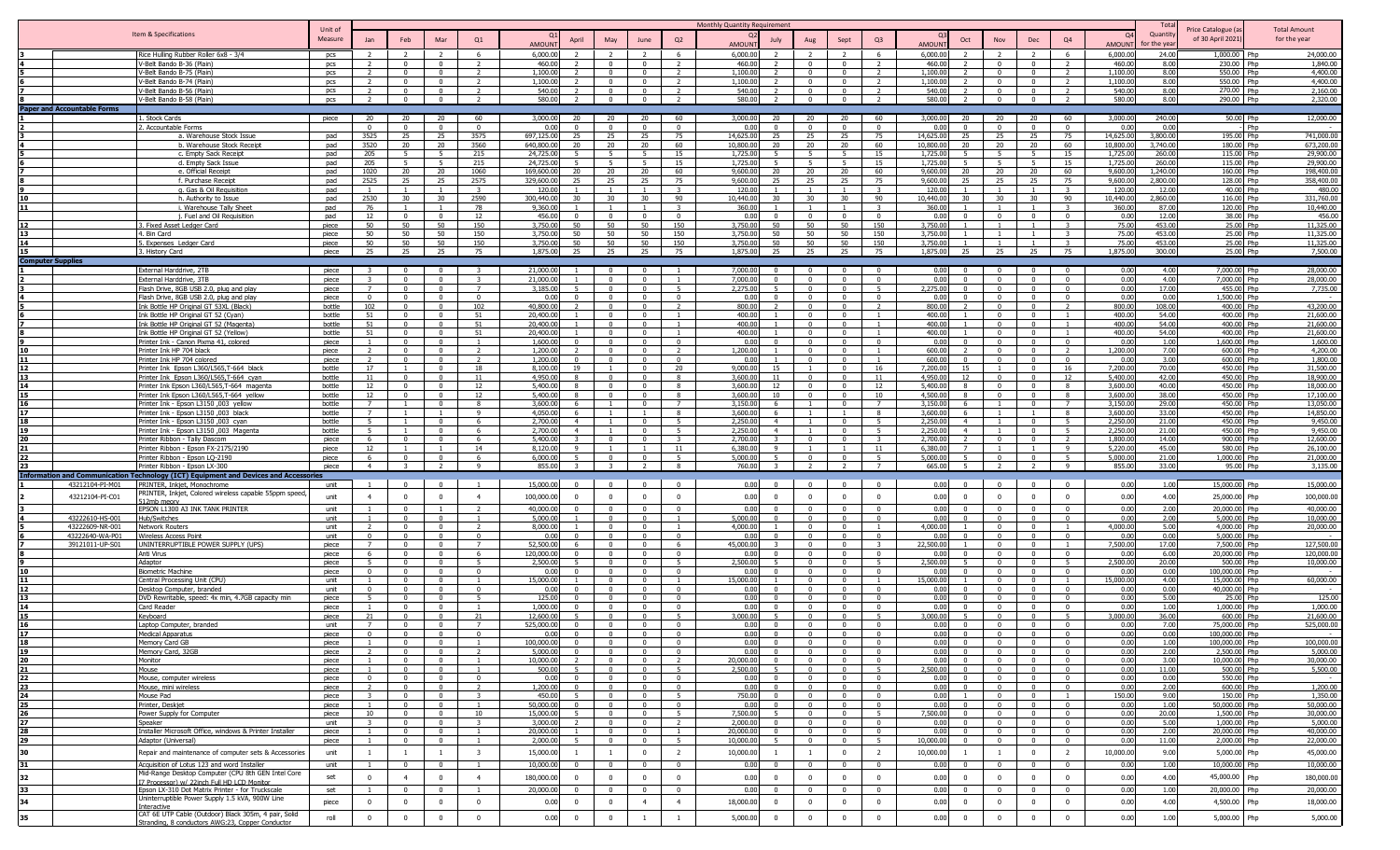|                         |                                                                            |                     |                                 |                                           |                                                     |                                  |                        |                            |                                           |                                                    |                                           | Monthly Quantity Requirement |                                  |                                            |                                           |                              |                          |                                                             |                                                    |                |                                                       | Total              |                                         |                                     |
|-------------------------|----------------------------------------------------------------------------|---------------------|---------------------------------|-------------------------------------------|-----------------------------------------------------|----------------------------------|------------------------|----------------------------|-------------------------------------------|----------------------------------------------------|-------------------------------------------|------------------------------|----------------------------------|--------------------------------------------|-------------------------------------------|------------------------------|--------------------------|-------------------------------------------------------------|----------------------------------------------------|----------------|-------------------------------------------------------|--------------------|-----------------------------------------|-------------------------------------|
|                         | Item & Specifications                                                      | Unit of<br>Measure  | Jan                             | Feb                                       | Mar                                                 | Q1                               |                        | April                      | May                                       | June                                               | Q2                                        |                              | July                             | Aug                                        | Sept                                      | Q <sub>3</sub>               |                          | Oct<br><b>Nov</b>                                           | Dec                                                |                | <b>O</b><br>Q4                                        | Quantit            | Price Catalogue (a<br>of 30 April 2021) | <b>Total Amount</b><br>for the year |
|                         |                                                                            |                     |                                 |                                           |                                                     |                                  | <b>AMOUN</b>           |                            |                                           |                                                    |                                           | <b>AMOUN</b>                 |                                  |                                            |                                           |                              | <b>AMOUN</b>             |                                                             |                                                    |                | <b>AMOUN</b>                                          | or the yea         |                                         |                                     |
| 36.                     | Cable Clips PVC Clamp 9mm<br>$pack = 100$ $pcs)$                           | pack                | $\Omega$                        | $\overline{0}$                            | $\overline{0}$                                      | $\overline{0}$                   | 0.00                   | $\overline{0}$             | $\Omega$                                  | 1                                                  | $\mathbf{1}$                              | 100.00                       | $\Omega$                         | $\Omega$                                   | $\overline{\mathbf{0}}$                   | $\Omega$                     | 0.00                     | $\overline{0}$<br>$\Omega$                                  | $\overline{0}$                                     |                | 0.00<br>$\Omega$                                      | 1.00               | 100.00                                  | 100.00<br>Php                       |
| 37                      | Wireless Router 802.11 ac dual band 2.4 Ghz 300 mbps                       | set                 |                                 | $\Omega$                                  | $\Omega$                                            | $\Omega$                         | 0.00                   | $\Omega$                   |                                           |                                                    | <sup>1</sup>                              | 3,000.00                     | $\Omega$                         |                                            | $\Omega$                                  | $\Omega$                     | 0.00                     | $\Omega$                                                    | $\Omega$                                           |                | $\Omega$<br>0.00                                      | 1.00               | 3,000.00                                | 3,000.00                            |
|                         | nd 5 Ghz 867 mbps                                                          |                     |                                 |                                           |                                                     |                                  |                        |                            |                                           |                                                    |                                           |                              |                                  |                                            |                                           |                              |                          |                                                             |                                                    |                |                                                       |                    |                                         |                                     |
| Consumable:             | Mineral Water (20liters/bottle)                                            | bottle              |                                 | 180 180 180                               |                                                     | 540                              | 18,900.00              | 180                        | 180                                       | 180                                                | 540                                       | 18,900.00                    |                                  | 180 180                                    | 180                                       | 540                          | 18,900.00 180            |                                                             | 180  <br>180                                       |                | 540<br>18,900.00                                      | 2.160.00           | 35.00 Php                               | 75,600.00                           |
| <b>Other Categories</b> |                                                                            |                     |                                 |                                           |                                                     |                                  |                        |                            |                                           |                                                    |                                           |                              |                                  |                                            |                                           |                              |                          |                                                             |                                                    |                |                                                       |                    |                                         |                                     |
|                         | 100mm dia. Pvc disposal pipe                                               | piece               |                                 | $\mathbf{0}$                              | 0                                                   |                                  | 350.00                 | $^{\circ}$                 |                                           | $^{\circ}$                                         | $\overline{0}$                            | 0.00                         | $\Omega$                         |                                            |                                           | $\Omega$                     | 0.00                     | - 0                                                         | $\mathbf{0}$                                       |                | 0.00                                                  | 1.00               | 350.00 Php                              | 350.00                              |
|                         | 2T Oil<br>Omm dia. Faucets                                                 | piece<br>piece      |                                 | $\Omega$<br>-5                            | $\Omega$<br>$\Omega$                                | - 6                              | 250.00<br>1,500.00     | $\Omega$                   |                                           | $\Omega$<br>$\mathbf{0}$                           | $^{\circ}$<br>5                           | 0.00<br>1,250.00             | $\Omega$                         |                                            | $\Omega$<br>$\Omega$                      | $\Omega$                     | 0.00<br>1,250.00         | $\Omega$<br>$\Omega$                                        | $\Omega$<br>$\mathbf{0}$                           |                | 0.00<br>1,250.00                                      | 1.00<br>21.00      | 250.00 Php<br>250.00 Php                | 250.00<br>5,250.00                  |
|                         | 50mm dia. Gate valve                                                       | piece               |                                 | 2                                         | $\Omega$                                            | $\mathbf{3}$                     | 900.00                 |                            | - 0                                       | $\overline{\mathbf{0}}$                            | <sup>2</sup>                              | 600.00                       | $\overline{2}$                   | $^{\circ}$                                 | $\Omega$                                  | $\mathcal{L}$                | 600.00                   | $\Omega$                                                    | $\overline{0}$                                     |                | 600.00<br>$\overline{z}$                              | 9.00               | 300.00 Php                              | 2,700.00                            |
|                         | 50mm dia. Lip union                                                        | piece               |                                 |                                           | $\Omega$                                            |                                  | 600.00                 |                            |                                           | $\Omega$                                           | $\overline{2}$                            | 400.00                       |                                  |                                            | $\Omega$                                  |                              | 400.00                   | $\Omega$                                                    | $\overline{0}$                                     |                | 400.00                                                | 9.00               | 200.00 Php                              | 1,800.00                            |
|                         | 50mm dia. PF pipe<br>50mm dia. Plug                                        | niece               |                                 | 5 <sup>2</sup><br>$\Omega$                | $\Omega$                                            | -6                               | 1,200,00<br>250.00     |                            |                                           | $\Omega$                                           | 5 <sup>5</sup><br>$\overline{0}$          | 1.000.00<br>0.00             |                                  |                                            | $\Omega$                                  | $\overline{5}$               | 1.000.00<br>0.00         | $\Omega$                                                    | $\Omega$<br>$\Omega$                               |                | 1.000.00<br>0.00                                      | 21.00<br>1.00      | 200.00 Php<br>250.00 Php                | 4,200,00<br>250.00                  |
|                         | 50mm dia. Tee                                                              | piece<br>piece      |                                 | $\Omega$                                  | $\Omega$                                            |                                  | 250.00                 | $\Omega$                   |                                           | $\Omega$                                           | $\overline{0}$                            | 0.00                         | $\Omega$                         |                                            | $\Omega$                                  | $\Omega$                     | 0.00                     | $\Omega$                                                    | $\overline{0}$                                     |                | 0.00                                                  | 1.00               | 250.00 Php                              | 250.00                              |
|                         | 50mm dia. X 75mm reducer elbow                                             | piece               |                                 | $\mathbf{0}$                              | $\overline{0}$                                      |                                  | 300.00                 | $\Omega$                   |                                           | $\Omega$                                           | $\overline{0}$                            | 0.00                         | $\mathbf{0}$                     |                                            | $\Omega$                                  | $\Omega$                     | 0.00                     | $\Omega$                                                    | $\overline{0}$                                     |                | 0.00<br>$\mathbf{0}$                                  | 1.00               | 300.00 Php                              | 300.00                              |
|                         | 0mm dia. X 90-degrees Elbow<br>50mm x 150mm Nipple                         | piece               |                                 | $\overline{0}$<br>$\Omega$                | $\overline{0}$<br>$\Omega$                          |                                  | 300.00<br>200.00       | $\Omega$<br>$\mathsf{n}$   | $\Omega$<br>$\Omega$                      | $\Omega$<br>$\Omega$                               | $\Omega$<br>$\overline{0}$                | 0.00<br>0.00                 | $\overline{0}$<br>$\Omega$       | $^{\circ}$<br>$\Omega$                     | $\Omega$<br>$\Omega$                      | $\Omega$<br>$\Omega$         | 0.00<br>0.00             | $\Omega$<br>- 0<br>$\sqrt{ }$                               | $\overline{0}$<br>$\overline{\mathbf{0}}$          |                | 0.00<br>$\Omega$<br>0.00<br>$\Omega$                  | 1.00<br>1.00       | 300.00 Php<br>200.00 Php                | 300.00<br>200.00                    |
|                         | 6SMF Battery                                                               | piece<br>piece      |                                 | $\mathbf{0}$                              | $\Omega$                                            |                                  | 9,000.00               | $\Omega$                   | $\Omega$                                  | $^{\circ}$                                         | $\overline{\mathbf{0}}$                   | 0.00                         | $\Omega$                         | $\Omega$                                   | $\overline{\mathbf{0}}$                   | $\Omega$                     | 0.00                     | $\Omega$                                                    | $\overline{\mathbf{0}}$                            |                | $\overline{\mathbf{0}}$<br>0.00                       | 1.00               | 9,000.00 Php                            | 9,000.00                            |
|                         | 75mm Gate Valve                                                            | piece               |                                 | $\Omega$                                  | $\overline{0}$                                      |                                  | 150.00                 | $\Omega$                   |                                           | $\Omega$                                           | $\Omega$                                  | 0.00                         | $\Omega$                         | $\Omega$                                   | $\Omega$                                  | $\Omega$                     | 0.00                     | $\Omega$                                                    | $\Omega$                                           |                | 0.00<br>$\Omega$                                      | 1.00               | 150.00 Php                              | 150.00                              |
|                         | Air Filter (HINO Truck)<br>Auto bulb 12 volt                               | piece               | $\Omega$<br>$\Omega$            | $\mathbf{0}$<br>$\Omega$                  | $\sqrt{ }$<br>$\sqrt{ }$                            | $\Omega$<br>$\Omega$             | 0.00<br>0.00           | $\Omega$<br>$\Omega$       | $\sim$<br>$\sim$                          | $\overline{0}$<br>$\sqrt{2}$                       | $\overline{0}$<br>$\Omega$                | 0.00<br>0.00                 | $\Omega$<br>$\Omega$             | $\Omega$                                   | $\overline{0}$<br>$\sqrt{ }$              | $\Omega$<br>$\Omega$         | 0.00<br>0.00             | $\sim$<br>$\Omega$<br>$\sim$<br>$\sqrt{ }$                  | $\overline{0}$<br>$\sqrt{ }$                       |                | 0.00<br>$\Omega$<br>0.00<br>$\Omega$                  | 0.00<br>0.00       | 2.500.00 Php<br>15.00 Php               | $\overline{\phantom{a}}$<br>$\sim$  |
| 16                      | Auto Fuse                                                                  | piece<br>piece      | $\Omega$                        | $\mathbf{0}$                              | $\overline{\mathbf{0}}$                             | $\Omega$                         | 0.00                   | $\overline{0}$             | $\Omega$                                  | $\overline{0}$                                     | $\overline{0}$                            | 0.00                         | $\mathbf{0}$                     | $\Omega$                                   | $\overline{0}$                            | $\Omega$                     | 0.00                     | $\overline{0}$                                              | $\overline{0}$                                     |                | 0.00<br>$\Omega$                                      | 0.00               | 15.00 Php                               |                                     |
| 17                      | Automotive Tools                                                           | set                 | $\Omega$                        | $\mathbf{0}$                              | $\overline{0}$                                      | $\overline{0}$                   | 0.00                   | $\mathbf{0}$               |                                           | $\overline{0}$                                     | $\overline{0}$                            | 0.00                         | $\mathbf{0}$                     | $\mathbf{0}$                               | $\overline{0}$                            | $\Omega$                     | 0.00                     | $\overline{0}$                                              | $\overline{0}$                                     |                | $\mathbf{0}$<br>0.00                                  | 0.00               | 20,000.00 Php                           |                                     |
| 18                      | Acetylene                                                                  | tank                |                                 | $\mathbf{0}$                              | $\overline{0}$                                      | 5                                | 1,500.00               | $\Omega$<br>5              | - 0                                       | $\overline{0}$                                     | $\Omega$                                  | 0.00                         | $^{\circ}$<br>5                  | $\Omega$<br>$\Omega$                       | $\Omega$                                  | $\Omega$                     | 0.00<br>1.250.00         | $\Omega$                                                    | $\Omega$                                           |                | 0.00<br>$\Omega$                                      | 1.00               | 1.500.00 Php                            | 1,500.00<br>5,000.00                |
| 19                      | Angle Bar<br>Axle Bearing                                                  | piece<br>set        | -5                              | $\Omega$<br>$\mathbf{0}$                  | $\Omega$<br>$\Omega$                                |                                  | 1,250.00<br>350.00     | $\Omega$                   | $\Omega$                                  | $\overline{0}$<br>$\Omega$                         | -5<br>$\overline{0}$                      | 1,250.00<br>0.00             |                                  |                                            | $\overline{0}$<br>$\Omega$                | -5                           | 350.00                   | $\Omega$<br>$\Omega$                                        | $\overline{\mathbf{0}}$<br>$\overline{0}$          |                | 1,250.00<br>$-5$<br>350.00                            | 20.00<br>3.00      | 250.00 Php<br>350.00 Php                | 1,050.00                            |
|                         | <b>Ball Valve (Assorted Size)</b>                                          | piece               | 5                               | $\Omega$                                  | $\Omega$                                            | -5                               | 4.750.00               | $\Omega$                   |                                           | $\Omega$                                           | $\Omega$                                  | 0.00                         | $\Omega$                         |                                            | $\Omega$                                  | $\Omega$                     | 0.00                     | $\Omega$                                                    | $\overline{0}$                                     |                | 0.00                                                  | 5.00               | 950.00 Php                              | 4.750.00                            |
|                         | Ball Valve, 3/4" dia                                                       | niece               | $\Omega$                        | $\Omega$<br>$\Omega$                      | $\sim$<br>$\Omega$                                  | $\sqrt{2}$                       | 1.800.00               | $\Omega$<br>$\Omega$       |                                           | $\Omega$<br>$\Omega$                               | $\overline{0}$<br>$\overline{0}$          | 0.00<br>0.00                 | $\Omega$<br>$\Omega$             |                                            | $\sqrt{ }$<br>$\Omega$                    | $\Omega$<br>$\Omega$         | 0.00<br>0.00             | $\bigcap$<br>$\Omega$                                       | $\overline{0}$<br>$\overline{0}$                   |                | 0.00                                                  | 1.00<br>0.00       | 1.800.00 Php<br>1,800.00 Php            | 1,800.00<br>$\sim$                  |
| 24                      | Brake pads<br>Brake shoe                                                   | piece<br>piece      | $\mathbf{0}$                    | $\overline{0}$                            | $\overline{0}$                                      | $\overline{0}$                   | 0.00<br>0.00           | $\Omega$                   |                                           | $\Omega$                                           | $\overline{0}$                            | 0.00                         | $\overline{0}$                   | $\Omega$                                   | $\Omega$                                  | $\Omega$                     | 0.00                     | $\Omega$                                                    | $\mathbf{0}$                                       |                | 0.00<br>$\mathbf{0}$<br>0.00                          | 0.00               | 1,800.00 Php                            |                                     |
| 25                      | Brake fluid                                                                | liter               | $\Omega$                        | $\mathbf{0}$                              | $\Omega$                                            | $\Omega$                         | 0.00                   | $\Omega$                   |                                           | $\Omega$                                           | $\mathbf{0}$                              | 0.00                         | $\Omega$                         |                                            |                                           |                              | 0.00                     | $\Omega$                                                    | $^{\circ}$                                         |                | 0.00                                                  | 0.00               | 1,800.00 Php                            | $\overline{\phantom{a}}$            |
| 27                      | Brake hose                                                                 | piece               | $^{\circ}$                      | $\overline{0}$                            | $\Omega$                                            | $\Omega$                         | 0.00                   | $\Omega$<br>$\Omega$       |                                           | $^{\circ}$                                         | $\overline{0}$                            | 0.00                         | $\Omega$<br>$\Omega$             |                                            | $\Omega$                                  | $\mathsf{r}$<br>$\mathsf{r}$ | 0.00                     | - 0<br>- 0                                                  | $\overline{\mathbf{0}}$                            |                | 0.00<br>$\Omega$                                      | 0.00               | 1,800.00 Php                            | $\sim$                              |
|                         | <b>Brake lining</b><br><b>Brake Pistor</b>                                 | piece<br>piece      | $\Omega$<br>$\Omega$            | $\Omega$<br>$\Omega$                      | $\Omega$<br>$\Omega$                                | $\Omega$<br>$\Omega$             | 0.00<br>0.00           | $\Omega$                   |                                           | $\Omega$<br>$\Omega$                               | $\overline{0}$<br>$\overline{\mathbf{0}}$ | 0.00<br>0.00                 | $\Omega$                         |                                            | - 0<br>$\Omega$                           | $\Omega$                     | 0.00<br>0.00             | $\Omega$                                                    | $\overline{\mathbf{0}}$<br>$\Omega$                |                | 0.00<br>$\Omega$<br>0.00<br>$\Omega$                  | 0.00<br>0.00       | 1,800.00 Php<br>1,800.00 Php            | $\sim$<br>$\sim$                    |
|                         | Bearing                                                                    | piece               |                                 | $\Omega$                                  |                                                     |                                  | 2,400.00               |                            |                                           |                                                    | $\overline{0}$                            | 0.00                         |                                  |                                            | $\sqrt{ }$                                |                              | 0.00                     |                                                             | $\overline{0}$                                     |                | 0.00                                                  | 2.00               | 1.200.00 Php                            | 2,400.00                            |
|                         | Belt lacing 1 1/2 (No. 35)                                                 | piece               | $\mathbf{z}$                    | $\Omega$<br>$\Omega$                      | $\Omega$<br>$\Omega$                                | $\overline{2}$<br>$\mathbf{R}$   | 400.00<br>750.00       | $\Omega$<br>$\Omega$       | $\sqrt{ }$                                | $\Omega$<br>$\Omega$                               | $\Omega$<br>$\overline{0}$                | 0.00<br>0.00                 | $\Omega$<br>$\Omega$             | $\sqrt{2}$                                 | $\sim$<br>$\sqrt{ }$                      | $\Omega$<br>$\Omega$         | 0.00<br>0.00             | $\Omega$<br>$\sqrt{ }$                                      | $\Omega$<br>$\overline{0}$                         |                | 0.00<br>$\sqrt{2}$                                    | 2.00<br>3.00       | 200.00 Php<br>250.00 Php                | 400.00                              |
|                         | Bronze Rod<br>Cable tv & internet bill consumption                         | feet<br>monthly     |                                 | $\Omega$                                  | $\Omega$                                            | $\Omega$                         | 0.00                   | $\Omega$                   |                                           | $\Omega$                                           | $\overline{0}$                            | 0.00                         | $\Omega$                         | $\sim$                                     | $\Omega$                                  | $\Omega$                     | 0.00                     | $\sqrt{ }$                                                  | $\overline{0}$                                     |                | 0.00<br>0.00<br>$\Omega$                              | 0.00               | 6,000.00 Php                            | 750.00                              |
|                         | <u>Candle</u>                                                              | pack                |                                 | $\Omega$                                  | $\Omega$                                            | $\Omega$                         | 0.00                   |                            |                                           | $\Omega$                                           | $\overline{\mathbf{0}}$                   | 0.00                         | $\Omega$                         |                                            |                                           |                              | 0.00                     | $\Omega$                                                    | $\overline{\mathbf{0}}$                            |                | 0.00                                                  | 0.00               | 120.00 Php                              |                                     |
|                         | C Purlins<br>Carbon Brusl                                                  | piece<br>piece      |                                 | $\Omega$<br>$\Omega$                      | $\Omega$<br>$\Omega$                                |                                  | 1,100.00<br>250.00     | $\Omega$                   |                                           | $\overline{\mathbf{0}}$<br>$\Omega$                | $\overline{0}$<br>$\overline{1}$          | 0.00<br>250.00               | $\Omega$                         |                                            | $\overline{0}$<br>$\Omega$                | $\Omega$                     | 0.00<br>250.00           | $\overline{0}$<br>$\Omega$                                  | $\overline{\mathbf{0}}$<br>$\overline{0}$          |                | $\Omega$<br>0.00<br>250.00                            | 1.00<br>4.00       | 1,100.00 Php<br>250.00 Php              | 1,100.00<br>1,000.00                |
|                         | Center Bolt                                                                | niece               |                                 | $\Omega$                                  | $\Omega$                                            |                                  | 20.00                  |                            |                                           | $\Omega$                                           | $\overline{0}$                            | 0.00                         | $\Omega$                         |                                            | $\Omega$                                  | $\Omega$                     | 0.00                     | $\Omega$                                                    | $\overline{0}$                                     |                | 0.00                                                  | 1.00               | 20.00 Php                               | 20.00                               |
| 37                      | Circuit breaker                                                            | piece               | $\overline{2}$<br>$\mathcal{L}$ | $\Omega$                                  | $\Omega$                                            | $\overline{2}$<br>$\overline{2}$ | 1.000.00               | $\Omega$                   | $\Omega$                                  | $\Omega$                                           | $\overline{0}$                            | 0.00                         | $\Omega$                         |                                            | $\overline{0}$                            | $\Omega$                     | 0.00                     | $\Omega$                                                    | $\overline{0}$                                     |                | 0.00<br>$\Omega$                                      | 2.00               | 500.00 Php                              | 1,000.00                            |
|                         | Circuit Breaker 15A<br>Circuit Breaker 20A                                 | piece<br>piece      | $\overline{2}$                  | $\mathbf{0}$<br>$\mathbf{0}$              | $\overline{0}$<br>$\Omega$                          | $\overline{2}$                   | 790.00<br>850.00       | $\Omega$<br>$\Omega$       |                                           | $\mathbf{0}$<br>$\Omega$                           | $\overline{0}$<br>$^{\circ}$              | 0.00<br>0.00                 | $\mathbf{0}$<br>$\mathbf{0}$     |                                            | $\Omega$<br>$\Omega$                      | $\Omega$<br>$\Omega$         | 0.00<br>0.00             | $\Omega$<br>$\Omega$                                        | $\overline{0}$<br>$^{\circ}$                       |                | 0.00<br>$\Omega$<br>0.00<br>$\Omega$                  | 2.00<br>2.00       | 395.00 Php<br>425.00 Php                | 790.00<br>850.00                    |
|                         | Clutch Disc                                                                | piece               |                                 | $\mathbf{0}$                              | $\Omega$                                            |                                  | 500.00                 | $\Omega$                   |                                           | $\Omega$                                           | $\Omega$                                  | 0.00                         | $\Omega$                         |                                            | $\Omega$                                  | $\Omega$                     | 0.00                     | $\Omega$                                                    | $\Omega$                                           |                | 0.00<br>$\Omega$                                      | 1.00               | 500.00 Php                              | 500.00                              |
| 41<br>42                | Coco Lumber<br><b>Combination Wrench</b>                                   | piece<br>set        | 10                              | $\Omega$<br>$\mathbf{0}$                  | $\Omega$<br>$\overline{\phantom{0}}$                | 10<br>$\overline{1}$             | 1,000.00<br>15,000.00  | $\Omega$<br>$\Omega$       | - 0                                       | $\mathbf{0}$<br>$\mathbf{0}$                       | $\overline{\mathbf{0}}$<br>$\overline{0}$ | 0.00<br>0.00                 | $^{\circ}$<br>$\Omega$           | $^{\circ}$                                 | $\Omega$<br>$\overline{0}$                | $\Omega$<br>$\Omega$         | 0.00<br>0.00             | $\Omega$<br>$\Omega$                                        | $\overline{\mathbf{0}}$<br>$\overline{\mathbf{0}}$ |                | 0.00<br>$\overline{\mathbf{0}}$<br>0.00<br>$^{\circ}$ | 10.00<br>1.00      | 100.00 Php<br>15,000.00 Php             | 1,000.00<br>15,000.00               |
| 43                      | Concrete Nail                                                              | kilogram            | -5                              | $\Omega$                                  | $\Omega$                                            | - 5                              | 1,000.00               | $\Omega$                   |                                           | $\Omega$                                           | $\Omega$                                  | 0.00                         | $\Omega$                         |                                            | $\Omega$                                  | $\Omega$                     | 0.00                     | $\Omega$                                                    | $\Omega$                                           |                | 0.00<br>$\Omega$                                      | 5.00               | 200.00 Php                              | 1,000.00                            |
|                         | Corr. G.I. Sheet                                                           | piece               |                                 | $\Omega$                                  | $\Omega$                                            | 5 <sup>5</sup>                   | 2,250.0                |                            |                                           | $\Omega$                                           | $\overline{0}$                            | 0.00                         |                                  |                                            | $\Omega$                                  |                              | 2.250.00                 |                                                             | $\overline{0}$                                     |                | 2,250.00                                              | 15.00              | 450.00 Php                              | 6.750.00                            |
| 45                      | Coupling, 3/4" dia<br>Crocodile Jack, 5 tons                               | piece<br>piece      |                                 | $\Omega$<br>$\Omega$                      | $\Omega$<br>$\Omega$                                | $\overline{2}$                   | 600.00<br>12,000.00    | $\Omega$                   | $\Omega$                                  | $\Omega$<br>$\Omega$                               | $\Omega$<br>$\Omega$                      | 0.00<br>0.00                 | $\Omega$                         |                                            | $\Omega$                                  | $\overline{\phantom{a}}$     | 600.00<br>0.00           | $\Omega$<br>$\bigcap$                                       | $\overline{0}$<br>$\Omega$                         |                | 0.00<br>$\Omega$<br>0.00                              | 4.00<br>1.00       | 300.00 Php<br>12,000.00 Php             | 1,200.00<br>12,000.00               |
|                         | <b>Cylinder Head Gasket</b>                                                | piece               |                                 | $\Omega$                                  | $\Omega$                                            |                                  | 750.00                 |                            |                                           | $\Omega$                                           | $\Omega$                                  | 0.00                         | $\Omega$                         |                                            | $\Omega$                                  | $\Omega$                     | 0.00                     | $\Omega$                                                    | $\Omega$                                           |                | 0.00                                                  | 1.00               | 750.00 Php                              | 750.00                              |
|                         | Diesel                                                                     | liter               | 615                             | 600                                       | 700                                                 | 1915                             | 124,475.00             | 950                        | 600                                       | 600                                                | 2150                                      | 39,750.00                    | 750                              | 600                                        | 800                                       | 2150                         | 139,750.00               | 600<br>750                                                  | 700                                                |                | 133,250.00<br>2050                                    | 8,265.00           | 65.00 Php                               | 537,225.00                          |
|                         | Disk Pad<br>Drawer Lock                                                    | set<br>piece        |                                 | $\Omega$                                  | $\Omega$<br>$\Omega$                                | - 5                              | 1,000.00<br>1,250.00   | $\Omega$                   |                                           | $\overline{\mathbf{0}}$<br>$\Omega$                | $\overline{0}$<br>$\mathbf{R}$            | 0.00<br>750.00               | $\Omega$                         |                                            | $\overline{0}$<br>$\Omega$                | $\Omega$                     | 0.00<br>750.00           | $\overline{0}$<br>$\Omega$                                  | $\overline{\mathbf{0}}$<br>$\overline{0}$          |                | 0.00<br>$\Omega$<br>750.00                            | 1.00<br>14.00      | 1,000.00 Php<br>250.00 Php              | 1,000.00<br>3,500.00                |
|                         | Drill Bit                                                                  | box                 |                                 | $\mathbf{0}$                              | $\overline{0}$                                      | $\overline{1}$                   | 200,00                 | $\Omega$                   |                                           | $\Omega$                                           | $\overline{0}$                            | 0.00                         | $\Omega$                         |                                            | $\overline{0}$                            | $\Omega$                     | 0.00                     | $\Omega$                                                    | $\overline{0}$                                     |                | $\Omega$<br>0.00                                      | 1.00               | 200.00 Php                              | 200.00                              |
|                         | Door knobs                                                                 | piece               | -5                              | $\Omega$                                  | $\sqrt{ }$                                          | 5 <sup>1</sup>                   | 5.000.00               | 5                          | $\sim$                                    | $\Omega$                                           | 5 <sup>5</sup>                            | 5.000.00                     | 5                                | $\Omega$                                   | $\Omega$                                  | 5 <sup>2</sup>               | 5.000.00                 | $\Omega$                                                    | $\overline{0}$                                     |                | 5,000.00<br>5 <sup>5</sup>                            | 20.00              | 1,000.00 Php                            | 20,000.00                           |
|                         | Door closer<br>lectric bill consumption                                    | piece<br><b>KWH</b> | $\overline{1}$<br>10800         | $\mathbf{0}$<br>10800                     | $\overline{\mathbf{0}}$<br>10800                    | $\overline{1}$<br>32400          | 4,500.00<br>648,000.00 | 11000                      | $\sim$<br>11000                           | $\overline{0}$<br>11000                            | $\overline{1}$<br>33000                   | 4,500.00<br>660,000.00       | 11000                            | $\overline{0}$<br>110000                   | $\overline{0}$<br>11000                   | $\overline{1}$<br>132000     | 4,500.00<br>2,640,000.00 | $\overline{0}$<br>12000<br>12000                            | $\overline{0}$<br>12000                            |                | $\overline{1}$<br>4,500.00<br>36000<br>720,000.00     | 4.00<br>233,400.00 | 4,500.00 Php<br>20.00 Php               | 18,000.00<br>4,668,000.00           |
|                         | lectrical Tools                                                            | set                 | $^{\circ}$                      | $\Omega$                                  | $\Omega$                                            | $\Omega$                         | 0.00                   | $\Omega$                   |                                           | $\Omega$                                           | $\Omega$                                  | 0.00                         | $\Omega$                         | $^{\circ}$                                 | $\Omega$                                  |                              | 0.00                     | $\Omega$                                                    | $\Omega$                                           |                | 0.00<br>$\Omega$                                      | 0.00               | 20.000.00 Php                           |                                     |
|                         | Ingine Valve                                                               | piece               | $\overline{z}$                  | $\Omega$                                  | $\sqrt{ }$                                          | $\overline{z}$                   | 1,100.00               | $\mathbf{0}$               | $\Omega$                                  | $\Omega$                                           | $\overline{0}$                            | 0.00                         | $\Omega$                         | $\Omega$                                   | $\Omega$                                  | $\Omega$                     | 0.00                     | - 0<br>$\Omega$                                             | $\overline{\mathbf{0}}$                            |                | 0.00<br>$\Omega$                                      | 2.00               | 550.00 Php                              | 1,100.00                            |
|                         | Epoxy All Purpose<br><b>Epoxy Primer</b>                                   | piece<br>gallon     |                                 | $\Omega$<br>$\Omega$                      | $\Omega$<br>$\Omega$                                | $\overline{z}$                   | 300.00<br>2,000.00     | $\Omega$                   |                                           | $^{\circ}$<br>$\Omega$                             | $\overline{\mathbf{0}}$<br>$\overline{2}$ | 0.00<br>2,000.00             | $\overline{0}$                   | $\Omega$<br>$\Omega$                       | $\overline{\mathbf{0}}$<br>$\Omega$       | $\Omega$<br>$\overline{z}$   | 0.00<br>2,000.00         | - 0<br>$\Omega$                                             | $\overline{\mathbf{0}}$<br>$\Omega$                |                | 0.00<br>$\Omega$<br>2,000.00<br>$\overline{2}$        | 1.00<br>8.00       | 300.00 Php<br>1,000.00 Php              | 300.00<br>8,000.00                  |
|                         | <b>Exhaust Gasket</b>                                                      | piece               |                                 | $\mathbf{0}$                              | $\overline{0}$                                      |                                  | 300.00                 | $\Omega$                   | $\sqrt{ }$                                | $\Omega$                                           | $\overline{0}$                            | 0.00                         | $\mathbf{0}$                     | $\overline{0}$                             | $\overline{0}$                            | $\overline{0}$               | 0.00                     | $\Omega$                                                    | $\overline{0}$                                     |                | 0.00<br>$\Omega$                                      | 3.00               | 100.00 Php                              | 300.00                              |
|                         |                                                                            |                     |                                 |                                           |                                                     |                                  | n nnn c                |                            |                                           |                                                    |                                           | 15000                        |                                  |                                            |                                           |                              | 15000                    |                                                             |                                                    |                | 500.0                                                 |                    | 500.00                                  | 6,500,00                            |
| 62                      | Fan Belt<br>Faucet                                                         | piece<br>piece      |                                 | $\Omega$<br>5                             | $\overline{0}$<br>$\Omega$                          | 8 <sup>8</sup>                   | 1,000.00<br>6,400.00   | $\Omega$<br>$\overline{5}$ |                                           | $\overline{0}$<br>$\overline{0}$                   | $\overline{0}$<br>5 <sup>5</sup>          | 0.00<br>4.000.00             | $\Omega$<br>$\mathcal{L}$        | 5 <sup>1</sup>                             | $\overline{0}$<br>$\overline{0}$          | $\sim$<br>$\overline{7}$     | 0.00<br>5.600.00         | $\overline{0}$<br>$\overline{0}$                            | $\overline{0}$<br>$\overline{0}$                   |                | 0.00<br>$\Omega$<br>5 <sup>1</sup><br>4.000.00        | 2.00<br>25.00      | 500.00 Php<br>800.00 Php                | 1,000.00<br>20,000.00               |
| 63                      | Fittings grease                                                            | kilogram            | $\overline{0}$                  | $\overline{0}$                            | $\overline{0}$                                      | $\overline{0}$                   | 0.00                   | $\Omega$                   | $\sim$                                    | $\overline{\mathbf{0}}$                            | $\overline{0}$                            | 0.00                         | $\overline{0}$                   | $\overline{0}$                             | $\Omega$                                  | $\Omega$                     | 0.00                     | $\overline{0}$                                              | $\overline{0}$                                     |                | $\overline{0}$<br>0.00                                | 0.00               | 300.00 Php                              | $\sim$                              |
| 64                      | Flap                                                                       | piece               | $\mathbf{0}$                    | $\overline{0}$                            | $\overline{\mathbf{0}}$                             | $\Omega$                         | 0.00                   | $\Omega$                   | $\overline{\phantom{0}}$                  | $\overline{\mathbf{0}}$                            | $\overline{0}$                            | 0.00                         | $\overline{0}$                   | $\Omega$                                   | $\overline{0}$                            | $\Omega$                     | 0.00                     | $\overline{0}$                                              | $\overline{0}$                                     |                | $\overline{0}$<br>0.00                                | 0.00               | 300.00 Php                              | $\sim$                              |
| 65                      | Flange Bearing                                                             | piece               | $\overline{2}$<br>-5            | $\overline{0}$                            | $\Omega$                                            | $\overline{2}$<br>$-5$           | 3,600.00               | $\Omega$<br>5 <sup>2</sup> | $\mathbf{0}$                              | $\overline{\mathbf{0}}$                            | $\overline{\mathbf{0}}$                   | 0.00                         | $\Omega$                         | $\Omega$                                   | $\overline{\mathbf{0}}$                   | $\overline{0}$               | 0.00                     | $\Omega$<br>$\Omega$                                        | $\overline{\mathbf{0}}$                            |                | 0.00<br>$\mathbf{0}$                                  | 2.00               | 1,800.00 Php                            | 3,600.00                            |
| 66<br>67                | Flat Bar<br>Flat Belt                                                      | piece<br>piece      | 5                               | $\mathbf{0}$<br>$\overline{0}$            | $\overline{0}$<br>$\overline{0}$                    | 5 <sup>1</sup>                   | 2,500.00<br>1,000.00   | $\overline{0}$             | $\overline{0}$<br>$\sim$                  | $\overline{0}$<br>$\overline{\mathbf{0}}$          | 5<br>$\overline{0}$                       | 2,500.00<br>0.00             | 5 <sup>2</sup><br>$\overline{0}$ | $\sim$ 0                                   | $\overline{0}$<br>$\overline{0}$          | 5<br>$\Omega$                | 2,500.00<br>0.00         | $\sqrt{ }$                                                  | $\overline{0}$<br>$\overline{0}$                   |                | 2,500.00<br>5 <sup>5</sup><br>0.00<br>$\overline{0}$  | 20.00<br>5.00      | 500.00 Php<br>200.00 Php                | 10,000.00<br>1,000.00               |
| 68                      | Flexible Hose                                                              | meter               | 20                              | $\overline{0}$                            | $\overline{\mathbf{0}}$                             | 20                               | 2,000.00               | $\mathbf{0}$               | $\sim$                                    | $\overline{0}$                                     | $\overline{\mathbf{0}}$                   | 0.00                         | $\overline{0}$                   | $\sim$ 0                                   | $\sim$                                    | $\Omega$                     | 0.00                     | $\overline{0}$                                              | $\overline{0}$                                     |                | 0.00<br>$\mathbf{a}$                                  | 20.00              | 100.00 Php                              | 2,000.00                            |
| 69<br>70                | Freon charging for car aircon<br>Freon charging for office airconditioners | kilogram            | 1                               | $\overline{0}$<br>$\overline{0}$          | $\overline{\phantom{0}}$<br>$\overline{\mathbf{0}}$ | $\overline{1}$                   | 2,000.00<br>2,500.00   | $\sim$                     | $\overline{0}$                            | $\overline{\mathbf{0}}$<br>$\overline{\mathbf{0}}$ | $\mathbf{1}$                              | 2,000.00<br>2,500.00         | 1                                | $\overline{\mathbf{0}}$<br>$\overline{0}$  | $\overline{\mathbf{0}}$<br>$\overline{0}$ | $\overline{1}$               | 2,000.00<br>2,500.00     | $\overline{0}$<br>$\mathsf{n}$<br>$\Omega$                  | $\overline{0}$                                     |                | $\overline{0}$<br>0.00<br>2,500.00                    | 3.00<br>4.00       | 2,000.00 Php<br>2,500.00 Php            | 6,000.00<br>10,000.00               |
| 71                      | Fuel Filter for Vehicle                                                    | kilogram<br>piece   |                                 | $\mathbf{1}$                              | $\overline{1}$                                      | $\overline{\mathbf{3}}$          | 3,000.00               |                            | $\overline{\mathbf{0}}$<br>$\overline{1}$ | $\mathbf{1}$                                       | $\mathbf{1}$<br>$\overline{\mathbf{3}}$   | 3,000.00                     |                                  | $\sim$ 1                                   | $\overline{1}$                            | -3                           | 3,000.00                 | - 1                                                         | $\overline{0}$<br><sup>1</sup>                     |                | <sup>1</sup><br>3,000.00<br>$\overline{\mathbf{3}}$   | 12.00              | 1,000.00 Php                            | 12,000.00                           |
| 72                      | G.I. Coupling (assorted sizes)                                             | piece               | 5                               | $\overline{0}$                            | $\overline{\mathbf{0}}$                             | 5                                | 425.00                 | $\Omega$                   | $\sim$ 0                                  | $\overline{\mathbf{0}}$                            | $\overline{0}$                            | 0.00                         | 5                                | $\overline{0}$                             | $\overline{\mathbf{0}}$                   | 5                            | 425.00                   | $\Omega$                                                    | $\overline{\mathbf{0}}$                            |                | 0.00<br>$\overline{0}$                                | 10.00              | 85.00 Php                               | 850.00                              |
| 73<br>74                | G.I. elbow (assorted sizes)                                                | piece               | - 5                             | $\overline{0}$<br>$\Omega$                | $\overline{\phantom{0}}$<br>$\sim$                  | 5 <sup>5</sup><br>$\overline{5}$ | 125.00                 | $\Omega$<br>$\Omega$       | $\mathbf{0}$<br>$\sim$                    | $\overline{0}$<br>$\sqrt{ }$                       | $\overline{\mathbf{0}}$<br>$\overline{0}$ | 0.00                         | $5 -$<br>$\Omega$                | $\sim$ 0                                   | $\overline{\mathbf{0}}$<br>$\sim$         | 5<br>$\Omega$                | 125.00                   | $\Omega$<br>$\Omega$                                        | $\overline{0}$<br>$\sqrt{ }$                       |                | 0.00<br>$\mathbf{0}$<br>$\Omega$                      | 10.00              | 25.00 Php                               | 250.00                              |
| 75                      | G.I. Pipe (Assortted sizes)<br>Gadius grease                               | piece<br>kilogram   |                                 | $\overline{0}$                            | $\overline{0}$                                      | $\overline{1}$                   | 4,250.00<br>850.00     | $\Omega$                   | $\sim$                                    | $\overline{0}$                                     | $\overline{0}$                            | 0.00<br>0.00                 | $\Omega$                         | $\sim$ 0                                   | $\overline{0}$                            | $\sqrt{ }$                   | 0.00<br>0.00             | $\sqrt{ }$                                                  | $\overline{0}$                                     |                | 0.00<br>0.00<br>$\mathbf{a}$                          | 5.00<br>1.00       | 850.00 Php<br>850.00 Php                | 4,250.00<br>850.00                  |
| 76                      | Gasket Cement                                                              | piece               |                                 | $\overline{0}$                            | $\overline{0}$                                      | $\overline{1}$                   | 300.00                 | $\mathbf{0}$               | $\sim$                                    | $\overline{0}$                                     | $\overline{0}$                            | 0.00                         | 1                                | $\overline{0}$                             | $\overline{0}$                            | $\blacksquare$               | 300.00                   | $\overline{0}$                                              | $\overline{0}$                                     |                | 0.00<br>$\Omega$                                      | 2.00               | 300.00 Php                              | 600.00                              |
| 77<br>78                | Gear Oil                                                                   | liter               |                                 | $\overline{0}$                            | $\overline{0}$                                      |                                  | 200.00                 | $\mathsf{n}$               | $\sim$                                    | $\overline{0}$                                     | $\overline{0}$                            | 0.00                         |                                  | $\overline{0}$                             | $\overline{0}$                            |                              | 200.00                   | $\overline{0}$                                              | $\overline{0}$                                     |                | $\Omega$<br>0.00                                      | 2.00               | 200.00 Php                              | 400.00                              |
| 79                      | GI Pipe<br>Garden Soil                                                     | piece<br>sack       | $\overline{2}$<br>5             | $\overline{0}$<br>$\overline{\mathbf{0}}$ | $\overline{0}$<br>$\overline{\mathbf{0}}$           | $\overline{2}$<br>5              | 150.00<br>2,500.00     | 2<br>5                     | $\overline{0}$<br>$\overline{\mathbf{0}}$ | $\overline{\mathbf{0}}$<br>$\overline{\mathbf{0}}$ | $\overline{2}$<br>5                       | 150.00<br>2,500.00           | $2^{\circ}$<br>5                 | $\overline{0}$<br>$\overline{\phantom{0}}$ | $\overline{0}$<br>$\overline{0}$          | $\overline{2}$<br>5          | 150.00<br>2,500.00       | $\overline{0}$<br>$\overline{2}$<br>$\overline{\mathbf{0}}$ | $\overline{0}$<br>$\overline{0}$                   |                | 150.00<br>$\overline{2}$<br>2,500.00<br>5             | 8.00<br>20.00      | 75.00 Php<br>500.00 Php                 | 600.00<br>10,000.00                 |
| 80                      | Gasul (gas for refill)                                                     | piece               | $\overline{2}$                  | $\overline{2}$                            | $\overline{2}$                                      | 6 <sup>6</sup>                   | 6,000.00               |                            | $2 \mid 2$                                | $\overline{2}$                                     | $6\overline{6}$                           | 6,000.00                     |                                  | $2 \t 2$                                   | $\overline{2}$                            | $6\overline{6}$              | $6,000.00$ 2             |                                                             | $\overline{2}$                                     | $\overline{2}$ | 6,000.00<br>6 <sup>6</sup>                            | 24.00              | 1,000.00 Php                            | 24,000.00                           |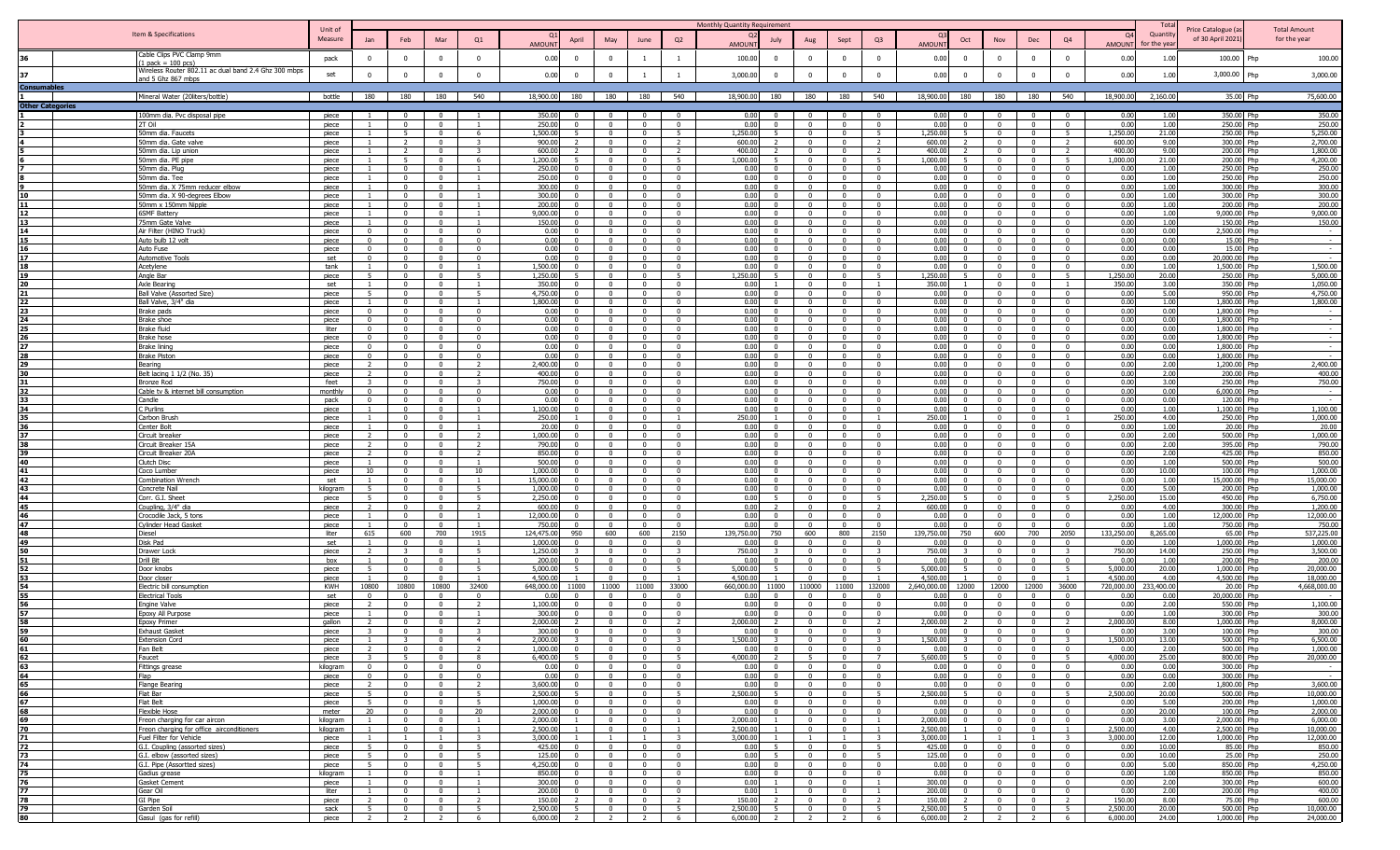|            |                                                                        |                      |                                |                            |                                |                                  |                                                            |                                  |                                |                                           | Monthly Quantity Requirement                         |                                |                            |                                         |                       |                      |                            |                                           |                                           |                       | Tot:             |                                         |                                     |
|------------|------------------------------------------------------------------------|----------------------|--------------------------------|----------------------------|--------------------------------|----------------------------------|------------------------------------------------------------|----------------------------------|--------------------------------|-------------------------------------------|------------------------------------------------------|--------------------------------|----------------------------|-----------------------------------------|-----------------------|----------------------|----------------------------|-------------------------------------------|-------------------------------------------|-----------------------|------------------|-----------------------------------------|-------------------------------------|
|            | Item & Specifications                                                  | Unit of<br>Measure   | Jan                            | Feb                        | Mar                            | Q1                               | April                                                      | May                              | June                           | Q2                                        | July                                                 |                                | Sept                       | Q <sub>3</sub>                          |                       | Oct                  | Nov                        | Dec                                       | Q <sub>4</sub>                            | $\Omega$              | Quantity         | Price Catalogue (a<br>of 30 April 2021) | <b>Total Amount</b><br>for the year |
|            |                                                                        |                      |                                |                            |                                |                                  | <b>AMOUN</b>                                               |                                  |                                |                                           | <b>AMOUNT</b>                                        | Aug                            |                            |                                         | AMOUN <sup>-</sup>    |                      |                            |                                           |                                           | AMOUN                 | or the year      |                                         |                                     |
|            | Glass block                                                            | piece                | 15                             | $\Omega$                   | $\Omega$                       | 15                               | 3,750.00<br>15                                             |                                  | $\Omega$                       | 15                                        | 3,750.00<br>15                                       |                                | $\Omega$                   | 15                                      | 3,750.00              | 15                   | $\Omega$                   |                                           | 15                                        | 3,750.00              | 60.00            | 250.00 Php                              | 15,000.00                           |
| 83         | Good Lumber<br>Grinder Disc                                            | piece                | 10<br>$\overline{3}$           | $\Omega$<br>$\mathbf{0}$   | $\Omega$<br>$\mathbf{0}$       | 10<br>$\overline{\mathbf{3}}$    | 2,000.0<br>900.00<br>$\Omega$                              | $\Omega$                         | $\Omega$<br>$\Omega$           | $\mathbf{0}$                              | 0.00<br>$\Omega$<br>0.00<br>$\mathbf{0}$             | $\mathbf{0}$                   | $\sqrt{ }$<br>$\Omega$     | $\Omega$                                | 0.00<br>0.00          |                      | $\Omega$<br>$\mathbf{0}$   | $\Omega$<br>$\overline{0}$                | $\Omega$<br>$\mathbf{0}$                  | 0.0<br>0.00           | 10.00<br>3.00    | 200.00 Php<br>300.00 Php                | 2,000.00<br>900.00                  |
|            | Gutter                                                                 | piece<br>piece       |                                |                            | $\Omega$                       |                                  | 2,400.0                                                    |                                  | $\Omega$                       | $^{\circ}$                                | 0.00                                                 | $\Omega$                       |                            |                                         | 2,400.00              |                      | $\Omega$                   | $^{\circ}$                                | $\Omega$                                  | 0.0                   | 6.00             | 800.00 Php                              | 4,800.00                            |
| 85         | Gasoline                                                               | liter                | 20                             | 20                         | 20                             | 60                               | 3,900.00<br>20                                             | 20                               | 20                             | 60                                        | 3,900.00<br>20                                       | 20                             | 20                         | 60                                      | 3,900.00              | 20                   | 20                         | 20                                        | 60                                        | 3,900.00              | 240.00           | 65.00 Php                               | 15,600.00                           |
|            | Gun Tacker                                                             | piece                |                                | $\Omega$                   | $\Omega$                       |                                  | 800.00                                                     | $\sqrt{ }$                       | $\Omega$                       |                                           | 800.00                                               | $\Omega$                       | $\Omega$                   |                                         | 800.00                |                      | $\Omega$                   | $\Omega$                                  | $\Omega$                                  | 0.00                  | 3.00             | 800.00 Php                              | 2,400.00                            |
| 87         | Hacksaw Blad                                                           | piece                |                                | $\Omega$                   | $\Omega$                       |                                  | 120.00                                                     | $\Omega$                         | $\Omega$                       |                                           | 120.00                                               | $\Omega$                       | $\Omega$                   |                                         | 120.00                |                      | $\Omega$                   | $\Omega$                                  |                                           | 120.00                | 4.00             | 120.00 Php                              | 480.00                              |
|            | lydro Vac Assembly                                                     | piece                | $\Omega$<br>$\Omega$           | $\Omega$                   | $\Omega$<br>$\Omega$           | $\Omega$<br>$\Omega$             | 0.00<br>0.00                                               |                                  | $\Omega$<br>$\Omega$           | $\Omega$<br>$\sqrt{ }$                    | 0.00<br>0.00<br>$\Omega$                             | $\Omega$                       | $\Omega$<br>$\Omega$       |                                         | 0.00<br>0.00          |                      | $\Omega$<br>$\Omega$       | $\sqrt{ }$                                | $\Omega$                                  | 0.0<br>0.00           | 0.00<br>0.00     | 120.00 Php<br>200.00 Php                | $\sim$                              |
| 90         | <u>inner tube</u><br><b>Cerosene</b>                                   | piece<br>liter       | $\overline{2}$                 |                            | $\mathbf{0}$                   |                                  | 130.00                                                     | $\sim$                           | $\Omega$                       | $\Omega$                                  | 0.00<br>$\Omega$                                     | $\Omega$                       | $\Omega$                   |                                         | 0.00                  |                      | $\Omega$                   | $\bigcap$                                 | $\Omega$                                  | 0.00                  | 2.00             | 65.00 Php                               | 130.00                              |
| 91         | <b>Latex Glove</b>                                                     | pair                 |                                | $\Omega$                   | $\Omega$                       |                                  | 100.00                                                     | $\Omega$                         | $\Omega$                       | $\Omega$                                  | 0.00                                                 | $\Omega$                       | $\Omega$                   |                                         | 100.00                |                      | $\Omega$                   | $\Omega$                                  | $\Omega$                                  | 0.00                  | 2.00             | 100.00 Php                              | 200.00                              |
| 92         | Latex Paint                                                            | gallon               |                                |                            | $\Omega$                       |                                  | 2,400.00                                                   |                                  | $\Omega$                       | $\overline{\mathbf{3}}$                   | 2,400.00                                             |                                | $\Omega$                   |                                         | 2,400.00              |                      |                            |                                           |                                           | 2,400.0               | 12.00            | 800.00 Php                              | 9,600.00                            |
| 93         | <b>Lavatory/Water Supplies</b>                                         | piece                |                                |                            | $\Omega$                       | -6                               | 9,000,00                                                   | $\Omega$                         | $\Omega$                       | - 5                                       | 7,500.00                                             | -5.                            | $\Omega$                   | -6                                      | 9,000.00              |                      | $\Omega$                   | $\Omega$                                  | -5                                        | 7,500.0               | 22.00            | 1,500.00 Php                            | 33,000.00                           |
| 94<br>95   | <b>Magnetic Contactor</b><br>Master Repair Kit                         | piece<br>set         |                                |                            | $\Omega$<br>$\Omega$           | 3                                | 8,700.00<br>3.000.0                                        | $\Omega$                         | $\Omega$<br>$\Omega$           | $\Omega$<br>$\Omega$                      | 0.00<br>U<br>0.00                                    | $\Omega$                       | $\Omega$<br>$\Omega$       | $\Omega$                                | 0.00<br>0.00          |                      | $\Omega$<br>$\Omega$       | $\Omega$<br>$\Omega$                      | $\Omega$<br>$\Omega$                      | 0.00<br>0.00          | 3.00<br>1.00     | 2,900.00 Php<br>3,000.00 Php            | 8,700.00<br>3,000.00                |
| 96         | Mighty Bond                                                            | piece                | $\mathbf{z}$                   | $\Omega$                   | $\Omega$                       | $\mathbf{R}$                     | 150.00                                                     | $\Omega$                         | $\Omega$                       | $\mathbf{z}$                              | 150.00                                               | $\Omega$                       | $\Omega$                   |                                         | 150.00                |                      | $\Omega$                   | $\Omega$                                  |                                           | 150.00                | 12.00            | 50.00 Php                               | 600.00                              |
| 97         | Motor Oil                                                              | bottle               | 33                             | 30                         | 30                             | 93                               | 46,500.0                                                   | 30                               | 30                             | 91                                        | 45,500.00<br>31                                      | 30                             | 30                         | 91                                      | 45,500.00             |                      | 30                         | 30                                        | 91                                        | 45,500.0              | 366.00           | 500.00 Php                              | 183,000.00                          |
| 98         | MTG51BL (N150L) Battery                                                | piece                | $\mathbf{1}$                   | $\Omega$                   | $\mathbf{0}$                   | $\overline{1}$                   | 10,000.0                                                   | $\overline{0}$                   | $\mathbf{0}$                   | $\Omega$                                  | 0.00<br>$\Omega$                                     | $\mathbf{0}$                   | $\mathbf{0}$               | $\Omega$                                | 0.00                  |                      | $\mathbf{0}$               | $\Omega$                                  | $\mathbf{0}$                              | 0.0                   | 1.00             | 10,000.00 Php                           | 10,000.00                           |
| 99         | Car Battery 6SMF                                                       | piece                | 2                              | $\Omega$                   | $\Omega$                       |                                  | 18,000.0                                                   |                                  | $\Omega$                       |                                           | 18,000.00                                            | $\Omega$                       |                            |                                         | 18,000.00             |                      | $\Omega$                   | $^{\circ}$                                |                                           | 18,000.0              | 8.00             | 9,000.00 Php                            | 72,000.00                           |
| 100<br>101 | Oil Filter<br>Oil Filter (HINO Truck SET-117                           | piece<br>piece       | 2<br>$\overline{z}$            | $\Omega$<br>$\Omega$       | $\Omega$<br>$\Omega$           | 2<br>$\mathcal{L}$               | 1,200.0<br>1,100.0                                         | $\sqrt{ }$<br>$\sqrt{ }$         | $^{\circ}$<br>$^{\circ}$       | $^{\circ}$<br>$\overline{\phantom{a}}$    | 0.00<br>$\Omega$<br>1,100.00                         | $\Omega$<br>$\Omega$           | $\Omega$<br>$\Omega$       | $\Omega$                                | 0.00<br>1,100.00      |                      | $^{\circ}$<br>$\mathbf{0}$ | $\overline{\mathbf{0}}$<br>$\Omega$       | $\Omega$<br>$\overline{\phantom{a}}$      | 0.00<br>1,100.0       | 2.00<br>8.00     | 600.00 Php<br>550.00 Php                | 1,200.00<br>4,400.00                |
| 102        | Oil Filter (Tamaraw FX SHY-149)                                        | piece                | $\overline{2}$                 | $\Omega$                   | $\Omega$                       | $\overline{2}$                   | 1,100.00                                                   | $\Omega$                         | $\Omega$                       | $\overline{2}$                            | 1,100.00                                             | $\Omega$                       | $\Omega$                   |                                         | 1,100.00              |                      | $\Omega$                   | $\Omega$                                  | $\overline{2}$                            | 1,100.0               | 8.00             | 550.00 Php                              | 4,400.00                            |
| 103        | Oil Filter (Mitsubishi Adventure SHY-159)                              | piece                |                                |                            |                                |                                  | 1,100.00                                                   |                                  |                                |                                           | 1,100.00                                             |                                |                            |                                         | 1.100.00              |                      |                            |                                           |                                           | 1,100.0               | 8.00             | 550.00 Php                              | 4,400.00                            |
| 104        | Oil Filter ( HINO TRUCK SET-113)                                       | piece                | $\overline{2}$                 | $\Omega$                   | $\Omega$                       |                                  | 600.00                                                     |                                  | $\Omega$                       | $\overline{2}$                            | 600.00                                               | $\Omega$                       | $\Omega$                   |                                         | 600.00                |                      | $\Omega$                   | $\Omega$                                  |                                           | 600.0                 | 8.00             | 300.00 Php                              | 2,400.00                            |
| 105        | Overload Relay                                                         | piece                | $\overline{\phantom{a}}$       | $\Omega$                   | $\Omega$<br>$\Omega$           |                                  | 7,000.00<br>$\Omega$                                       | $\Omega$                         | $\Omega$<br>$\Omega$           | $\Omega$<br>$\Omega$                      | 0.00<br>$\Omega$<br>0.00<br>$\Omega$                 | $\Omega$<br>$\Omega$           | $\Omega$                   |                                         | 0.00                  |                      | $\Omega$                   | $\sim$<br>$\Omega$                        | $\Omega$                                  | 0.00                  | 5.00             | 1,400.00 Php                            | 7,000.00                            |
| 106<br>107 | Oxygen<br>Padlocks any size                                            | tank<br>piece        | 10                             | 10                         | 10                             | 30                               | 1,500.00<br>30,000.00<br>10                                | 10                               | 10                             | 30                                        | 30,000.00<br>10                                      | 10                             | 10                         | 30                                      | 0.00<br>30,000.00     | 10                   | $\mathbf{0}$<br>10         | 10                                        | 30                                        | 0.00<br>30,000.00     | 1.00<br>120.00   | 1,500.00 Php<br>1.000.00 Php            | 1,500.00<br>120,000.00              |
| 108        | Paint Brush                                                            | piece                | 2                              | $\mathbf{0}$               | $\mathbf{0}$                   | $\overline{2}$                   | 150.00<br>$\overline{\phantom{a}}$                         | $\Omega$                         | $\mathbf{0}$                   | $\overline{2}$                            | 150.00<br>$\mathcal{L}$                              | $\overline{0}$                 | $\mathbf{0}$               | $\overline{2}$                          | 150.00                |                      | $\mathbf{0}$               | $^{\circ}$                                | $\overline{z}$                            | 150.00                | 8.00             | 75.00 Php                               | 600.00                              |
| 109        | Plain G.I. Sheet                                                       | piece                | .5                             | $\Omega$                   | $\Omega$                       | -5                               | 3,250.00<br>$\Omega$                                       | $\Omega$                         | $\Omega$                       | $\Omega$                                  | 0.00                                                 | $\Omega$                       | $\Omega$                   | -5                                      | 3,250.00              |                      | $\Omega$                   | $\Omega$                                  | $\Omega$                                  | 0.00                  | 10.00            | 650.00 Php                              | 6,500.00                            |
| 110        | Plants, assorted                                                       | piece                | 10                             | 10                         | 10                             | 30                               | 9,000.0<br>10                                              | 10                               | 10                             | 30                                        | 9,000,00<br>10                                       | 10                             | 10                         | 30                                      | 9.000.0               | 10                   | 10                         | 10                                        | 30                                        | 9,000.00              | 120.00           | 300.00 Php                              | 36,000.00                           |
| 111<br>112 | Plastic bag for Rice and Palay Samples<br>Plastic Containers 6"x10".03 | piece                | $\mathbf{1}$<br>$\mathbf{1}$   | $\Omega$<br>$\Omega$       | $\Omega$<br>$\mathbf{0}$       | $\overline{1}$<br>$\overline{1}$ | 500.00<br>1,200.00                                         | $\Omega$<br>$\sqrt{ }$           | $\Omega$<br>$\Omega$           | $\overline{1}$<br>$\Omega$                | 500.00<br>0.00<br>$\Omega$                           | $\Omega$<br>$\overline{0}$     | $\Omega$<br>$\Omega$       | $\Omega$                                | 500.00<br>0.00        |                      | $\Omega$<br>$\Omega$       | $\Omega$<br>$\Omega$                      | $\Omega$<br>$\Omega$                      | 0.00<br>0.00          | 3.00<br>1.00     | 500.00 Php<br>1,200.00 Php              | 1,500.00<br>1,200.00                |
| 113        | Plastic cabinet for plates                                             | piece<br>piece       |                                | $\Omega$                   | $\mathbf{0}$                   | $\overline{1}$                   | 4,000.0                                                    | $\Omega$                         | $\Omega$                       |                                           | 4,000.00                                             | $\mathbf{0}$                   | $\Omega$                   |                                         | 4,000.00              |                      | $\Omega$                   | $\Omega$                                  | $\mathbf{0}$                              | 0.00                  | 3.00             | 4,000.00 Php                            | 12,000.00                           |
| 114        | oft Plastic Twine                                                      | roll                 | 55                             | 50                         | 50                             | 155                              | 11,625.0<br>100                                            | 100                              | 100                            | 300                                       | 22,500.00<br>50                                      | 50                             | 50                         | 150                                     | 11,250.00             | 100                  | 100                        | 100                                       | 300                                       | 22,500.0              | 905.00           | 75.00 Php                               | 67,875.00                           |
| 115        | Pots assorted                                                          | piece                | 20                             | 20                         | 20                             | 60                               | 15,000.00<br>20                                            | 20                               | 20                             | 60                                        | 15,000.00<br>20                                      | 20                             | 20                         | 60                                      | 15,000.00             | 20                   | 20                         | 20                                        | 60                                        | 15,000.00             | 240.00           | 250.00 Php                              | 60,000.00                           |
| 116        | ower handle                                                            | piece                | $\mathbf{1}$                   | $\mathbf{0}$               | $\mathbf{0}$                   | -1                               | 5,000.00                                                   | $\Omega$                         | $\mathbf{0}$                   | $\overline{0}$                            | 0.00<br>$\Omega$                                     | $\mathbf 0$                    | $\Omega$                   | $\Omega$                                | 0.00                  |                      | $\mathbf{0}$               | $\overline{0}$                            | $\mathbf{0}$                              | 0.00                  | 1.00             | 5,000.00 Php                            | 5,000.00                            |
| 117<br>118 | Primer Paint<br>Purchase of door closer                                | gallon<br>piece      | $\overline{2}$                 | $\Omega$                   | $\Omega$<br>$\Omega$           | $\mathcal{L}$                    | 550.00<br>5,000.00                                         |                                  | $\Omega$                       | $\overline{\phantom{a}}$                  | 550.00<br>0.00                                       | $\Omega$                       |                            |                                         | 550.00<br>0.00        |                      | $\Omega$                   | $\Omega$                                  |                                           | 550.00<br>0.0         | 8.00<br>1.00     | 275.00 Php<br>5,000.00 Php              | 2,200.00<br>5,000.00                |
| 119        | <b>QDE Paint</b>                                                       | qallon               | $\mathcal{L}$                  | $\Omega$                   | $\Omega$                       | $\overline{2}$                   | 1,600.00                                                   |                                  | $\Omega$                       | $\overline{2}$                            | 1,600.00                                             | $\Omega$                       | $\Omega$                   |                                         | 1.600.00              |                      | $\Omega$                   | $\Omega$                                  |                                           | 1,600.0               | 8.00             | 800.00 Php                              | 6,400.00                            |
| 120        | <b>Jegetable and Flower Seeds</b>                                      | piece                | 20                             | 20 <sup>°</sup>            | 20                             | 60                               | 9,000.00<br>วก                                             | 20                               | 20                             | 60                                        | 9,000.00<br>20                                       | 20                             | 20                         | 60                                      | 9,000.00              |                      | 20                         | 20 <sup>°</sup>                           | 60                                        | 9,000.0               | 240.00           | 150.00 Php                              | 36,000.00                           |
| 121        | Release Bearing                                                        | piece                | $\overline{1}$                 | $\mathbf{0}$               | $\mathbf{0}$                   |                                  | 450.00<br>$\Omega$                                         | $\Omega$                         | $\mathbf{0}$                   | $\Omega$                                  | 0.00<br>$\mathbf{0}$                                 | $\overline{0}$                 | $\mathbf{0}$               | $\Omega$                                | 0.00                  | $\Omega$             | $\mathbf{0}$               | $\Omega$                                  | $\mathbf{0}$                              | 0.00                  | 1.00             | 450.00 Php                              | 450.00                              |
| 122        | Resistor                                                               | piece                | 3 F                            | $\Omega$                   | $\Omega$                       | -3                               | 1.350.00<br>$\Omega$<br>$\Omega$                           | $\Omega$                         | $\Omega$                       | $\Omega$                                  | 0.00<br>$\Omega$                                     | $\Omega$                       | $\Omega$                   | $\Omega$                                | 0.00                  | $\Omega$             | $\Omega$                   | $\Omega$                                  | $\mathbf{0}$                              | 0.00                  | 3.00             | 450.00 Php                              | 1,350.00                            |
| 123<br>124 | Ridge roll<br>Rivets                                                   | piece<br>box         | $\mathbf{3}$<br>$\overline{z}$ | $\Omega$<br>$\Omega$       | $\mathbf{0}$<br>$\Omega$       | 3<br>$\overline{z}$              | 1,200.00<br>200.00<br>$\Omega$                             | $\Omega$<br>$\Omega$             | $\mathbf{0}$<br>$\Omega$       | $\overline{0}$<br>$\Omega$                | 0.00<br>$\Omega$<br>0.00<br>$\Omega$                 | $\mathbf 0$<br>$\Omega$        | $\mathbf{0}$<br>$\Omega$   | $\Omega$<br>$\Omega$                    | 0.00<br>0.00          | $\Omega$<br>$\Omega$ | $\mathbf{0}$<br>$\Omega$   | $\overline{0}$<br>$\Omega$                | $\overline{\mathbf{0}}$<br>$\Omega$       | 0.00<br>0.00          | 3.00<br>2.00     | 400.00 Php<br>100.00 Php                | 1,200.00<br>200.00                  |
| 125        | Rope                                                                   | meter                | 10                             | 10                         | 10                             | 30                               | 1.050.00<br>10                                             | 10                               | 10                             | 30                                        | 1.050.00<br>10                                       | 10                             | 10                         | 30                                      | 1.050.00              | 10                   | 10                         | 10                                        | 30                                        | 1.050.00              | 120.00           | 35.00 Php                               | 4,200.00                            |
| 126        | Roller Brush                                                           | piece                | $\overline{2}$                 | $\Omega$                   | $\Omega$                       | $\overline{2}$                   | 190.00                                                     | $\sqrt{ }$                       | $\Omega$                       | $\overline{2}$                            | 190.00<br>$\overline{2}$                             | $\Omega$                       | $\Omega$                   | $\overline{2}$                          | 190.00                |                      | $\Omega$                   | $\Omega$                                  | $\overline{2}$                            | 190.00                | 8.00             | 95.00 Php                               | 760.00                              |
| 127        | Roller Chain                                                           | piece                | 1                              | $\Omega$                   | $\mathbf{0}$                   | $\overline{1}$                   | 400.00                                                     | $\Omega$                         | $\Omega$                       | $\Omega$                                  | 0.00<br>$\Omega$                                     | $\overline{0}$                 | $\Omega$                   | $\Omega$                                | 0.00                  |                      | $\mathbf{0}$               | $\Omega$                                  | $\Omega$                                  | 0.00                  | 1.00             | 400.00 Php                              | 400.00                              |
| 128<br>129 | <b>Rubber Boots</b><br><b>Rubber Gloves</b>                            | pair<br>piece        | $\mathbf{1}$                   |                            | $\mathbf{0}$<br>$\Omega$       | $\overline{2}$<br>6              | 1,000.00<br>900.00                                         | $\Omega$                         | $\Omega$<br>$\Omega$           | $\overline{2}$<br>6                       | 1,000.00<br>900.00                                   | $\overline{2}$                 | $\Omega$<br>$\Omega$       | 6                                       | 1,500.00<br>900.00    |                      | $\Omega$<br>$\Omega$       | $\Omega$<br>$\Omega$                      | $^{\circ}$                                | 0.00<br>750.00        | 7.00<br>23.00    | 500.00 Php<br>150.00 Php                | 3,500.00<br>3,450.00                |
| 130        | Running Capacitor                                                      | piece                | $\overline{3}$                 | $\Omega$                   | $\Omega$                       | 3                                | 1.350.00                                                   | $\sqrt{ }$                       | $\mathbf{0}$                   | $\Omega$                                  | 0.00<br>$\Omega$                                     | $\Omega$                       | $\Omega$                   | $\Omega$                                | 0.00                  |                      | $\mathbf{0}$               | $\Omega$                                  | $\Omega$                                  | 0.00                  | 3.00             | 450.00 Php                              | 1,350.00                            |
| 131        | Sack Needle (for Plastic Twine)                                        | piece                | 5                              | $\Omega$                   | $\Omega$                       | -5                               | 150.00                                                     | $\Omega$                         | $\mathbf{0}$                   | - 5                                       | 150.00                                               | $\Omega$                       | $\Omega$                   | -5                                      | 150.00                |                      | $\mathbf{0}$               | $\overline{0}$                            | $\Omega$                                  | 0.00                  | 15.00            | 30.00 Php                               | 450.00                              |
| 132        | Sack Thread                                                            | roll                 | 15                             | 10                         | 10                             | 35                               | 3,500.00<br>10                                             | 10                               | 10                             | 30                                        | 3,000.00<br>10 <sup>1</sup>                          | 10                             | 10                         | 30                                      | 3.000.00              | 10                   | 10                         | 10                                        | $30^{\circ}$                              | 3,000.0               | 125.00           | 100.00 Php                              | 12,500.00                           |
| 133        | iakoline (12ft. X 100m- orange/blue)- to be used for pile<br>overing   | piece                | 1                              | $\mathbf{0}$               | $\mathbf{0}$                   | <sup>1</sup>                     | 18,500.00<br>$\Omega$                                      | $\Omega$                         | $\Omega$                       | $\overline{0}$                            | 0.00<br>$\overline{1}$                               | $\Omega$                       | $\overline{0}$             | $\overline{1}$                          | 18,500.00             | $\Omega$             | $\mathbf{0}$               | $\overline{0}$                            | $\Omega$                                  | 0.00                  | 2.00             | 18,500.00 Php                           | 37,000.00                           |
| 134        | akoline (12ft. X 100m- orange/blue)- to be used for pil                |                      |                                |                            |                                |                                  | $\Omega$                                                   | $\Omega$                         | $\mathbf{0}$                   |                                           | 0.00                                                 |                                | $\overline{0}$             |                                         | 14,000.0              | $\Omega$             |                            | $\overline{0}$                            | $\Omega$                                  | 0.00                  | 2.00             |                                         |                                     |
|            | atting                                                                 | piece                | $\overline{1}$                 | $^{\circ}$                 | $^{\circ}$                     | -1                               | 14,000.0                                                   |                                  |                                | $^{\circ}$                                |                                                      | $\mathbf{0}$                   |                            |                                         |                       |                      | $\overline{0}$             |                                           |                                           |                       |                  | 14,000.00 Php                           | 28,000.00                           |
| 135<br>136 | Seat cover for service vehicle<br>Portable Fire Extinguisher           | piece<br>piece       | -5                             | $\mathsf{n}$<br>$\Omega$   | $\Omega$<br>$\Omega$           | $\overline{1}$<br>-5             | 6,000.00<br>4,500.00                                       | $\sqrt{ }$<br>- 5                | $\Omega$<br>$\mathbf{0}$       | -6                                        | 6,000.00<br>5,400.00                                 | $\Omega$                       | $\Omega$<br>$\Omega$       |                                         | 6,000.00<br>0.00      |                      | $\Omega$<br>$\mathbf{0}$   | $\Omega$<br>$\Omega$                      | $\Omega$<br>$\Omega$                      | 0.00<br>0.00          | 3.00<br>11.00    | 6,000.00 Php<br>900.00 Php              | 18,000.00<br>9,900.00               |
| 137        | Sealer Element                                                         | piece                | $\overline{0}$                 | $\Omega$                   | $\Omega$                       | $\Omega$                         | 0.00                                                       | $\sqrt{ }$                       | $\Omega$                       |                                           | 500.00                                               | $\Omega$                       | $\Omega$                   | $\Omega$                                | 0.00                  |                      | $\Omega$                   | $\Omega$                                  |                                           | 500.00                | 2.00             | 500.00 Php                              | 1.000.00                            |
| 138        | Shock Absorber                                                         | piece                |                                | $\Omega$                   | $\Omega$                       |                                  | 1,200.00                                                   |                                  | $\Omega$                       | $\Omega$                                  | 0.00                                                 |                                | $\Omega$                   |                                         | 0.00                  |                      | $\Omega$                   | $\Omega$                                  | $\Omega$                                  | 0.00                  | 1.00             | 1.200.00 Php                            | 1,200.00                            |
| 139        | Silicon Gasket                                                         | piece                | $\mathbf{z}$                   | $\Omega$                   | $\mathbf{0}$                   | $\mathbf{R}$                     | 1,080.00                                                   | $\Omega$                         | $\Omega$                       | $\Omega$                                  | 0.00<br>$\Omega$                                     | $\overline{0}$                 | $\Omega$                   | $\Omega$                                | 0.00                  |                      | $\mathbf{0}$               | $\Omega$                                  | $\Omega$                                  | 0.00                  | 3.00             | 360.00 Php                              | 1,080.00                            |
| 140<br>141 | Socket Wrench<br>Soft Brush                                            | piece                |                                | $\mathbf{0}$<br>$\Omega$   | $\mathbf{0}$<br>$\Omega$       | $\overline{1}$                   | 15,000.00<br>$\Omega$                                      | $\Omega$<br>$\Omega$             | $\Omega$<br>$\Omega$           | $\Omega$                                  | 0.00<br>$\Omega$<br>600.00                           | $\mathbf{0}$<br>$\Omega$       | $\mathbf{0}$<br>$\Omega$   | $\Omega$                                | 0.00<br>600.00        |                      | $\mathbf{0}$<br>$\Omega$   | $\Omega$<br>$\Omega$                      | $\mathbf{0}$                              | 0.00                  | 1.00<br>20.00    | 15,000.00 Php                           | 15,000.00<br>2,400.00               |
| 142        | Steel Brush                                                            | piece<br>piece       | 5<br>$\overline{2}$            | $\mathcal{L}$              | $\Omega$                       | 5<br>$\overline{4}$              | 600.00<br>660.00                                           |                                  | $\Omega$                       | -5<br>$\overline{4}$                      | 660.00                                               | $\overline{z}$                 | $\Omega$                   | $\overline{4}$                          | 660.00                |                      | $\mathcal{L}$              | $\Omega$                                  | $\overline{4}$                            | 600.00<br>660.00      | 16.00            | 120.00 Php<br>165.00 Php                | 2,640.00                            |
| 143        | Solvent Cement                                                         | piece                |                                |                            | $\Omega$                       | $\mathbf{1}$                     | 650.00                                                     | $\Omega$                         | $\Omega$                       | $\Omega$                                  | 0.00<br>$\Omega$                                     | $\Omega$                       | $\Omega$                   | $\Omega$                                | 0.00                  |                      | $\Omega$                   |                                           | $\Omega$                                  | 0.00                  | 1.00             | 650.00 Php                              | 650.00                              |
| 144        | Split Bolt Connector                                                   | piece                |                                |                            | $\Omega$                       |                                  | 750.00<br>$\Omega$                                         | $\Omega$                         | $\Omega$                       | $\Omega$                                  | 0.00<br>$\Omega$                                     | $\Omega$                       | $\Omega$                   | $\Omega$                                | 0.00                  |                      | $\Omega$                   | $\Omega$                                  | $^{\circ}$                                | 0.00                  | 1.00             | 750.00 Php                              | 750.00                              |
| 145        | <b>Square Bar</b>                                                      | niece                |                                |                            |                                |                                  | 1 250 00                                                   |                                  | $\Omega$                       | $\Omega$                                  | 250.0                                                |                                | $\Omega$                   | $\Omega$                                | 250.00                |                      | $\Omega$                   | $\Omega$                                  |                                           |                       |                  | 250.00 Phn                              | 5,000,00                            |
| 146<br>147 | <b>Starting Capacitor</b><br>Suspension Bushing                        | piece<br>piece       |                                | $\Omega$<br>$\Omega$       | $\overline{0}$<br>$\mathbf{0}$ | $\overline{1}$                   | 1,350.00<br>500.00                                         | $\sqrt{ }$<br>$\mathsf{n}$       | $\mathbf{0}$                   | $\Omega$                                  | 0.00<br>$\Omega$<br>0.00<br>$\mathbf{0}$             | $\Omega$                       | $\Omega$                   | $\Omega$                                | 0.00<br>0.00          |                      | $\mathbf{0}$               | $\Omega$                                  | $\Omega$<br>$\Omega$                      | 0.00<br>0.00          | 3.00<br>1.00     | 450.00 Php<br>500.00 Php                | 1,350.00<br>500.00                  |
| 148        | Table Calendar                                                         | piece                | 5                              | $\overline{0}$             | $\overline{0}$                 | 5                                | 2,500.00<br>$\Omega$                                       | $\overline{0}$                   | $\overline{0}$                 | $\overline{0}$                            | 0.00<br>$\overline{0}$                               | $\overline{0}$                 | $\overline{0}$             | $\overline{0}$                          | 0.00                  | $\Omega$             | $\mathbf{0}$               | 5 <sup>5</sup>                            | 5 <sup>5</sup>                            | 2,500.00              | 10.00            | 500.00 Php                              | 5,000.00                            |
| 149        | Texscrew                                                               | box                  | 1                              | 20                         | $\mathbf{0}$                   | 21                               | 31.50                                                      | 20                               | $\mathbf{0}$                   | 21                                        | 31.50                                                | 20                             | $\Omega$                   | 21                                      | 31.50                 |                      | $\mathbf{0}$               | $\overline{\mathbf{0}}$                   | $\Omega$                                  | 0.00                  | 63.00            | 1.50 Php                                | 94.50                               |
| 150        | Thinner                                                                | gallon               | 1                              | $\sim$ 1                   | $\mathbf{0}$                   | $\overline{2}$                   | 600.00                                                     | $\blacksquare$                   | $\overline{0}$                 | $\overline{2}$                            | 600.00<br>$\overline{1}$                             | $\overline{1}$                 | $\overline{0}$             | $\overline{2}$                          | 600.00                |                      | $\overline{1}$             | $\overline{\mathbf{0}}$                   | $\overline{2}$                            | 600.00                | 8.00             | 300.00 Php                              | 2,400.00                            |
| 151        | <b>Tile Adhesive</b>                                                   | sack                 | 10                             | $\Omega$                   | $\Omega$                       | 10                               | 3,500.00<br>10 <sup>1</sup><br>21,000.00                   | $\Omega$                         | $\overline{0}$                 | 10<br>60                                  | 3,500.00<br>10<br>21,000.00                          | $\Omega$                       | $\Omega$                   | 10<br>60                                | 3,500.00<br>21,000.00 | 10 <sup>1</sup>      | $\overline{0}$             | $\Omega$                                  | 10                                        | 3,500.00<br>21,000.00 | 40.00            | 350.00 Php                              | 14,000.00<br>84,000.00              |
| 152<br>153 | Tiles<br>Tiles 60x60                                                   | piece<br>piece       | 20<br>20                       | 20<br>20                   | 20<br>20                       | 60<br>60                         | 20<br>15,000.00<br>20                                      | 20<br>20                         | 20<br>20                       | 60                                        | 20<br>15,000.00<br>20                                | 20<br>20                       | 20<br>20                   | 60                                      | 15,000.00             | 20<br>20             | 20<br>20                   | 20<br>20                                  | 60<br>60                                  | 15,000.00             | 240.00<br>240.00 | 350.00 Php<br>250.00 Php                | 60,000.00                           |
| 154        | Tiles 40x40                                                            | piece                | 20                             | 10                         | 10                             | 40                               | 4,000.00<br>10                                             | 10                               | 10                             | 30                                        | 3,000.00<br>$\overline{0}$                           | $\overline{0}$                 | $\overline{0}$             | $\overline{0}$                          | 0.00                  | $\Omega$             | $\mathbf{0}$               | $\overline{0}$                            | $\overline{0}$                            | 0.00                  | 70.00            | 100.00 Php                              | 7,000.00                            |
| 155        | Tie Rod                                                                | set                  | 1                              | $\mathbf{1}$               | $\overline{0}$                 | <sup>2</sup>                     | 3,200.00<br>$\overline{1}$                                 | $\overline{0}$                   | $\mathbf{0}$                   | $\overline{1}$                            | 1,600.00<br>1                                        | $\overline{0}$                 | $\overline{0}$             | $\overline{1}$                          | 1,600.00              |                      | $\overline{0}$             | $\overline{0}$                            | <sup>1</sup>                              | 1,600.00              | 5.00             | 1,600.00 Php                            | 8,000.00                            |
| 156<br>157 | Tie Wire                                                               | roll                 | $5^{\circ}$                    | $\overline{0}$             | $\overline{0}$                 | 5                                | 325.00<br>$\mathbf{0}$                                     | $\overline{0}$                   | $\mathbf{0}$                   | $\overline{0}$                            | 0.00<br>$\overline{0}$                               | $\overline{0}$                 | $\overline{0}$             | $\mathbf{0}$                            | 0.00                  | $\Omega$             | $\overline{0}$             | $\overline{0}$                            | $\overline{0}$                            | 0.00                  | 5.00             | 65.00 Php                               | 325.00                              |
| 158        | Tie Wire # 14<br>Tie Wire # 16                                         | kilogram<br>kilogram | 1<br>1                         | $\sim$ 1<br>$\overline{0}$ | $\mathbf{1}$<br>$\overline{0}$ | $\overline{\mathbf{3}}$<br>1     | 300.00<br>$\overline{1}$<br>120.00                         | $\overline{1}$<br>$\overline{0}$ | <sup>1</sup><br>$\overline{0}$ | $\overline{\mathbf{3}}$<br>$\overline{1}$ | 300.00<br>$\overline{1}$<br>120.00<br>$\overline{1}$ | $\mathbf{1}$<br>$\overline{0}$ | $\sim$ 1<br>$\overline{0}$ | $\overline{\mathbf{3}}$<br>$\mathbf{1}$ | 300.00<br>120.00      |                      | -1<br>$\overline{0}$       | $\overline{1}$<br>$\overline{\mathbf{0}}$ | $\overline{\mathbf{3}}$<br>$\overline{1}$ | 300.00<br>120.00      | 12.00<br>4.00    | 100.00 Php<br>120.00 Php                | 1,200.00<br>480.00                  |
| 159        | Tie Wire #18                                                           | kilogram             | $\overline{0}$                 | $\Omega$                   | $\Omega$                       | $\Omega$                         | 0.00<br>$\Omega$                                           | $\Omega$                         | $\Omega$                       | $\Omega$                                  | 0.00<br>$\Omega$                                     | $\overline{0}$                 | $\overline{0}$             | $\Omega$                                | 0.00                  |                      | $\Omega$                   | $\Omega$                                  | $\Omega$                                  | 0.00                  | 0.00             | 150.00 Php                              | $\sim$                              |
| 160        | <b>Timing Belt</b>                                                     | piece                | $\overline{3}$                 | $\mathbf{0}$               | $\mathbf{0}$                   |                                  | 300.00                                                     | $\sqrt{ }$                       | $\Omega$                       | $\overline{0}$                            | 0.00<br>$\mathbf{0}$                                 | $\overline{0}$                 | $\mathbf{0}$               | $\Omega$                                | 0.00                  |                      | $\Omega$                   | $\Omega$                                  | $\Omega$                                  | 0.00                  | 3.00             | 100.00 Php                              | 300.00                              |
| 161        | <b>Timing Belt</b>                                                     | set                  | 1                              | $\Omega$                   | $\mathbf{0}$                   | $\overline{1}$                   | 1,500.00<br>$\Omega$                                       | $\sqrt{ }$                       | $\Omega$                       | $\mathbf{0}$                              | 0.00<br>$\mathbf{0}$                                 | $\overline{0}$                 | $\overline{0}$             | $\mathbf{0}$                            | 0.00                  |                      | $\Omega$                   | $\Omega$                                  | $\sqrt{2}$                                | 0.00                  | 1.00             | 1,500.00 Php                            | 1,500.00                            |
| 162        | Tire 185, R-14C<br>Tire 175, R-13C                                     | piece<br>piece       | $\overline{4}$<br>4            | $\Omega$<br>$\Omega$       | $\mathbf{0}$<br>$\mathbf{0}$   | $\overline{4}$<br>$\overline{4}$ | 20,000.00<br>$\overline{4}$<br>20,000.00<br>$\overline{4}$ | $\Omega$<br>$\Omega$             | $\Omega$<br>$\Omega$           | $\overline{4}$<br>$\overline{4}$          | 20,000.00<br>$\Omega$<br>20,000.00<br>$\mathbf{0}$   | $\sim$<br>$\Omega$             | $\Omega$<br>$\Omega$       | $\Omega$                                | 0.00<br>0.00          |                      | $\Omega$<br>$\mathbf{0}$   | $\Omega$<br>$\overline{0}$                | $\Omega$<br>$^{\circ}$                    | 0.00                  | 8.00<br>8.00     | 5,000.00 Php<br>5,000.00 Php            | 40,000.00<br>40,000.00              |
| 163<br>164 | Tire 10 X 20, 16 Ply                                                   | piece                | 4                              | $\Omega$                   | $\mathbf{0}$                   | $\overline{4}$                   | 20,000.00<br>$\overline{4}$                                | $\Omega$                         | $^{\circ}$                     | $\overline{4}$                            | 20,000.00<br>$\mathbf 0$                             | $\mathbf{0}$                   | $\Omega$                   |                                         | 0.00                  |                      | $\mathbf{0}$               | $\overline{\mathbf{0}}$                   | $\Omega$                                  | 0.00<br>0.00          | 8.00             | 5,000.00 Php                            | 40,000.00                           |
| 165        | Thread (for bag closer)                                                | roll                 | $\overline{0}$                 | $\overline{0}$             | $\overline{0}$                 | $\overline{0}$                   | 0.00<br>$\Omega$                                           | $\Omega$                         | $\mathbf{0}$                   | $\Omega$                                  | 0.00<br>$\Omega$                                     | $\overline{0}$                 | $\overline{0}$             | $\Omega$                                | 0.00                  |                      | $\mathbf{0}$               | $\Omega$                                  | $\Omega$                                  | 0.00                  | 0.00             | 200.00 Php                              | $\sim$                              |
| 166        | Union Compound, 3/4" dia                                               | piece                | $\overline{2}$                 | $\mathbf{0}$               | $\overline{0}$                 | $\overline{2}$                   | 600.00<br>$\mathbf{0}$                                     | $\overline{\mathbf{0}}$          | $\overline{0}$                 | $\overline{0}$                            | 0.00<br>$\overline{2}$                               | $\overline{0}$                 | $\overline{0}$             | $\overline{2}$                          | 600.00                | $\Omega$             | $\overline{0}$             | $\overline{\mathbf{0}}$                   | $\mathbf{0}$                              | 0.00                  | 4.00             | 300.00 Php                              | 1,200.00                            |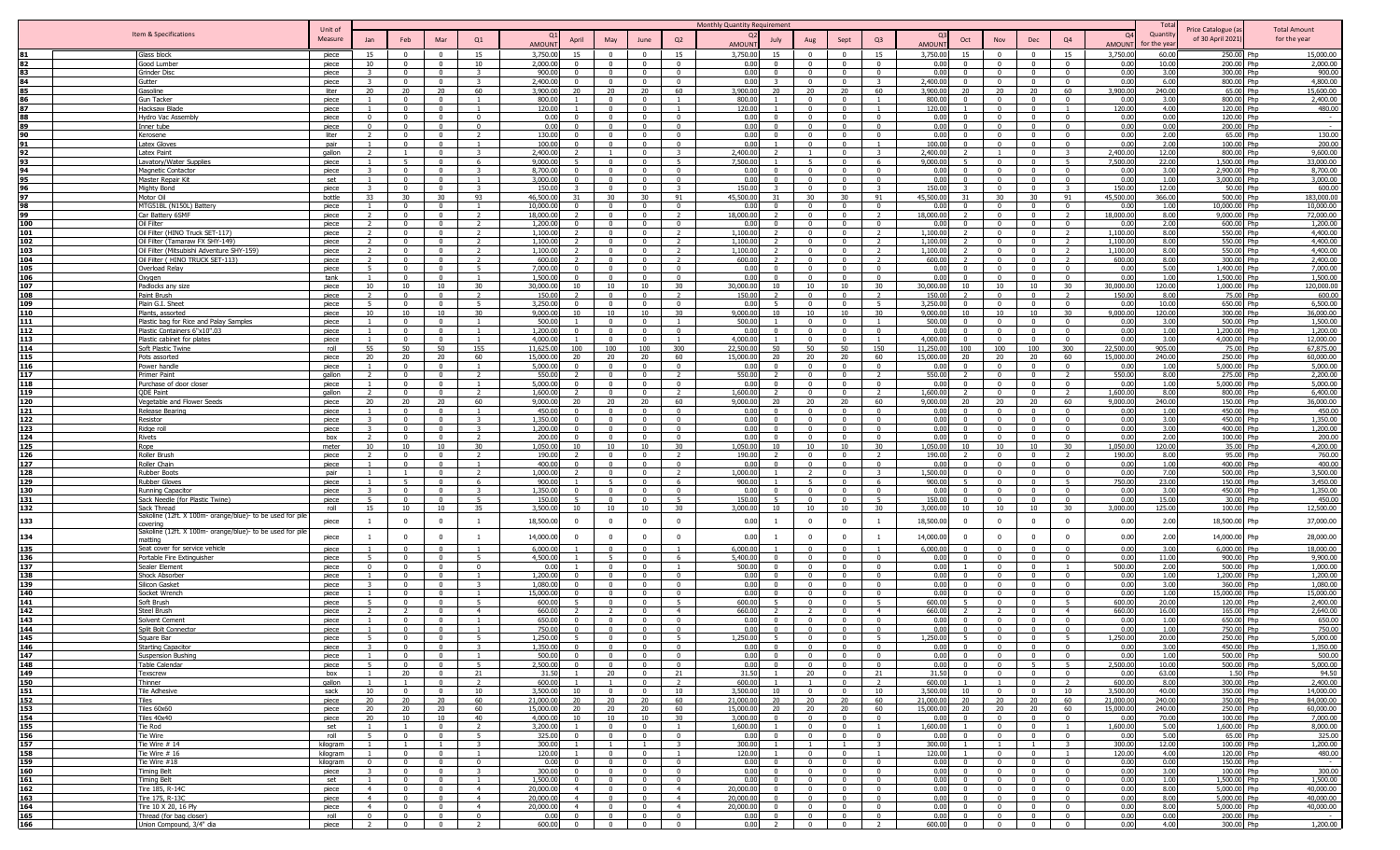|            |                                                                             |                |                          |                                  |                                           |                          |                         |                      |                                         |                                           |                                                    | Monthly Quantity Requirement |                                  |                                        |                                                     |                                  |                                      |                                     |                                                    |                                                         | Tota                  |                               |                         |
|------------|-----------------------------------------------------------------------------|----------------|--------------------------|----------------------------------|-------------------------------------------|--------------------------|-------------------------|----------------------|-----------------------------------------|-------------------------------------------|----------------------------------------------------|------------------------------|----------------------------------|----------------------------------------|-----------------------------------------------------|----------------------------------|--------------------------------------|-------------------------------------|----------------------------------------------------|---------------------------------------------------------|-----------------------|-------------------------------|-------------------------|
|            | Item & Specifications                                                       | Unit of        |                          |                                  |                                           |                          |                         |                      |                                         |                                           |                                                    |                              |                                  |                                        |                                                     |                                  |                                      |                                     |                                                    | <b>O</b>                                                | Quantit               | Price Catalogue (a            | <b>Total Amount</b>     |
|            |                                                                             | Measure        |                          | Feb                              | Mar                                       | Q <sub>1</sub>           | <b>AMOUN</b>            | April                | May                                     | June                                      | Q2                                                 | AMOUN                        | July                             |                                        | Sept                                                | Q <sub>3</sub>                   | Oct<br><b>AMOUN</b>                  | Nov                                 | Dec                                                | Q4<br>AMOUN                                             | or the vea            | of 30 April 2021)             | for the year            |
| 167        | <b>Unleaded Gasoline</b>                                                    | liter          | 60                       | 60                               | 60                                        | 180                      | 12,060.00               | 50                   | 40                                      | 40                                        | 130                                                | 8,710.00                     | 50                               | 40                                     | 40                                                  | 130                              | 8,710.00<br>50                       | 40                                  | 40                                                 | 130<br>8,710.00                                         | 570.00                | 67.00 Php                     | 38,190.00               |
| 168        | Valve Guide                                                                 | piece          |                          |                                  | $\Omega$                                  |                          | 300.0                   |                      |                                         |                                           | $\Omega$                                           | 0.00                         |                                  |                                        |                                                     | $\Omega$                         | 0.00                                 |                                     | $\Omega$                                           | 0.00                                                    | 3.00                  | 100.00 Php                    | 300.00                  |
| 169        | Valve Seal                                                                  | piece          |                          | $\Omega$                         | $\Omega$                                  | $\overline{\phantom{a}}$ | 200.00                  |                      | $\Omega$                                | $\Omega$                                  | $\Omega$                                           | 0.00                         |                                  |                                        | $\Omega$                                            | $\Omega$                         | 0.00                                 | $\Omega$                            | $\Omega$                                           | 0.00<br>$\Omega$                                        | 2.00                  | 100.00 Php                    | 200.00                  |
| 170        | Vulcaseal                                                                   | qallon         | $\overline{4}$           |                                  | $\overline{5}$<br>$\Omega$                | 14                       | 16,800.0                | $\mathbf{A}$         | $\Omega$<br>$\Omega$                    | $\Omega$                                  | $\overline{4}$                                     | 4,800.00                     | $\overline{4}$                   |                                        |                                                     | 14                               | 16,800.00<br>$\mathbf{A}$            | $\Omega$                            | $\Omega$                                           | 4,800.00<br>$\overline{a}$                              | 36.00                 | 1,200.00 Php                  | 43,200.00               |
| 171<br>172 | Water proofing Compound<br><b>WD40</b>                                      | piece<br>piece | $\overline{4}$           | $\Omega$                         | $\Omega$                                  |                          | 750.00<br>3.600.0       |                      | $\Omega$                                | $\Omega$<br>$^{\circ}$                    | $\Omega$                                           | 0.00<br>2,000.00             |                                  |                                        | $\Omega$                                            |                                  | 750.00<br>2,000.0                    | $\Omega$<br>$\Omega$                | $\mathbf{0}$<br>$\Omega$                           | 0.00<br>2,000.00                                        | 2.00<br>24.00         | 750.00 Php<br>400.00 Php      | 1,500.00<br>9,600.00    |
| 173        | Welding Glass(protector gear)                                               | piece          |                          |                                  | $\mathbf{0}$                              | $\overline{2}$           | 1,200.0                 |                      | $\Omega$                                | $\overline{\mathbf{0}}$                   | $\overline{1}$                                     | 600.00                       |                                  | $\Omega$                               | $\Omega$                                            |                                  | 600.00                               | $\Omega$                            | $\overline{0}$                                     | 0.00<br>$\Omega$                                        | 4.00                  | 600.00 Php                    | 2,400.00                |
| 174        | Welding rod (Ordinary)                                                      | kilogram       | 10                       |                                  | $\mathbf{0}$                              | 15                       | 3,750.0                 |                      | $\Omega$                                | $^{\circ}$                                | 5                                                  | 1,250.00                     |                                  |                                        | $\Omega$                                            |                                  | 1,250.00                             | $\Omega$                            | $\overline{0}$                                     | 0.00<br>$\Omega$                                        | 25.00                 | 250.00 Php                    | 6,250.00                |
| 175        | Welding Rod (Stainless)                                                     | kilogram       | 10 <sup>1</sup>          |                                  | $\Omega$                                  | 10                       | 4.000.00                |                      |                                         |                                           | $\Omega$                                           | 0.00                         |                                  |                                        |                                                     | $\Omega$                         | 0.00                                 |                                     | $\Omega$                                           | 0.00                                                    | 10.00                 | 400.00 Php                    | 4.000.00                |
| 176        | Wheel cap                                                                   | piece          |                          |                                  |                                           |                          | 0.00                    |                      |                                         |                                           |                                                    | 0.00                         |                                  |                                        |                                                     |                                  | 0.00                                 |                                     | $\Omega$                                           | 0.00                                                    | 0.00                  | 150.00 Php                    |                         |
| 177        | Wiper Arm                                                                   | piece          |                          |                                  | $\Omega$                                  |                          | 0.00                    |                      | $\Omega$                                | $\Omega$                                  | $\sqrt{2}$                                         | 0.00                         |                                  |                                        | $\Omega$                                            | $\Omega$                         | 0.00                                 | $\Omega$                            | $\Omega$                                           | 0.00                                                    | 0.00                  | 300.00 Php                    |                         |
| 178        | Wiper blade                                                                 | piece          |                          |                                  | $\mathcal{D}$                             |                          | 2,100.00                |                      |                                         |                                           | 6                                                  | 2,100.00                     |                                  |                                        |                                                     |                                  | 2,100.00                             |                                     | $\Omega$                                           | 0.00                                                    | 18.00                 | 350.00 Php                    | 6,300.00                |
| 179        | Wiper motor                                                                 | piece          | $\Omega$                 | $\Omega$                         | $\Omega$                                  |                          | 0.00                    |                      |                                         | $\Omega$                                  | $\Omega$                                           | 0.00                         | $\Omega$                         |                                        | $\Omega$                                            | $\Omega$                         | 0.00                                 | $\Omega$                            | $\Omega$                                           | 0.00                                                    | 0.00                  | 500.00 Php                    |                         |
| 180<br>181 | <b>Wooden Pallets</b><br>Wool Sack Needle (Agoha)                           | piece<br>piece | $\Omega$<br>$\Omega$     | $\overline{0}$<br>$\Omega$       | $\overline{0}$<br>$\mathbf 0$             | $\Omega$<br>$\mathbf{0}$ | 0.00<br>0.00            | $\Omega$<br>20       | $\Omega$<br>20                          | $\Omega$<br>20                            | $\Omega$<br>60                                     | 0.00<br>1,500.00             | $\Omega$<br>$\Omega$             | $^{\circ}$<br>$\Omega$                 | $\Omega$<br>20                                      | $\Omega$<br>20                   | 0.00<br>$\Omega$<br>500.00<br>20     | $\Omega$<br>20                      | $\overline{0}$<br>20                               | 0.00<br>$\Omega$<br>1,500.00<br>60                      | 0.00<br>140.00        | 500.00 Php<br>25.00 Php       | 3,500.00                |
| 184        | Water bill consumption                                                      | cubic meter    | 280                      | 200                              | 200                                       | 680                      | 23,800.00               | 280                  | 200                                     | 200                                       | 680                                                | 23,800.00                    | 280                              | 200                                    | 200                                                 | 680                              | 23,800.00<br>280                     | 200                                 | 200                                                | 23,800.00<br>680                                        | 2,720.00              | 35.00 Php                     | 95,200.00               |
| 185        | Car Battery 3SMF                                                            | niece          |                          | $\Omega$                         | $^{\circ}$                                | $\overline{2}$           | 16,000.0                |                      | $\Omega$                                | $\overline{0}$                            | $\overline{2}$                                     | 16,000.00                    |                                  | $\Omega$                               | $\Omega$                                            |                                  | 8,000,00                             | $\sqrt{ }$                          | $\overline{0}$                                     | 8,000.0<br>$\overline{1}$                               | 6.00                  | 8,000,00 Php                  | 48,000.00               |
| 186        | Tires for service vehicle SHY-159                                           | piece          | $\overline{4}$           | $\Omega$                         | $\Omega$                                  | $\overline{4}$           | 24,000.00               | $\Delta$             | $\Omega$                                | $\Omega$                                  | $\overline{4}$                                     | 24,000.00                    | $\overline{4}$                   | $\Omega$                               | $\sqrt{ }$                                          | $\overline{4}$                   | 24,000,00<br>$\overline{4}$          | $\sqrt{ }$                          | $\Omega$                                           | 24,000.0<br>$\overline{4}$                              | 16.00                 | 6.000.00 Php                  | 96,000,00               |
| 187        | Tires for service vehicle SHY-149                                           | piece          | $\overline{4}$           | $\Omega$                         | $\Omega$                                  | $\overline{4}$           | 32,000.00               | $\overline{4}$       | $\overline{0}$                          | $\Omega$                                  | $\overline{4}$                                     | 32,000.00                    | $\overline{4}$                   | $\Omega$                               | $\Omega$                                            | $\overline{4}$                   | 32,000.00<br>$\overline{4}$          | $\overline{0}$                      | $\overline{0}$                                     | $\overline{4}$<br>32,000.00                             | 16.00                 | 8,000.00 Php                  | 128,000.00              |
| 188        | Tires for service vehicle SET-117                                           | piece          | $\overline{4}$           | $\Omega$                         | $\Omega$                                  | $\overline{4}$           | 72,000.00               | $\overline{4}$       | $\Omega$                                | $\Omega$                                  | $\overline{4}$                                     | 72,000.00                    | $\overline{4}$                   | $\mathbf{0}$                           | $\Omega$                                            | $\overline{4}$                   | 72,000.00<br>$\overline{4}$          | $\Omega$                            | $\overline{0}$                                     | $\overline{4}$<br>72,000.0                              | 16.00                 | 18,000.00 Php                 | 288,000.00              |
| 189        | Tires for service vehicle SFT-113                                           | piece          | $\overline{4}$           | $\Omega$                         | $\Omega$                                  | $\overline{4}$           | 100.000.00              | $\overline{4}$       | $\Omega$                                | $\Omega$                                  | $\overline{4}$                                     | 100.000.00                   | $\overline{4}$                   | $\Omega$                               | $\Omega$                                            | $\overline{4}$                   | 100.000.00<br>$\overline{4}$         | $\Omega$                            | $\Omega$                                           | 100.000.0<br>$\overline{4}$                             | 16.00                 | 25,000.00 Php                 | 400.000.00              |
| 190        | Bag closer for GID 1,2 &3 Warehouses                                        | piece          | $\Omega$<br>$\Omega$     | $\Omega$<br>$\Omega$             | $\Omega$<br>$\Omega$                      | $\Omega$<br>$\Omega$     | 0.00                    | $\Omega$             | $\Omega$<br>$\Omega$                    | $\overline{0}$                            | $\overline{\mathbf{0}}$                            | 0.00                         | $\Omega$<br>$\Omega$             | $\Omega$                               | $\Omega$<br>$\Omega$                                | $\Omega$<br>$\Omega$             | 0.00<br>$\Omega$                     | $\Omega$<br>$\Omega$                | $\overline{0}$                                     | 0.00<br>$\Omega$                                        | 0.00                  | 25.000.00 Php                 | $\sim$                  |
| 191<br>192 | Wheel borrow<br>Diese, Unleaded gasoline and oils of Generators             | niece<br>liter |                          |                                  | $\Omega$                                  |                          | 0.00<br>0.00            |                      |                                         | $\Omega$<br>$\Omega$                      | $\overline{0}$<br>$\Omega$                         | 0.00<br>0.00                 |                                  |                                        | $\Omega$                                            | $\Omega$                         | 0.00<br>0.00                         | $\Omega$                            | $\overline{0}$<br>$\Omega$                         | 0.00<br>0.00                                            | 0.00<br>0.00          | 7,000.00 Php<br>65.00 Php     |                         |
| 193        | Rice Hull for driers                                                        | bag            |                          |                                  | $\Omega$                                  |                          | 0.00                    |                      |                                         |                                           | $\Omega$                                           | 0.00                         |                                  |                                        |                                                     | $\Omega$                         | $0.00 -$                             |                                     | $\Omega$                                           | 0.00                                                    | 0.00                  | 45.00 Php                     |                         |
| 194        | Power tools                                                                 | set            | $\Omega$                 | $\Omega$                         | $\Omega$                                  |                          | 0.00                    |                      | $\Omega$                                | $\Omega$                                  | $\Omega$                                           | 0.00                         | $\Omega$                         |                                        | $\Omega$                                            | $\Omega$                         | 0.00                                 | $\Omega$                            | $\Omega$                                           | 0.00                                                    | 0.00                  | 20,000.00 Php                 |                         |
| 195        | Air compressor for vehicle                                                  | piece          | $\Omega$                 | $\Omega$                         | $\Omega$                                  |                          | 0.00                    |                      |                                         | $\Omega$                                  | $\Omega$                                           | 0.00                         | $\Omega$                         |                                        | $\Omega$                                            | $\Omega$                         | 0.00                                 | $\Omega$                            | $\Omega$                                           | 0.00                                                    | 0.00                  | 30,000.00 Php                 |                         |
| 196        | Portable Fire Extinguisher                                                  | piece          | 3                        | $\overline{0}$                   | $\overline{0}$                            |                          | 15,000.00               |                      | $\Omega$                                | $\Omega$                                  | $\Omega$                                           | 0.00                         | $\Omega$                         | $\Omega$                               | $\Omega$                                            | $\Omega$                         | 0.00                                 | $\Omega$                            | $\overline{0}$                                     | 0.00<br>$\Omega$                                        | 3.00                  | 5,000.00 Php                  | 15,000.00               |
|            | <b>WAREHOUSE EQUIPMENT</b>                                                  |                |                          |                                  |                                           |                          |                         |                      |                                         |                                           |                                                    |                              |                                  |                                        |                                                     |                                  |                                      |                                     |                                                    |                                                         |                       |                               |                         |
|            | Acquisition of Industrial Vacuum Cleaner                                    | unit           |                          |                                  |                                           |                          | 12.000.00               |                      |                                         |                                           | $\sqrt{ }$                                         | 0.00                         |                                  |                                        |                                                     | $\Omega$                         | 0.00                                 |                                     | $\mathsf{n}$                                       | 0.00                                                    | 1.00                  | 12,000.00 Php                 | 12,000.00               |
|            | Acquisition of Aluminum ladder (20ft.)                                      | pcs.           |                          | $\Omega$                         | $\Omega$                                  |                          | 25,000.0                |                      | $\Omega$                                | $\Omega$                                  | $\sqrt{ }$                                         | 0.00                         | $\Omega$                         | $\Omega$                               | $\Omega$                                            | $\Omega$                         | 0.00                                 | $\Omega$                            | $\Omega$                                           | 0.00<br>$\Omega$                                        | 1.00                  | 25,000.00 Php                 | 25,000.00               |
|            | Acquisition of Utility Cart Wheel (10"dia)<br>Acquisition of Floor Polisher | unit<br>unit   |                          | $\mathbf{0}$<br>$\Omega$         | $\mathbf{0}$<br>$\mathbf{0}$              | $\overline{1}$           | 5,000.00<br>15,000.00   | $\Omega$<br>$\Omega$ | $\Omega$<br>$\overline{0}$              | $\mathbf{0}$<br>$\overline{0}$            | $\overline{0}$<br>$\overline{0}$                   | 0.00<br>0.00                 | $\Omega$<br>$\Omega$             | $\Omega$<br>$\overline{0}$             | $\Omega$<br>$\Omega$                                | $\Omega$<br>$\mathbf{0}$         | 0.00<br>0.00                         | $\Omega$<br>$\overline{0}$          | $\overline{0}$<br>$\mathbf{0}$                     | 0.00<br>$\Omega$<br>$\overline{0}$<br>0.00              | 1.00<br>1.00          | 5,000.00 Php<br>15,000.00 Php | 5,000.00<br>15,000.00   |
|            | Purchase of Sackoline 12 ft.                                                | pcs.           |                          |                                  |                                           | - 6                      | 105,000.0               |                      |                                         |                                           | - 6                                                | 05.000.00                    |                                  |                                        |                                                     | 6                                | 05.000.00                            |                                     |                                                    | 105,000.00<br>- 6                                       | 24.00                 | 17,500.00 Php                 | 420.000.00              |
|            | <b>EXTENSION WIRES</b>                                                      | piece          |                          | $\Omega$                         | $\Omega$                                  | - 6                      | 4,800.00                |                      | $\Omega$                                | $\Omega$                                  | $\overline{\mathbf{0}}$                            | 0.00                         | $\Omega$                         | $\Omega$                               | $\Omega$                                            | $\Omega$                         | 0.00                                 | $\Omega$                            | $\overline{0}$                                     | $\Omega$<br>0.00                                        | 6.00                  | 800.00 Php                    | 4,800.00                |
|            | ELECTRIC POT (Heavy Duty)                                                   | unit           |                          | $\Omega$                         | $\Omega$                                  | $\overline{2}$           | 20,000.00               |                      | $\Omega$                                | $\Omega$                                  | $\overline{0}$                                     | 0.00                         | $\Omega$                         |                                        | $\Omega$                                            | $\Omega$                         | 0.00                                 | $\Omega$                            | $\overline{0}$                                     | 0.00<br>$\Omega$                                        | 2.00                  | 10000.00 Php                  | 20,000.00               |
|            | <b>BIOMETRIC</b>                                                            | unit           | Q                        | $\Omega$                         | $\Omega$                                  | $\mathbf{q}$             | 180.000.00              |                      | $\Omega$                                | $\Omega$                                  | $\Omega$                                           | 0.00                         | $\Omega$                         |                                        | $\Omega$                                            | $\Omega$                         | 0.00                                 | $\Omega$                            | $\Omega$                                           | 0.00                                                    | 9.00                  | 20000.00 Php                  | 180.000.00              |
|            | <b>WATER DISPENSER</b>                                                      | unit           | 12                       | $\Omega$                         | $\Omega$                                  | 12                       | 180.000.00              |                      | $\Omega$                                | $\Omega$                                  | $\sqrt{ }$                                         | 0.00                         |                                  |                                        | $\Omega$                                            | $\Omega$                         | 0.00                                 | $\sqrt{ }$                          | $\Omega$                                           | 0.00                                                    | 12.00                 | 15000.00 Php                  | 180.000.00              |
| 10         | PAIL                                                                        | piece          | 12                       | $\Omega$                         | $\mathbf{0}$                              | 12                       | 1,800.00                |                      | $\Omega$                                | $\Omega$                                  | $\overline{0}$                                     | 0.00                         | $\Omega$                         |                                        | $\Omega$                                            | $\Omega$                         | 0.00                                 | $\Omega$                            | $\overline{0}$                                     | 0.00<br>$\Omega$                                        | 12.00                 | 150.00 Php                    | 1,800.00                |
| 11<br>12   | <b>DIPPER</b>                                                               | piece          | 12                       | $\Omega$                         | $\overline{0}$                            | 12                       | 480.00                  | $\Omega$             | $\Omega$                                | $\Omega$                                  | $\Omega$                                           | 0.00                         | $\Omega$                         |                                        | $\Omega$                                            | $\Omega$                         | 0.00                                 | $\Omega$                            | $\mathbf{0}$                                       | 0.00<br>$\Omega$                                        | 12.00                 | 40.00 Php                     | 480.00                  |
| 13         | TOILET DEOORANT CAKE<br><b>TOILET BRUSH</b>                                 | piece<br>piece | 60<br>16                 | $\Omega$<br>$\Omega$             | $\mathbf{0}$<br>$\mathbf{0}$              | 60<br>16                 | 2,700.00<br>1,600.00    | 12<br>10             | $\Omega$<br>$\Omega$                    | $\Omega$<br>$^{\circ}$                    | 12<br>10                                           | 540.00<br>1,000.00           | 60<br>16                         | $\Omega$                               | $\Omega$                                            | 60<br>16                         | 2,700.00<br>12<br>1,600.00<br>10     | $\Omega$<br>$\Omega$                | $^{\circ}$<br>$\overline{\mathbf{0}}$              | 12<br>540.00<br>1,000.00<br>10                          | 144.00<br>52.00       | 45.00 Php<br>100.00 Php       | 6,480.00<br>5,200.00    |
| 14         | GLASS CLEANER (in spray container bottle)                                   | bottle         | $\overline{4}$           | $\Omega$                         | $^{\circ}$                                | $\overline{4}$           | 520.00                  | $\overline{4}$       | $\Omega$                                | $\Omega$                                  | $-4$                                               | 520.00                       | $\overline{4}$                   |                                        | $\Omega$                                            | $\overline{4}$                   | 520.00<br>$\mathbf{A}$               | $\Omega$                            | $\overline{\mathbf{0}}$                            | 520.00<br>$\overline{4}$                                | 16.00                 | 130.00 Php                    | 2,080.00                |
| 15         | <b>CLERICAL CHAIR</b>                                                       | unit           | 64                       | $\Omega$                         | $\Omega$                                  | 64                       | 160,000.0               |                      | $\Omega$                                | $\Omega$                                  | $\Omega$                                           | 0.00                         |                                  |                                        | $\Omega$                                            | $\Omega$                         | 0.00                                 | $\Omega$                            | $\overline{0}$                                     | 0.00                                                    | 64.00                 | 2500.00 Php                   | 160,000.00              |
| 16         | SALA SET/ SOFA                                                              | unit           |                          |                                  |                                           |                          | 180,000.0               |                      |                                         |                                           | $\Omega$                                           | 0.00                         |                                  |                                        |                                                     |                                  | 0.00                                 |                                     | $\Omega$                                           | 0.00                                                    | 6.00                  | 30000.00 Php                  | 180,000.00              |
| 17         | <b>GRASS CUTTER</b>                                                         | unit           | $\mathbf{R}$             | $\Omega$                         | $\Omega$                                  | $\mathbf{R}$             | 200.000.0               |                      | $\Omega$                                | $\Omega$                                  | $\Omega$                                           | 0.00                         |                                  |                                        | $\Omega$                                            | $\Omega$                         | 0.00                                 | $\Omega$                            | $\Omega$                                           | 0.00                                                    | 8.00                  | 25000.00 Php                  | 200,000.00              |
| 18         | PUSH CART (Heavy Duty)                                                      | unit           | $\overline{4}$           | $\Omega$                         | $\Omega$                                  | $\overline{4}$           | 20,000.0                |                      | $\Omega$                                | $\Omega$                                  | $\Omega$                                           | 0.00                         |                                  |                                        |                                                     | $\Omega$                         | 0.00                                 | $\Omega$                            | $\Omega$                                           | 0.00                                                    | 4.00                  | 5000.00 Php                   | 20,000.00               |
| 19         | SPECIALTY PAPER (TAG BOARD)                                                 | pack           | 100                      | $\Omega$                         | $\overline{0}$                            | 100                      | 5,000.0                 |                      | $\Omega$                                | $\Omega$                                  | $\overline{0}$                                     | 0.00                         | $\Omega$                         |                                        | $\Omega$                                            | $\Omega$                         | 0.00                                 | $\overline{0}$                      | $\overline{0}$                                     | 0.00<br>$\Omega$                                        | 100.00                | 50.00 Php                     | 5,000.00                |
|            | <b>TYPEWRITTER RIBBON</b><br>TONER (GESTERNER) FOR CTD SO AND ALBAY         | piece<br>tube  | 12                       | $\Omega$                         | $\Omega$                                  | 12<br>- 6                | 600.0<br>22,200.00      |                      | $\Omega$                                | $\Omega$                                  | 18<br>$\overline{\mathbf{0}}$                      | 900.00<br>0.00               | 6.                               |                                        |                                                     |                                  | 900.00<br>22,200.00                  | $\overline{0}$                      | $^{\circ}$<br>$\overline{\mathbf{0}}$              | 900.00<br>18<br>0.00<br>$\Omega$                        | 66.00<br>12.00        | 50.00 Php<br>3700.00 Php      | 3,300.00<br>44,400.00   |
|            | PROFESSIONAL LICENSE                                                        | employe        | 22                       |                                  | $\Omega$                                  | 22                       | 22,000.0                |                      |                                         |                                           | $\Omega$                                           | 0.00                         |                                  |                                        |                                                     | $\Omega$                         | 0.00                                 | $\Omega$                            | $\Omega$                                           | 0.00                                                    | 22.00                 | 1000.00 Php                   | 22,000.00               |
|            | <b>EXECUTIVE TABLE</b>                                                      | unit           |                          |                                  | $\Omega$                                  |                          | 480.000.00              |                      |                                         |                                           | $\Omega$                                           | 0.00                         |                                  |                                        |                                                     | $\Omega$                         | 0.00                                 |                                     | $\Omega$                                           | 0.00                                                    | 8.00                  | 60000.00 Php                  | 480.000.00              |
|            | <b>GENERATING SET (200KvA)</b>                                              | unit           | $\overline{\phantom{a}}$ | $\Omega$                         | $\Omega$                                  | $\overline{2}$           | 7.000.000.00            |                      | $\Omega$                                | $\Omega$                                  | $\overline{0}$                                     | 0.00                         | $\Omega$                         | $\Omega$                               | $\Omega$                                            | $\Omega$                         | 0.00                                 | $\Omega$                            | $\overline{0}$                                     | 0.00<br>$\Omega$                                        | 2.00                  | 3500000.00 Php                | 7.000.000.00            |
|            | FOGGING DISINFECTING MACHINE                                                | unit           | $\overline{2}$           | $\Omega$                         | $\mathbf{0}$                              | $\overline{2}$           | 50,000.00               | $\Omega$             | $\overline{0}$                          | $\Omega$                                  | $\overline{0}$                                     | 0.00                         | $\Omega$                         |                                        | $\Omega$                                            | $\Omega$                         | 0.00                                 | $\Omega$                            | $\overline{0}$                                     | 0.00<br>$\mathbf{0}$                                    | 2.00                  | 25000.00 Php                  | 50,000.00               |
|            | UV LIGHT STERILIZING LAMP                                                   | unit           | 24                       | $\Omega$                         | $\Omega$                                  | 24                       | 120,000.00              | $\Omega$             | $\Omega$                                | $\Omega$                                  | $\overline{0}$                                     | 0.00                         | $\mathbf{0}$                     | $\Omega$                               | $\Omega$                                            | $\Omega$                         | 0.00                                 | $\Omega$                            | $\mathbf{0}$                                       | $\mathbf{0}$<br>0.00                                    | 24.00                 | 5000.00 Php                   | 120,000.00              |
|            | RECHARGEABLE ELECTRIC FAN (STAND FAN)                                       | unit           | 20                       | $\Omega$                         | $\mathbf{0}$                              | 20                       | 50,000.00               | $\Omega$             | $\Omega$                                | $\Omega$                                  | $\Omega$                                           | 0.00                         | $\Omega$                         | $^{\circ}$                             | $\Omega$                                            | $\Omega$                         | 0.00                                 | $\Omega$                            | $\Omega$                                           | 0.00<br>$\Omega$                                        | 20.00                 | 2500.00 Php                   | 50,000.00               |
|            | <b>EMERGENCY LIGHTS</b><br><b>BEDDINGS</b>                                  | unit<br>lot    | 40<br>$^{\circ}$         | $\Omega$<br>$^{\circ}$           | $\Omega$<br>$\mathbf 0$                   | 40<br>$\overline{0}$     | 60,000,00<br>0.00       | $\Omega$<br>$\Omega$ | $\Omega$<br>$\Omega$                    | $\Omega$<br>$\mathbf{0}$                  | $\overline{\mathbf{0}}$<br>$\overline{\mathbf{0}}$ | 0.00<br>0.00                 | - 0<br>$\Omega$                  | $\Omega$<br>$\Omega$                   | $\Omega$<br>$\mathbf{0}$                            | $\Omega$<br>$^{\circ}$           | 0.00<br>$\Omega$<br>0.00             | $\Omega$<br>$\Omega$                | $\overline{\mathbf{0}}$<br>$\overline{\mathbf{0}}$ | 0.00<br>$\Omega$<br>$\overline{\mathbf{0}}$             | 40.00<br>0.00<br>0.00 | 1500.00 Php<br>7500.00 Php    | 60,000.00               |
|            | <b>RISOGRAPH</b>                                                            | lot            | $\Omega$                 | $\Omega$                         | $\Omega$                                  | $\Omega$                 | 0.00                    | $\Omega$             | $\Omega$                                | $\Omega$                                  | $\Omega$                                           | 0.00                         | $\Omega$                         |                                        | $\Omega$                                            | $\Omega$                         | 0.00                                 | $\Omega$                            | $\overline{0}$                                     | $\Omega$                                                | 0.00<br>0.00          | 4000.00 Php                   |                         |
|            | FUNCTIONAL AND ORGANIZATIONAL CHARTS                                        | set            | $\overline{4}$           | $\Omega$                         | $\Omega$                                  | $\overline{4}$           | 100.000.0               |                      | $\Omega$                                | $\Omega$                                  | $\sqrt{ }$                                         | 0.00                         |                                  |                                        | $\Omega$                                            | $\Omega$                         | 0.00                                 | $\Omega$                            | $\overline{0}$                                     | 0.00<br>$\Omega$                                        | 4.00                  | 25000.00 Php                  | 100,000,00              |
|            | <b>WINDOW BLINDS</b>                                                        | set            | 30                       | $\Omega$                         | $\Omega$                                  | 30                       | 315,000.0               | $\Omega$             | $\Omega$                                | $\Omega$                                  | $\Omega$                                           | 0.00                         | $\Omega$                         | $\Omega$                               | $\Omega$                                            | $\Omega$                         | $0.00 -$<br>$\Omega$                 | $\sqrt{ }$                          | $\Omega$                                           | 0.00<br>$\Omega$                                        | 30.00                 | 10500.00 Php                  | 315,000.00              |
|            | <b>NOTARIAL FEES</b>                                                        | lot            | 10 <sup>1</sup>          | $\Omega$                         | $\Omega$                                  | 10                       | 3,500.0                 |                      |                                         | $\Omega$                                  | 10                                                 | 3,500.00                     | 10 <sup>1</sup>                  |                                        |                                                     | 10 <sup>1</sup>                  | 3,500.00<br>10                       | $\Omega$                            | $\overline{0}$                                     | 10 <sup>1</sup><br>3,500.00                             | 40.00                 | 350.00 Php                    | 14,000.00               |
|            | PUBLIC ADDRESS SYSTEM                                                       | unit           |                          |                                  | $\Omega$                                  |                          | 30,000.0                |                      |                                         |                                           | $\Omega$                                           | 0.00                         |                                  |                                        |                                                     |                                  | 0.00                                 | $\Omega$                            | $\Omega$                                           | 0.00                                                    | 2.00                  | 15000.00 Php                  | 30,000,00               |
|            | SIGNAGES/ TARPAULIN                                                         | piece          |                          |                                  | $\Omega$                                  |                          | 4,800.0                 |                      |                                         | $\Omega$                                  | -6                                                 | 4,800.00                     |                                  |                                        |                                                     |                                  | 4,800.00                             | $\Omega$                            | $\overline{\mathbf{0}}$                            | 4,800.00                                                | 24.00                 | 800.00 Php                    | 19,200.00               |
|            | <b>KITCHEN UTENSIL</b><br>STEEL FILING CABINET (4 DRAWERS)                  | set<br>unit    | $\overline{4}$<br>12     | $\Omega$                         | $\Omega$<br>$\Omega$                      | $\overline{4}$<br>12     | 60,000.00<br>240,000.00 | $\Omega$<br>$\Omega$ | $\Omega$<br>$\Omega$                    | $\Omega$                                  | $\overline{0}$<br>$\Omega$                         | 0.00<br>0.00                 | $\Omega$<br>$\Omega$             | $\Omega$                               | $\Omega$<br>$\Omega$                                | $\Omega$                         | 0.00<br>0.00                         | $\Omega$<br>$\Omega$                | $\overline{\mathbf{0}}$<br>$\overline{0}$          | 0.0<br>$\Omega$<br>0.00                                 | 4.00<br>12.00         | 15000.00 Php<br>20000.00 Php  | 60,000.00<br>240,000.00 |
|            | <b>WALL CLOCK</b>                                                           | unit           |                          |                                  |                                           |                          | 6.000.00                |                      |                                         |                                           |                                                    |                              |                                  |                                        |                                                     |                                  | 4.000.00                             |                                     |                                                    | 0.00                                                    |                       | 1000.00 Php                   | 10,000,00               |
| 39         | <b>EXECUTIVE CHAIR</b>                                                      | unit           | -6                       | $\mathbf{0}$                     | $\overline{0}$                            | - 6                      | 48,000.00               | $\Omega$             | $\overline{0}$                          | $\overline{0}$                            | $\overline{0}$                                     | 0.00                         | $\sqrt{ }$                       | $\sim$ 0                               | $\overline{0}$                                      | $\Omega$                         | 0.00<br>$\mathbf{0}$                 | $\overline{0}$                      | $\overline{0}$                                     | 0.00<br>$\sim$                                          | 6.00                  | 8000.00 Php                   | 48,000.00               |
| 40         | PAPER, Multi-Purpose, SHORT, 70 gsm                                         | reams          | 24                       | $\overline{0}$                   | $\mathbf{0}$                              | 24                       | 4,704.00                | $\mathsf{n}$         | $\overline{0}$                          | $\overline{\mathbf{0}}$                   | $\overline{\mathbf{0}}$                            | 0.00                         | $\overline{0}$                   | $\overline{0}$                         | $\overline{0}$                                      | $\overline{0}$                   | 0.00<br>$\overline{0}$               | $\overline{\mathbf{0}}$             | $\overline{\mathbf{0}}$                            | 0.00<br>$\overline{\mathbf{0}}$                         | 24.00                 | 196.00 Php                    | 4,704.00                |
| 41         | DISHWASHING LIQUID SOAP                                                     | bottle         | 60                       | $\overline{0}$                   | $\overline{\mathbf{0}}$                   | 60                       | 3,000.00                | 60                   | $\overline{0}$                          | $\overline{\mathbf{0}}$                   | 60                                                 | 3,000.00                     |                                  | $60$ 0                                 | $\overline{\phantom{0}}$                            | 60                               | 60  <br>3,000.00                     | $\overline{\mathbf{0}}$             | $\overline{0}$                                     | 60<br>3,000.00                                          | 240.00                | 50.00 Php                     | 12,000.00               |
| 42         | <b>FLOOR MAT</b>                                                            | piece          | 100                      | $\overline{0}$                   | $\overline{\mathbf{0}}$                   | 100                      | 4,800.00                | 100                  | $\overline{0}$                          | $\overline{\mathbf{0}}$                   | 100                                                | 4,800.00                     | 100                              | $\overline{\phantom{0}}$               | $\overline{0}$                                      | 100                              | 4,800.00<br>100                      | $\overline{0}$                      | $\overline{0}$                                     | 4,800.00<br>100                                         | 400.00                | 48.00 Php                     | 19,200.00               |
| 43         | DETECTOR TUBES (50-200ppm)                                                  | box            | 40                       | $\overline{0}$                   | $\overline{\mathbf{0}}$                   | 40                       | 2,000,000.00            | $\overline{0}$       | $\overline{0}$                          | $\overline{\mathbf{0}}$                   | $\overline{\mathbf{0}}$                            | 0.00                         |                                  | $0 \qquad 0$                           | $\overline{\phantom{0}}$                            | $\overline{0}$                   | 0.00<br>$\mathbf{0}$                 | $\mathbf{0}$                        | $\overline{\mathbf{0}}$                            | 0.00<br>$\overline{\mathbf{0}}$                         | 40.00                 | 50000.00 Php                  | 2,000,000.00            |
| 44<br>45   | PROTECTIVE CLOTHING<br><b>DUST MASK</b>                                     | set<br>piece   | $\overline{4}$<br>50     | $\overline{0}$<br>$\overline{0}$ | $\overline{0}$<br>$\overline{\mathbf{0}}$ | $\overline{4}$<br>50     | 20,000.00<br>15,000.00  | $\Omega$<br>$\Omega$ | $\overline{\mathbf{0}}$<br>$\mathbf{0}$ | $\overline{\mathbf{0}}$<br>$\overline{0}$ | $\overline{\mathbf{0}}$<br>$\overline{\mathbf{0}}$ | 0.00<br>0.00                 |                                  | $0 \quad 0$<br>$0 \qquad 0$            | $\overline{\mathbf{0}}$<br>$\overline{\phantom{0}}$ | $\overline{0}$<br>$\overline{0}$ | 0.00 0<br>0.00 0                     | $\overline{\mathbf{0}}$<br>$\sim$ 0 | $\overline{0}$<br>$\overline{0}$                   | $\overline{\mathbf{0}}$<br>0.00<br>0.00<br>$\mathbf{0}$ | 4.00<br>50.00         | 5000.00 Php<br>300.00 Php     | 20,000.00<br>15,000.00  |
| 46         | <b>FULL FACE MASK</b>                                                       | set            | $\overline{4}$           | $\overline{0}$                   | $\overline{0}$                            | $\overline{4}$           | 60,000,00               | $\Omega$             | $\overline{0}$                          | $\overline{0}$                            | $\overline{0}$                                     | 0.00                         | $\overline{0}$                   | $\sim$ 0                               | $\overline{\phantom{0}}$                            | $\overline{0}$                   | 0.00 0                               | $\overline{\mathbf{0}}$             | $\overline{0}$                                     | $\overline{0}$<br>0.00                                  | 4.00                  | 15000.00 Php                  | 60,000.00               |
| 47         | <b>HALF FACE MASK</b>                                                       | set            | $\overline{4}$           | $\Omega$                         | $\overline{0}$                            | $\overline{4}$           | 20,000.00               | $\sqrt{2}$           | $\Omega$                                | $\mathbf{0}$                              | $\overline{0}$                                     | 0.00                         | $\overline{0}$                   | $\overline{0}$                         | $\sim$ 0                                            | $\sim$                           | 0.00<br>$\sim$ 0                     | $\overline{0}$                      | $\overline{0}$                                     | 0.00<br>$\Omega$                                        | 4.00                  | 5000.00 Php                   | 20,000.00               |
| 48         | <b>RUBBER BOOTS</b>                                                         | pairs          | 28                       | $\mathbf{0}$                     | $\overline{0}$                            | 28                       | 28,000.00               | $\Omega$             | $\overline{0}$                          | $\overline{0}$                            | $\overline{0}$                                     | 0.00                         |                                  | $24$ 0                                 | $\overline{\phantom{0}}$                            | 24                               | 24,000.00<br>$\overline{0}$          | $\overline{\mathbf{0}}$             | $\overline{0}$                                     | $\overline{0}$<br>0.00                                  | 52.00                 | 1000.00 Php                   | 52,000.00               |
| 49         | RUBBER GLOVES                                                               | pairs          | 8                        | $\mathbf{0}$                     | $\overline{0}$                            | 8                        | 3.000.00                | $\mathbf{0}$         | $\overline{0}$                          | $\overline{0}$                            | $\overline{0}$                                     | 0.00                         | $\overline{0}$                   | $\overline{0}$                         | $\overline{\mathbf{0}}$                             | $\overline{0}$                   | 0.00<br>$\Omega$                     | $\overline{0}$                      | $\overline{0}$                                     | $\overline{0}$<br>0.00                                  | 8.00                  | 375.00 Php                    | 3,000.00                |
| 50         | <b>LATEX GLOVES</b>                                                         | pairs          | $\mathbf{R}$             | $\overline{0}$                   | $\mathbf{0}$                              | -8                       | 2,800.00                | $\Omega$             | $\mathbf{0}$                            | $\overline{\mathbf{0}}$                   | $\overline{0}$                                     | 0.00                         | $\overline{0}$                   | $\overline{0}$                         | $\overline{0}$                                      | $\mathbf{0}$                     | 0.00<br>$\Omega$                     | $\overline{0}$                      | $\overline{0}$                                     | 0.00<br>$\overline{0}$                                  | 8.00                  | 350.00 Php                    | 2,800.00                |
| 51         | <b>HEAD LIGHT</b>                                                           | set            | $\overline{2}$           | $\overline{0}$                   | $\overline{0}$                            | $\overline{2}$           | 10,000.00               | $\mathsf{n}$         | $\overline{\mathbf{0}}$                 | $\overline{\mathbf{0}}$                   | $\overline{\mathbf{0}}$                            | 0.00                         |                                  | $0 \qquad 0$                           | $\overline{\mathbf{0}}$                             | $\overline{0}$                   | 0.00<br>$\mathbf{0}$                 | $\overline{0}$                      | $\overline{\mathbf{0}}$                            | 0.00<br>$\overline{0}$                                  | 2.00                  | 5000.00 Php                   | 10,000.00               |
| 52         | FLASH LIGHT (Heavy Duty)                                                    | piece          | $\overline{4}$<br>8      | $\Omega$<br>$\Omega$             | $\mathbf{0}$<br>$\mathbf{0}$              | $\overline{4}$<br>8      | 5,000.00<br>64,000.00   | $\Omega$             | $\overline{0}$<br>$\overline{0}$        | $\overline{0}$<br>$\overline{0}$          | $\overline{0}$<br>$\overline{0}$                   | 0.00<br>0.00                 | $\overline{0}$<br>$\overline{0}$ | $\Omega$<br>$\Omega$                   | $\overline{0}$<br>$\overline{0}$                    | $\overline{0}$<br>$\Omega$       | 0.00<br>$\Omega$<br>0.00<br>$\Omega$ | $\overline{0}$<br>$\Omega$          | $\overline{\mathbf{0}}$<br>$\overline{0}$          | 0.00<br>$\Omega$<br>0.00<br>$\overline{0}$              | 4.00<br>8.00          | 1250.00 Php<br>8000.00 Php    | 5,000.00<br>64,000,00   |
| 53<br>54   | CANISTER<br><b>FUMIGATING SHEETS (LDPE)</b>                                 | piece<br>rolls | 36                       | $\mathbf{0}$                     | $\overline{0}$                            | 36                       | 673,200.00              | $\Omega$             | $\mathbf{0}$                            | $\overline{0}$                            | $\overline{0}$                                     | 0.00                         | $\overline{0}$                   | $\mathbf{0}$                           | $\overline{0}$                                      | $\mathbf{0}$                     | 0.00<br>$\mathbf{0}$                 | $\overline{0}$                      | $\overline{0}$                                     | 0.00<br>$\overline{0}$                                  | 36.00                 | 18700.00 Php                  | 673,200.00              |
| 55         | <b>GAS DRAW SAMPLING PUMP</b>                                               | unit           | $\overline{2}$           | $\mathbf{0}$                     | $\overline{0}$                            | $\overline{2}$           | 160,000.00              | $\Omega$             | $\mathbf{0}$                            | $\mathbf{0}$                              | $\overline{0}$                                     | 0.00                         | $\overline{0}$                   | $\overline{0}$                         | $\overline{0}$                                      | $\mathbf{0}$                     | 0.00<br>$\mathbf{0}$                 | $\overline{0}$                      | $\overline{0}$                                     | 0.00<br>$\overline{0}$                                  | 2.00                  | 80000.00 Php                  | 160,000.00              |
| 56         | FOGGING MACHINE (SPECIALIZED)                                               | unit           | 2                        | $\mathbf{0}$                     | $\overline{0}$                            | $\overline{2}$           | 200,000.00              | $\Omega$             | $\mathbf{0}$                            | $\mathbf{0}$                              | $\overline{0}$                                     | 0.00                         | $\overline{0}$                   | $\overline{0}$                         | $\overline{\mathbf{0}}$                             | $\mathbf{0}$                     | 0.00<br>$\overline{0}$               | $\overline{0}$                      | $\overline{0}$                                     | $\overline{0}$                                          | 2.00<br>0.00          | 100000.00 Php                 | 200,000.00              |
| 57         | MOTORIZED KNAPSACK SPRAYER                                                  | unit           | 2                        | $\mathbf{0}$                     | $\overline{0}$                            |                          | 200,000.00              | $\Omega$             | $\overline{0}$                          | $\overline{0}$                            | $\mathbf{0}$                                       | 0.00                         | $\overline{0}$                   | $\overline{0}$                         | $\overline{0}$                                      | $\Omega$                         | 0.00<br>$\overline{0}$               | $\overline{0}$                      | $\overline{0}$                                     | 0.00<br>$\overline{0}$                                  | 2.00                  | 100000.00 Php                 | 200,000.00              |
| 58         | INDUSTRUAL VACUUM CLEANER                                                   | unit           | $\overline{2}$           | $\overline{\mathbf{0}}$          | $\overline{\mathbf{0}}$                   | $\overline{2}$           | 60,000.00               |                      | $0 \qquad \qquad 0$                     | $\overline{\mathbf{0}}$                   | $\overline{\mathbf{0}}$                            | 0.00                         |                                  | $\begin{array}{ccc} 0 & 0 \end{array}$ | $\overline{\phantom{0}}$                            | $\overline{0}$                   | $0.00$ 0 0 0                         |                                     | $\overline{0}$                                     | $\overline{\mathbf{0}}$                                 | 0.00<br>2.00          | 30000.00 Php                  | 60,000.00               |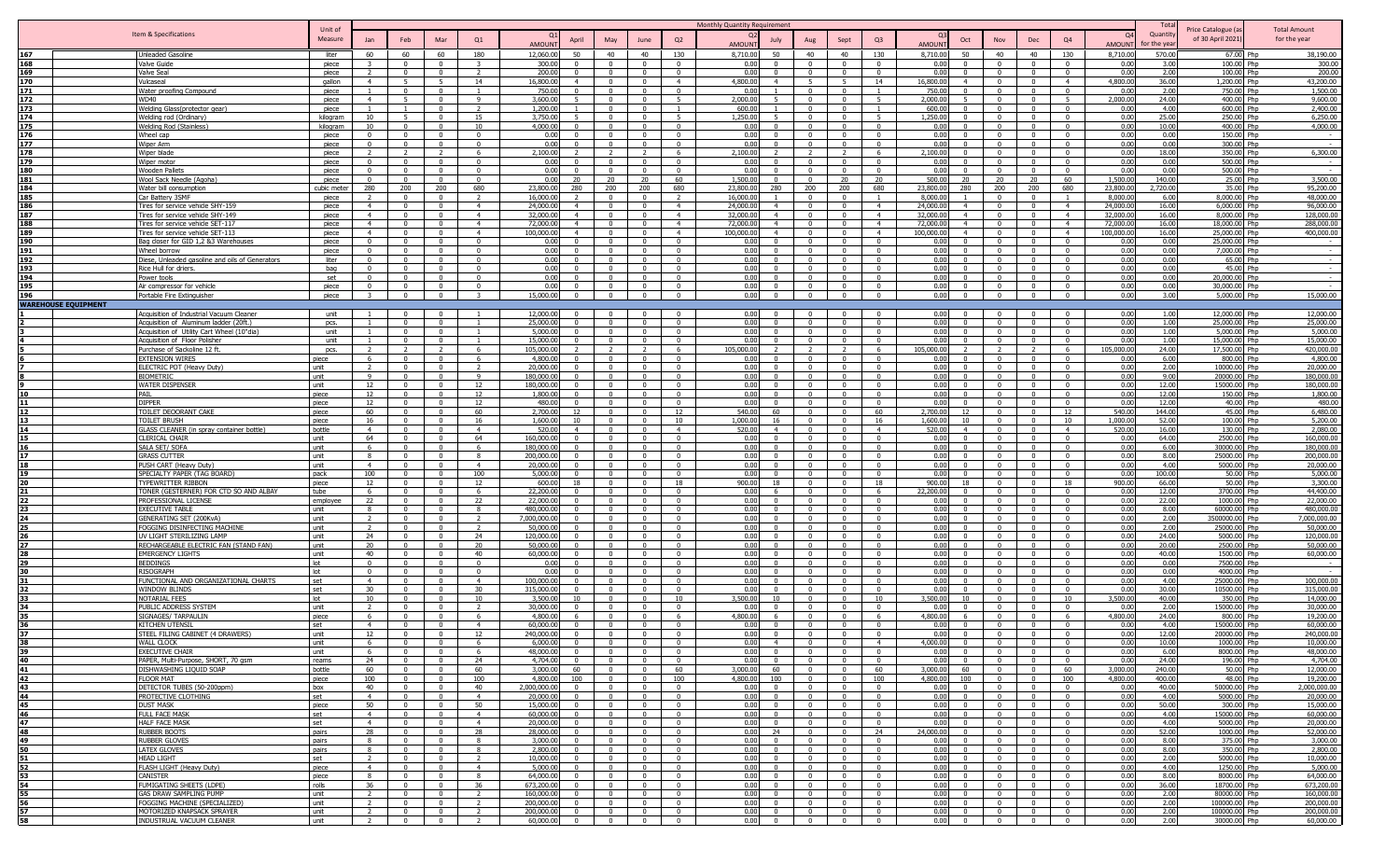|            |                                                                             | Unit of        |                                  |                                |                                |                                  |                          |                                   |                                           |                                  |                                  | Monthly Quantity Requirement |                                   |                                  |                                           |                                  |                        |                                                                       |                                                    |                                         |                          | Tota            | Price Catalogue (a           | <b>Total Amount</b>      |
|------------|-----------------------------------------------------------------------------|----------------|----------------------------------|--------------------------------|--------------------------------|----------------------------------|--------------------------|-----------------------------------|-------------------------------------------|----------------------------------|----------------------------------|------------------------------|-----------------------------------|----------------------------------|-------------------------------------------|----------------------------------|------------------------|-----------------------------------------------------------------------|----------------------------------------------------|-----------------------------------------|--------------------------|-----------------|------------------------------|--------------------------|
|            | Item & Specifications                                                       | Measure        | Jan                              | Feb                            | Mai                            | Q1                               |                          | April                             | May                                       | June                             | Q2                               | $\Omega$                     | July                              | Aug                              | Sept                                      | Q <sub>3</sub>                   |                        | Oct<br>Nov                                                            | Dec                                                | Q4                                      |                          | Quantit         | of 30 April 2021)            | for the year             |
|            |                                                                             |                |                                  |                                |                                |                                  | <b>AMOUN</b>             |                                   |                                           |                                  |                                  | <b>AMOUNT</b>                |                                   |                                  |                                           |                                  | AMOUN                  |                                                                       |                                                    |                                         | <b>AMOUN</b>             | for the yea     |                              |                          |
|            | DANGER SIGN/ CORDON LINE                                                    | rolls          | - 6                              | $\Omega$                       |                                | 6<br>$\overline{z}$              | 12,000.00                | $\Omega$<br>$\Omega$              | $\Omega$                                  |                                  | $\Omega$                         | 0.00                         | $\Omega$                          | $\Omega$                         |                                           | $\Omega$                         | 0.00                   | $\Omega$<br>$\Omega$                                                  | $\Omega$<br>$\Omega$                               | $\Omega$                                | 0.00                     | 6.00            | 2000.00                      | 12,000.00<br>Phn         |
|            | FIRST AID KIT<br>FUEL (PEST CONTROL ADMINISTRATION)                         | set            | $\overline{z}$<br>$\Omega$       | $\Omega$                       | $\Omega$                       | $\Omega$                         | 20,000.00<br>0.00        | $\Omega$                          | $\mathbf{0}$<br>$\Omega$                  |                                  | $^{\circ}$<br>$\Omega$           | 0.00<br>0.00                 | $\Omega$<br>$\Omega$              | $\overline{0}$<br>$\Omega$       |                                           | $\mathbf{0}$<br>$\Omega$         | 0.00<br>0.00           | $\Omega$<br>$\Omega$                                                  | $\Omega$                                           | $\overline{\mathbf{0}}$<br>$\Omega$     | 0.00<br>0.00             | 2.00<br>0.00    | 10000.00 Php<br>50000.00 Php | 20,000.00                |
|            | SPARK PLUG                                                                  | piece          | 24                               |                                |                                | 24                               | 12,000.0                 |                                   | $\Omega$                                  |                                  |                                  | 0.00                         |                                   | $\mathbf{0}$                     |                                           | $\Omega$                         | 0.00                   |                                                                       |                                                    |                                         | 0.00                     | 24.00           | 500.00                       | 12,000.00                |
| 63         | DIGITAL WEIGHING SCALE                                                      | unit           | $\overline{2}$                   | $\Omega$                       | $\Omega$                       |                                  | 70,000.0                 |                                   | $\Omega$                                  |                                  | $\Omega$                         | 0.00                         |                                   | $\mathbf{0}$                     |                                           | $\Omega$                         | 0.00                   | $\Omega$                                                              | - 0                                                | $\Omega$                                | 0.00                     | 2.00            | 35000.00 Php                 | 70,000.00                |
| 64         | RUBBER ROLLER (for LAB Rice Husker)                                         | piece          | $\mathbf{R}$                     |                                | $\sim$                         | $\mathbf{R}$                     | 64,000.0                 |                                   | $\Omega$                                  |                                  |                                  | 0.00                         |                                   | $\mathbf{0}$                     |                                           | $\Omega$                         | 0.00                   | $\Omega$                                                              | $\Omega$                                           | $\Omega$                                | 0.00                     | 8.00            | 8000.00 Php                  | 64,000.00                |
| 65         | 32 GB MICRO SD<br>LASH DRIVE, 32 GB                                         | piece<br>piece | 12                               | $\Omega$                       | $\Omega$                       | $\overline{\phantom{a}}$<br>12   | 2,640.0<br>14,400.0      |                                   | $\Omega$<br>$\Omega$                      |                                  | $\Omega$<br>$\Omega$             | 0.00<br>0.00                 | $\Omega$                          | $\overline{0}$<br>$\mathbf{0}$   |                                           | $\overline{0}$<br>$\mathbf{R}$   | 0.00<br>9,600.0        | $\Omega$                                                              | $\Omega$<br>$\Omega$                               | $\Omega$                                | 0.00<br>0.00             | 2.00<br>20.00   | 1320.00 Php<br>1200.00       | 2,640.00<br>24,000.00    |
|            | COLUMNAR BOOK, 10 COLUMNS                                                   | book           | 28                               |                                |                                | 28                               | 2,800.00                 |                                   | $\Omega$                                  |                                  | - 28                             | 2,800.00                     | วฉ                                | $\overline{0}$                   |                                           | 28                               | 2,800.0                |                                                                       | $\Omega$                                           | 28                                      | 2,800.00                 | 112.00          | 100.00 Php                   | 11,200.00                |
|            | COLUMNAR BOOK, 12 COLUMNS                                                   | book           | 22                               |                                |                                | 22                               | 2,200.0                  | 12                                | $\Omega$                                  |                                  | 12                               | 1,200.00                     | 12                                | $\Omega$                         |                                           | 12 <sup>1</sup>                  | 1,200.0                |                                                                       | $\Omega$                                           | 12                                      | 1,200.00                 | 58.00           | 100.00 Php                   | 5,800.00                 |
|            | COLUMNAR BOOK, 16 COLUMNS                                                   | book           | 10                               |                                |                                | 10                               | 1,200.00                 |                                   | $\Omega$                                  |                                  | $\Omega$                         | 0.00                         |                                   | $\Omega$                         |                                           | $\Omega$                         | 0.00                   |                                                                       | $\Omega$                                           | $\Omega$                                | 0.00                     | 10.00           | 120.00 Php                   | 1,200.00                 |
|            | COLUMNAR BOOK, 18 COLUMNS                                                   | book           | 10                               |                                |                                | 10                               | 1,500.00                 |                                   |                                           |                                  |                                  | 0.00                         |                                   | $\Omega$<br>$\overline{0}$       |                                           | $\Omega$                         | 0.00                   |                                                                       |                                                    | $\sim$                                  | 0.00                     | 10.00           | 150.00 Php                   | 1,500.00                 |
| 71<br>72   | COLUMNAR BOOK, 24 COLUMNS<br>FEATHER DUSTER                                 | book<br>piece  | 10<br>16                         | $\mathbf{0}$                   | $\Omega$                       | 10<br>16                         | 2,000.00<br>1,408.00     | $\Omega$                          | $\Omega$<br>$\mathbf{0}$                  |                                  | $\sqrt{ }$<br>$\Omega$           | 0.00<br>0.00                 | 16                                | $\mathbf{0}$                     | $\Omega$                                  | $\Omega$<br>16                   | 0.00<br>1,408.00       | $\Omega$<br>$\Omega$<br>$\Omega$                                      | $\sqrt{ }$<br>$\Omega$                             | $\Omega$                                | 0.00<br>0.00             | 10.00<br>32.00  | 200.00 Php<br>88.00 Php      | 2,000.00<br>2,816.00     |
| 73         | GUN TUCKER WIRE 8mm                                                         | hox            | 4                                | $\Omega$                       | $\Omega$                       | $\overline{4}$                   | 1,320.00                 | $^{\circ}$                        | $\Omega$                                  |                                  | $\Omega$                         | 0.00                         | $\Omega$                          | $\overline{0}$                   | $^{\circ}$                                | $\Omega$                         | 0.00                   | $\Omega$<br>$\Omega$                                                  | $\Omega$                                           | $\Omega$                                | 0.00                     | 4.00            | 330.00 Php                   | 1,320.00                 |
| 74         | MULTI-PURPOSE CLEANER                                                       | can            | $\overline{z}$                   | $^{\circ}$                     | - 0                            | $\overline{z}$                   | 396.00                   | $^{\circ}$                        | $\Omega$                                  | $^{\circ}$                       | - 0                              | 0.00                         | $\mathcal{L}$                     | $\overline{0}$                   | $\Omega$                                  | $\overline{z}$                   | 396.0                  | $\Omega$<br>$\Omega$                                                  | $\Omega$                                           | $\Omega$                                | 0.00                     | 4.00            | 198.00 Php                   | 792.00                   |
|            | MULTI-PURPOSE OI                                                            | bottle         | 14                               | $\Omega$                       | $\Omega$                       | 14                               | 2,156.00                 | 10 <sup>1</sup>                   | $\overline{0}$                            |                                  | 10                               | 1,540.00                     | 10 <sup>2</sup>                   | $\overline{0}$                   |                                           | 10                               | 1,540.0                | 10<br>$\Omega$                                                        | $\Omega$                                           | 10                                      | 1,540.00                 | 44.00           | 154.00 Php                   | 6,776.00                 |
|            | NITRILE GOLVES (Industrial)                                                 | pairs          | 72                               |                                | $\Omega$                       | 72                               | 3,600.00                 | $\Omega$                          | $\Omega$<br>$\Omega$                      |                                  | $\Omega$                         | 0.00<br>17.500.00            | 72<br>100                         | $\Omega$<br>$\Omega$             |                                           | 72                               | 3,600.0                | $\Omega$<br>$\Omega$                                                  | $\Omega$<br>$\Omega$                               | $\mathbf{0}$                            | 0.00<br>17,500.00        | 144.00          | 50.00 Php                    | 7,200.00                 |
| 78         | TAPE, DUCT<br>SAFETY HELMETS/ HARD HAT                                      | rolls<br>niece | 100<br>$\Omega$                  | $\Omega$                       | 20                             | 100<br>20                        | 17,500.00<br>2,000.00    | 100<br>$\Omega$                   | $\Omega$                                  | $\sqrt{ }$                       | 100<br>$\sqrt{ }$                | 0.00                         | $\Omega$                          | $\Omega$                         | $\Omega$                                  | 100<br>$\Omega$                  | 17,500.0<br><u>ሰ በ</u> | 100<br>$\Omega$<br>$\Omega$                                           | $\Omega$                                           | 100<br>$\sqrt{2}$                       | 0.00                     | 400.00<br>20.00 | 175.00 Php<br>100.00 Php     | 70,000.00<br>2,000.00    |
| 79         | <b>WD 40</b>                                                                | can            | 24                               | $\Omega$                       | $\Omega$                       | 24                               | 9,120.00                 | $\Omega$                          | $\overline{0}$                            | $\sqrt{ }$                       | $\Omega$                         | 0.00                         | 24                                | $\overline{0}$                   | $\Omega$                                  | 24                               | 9,120.0                | $\Omega$<br>$\Omega$                                                  | $\Omega$                                           | $\overline{0}$                          | 0.00                     | 48.00           | 380.00 Php                   | 18,240.00                |
| 80         | CORRECTION FLUID/ WHITE OUT                                                 | bottle         | 8                                | $\mathbf{0}$                   | $\Omega$                       | 8                                | 528.00                   | $\Omega$                          | $\mathbf{0}$                              |                                  | $\Omega$                         | 0.00                         | $\Omega$                          | $\overline{0}$                   | $\mathbf{0}$                              | $\overline{0}$                   | 0.00                   | $\Omega$<br>$\Omega$                                                  | $\Omega$                                           | $\Omega$                                | 0.00                     | 8.00            | 66.00 Php                    | 528.00                   |
|            | FARPAULINE/SACKOLINE/LAMINATED SHEETS                                       | rolls          | 100                              |                                |                                | 100                              | 500.000.00               |                                   | $\Omega$                                  |                                  | $\Omega$                         | 0.00                         |                                   | $\Omega$                         |                                           | $\Omega$                         | 0.00                   | $\Omega$                                                              | $\Omega$                                           | $\Omega$                                | 0.00                     | 100.00          | 5000.00 Php                  | 500,000.00               |
| 82         | STAMP PAD INK, GREEN<br>COMPUTER CONTINUOUS FORM, 2 ply, 280 X 378mm,       | bottle         | $\overline{4}$                   | $\Omega$                       | $\Omega$                       | $\overline{4}$                   | 400.00                   | $\overline{0}$                    | $\Omega$                                  | $\Omega$                         | $\Omega$                         | 0.00                         | $\Omega$                          | $\mathbf{0}$                     | $\Omega$                                  | $\Omega$                         | 0.00                   | $\Omega$<br>$\Omega$                                                  | $\Omega$                                           | $\Omega$                                | 0.00                     | 4.00            | 100.00 Php                   | 400.00                   |
| 83         | CARBONLESS                                                                  | box            | $\overline{4}$                   | $\overline{4}$                 | $\overline{4}$                 | 12                               | 24,000.00                | $\overline{4}$                    | $\overline{4}$                            | $\overline{\mathbf{4}}$          | 12                               | 24,000.00                    | $\overline{4}$                    | $\overline{4}$                   | $\overline{4}$                            | 12                               | 24,000.0               | $\overline{4}$                                                        | $\overline{4}$                                     | 12                                      | 24,000.00                | 48.00           | 2000.00 Php                  | 96,000.00                |
| 84         | COMPUTER CONTINUOUS FORM, 2 ply, 280 X 241mm,                               | box            | 14                               | 14                             | 14                             | 42                               | 84,000.00                | 14                                | 14                                        | 14                               | 42                               | 84,000.00                    | 14                                | 14                               | 14                                        | 42                               | 84,000.0               | 14<br>14                                                              | 14                                                 | 42                                      | 84,000.0                 | 168.00          | 2000.00 Php                  | 336,000.00               |
|            | <b>ARBONLESS</b><br>COMPUTER CONTINUOUS FORM, 3 ply, 280 X 241mm,           |                |                                  |                                |                                |                                  |                          |                                   |                                           |                                  |                                  |                              |                                   |                                  |                                           |                                  |                        |                                                                       |                                                    |                                         |                          |                 |                              |                          |
| 85         | <b>CARBONI FSS</b>                                                          | box            | 10                               |                                |                                | 10                               | 20,000.0                 | 10                                | $\Omega$                                  |                                  | 10                               | 20,000.00                    | 10                                | $\mathbf{0}$                     |                                           | 10                               | 20,000.0               | 10                                                                    | $\mathbf{0}$                                       | 10                                      | 20,000.0                 | 40.00           | 2000.00 Php                  | 80,000.00                |
|            | BALLPEN, ORDINARY, BLACK, 0.5                                               | box            | 18                               | $\Omega$                       | $\sim$                         | 18                               | 9,000.0                  |                                   | $\Omega$                                  | $\sqrt{ }$                       | $\Omega$                         | 0.00                         | $\Omega$                          | $\mathbf{0}$                     |                                           | $\Omega$                         | 0.0                    | $\Omega$<br>$\Omega$                                                  | $\overline{0}$                                     | $\Omega$                                | 0.00                     | 18.00           | 500.00 Php                   | 9,000.00                 |
| 87         | BALLPEN, ORDINARY, BLUE, 0.5                                                | box            | 18                               | $\overline{0}$                 | $\Omega$                       | 18                               | 9,000.0                  | $\Omega$                          | $\overline{0}$                            | $\Omega$                         | $\Omega$                         | 0.00                         | $\Omega$                          | $\overline{0}$                   | $\Omega$                                  | $\mathbf{0}$                     | 0.00                   | $\Omega$<br>$\Omega$                                                  | $\overline{0}$                                     | $\mathbf{0}$                            | 0.00                     | 18.00           | 500.00 Php                   | 9,000.00                 |
| 89         | BALLPEN, ORDINARY, RED, 0.5<br>COMPUTER TABLE                               | hox<br>unit    | 18<br>$\sim$ 4                   | $\Omega$<br>$^{\circ}$         | $\mathbf{0}$                   | 18<br>$\overline{4}$             | 9,000.0<br>20,000,00     | $^{\circ}$                        | $\Omega$<br>$\Omega$                      | - 0                              | $\Omega$<br>$\Omega$             | 0.00<br>0.00                 | $\Omega$<br>$^{\circ}$            | $\overline{0}$<br>$\overline{0}$ | - 0                                       | $\Omega$<br>$^{\circ}$           | 0.00<br>0.0            | $\Omega$<br>$\Omega$<br>$\Omega$                                      | $\Omega$<br>$\Omega$                               | $\Omega$<br>$\mathbf{0}$                | 0.00<br>0.00             | 18.00<br>4.00   | 500.00 Php<br>5000.00 Php    | 9,000.00<br>20,000.00    |
| 90         | FASTENER. PLASTIC, STANDARD                                                 | box            | 36                               | $\Omega$                       | $\Omega$                       | 36                               | 2,520.00                 | -6                                | $\mathbf{0}$                              |                                  | -6                               | 420.00                       | -6                                | $\mathbf{0}$                     |                                           | 6                                | 420.00                 | -6                                                                    | $\Omega$                                           | 6                                       | 420.00                   | 54.00           | 70.00 Php                    | 3,780.00                 |
| 91         | FASTENER, PLASTIC, 8 1/2 LONG PRONG                                         | box            | 30                               | $\Omega$                       | $\Omega$                       | 30                               | 4,500.00                 | $\Omega$                          | $\Omega$                                  |                                  | $\Omega$                         | 0.00                         | $\Omega$                          | $\Omega$                         | $\Omega$                                  | $\Omega$                         | 0.00                   | $\Omega$<br>$\Omega$                                                  | $\Omega$                                           | $\Omega$                                | 0.00                     | 30.00           | 150.00 Php                   | 4,500.00                 |
|            | INK CART, EPSON (003) BLACK                                                 | cart           | 10                               | $\Omega$                       | $\Omega$                       | 10                               | 5,000.00                 |                                   | $\Omega$                                  |                                  | 10                               | 5.000.00                     |                                   | $\overline{0}$                   |                                           | 10                               | 5,000.0                | 10                                                                    | $\Omega$                                           | 10                                      | 5,000.00                 | 40.00           | 500.00 Php                   | 20,000.00                |
| 93         | INK CART, EPSON (003) CYAN                                                  | cart           | $\overline{4}$<br>$\overline{4}$ | $\Omega$                       | $\Omega$                       | $\overline{4}$                   | 2.000.00                 | $\overline{4}$                    | $\overline{0}$                            | $\Omega$                         | $\overline{4}$                   | 2,000.00                     | $\overline{4}$                    | $\overline{0}$<br>$\overline{0}$ | $\Omega$                                  | $\overline{4}$                   | 2,000.0                | $\overline{4}$<br>$\overline{a}$                                      | $\Omega$                                           | $\overline{4}$                          | 2,000.00                 | 16.00           | 500.00 Php                   | 8,000.00                 |
| 94<br>95   | INK CART, EPSON (003) MAGENTA<br>INK CART, EPSON (003) YELLOW               | cart<br>cart   | $\overline{4}$                   | $\mathsf{n}$                   | $\sim$                         | $\overline{4}$<br>$\overline{a}$ | 2.000.00<br>2,000.00     | $\overline{4}$<br>$\overline{4}$  | $\Omega$<br>$\Omega$                      |                                  | $\overline{4}$<br>$\overline{a}$ | 2,000.00<br>2.000.00         | $\overline{4}$<br>$\overline{a}$  | $\Omega$                         | $\Omega$                                  | $\overline{4}$<br>$\overline{4}$ | 2,000.0<br>2.000.0     | $\overline{a}$                                                        | $\Omega$<br>$\Omega$                               | $\overline{4}$<br>$\overline{4}$        | 2,000.0<br>2,000.00      | 16.00<br>16.00  | 500.00 Php<br>500.00 Php     | 8,000.00<br>8,000.00     |
|            | SIGN PEN. GREEN                                                             | box            | - 6                              |                                |                                | -6                               | 1,500.00                 | -6                                | $\Omega$                                  |                                  | -6                               | 1,500.00                     | -6                                | $\overline{0}$                   |                                           | -6                               | 1.500.0                | 6.                                                                    | - 0                                                | - 6                                     | 1,500.0                  | 24.00           | 250.00 Php                   | 6,000.00                 |
| 97         | RIBBON CART, EPSON FX 2190                                                  | cart           | - 6                              | $\mathsf{n}$                   | $\mathsf{n}$                   | -6                               | 4,200,00                 | -6                                | $\Omega$                                  |                                  | - 6                              | 4,200,00                     | 6                                 | $\Omega$                         |                                           | -6                               | $4,200$ $0$            | -6<br>$\Omega$                                                        | $\Omega$                                           | - 6                                     | 4,200.00                 | 24.00           | 700.00 Php                   | 16,800.00                |
|            | RIBBON CART, EPSON LQ 2190                                                  | cart           |                                  |                                |                                | -6                               | 6,000.00                 |                                   | $\Omega$                                  |                                  | -6                               | 6.000.00                     |                                   | $\mathbf{0}$                     |                                           | -6                               | 6,000.0                | 6                                                                     | $\Omega$                                           | - 6                                     | 6,000.00                 | 24.00           | 1000.00 Php                  | 24,000.00                |
| 99         | RUBBER BAND, SMALI                                                          | hox            | 40                               |                                |                                | 40                               | 800.00                   |                                   | $\Omega$                                  |                                  | $\Omega$                         | 0.00                         | 20                                | $\mathbf{0}$                     |                                           | 20                               | 400.0                  | $\Omega$                                                              | $\Omega$                                           | $\Omega$                                | 0.00                     | 60.00           | 20.00 Php                    | 1,200.00                 |
| 100<br>101 | DESKTOP COMPUTER (FOR FOAM INVENTORY)<br>DESKTOP COMPUTER (FOR TOLA PROGRAM | unit<br>unit   | $\overline{4}$                   | $\Omega$                       | $\Omega$                       | $\overline{4}$<br>$\mathcal{D}$  | 160,000.0<br>80,000.0    |                                   | $\Omega$<br>$\Omega$                      |                                  | $\Omega$                         | 0.00<br>0.00                 |                                   | $\mathbf{0}$<br>$\mathbf{0}$     |                                           | $\Omega$<br>$\Omega$             | 0.00<br>0.00           | $\Omega$<br>$\Omega$                                                  | - 0<br>$\sqrt{ }$                                  | $\Omega$<br>$\Omega$                    | 0.00<br>0.00             | 4.00<br>2.00    | 40000.00 Php<br>40000.00 Php | 160,000.00<br>80,000.00  |
| 102        | STEEL FILING CABINET WITH VAULT (FOR CASH)                                  | unit           | $\overline{4}$                   | $\Omega$                       | $\Omega$                       | $\overline{4}$                   | 72,000.0                 |                                   | $\Omega$                                  |                                  | $\Omega$                         | 0.00                         | $\Omega$                          | $\overline{0}$                   | $\Omega$                                  | $\mathbf{0}$                     | 0.00                   | $\Omega$<br>$\Omega$                                                  | $\Omega$                                           | $\Omega$                                | 0.00                     | 4.00            | 18000.00 Php                 | 72,000.00                |
| 103        | AUTOMATIC VOLTAGE REGULATOR (AVR)                                           | unit           | 34                               |                                |                                | 34                               | 119,000.0                |                                   | $\Omega$                                  |                                  | $\Omega$                         | 0.00                         |                                   | $\overline{0}$                   |                                           | $\Omega$                         | 0.00                   |                                                                       | $\Omega$                                           | $\Omega$                                | 0.00                     | 34.00           | 3500.00                      | 119,000.00               |
| 104        | MONEY COUNTING MACHINE                                                      | unit           | $\overline{z}$                   | $\Omega$                       | $\Omega$                       | -2                               | 40,000.00                |                                   | $\mathbf{0}$                              |                                  | $\Omega$                         | 0.00                         | $\Omega$                          | $\mathbf{0}$                     |                                           | $^{\circ}$                       | 0.00                   | $\Omega$<br>$\Omega$                                                  | $\Omega$                                           | $\Omega$                                | 0.00                     | 2.00            | 20000.00 Php                 | 40,000.00                |
| 105        | <b>FACE SHIELD</b>                                                          | piece          | 200                              | $\Omega$                       | $\Omega$                       | 200                              | 3,000.0                  | 200                               | $\mathbf{0}$                              |                                  | 200                              | 3,000.00                     | 200<br>100                        | $\overline{0}$                   |                                           | 200                              | 3,000.0                | 200                                                                   | $\Omega$                                           | 200                                     | 3,000.00                 | 800.00          | 15.00 Php                    | 12,000.00                |
| 106        | KN95/DISPOSABLE FACEMASK<br>PERSONAL PROTECTIVE EQUIPMENT (FOR              | box            | 100                              | 100                            | 100                            | 300                              | 105,000.00               | 100                               | 100                                       | 100                              | 300                              | 105,000.00                   |                                   | 100                              | 100                                       | 300                              | 105,000.0              | 100<br>100                                                            | 100                                                | 300                                     | 105,000.0                | 1,200.00        | 350.00 Php                   | 420,000.00               |
| 107        | <b>JISINFFCTION</b>                                                         | set            | 24                               |                                |                                | 24                               | 24,000.0                 | 24                                | $\Omega$                                  |                                  | 24                               | 24,000.00                    | 24                                | $^{\circ}$                       |                                           | 24                               | 24,000.0               | - 24                                                                  | $\mathbf{0}$                                       | 24                                      | 24,000.0                 | 96.00           | 1000.00 Php                  | 96,000.00                |
| 108        | <b>CANDLE (#19)</b>                                                         | pack           | 20                               | $\Omega$                       | $\Omega$                       | 20                               | 1,500.00                 | $\Omega$                          | $\overline{0}$                            |                                  | $\Omega$                         | 0.00                         |                                   | $\mathbf{0}$                     |                                           | $\mathbf{0}$                     | 0.00                   | $\Omega$<br>$\Omega$                                                  | $\Omega$                                           | $\overline{0}$                          | 0.00                     | 20.00           | 75.00 Php                    | 1,500.00                 |
| 109<br>110 | COLORED PAPER, LONG, ASSORTED COLOR<br>TAPE, DOUBLE SIDED, 1"               | reams<br>rolls | $\overline{2}$<br>20             | $\Omega$                       | $\Omega$                       | 20                               | 500.00<br>1.800.00       | $\Omega$                          | $\overline{0}$<br>$\Omega$                | $\Omega$                         | $\Omega$<br>$\Omega$             | 0.00<br>0.00                 | $\Omega$                          | $\mathbf{0}$<br>$\overline{0}$   | $\Omega$                                  | $\overline{2}$<br>$\Omega$       | 500.0<br>0.00          | $\Omega$<br>$\Omega$<br>$\Omega$                                      | $\Omega$<br>$\Omega$                               | $\overline{0}$<br>$\sqrt{2}$            | 0.00<br>0.00             | 4.00<br>20.00   | 250.00 Php<br>90.00 Php      | 1,000.00<br>1,800.00     |
| 111        | DRAWER LOCK                                                                 | piece          | 40                               | $\Omega$                       | $\Omega$                       | 40                               | 12,000.00                | $\Omega$                          | $\mathbf{0}$                              |                                  | $\Omega$                         | 0.00                         | $\Omega$                          | $\mathbf{0}$                     | $\Omega$                                  | $\overline{0}$                   | 0.00                   | $\Omega$<br>$\Omega$                                                  | $\Omega$                                           | $\overline{0}$                          | 0.00                     | 40.00           | 300.00 Php                   | 12,000.00                |
| 112        | EMPTY BOX (FILE STORAGE)                                                    | piece          | 100                              | $\Omega$                       | $\Omega$                       | 100                              | 3,000.00                 | $\Omega$                          | $\mathbf{0}$                              |                                  | $\Omega$                         | 0.00                         | 100                               | $\overline{0}$                   | $\mathbf{0}$                              | 100                              | 3,000.0                | $\Omega$<br>$\Omega$                                                  | $\Omega$                                           | $\Omega$                                | 0.00                     | 200.00          | 30.00 Php                    | 6,000.00                 |
| 113        | <b>MARKING CRAYONS</b>                                                      | hox            | 12                               | $\Omega$                       |                                | 12                               | 1,800.00                 | 12                                | $\Omega$                                  |                                  | 12                               | 1.800.00                     | 12                                | $\overline{0}$                   | $\Omega$                                  | 12                               | 1,800.0                | 12                                                                    | $\Omega$                                           | 12                                      | 1,800.00                 | 48.00           | 150.00 Php                   | 7,200.00                 |
| 114        | PADLOCK                                                                     | unit           | 60                               | $^{\circ}$                     | - 0                            | 60                               | 30,000,00                | $^{\circ}$                        | $\Omega$                                  | $^{\circ}$                       | - 0                              | 0.00                         | $^{\circ}$                        | $\overline{0}$                   | $\Omega$                                  | $\Omega$                         | 0.00                   | $\Omega$<br>$\Omega$                                                  | $\Omega$                                           | $\Omega$                                | 0.00                     | 60.00           | 500.00 Php                   | 30,000,00                |
| 115<br>116 | PHOTO PAPER, A4<br><b>PUSH PINS</b>                                         | pack<br>pack   | 20<br>20                         | $\Omega$<br>$\Omega$           | $\Omega$                       | 20<br>20                         | 4,000.00<br>1,000.00     | $\Omega$<br>$\Omega$              | $\mathbf{0}$<br>$\Omega$                  |                                  | $\Omega$<br>$\Omega$             | 0.00<br>0.00                 | $\Omega$<br>$\Omega$              | $\overline{0}$<br>$\Omega$       |                                           | $\mathbf{0}$<br>$\Omega$         | 0.00<br>0.00           | $\mathbf{0}$<br>$\Omega$<br>$\Omega$<br>$\Omega$                      | $\Omega$<br>$\Omega$                               | $\overline{\mathbf{0}}$<br>$\mathbf{0}$ | 0.00<br>0.00             | 20.00<br>20.00  | 200.00 Php<br>50.00 Php      | 4,000.00<br>1,000.00     |
| 117        | STICKY NOTES0 THIN STRIPS (SIGN HERE)                                       | nad            | 100                              |                                |                                | 100                              | 2,500.0                  |                                   | $\Omega$                                  |                                  |                                  | 0.00                         |                                   | $\Omega$                         |                                           | 100                              | 2.500.0                |                                                                       |                                                    | $\sqrt{ }$                              | 0.00                     | 200.00          | 25.00 Php                    | 5,000.00                 |
| 118        | <b>BATHROOM SOAP</b>                                                        | piece          | 20                               | $\Omega$                       | $\sim$                         | 20                               | 1.000.00                 | $20^{\circ}$                      | $\Omega$                                  |                                  | 20                               | 1.000.00                     | ንበ                                | $\Omega$                         |                                           | 20                               | 1.000.0                | 20                                                                    | $\sqrt{ }$                                         | $20^{\circ}$                            | 1.000.00                 | 80.00           | 50.00 Php                    | 4,000.00                 |
| 119        | BLEACHING SOLUTION                                                          | qallon         | 24                               | 24                             | 24                             | 72                               | 12,960.0                 | 24                                | 24                                        | 24                               | 72                               | 12,960.00                    | 24                                | 24                               | 24                                        | 72                               | 12,960.0               | 24<br>24                                                              | 24                                                 | 72                                      | 12,960.0                 | 288.00          | 180.00 Php                   | 51,840.00                |
| 120        | CHLORINE                                                                    | kiloaram       | $\overline{4}$                   |                                |                                | $\overline{4}$                   | 120.00                   | $\overline{a}$                    | $\Omega$                                  |                                  | $\overline{a}$                   | 120.00                       | $\overline{4}$                    | $\Omega$                         | $\Omega$                                  | $\overline{4}$<br>$\Omega$       | 120.0<br>0.00          | $\overline{a}$                                                        | $\Omega$                                           | $\overline{4}$                          | 120.00<br>0 <sub>0</sub> | 16.00<br>48.00  | 30.00 Php                    | 480.00                   |
| 121<br>122 | <b>BAG CLOSER BELT</b><br>BAG CLOSER NEEDLE #25                             | piece<br>piece | 48                               |                                |                                | 48<br>48                         | 16,800.00<br>16.800.00   | $\mathbf{0}$                      | $\mathbf{0}$                              |                                  | $\Omega$                         | 0.00<br>0.00                 | $\Omega$                          | $\overline{0}$                   |                                           |                                  |                        | $\Omega$                                                              | $\Omega$                                           | $\Omega$                                |                          | 48.00           | 350.00 Php<br>350.00 Pho     | 16,800.00<br>16,800.00   |
| 123        | NYLON NO. 300 (FOR GRASSCUTTER)                                             | kilogram       | 24                               | $\Omega$                       | $\mathsf{n}$                   | 24                               | 9,600.00                 | $\Omega$                          | $\overline{0}$                            | $\Omega$                         | $\Omega$                         | 0.00                         | $\Omega$                          | $\overline{0}$                   | $\Omega$                                  | $\overline{0}$                   | 0.00                   | $\overline{0}$<br>$\Omega$                                            | $\Omega$                                           | $\Omega$                                | 0.00                     | 24.00           | 400.00 Php                   | 9,600.00                 |
| 124        | <b>SACK NEEDLE</b>                                                          | piece          | 100                              | $^{\circ}$                     | $\overline{0}$                 | 100                              | 2,500.00                 |                                   | $\overline{0}$                            | $\overline{0}$                   | $\overline{0}$                   | 0.00                         |                                   | $\overline{0}$                   | $\Omega$                                  | $\overline{0}$                   | 0.00                   | $\Omega$<br>$\Omega$                                                  | $\Omega$                                           | $\overline{0}$                          | 0.00                     | 100.00          | 25.00 Php                    | 2,500.00                 |
| 125        | <b>TOOL BOX</b>                                                             | piece          | 4 <sup>1</sup>                   | $\sim$                         | $\overline{0}$                 | $\overline{4}$                   | 2,000.00                 | $\Omega$                          | $\overline{0}$                            | $\overline{\mathbf{0}}$          | $\overline{\mathbf{0}}$          | 0.00                         | $\sqrt{ }$                        | $\overline{0}$                   | $\overline{0}$                            | $\overline{0}$                   | 0.00                   | $\overline{0}$<br>$\Omega$                                            | $\overline{0}$                                     | $\overline{0}$                          | 0.00                     | 4.00            | 500.00 Php                   | 2,000.00                 |
| 126<br>127 | <b>CCTV CAMERA</b><br>DUST PAN, GI SHEET                                    | set<br>piece   | 20<br>30 <sup>2</sup>            | $\mathbf{0}$<br>$\overline{0}$ | $\mathbf{0}$<br>$\overline{0}$ | 20<br>30                         | 400,000.00<br>4,500.00   | $\overline{0}$<br>30 <sup>2</sup> | $\overline{\mathbf{0}}$<br>$\overline{0}$ | $\overline{0}$<br>$\overline{0}$ | $\overline{0}$<br>30             | 0.00<br>4,500.00             | $\overline{0}$<br>30 <sup>2</sup> |                                  | $0$ 0<br>$0 \qquad \qquad 0$              | $\overline{0}$<br>30             | 0.00<br>4,500.00       | $\overline{0}$<br>$\overline{0}$<br>30 <sup>2</sup><br>$\overline{0}$ | $\overline{\mathbf{0}}$<br>$\overline{\mathbf{0}}$ | $\overline{0}$<br>30                    | 0.00<br>4,500.00         | 20.00<br>120.00 | 20000.00 Php<br>150.00 Php   | 400,000.00<br>18,000.00  |
| 128        | <b>FABRIC CONDITIONER</b>                                                   | sachet         | 48                               | 48                             | 48                             | 144                              | 1,152.00                 | 48                                | 48                                        | 48                               | 144                              | 1,152.00                     | 48                                | 48                               | 48                                        | 144                              | 1,152.00               | 48<br>48                                                              | 48                                                 | 144                                     | 1,152.00                 | 576.00          | 8.00 Php                     | 4,608.00                 |
| 129        | <b>GRASS CUTTER BLADE</b>                                                   | piece          | 20                               | $\Omega$                       | $\overline{0}$                 | 20                               | 5,000.00                 | $\overline{0}$                    | $\overline{0}$                            | $\sim$ 0                         | $\overline{\mathbf{0}}$          | 0.00                         | $\Omega$                          | $\overline{0}$                   | $\overline{\mathbf{0}}$                   | $\overline{\mathbf{0}}$          | 0.00                   | $\overline{0}$<br>$\overline{0}$                                      | $\Omega$                                           | $\overline{0}$                          | 0.00                     | 20.00           | 250.00 Php                   | 5,000.00                 |
| 130        | MURIATIC ACID                                                               | qallon         | 12                               | 12                             | 12                             | 36                               | 18,000.00                | 12                                | 12                                        | 12                               | 36                               | 18,000.00                    | 12                                |                                  | 12   12                                   | 36                               | 18,000.0               | 12<br>12                                                              | 12                                                 | 36                                      | 18,000.00                | 144.00          | 500.00 Php                   | 72,000.00                |
| 131        | TRASH BIN WITH PEDAL (BIG)                                                  | piece          | 16                               | $\mathbf{0}$                   | $\overline{0}$                 | 16                               | 2,400.00                 | 16                                | $\overline{0}$                            | $\sim$                           | 16                               | 2,400.00                     | 16                                | $\overline{0}$                   | $\sim$ 0                                  | 16                               | 2,400.00               | 16<br>$\mathbf{0}$                                                    | $\sqrt{ }$                                         | 16                                      | 2,400.00                 | 64.00           | 150.00 Php                   | 9,600.00                 |
| 132<br>133 | OUTDOOR HOODED TRASH BIN (Y.R.G) WITH WHEELS<br>MICROSOFT OFFICE INSTALLER  | S<br>piece     | 16<br>60                         | $^{\circ}$<br>$\mathbf{0}$     | $\sim$ 0<br>$\overline{0}$     | 16<br>60                         | 240,000,00<br>210,000,00 | $\Omega$<br>$\Omega$              | $\overline{1}$<br>$\overline{2}$          | $\sim$<br>$\sim$                 | $\overline{1}$<br>$\overline{z}$ | 15,000.00<br>7.000.00        | $\Omega$                          | $\overline{0}$                   | $\sim$<br>$0$ 0                           | $\mathbf{0}$<br>$\overline{0}$   | 0.00<br>0.00           | $\Omega$<br>$\sqrt{ }$<br>$\Omega$<br>$\sim$                          | $\sqrt{ }$<br>$\sqrt{ }$                           | $\sqrt{2}$<br>$\Omega$                  | 0.00<br>0.00             | 17.00<br>62.00  | 15000.00 Php<br>3500.00 Php  | 255,000.00<br>217,000.00 |
| 134        | CART INK, BROTHER BTD60BK                                                   | cart           | 20                               | $\mathbf{0}$                   | $\overline{0}$                 | 20                               | 12,000.00                | 20                                | $\mathbf{R}$                              | $\sim$                           | 23                               | 13,800.00                    | 20                                |                                  | $0$ 0                                     | $\frac{1}{20}$                   | 12,000.00              | 20<br>$\overline{0}$                                                  | $\overline{0}$                                     | 20                                      | 12,000.00                | 83.00           | 600.00 Php                   | 49,800.00                |
| 135        | CART INK, BROTHER BT500C                                                    | cart           | 10                               | $\mathbf{0}$                   | $\overline{0}$                 | 10                               | 5.000.00                 | 10                                | $\overline{4}$                            | $\sim$ 0                         | 14                               | 7.000.00                     | 10                                |                                  | $0 \qquad 0$                              | 10                               | 5,000.00               | 10<br>$\overline{0}$                                                  | $\overline{0}$                                     | 10                                      | 5,000.00                 | 44.00           | 500.00 Php                   | 22,000.00                |
| 136        | CART INK, BROTHER BT500M                                                    | cart           | 10                               | $\overline{0}$                 | $\overline{0}$                 | 10                               | 5,000.00                 | 10                                | 5                                         | $\overline{0}$                   | 15                               | 7,500.00                     | 10                                | $\overline{0}$                   | $\overline{\mathbf{0}}$                   | 10                               | 5,000.0                | 10<br>$\overline{0}$                                                  | $\overline{0}$                                     | 10                                      | 5,000.00                 | 45.00           | 500.00 Php                   | 22,500.00                |
| 137<br>138 | CART INK, BROTHER BT500Y<br><b>DESK LAMP</b>                                | cart<br>unit   | 10<br>10                         | $\overline{0}$<br>$\Omega$     | $\overline{0}$<br>$\Omega$     | 10<br>10                         | 5,000.00<br>20,000.00    | 10<br>$\overline{0}$              | 6<br>7                                    | $\overline{0}$<br>$\Omega$       | 16<br>$\overline{7}$             | 8,000.00<br>14,000.00        | 10<br>$^{\circ}$                  | $\overline{0}$<br>$\overline{0}$ | $\overline{\mathbf{0}}$<br>$\overline{0}$ | 10<br>$\overline{0}$             | 5,000.00<br>0.00       | 10<br>$\overline{0}$<br>$\Omega$<br>$\Omega$                          | $\overline{\mathbf{0}}$<br>$\overline{0}$          | 10<br>$\overline{0}$                    | 5,000.00<br>0.00         | 46.00<br>17.00  | 500.00 Php<br>2000.00 Php    | 23,000.00<br>34,000.00   |
| 139        | PLASTIC SEALER                                                              | unit           | 10                               | $\mathbf{0}$                   | $\overline{0}$                 | 10                               | 10,000.00                | $\Omega$                          | 8                                         | $\overline{0}$                   | 8                                | 8,000,00                     | $\Omega$                          | $\overline{0}$                   | $\overline{0}$                            | $\overline{0}$                   | 0.00                   | $\overline{0}$<br>$\overline{0}$                                      | $\Omega$                                           | $\overline{0}$                          | 0.00                     | 18.00           | 1000.00 Php                  | 18,000,00                |
| 140        | NYLON ROPES #16-18                                                          | rolls          | 80                               | $\overline{0}$                 | $\overline{0}$                 | 80                               | 160,000,00               | $\overline{0}$                    | 9                                         | $\overline{0}$                   | $\overline{q}$                   | 18,000.00                    | $\mathbf{0}$                      | $\overline{0}$                   | $\mathbf{0}$                              | $\mathbf{0}$                     | 0.00                   | $\overline{0}$<br>$\overline{0}$                                      | $\overline{0}$                                     | $\overline{0}$                          | 0.00                     | 89.00           | 2000.00 Php                  | 178,000.00               |
| 141        | COMMON GARDENING TOOLS, MATERIALS AND                                       | lot            | $\overline{4}$                   | $\mathbf{0}$                   | $\mathbf{0}$                   | $\overline{4}$                   | 400,000.00               | $\overline{\mathbf{0}}$           | 10                                        | $\overline{0}$                   | 10                               | 1,000,000.00                 | $\mathbf{0}$                      | $\mathbf{0}$                     | $\mathbf{0}$                              | $\overline{0}$                   | 0.00                   | $\bf{0}$<br>$\mathbf{0}$                                              | $\mathbf 0$                                        | $\overline{\mathbf{0}}$                 | 0.00                     | 14.00           | 100000.00 Php                | 1,400,000.00             |
|            | FFRTII IZFR                                                                 |                |                                  |                                |                                |                                  |                          |                                   |                                           |                                  |                                  |                              |                                   |                                  |                                           |                                  |                        |                                                                       |                                                    |                                         |                          |                 |                              |                          |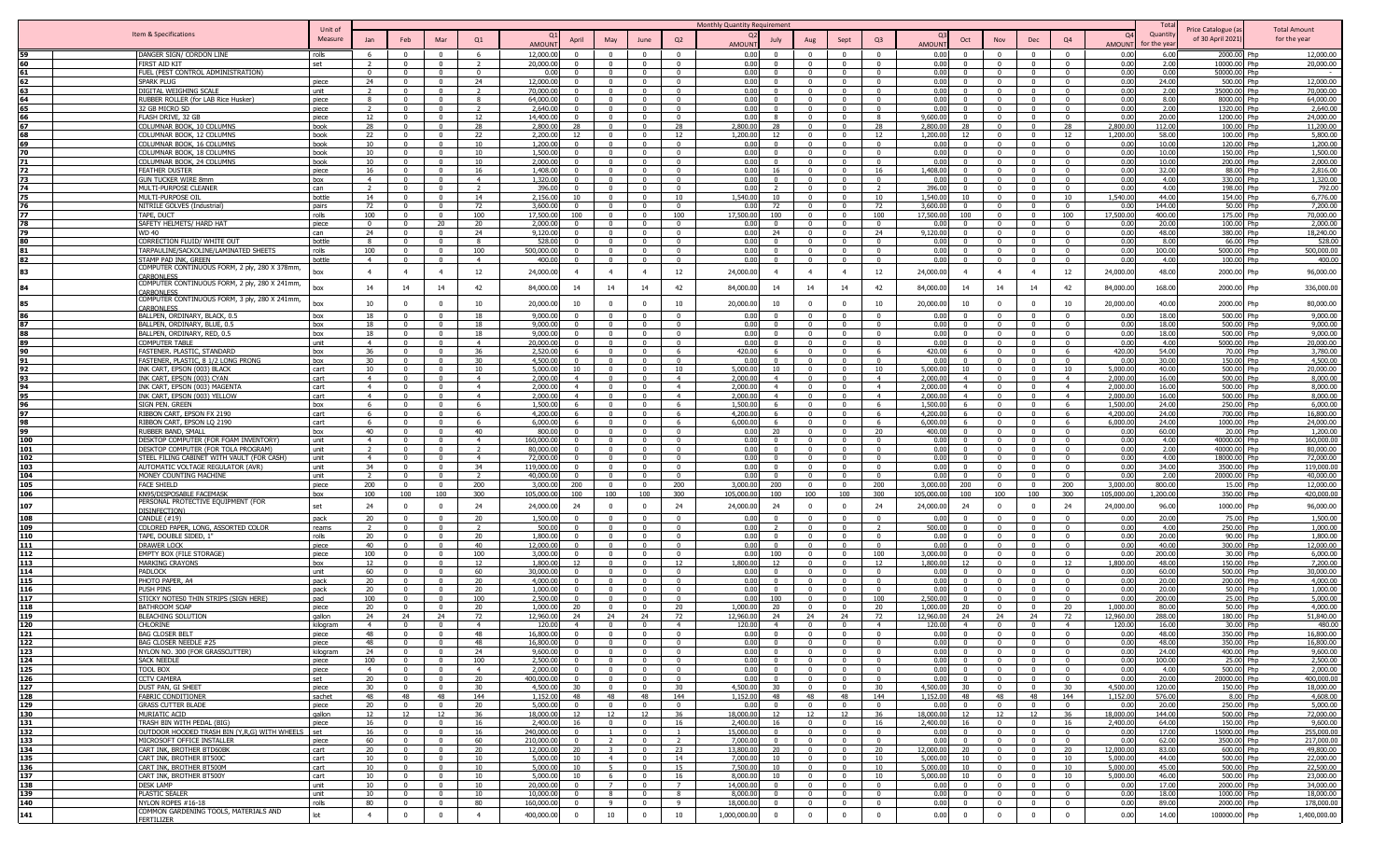|                          |                               |                                                                                                    | Unit of       |                                  |                                  |                                  |                                          |                                                         |                                  |                                  |                                                    | Monthly Quantity Requirement                            |                                  |                                  |                         |                        |                                  |                                  |                                            |                               |                        | Total           |                                         | <b>Total Amount</b>     |
|--------------------------|-------------------------------|----------------------------------------------------------------------------------------------------|---------------|----------------------------------|----------------------------------|----------------------------------|------------------------------------------|---------------------------------------------------------|----------------------------------|----------------------------------|----------------------------------------------------|---------------------------------------------------------|----------------------------------|----------------------------------|-------------------------|------------------------|----------------------------------|----------------------------------|--------------------------------------------|-------------------------------|------------------------|-----------------|-----------------------------------------|-------------------------|
|                          |                               | Item & Specifications                                                                              | Measure       | Jan                              | Feb                              | Mar                              | Q1                                       | April                                                   | May                              | June                             | Q2                                                 | July                                                    | Aug                              | Sept                             | Q <sub>3</sub>          |                        | Oct                              | Nov                              | Dec                                        | Q4                            | <b>O</b>               | Quantity        | Price Catalogue (a<br>of 30 April 2021) | for the year            |
|                          |                               |                                                                                                    |               |                                  |                                  |                                  |                                          | <b>AMOUN</b><br>$\Omega$                                |                                  |                                  |                                                    | <b>AMOUN</b>                                            |                                  | $\Omega$                         |                         | AMOUN                  |                                  |                                  |                                            |                               | AMOUN                  | or the ve       |                                         |                         |
| 143                      |                               | <b>BAG CLOSER THREAD</b><br>INDUSTRIAL FAN TRIPOD STAND FOR WAREHOUSES                             | spool<br>unit | 100<br>40                        | $\Omega$<br>$^{\circ}$           | $\mathbf{0}$<br>$^{\circ}$       | 100<br>40                                | 17,500.0<br>360,000.00<br>$\Omega$                      | 11<br>12                         | $\Omega$<br>$\Omega$             | 11<br>12                                           | 1,925.00<br>100<br>108,000.00<br>$\Omega$               | $\Omega$                         | $\Omega$                         | 100<br>$\Omega$         | 17,500.00<br>0.00      | $\Omega$                         | $\Omega$<br>$\Omega$             | $\Omega$<br>$\overline{0}$                 | $\Omega$<br>$\overline{0}$    | 0.00<br>0.00           | 211.00<br>52.00 | 175.00 Php<br>9000.00 Php               | 36,925.00<br>468,000.00 |
|                          |                               | Bulb, Day Light 100 watts                                                                          |               | 55                               | $\Omega$                         | $\Omega$                         | 55                                       | 16,500.0                                                |                                  | 45                               | 45                                                 | 13,500.0<br>20                                          |                                  |                                  | 20                      | 6,000.00               | 40                               | $\Omega$                         | 15                                         | 55                            | 16,500.0               | 175.00          | 300.00 Php                              | 52,500.00               |
|                          |                               | Bulb, Flourescent                                                                                  |               | 12                               | $^{\circ}$                       | $^{\circ}$                       | 12                                       | 3,840.0                                                 |                                  | $\Omega$                         |                                                    | 1,600.00<br>5                                           | $\Omega$                         | $\Omega$                         |                         | 1,600.00               |                                  |                                  | 12                                         | 17                            | 5,440.0                | 39.00           | 320.00 Php                              | 12,480.00               |
|                          |                               | Flashlight, heavy duty                                                                             |               | - 5                              | $^{\circ}$                       | $^{\circ}$                       | - 5                                      | 7,500.0<br>$\Omega$                                     | $\Omega$                         | $\Omega$                         | $^{\circ}$                                         | 0.01<br>-5                                              | $\Omega$                         | $\Omega$                         | 5                       | 7,500.0                |                                  | $\Omega$                         | $\overline{\mathbf{0}}$                    | $\Omega$                      | 0.0                    | 10.00           | 1.500.00 Php                            | 15,000.00               |
|                          |                               | <b>Emergency Lamp</b>                                                                              |               | -5                               | $\mathbf{0}$                     | $\mathbf{0}$                     | - 5                                      | 10,000.0<br>5.                                          | $\Omega$                         | $\Omega$                         | - 5                                                | 10,000.0<br>-5                                          | $\Omega$                         | 0                                | - 5                     | 10,000.0               |                                  | $\Omega$                         | $\Omega$                                   | - 5                           | 10,000.00              | 20.00           | 2,000.00 Php                            | 40,000.00               |
|                          |                               | Emergency lights                                                                                   |               | 5                                | $\Omega$<br>$\Omega$             | $\Omega$<br>$\Omega$             | -5                                       | 7,500.0<br>-5<br>10,000.<br>$\Omega$                    | $\Omega$                         | $\Omega$<br>$\sqrt{ }$           | - 5<br>$\overline{0}$                              | 7,500.0<br>5 <sup>2</sup><br>0 <sub>0</sub><br>$\Omega$ | $\Omega$                         | $\Omega$<br>$\Omega$             | - 5                     | 7,500.00<br>0.00       |                                  | $\Omega$<br>$\Omega$             | $\Omega$<br>$\Omega$                       | - 5<br>$\sqrt{ }$             | 7,500.00<br>0.00       | 20.00<br>2.00   | 1,500.00 Php<br>5,000.00 Php            | 30,000.00<br>10,000,00  |
|                          |                               | Power Sprayer with Electric Motor<br>Hand Dryer                                                    |               |                                  | $\Omega$                         | $\Omega$                         | $\overline{2}$                           | 7,000.0<br>$\Omega$                                     | $\overline{a}$                   | $\Omega$                         | $\Omega$                                           | 0 <sub>0</sub><br>$\Omega$                              | $\Omega$                         | $\Omega$                         | $\Omega$                | 0.00                   |                                  | $\Omega$                         | $\Omega$                                   | $\Omega$                      | 0.00                   | 2.00            | 3,500.00 Php                            | 7.000.00                |
|                          |                               | Alcohol Dispense                                                                                   |               | 5 <sup>5</sup>                   | $\mathbf{0}$                     | $\mathbf{0}$                     | $\overline{5}$                           | 5,000.0<br>$\Omega$                                     | $\sim$                           | $\sqrt{ }$                       | $\Omega$                                           | 0.00<br>$\overline{0}$                                  | $\Omega$                         | $\mathsf{n}$                     | $\Omega$                | 0.00                   |                                  | $\Omega$                         | $\overline{0}$                             | $\Omega$                      | 0.00                   | 5.00            | 1,000.00 Php                            | 5,000.00                |
|                          |                               | Soap Dispenser                                                                                     |               | $\mathbf{z}$                     | $\mathbf{0}$                     | $\overline{0}$                   | $\mathbf{R}$                             | 2,250.0<br>$^{\circ}$                                   | $\Omega$                         | $\overline{0}$                   | $\overline{0}$                                     | 0.00<br>$\overline{0}$                                  | $\mathbf{0}$                     | $\overline{0}$                   | $\mathbf{0}$            | 0.00                   |                                  | $\overline{0}$                   | $\overline{0}$                             | $\overline{0}$                | 0.00                   | 3.00            | 750.00 Php                              | 2,250.00                |
| 12                       |                               | PAPER SHREDDER, cutting width: 3mm-4mm (Entry                                                      |               |                                  | $\mathbf{0}$                     | $\mathbf{0}$                     | $\mathbf{1}$                             | 15,000.0<br>$\Omega$                                    | $\Omega$                         | $\mathbf{0}$                     | $^{\circ}$                                         | 0.00<br>$\Omega$                                        |                                  | $\Omega$                         | $\Omega$                | 0.00                   |                                  | $\Omega$                         | $\overline{0}$                             | $\Omega$                      | 0.00                   | 1.00            | 15,000.00 Php                           | 15,000.00               |
| <b>Common Office Equ</b> |                               |                                                                                                    |               |                                  |                                  |                                  |                                          |                                                         |                                  |                                  |                                                    |                                                         |                                  |                                  |                         |                        |                                  |                                  |                                            |                               |                        |                 |                                         |                         |
|                          | 44111905-WB-N01               | White Board                                                                                        |               | -3                               | $\mathbf{0}$                     | $\mathbf{0}$                     | $\mathbf{R}$                             | 10,500.00<br>$\Omega$                                   | $\overline{0}$                   | $\overline{\mathbf{0}}$          | $\overline{\mathbf{0}}$                            | 0.00<br>$\mathbf{0}$                                    | $\Omega$                         | $\overline{0}$                   | $\Omega$                | 0.00                   |                                  | $\overline{0}$                   | $\overline{\mathbf{0}}$                    | $\Omega$                      | 0.00                   | 3.00            | 3,500.00 Php                            | 10,500.00               |
|                          | 44111911-WB-D01               | White Board, Digital                                                                               |               | $\Omega$                         | $\mathbf{0}$                     | $\mathbf{0}$                     | $\overline{0}$                           | 0.00                                                    | $\Omega$                         | $\Omega$                         | $\Omega$                                           | 0.00<br>$\Omega$                                        |                                  | $\Omega$                         | $\Omega$                | 0.00                   |                                  | $\Omega$                         | $\Omega$                                   | $\Omega$                      | 0.00                   | 0.00            | Php                                     |                         |
|                          |                               | Dot Matrix Printer - for Cash use<br>Dot Matrix Printer with wif                                   |               | $\overline{\phantom{a}}$         | $\mathbf{0}$<br>$\mathbf{0}$     | $\mathbf{0}$<br>$\mathbf{0}$     | $\mathbf{1}$<br>$\overline{\phantom{a}}$ | 25,000.0<br>$\Omega$<br>60,000.0<br>$\Omega$            | $\Omega$<br>$\mathbf{0}$         | $\Omega$<br>$\Omega$             | $\Omega$<br>$\Omega$                               | 0.00<br>$\mathbf{0}$<br>0.00<br>$\mathbf{0}$            | $\Omega$<br>$\mathbf{0}$         | $\Omega$<br>$\Omega$             | $\Omega$<br>$\Omega$    | 0.00<br>0.00           |                                  | $\Omega$<br>$\Omega$             | $\Omega$<br>$\Omega$                       | $\Omega$<br>$\mathbf{0}$      | 0.00<br>0.00           | 1.00<br>2.00    | 25,000.00 Php<br>30,000.00 Php          | 25,000.00<br>60,000.00  |
|                          |                               | Typewriter- Electric                                                                               |               |                                  | $\mathbf{0}$                     | $\Omega$                         |                                          | 35,000.0<br>$\Omega$                                    | $\Omega$                         | $\Omega$                         | $\Omega$                                           | 0.00<br>$\Omega$                                        | $\Omega$                         | $\Omega$                         | $\Omega$                | 0.00                   |                                  | $\Omega$                         | $\Omega$                                   | $\Omega$                      | 0.00                   | 1.00            | 35.000.00 Php                           | 35,000.00               |
|                          |                               | desktop computer                                                                                   |               |                                  | $\mathbf{0}$                     | $\mathbf{0}$                     |                                          | 35,000.0<br>$\Omega$                                    | $\Omega$                         | $\Omega$                         | $\Omega$                                           | 0.00<br>$\Omega$                                        | $\Omega$                         | $\Omega$                         | $\Omega$                | 0.00                   |                                  | $\Omega$                         | $\Omega$                                   | $\Omega$                      | 0.00                   | 1.00            | 35,000.00 Php                           | 35,000.00               |
|                          |                               | Printer w/ scanner                                                                                 |               |                                  | $\Omega$                         | $\Omega$                         |                                          | 24,000.0                                                | $\Omega$                         | $\Omega$                         |                                                    | 0.00<br>$\Omega$                                        |                                  | $\Omega$                         |                         | 0.00                   |                                  | $\Omega$                         | $\Omega$                                   |                               | 0.00                   | 2.00            | 12,000.00 Php                           | 24,000.00               |
|                          |                               | Office chairs<br>Document Scanner for COA (heavy duty)                                             |               |                                  | $\Omega$                         | $\Omega$<br>$\Omega$             | $\mathbf{R}$                             | 12,000.0<br>65,000.                                     |                                  |                                  |                                                    | 0.00<br>0.00                                            |                                  | $\Omega$                         |                         | 12,000.00<br>0.00      |                                  | $\Omega$                         | $\Omega$                                   |                               | 0.00<br>0.0            | 6.00<br>1.00    | 4,000.00 Php<br>65,000,00 Php           | 24,000,00<br>65,000.00  |
|                          |                               | Clerical Swivel chair                                                                              |               |                                  | $\Omega$                         | 6                                |                                          | 60,000.0                                                |                                  | $\Omega$                         | $\Omega$                                           | 0.00<br>$\Omega$                                        |                                  | $\sqrt{ }$                       |                         | 0.00                   |                                  | $\bigcap$                        | $\bigcap$                                  |                               | 60.000.0               | 12.00           | 10,000.00 Php                           | 120,000.00              |
|                          |                               | Office Table                                                                                       | <b>DC</b>     |                                  | $\mathbf{0}$                     | $\mathbf{0}$                     |                                          | 15,000.0                                                | $\Omega$                         | $\Omega$                         | $\mathbf{R}$                                       | $\overline{0}$<br>15,000.00                             |                                  | $\Omega$                         |                         | 10,000.00              |                                  | $\Omega$                         | $\Omega$                                   | $\mathbf{0}$                  | 0.00                   | 8.00            | 5,000.00 Php                            | 40,000.00               |
|                          |                               | Mimeographing Machine                                                                              |               |                                  | $\Omega$                         | $\Omega$                         |                                          | 70,000.00<br>$\Omega$                                   | $\overline{a}$                   | $\sim$                           | $\overline{0}$                                     | 0.00<br>$\overline{0}$                                  |                                  | $\Omega$                         |                         | 0.00                   |                                  | $\Omega$                         | $\sqrt{ }$                                 |                               | 0.00                   | 1.00            | 70,000,00 Php                           | 70,000,00               |
|                          | <b>Common Office Supplies</b> |                                                                                                    |               | $\Omega$                         | $\Omega$                         | $\Omega$                         | $\overline{0}$                           | 0.00<br>$\Omega$                                        | $\Omega$                         | $\Omega$                         | $\overline{0}$                                     | 0.00<br>$\Omega$                                        | $\Omega$                         | $\overline{0}$                   | $\overline{0}$          | 0.00                   |                                  | $\Omega$                         | $\Omega$                                   | $\overline{0}$                | 0.00                   | 0.00            | 35.00 Php                               |                         |
|                          |                               | Stamp Pad felt pad, min 60mm x 100 mm<br>adding machine ribbon, ordinary                           |               | $\overline{\phantom{a}}$         | $\Omega$                         | $\Omega$                         | $\overline{2}$                           | 200.00<br>$\overline{\phantom{a}}$                      | $\Omega$                         | $\Omega$                         | $\overline{2}$                                     | 200.00<br>$\overline{\phantom{a}}$                      | $\Omega$                         | $\Omega$                         | $\overline{2}$          | 200.00                 |                                  | $\Omega$                         | $\Omega$                                   | $\Omega$                      | 0.00                   | 6.00            | 100.00 Php                              | 600.00                  |
|                          |                               | adding machine tape, ordinary                                                                      |               | $\overline{2}$                   | $\overline{2}$                   | $\overline{2}$                   | 6                                        | 270.00<br>$\overline{2}$                                |                                  | $\overline{2}$                   | -6                                                 | 270.00<br>$\overline{2}$                                | $\overline{2}$                   | $\overline{2}$                   | 6                       | 270.00                 |                                  | $\overline{2}$                   | $\overline{2}$                             | 6                             | 270.00                 | 24.00           | 45.00 Php                               | 1,080.00                |
|                          |                               | ballpens, ordinary, black                                                                          |               | 27                               | 27                               | 27                               | 81                                       | 27<br>405.00                                            | 27                               | 27                               | 81                                                 | 27<br>405.00                                            | 27                               | 27                               | 81                      | 405.00                 | 27                               | 27                               | 27                                         | 81                            | 405.00                 | 324.00          | 5.00 Php                                | 1,620.00                |
|                          |                               | ballpens, ordinary, red                                                                            |               | 12<br>$\overline{4}$             | $\Omega$<br>$\overline{4}$       | $\Omega$<br>$\overline{4}$       | 12                                       | 72.0<br>12<br>$\overline{4}$                            | $\overline{4}$                   | $\Omega$<br>$\overline{4}$       | 12                                                 | 72.00<br>12<br>$\overline{4}$                           | $\Omega$<br>$\overline{4}$       | $\Omega$<br>$\overline{4}$       | 12<br>12                | 72.00<br>72.00         | 12<br>$\overline{a}$             | $\Omega$<br>$\overline{4}$       | $\Omega$<br>$\overline{4}$                 | 12                            | 72.00                  | 48.00           | 6.00 Php                                | 288.00                  |
|                          |                               | ballpens, ordinary, green<br>Ballpens, gell pen, green, 0!                                         |               | $\overline{4}$                   | $\overline{4}$                   | $\overline{4}$                   | 12<br>12                                 | 72.0<br>263.40<br>$\overline{4}$                        | $\overline{4}$                   | $\overline{4}$                   | 12<br>12                                           | 72.00<br>263.40<br>$\overline{4}$                       | $\overline{4}$                   | $\overline{4}$                   | 12                      | 263.40                 | $\overline{4}$                   | $\overline{4}$                   | $\overline{4}$                             | 12<br>12                      | 72.00<br>263.40        | 48.00<br>48.00  | 6.00 Php<br>21.95 Php                   | 288.00<br>1,053.60      |
|                          |                               | Ballpens, fine point, black                                                                        |               | 12                               | 12                               | 12                               | 36                                       | 360.00<br>12                                            | 12                               | 12                               | 36                                                 | 360.00<br>12                                            | 12                               | 12                               | 36                      | 360.00                 | 12                               | 12                               | 12                                         | 36                            | 360.00                 | 144.00          | 10.00 Php                               | 1,440.00                |
|                          |                               | Ballpens, sign pen, black 0.                                                                       |               | 12                               | 12                               | 12                               | 36                                       | 540.0<br>12                                             | 12                               | 12                               | 36                                                 | 540.00                                                  | 12                               | 12                               | 36                      | 540.00                 |                                  | 12                               | 12                                         | 36                            | 540.00                 | 144.00          | 15.00 Php                               | 2.160.00                |
|                          |                               | Batteries, 9 volts, alkaline, black                                                                |               | 12                               | -6                               | -6                               | 24                                       | 4,800.0                                                 |                                  | -6<br>42                         | 18                                                 | 3,600.0                                                 |                                  | -6                               | 18                      | 3,600.0                | 42                               | -6                               | 12                                         | 24                            | 4,800.0                | 84.00           | 200.00 Php                              | 16,800.00               |
|                          |                               | Bin Cards<br>Book Paper, Long, subs. 20                                                            |               | 42                               | 40<br>-5                         | 42                               | 124<br>15                                | 4,960.0<br>42<br>3,900.0                                | 42                               |                                  | 126<br>15                                          | 5,040.0<br>42<br>3.900.0                                | 42                               | 42                               | 126<br>15               | 5,040.00<br>3,900.0    |                                  | 40                               | 42<br>-5                                   | 124<br>15                     | 4,960.0<br>3,900.0     | 500.00<br>60.00 | 40.00 Php<br>260.00 Php                 | 20,000.00<br>15,600.00  |
|                          |                               | Book Paper, short, subs 20                                                                         |               | -5                               | -5                               | -5                               | 15                                       | 3,450.0                                                 | - 5                              | - 5                              | 15                                                 | 3,450.0<br>5.                                           | -5                               | -5                               | 15                      | 3,450.0                |                                  | -5                               | - 5                                        | 15                            | 3,450.0                | 60.00           | 230.00 Php                              | 13,800.00               |
|                          |                               | Bond Paper A4 subs 20                                                                              |               | -5                               | -5                               | 11                               | 21                                       | 5,670.0                                                 | - 5                              | - 11                             | 21                                                 | 5,670.0<br>5.                                           | -5                               | 11                               | 21                      | 5,670.0                |                                  | 11                               | 5                                          | 21                            | 5,670.0                | 84.00           | 270.00 Php                              | 22,680.00               |
|                          |                               | Bond paper short, subs. 16                                                                         |               | $\mathbf{q}$                     | 8<br>$\overline{7}$              | -9<br>$\overline{7}$             | 26<br>21                                 | 4,680.0<br>-9<br>4,200.0                                | - 8<br>$\overline{7}$            | $\overline{9}$                   | 26<br>21                                           | 4,680.0<br>-9<br>4,200.0                                | 8<br>$\overline{7}$              | $\overline{9}$                   | 26<br>21                | 4,680.00<br>4,200.00   | $\alpha$                         | -8<br>$\overline{7}$             | 9<br>$\overline{7}$                        | -26<br>21                     | 4,680.0<br>4,200.0     | 104.00<br>84.00 | 180.00 Php<br>200.00 Php                | 18,720.00<br>16,800.00  |
|                          |                               | Bond paper long, subs 16<br>Bond Paper short, subs 20                                              |               | 10                               | 10                               | 10                               | 30                                       | 8,100.0<br>10                                           | 10                               | 10                               | 30                                                 | 8,100.0<br>10                                           | 10                               | 10                               | $30^{\circ}$            | 8.100.00               | 10                               | 10                               | 10                                         | 30                            | 8,100.0                | 120.00          | 270.00 Php                              | 32,400.00               |
|                          |                               | Bond Paper long, subs. 20                                                                          |               | 10 <sup>1</sup>                  | 10                               | 10                               | 30                                       | 8,400.0<br>10                                           | 10                               | 10                               | 30                                                 | 8,400.0<br>10                                           | 10                               | 10                               | 30 <sup>2</sup>         | 8,400.00               | 10                               | 10                               | 10                                         | 30                            | 8,400.0                | 120.00          | 280.00 Php                              | 33,600.00               |
|                          |                               | Carbon Paper - Long (Blue)                                                                         |               | $\mathcal{L}$                    | $\mathbf{0}$                     | $\mathbf{0}$                     |                                          | 1,700.0                                                 | $\Omega$                         | $\Omega$                         | $\mathcal{L}$                                      | 1,700.00<br>$\mathcal{L}$                               | $\Omega$                         | $\Omega$                         |                         | 1,700.00               |                                  | $\Omega$                         | $\overline{0}$                             |                               | 1,700.0                | 8.00            | 850.00 Php                              | 6,800.00                |
|                          |                               | Cash book, official                                                                                |               |                                  |                                  |                                  | -6                                       | 7,200.0                                                 | $\Omega$                         | $\Omega$                         | - 6                                                | 7,200.00                                                | $\Omega$                         | $\Omega$                         |                         | 7,200.00               |                                  | $\Omega$                         | $\Omega$<br>$\Omega$                       |                               | 2,400.00               | 20.00           | 1,200.00 Php                            | 24,000.00               |
|                          |                               | calculator ribbon<br>Clip, bulldog, metal, 76 mm                                                   |               | 15                               | $\Omega$<br>15                   | $\Omega$<br>15                   | $\overline{\phantom{a}}$<br>45           | 200.0<br>3,150.0<br>15                                  | 15                               | 15                               | $\overline{z}$<br>45                               | 200.00<br>3,150.00<br>15                                | 15                               | 15                               | $\overline{2}$<br>45    | 200.00<br>3.150.00     | 15                               | $\Omega$<br>15                   | 15                                         | $\Omega$<br>45                | 0.00<br>3,150.00       | 6.00<br>180.00  | 100.00 Php<br>70.00 Php                 | 600.00<br>12,600.00     |
| 23                       |                               | Columnar book, 24 col                                                                              |               | $\mathbf{R}$                     |                                  | $\overline{2}$                   | 12                                       | 600.0<br>$\mathbf{R}$                                   | $\overline{2}$                   |                                  | 12                                                 | 600.00<br>$\mathbf{R}$                                  | $\overline{2}$                   |                                  | 12                      | 600.00                 |                                  | $\overline{2}$                   | $\overline{\phantom{a}}$                   | 12                            | 600.00                 | 48.00           | 50.00 Php                               | 2,400.00                |
| 24                       |                               | Columnar book, 8 col.                                                                              |               | -6                               |                                  | $\overline{2}$                   | 10                                       | 480.0                                                   |                                  |                                  | 10                                                 | 480.0<br>6                                              |                                  |                                  | 10                      | 480.00                 |                                  |                                  | $\overline{2}$                             | 10                            | 480.00                 | 40.00           | 48.00 Php                               | 1,920.00                |
|                          |                               | Columnar book, 12 col                                                                              |               | -6<br>$\mathbf{R}$               | $\mathcal{L}$<br>$\overline{2}$  | $\mathcal{L}$<br>$\overline{2}$  | 10<br>12                                 | 600.0<br>720.0                                          |                                  |                                  | 10<br>12                                           | 600.0<br>6<br>720.00<br>8                               | $\mathcal{D}$                    |                                  | 10<br>12                | 600.00<br>720.00       |                                  | $\overline{2}$                   | $\overline{\phantom{a}}$<br>$\overline{2}$ | 10<br>12                      | 600.00<br>720.00       | 40.00<br>48.00  | 60.00 Php<br>60.00 Php                  | 2,400.00<br>2,880.00    |
|                          |                               | Columnar book, 16 col<br>Columnar book, 18 col                                                     |               | 6                                |                                  |                                  | 10                                       | 500.0                                                   |                                  |                                  | 10                                                 | 500.00<br>6                                             |                                  |                                  | 10                      | 500.0                  |                                  |                                  | 2                                          | 10                            | 500.0                  | 40.00           | 50.00 Php                               | 2,000.00                |
|                          |                               | Columnar pad, 6 col.                                                                               |               | -6                               | $\mathbf{0}$                     | $\Omega$                         | - 6                                      | 180.0                                                   | $\Omega$                         | $\Omega$                         | - 6                                                | 180.00<br>-6                                            | $\Omega$                         | $\Omega$                         | 6                       | 180.00                 |                                  | $\Omega$                         | $\overline{\mathbf{0}}$                    | - 6                           | 180.00                 | 24.00           | 30.00 Php                               | 720.00                  |
|                          |                               | Computer ink 003 (for ink tank) black                                                              |               | -6                               | -5                               | -5                               | 16                                       | 4,560.0                                                 | -5                               | -5                               | 16                                                 | 4,560.0<br>6                                            |                                  | -5                               | 16                      | 4,560.0                |                                  | -5                               | - 5                                        | 16                            | 4,560.00               | 64.00           | 285.00 Php                              | 18,240.00               |
|                          |                               | Computer ink 003 Cyan                                                                              |               |                                  | $\overline{4}$                   | $\overline{4}$                   | 13                                       | 3,835.0                                                 | $\overline{4}$<br>$\overline{4}$ | $\overline{4}$<br>$\overline{a}$ | 13                                                 | 3,835.0                                                 | $\overline{4}$                   | $\overline{4}$<br>$\overline{a}$ | 13                      | 3,835.00<br>3,835,00   |                                  | $\overline{4}$<br>$\overline{4}$ | $\overline{4}$<br>$\overline{4}$           | 13                            | 3,835.00               | 52.00           | 295.00 Php                              | 15,340.00<br>15,340.00  |
|                          |                               | Computer ink 003 yellow<br>Computer ink 003 magenta                                                |               |                                  | $\overline{4}$<br>$\overline{4}$ | $\overline{4}$<br>$\overline{4}$ | 13<br>13                                 | 3.835.0<br>3.835.0                                      |                                  | $\overline{a}$                   | 13<br>13                                           | 3,835.0<br>3,835.0                                      | $\overline{a}$                   | $\overline{a}$                   | 13<br>13                | 3,835,00               |                                  | $\overline{4}$                   | $\overline{4}$                             | 13<br>13                      | 3,835.0<br>3,835.0     | 52.00<br>52.00  | 295.00 Php<br>295.00 Php                | 15,340.00               |
|                          |                               | Computer ink 001 black                                                                             |               |                                  | $\Omega$                         | $\Omega$                         |                                          | 2,100.0                                                 |                                  | $\Omega$                         |                                                    | 2,100.0                                                 |                                  |                                  |                         | 2,100.00               |                                  | $\Omega$                         | $\Omega$                                   |                               | 2,100.0                | 8.00            | 1,050.00 Php                            | 8,400.00                |
|                          |                               | Computer ink 001 Cyan                                                                              |               |                                  | $\Omega$                         | $\Omega$                         |                                          | 800.0                                                   |                                  | $\Omega$                         |                                                    | 800.00                                                  |                                  |                                  |                         | 800.00                 |                                  | $\Omega$                         | $\Omega$                                   |                               | 800.00                 | 4.00            | 800.00 Php                              | 3,200.00                |
|                          |                               | <u>Computer ink 001 yellow</u>                                                                     |               |                                  | $^{\circ}$<br>$\Omega$           | $\Omega$<br>$\Omega$             |                                          | 650.0<br>460.0                                          |                                  | $\Omega$                         |                                                    | 650.00<br>460.00                                        |                                  | $\Omega$                         |                         | 650.00<br>460.00       |                                  | $\Omega$<br>$\Omega$             | $\cap$                                     |                               | 650.00                 | 4.00            | 650.00 Php<br>460.00 Php                | 2,600.00<br>1,380.00    |
|                          |                               | Computer ink 001 magenta<br>Computer ink, Canon 98, colored                                        |               | $\Omega$                         | $\Omega$                         | $\Omega$                         | $\Omega$                                 | 0.00<br>$\Omega$                                        | $\Omega$                         | $\Omega$                         | $\Omega$                                           | 0.00<br>$\Omega$                                        | $\Omega$                         | $\Omega$                         | $\Omega$                | 0.00                   |                                  | $\Omega$                         | $\Omega$                                   | $\Omega$                      | 0.00<br>0.00           | 3.00<br>0.00    | 460.00 Php                              |                         |
|                          |                               | Computer ink, Canon 88, black                                                                      |               | $\Omega$                         | $\Omega$                         | $^{\circ}$                       | $\overline{0}$                           | 0.00<br>$\Omega$                                        | $\Omega$                         | $\Omega$                         | $\overline{0}$                                     | 0.00<br>$\Omega$                                        | $\mathbf{0}$                     | $\overline{0}$                   | $\Omega$                | 0.00                   |                                  | $\Omega$                         | $\overline{0}$                             | $\Omega$                      | 0.00                   | 0.00            | 460.00 Php                              |                         |
|                          |                               |                                                                                                    |               |                                  |                                  |                                  |                                          | 5.940c                                                  |                                  |                                  |                                                    | : 940f                                                  |                                  |                                  |                         | aan ni                 |                                  |                                  |                                            |                               | QADf                   | 18 N            | 495.00                                  | 23,760.00               |
| 40<br>41                 |                               | Computer Ink, HP 678, tri-color<br>Computer Ink, T310 Brother black                                |               | $\mathcal{R}$<br>$\overline{4}$  | $\overline{4}$                   | $\overline{4}$                   | $\overline{9}$<br>12                     | 4,455.0<br>5,940.0<br>$\overline{4}$                    | $\overline{4}$                   | $\mathbf{R}$<br>$\overline{4}$   | $\overline{9}$<br>12                               | 4.455.0<br>5,940.00<br>$\overline{4}$                   | $\overline{4}$                   | $\mathbf{R}$<br>$\overline{4}$   | $\overline{9}$<br>12    | 4,455.00<br>5,940.00   |                                  | $\mathbf{z}$<br>$\overline{4}$   | $\overline{4}$                             | $\mathbf{q}$<br>12            | 4,455.00<br>5,940.00   | 36.00<br>48.00  | 495.00 Php<br>495.00 Php                | 17,820.00<br>23,760.00  |
| 42                       |                               | Computer Ink, T310 colored                                                                         |               | 3                                | $\overline{3}$                   | $\mathbf{3}$                     | 9                                        | 4,455.0                                                 |                                  | 3                                | 9                                                  | 4,455.00<br>$\mathbf{3}$                                | $\overline{\mathbf{3}}$          | $\overline{\mathbf{3}}$          | 9                       | 4,455.00               |                                  | 3                                | $\overline{\mathbf{3}}$                    | 9                             | 4,455.00               | 36.00           | 495.00 Php                              | 17,820,00               |
| 43                       |                               | Computer Ink, HP 680, black                                                                        |               | $\overline{7}$                   | $\overline{7}$                   | 7                                | 21                                       | 10,500.0<br>$\overline{7}$                              | $\overline{7}$                   | $\overline{7}$                   | 21                                                 | 10,500.00<br>7                                          | 7                                | $\overline{7}$                   | 21                      | 10,500.00              | $\overline{7}$                   | $\overline{7}$                   | $\overline{7}$                             | 21                            | 10,500.00              | 84.00           | 500.00 Php                              | 42,000.00               |
| 44                       |                               | Computer Ink, HP 680, tri-color                                                                    |               | 5                                | 5                                | 5                                | 15                                       | 7,500.0<br>-5                                           | 5                                | $5^{\circ}$                      | 15                                                 | 7,500.00<br>5                                           | 5                                | 5 <sup>5</sup>                   | 15                      | 7,500.00               |                                  | 5                                | $5^{\circ}$                                | 15                            | 7,500.00               | 60.00           | 500.00 Php                              | 30,000.00               |
| 45                       |                               | computer ribbon, Epson LX-300                                                                      |               | $\overline{4}$<br>$\overline{4}$ | $\overline{4}$<br>$\overline{4}$ | $\overline{4}$<br>$\overline{4}$ | 12<br>12                                 | 4,200.00<br>$\overline{4}$<br>600.00<br>$\overline{4}$  | $\overline{4}$<br>$\overline{4}$ | $\overline{4}$<br>$\overline{4}$ | 12<br>12                                           | 4,200.00<br>$\overline{4}$<br>600.00<br>$\overline{4}$  | $\overline{4}$<br>$\overline{4}$ | $\overline{4}$<br>$\overline{4}$ | 12<br>12                | 4,200.00<br>600.00     | $\overline{4}$<br>$\overline{4}$ | $\overline{4}$<br>$\overline{4}$ | $-4$<br>$\overline{4}$                     | 12<br>12                      | 4,200.00<br>600.00     | 48.00<br>48.00  | 350.00 Php<br>50.00 Php                 | 16,800.00<br>2,400.00   |
| 46<br>47                 |                               | computer ribbon, refill<br>computer ribbon, FX 2190                                                |               | 10                               | 10                               | 10                               | 30                                       | 10,500.00<br>10                                         | 10                               | 10                               | 30                                                 | 10,500.00<br>10                                         | 10                               | 10                               | 30 <sup>2</sup>         | 10.500.00              | 10 <sup>1</sup>                  | 10 <sup>1</sup>                  | 10                                         | 30 <sup>2</sup>               | 10,500.00              | 120.00          | 350.00 Php                              | 42,000.00               |
| 48                       |                               | computer ribbon, FX 2190, refill                                                                   |               | $\overline{5}$                   | 5 <sup>5</sup>                   | $5^{\circ}$                      | 15                                       | 750.00<br>5 <sup>1</sup>                                | 5 <sup>1</sup>                   | -5                               | 15                                                 | 5 <sup>7</sup><br>750.00                                | 5 <sup>7</sup>                   | 5 <sup>1</sup>                   | 15                      | 750.00                 |                                  | 5                                | 5 <sup>5</sup>                             | 15                            | 750.00                 | 60.00           | 50.00 Php                               | 3,000.00                |
| 49                       |                               | computer ribbon, LQ 590                                                                            |               | 5 <sup>5</sup>                   | $5 -$                            | $5 -$                            | 15                                       | 5,250.00<br>5 <sup>1</sup>                              | $5 -$                            | 5 <sup>1</sup>                   | 15                                                 | 5,250.00<br>$5 -$                                       | $5 -$                            | $5 -$                            | 15                      | 5,250,00               |                                  | 5 <sup>1</sup>                   | 5                                          | 15                            | 5,250.00               | 60.00           | 350.00 Php                              | 21,000.00               |
| 50                       |                               | computer ribbon, Tally Dascom, refill                                                              |               | $\overline{4}$                   | $\overline{4}$                   | $\overline{4}$                   | 12                                       | 1,200.0<br>$\overline{4}$<br>12,000.0<br>$\overline{4}$ | $\overline{4}$                   | $\overline{4}$                   | 12                                                 | 1,200.00<br>$\overline{4}$<br>$\overline{4}$            | $\overline{4}$                   | $\overline{4}$                   | 12                      | 1,200.00               | $\overline{4}$<br>$\overline{4}$ | $\overline{4}$                   | $-4$                                       | 12                            | 1,200.00               | 48.00           | 100.00 Php<br>1,000.00 Php              | 4.800.00<br>48,000.00   |
| 52                       |                               | computer ribbon, Tally Dascom<br>HP GT51 Black Original Ink Bottle                                 |               | $\overline{4}$<br>5              | $\overline{4}$<br>5              | $\overline{4}$<br>5              | 12<br>15                                 | 13,650.0<br>-5                                          | $\overline{4}$<br>5              | $\overline{4}$<br>- 5            | 12<br>15                                           | 12,000.00<br>13,650.0<br>- 5                            | $\overline{4}$<br>5              | $\overline{4}$<br>$5^{\circ}$    | 12<br>15                | 12,000.00<br>13,650.00 | $\overline{5}$                   | $\overline{4}$<br>- 5            | $\overline{4}$<br>$-5$                     | 12<br>15                      | 12,000.00<br>13,650.00 | 48.00<br>60.00  | 910.00 Php                              | 54,600.00               |
| 53                       |                               | HP GT52 Cyan Original Ink Bottle                                                                   |               | $\overline{4}$                   | $\overline{4}$                   | $\overline{4}$                   | 12                                       | 13,200.0<br>$\overline{4}$                              | $\overline{4}$                   | $\overline{4}$                   | 12                                                 | 13,200.0<br>$\overline{4}$                              | $\overline{4}$                   | $\overline{4}$                   | 12                      | 13,200,00              | $\overline{4}$                   | $\overline{4}$                   | $\overline{4}$                             | 12                            | 13,200.0               | 48.00           | $1.100.00$ Php                          | 52,800.00               |
| 54                       |                               | HP GT52 Magenta Original Ink Bottle                                                                |               | $\overline{4}$                   | $\overline{4}$                   | $\overline{4}$                   | 12                                       | 12,120.0<br>$\overline{4}$                              | $\overline{4}$                   | $\overline{4}$                   | 12                                                 | 12,120.0<br>$\overline{4}$                              | $\overline{4}$                   | $\overline{4}$                   | 12                      | 12,120.00              | $\overline{4}$                   | $\overline{4}$                   | $\overline{4}$                             | 12                            | 12,120.0               | 48.00           | 1,010.00 Php                            | 48,480.00               |
| 55                       |                               | HP GT52 Yellow Original Ink Bottle                                                                 |               | $\overline{4}$                   | $\overline{4}$                   | $\overline{4}$                   | 12                                       | 12,120.0<br>$\overline{4}$                              | $\overline{4}$<br>$\blacksquare$ | $\overline{4}$                   | 12                                                 | $\overline{4}$<br>12,120.0                              | $\overline{4}$<br>$\overline{1}$ | $\overline{4}$<br>$\overline{1}$ | 12                      | 12,120.00              | $\overline{a}$                   | $-4$<br>$\overline{1}$           | $-4$                                       | 12<br>$\overline{\mathbf{3}}$ | 12,120.00              | 48.00           | 1,010.00 Php                            | 48,480.00               |
| 56<br>57                 |                               | Continuous Forms, 2 ply, (11x10-5/8) plain s.20<br>Continuous Forms, 1 ply, (11x10-5/8) plain s.20 |               |                                  | $\mathbf{1}$<br>$\mathbf{1}$     | 1                                | $\overline{\mathbf{3}}$<br>$\mathbf{3}$  | 4,497.0<br>4,800.0                                      |                                  |                                  | $\overline{\mathbf{3}}$<br>$\overline{\mathbf{3}}$ | 4,497.0<br>$\mathbf{1}$<br>4,800.0<br>$\mathbf{1}$      |                                  |                                  | $\overline{\mathbf{3}}$ | 4,497.00<br>4,800.00   |                                  |                                  | $\overline{1}$<br><sup>1</sup>             | $\mathbf{3}$                  | 4,497.00<br>4,800.0    | 12.00<br>12.00  | 1,499.00 Php<br>1,600.00 Php            | 17,988.00<br>19,200.00  |
| 58                       |                               | Continuous Forms, 1 ply 11x9 1/2 sub. 20                                                           |               | $\overline{1}$                   | $\mathbf{1}$                     | $\mathbf{1}$                     | $\mathbf{3}$                             | 4,800.0                                                 | $\overline{1}$                   |                                  | $\overline{\mathbf{3}}$                            | 4,800.0<br>1                                            | $\mathbf{1}$                     | $\mathbf{1}$                     | $\overline{\mathbf{3}}$ | 4,800.00               |                                  | <sup>1</sup>                     | $\overline{1}$                             | $\mathbf{3}$                  | 4,800.00               | 12.00           | 1,600.00 Php                            | 19,200.00               |
| 59                       |                               | Continuous Forms, 2 ply 11x9 1/2 sub. 20                                                           |               | $\overline{\mathbf{3}}$          | $\mathbf{1}$                     | $\sim$ 1                         | 5 <sub>1</sub>                           | 8,000.00<br>$\overline{3}$                              | $\sim$ 1                         | $\overline{1}$                   | 5 <sub>1</sub>                                     | 8,000.00<br>$\overline{3}$                              |                                  | 1 1 5                            |                         | 8,000.00               |                                  | $\sim$ 1                         | $\overline{1}$                             | $\overline{5}$                | 8,000.00               | 20.00           | 1,600.00 Php                            | 32,000.00               |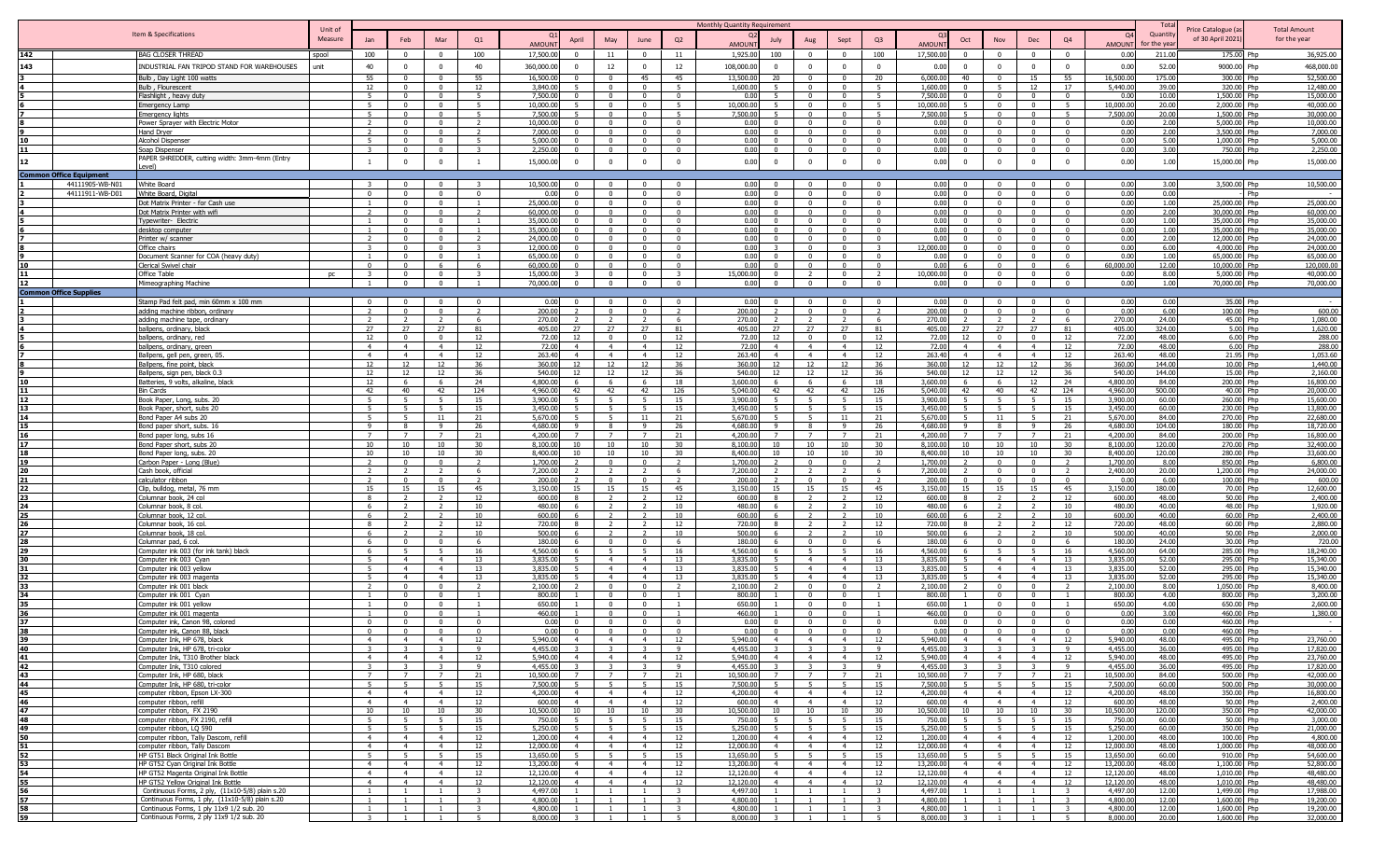|                   |                                                                                                  |                    |                            |                            |                            |                         |                      |                            |                                  |                                  |                                  | Monthly Quantity Requirement |                            |                                  |                                                     |                                           |                                                    |                                  |                                                     |                                           |                     | Tot              |                                         |                                     |
|-------------------|--------------------------------------------------------------------------------------------------|--------------------|----------------------------|----------------------------|----------------------------|-------------------------|----------------------|----------------------------|----------------------------------|----------------------------------|----------------------------------|------------------------------|----------------------------|----------------------------------|-----------------------------------------------------|-------------------------------------------|----------------------------------------------------|----------------------------------|-----------------------------------------------------|-------------------------------------------|---------------------|------------------|-----------------------------------------|-------------------------------------|
|                   | Item & Specifications                                                                            | Unit of<br>Measure | Jan                        | Feb                        | Mar                        | Q1                      |                      | April                      | May                              | June                             | Q2                               |                              | July                       | Aug                              | Sept                                                | Q <sub>3</sub>                            | Oct                                                | Nov                              | Dec                                                 | Q <sub>4</sub>                            | $\Omega$            | Quantity         | Price Catalogue (a<br>of 30 April 2021) | <b>Total Amount</b><br>for the year |
|                   |                                                                                                  |                    |                            |                            |                            |                         | <b>AMOUN</b>         |                            |                                  |                                  |                                  | <b>AMOUNT</b>                |                            |                                  |                                                     |                                           | AMOUN                                              |                                  |                                                     |                                           | <b>AMOUN</b>        | for the year     |                                         |                                     |
|                   | Continuous Forms, 3 ply 11x9 1/2 sub. 20                                                         |                    |                            |                            |                            | $\overline{5}$<br>5     | 8,000,00             |                            |                                  |                                  |                                  | 8,000.00                     |                            |                                  |                                                     | -5                                        | 8,000.0                                            |                                  |                                                     | $\overline{5}$<br>$\overline{5}$          | 8,000.00            | 20.00            | 1,600.00 Php                            | 32,000.00                           |
| 62                | Continuous Forms, 4 ply 11x9 1/2 sub. 20<br>Continuous Forms, 4 ply, (9-1/2 x 5-1/2) plain, s.20 |                    | $\overline{4}$             | $\Omega$                   | $\Omega$                   | $\overline{4}$          | 6,999.00<br>5,599.2  | $\overline{a}$             | $\Omega$                         | $\Omega$                         | $\overline{4}$                   | 6,999.00<br>5,599.20         | $\overline{4}$             | $\overline{0}$                   | $\Omega$                                            | $\overline{4}$                            | 6,999.0<br>5,599.2<br>$\overline{4}$               |                                  | $\overline{0}$                                      | $\overline{4}$                            | 6,999.00<br>5,599.2 | 20.00<br>16.00   | 1,399.80<br>1,399.80 Php                | 27,996.00<br>22,396.80              |
| 63                | Continuous Forms, 2 ply, (9-1/2 x 5-1/2) plain, s.20                                             |                    | $\overline{4}$             |                            |                            | $\overline{4}$          | 5,599.2              |                            | $\Omega$                         | $\Omega$                         | $\overline{4}$                   | 5,599.20                     | $\overline{4}$             | $\Omega$                         |                                                     | $\overline{4}$                            | 5,599.2                                            |                                  | $^{\circ}$                                          | $\overline{4}$                            | 5,599.2             | 16.00            | 1,399.80                                | 22,396.80                           |
| 64                | Continuous Forms, 2 ply, (11" x 14 - 7/8) plain, s.20                                            |                    | $\overline{4}$             | $^{\circ}$                 | $\Omega$                   | $\overline{4}$          | 10,760.00            |                            | $\Omega$                         | $\Omega$                         | <sup>2</sup>                     | 5,380.00                     |                            | $\mathbf{0}$                     | $\Omega$                                            | $\overline{z}$                            | 5,380.0<br>$\overline{4}$                          |                                  | $\overline{\mathbf{0}}$                             | $\overline{4}$                            | 10,760.00           | 12.00            | 2,690.00 Php                            | 32,280.00                           |
|                   | Correotion tape 8m                                                                               | roll               | 24                         | 12                         | 12                         | 48                      | 1,680.00             | 24                         | 12                               | 12                               | 48                               | 1,680.00                     | 24                         | 12                               | 12                                                  | 48                                        | 1,680.00<br>24                                     | 12                               | 12                                                  | 48                                        | 1,680.00            | 192.00           | 35.00 Php                               | 6,720.00                            |
|                   | Cutter, heavy duty, retractable                                                                  |                    | - 5                        | $\Omega$                   |                            | - 5                     | 250.00               |                            | $\Omega$                         | $\Omega$                         | $\Omega$                         | 0.00                         | $\Omega$                   | $\Omega$                         | $\Omega$                                            | $\Omega$                                  | 0.00                                               |                                  | $\Omega$                                            | - 5                                       | 250.00              | 10.00            | 50.00 Php                               | 500.00                              |
| 67                | Diskette, 3.5, DS, HD                                                                            |                    | 6                          |                            |                            | -6                      | 120.00               |                            |                                  |                                  |                                  | 0.00                         |                            | $\Omega$                         |                                                     |                                           | 0.00                                               |                                  |                                                     | $\Omega$                                  | 0.00                | 6.00             | 20.00 Php                               | 120.00                              |
|                   | Double sided tape, 1 inch                                                                        |                    |                            |                            |                            | 18<br>$\mathbf{r}$      | 450.00<br>80.00      |                            | $\sim$                           |                                  | 18<br>$\Omega$                   | 450.00<br>0.00               |                            | 6<br>$\sim$                      |                                                     | 18                                        | 450.00<br>$\Omega$                                 |                                  | $\Omega$                                            | 18<br>$\Omega$                            | 450.00<br>0.00      | 72.00<br>4.00    | 25.00 Php<br>40.00 Php                  | 1,800.00<br>160.00                  |
| 70                | DTR, white, 500's<br><u>Envelope, brown, short</u>                                               |                    | 113                        | 63                         | 63                         | 239                     | 478.00               | 113                        | 63                               | 63                               | 239                              | 478.00                       | 113                        | 63                               | 63                                                  | 239                                       | 80.00<br>478.00<br>113                             | 63                               | 63                                                  | 239                                       | 478.00              | 956.00           | 2.00 Php                                | 1,912.00                            |
| 71                | <u>Envelope, brown, long</u>                                                                     |                    | 112                        | 62                         | 62                         | 236                     | 590.00               | 112                        | 62                               | 62                               | 236                              | 590.00                       | 112                        | 62                               | 62                                                  | 236                                       | 590.00<br>112                                      | 62                               | 62                                                  | 236                                       | 590.00              | 944.00           | 2.50 Php                                | 2,360.00                            |
| 72                | <b>Fingertip Moistener</b>                                                                       |                    | - 5                        |                            |                            | 5                       | 150.00               | $\Omega$                   | $\Omega$                         | $\Omega$                         | $\overline{\mathbf{0}}$          | 0.00                         | $\Omega$                   | $\Omega$                         | $\Omega$                                            | $\overline{0}$                            | 0.0<br>$\Omega$                                    |                                  | $\Omega$                                            | $\overline{0}$                            | 0.00                | 5.00             | 30.00 Php                               | 150.00                              |
| 73                | Folder short                                                                                     |                    | 130                        | 60                         | 60                         | 250                     | 1,500.00             | 130                        | 60                               | 60                               | 250                              | 1,500.00                     | 130                        | 60                               | 60                                                  | 250                                       | 1,500.00<br>130                                    | 60                               | - 60                                                | 250                                       | 1,500.00            | 1,000.00         | 6.00 Php                                | 6,000.00                            |
| 74                | Folder, Iona                                                                                     |                    | 125                        | 75                         | 75                         | 275                     | 1.787.50             | 125                        | 75                               | 75                               | 275                              | 1,787.50                     | 125                        | 75                               | 75                                                  | 275                                       | 1.787.5<br>125                                     | 75                               | 75                                                  | 275                                       | 1,787.50            | 1,100.00         | 6.50 Php                                | 7.150.00                            |
| 75                | Folder, Morocco                                                                                  |                    | 130                        | 10                         | 10                         | 150                     | 2,250.00             | 130                        | 10                               | 10                               | 150                              | 2,250.00                     | 130                        | 10                               | 10                                                  | 150                                       | 2,250.0<br>130                                     | 10                               | 10                                                  | 150                                       | 2,250.00            | 600.00           | 15.00 Php                               | 9.000.00                            |
| 76<br>77          | Folder Plastic<br>Highlighter green                                                              |                    | 70<br>12                   | 21<br>12                   | 21<br>12                   | 112<br>36               | 2,240.00<br>1,620.0  | 71<br>12                   | 21<br>12                         | 21<br>12                         | 113<br>36                        | 2,260.00<br>1,620.00         | 70<br>12                   | 21<br>12                         | 21<br>12                                            | 112<br>36                                 | 2,240.0<br>71<br>1,620.0<br>12                     | 21<br>12                         | 21<br>12                                            | 113<br>36                                 | 2,260.00<br>1,620.0 | 450.00<br>144.00 | 20.00 Php<br>45.00 Php                  | 9,000.00<br>6,480.00                |
| 78                | highlighter yellow                                                                               |                    | 12                         | 12                         | 12                         | 36                      | 1.620.0              | 12                         | 12                               | 12                               | 36                               | 1,620,00                     | 12                         | 12                               | 12                                                  | 36                                        | 1.620.0<br>12                                      | 12                               | 12                                                  | 36                                        | 1,620.0             | 144.00           | 45.00 Php                               | 6,480.00                            |
| 79                | Government Folder                                                                                |                    | -6                         | - 6                        | - 6                        | 18                      | 630.00               | -6                         | - 6                              | - 6                              | 18                               | 630.00                       | 6.                         | 6                                | - 6                                                 | 18                                        | 630.00<br>- 6                                      | - 6                              | - 6                                                 | 18                                        | 630.00              | 72.00            | 35.00 Php                               | 2,520.00                            |
|                   | File Folder                                                                                      |                    | $\overline{1}$             | $\overline{1}$             | $\overline{1}$             | -3                      | 1,344.00             |                            | $\overline{1}$                   | $\overline{1}$                   | 3                                | 1,344.00                     |                            | $\overline{1}$                   |                                                     | $\overline{\mathbf{3}}$                   | 1,344.00                                           | $\overline{1}$                   | $\overline{1}$                                      | $\overline{\mathbf{3}}$                   | 1,344.00            | 12.00            | 448.00 Php                              | 5,376.00                            |
| 81                | Flexi File Folder                                                                                |                    | $\overline{2}$             |                            | $\overline{2}$             | -5                      | 1,000.00             |                            |                                  |                                  | -5                               | 1,000.00                     |                            |                                  |                                                     | -5                                        | 1,000.00                                           |                                  |                                                     | $\overline{\mathbf{3}}$                   | 600.00              | 18.00            | 200.00 Php                              | 3,600.00                            |
|                   | File Holder                                                                                      |                    | -6                         |                            |                            | 12                      | 1,200.00             |                            | $\Omega$                         |                                  |                                  | 0.00                         |                            | $\Omega$                         |                                                     | $\sqrt{ }$                                | 0.00                                               |                                  | $\sqrt{ }$                                          | $\Omega$                                  | 0.00                | 12.00            | 100.00 Php                              | 1,200.00                            |
| 83                | Highlighter assorted colors                                                                      |                    | $\mathcal{D}$              | $\sqrt{2}$                 | $\mathsf{n}$               | $\mathcal{D}$           | 100.00               |                            | $\sqrt{ }$                       | $\Omega$                         | $\Omega$                         | 0.00                         |                            | $\overline{0}$                   | $\Omega$                                            |                                           | 100.00<br>$\Omega$                                 |                                  |                                                     | $\overline{\phantom{a}}$                  | 100.00              | 6.00             | 50.00 Php                               | 300.00                              |
| 84                | Index Card, ruled both sides, 7.6mm x 127mm (5"x8")                                              | per pack           | $\Omega$                   |                            |                            | $\mathbf{\cdot}$        | 150.00               |                            | $\Omega$                         |                                  | $\Omega$                         | 100.00                       | $\Omega$                   | $\mathbf{0}$<br>$\Omega$         |                                                     | $\Omega$                                  | 100.00<br>$\Omega$<br>$\Omega$                     |                                  | $\Omega$<br>$\Omega$                                | $\Omega$                                  | 50.00               | 8.00             | 50.00 Ph                                | 400.00                              |
| 85<br>86          | Index Box<br>Lead Pencil, mechanical, 0.5                                                        |                    | $\Omega$                   | $^{\circ}$                 | $\Omega$                   | $\Omega$                | 600.00<br>0.00       |                            | $\Omega$                         | $\Omega$                         | $\Omega$                         | 0.00                         | $\Omega$                   | $\overline{0}$                   |                                                     | $\Omega$                                  | 0.00<br>0.00<br>$\Omega$                           | $\Omega$                         | $\Omega$                                            |                                           | 0.00<br>0.00        | 6.00<br>0.00     | 100.00 Php<br>285.00 Php                | 600.00                              |
| 87                | Lead Pencil, mechanical, 0.7                                                                     |                    | $\Omega$                   | $^{\circ}$                 | $\Omega$                   | $\Omega$                | 0.00                 | $\Omega$                   | $\Omega$                         | $\Omega$                         | - 0                              | 0.00<br>0.00                 | <sup>n</sup>               | $\mathbf{0}$                     | $\Omega$                                            | $\Omega$                                  | 0.00<br>$\Omega$                                   | - 0                              | $\Omega$                                            | $\overline{\mathbf{0}}$<br>$\overline{0}$ | 0.00                | 0.00             | 285.00 Php                              | $\sim$<br>$\sim$ 100 $\pm$          |
| 88                | Mirror, full-length, 1/4, 4x8                                                                    |                    | $\Omega$                   | $\Omega$                   |                            | $\Omega$                | 0.00                 | $\Omega$                   | $\Omega$                         | $\Omega$                         | $\Omega$                         | 0.00                         | $\Omega$                   | $\Omega$                         | $\Omega$                                            | $\Omega$                                  | 0.00<br>$\Omega$                                   | $\Omega$                         | $\Omega$                                            | $\Omega$                                  | 0.00                | 0.00             | 2,000.00 Php                            | $\sim$                              |
| 89                | Mouse Pad                                                                                        |                    | $\Omega$                   |                            |                            | $\Omega$                | 0.00                 |                            | $\Omega$                         |                                  | $\Omega$                         | 0.00                         |                            | $\Omega$                         |                                                     | $\Omega$                                  | 0.00<br>$\Omega$                                   |                                  | $\Omega$                                            | $\overline{0}$                            | 0.00                | 0.00             | 50.00 Php                               |                                     |
| 90                | Packaging Tape, 4", 50 m length                                                                  |                    |                            |                            | $\overline{1}$             | $\mathbf{R}$            | 240.00               | 11                         | 13                               |                                  | 25                               | 2.000.00                     |                            |                                  |                                                     | 13                                        | 1,040.00<br>11                                     |                                  | $\overline{\phantom{0}}$                            | 13                                        | 1,040.00            | 54.00            | 80.00 Php                               | 4,320,00                            |
| 91                | Packaging Tape, 2", 50 m length                                                                  |                    | $\overline{1}$             |                            | $\overline{1}$             | $\mathbf{R}$            | 105.00               |                            |                                  | $\overline{1}$                   | $\mathbf{R}$                     | 105.00                       |                            |                                  |                                                     | $\mathbf{R}$                              | 105.00                                             | $\blacksquare$                   | $\overline{1}$                                      | $\mathbf{z}$                              | 105.00              | 12.00            | 35.00 Php                               | 420.00                              |
| 92                | Paper Clip, small, vinyl-coated                                                                  |                    | 9                          | -5                         | $\overline{5}$             | 19                      | 760.00               |                            | 5 <sup>1</sup>                   | Q                                | 19                               | 760.00                       | 5                          | 5                                | 5.                                                  | 15                                        | 600.00<br>5.                                       | $\overline{5}$                   | 9                                                   | 19                                        | 760.00              | 72.00            | 40.00 Php                               | 2,880.00                            |
| 93                | Paper Clip, jumbo, vinyl-coated                                                                  |                    |                            |                            |                            |                         | 114.00               |                            |                                  |                                  |                                  | 114.00                       |                            |                                  |                                                     |                                           | 114.00                                             |                                  |                                                     | -3                                        | 114.00              | 12.00            | 38.00 Php                               | 456.00                              |
| 94<br>95          | Paper Clip, Bulldog, metal                                                                       |                    | $\Omega$<br>$\overline{1}$ | $^{\circ}$                 | $\Omega$<br>$\blacksquare$ | $\Omega$<br>3           | 0.00<br>174.00       | n.                         | $\Omega$                         | $\mathbf{0}$                     | $\Omega$                         | 0.00<br>174.00               | $^{\circ}$                 | $\mathbf{0}$                     | $\Omega$                                            | $\Omega$<br>$\mathbf{R}$                  | 0.0<br>$\Omega$<br>174.00                          | $\Omega$                         | $\overline{\mathbf{0}}$<br>$\overline{\phantom{0}}$ | $\overline{\mathbf{0}}$<br>$\mathbf{3}$   | 0.00<br>174.00      | 0.00<br>12.00    | 60.00 Php<br>58.00 Php                  | $\sim$<br>696.00                    |
|                   | Paper Fastener, vinyl-coated, assorted colors<br>Paper Fastener, Metal                           |                    |                            |                            |                            | $\mathbf{R}$            | 750.00               |                            |                                  |                                  |                                  | 750.00                       |                            |                                  |                                                     | $\mathbf{z}$                              | 750.00                                             |                                  |                                                     | $\mathbf{R}$                              | 750.00              | 12.00            | 250.00 Php                              | 3,000.00                            |
| 97                | Paste, water-well with applicator, 200 grams                                                     |                    |                            |                            |                            |                         | 2.000.00             |                            | $\sqrt{ }$                       |                                  |                                  | 2.000.00                     |                            | $\Omega$                         |                                                     |                                           | 1.000.00                                           |                                  |                                                     |                                           | 2,000.00            | 7.00             | 1.000.00 Php                            | 7.000.00                            |
| 98                | Pencil Lead, 0.5                                                                                 |                    | 5 <sup>5</sup>             | $\sim$                     | $\sim$                     | $\overline{5}$          | 62.50                |                            | $\Omega$                         | $\Omega$                         | $\Omega$                         | 0.00                         | $\Omega$                   | $\Omega$                         | $\Omega$                                            | $\sqrt{ }$                                | 0.00<br>$\sim$                                     | $\sqrt{2}$                       | $\Omega$                                            | $\overline{0}$                            | 0.00                | 5.00             | 12.50 Php                               | 62.50                               |
| 99                | Pencil Lead, 0.7                                                                                 |                    | 5 <sup>1</sup>             | $\Omega$                   |                            | $\mathbf{E}$            | 500.00               |                            | $\Omega$                         | $\Omega$                         | $\Omega$                         | 0.00                         | $\Omega$                   | $\overline{0}$                   | $\sim$                                              | $\Omega$                                  | 0.00<br>$\Omega$                                   |                                  | $\Omega$                                            | $\overline{0}$                            | 0.00                | 5.00             | 100.00 P                                | 500.00                              |
| 100               | Pen, white board marker                                                                          |                    | 12                         | $\mathbf{0}$               | $\Omega$                   | 12                      | 3,600.00             | 6                          | $\Omega$                         | $\Omega$                         | 6                                | 1,800.00                     | 6                          | $\overline{0}$                   | $\mathbf{0}$                                        | -6                                        | 1.800.00                                           | $\Omega$                         | $\Omega$                                            | -5                                        | 1,500.00            | 29.00            | 300.00 Php                              | 8,700.00                            |
| 101               | pentel pen, black                                                                                |                    | 18                         | -1-                        | - 1                        | 20                      | 960.00               | 18                         |                                  | 10                               | 29                               | 1,392.00                     | 18                         | 10                               |                                                     | 29                                        | 1,392.00<br>18                                     |                                  | $\overline{\phantom{0}}$                            | 20                                        | 960.00              | 98.00            | 48.00 Php                               | 4,704.00                            |
| 102               | pentel pen, blue                                                                                 |                    | 12                         |                            |                            | 14                      | 700.00               | 12                         |                                  | 10                               | 23                               | 1,150.00                     | 12                         | 10                               |                                                     | 23                                        | 1,150.00<br>12                                     |                                  | - 6                                                 | 24                                        | 1,200.00            | 84.00            | 50.00 Php                               | 4,200.00                            |
| 103               | pentel pen, red                                                                                  |                    | - 6<br>-6                  | -5                         |                            | 16<br>-6                | 1,424.00             | 6                          | $\Omega$                         | $\Omega$                         | - 6                              | 534.00<br>0.00               |                            | $\Omega$<br>$\Omega$             |                                                     | - 6<br>$\Omega$                           | 534.00<br>12<br>0.00                               |                                  | $\Omega$                                            | 12<br>$\Omega$                            | 1,068.00<br>0.00    | 40.00<br>6.00    | 89.00 Php<br>120.00                     | 3,560.00<br>720.00                  |
| 104<br>105        | Pentel pen ink, (blue, Black, red)<br>Photo Paper                                                |                    | $\overline{a}$             | $\Omega$                   | $\Omega$                   | 5 <sup>5</sup>          | 720.00<br>600.00     |                            | $\Omega$                         | $\Omega$                         | $\Omega$                         | 0.00                         |                            | $\overline{0}$                   |                                                     | $\Omega$                                  | 0.00<br>$\Omega$                                   |                                  | $\Omega$                                            | $\Omega$                                  | 0.00                | 5.00             | 120.00 Php                              | 600.00                              |
| 106               | Plastic Box (95 L cap)                                                                           |                    | 6                          |                            |                            | 6                       | 120.00               |                            | $\Omega$                         | $\Omega$                         | $\Omega$                         | 0.00                         | $\Omega$                   | $\mathbf{0}$                     |                                                     | $\sqrt{ }$                                | 0.00<br>$\Omega$                                   |                                  | $\Omega$                                            | $\Omega$                                  | 0.00                | 6.00             | 20.00 Php                               | 120.00                              |
| 107               | Plastic Cover                                                                                    |                    | 12                         | $\Omega$                   |                            | 12                      | 600.00               |                            | $\Omega$                         | $\Omega$                         | $\Omega$                         | 0.00                         | $\Omega$                   | $\overline{0}$                   | $\mathsf{n}$                                        | $\Omega$                                  | 0.00<br>$\Omega$                                   |                                  | $\Omega$                                            | $\mathbf{0}$                              | 0.00                | 12.00            | 50.00 Php                               | 600.00                              |
| 108               | lastic container, 110 liters                                                                     |                    | 10                         |                            | 10                         | 20                      | 3,000.0              |                            | $\Omega$                         | $\Omega$                         | $\Omega$                         | 0.00                         |                            | $\Omega$                         |                                                     |                                           | 0.00                                               |                                  | $^{\circ}$                                          | $\mathbf{0}$                              | 0.00                | 20.00            | 150.00                                  | 3,000.00                            |
| 109               | Plastic folder, long, diff. colors                                                               |                    | 50                         |                            | $\Omega$                   | 50                      | 4,000.00             | 50                         | $\Omega$                         | $\Omega$                         | 50                               | 4,000.00                     |                            | $\Omega$                         |                                                     | $\Omega$                                  | 0.00<br>$\Omega$                                   |                                  | $\Omega$                                            | $\overline{\mathbf{0}}$                   | 0.00                | 100.00           | 80.00 Php                               | 8,000.00                            |
| 110               | Plastic tray, 15 x 12 x 4 inches                                                                 |                    | 12                         |                            |                            | 12                      | 900.00               |                            | $\Omega$                         |                                  | $\Omega$                         | 0.00                         |                            | $\Omega$                         |                                                     | $\Omega$                                  | 0.00                                               |                                  | - 0                                                 | $\Omega$                                  | 0.00                | 12.00            | 75.00 Php                               | 900.00                              |
| 111               | Prepaid card, globe/samrt                                                                        |                    | $\overline{2}$             |                            |                            | 6<br>$\overline{4}$     | 210.00               |                            |                                  |                                  |                                  | 210.00                       |                            |                                  |                                                     | 6                                         | 210.00                                             |                                  |                                                     | $\overline{4}$                            | 140.00              | 22.00            | 35.00 Php                               | 770.00                              |
| 112<br>113        | puncher                                                                                          |                    | 12                         |                            |                            | 12                      | 1,800.00<br>600.00   |                            | $\sqrt{ }$                       | $\Omega$                         | $\Omega$                         | 0.00<br>0.00                 | 12                         | $\Omega$                         |                                                     | 12                                        | 0.00<br>600.00<br>24                               |                                  | $\Omega$                                            | 24                                        | 900.00<br>1,200.00  | 6.00<br>48.00    | 450.00 Php<br>50.00 Php                 | 2,700.00<br>2,400.00                |
| 114               | Record Book, 150pp<br>Record Book, 200pp                                                         |                    | 12                         |                            | $\mathcal{D}$              | 16                      | 1,040.00             | $\Omega$                   | $\overline{0}$                   | $\Omega$                         | $\Omega$                         | 0.00                         | 12                         | $\overline{2}$                   |                                                     | 16                                        | 24<br>1,040.00                                     | $\mathcal{D}$                    | $\mathcal{D}$                                       | 28                                        | 1,820.00            | 60.00            | 65.00 Php                               | 3,900.00                            |
| 115               | Record Book, 300pp                                                                               |                    | 12                         |                            |                            | 16                      | 1.120.00             | $\Omega$                   | $\Omega$                         | $\Omega$                         | $\Omega$                         | 0.00                         | 12                         | 2                                |                                                     | 16                                        | 1.120.00<br>24                                     |                                  |                                                     | 28                                        | 1,960.00            | 60.00            | 70.00 Php                               | 4,200.00                            |
| 116               | Ribbon Refill, Black for EPSON FX 2190                                                           |                    | 12                         | $^{\circ}$                 | $\Omega$                   | 12                      | 600.00               | $^{\circ}$                 | $\Omega$                         | $\Omega$                         | $\Omega$                         | 0.00                         | 10                         | $\Omega$                         | $\Omega$                                            | 10                                        | 500.00<br>$\Omega$                                 | $\mathsf{n}$                     | $\Omega$                                            | $\overline{\mathbf{0}}$                   | 0.00                | 22.00            | 50.00 Php                               | 1,100.00                            |
| 117               | Ribbon Refill, Black for EPSON LQ590                                                             |                    | 12                         | $^{\circ}$                 | $\Omega$                   | 12                      | 600.00               | $\Omega$                   | $\mathbf{0}$                     | $\Omega$                         | $^{\circ}$                       | 0.00                         | 10                         | $\overline{0}$                   | $^{\circ}$                                          | 10                                        | 500.00<br>$\Omega$                                 | - 0                              | $\overline{\mathbf{0}}$                             | $\overline{0}$                            | 0.00                | 22.00            | 50.00 Php                               | 1,100.00                            |
| 118               | Rubber Band, #16, 50g/box                                                                        |                    | 20                         |                            |                            | 20                      | 1,000.00             | $\Omega$                   | $\Omega$                         | $\Omega$                         | $\Omega$                         | 0.00                         | $\Omega$                   | $\Omega$                         | $\Omega$                                            | $\Omega$                                  | 0.00<br>$\Omega$                                   |                                  | $\Omega$                                            | $\Omega$                                  | 0.00                | 20.00            | 50.00 Php                               | 1,000.00                            |
| 119               | <b>Rubber Stamp</b>                                                                              |                    | 10                         | $\Omega$                   | $\sqrt{ }$                 | 10                      | 1,500.00             |                            | $\Omega$                         | $\Omega$                         |                                  | 750.00                       |                            | $\overline{0}$                   | $\Omega$                                            | 5 <sup>5</sup>                            | 750.00<br>10                                       | $\Omega$                         | $\overline{0}$                                      | 10                                        | 1.500.00            | 30.00            | 150.00 Php                              | 4,500.00                            |
| 120<br>121        | Sack Needle<br>Scissors                                                                          |                    | 50<br>$\overline{5}$       | $\overline{4}$<br>$\Omega$ | $\overline{4}$<br>- 6      | 58<br>11                | 1.160.00<br>1,100.00 | 25<br>$\Omega$             | $\overline{4}$<br>$\overline{0}$ | $\overline{4}$<br>$\overline{0}$ | 33<br>$\Omega$                   | 660.00<br>0.00               | 20<br>$\Omega$             | $\overline{4}$<br>$\overline{0}$ | $\overline{4}$<br>$\Omega$                          | 28<br>$\overline{0}$                      | 560.00<br>20<br>0.00<br>$\overline{0}$             | $\overline{4}$<br>$\sqrt{2}$     | - 6<br>$\Omega$                                     | 30<br>$\overline{0}$                      | 600.00<br>0.00      | 149.00<br>11.00  | 20.00 Php<br>100.00 Php                 | 2,980.00<br>1,100.00                |
| 122               | Stamp Pad felt pad ink                                                                           |                    | 20                         |                            |                            | 26                      | 2,600.0              |                            | $\Omega$                         | $\Omega$                         | $\Omega$                         | 0.00                         | $\Omega$                   | $\overline{0}$                   | $\Omega$                                            | $\Omega$                                  | 0.00<br>$\Omega$                                   |                                  | $\Omega$                                            | $\Omega$                                  | 0.00                | 26.00            | 100.00 Php                              | 2,600.00                            |
| 123               | Staple Wire #35                                                                                  |                    | 10                         | 10                         | 10                         | 30                      | 1.800.0              |                            | 10                               | 10                               | 30                               | 1,800.00                     | 10 <sup>1</sup>            | 10                               | 10                                                  | 30                                        | 1,800.00<br>10                                     | 10                               | 10                                                  | 30                                        | 1,800.00            | 120.00           | 60.00 Php                               | 7,200.00                            |
| 124               | Stapler                                                                                          |                    | 12                         | $\Omega$                   |                            | 18                      | 5,400.00             | <sup>n</sup>               | $\Omega$                         | $\Omega$                         | $\Omega$                         | 0.00                         | $\Omega$                   | $\overline{0}$                   | $\Omega$                                            | $\Omega$                                  | 0.00<br>$\Omega$                                   | $\Omega$                         | $\Omega$                                            | $\bf{0}$                                  | 0.00                | 18.00            | 300.00 Php                              | 5,400.00                            |
| 125               | Specailty paper, pack of 10's                                                                    |                    | - 5                        |                            |                            | -5                      | 350.00               | $\Omega$                   | $\overline{0}$                   | $\Omega$                         |                                  | 0.00                         | $\Omega$                   | $\overline{0}$                   |                                                     | $\Omega$                                  | 0.00<br>$\Omega$                                   |                                  | $\Omega$                                            | $\Omega$                                  | 0.00                | 5.00             | 70.00 Php                               | 350.00                              |
| 126               | opy Printer Master GESTETNER duplicating machine                                                 |                    | 10                         | $\Omega$                   | $\Omega$                   | 10                      | 19,600.00            | $\Omega$                   | $\mathbf{0}$                     | $\mathbf{0}$                     | $\mathbf{0}$                     | 0.00                         | $\overline{0}$             | $\overline{0}$                   | $\mathbf 0$                                         | $\overline{0}$                            | 0.00<br>$\overline{0}$                             | $\overline{0}$                   | $\overline{0}$                                      | $\overline{\mathbf{0}}$                   | 0.00                | 10.00            | 1,960.00 Php                            | 19,600.00                           |
|                   | model DX2430<br>Copy Printer Ink for Copy Printer Machine (Gestetner DX-                         |                    |                            |                            |                            |                         |                      |                            |                                  |                                  |                                  |                              |                            |                                  |                                                     |                                           |                                                    |                                  |                                                     |                                           |                     |                  |                                         |                                     |
| 127               | 2430)                                                                                            |                    | 20                         | $\overline{0}$             | $\Omega$                   | 20                      | 30,000.00            | $\Omega$                   | $\overline{0}$                   | $\mathbf{0}$                     | $\overline{0}$                   | 0.00                         | $\overline{0}$             | $\overline{0}$                   | $\mathbf{0}$                                        | $\overline{0}$                            | 0.00<br>$\overline{0}$                             | $\overline{0}$                   | $\overline{0}$                                      | $\overline{0}$                            | 0.00                | 20.00            | 1,500.00 Php                            | 30,000.00                           |
| 128               | Stirrer                                                                                          |                    |                            |                            |                            |                         | 250.00               |                            | - 0                              |                                  |                                  | 0.00                         |                            | $\mathbf{0}$                     |                                                     |                                           | 0.00                                               |                                  |                                                     | $\Omega$                                  | 0.00                | 5.00             | 50.00 Php                               | 250.00                              |
| 129               | Tarpauline with printing, diff sizes, per sq. ft.                                                |                    | 500                        | $\Omega$                   | $\Omega$                   | 500                     | 7,500.00             |                            | $\overline{0}$                   | $\overline{0}$                   | $\overline{0}$                   | 0.00                         | 500                        | $\overline{0}$                   | $\Omega$                                            | 500                                       | 7,500.00<br>500                                    | $\overline{0}$                   | $\overline{0}$                                      | 500                                       | 7,500.00            | 1,500.00         | 15.00 Php                               | 22,500.00                           |
| 130               | Tarpauline, 20 x 36                                                                              |                    | $\overline{2}$             | $\Omega$                   | $\Omega$                   | $\overline{2}$          | 17,600.00            |                            | $\overline{0}$                   | $\Omega$                         | $\overline{2}$                   | 17,600.00                    | $\Omega$                   | $\overline{0}$                   |                                                     | $\Omega$                                  | 0.00<br>$\Omega$                                   | $\Omega$                         | $\Omega$                                            | $\overline{\mathbf{0}}$                   | 0.00                | 4.00             | 8,800.00 Php                            | 35,200.00                           |
| 131               | Tarpauline, 18 x 33                                                                              |                    | $\overline{2}$             | $\mathbf{0}$               | $\sim$                     | $\overline{2}$          | 15,000.00            |                            | $\sqrt{2}$                       | $\Omega$                         | $\overline{0}$                   | 0.00                         |                            | $\overline{0}$                   | $\Omega$                                            | $\overline{0}$                            | 0.00<br>$\Omega$                                   |                                  | $\overline{0}$                                      | $\overline{0}$                            | 0.00                | 2.00             | 7,500.00 Php                            | 15,000.00                           |
| 132<br>133        | Toner, for Gestetner copier                                                                      |                    | 20<br>$\mathcal{L}$        | $\Omega$<br>$\overline{0}$ | $\sim$<br>$\overline{0}$   | 20<br>$\mathbf{z}$      | 54,208.00<br>180.00  | $\Omega$<br>$\overline{2}$ | $\overline{0}$<br>$\overline{0}$ | $\overline{0}$<br>$\overline{0}$ | $\overline{0}$<br>$\overline{2}$ | 0.00<br>120.00               | $\Omega$<br>$\overline{3}$ | $\overline{0}$<br>$\overline{0}$ | $\overline{0}$<br>$\overline{0}$                    | $\overline{0}$<br>$\overline{\mathbf{3}}$ | 0.00<br>$\overline{0}$<br>180.00<br>$\overline{2}$ | $\overline{0}$<br>$\overline{0}$ | $\overline{0}$<br>$\overline{\mathbf{0}}$           | $\overline{0}$<br>$\overline{2}$          | 0.00<br>120.00      | 20.00<br>10.00   | 2,710.40 Php<br>60.00 Php               | 54,208.00<br>600.00                 |
| 134               | Typewriter Ribbon, nylon, for manual typewriter<br>USB, 8 GB                                     |                    | $\overline{\mathbf{3}}$    | $\overline{0}$             | $\overline{0}$             | $\mathbf{R}$            | 825.00               | $\mathbf{0}$               | $\overline{0}$                   | $\mathbf{0}$                     | $\overline{0}$                   | 0.00                         | $\mathbf{0}$               | $\overline{0}$                   | $\overline{0}$                                      | $\overline{0}$                            | 0.00<br>$\overline{0}$                             | $\overline{0}$                   | $\overline{0}$                                      | $\overline{0}$                            | 0.00                | 3.00             | 275.00 Php                              | 825.00                              |
|                   | USB, 16 GB                                                                                       |                    | $\overline{\mathbf{3}}$    | $\overline{0}$             | $\mathbf{0}$               | $\mathbf{3}$            | 1,050.00             | $\overline{0}$             | $\overline{0}$                   | $\mathbf{0}$                     | $\overline{0}$                   | 0.00                         | $\overline{0}$             | $\overline{0}$                   | $\overline{0}$                                      | $\overline{0}$                            | 0.00<br>$\overline{0}$                             | $\overline{0}$                   | $\overline{0}$                                      | $\overline{0}$                            | 0.00                | 3.00             | 350.00 Php                              | 1,050.00                            |
| 135<br>136<br>137 | <b>USB, 32 GB</b>                                                                                |                    | $\overline{3}$             | $\Omega$                   | $\mathbf{0}$               | $\overline{\mathbf{3}}$ | 1,500.00             | $\overline{0}$             | $\overline{0}$                   | $\Omega$                         | $\overline{0}$                   | 0.00                         | $\mathbf{0}$               | $\overline{0}$                   | $\overline{0}$                                      | $\overline{0}$                            | 0.00<br>$\overline{0}$                             | $\overline{0}$                   | $\overline{0}$                                      | $\overline{\mathbf{0}}$                   | 0.00                | 3.00             | 500.00 Php                              | 1,500.00                            |
|                   | Worksheet, 12col                                                                                 |                    | 6                          | $\overline{0}$             | $\overline{\mathbf{0}}$    | 6                       | 360.00               | $\overline{0}$             | $\overline{0}$                   | $\overline{0}$                   | $\overline{0}$                   | 0.00                         | $\overline{\mathbf{0}}$    | $\overline{\mathbf{0}}$          | $\overline{0}$                                      | $\overline{\mathbf{0}}$                   | 0.00<br>$\overline{0}$                             | $\overline{0}$                   | $\overline{\mathbf{0}}$                             | $\overline{\mathbf{0}}$                   | 0.00                | 6.00             | 60.00 Php                               | 360.00                              |
| 138               | Worksheet, 14 col                                                                                |                    | - 6                        | $\Omega$                   | $\Omega$                   | - 6                     | 420.00               | $\mathbf{0}$               | $\overline{0}$                   | $\Omega$                         | $\Omega$                         | 0.00                         | $\Omega$                   | $\overline{0}$                   | $\overline{0}$                                      | $\overline{0}$                            | 0.00<br>$\overline{0}$                             | $\Omega$                         | $\Omega$                                            | $\Omega$                                  | 0.00                | 6.00             | 70.00 Php                               | 420.00                              |
| 139               | Worksheet, 18 col                                                                                |                    | 6                          | $\overline{0}$             | $\Omega$                   | 6                       | 420.00               | $\Omega$                   | $\overline{0}$                   | $\overline{0}$                   | $\overline{0}$                   | 0.00                         | $\mathbf{0}$               | $\overline{0}$                   | $\mathbf{0}$                                        | $\overline{0}$                            | 0.00<br>$\overline{0}$                             | $\overline{0}$                   | $\Omega$                                            | $\overline{0}$                            | 0.00                | 6.00             | 70.00 Php                               | 420.00                              |
| 140               | Worksheeet, 24 col.                                                                              |                    | 6<br>12                    | $\overline{0}$<br>$\Omega$ | $\sim$<br>$\mathbf{a}$     | - 6<br>12               | 420.00               | $\Omega$                   | $\overline{0}$<br>$\Omega$       | $\Omega$<br>$\Omega$             | $\overline{0}$<br>$\Omega$       | 0.00<br>0.00                 | $\Omega$<br>$\Omega$       | $\overline{0}$<br>$\overline{0}$ | $\overline{0}$<br>$\Omega$                          | $\overline{0}$<br>$\overline{0}$          | 0.00<br>$\overline{0}$<br>$\Omega$                 | $\sqrt{ }$                       | $\sqrt{ }$<br>$\overline{0}$                        | $\overline{0}$<br>$\overline{0}$          | 0.00                | 6.00<br>12.00    | 70.00 Php                               | 420.00                              |
| 141<br>142        | Padlock, small<br>Padlock, heavy duty                                                            |                    | 12                         |                            | $\Omega$                   | 12                      | 3,600.00<br>9,600.00 |                            | $\Omega$                         | $\Omega$                         | $\Omega$                         | 0.00                         | $\Omega$                   | $\overline{0}$                   | $\Omega$                                            | $\Omega$                                  | 0.00<br>0.00<br>$\Omega$                           |                                  | $\sqrt{ }$                                          | $\overline{0}$                            | 0.00<br>0.00        | 12.00            | 300.00 Php<br>800.00 Php                | 3,600.00<br>9,600.00                |
| 143               | Office Decors, diff. kinds                                                                       |                    | $\mathbf{0}$               | $\Omega$                   | $\Omega$                   | $\Omega$                | 0.00                 |                            | $\sqrt{ }$                       | $\Omega$                         | $\overline{0}$                   | 0.00                         | $\mathbf{0}$               | $\overline{0}$                   | $\mathbf{0}$                                        | $\Omega$                                  | 0.00<br>30                                         | $\Omega$                         | $\overline{0}$                                      | 30                                        | 1,800.00            | 30.00            | 60.00 Php                               | 1,800.00                            |
| 144               | Christmas Balls                                                                                  |                    | $\overline{0}$             | $\Omega$                   | $\overline{0}$             | $\Omega$                | 0.00                 | $\Omega$                   | $\overline{0}$                   | $\overline{0}$                   | $\overline{0}$                   | 0.00                         | $\Omega$                   | $\overline{0}$                   | $\overline{0}$                                      | $\overline{\mathbf{0}}$                   | 0.00<br>200                                        | $\overline{0}$                   | $\overline{\mathbf{0}}$                             | 200                                       | 4,000.00            | 200.00           | 20.00 Php                               | 4,000.00                            |
| 145               | Christmas Leaves                                                                                 |                    | $\overline{0}$             | $\overline{0}$ 1           | $\overline{0}$             | $\mathbf{0}$            | 0.00                 | $\overline{0}$             |                                  | $0 \qquad 0$                     | $\overline{\mathbf{0}}$          | 0.00                         | $\overline{0}$             | $\overline{\phantom{0}}$         | $\overline{\phantom{0}}$ 0 $\overline{\phantom{0}}$ | $\overline{0}$                            | 0.00                                               | 150 0 0                          |                                                     | 150                                       | 2,250.00            | 150.00           | 15.00 Php                               | 2,250.00                            |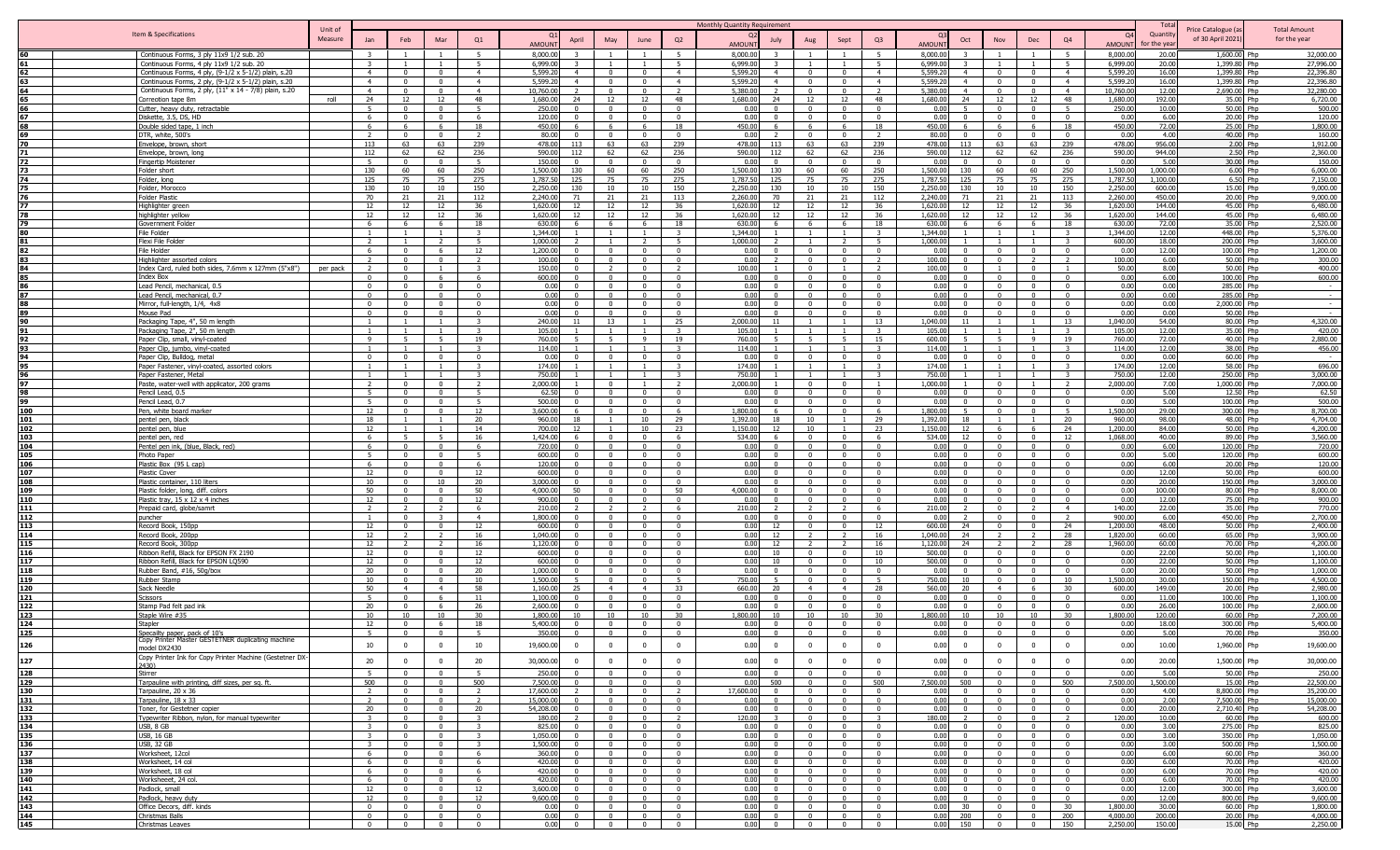|            |                                        |                                                    |                      |                         |                          |                          |                      |                                       |                                           |                                           |                                  | Monthly Quantity Requirement   |                         |                            |                            |                                |                                                      |                                  |                          |                      | Total          |                              |                        |
|------------|----------------------------------------|----------------------------------------------------|----------------------|-------------------------|--------------------------|--------------------------|----------------------|---------------------------------------|-------------------------------------------|-------------------------------------------|----------------------------------|--------------------------------|-------------------------|----------------------------|----------------------------|--------------------------------|------------------------------------------------------|----------------------------------|--------------------------|----------------------|----------------|------------------------------|------------------------|
|            |                                        | Item & Specifications                              | Unit of              |                         |                          |                          |                      |                                       |                                           |                                           |                                  |                                |                         |                            |                            |                                |                                                      |                                  |                          | $\Omega$             | Quantity       | Price Catalogue (a           | <b>Total Amount</b>    |
|            |                                        |                                                    | Measure              | Jan                     | Feb                      | Mar                      | Q1                   | April<br><b>AMOUNT</b>                | May                                       | June                                      | Q2                               | July<br><b>AMOUNT</b>          | Aug                     | Sept                       | Q <sub>3</sub>             | Oct<br><b>AMOUNT</b>           | Nov                                                  | Dec                              | Q4                       | AMOUN <sup>1</sup>   | or the ve      | of 30 April 2021             | for the year           |
| 146        |                                        | Christmas Flowers                                  |                      | $\Omega$                | $\Omega$                 | $\Omega$                 | $\Omega$             | 0.00                                  | $\Omega$                                  | $\overline{\mathbf{0}}$                   | - 0                              | 0.00                           | $\Omega$                |                            | $\Omega$                   | 0.00<br>200                    | $\Omega$                                             | $\Omega$                         | 200                      | 3,000.00             | 200.0          | 15.00 Php                    | 3,000.00               |
| 147        |                                        | Christmas Lights                                   |                      | $\Omega$                | $\overline{0}$           | $\Omega$                 | $\Omega$             | 0.00<br>$\Omega$                      | $\Omega$                                  | $\Omega$                                  | $\Omega$                         | 0.00<br>$\Omega$               | $\Omega$                | $\Omega$                   | $\Omega$                   | 0.00<br>25                     | $\Omega$                                             | $\Omega$                         | 25                       | 7,500.00             | 25.0           | 300.00 Php                   | 7,500.00               |
| 148        |                                        | Other Christmas Decors                             |                      | $\Omega$                |                          | $\Omega$                 | $\Omega$             | 0.00                                  | $\sqrt{ }$                                | $\overline{0}$                            | $\Omega$                         | 0.00                           | $\overline{0}$          | $\Omega$                   | $\Omega$                   | 0.00<br>5 <sup>5</sup>         | $\Omega$                                             | $\Omega$                         | $-5$                     | 5,000.00             | 50             | 1.000.00                     | 5.000.00               |
| 149        |                                        | Panel Curtains, APM's room                         |                      | - 6                     | $\Omega$                 | $\overline{0}$           | -6                   | 3,600,00                              | $\sqrt{ }$                                | $\Omega$                                  | $\Omega$                         | 0.00<br>$\Omega$               | $\sim$                  | $\Omega$                   | $\mathsf{n}$               | 0.00<br>$\Omega$               | $\sqrt{ }$                                           | $\Omega$                         | $\Omega$                 | 0.00                 | 6.01           | 600.00<br><b>Phn</b>         | 3,600.00               |
| 150        |                                        | Panel Curtains, PM's room                          |                      | 16                      | $\Omega$                 | $\mathbf{0}$             | 16                   | 9,600.00                              | $\overline{0}$                            | $\overline{0}$                            | $\overline{0}$                   | 0.00<br>$\Omega$               | $\sim$                  | $\Omega$                   | $\Omega$                   | 0.00<br>$\overline{0}$         | $\overline{0}$                                       | $\overline{0}$                   | $\Omega$                 | 0.00                 | 16.00          | 600.00<br>Php                | 9,600.00               |
| 151        |                                        | Panel Curtains, Admin. Office                      |                      | 25                      | $\mathbf{0}$             | $\mathbf{0}$             | 25                   | 15,000.00                             | $\overline{0}$                            | $\overline{0}$                            | $\mathbf{0}$                     | 0.00<br>$\mathbf{0}$           | $\overline{0}$          | $\Omega$                   | $\mathbf{0}$               | 0.00<br>$\overline{0}$         | $\overline{0}$                                       | $\overline{0}$                   | $\Omega$                 | 0.00                 | 25.00          | 600.00 Php                   | 15,000.00              |
| 152        |                                        | Panel Curtains, Training Center                    |                      | 24                      | $\Omega$                 | $\mathbf{0}$             | 24                   | 14,400.00                             | $\Omega$                                  | $\overline{\mathbf{0}}$                   | $\Omega$                         | 0.00                           | $\Omega$                | $\Omega$                   | $\Omega$                   | 0.00<br>$\Omega$               | $\overline{0}$                                       | $\Omega$                         | $^{\circ}$               | 0.00                 | 24.00          | 600.00<br><b>Php</b>         | 14,400.00              |
| 153        |                                        | Panel Curtains, COA                                |                      | 10                      | $\Omega$                 | $\overline{0}$           | 10                   | 6,000.00<br>$\Omega$                  | - 0                                       | $\overline{\mathbf{0}}$                   | $\Omega$                         | 0.00<br>$^{\circ}$             | - 0                     | $\Omega$                   | $\Omega$                   | 0.00<br>$^{\circ}$             | $\overline{0}$                                       | $\overline{\mathbf{0}}$          | $\Omega$                 | 0.00                 | 10.00          | 600.00 Php                   | 6.000.00               |
| 154        |                                        | Panel Curtains, Acctq. Office                      |                      | 16                      | $\Omega$                 | $\Omega$                 | 16                   | 9,600.00                              | $\Omega$                                  | $\overline{0}$                            | $\Omega$                         | 0.00                           | $\Omega$                | $\Omega$                   | $\Omega$                   | 0.00<br>$\Omega$               | $\Omega$                                             | $\overline{0}$                   | $\Omega$                 | 0.00                 | 16.00          | 600.00 Php                   | 9,600.00               |
| 155        |                                        | Curtains, venetian blinds                          |                      | 20                      | $\Omega$                 | $\Omega$                 | 20                   | 16,000.00                             | $\Omega$                                  | $\Omega$                                  | $\Omega$                         | 0.00                           | $\Omega$                | $\Omega$                   | $\Omega$                   | 0.00<br>$\Omega$               | $\Omega$                                             | $\Omega$                         | $\Omega$                 | 0.00                 | 20.00          | 800.00 Php                   | 16,000.00              |
| 156        |                                        | brass beds (single)                                |                      | 10 <sup>1</sup>         | $\Omega$                 | $\Omega$                 | 10 <sup>1</sup>      | 70,000.00                             | $\sqrt{ }$                                | $\Omega$                                  |                                  | 0.00                           | $\Omega$                | $\Omega$                   | $\sqrt{2}$                 | 0.00<br>$\Omega$               | $\Omega$                                             |                                  | $\Omega$                 | 0.00                 | 10.00          | 7.000.00                     | 70,000.00              |
| 157        |                                        | single 4" matress                                  |                      | 10 <sup>1</sup>         | $\Omega$                 | $\Omega$                 | 10 <sup>1</sup>      | 50.000.00                             | $\Omega$                                  | $\Omega$                                  | $\sqrt{2}$                       | 0.00                           | $\Omega$                | $\Omega$                   | $\sqrt{2}$                 | 0.00<br>$\Omega$               | $\Omega$                                             | $\Omega$                         | $\Omega$                 | 0.00                 | 10.00          | 5,000.00<br><b>Dhr</b>       | 50,000.00              |
| 158        |                                        | Whiteboard                                         |                      |                         | $\Omega$                 | $\Omega$                 |                      | 800.00                                | $\Omega$                                  | $\overline{0}$                            |                                  | 800.00                         | $\Omega$                | $\Omega$                   |                            | 800.00                         | $\Omega$                                             | $\Omega$                         |                          | 400.00               | 7.00           | 400.00                       | 2,800.00               |
| 159        |                                        | Storage Box, plastic with cover 70 liters capacity |                      | 10                      | $\Omega$                 | $\Omega$                 | 10                   | 5,000.00                              | $\Omega$                                  | $\Omega$                                  | $\Omega$                         | 0.00<br>$\Omega$               | $\Omega$                | $\Omega$                   | $\Omega$                   | 0.00<br>$\Omega$               | $\Omega$                                             | $\Omega$                         | $\Omega$                 | 0.00                 | 10.00          | 500.00 Php                   | 5,000.00               |
| 160        |                                        | Worksheet, 6 col                                   |                      | 12                      | $\Omega$                 | $\Omega$                 | 12                   | 360.00                                | - 0                                       | $\overline{\mathbf{0}}$                   | $\Omega$                         | 0.00<br>$^{\circ}$             | $\Omega$                | $\Omega$                   | $\Omega$                   | 0.00<br>$\Omega$               | $\Omega$                                             | $\Omega$                         | $\mathbf{0}$             | 0.00                 | 12.00          | 30.00 Php                    | 360.00                 |
| 161        |                                        | Clearbook Refill                                   |                      | -5                      | $\Omega$                 | $\Omega$                 | -5                   | 125.00                                | - 0                                       | $\mathbf{0}$                              | - 5                              | 125.00                         | $\Omega$                | $\Omega$                   | - 5                        | 125.00<br>-5                   | $\Omega$                                             | $\Omega$                         | - 5                      | 125.00               | 20.00          | 25.00 Php                    | 500.00                 |
| 162        |                                        | <b>Cutter Blade</b>                                | tube                 | $\Omega$                | $\Omega$                 | -5                       | 5.                   | 500.00                                | $\Omega$                                  | $\Omega$<br>$\Omega$                      | $\Omega$                         | 0.00<br>25                     | $\Omega$                | $\Omega$                   | $\Omega$                   | 0.00<br>$\Omega$               | $\Omega$                                             | $\Omega$                         | $\Omega$<br>$\Omega$     | 0.00<br>0.00         | 5.00           | 100.00 Php                   | 500.00<br>1.000.00     |
| 163        |                                        | Folder- plastic with slide                         | piece                | 25                      | $\Omega$                 |                          | 25<br>$\overline{2}$ | 500.00<br>500.00                      |                                           | $\Omega$                                  |                                  | 0.00                           | $\Omega$                |                            | 25                         | 500.00<br>500.00<br>$\Omega$   |                                                      | $\Omega$                         |                          |                      | 50.00<br>6.01  | 20.00                        |                        |
| 164        |                                        | Mailing Envelope                                   | box                  |                         |                          |                          | 5.                   | 150.00                                |                                           |                                           |                                  | 250.00<br>150.00               |                         |                            |                            | 150.00                         | $\mathcal{D}$                                        |                                  |                          | 250.00<br>150.00     | 20.00          | 250.00<br>Phn<br>30.00 Php   | 1,500.00<br>600.00     |
| 165<br>166 |                                        | Masking Tape 1<br>Masking Tape 1.5'                | roll<br>roll         | $\mathcal{D}$           | $\overline{2}$           | $\overline{1}$           | 5.                   | 200.00                                | $\overline{\phantom{a}}$                  | $\overline{1}$                            | 5                                | 200.00                         |                         |                            | $5^{\circ}$                | 200.00                         | 2                                                    | $\overline{1}$                   | $\overline{5}$           | 200.00               | 20.00          | 40.00 Php                    | 800.00                 |
| 167        |                                        | Paper clips                                        | box                  |                         |                          |                          | 15                   | 225.00                                |                                           | 5                                         | 15                               | 225.00                         |                         |                            | 15                         | 225.00                         | 5                                                    |                                  | 15                       | 225.00               | 60.0           | 15.00 Php                    | 900.00                 |
| 168        |                                        | Paper Clamp - Big                                  | box                  | $\overline{4}$          | $\Omega$                 | $\Omega$                 | $\overline{4}$       | 120.00                                | $\overline{0}$                            | $\overline{4}$                            | $\overline{4}$                   | 120.00                         | $\Omega$                | $\sqrt{ }$                 | $\Omega$                   | 0.00<br>$\Omega$               | $\overline{0}$                                       | $\overline{4}$                   | $\overline{4}$           | 120.00               | 12.0           | 30.00 Php                    | 360.00                 |
| 169        |                                        | Paper Clamp - Small                                | box                  | $\overline{4}$          | $\Omega$                 | $\Omega$                 | $\overline{4}$       | 80.00                                 | $\overline{0}$                            | $\overline{4}$                            | $\overline{4}$                   | 80.00                          | $\overline{0}$          | $\Omega$                   | $\overline{0}$             | 0.00<br>$\Omega$               | $\Omega$                                             | $\overline{4}$                   | $\overline{4}$           | 80.00                | 12.00          | 20.00 Php                    | 240.00                 |
|            | <b>Common Janitorial Supplies</b>      |                                                    |                      |                         |                          |                          |                      |                                       |                                           |                                           |                                  |                                |                         |                            |                            |                                |                                                      |                                  |                          |                      |                |                              |                        |
|            |                                        | DISINFECTANT, bleaching solution                   | bottle               |                         |                          |                          |                      | 3,000.00                              |                                           |                                           |                                  | 3,000.00                       |                         |                            |                            | 3,000.00                       |                                                      |                                  |                          | 3,000.00             | 24.00          | 500.00 Php                   | 12,000.00              |
|            |                                        | <b>DISINFECTANT</b>                                | gal                  | $\overline{4}$          | $\overline{4}$           | $\overline{4}$           | 12                   | 6,600.00<br>$\overline{4}$            | $\overline{4}$                            | $\overline{4}$                            | 12                               | 6,600.00<br>$\overline{4}$     | $\overline{4}$          | $\overline{4}$             | 12                         | 6,600.00                       | $\overline{4}$<br>$\overline{4}$                     | $\overline{4}$                   | 12                       | 6,600.00             | 48.00          | 550.00 Php                   | 26,400.00              |
|            |                                        | Dishwashing paste, 200 g                           |                      | $\overline{z}$          | $\Omega$                 | $\Omega$                 | 2                    | 100.00                                | $\Omega$                                  | $\overline{0}$                            | $\overline{z}$                   | 100.00<br>$\overline{2}$       | $^{\circ}$              | $\Omega$                   | $\overline{z}$             | 100.00<br>$\mathcal{L}$        | $\Omega$                                             | $\mathbf{0}$                     | $\overline{z}$           | 100.00               | 8.00           | 50.00 Php                    | 400.00                 |
|            |                                        | Dust mask, disposable                              | box                  |                         | -1                       | $\overline{1}$           | -3-                  | 600.00                                |                                           | $\overline{1}$                            | $\mathcal{R}$                    | 600.00                         | $\overline{1}$          |                            | -3                         | 600.00                         | $\overline{1}$                                       | $\overline{1}$                   | -3                       | 600.00               | 12.00          | 200.00 Php                   | 2,400.00               |
|            |                                        | Dustpan, metal                                     | piece                | $\overline{4}$          | $\overline{4}$           | $\overline{4}$           | 12                   | 2,400.00                              | $\overline{4}$                            | $\overline{4}$                            | 12                               | 2,400.00<br>$\overline{a}$     | $\overline{4}$          | $\overline{4}$             | 12                         | 2,400.00<br>$\overline{4}$     | $\overline{4}$                                       | $\overline{4}$                   | 12                       | 2,400.00             | 48.00          | 200.00 Php                   | 9,600.00               |
|            |                                        | <b>Feather Duster</b>                              |                      | $\overline{4}$          | $\Omega$                 | $\Omega$                 | $\overline{4}$       | 400.00                                | $\Omega$                                  | $\Omega$                                  | $\Omega$                         | 0.00                           | $\Omega$                | $\Omega$                   | $\Omega$                   | 0.00                           | $\Omega$                                             | $\Omega$                         | $\Omega$                 | 0.00                 | 4.00           | 100.00                       | 400.00                 |
|            |                                        | Floor mop                                          | piece                | $\overline{4}$          | $\overline{4}$           | $\overline{4}$           | 12                   | 4,800.00                              | $\overline{4}$                            | $\overline{4}$                            | 12                               | 4,800,00                       | $\overline{4}$          | $\overline{4}$             | 12                         | 4,800.00<br>$\overline{4}$     | $\overline{4}$                                       | $\overline{4}$                   | 12                       | 4,800.00             | 48.00          | 400.00<br>Phn                | 19,200.00              |
|            |                                        | Mophead double                                     | piece                |                         |                          | $\overline{2}$           | -6                   | 4,800.00                              |                                           | $\overline{2}$                            |                                  | 4,800.00                       |                         |                            | -6                         | 4,800.00                       | $\overline{2}$                                       |                                  | <b>6</b>                 | 4,800.00             | 24.00          | 800.00<br>Php                | 19,200.00              |
|            |                                        | plastic pail 8 gal capacity                        |                      | 6                       | $\Omega$                 | $\Omega$                 |                      | 450.00                                | $\Omega$                                  | $\overline{0}$                            | -6                               | 450.00                         | $\Omega$                | $\Omega$                   | -6                         | 450.00<br>$\Omega$             | $\Omega$                                             | $\mathbf{0}$                     | $\Omega$                 | 0.00                 | 18.00          | 75.00<br>Php                 | 1,350.00               |
|            |                                        | Soap bath bar                                      | pcs                  |                         |                          | $\Omega$                 | 12                   | 420.00                                | - 0                                       | $\Omega$                                  |                                  | 0.00                           |                         |                            |                            | 0.00                           | - 0                                                  |                                  |                          | 0.00                 | 12.00          | 35.00<br>l Phn               | 420.00                 |
|            |                                        | Soap, detergent powder                             | dozen                |                         |                          | $\mathbf{R}$             | -9                   | 58.50                                 | -3                                        | -3                                        | -9                               | 58.50                          |                         |                            | $\mathbf{q}$               | 58.50                          | $\overline{\mathbf{3}}$                              | $\mathbf{R}$                     | -9                       | 58.50                | 36.0           | 6.50 Php                     | 234.00                 |
|            |                                        | Toilet Brush-                                      | pcs                  |                         | $\Omega$                 | $\Omega$                 |                      | 240.00                                | $\Omega$                                  | $\overline{0}$                            |                                  | 240.00                         | $\Omega$                | $\Omega$                   |                            | 240.00                         | $\Omega$                                             | $\Omega$                         |                          | 240.00               | 12.0           | 80.00 Php                    | 960.00                 |
|            |                                        | Toilet Deodorizer                                  | <b>DCS</b>           | 12                      | 12                       | 12                       | 36                   | 1,440.00<br>12                        | 12                                        | 12                                        | 36                               | 1,440.00<br>12                 | 12                      | 12                         | 36                         | 1,440.00                       | 12<br>12                                             | 12                               | 36                       | 1.440.00             | 144.00         | 40.00 Php                    | 5.760.00               |
|            |                                        | <b>Toilet Bowl cleaner</b>                         |                      |                         |                          |                          | $\mathcal{R}$        | 504.00                                |                                           | $\overline{1}$                            |                                  | 504.00                         |                         |                            | $\mathcal{R}$              | 504.00                         |                                                      |                                  | $\mathbf{R}$             | 504.00               | 12.00          | 168.00 Php                   | 2,016.00               |
|            |                                        | Garbage Box/ Can                                   | piece                | -6                      | $\mathbf{0}$             | $\overline{0}$           | -6                   | 1,500.00                              | $\overline{0}$                            | $\overline{0}$                            | $\overline{0}$                   | 0.00<br>6                      | $\overline{0}$          | $\Omega$                   | 6                          | 1,500.00<br>$\overline{0}$     | $\overline{0}$                                       | $\overline{0}$                   | $\Omega$                 | 0.00                 | 12.0           | 250.00 Php                   | 3,000.00               |
| 19         |                                        | hand Towel, cotton                                 | dozen                | $\overline{2}$          | $\overline{0}$           | $\overline{0}$           | $\overline{2}$       | 50.00                                 | $\overline{0}$                            | $\overline{0}$                            | $\overline{2}$                   | 50.00<br>$\overline{2}$        | $\overline{0}$          | $\mathbf{0}$               | $\overline{2}$             | 50.00<br>$\overline{2}$        | $\overline{0}$                                       | $^{\circ}$                       | $\mathcal{D}$            | 50.00                | 8.00           | 25.00 Php                    | 200.00                 |
| 20         |                                        | Humidifier oil                                     | per bottle           |                         | 2                        | <sup>2</sup>             | - 6                  | 2,100.00                              |                                           | 2                                         | - 6                              | 2.100.00                       |                         |                            | - 6                        | 2,100.00                       | 2                                                    |                                  | -6                       | 2,100.00             | 24.00          | 350.00 Php                   | 8,400.00               |
| 21         |                                        | Mop Squezzer                                       | piece                | $\mathbf{0}$            | $\Omega$                 | -3                       | -3-                  | 4,500.00<br>$\Omega$                  | - 0                                       | -3                                        | $\mathcal{R}$                    | 4,500.00<br>$\Omega$           | -3                      | $\Omega$                   | $\mathcal{R}$              | 4,500.00<br>$^{\circ}$         | -3                                                   | $\Omega$                         | $\mathcal{R}$            | 4,500.00             | 12.00          | 1.500.00 Php                 | 18,000.00              |
| 22         |                                        | Tornado Mop                                        | piece                | $\mathcal{L}$           | $\Omega$                 | $\overline{0}$           | $\overline{z}$       | 4,000.00                              | $\Omega$                                  | $\overline{\mathbf{0}}$                   | $\overline{0}$                   | 0.00                           | $\Omega$                | $\Omega$                   | $\Omega$                   | 0.00<br>$\Omega$               | $\overline{0}$                                       | $\overline{0}$                   | $\mathbf{0}$             | 0.00                 | 2.01           | 2,000.00 Php                 | 4,000.00               |
| 23<br>24   |                                        | <b>Tissue Paper</b>                                | per pack<br>per pack | 12<br>6                 | 12<br>- 6                | 12<br>- 6                | 36<br>18             | 5,400.00<br>12<br>4,410.00            | 12<br>- 6                                 | 12<br>6                                   | 36<br>18                         | 5,400.00<br>12<br>4,410.00     | 12<br>- 6               | 12<br>- 6                  | -36<br>18                  | 5,400.00<br>4,410.00<br>-6     | 12<br>12 <sup>12</sup><br>6                          | 12<br>- 6                        | 36<br>18                 | 5,400.00<br>4,410.00 | 144.00<br>72.0 | 150.00 Php<br>245.00<br>Phn  | 21,600.00<br>17,640.00 |
| 25         |                                        | Paper Towels                                       |                      | $\overline{2}$          | $\Omega$                 | $\Omega$                 | $\overline{2}$       | 1,600.00                              | $\sim$                                    | $\Omega$                                  | $\Omega$                         | 0.00<br>$\Omega$               | $\sim$                  | $\Omega$                   | $\mathsf{n}$               | 0.00<br>$\Omega$               | $\Omega$                                             | $\Omega$                         | $\Omega$                 | 0.00                 | 2.00           | 800.00<br><b>Php</b>         | 1,600.00               |
| 26         |                                        | Paper Towel Dispenser                              | unit<br>piece        | 6                       | $\Omega$                 | $\mathbf{0}$             | -6                   | 1,200.00                              | $\overline{0}$                            | $\overline{0}$                            | -6                               | 1,200.00<br>6.                 | $\overline{0}$          | $\Omega$                   | - 6                        | 1,200.00<br>-6                 | $\overline{0}$                                       | $\overline{0}$                   | -6                       | 1,200.00             | 24.00          | 200.00<br>Php                | 4,800.00               |
|            |                                        | Plastic Pail, 5 gal. capacity<br>Soft broom        | piece                | 20                      | 20                       | 20                       | 60                   | 6,600.00<br>20                        | 20                                        | 20                                        | 60                               | 6.600.00<br>20                 | 20 <sup>2</sup>         | 20                         | 60                         | 6,600.00                       | $\Omega$                                             | $\Omega$                         |                          | 0.00                 | 180.00         | 110.00 Php                   | 19,800.00              |
|            |                                        | Hard Broom                                         | piece                | 15                      | 15                       | 15                       | 45                   | 1,575.00<br>15                        | 15                                        | 15                                        | 45                               | 1,575.00<br>15                 | 15                      | 15                         | 45                         | 1,575.00                       | 15<br>15                                             | 15                               | 45                       | 1,575.00             | 180.00         | 35.00 Php                    | 6,300.00               |
|            |                                        | Trash Bin, plastic, med. Size                      | piece                |                         |                          | $\overline{1}$           | $\mathbf{R}$         | 210.00                                |                                           | $\overline{1}$                            |                                  | 210.00                         |                         |                            | $\mathcal{R}$              | 210.00                         | $\overline{1}$                                       | $\overline{1}$                   | $\mathcal{R}$            | 210.00               | 12.0           | 70.00 Php                    | 840.00                 |
|            |                                        | Toilet Paper /Tissue 12 rolls per pack             | packs                | 10                      | 10                       | 10                       | 30                   | 4,320,00<br>10                        | 10                                        | 10                                        | 30                               | 4,320,00<br>$10^{-1}$          | 10                      | 10                         | 30                         | 4,320,00<br>10                 | 10                                                   | 10                               | 30                       | 4,320.00             | 120.0          | 144.00 Php                   | 17,280.00              |
| 31         |                                        | Rake                                               | piece                |                         | $\Omega$                 | $\Omega$                 |                      | 3,000.00                              | $\Omega$                                  | $\Omega$                                  | $\Omega$                         | 0.00                           | $\Omega$                | $\Omega$                   | $\Omega$                   | 0.00<br>$\Omega$               | $\Omega$                                             | $\Omega$                         | $\Omega$                 | 0.00                 | 3.00           | 1.000.00                     | 3,000.00               |
| 32         |                                        | Shovel                                             | piece                | $\mathbf{3}$            | $\Omega$                 | $\Omega$                 | $\mathbf{R}$         | 1,500.00                              | $\Omega$                                  | $\overline{0}$                            | $\Omega$                         | 0.00                           | $\Omega$                | $\Omega$                   | $\Omega$                   | 0.00<br>$\Omega$               | $\Omega$                                             | $\Omega$                         | $\Omega$                 | 0.00                 | 3.00           | 500.00                       | 1,500.00               |
| 33         |                                        | Assorted plants                                    | piece                | 20                      | $\Omega$                 | $\Omega$                 | 20                   | 10,000.00                             | $\Omega$                                  | $\overline{0}$                            | $\sqrt{ }$                       | 0.00                           | $\Omega$                | $\Omega$                   | $\Omega$                   | 0.00<br>$\Omega$               | $\Omega$                                             | $\Omega$                         | $\Omega$                 | 0.00                 | 20.00          | 500.00                       | 10,000.00              |
| 34         |                                        | Garden soil                                        | bag                  | 10                      | $\mathbf{0}$             | $\overline{0}$           | 10                   | 5,000.00                              | $\Omega$                                  | $\mathbf{0}$                              | $^{\circ}$                       | 0.00<br>$\Omega$               | $\Omega$                | $\Omega$                   | $\Omega$                   | 0.00                           | $\mathbf{0}$<br>$\mathbf{0}$                         | $^{\circ}$                       | $\Omega$                 | 0.00                 | 10.00          | 500.00                       | 5,000.00               |
| 35         |                                        | Cloth for training center                          | meters               | 100                     | $\mathbf{0}$             | $\mathbf{0}$             | 100                  | 10,000.0                              | $\Omega$                                  | $^{\circ}$                                |                                  | 0.00                           |                         |                            |                            | 0.00                           | $\overline{0}$<br>$\Omega$                           |                                  | $\Omega$                 | 0.00                 | 100.0          | 100.00                       | 10,000.00              |
|            |                                        | bedsheets & pillow cases for stafhouse             | piece                | 30                      | $\Omega$                 | $\Omega$                 | 30                   | 18,000.00                             | $\Omega$                                  | $\mathbf{0}$                              | $\Omega$                         | 0.00<br>30                     | $\Omega$                | $\Omega$                   | 30                         | 18,000.00<br>$^{\circ}$        | $\mathbf{0}$                                         | $\Omega$                         | $\mathbf{0}$             | 0.00                 | 60.00          | 600.00 Php                   | 36,000.00              |
| 37         |                                        | Airfreshner                                        | tin                  |                         |                          |                          | $\mathbf{q}$         | 1,980.00                              |                                           |                                           | -9                               | 1,980.00                       |                         |                            | $\mathbf{q}$               | 1,980.00                       |                                                      |                                  | $\mathbf{R}$             | 660.00               | 30.00          | 220.00 Php                   | 6,600.00               |
|            |                                        | Floor Wax                                          | can                  |                         |                          |                          | $\mathbf{q}$         | 1,800.00                              |                                           | $\mathbf{R}$                              | -9                               | 1,800.00                       |                         |                            | $\mathbf{q}$               | 1,800.00<br>$\Omega$           |                                                      | $\Omega$                         | $\overline{1}$           | 200.00               | 28.00          | 200.00 Php                   | 5,600.00               |
|            |                                        | <b>Insect Spra</b>                                 | tube                 |                         |                          |                          |                      | 1,500.0                               |                                           |                                           |                                  | 1,500.00                       |                         |                            |                            | 1,500.00                       |                                                      |                                  | - 6                      | 1,500.00             | 24.0           | 250.00                       | 6,000.00               |
|            |                                        | Floor Mop-hea                                      | piece                |                         |                          |                          | 18                   | 900.00                                | -6                                        | 6                                         | 18                               | 900.00                         |                         |                            | 18                         | 900.00                         | -6                                                   |                                  | 18                       | 900.00               | 72.0           | 50.00                        | 3,600.00               |
|            |                                        | Mop Handle                                         | piece                |                         |                          |                          | 10                   | 850.00                                |                                           |                                           | 10 <sup>10</sup>                 | 850.00                         |                         |                            | 10 <sup>1</sup>            | 850.00                         | $\overline{\phantom{a}}$                             |                                  | 10 <sup>1</sup>          | 850.00               | 40.00          | 85.00                        | 3,400.00               |
|            |                                        | <b>Fabric Conditioner</b>                          | dozen                | $\overline{\mathbf{3}}$ | $\overline{\mathbf{3}}$  | $\overline{\mathbf{3}}$  | 9                    | 540.00                                | $\overline{\mathbf{3}}$                   | $\overline{\mathbf{3}}$                   | 9                                | 540.00                         | $\overline{\mathbf{3}}$ |                            | 9                          | 540.00                         | $\overline{0}$<br>$\overline{0}$                     | $\overline{0}$                   | $\overline{0}$           | 0.00                 | 27.00          | 60.00 Php                    | 1,620.00               |
|            | <b>Office Equipment and Accessorie</b> |                                                    |                      |                         |                          |                          |                      |                                       |                                           |                                           |                                  |                                |                         |                            |                            |                                |                                                      |                                  |                          |                      |                |                              |                        |
|            |                                        | Clerical swivel chair                              |                      | 10<br>$\overline{0}$    | $\Omega$                 |                          |                      | 56,000.00                             | $\Omega$<br>$\Omega$                      | $\Omega$                                  |                                  | 0.00                           | $\Omega$                |                            |                            | 0.00<br>$\Omega$               | $\Omega$                                             |                                  |                          | 0.00                 | 16.00<br>2.00  | 3,500.00 Php                 | 56,000,00              |
|            |                                        | Executive swivel chair                             |                      | $\overline{2}$          | $\Omega$<br>$\mathbf{0}$ | $\overline{0}$           | $\overline{2}$       | 14,000.00<br>7,000.00<br>$\mathbf{0}$ | $\overline{\mathbf{0}}$                   | $\overline{0}$                            | $\mathsf{n}$<br>$\overline{0}$   | 0.00<br>0.00<br>$\overline{0}$ | $\overline{0}$          | $\Omega$<br>$\overline{0}$ | $\Omega$<br>$\overline{0}$ | 0.00<br>0.00<br>$\overline{0}$ | $\overline{\phantom{0}}$                             | $\sqrt{ }$<br>$\overline{0}$     | $\Omega$<br>$\mathbf{0}$ | 0.00<br>0.00         | 2.00           | 7,000.00 Php<br>3,500.00 Php | 14,000.00<br>7,000.00  |
|            |                                        | Computer Table<br>Office Table                     |                      | $\mathbf{0}$            | $\mathbf{0}$             | $\mathbf{0}$             | $\mathbf{0}$         | 0.00                                  | $\overline{0}$                            | $\mathbf{0}$                              | $\overline{\mathbf{3}}$          | 36,000.00<br>$\overline{0}$    | $\overline{0}$          | $\mathbf{0}$               | $\overline{0}$             | 0.00                           | $\overline{0}$<br>$\mathbf{0}$                       | $\overline{0}$                   | $\overline{0}$           | 0.00                 | 3.00           | 12,000.00 Php                | 36,000.00              |
|            |                                        | Steel filing Cabinet 4 drawers                     |                      | 3                       | $\mathbf{0}$             | $\overline{0}$           | 3                    | 54,000.00<br>$\mathbf{0}$             | $\overline{0}$                            | $\overline{0}$                            | $\overline{0}$                   | 0.00<br>$\overline{0}$         | $\overline{0}$          | $\mathbf{0}$               | $\overline{0}$             | 0.00                           | $\mathbf{0}$<br>$\overline{0}$                       | $\overline{0}$                   | $^{\circ}$               | 0.00                 | 3.00           | 18,000.00 Php                | 54,000.00              |
|            |                                        |                                                    |                      |                         | $\overline{0}$           | $\overline{0}$           |                      | 17,500.00<br>$^{\circ}$               | $\overline{z}$                            |                                           |                                  | 7,000.00<br>$\overline{0}$     | $\overline{0}$          | $\overline{1}$             | $\overline{1}$             | 3,500.00                       | $\Omega$                                             |                                  |                          | 17,500.00            | 13.00          | 3,500.00 Php                 | 45,500.00              |
|            |                                        | UPS<br><b>AVR</b>                                  |                      | 5<br>-5                 | $\overline{0}$           | $\overline{0}$           | 5<br>5               | 22,500.00<br>$^{\circ}$               | $\overline{\mathbf{0}}$                   | $\overline{\mathbf{0}}$<br>$\overline{0}$ | $\overline{2}$<br>$\overline{0}$ | 0.00<br>-5.                    | $\overline{0}$          | $\overline{\mathbf{0}}$    | 5                          | 22,500.00                      | 5 <sup>5</sup><br>$\overline{0}$<br>$\overline{0}$   | $\overline{0}$<br>$\overline{0}$ | 5<br>$\overline{0}$      | 0.00                 | 10.00          | 4,500.00 Php                 | 45,000.00              |
|            |                                        | Junior Exec. Chair                                 |                      | -8                      | $\overline{0}$           | $\overline{\mathbf{0}}$  | -8                   | 40,000.00                             | $\Omega$                                  | $\overline{0}$                            | $\overline{0}$                   | 0.00<br>$\Omega$               | $\overline{0}$          | $\overline{0}$             | $\Omega$                   | 0.00<br>$\Omega$               | $\Omega$                                             | $\Omega$                         | $\Omega$                 | 0.00                 | 8.00           | 5,000.00 Php                 | 40,000.00              |
|            |                                        | Visitor's chair                                    |                      |                         |                          | $\Omega$                 | $\mathbf{R}$         | 32,000.00                             | $\Omega$                                  | $\Omega$                                  |                                  | 0.00                           | $\Omega$                |                            | $\sqrt{ }$                 | 0.00                           | $\Omega$                                             | $\Omega$                         | $\Omega$                 | 0.00                 | 8.00           | 4,000.00<br>Php              | 32,000.00              |
|            |                                        | <b>Executive Chair</b>                             |                      | $\overline{5}$          | $\Omega$                 | $\overline{0}$           | $\overline{5}$       | 47,500.00                             | $\sqrt{ }$                                | $\overline{0}$                            | $\Omega$                         | 0.00<br>$\Omega$               | $\overline{0}$          | $\sim$                     | $\sqrt{2}$                 | 0.00<br>$\Omega$               | $\overline{0}$                                       | $\Omega$                         | $\Omega$                 | 0.00                 | 5.00           | 9,500.00<br>Php              | 47,500.00              |
| 12         |                                        | Airconditioner 2 HP, Inverter                      |                      | $\overline{z}$          | $\Omega$                 | $\mathbf{0}$             |                      | 150,000.00                            | $\overline{0}$                            | $\overline{0}$                            | $\Omega$                         | 0.00<br>$\Omega$               | $\overline{0}$          | $\Omega$                   | $\Omega$                   | 0.00<br>$\overline{0}$         | $\overline{0}$                                       | $\Omega$                         | $\Omega$                 | 0.00                 | 3.00           | 50,000.00<br>Php             | 150,000.00             |
|            |                                        | Airconditioner 1 HP, Inverter                      |                      | $\mathbf{R}$            | $\mathbf{0}$             | $\overline{0}$           | $\mathbf{R}$         | 120,000.00                            | $\overline{0}$                            | $\overline{0}$                            | $\Omega$                         | 0.00<br>$\Omega$               | $\Omega$                | $\Omega$                   | $\Omega$                   | 0.00<br>$\Omega$               | $\overline{0}$                                       | $\Omega$                         | $\Omega$                 | 0.00                 | 3.00           | 40,000.00<br>Php             | 120,000.00             |
| 14         |                                        | TV set Flat screen 32"                             |                      |                         | $\Omega$                 | $\overline{0}$           | $\overline{1}$       | 35,000.00                             | $\overline{0}$                            | $\overline{0}$                            | $\mathbf{0}$                     | 0.00                           | $\Omega$                |                            | $\Omega$                   | 0.00<br>$\Omega$               | $\overline{\mathbf{0}}$                              | $\overline{0}$                   | $\mathbf{0}$             | 0.00                 | 1.00           | 35,000.00<br>Php             | 35,000.00              |
| 15         |                                        | Refrigerator 2 door                                |                      |                         | $\overline{0}$           | $\overline{0}$           | $\overline{1}$       | 22,000.00<br>$\Omega$                 | $\overline{0}$                            | $\overline{\mathbf{0}}$                   | $\overline{0}$                   | 0.00<br>$\overline{0}$         | $\overline{0}$          | $\overline{0}$             | $\Omega$                   | 0.00                           | $\mathbf{0}$<br>$\overline{\mathbf{0}}$              | $\overline{0}$                   | $\overline{0}$           | 0.00                 | 1.00           | 22,000.00 Php                | 22,000.00              |
| 16         |                                        | Refrigerator, 5 cu ft                              |                      | $\mathbf{1}$            | $\overline{0}$           | $\overline{\mathbf{0}}$  | $\overline{1}$       | 34,000.00                             | $\overline{0}$<br>$\overline{0}$          | $\overline{0}$                            | $\overline{0}$                   | 0.00<br>$\overline{0}$         | $\overline{0}$          | $\overline{0}$             | $\overline{0}$             | 0.00                           | $\overline{0}$<br>$\overline{\mathbf{0}}$            | $\overline{\mathbf{0}}$          | $\overline{0}$           | 0.00                 | 1.00           | 34,000.00 Php                | 34,000.00              |
| 17         |                                        | Vacuum cleaner                                     |                      | $\overline{2}$          | $\overline{0}$           | $\overline{0}$           | 2                    | 128,000.00                            | $\overline{0}$<br>$\overline{0}$          | $\overline{0}$                            | $\overline{0}$                   | 0.00<br>$\overline{0}$         | $\overline{0}$          | $\overline{0}$             | $\overline{0}$             | 0.00                           | $\overline{0}$<br>$\overline{\mathbf{0}}$            | $\overline{0}$                   | $\overline{0}$           | 0.00                 | 2.00           | 64.000.00 Php                | 128,000,00             |
| 18         |                                        | Floor polisher- heavy duty                         | unit                 | $\overline{1}$          | $\overline{0}$           | $\overline{0}$           | $\overline{1}$       | 23,000.00                             | $\overline{0}$<br>$\overline{0}$          | $\overline{0}$                            | $\overline{0}$                   | 0.00<br>$\overline{0}$         | $\overline{0}$          | $\overline{0}$             | $\overline{0}$             | 0.00                           | $\overline{0}$<br>$\overline{\mathbf{0}}$            | $\overline{0}$                   | $\overline{0}$           | 0.00                 | 1.00           | 23,000.00 Php                | 23,000.00              |
| 19         |                                        | Office chairs                                      |                      | 10                      | $\overline{\phantom{0}}$ | $\overline{\phantom{0}}$ | 10                   | 60,000.00                             | $\overline{\mathbf{0}}$<br>$\overline{0}$ | $\overline{\phantom{0}}$                  | $\overline{\phantom{0}}$         | 0.00<br>$\overline{0}$         | $\overline{0}$          | $\overline{0}$             | $\overline{\mathbf{0}}$    | 0.00                           | $\overline{\phantom{0}}$<br>$\overline{\phantom{0}}$ | $\overline{0}$                   | $\overline{0}$           | 0.00                 | 10.00          | 6,000.00 Php                 | 60,000.00              |
| 20         |                                        | Dining Table & chairs (labor)                      |                      | 1                       | $\overline{0}$           | $\overline{\mathbf{0}}$  | <sup>1</sup>         | 25,000.00                             | $\overline{0}$<br>$\overline{0}$          | $\overline{0}$                            | $\overline{0}$                   | $\overline{0}$<br>0.00         | $\overline{\mathbf{0}}$ | $\overline{0}$             | $\overline{0}$             | 0.00                           | $\overline{0}$<br>$\overline{\mathbf{0}}$            | $\overline{0}$                   | $\overline{0}$           | 0.00                 | 1.00           | 25,000.00 Php                | 25,000.00              |
| 21         |                                        | labor for the cutting of lumber                    |                      | $\overline{2}$          | $\overline{0}$           | $\overline{0}$           | $\overline{2}$       | 40,000.00                             | $\overline{0}$<br>$\Omega$                | $\overline{0}$                            | $\overline{0}$                   | 0.00<br>$\overline{0}$         | $\overline{0}$          | $\overline{0}$             | $\overline{0}$             | 0.00                           | $\overline{0}$<br>$\overline{\mathbf{0}}$            | $\overline{0}$                   | $^{\circ}$               | 0.00                 | 2.00           | 20,000.00 Php                | 40,000,00              |
| 22         |                                        | <b>Biometric Machine</b>                           |                      | $\overline{1}$          | $\overline{0}$           | $\overline{\mathbf{0}}$  | $\overline{1}$       | 30,000.00                             | $\Omega$<br>$\Omega$                      | $\overline{0}$                            | $\overline{\mathbf{0}}$          | 0.00<br>$\overline{0}$         | $\overline{0}$          | $\overline{0}$             | $\overline{0}$             | 0.00                           | $\overline{0}$<br>$\mathbf{0}$                       | $\overline{0}$                   | $\Omega$                 | 0.00                 | 1.00           | 30,000.00 Php                | 30,000.00              |
| 23         |                                        | Digital Camera                                     |                      |                         | 2 0 0                    |                          | $\overline{2}$       | $100,000.00$ 0 0 0                    |                                           | $\overline{\mathbf{0}}$                   | $\overline{\mathbf{0}}$          | $0.00$ 0 0 0                   |                         | $\overline{\mathbf{0}}$    | $\overline{\mathbf{0}}$    |                                | $0.00$ 0 0 0 0 0                                     |                                  | $\overline{\mathbf{0}}$  | 0.00                 | 2.00           | 50,000.00 Php                | 100,000.00             |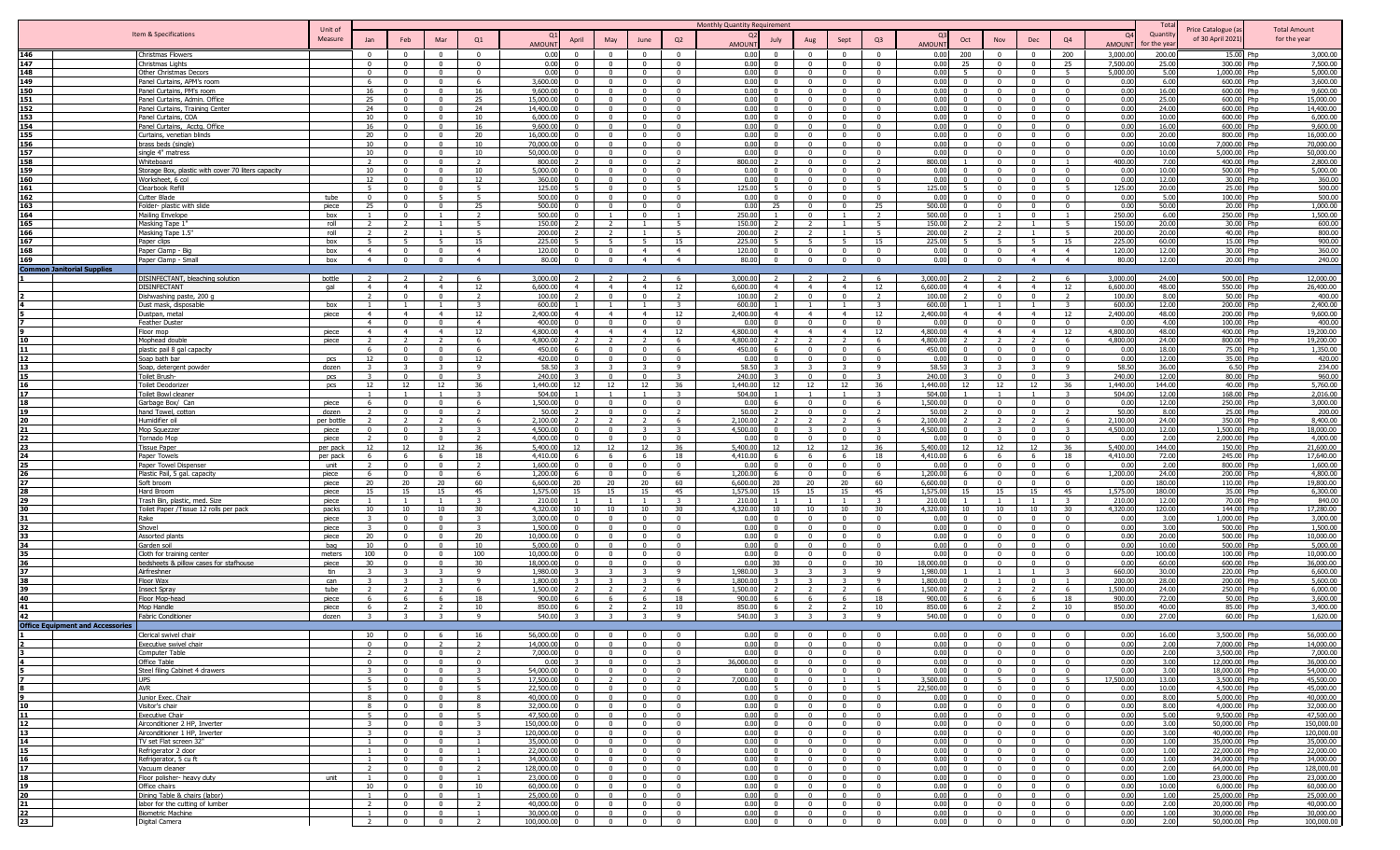|                         |                                                       |                                                             | Unit of     |                                |                                  |                                  |                         |                       |                                  |                                                                       |                                                    |                                                    | Monthly Quantity Requirement                     |                          |                                                 |                                  |                        |                                                                |                                                    |                            |              | Total          |                                         | <b>Total Amount</b>     |
|-------------------------|-------------------------------------------------------|-------------------------------------------------------------|-------------|--------------------------------|----------------------------------|----------------------------------|-------------------------|-----------------------|----------------------------------|-----------------------------------------------------------------------|----------------------------------------------------|----------------------------------------------------|--------------------------------------------------|--------------------------|-------------------------------------------------|----------------------------------|------------------------|----------------------------------------------------------------|----------------------------------------------------|----------------------------|--------------|----------------|-----------------------------------------|-------------------------|
|                         |                                                       | Item & Specifications                                       | Measure     | Jan                            | Feb                              | Mar                              | Q1                      |                       | April                            | May                                                                   | June                                               | Q2                                                 | July                                             | Aug                      | Sept                                            | Q <sub>3</sub>                   |                        | Oct<br>Nov                                                     | Dec                                                | Q4                         | $\Omega$     | Quantity       | Price Catalogue (a<br>of 30 April 2021) | for the year            |
|                         |                                                       |                                                             |             |                                |                                  |                                  |                         | AMOUN                 |                                  |                                                                       |                                                    |                                                    | AMOUN'                                           |                          |                                                 |                                  | <b>MOUN</b>            |                                                                |                                                    |                            | AMOUN        | for the yea    |                                         |                         |
|                         |                                                       | Scanner                                                     |             | $\overline{1}$                 | $\Omega$                         | $\Omega$                         |                         | 22,000.0              | $\Omega$                         |                                                                       | $\Omega$                                           | $\Omega$                                           | 0.00<br>$\Omega$                                 |                          | $\Omega$                                        | $\Omega$                         | 0.00                   | $\Omega$                                                       | $\Omega$                                           | $\Omega$                   | 0.00         | 1.00           | 22,000.00 Php                           | 22,000.00               |
|                         |                                                       | Copier Machine<br><b>Ring Binder</b>                        |             | $\overline{1}$                 | $\overline{0}$<br>$\Omega$       | $\mathbf{0}$<br>$\Omega$         | $\overline{1}$          | 65,000.0<br>20,000.0  | $\mathbf{0}$<br>$\Omega$         | $\Omega$                                                              | $\Omega$<br>$\Omega$                               | $\overline{\mathbf{0}}$<br>$\Omega$                | 0.00<br>$\mathbf{0}$<br>0.00<br>$\Omega$         | $\Omega$                 | $\Omega$<br>$\Omega$                            | $\Omega$<br>$\Omega$             | 0.00<br>0.00           | $^{\circ}$<br>$\Omega$                                         | $\overline{\mathbf{0}}$<br>$\Omega$                | $\mathbf{0}$<br>$\Omega$   | 0.00<br>0.00 | 1.00<br>1.00   | 65,000.00 Php<br>20,000.00 Php          | 65,000.00<br>20,000.00  |
|                         |                                                       | Heavy duty flashlight                                       |             |                                | $\Omega$                         |                                  | 6                       | 9,600.0               | $\Omega$                         |                                                                       | $\Omega$                                           | $\Omega$                                           | 0.00<br>$\Omega$                                 |                          |                                                 |                                  | 0.00                   |                                                                | $\Omega$                                           |                            | 0.00         | 6.00           | 1.600.00 Php                            | 9,600.00                |
| 28                      |                                                       | Folding bed                                                 |             | $\mathbf{R}$                   | $\Omega$                         | $\Omega$                         | $\mathbf{R}$            | 24,000.0              | $\Omega$                         |                                                                       | $\Omega$                                           | $\Omega$                                           | 0.00<br>$\mathbf{0}$                             |                          | $\Omega$                                        | $\Omega$                         | 0.00                   | $\Omega$                                                       | $\Omega$                                           | $\Omega$                   | 0.00         | 8.00           | 3,000.00 Php                            | 24,000.00               |
| 29                      |                                                       | Shredder Machine, 8 sheets capacity                         |             |                                | $\mathbf{0}$                     | $\Omega$                         |                         | 23,000.0              | $\Omega$                         |                                                                       | $\Omega$                                           | $\mathbf{0}$                                       | 0.00<br>$\mathbf{0}$                             |                          | - 0                                             | $\Omega$                         | 0.00                   | $\Omega$                                                       | $\overline{0}$                                     |                            | 0.00         | 1.00           | 23,000.00 Php                           | 23,000.00               |
| 30                      |                                                       | <b>Washing Machine</b>                                      |             |                                | $\mathbf{0}$                     | $\Omega$                         |                         | 12,000.0              | $\Omega$                         | $\Omega$                                                              | $\overline{0}$                                     | $\mathbf{0}$                                       | 0.00<br>$\mathbf{0}$                             | $\Omega$                 | $\Omega$                                        | $\Omega$                         | 0.00                   | $\Omega$                                                       | $\Omega$                                           | $\Omega$                   | 0.00         | 1.00           | 12,000.00 Php                           | 12,000.00               |
|                         |                                                       | Washing Machine, heavy duty, 7 kg                           |             |                                | $\mathbf{0}$<br>$\Omega$         | $\Omega$<br>$\Omega$             |                         | 25,000.0<br>65,000.0  | $\Omega$<br>$\Omega$             |                                                                       | $\Omega$<br>$\Omega$                               | $^{\circ}$<br>$\Omega$                             | 0.00<br>$\Omega$<br>$\Omega$                     |                          | $\Omega$                                        | $\Omega$                         | 0.00<br>0.00           | $\Omega$<br>$\Omega$                                           | $^{\circ}$                                         | $\Omega$                   | 0.00         | 1.00<br>1.00   | 25.000.00 Php<br>65,000.00 Php          | 25,000.00<br>65,000.00  |
|                         |                                                       | Multi Media Projector<br>Wheel borrow                       |             |                                | $\Omega$                         | $\Omega$                         | $\overline{2}$          | 12,000.0              | $\Omega$                         |                                                                       | $\Omega$                                           | $\Omega$                                           | 0.00<br>0.00<br>$\Omega$                         |                          | - 0                                             |                                  | 0.00                   | $\Omega$                                                       | $\overline{\mathbf{0}}$<br>$\Omega$                | $\Omega$                   | 0.00<br>0.00 | 2.00           | 6,000.00 Php                            | 12,000.00               |
|                         |                                                       | Voice Recorder                                              |             |                                | $\Omega$                         | $\Omega$                         | $\overline{2}$          | 13,600.0              | $\Omega$                         |                                                                       | $\Omega$                                           | $\Omega$                                           | 0.00                                             |                          | $\Omega$                                        | $\Omega$                         | 0.00 <sub>1</sub>      | $\Omega$                                                       | $\Omega$                                           |                            | 0.00         | 2.00           | 6.800.00 Php                            | 13,600.00               |
|                         |                                                       | Paper Cutter- Heavy duty                                    |             |                                | $\Omega$                         |                                  |                         | 7,000.0               |                                  |                                                                       |                                                    |                                                    | 0.00                                             |                          |                                                 |                                  | 0.00                   |                                                                | $\Omega$                                           |                            | 0.00         | 1.00           | 7,000.00 Php                            | 7,000.00                |
|                         |                                                       | KItchen Utensils, assorted                                  |             | 24                             | $\mathbf{0}$                     | $\Omega$                         | 24                      | 240,000.0             | $\Omega$                         |                                                                       | $\Omega$                                           | $\Omega$                                           | 0.00<br>$\mathbf{0}$                             |                          | $\Omega$                                        | $\Omega$                         | 0.00                   | $\Omega$                                                       | $\Omega$                                           |                            | 0.00         | 24.00          | 10,000.00 Php                           | 240,000.00              |
|                         |                                                       | Electric fan, 16 inches stand fan                           |             | 4                              | $\mathbf{0}$                     | $\Omega$                         | $\overline{4}$          | 10,000.0              | $\mathbf{0}$                     | $\mathbf{0}$                                                          | $\overline{0}$                                     | $\overline{0}$                                     | 0.00<br>$\mathbf{0}$                             | $\mathbf{0}$             | $\Omega$                                        | $\Omega$                         | 0.00                   | $\Omega$                                                       | $\Omega$                                           | $\mathbf{0}$               | 0.00         | 4.00           | 2,500.00 Php                            | 10,000.00               |
|                         |                                                       | Metal shelves, adjustable                                   |             |                                | $\overline{0}$                   | $\Omega$                         | -3                      | 30,000.0              | $\overline{0}$                   | $\Omega$                                                              | $\Omega$                                           | $\overline{0}$                                     | 0.00<br>$\overline{0}$                           | $\mathbf{0}$             | $\Omega$                                        | $\Omega$                         | 0.00                   | $\Omega$                                                       | $\Omega$                                           | $\Omega$                   | 0.00         | 3.00           | $0.000.00$ Php                          | 30,000,00               |
| 40                      |                                                       | Electric Grinder<br><b>Brush Cutter</b>                     |             | $\overline{1}$<br>$\mathbf{z}$ | $\Omega$<br>$\Omega$             | $\Omega$<br>$\Omega$             | $\mathbf{1}$<br>3       | 3,500.0<br>51,000.0   | $\Omega$<br>$\overline{0}$       | $\Omega$<br>$\Omega$                                                  | $\sqrt{ }$<br>$\Omega$                             | $\overline{\mathbf{0}}$<br>$\overline{\mathbf{0}}$ | 0.00<br>$\Omega$<br>0.00<br>$\Omega$             | $\Omega$<br>$\Omega$     | $\mathsf{n}$<br>$\Omega$                        | $^{\circ}$<br>$\Omega$           | 0.00<br>0.00           | $^{\circ}$<br>$\Omega$<br>$\Omega$                             | $\Omega$<br>$\overline{\mathbf{0}}$                | $\Omega$<br>$\mathbf{0}$   | 0.00<br>0.00 | 1.00<br>3.00   | 3.500.00 Php<br>17,000.00 Php           | 3,500.00<br>51,000.00   |
|                         |                                                       | <b>Electric Drill</b>                                       |             |                                | $\Omega$                         | $\Omega$                         | 3                       | 15,000.0              | $\Omega$                         | $\Omega$                                                              | $\Omega$                                           | $\Omega$                                           | 0.00<br>$\Omega$                                 | $\Omega$                 | $\Omega$                                        | $\Omega$                         | 0.00                   | $\Omega$                                                       | $\overline{0}$                                     | $\Omega$                   | 0.00         | 3.00           | 5,000.00 Php                            | 15,000.00               |
| 42                      |                                                       | <b>Emergency lights</b>                                     |             | 10                             | $\Omega$                         | $\Omega$                         | 10                      | 15,000.0              | $\Omega$                         | $\Omega$                                                              | $\sqrt{ }$                                         | $\overline{0}$                                     | 0.00<br>$\Omega$                                 | $\Omega$                 | $\Omega$                                        | $\Omega$                         | 0.00 <sub>1</sub>      | $\Omega$                                                       | $\overline{0}$                                     | $\Omega$                   | 0.00         | 10.00          | 1.500.00 Php                            | 15,000.00               |
| 43                      |                                                       | Electric typewritter                                        |             | $\overline{1}$                 | $\Omega$                         | $\Omega$                         |                         | 20,000.0              | $\Omega$                         | $\Omega$                                                              | $\sqrt{ }$                                         | $\Omega$                                           | 0.00<br>$\Omega$                                 | $\Omega$                 | $\sqrt{ }$                                      | $\Omega$                         | 0.00 <sub>1</sub>      | $\Omega$                                                       | $\Omega$                                           | $\Omega$                   | 0.00         | 1.00           | 20.000.00 Php                           | 20,000,00               |
| 44                      |                                                       | Wooden filing cabinet                                       |             | $\mathbf{R}$                   | $\mathbf{0}$                     | $\overline{0}$                   | $\mathbf{R}$            | 60,000.0              | $\Omega$                         | $\Omega$                                                              | $\overline{0}$                                     | $\overline{0}$                                     | 0.00<br>$\mathbf{0}$                             | $\Omega$                 | $\overline{0}$                                  | $\Omega$                         | 0.00                   | $\overline{0}$                                                 | $\overline{0}$                                     | $\Omega$                   | 0.00         | 3.00           | 20,000.00 Php                           | 60,000.00               |
| 45                      |                                                       | ACU, split type w/ inverter, 2HP                            |             |                                | $\mathbf{0}$                     | $\Omega$                         | <sup>2</sup>            | 130,000.0             | $\Omega$                         | $\mathbf{0}$                                                          | $\overline{0}$                                     | $\overline{0}$                                     | 0.00<br>$\mathbf{0}$                             | $\mathbf{0}$             | $\overline{0}$                                  | $\Omega$                         | 0.00                   | $\Omega$                                                       | $\overline{0}$                                     | $\mathbf{0}$               | 0.00         | 2.00           | 65,000.00 Php                           | 130,000.00              |
|                         |                                                       | Calculator 12-digit                                         |             | $\overline{a}$                 | $\Omega$                         | $\Omega$                         | $\overline{4}$          | 2,600.0               | $\Omega$                         |                                                                       | $\sim$                                             | $\Omega$                                           | 0.00<br>$\Omega$                                 |                          | $\sqrt{ }$                                      |                                  | 0.00<br>$\Delta$       | $\Omega$                                                       | $\Omega$                                           | $\overline{4}$             | 2,600.00     | 8.00           | 650.00 Php                              | 5,200.00                |
| 47<br>48                |                                                       | Generator set, 5 kva                                        |             |                                | $\Omega$<br>$\mathbf{0}$         | $\Omega$<br>$\overline{0}$       | $\overline{2}$          | 160,000.0<br>5,000.0  | $\Omega$<br>$\overline{0}$       | $\Omega$<br>$\Omega$                                                  | $\Omega$<br>$\overline{0}$                         | $\Omega$<br>$\overline{0}$                         | 0.00<br>$\Omega$<br>0.00<br>$\mathbf{0}$         | $\Omega$                 | $\Omega$<br>$\overline{0}$                      | $\Omega$<br>$\Omega$             | 0.00<br>0.00           | $\Omega$<br>$\overline{0}$                                     | $\overline{\mathbf{0}}$<br>$\overline{0}$          | $\Omega$<br>$\Omega$       | 0.00<br>0.00 | 2.00<br>1.00   | 80,000.00 Php<br>5,000.00 Php           | 160,000.00<br>5,000.00  |
|                         |                                                       | Laminator<br>Thermal Scanner with tripod/ stand and alcohol |             |                                |                                  |                                  |                         |                       |                                  |                                                                       |                                                    |                                                    |                                                  |                          |                                                 |                                  |                        |                                                                |                                                    |                            |              |                |                                         |                         |
| 49                      |                                                       | dispenser                                                   |             | $\overline{2}$                 | $\mathbf{0}$                     | $\mathbf{0}$                     | <sup>2</sup>            | 10,000.0              | $\Omega$                         |                                                                       | $\mathbf{0}$                                       | $^{\circ}$                                         | 0.00<br>$\Omega$                                 |                          | $\Omega$                                        | $\Omega$                         | 0.00                   | $\Omega$                                                       | $\overline{0}$                                     | $\Omega$                   | 0.00         | 2.00           | 5,000.00 Php                            | 10,000.00               |
| 50                      |                                                       | CCTV, repair/upgrading                                      |             |                                | $^{\circ}$                       |                                  |                         | 200,000.0             | $\Omega$                         |                                                                       | $\Omega$                                           | $^{\circ}$                                         | 0.00<br>n.                                       |                          | $\Omega$                                        |                                  | 0.00                   | $\Omega$                                                       | $\overline{\mathbf{0}}$                            |                            | 0.00         | 1.00           | 200,000.00 Php                          | 200,000.00              |
|                         |                                                       | <b>Bookbinding Services</b>                                 |             | -5                             | $\Omega$                         | $\Omega$                         | -5                      | 50,000.0              | $\Omega$                         | $\Omega$                                                              | $\Omega$                                           | $\Omega$                                           | 0.00                                             |                          | $\Omega$                                        | - 5                              | 50,000.00              | $\Omega$                                                       | $\Omega$                                           | $\Omega$                   | 0.00         | 10.00          | 10,000.00 Php                           | 100,000.00              |
|                         |                                                       | Monobloc chairs                                             |             | 12                             | $\Omega$<br>$\Omega$             | $\Omega$                         | 14                      | 4,900.0               |                                  | $\Omega$                                                              | $\Omega$                                           | $\Omega$                                           | 0.00                                             | $\Omega$                 | $\Omega$                                        | $\Omega$                         | 700.00<br>12           | $\Omega$                                                       | $\Omega$                                           | 12<br>$\Omega$             | 4,200.00     | 28.00          | 350.00 Php                              | 9,800.00                |
| 53.                     |                                                       | UV Light Air Puifier<br>Office Barrier for 3 whses          | lot         | $\mathbf{R}$                   | $\mathbf{0}$                     | $\overline{0}$                   | $\overline{z}$          | 15,000.0<br>138,000.0 | $\mathbf{0}$<br>$\overline{0}$   | $\overline{0}$                                                        | $\overline{0}$                                     | $\overline{0}$<br>$\mathbf{0}$                     | 0.00<br>$\overline{0}$<br>0.00<br>$\overline{0}$ | $\mathbf{0}$             | $\Omega$                                        | $\Omega$                         | 0.00<br>0.00           | $\mathbf{0}$                                                   | $\overline{0}$<br>$\overline{0}$                   | $\mathbf{0}$               | 0.00<br>0.00 | 1.00<br>3.00   | 15,000.00 Php<br>46,000.00 Php          | 15,000.00<br>138,000.00 |
|                         | Audio and visual presentation and composing equipment |                                                             |             |                                |                                  |                                  |                         |                       |                                  |                                                                       |                                                    |                                                    |                                                  |                          |                                                 |                                  |                        |                                                                |                                                    |                            |              |                |                                         |                         |
|                         | 52161505-TV-S01                                       | <b>SMART Television</b>                                     |             |                                |                                  |                                  |                         | 144,000.0             | $\Omega$                         |                                                                       |                                                    | $\Omega$                                           | 0.00                                             |                          |                                                 |                                  | 0.00                   |                                                                | $\Omega$                                           |                            | 0.00         | 3.00           | 48,000.00 Php                           | 144,000.00              |
|                         | 52161520-MC-M01                                       | Microphone                                                  |             |                                | $\Omega$                         |                                  |                         | 4,000.0               |                                  |                                                                       |                                                    | $\Omega$                                           | 0.00                                             |                          |                                                 |                                  | 0.00                   |                                                                | $\Omega$                                           |                            | 0.00         | 2.00           | 2.000.00 Php                            | 4.000.00                |
|                         | 52161512-SP-K01                                       | Speakers                                                    |             |                                | $\Omega$                         | $\Omega$                         |                         | 5,000.0               | $\Omega$                         | $\Omega$                                                              | $\Omega$                                           | $\overline{0}$                                     | 0.00<br>$\Omega$                                 | $\Omega$                 | $\sqrt{ }$                                      | $\Omega$                         | 0.00                   | $\Omega$                                                       | $\overline{0}$                                     | $\Omega$                   | 0.00         | 1.00           | 5,000.00 Php                            | 5.000.00                |
|                         | 32101514-AM-P01                                       | Amplifier                                                   |             |                                | $\mathbf{0}$                     | $\Omega$                         |                         | 3,500.0               | $\Omega$                         | $\Omega$                                                              | $\Omega$                                           | $\overline{0}$                                     | 0.00<br>$\overline{0}$                           | $\mathbf{0}$             | $\Omega$                                        | $\Omega$                         | 0.00                   | $\Omega$                                                       | $\overline{0}$                                     | $\Omega$                   | 0.00         | 1.00           | 3,500.00 Php                            | 3,500.00                |
|                         | 52161517-EO-E01                                       | Equalizer                                                   |             |                                | $\mathbf{0}$                     | $\overline{0}$                   |                         | 3.000.0               | $\Omega$                         | $\Omega$                                                              | $\overline{0}$                                     | $\overline{0}$                                     | 0.00<br>$\mathbf{0}$                             | $\Omega$                 | $\Omega$                                        |                                  | 0.00                   | $\Omega$                                                       | $\overline{0}$                                     | $\Omega$                   | 0.00         | 1.00           | 3.000.00 Php                            | 3,000.00                |
|                         | Photographic or filming or video                      | :auipment                                                   |             |                                |                                  |                                  |                         |                       |                                  |                                                                       |                                                    |                                                    |                                                  |                          |                                                 |                                  |                        |                                                                |                                                    |                            |              |                |                                         |                         |
|                         | 46171615-HD-C01                                       | HD Camera                                                   |             |                                |                                  |                                  |                         | 5,000.0               |                                  |                                                                       |                                                    | $\Omega$                                           | 0.00                                             |                          |                                                 |                                  | 0.00                   |                                                                | $\Omega$                                           |                            | 0.00         | 1.00           | 5,000.00 Php                            | 5,000.00                |
|                         | 45121504-DS-C01                                       | <b>DSLR Camera</b>                                          |             |                                | $\Omega$<br>$\mathbf{0}$         | $\Omega$                         |                         | 20,000.0<br>15,000.0  | $\mathbf{0}$                     | $\mathbf{0}$                                                          | $\Omega$                                           | $\overline{0}$<br>$\overline{0}$                   | 0.00<br>$\Omega$<br>0.00<br>$\overline{0}$       | $\Omega$                 | $\Omega$                                        | $\Omega$                         | 0.00<br>0.00           | $\Omega$                                                       | $\Omega$<br>$\overline{0}$                         | $\mathbf{0}$               | 0.00<br>0.00 | 1.00<br>1.00   | 20,000,00 Php<br>15,000.00 Php          | 20,000.00<br>15,000.00  |
|                         | 45121516-VH-C01<br>45121506-VC-C01                    | HD Video Camera<br>Video Conference Equipment               |             |                                | $\mathbf{0}$                     | $\Omega$                         | $\mathcal{D}$           | 60,000.0              | $\overline{0}$                   | $\mathbf{0}$                                                          | $\Omega$                                           | $\overline{0}$                                     | 0.00<br>$\overline{0}$                           | $\Omega$                 | $\Omega$                                        | $\Omega$                         | 0.00                   | $\overline{0}$                                                 | $\overline{0}$                                     | $\mathbf{0}$               | 0.00         | 2.00           | 30,000.00 Php                           | 60,000.00               |
|                         | <b>Paper Materials and Products</b>                   |                                                             |             |                                |                                  |                                  |                         |                       |                                  |                                                                       |                                                    |                                                    |                                                  |                          |                                                 |                                  |                        |                                                                |                                                    |                            |              |                |                                         |                         |
|                         |                                                       | Farmers' Passbook                                           | piece       | 500                            |                                  |                                  | 500                     | 5,000.0               |                                  |                                                                       |                                                    | $\Omega$                                           | 0.00                                             |                          |                                                 |                                  | 0.00                   |                                                                | $\Omega$                                           |                            | 0.00         | 500.00         | 10.00 Php                               | 5,000.00                |
|                         |                                                       | Master Passbook                                             | niece       | 500                            | $\Omega$                         | $\Omega$                         | 500                     | 13,000.0              | $\Omega$                         |                                                                       | $\Omega$                                           | $\overline{0}$                                     | 0.00<br>$\Omega$                                 |                          | $\Omega$                                        | $\Omega$                         | 0.00                   | $\Omega$                                                       | $\Omega$                                           | $\Omega$                   | 0.00         | 500.00         | 26.00 Php                               | 13,000.00               |
|                         |                                                       | Retailer's Passbook                                         | niece       | 500                            | $\Omega$                         | $\Omega$                         | 500                     | 12,500.0              | $\Omega$                         | $\Omega$                                                              | $\sim$                                             | $\overline{0}$                                     | 0.00<br>$\overline{0}$                           | $\Omega$                 | $\sqrt{ }$                                      | $\overline{0}$                   | 0.00                   | $\Omega$<br>$\Omega$                                           | $\overline{0}$                                     | $\Omega$                   | 0.00         | 500.00         | 25.00 Php                               | 12,500.00               |
|                         |                                                       | Postage & delivery of official communications               | piece       | 500                            | $\mathbf{0}$                     | $\overline{0}$                   | 500                     | 25,000.0              | $\mathbf{0}$                     | $\Omega$                                                              | $\overline{0}$                                     | $\overline{0}$                                     | 0.00<br>$\overline{0}$                           | $\mathbf{0}$             | $\overline{0}$                                  | $\mathbf{0}$                     | 0.00                   | $\overline{0}$                                                 | $\overline{0}$                                     | $\mathbf{0}$               | 0.00         | 500.00         | 50.00 Php                               | 25,000.00               |
|                         |                                                       | /notices                                                    | piece       | 500                            | $\overline{0}$                   | $\overline{0}$                   | 500                     | 10,000.00             | $\overline{0}$                   | $\overline{0}$                                                        | $\overline{0}$                                     | $\overline{0}$                                     | 0.00<br>$\overline{0}$                           | $\overline{0}$           | $\overline{0}$                                  | $\mathbf{0}$                     | 0.00<br>$\Omega$       | $\overline{0}$                                                 | $\overline{0}$                                     | $\mathbf{0}$               | 0.00         | 500.00         | 20.00 Php                               | 10,000.00               |
|                         | <b>Lighting and fixtures and accessories</b>          |                                                             |             |                                |                                  |                                  |                         |                       |                                  |                                                                       |                                                    |                                                    |                                                  |                          |                                                 |                                  |                        |                                                                |                                                    |                            |              |                |                                         |                         |
|                         | 39112102-LB-B01                                       | <b>LED bulb</b><br>Daylight                                 |             | 12 <sup>2</sup><br>12          | $\Omega$<br>$\Omega$             | $\Omega$<br>$\Omega$             | 12<br>12                | 3,000.0<br>4,200.0    | $\Omega$<br>$\Omega$             | $\Omega$                                                              | $\Omega$<br>- 0                                    | $\overline{0}$<br>$\overline{0}$                   | 0.00<br>12<br>0.00<br>12                         | $^{\circ}$               | $\Omega$<br>$\Omega$                            | 12<br>12                         | 3,000.00<br>4,200,00   | $\Omega$<br>$\Omega$                                           | $\Omega$<br>$\overline{0}$                         | $\Omega$                   | 0.00<br>0.00 | 24.00<br>24.00 | 250.00 Php<br>350.00 Php                | 6,000.00<br>8,400.00    |
|                         | on ICT Equipment                                      |                                                             |             |                                |                                  |                                  |                         |                       |                                  |                                                                       |                                                    |                                                    |                                                  |                          |                                                 |                                  |                        |                                                                |                                                    |                            |              |                |                                         |                         |
|                         | 43222609-NR-001                                       | <b>Network Routers</b>                                      |             |                                | $\Omega$                         | - 0                              |                         | 10,500.0              | $\Omega$                         |                                                                       | $\Omega$                                           | $\mathbf{0}$                                       | 0.00<br>$\Omega$                                 |                          |                                                 |                                  | 0.00                   | $\Omega$                                                       | $\overline{\mathbf{0}}$                            |                            | 0.00         | 3.00           | 3,500.00 Php                            | 10,500.00               |
|                         | 81112306-MF-P01                                       | Multi Function PRINTER                                      |             | $\mathbf{R}$                   | $\Omega$                         | $\Omega$                         |                         | 45,000.0              |                                  | $\mathsf{n}$                                                          | $\Omega$                                           | $\overline{2}$                                     | 30,000.00<br>$\Omega$                            | $\mathsf{n}$             | $\Omega$                                        | $\Omega$                         | 0.00                   | $\Omega$                                                       | $\Omega$                                           | $\Omega$                   | 0.00         | 5.00           | 15,000.00 Php                           | 75,000.00               |
|                         | 39121011-UP-S01                                       | UNINTERRUPTIBLE POWER SUPPLY (UPS)                          |             |                                | $\Omega$                         | $\Omega$                         | -5                      | 17,500.0              | 5                                |                                                                       | $\Omega$                                           | - 5                                                | 17,500.0<br>$\Omega$                             |                          | $\Omega$                                        | -5                               | 17,500.00              | $\Omega$                                                       | $\Omega$                                           |                            | 17,500.00    | 20.00          | 3,500.00 Php                            | 70,000.00               |
|                         | 43191501-MP-001                                       | Mobile Phone                                                |             |                                | $\Omega$                         |                                  |                         | 40,000.0              | $\Omega$                         |                                                                       | - 0                                                | $\overline{0}$                                     | 0 <sub>0</sub>                                   |                          |                                                 | $\Omega$                         | 0.00                   |                                                                | $\overline{0}$                                     |                            | 0.00         | 2.00           | 20,000,00 Php                           | 40,000.00               |
| 13.                     | 43211711-SC-D01                                       | Scanner, Colored, Double sided, feeder type                 |             |                                | $\Omega$                         | $\Omega$                         |                         | 50,000.0              | $\Omega$                         |                                                                       | - 0                                                | $\overline{0}$                                     | 0.00<br>$\mathbf{0}$                             |                          | $\sqrt{ }$                                      | $\Omega$                         | 0.00                   | $\Omega$                                                       | $\overline{0}$                                     | $\Omega$                   | 0.00         | 2.00           | 25,000.00 Php                           | 50,000.00               |
| 14                      |                                                       | Computer w/ complete accessories                            |             |                                | $\overline{0}$<br>$\overline{0}$ | $\overline{0}$<br>$\overline{0}$ | $\mathcal{D}$           | 90,000.0<br>30,000.0  | $\Omega$<br>$\overline{0}$       | $\sqrt{ }$<br>$\Omega$                                                | $\overline{0}$<br>$\overline{0}$                   | $\overline{0}$<br>$\mathbf{0}$                     | 0.00<br>$\mathbf{0}$<br>0.00<br>$\overline{0}$   | $\sim$<br>$\Omega$       | $\sqrt{ }$<br>$\overline{0}$                    | $\Omega$<br>$\mathbf{0}$         | 0.00<br>0.00           | $\sqrt{ }$<br>$\overline{0}$                                   | $\overline{0}$<br>$\mathbf{0}$                     | $\sqrt{ }$<br>$\mathbf{0}$ | 0.00<br>0.00 | 2.00<br>1.00   | 45,000.00 Php<br>30,000.00 Php          | 90,000.00<br>30,000.00  |
|                         |                                                       | Electric Typewriter<br>Laptop Computer                      |             |                                | $\mathbf{0}$                     | $\Omega$                         |                         | 80,000.0              | $\Omega$                         |                                                                       | $\Omega$                                           | $^{\circ}$                                         | 0.00<br>$\Omega$                                 |                          | $\Omega$                                        |                                  | 0.00                   | $\Omega$                                                       | $\overline{\mathbf{0}}$                            |                            | 0.00         | 2.00           | 40,000.00 Php                           | 80,000.00               |
|                         |                                                       | CPU                                                         |             |                                | $\Omega$                         | $\Omega$                         | $\overline{z}$          | 10,000.0              | $\Omega$                         | $\Omega$                                                              | $\Omega$                                           | $\overline{0}$                                     | 0.00<br>$\Omega$                                 | $^{\circ}$               | - 0                                             | $\Omega$                         | 0.00                   | $\Omega$                                                       | $\overline{\mathbf{0}}$                            | $\Omega$                   | 0.00         | 2.00           | 5,000.00 Php                            | 10,000.00               |
|                         |                                                       | Computer Keyboard                                           |             | -5                             | $\Omega$                         | $\Omega$                         | -5                      | 3,750.0               | $\Omega$                         |                                                                       | $\Omega$                                           | $\overline{0}$                                     | 0.00<br>$\Omega$                                 | $^{\circ}$               | $\Omega$                                        | $\Omega$                         | 0.00                   | $\Omega$                                                       | $\overline{\mathbf{0}}$                            | $^{\circ}$                 | 0.00         | 5.00           | 750.00 Php                              | 3,750.00                |
|                         |                                                       | Mouse optical USB connection tyoe                           |             | -5                             | $\Omega$                         | $\Omega$                         | - 5                     | 2,500.0               | $\Omega$                         | $\Omega$                                                              | $\Omega$                                           | $\overline{0}$                                     | 0.00<br>$\Omega$                                 | $\Omega$                 | $\Omega$                                        | $\Omega$                         | 0.00                   | $\Omega$                                                       | $\overline{\mathbf{0}}$                            | $\Omega$                   | 0.00         | 5.00           | 500.00 Php                              | 2,500.00                |
| 25                      |                                                       | Computer desktop with monitor 19'                           |             |                                | $\Omega$                         | $\Omega$                         |                         | 45,000.0              | $\overline{0}$                   | $\Omega$                                                              | $\Omega$                                           | $\overline{0}$                                     | 0.00<br>$\overline{0}$                           | $\Omega$                 | $\sqrt{ }$                                      | $\Omega$                         | 0.00                   | $\Omega$                                                       | $\overline{0}$                                     | $\Omega$                   | 0.00         | 1.00           | 45,000,00 Php                           | 45,000,00               |
|                         |                                                       |                                                             |             |                                |                                  |                                  |                         |                       |                                  |                                                                       |                                                    |                                                    |                                                  |                          |                                                 |                                  |                        |                                                                |                                                    |                            |              |                |                                         |                         |
|                         |                                                       | Mineral Water                                               |             | 100                            | 100                              | 100                              | 300                     | 10,500.00             | 100                              |                                                                       | 100 100                                            | 300                                                | 10,500.00<br>100                                 |                          | 100 100                                         | 300                              | 10,500.00              | 100<br>100                                                     | 100                                                | 300                        | 10,500.00    | 1,200.00       | 35.00 Php                               | 42,000.00               |
|                         |                                                       | Monaco Thread, box of 20's, 3 ply                           |             | $\overline{2}$                 | $\overline{2}$                   | $\overline{2}$                   | 6                       | 27,600.00             | $\overline{2}$                   | $\overline{2}$                                                        | $\overline{2}$                                     | 6 <sup>6</sup>                                     | 27,600.00<br>2                                   | $\overline{2}$           | $\overline{\phantom{a}}$ 2                      | 6 <sup>6</sup>                   | 27,600.00              | $\overline{2}$<br>$\overline{2}$                               | $\overline{2}$                                     | 6                          | 27,600.00    | 24.00          | 4,600.00 Php                            | 110,400.00              |
| <b>Other Categories</b> | 53121601-GB-001                                       | GO BAG, for disaster relief, rescue operations              |             | 5                              | $\overline{0}$                   | $\overline{\mathbf{0}}$          |                         |                       | $\overline{0}$                   | $\overline{0}$                                                        | $\overline{0}$                                     | $\overline{0}$                                     | 0.00<br>$\overline{0}$                           | $\overline{0}$           | $\overline{0}$                                  | $\Omega$                         |                        |                                                                | $\overline{0}$                                     | $\overline{0}$             |              |                | 599.00 Php                              | 2,995.00                |
|                         | 26111729-AB-001                                       | Auto Battery                                                |             | $\overline{2}$                 | $\overline{2}$                   | $\mathbf{1}$                     | 5 <sup>5</sup>          | 2,995.0<br>50,000.00  | $\overline{0}$                   | $0$ 0                                                                 |                                                    | $\overline{0}$                                     | 0.00<br>$\overline{\mathbf{0}}$                  |                          | $\begin{array}{ccc} 0 & 0 \\ 0 & 0 \end{array}$ | $\overline{0}$                   | 0.00<br>0.00 0         | $\overline{0}$<br>$\sim$ 0 $\sim$ 1                            | $\overline{\phantom{0}}$                           | $\overline{0}$             | 0.00<br>0.00 | 5.00<br>5.00   | 10,000.00 Php                           | 50,000.00               |
| <b>FOR LABORATORY</b>   |                                                       |                                                             |             |                                |                                  |                                  |                         |                       |                                  |                                                                       |                                                    |                                                    |                                                  |                          |                                                 |                                  |                        |                                                                |                                                    |                            |              |                |                                         |                         |
|                         |                                                       | Laboratory rubber roll                                      | piece       |                                | $\Omega$                         |                                  |                         | 32,000.0              | $\Omega$                         |                                                                       | $\Omega$                                           | $\overline{0}$                                     | 0.00                                             |                          |                                                 |                                  | 32,000.00              |                                                                | $\Omega$                                           |                            | 0.00         | 2.00           | 32,000.00 Php                           | 64.000.00               |
|                         |                                                       | Laboratory forceps                                          | piece       | 10                             | $\Omega$                         | $\Omega$                         | 10                      | 1,000.0               | $\Omega$                         | $\mathbf{a}$                                                          | $\overline{0}$                                     | $\overline{0}$                                     | 0.00<br>$\Omega$                                 |                          | $\Omega$                                        | $\Omega$                         | 0.00                   | $\Omega$                                                       | $\overline{0}$                                     | $\overline{0}$             | 0.00         | 10.00          | $100.00$ Php                            | 1,000.00                |
|                         |                                                       | Masking tape 2"                                             | roll        | $\overline{2}$                 | $\overline{\mathbf{0}}$          | $\overline{0}$                   | $\overline{2}$          | 60.00                 | $\overline{0}$                   | $\overline{0}$                                                        | $\overline{0}$                                     | $\overline{0}$                                     | 0.00<br>$\overline{0}$                           | $\overline{0}$           | $\overline{\mathbf{0}}$                         | $\Omega$                         | 0.00                   | $\overline{0}$                                                 | $\overline{0}$                                     | $\overline{0}$             | 0.00         | 2.00           | 30.00 Php                               | 60.00                   |
|                         |                                                       | Magnifying lens                                             | piece       | 10                             | $\overline{0}$                   | $\overline{0}$                   | 10                      | 700.00                | $\overline{0}$                   | $\overline{0}$                                                        | $\overline{0}$                                     | $\overline{0}$                                     | 0.00<br>$\overline{0}$                           | $\overline{0}$           | $\overline{\mathbf{0}}$                         | $\sim$                           | 0.00                   | $\overline{0}$<br>$\sim$                                       | $\overline{0}$                                     | $\Omega$                   | 0.00         | 10.00          | 70.00 Php                               | 700.00                  |
|                         |                                                       | Mop, tornado                                                | piece       | $\mathbf{1}$                   | $\overline{0}$                   | $\overline{0}$                   | $\overline{1}$          | 1,000.00              | $\overline{0}$                   | $\overline{0}$                                                        | $\overline{0}$                                     | $\overline{0}$                                     | 0.00<br>$\overline{0}$                           |                          | $0 \quad 0$                                     | $\overline{0}$                   | 0.00                   | $\sim$<br>$\overline{0}$                                       | $\overline{0}$                                     | $\overline{0}$             | 0.00         | 1.00           | 1,000.00 Php                            | 1,000.00                |
|                         |                                                       | Grain Moisture Meter                                        | unit        | 15                             | $\overline{0}$                   | $\overline{0}$                   | 15                      | 1,500,000.00          | $\overline{0}$                   | $\overline{0}$                                                        | $\overline{0}$                                     | $\overline{0}$                                     | 0.00<br>$\overline{0}$                           | $\overline{\mathbf{0}}$  | $\overline{0}$                                  | $\overline{0}$                   | 0.00                   | $\overline{0}$<br>$\overline{0}$                               | $\overline{0}$                                     | $\overline{0}$             | 0.00         | 15.00          | 100.000.00 Php<br>30.00 Php             | 1,500,000.00<br>180.00  |
|                         |                                                       | Packaging tape 2"<br>Paper fastener-plastic                 | roll<br>box | 6<br>$\overline{1}$            | $\overline{0}$<br>$\overline{0}$ | $\overline{0}$<br>$\overline{0}$ | 6<br>$\overline{1}$     | 180.00<br>38.00       | $\overline{0}$<br>$\overline{0}$ | $\overline{0}$<br>$\overline{0}$                                      | $\overline{\mathbf{0}}$<br>$\overline{\mathbf{0}}$ | $\overline{0}$<br>$\overline{0}$                   | 0.00<br>$\overline{0}$<br>0.00<br>$\overline{0}$ | $\overline{0}$           | $0$ 0<br>$\overline{0}$                         | $\overline{0}$<br>$\overline{0}$ | 0.00<br>0.00           | $\overline{0}$<br>$\Omega$<br>$\overline{0}$<br>$\overline{0}$ | $\overline{\mathbf{0}}$<br>$\overline{\mathbf{0}}$ | $\overline{0}$<br>$\Omega$ | 0.00<br>0.00 | 6.00<br>1.00   | 38.00 Php                               | 38.00                   |
|                         |                                                       | Pentel pen-black                                            | piece       | 6                              | 6                                | 6                                | 18                      | 720.00                | 6                                | 6 <sup>6</sup>                                                        | $6^{\circ}$                                        | 18                                                 | 720.00<br>6                                      | 6                        | 6 <sup>6</sup>                                  | 18                               | 720.00                 | 6<br>6                                                         | 6                                                  | 18                         | 720.00       | 72.00          | 40.00 Php                               | 2.880.00                |
|                         |                                                       | Pentel pen ink-black                                        | bottle      | $\overline{3}$                 | $\Omega$                         | $\overline{0}$                   | $\overline{\mathbf{3}}$ | 300.00                | $\mathbf{R}$                     | $\overline{0}$                                                        | $\sim$                                             | $\overline{\mathbf{3}}$                            | 300.00<br>$\overline{3}$                         | $\overline{0}$           | $\overline{\phantom{0}}$                        | $\overline{3}$                   | 300.00<br>$\mathbf{R}$ | $\Omega$                                                       | $\overline{0}$                                     | $\overline{\mathbf{3}}$    | 300.00       | 12.00          | 100.00 Php                              | 1,200.00                |
|                         |                                                       | Plastic pail, 10 L capacity                                 | piece       | $\overline{2}$                 | $\overline{\phantom{0}}$         | $\overline{\mathbf{0}}$          | $\overline{2}$          | 300.00                | $\overline{0}$                   | $\overline{0}$                                                        | $\overline{0}$                                     | $\overline{\phantom{0}}$                           | $\overline{0}$<br>0.00                           | $\overline{\phantom{0}}$ | $\overline{\phantom{0}}$                        | $\overline{0}$                   | 0.00                   | $\overline{\phantom{0}}$<br>$\overline{0}$                     | $\overline{0}$                                     | $\overline{0}$             | 0.00         | 2.00           | 150.00 Php                              | 300.00                  |
|                         |                                                       | Plastic dipper                                              | piece       | 2                              | $\overline{0}$                   | $\overline{0}$                   | $\overline{2}$          | 300.00                | $\overline{0}$                   | $\overline{0}$                                                        | $\overline{0}$                                     | $\overline{0}$                                     | 0.00<br>$\overline{0}$                           | $\overline{0}$           | $\overline{0}$                                  | $\overline{0}$                   | 0.00                   | $\overline{0}$<br>$\overline{0}$                               | $\overline{0}$                                     | $\overline{0}$             | 0.00         | 2.00           | 150.00 Php                              | 300.00                  |
|                         |                                                       | Plastic container, 110 capacity                             | piece       | $\mathbf{1}$                   | $\overline{0}$                   | $\overline{0}$                   |                         | 200.00                | $\overline{0}$                   | $\overline{0}$                                                        | $\overline{\mathbf{0}}$                            | $\overline{0}$                                     | 0.00<br>$\overline{0}$                           | $\overline{0}$           | $\overline{0}$                                  | $\overline{0}$                   | 0.00                   | $\overline{0}$<br>$\mathbf{0}$                                 | $\overline{0}$                                     | $\overline{0}$             | 0.00         | 1.00           | 200.00 Php                              | 200.00                  |
|                         |                                                       | Stapler #35                                                 | piece       |                                | 5 0 0                            |                                  | $5^{\circ}$             | 1,500.00              |                                  | $\begin{array}{c c c c c c} \hline \circ & \circ & \circ \end{array}$ |                                                    | $\overline{0}$                                     | 0.00                                             |                          | $0 \qquad 0 \qquad 0$                           | $\overline{\mathbf{0}}$          |                        | $0.00$ 0 0 0                                                   | $\overline{\mathbf{0}}$                            | $\overline{\mathbf{0}}$    | 0.00         | 5.00           | 300.00 Php                              | 1,500.00                |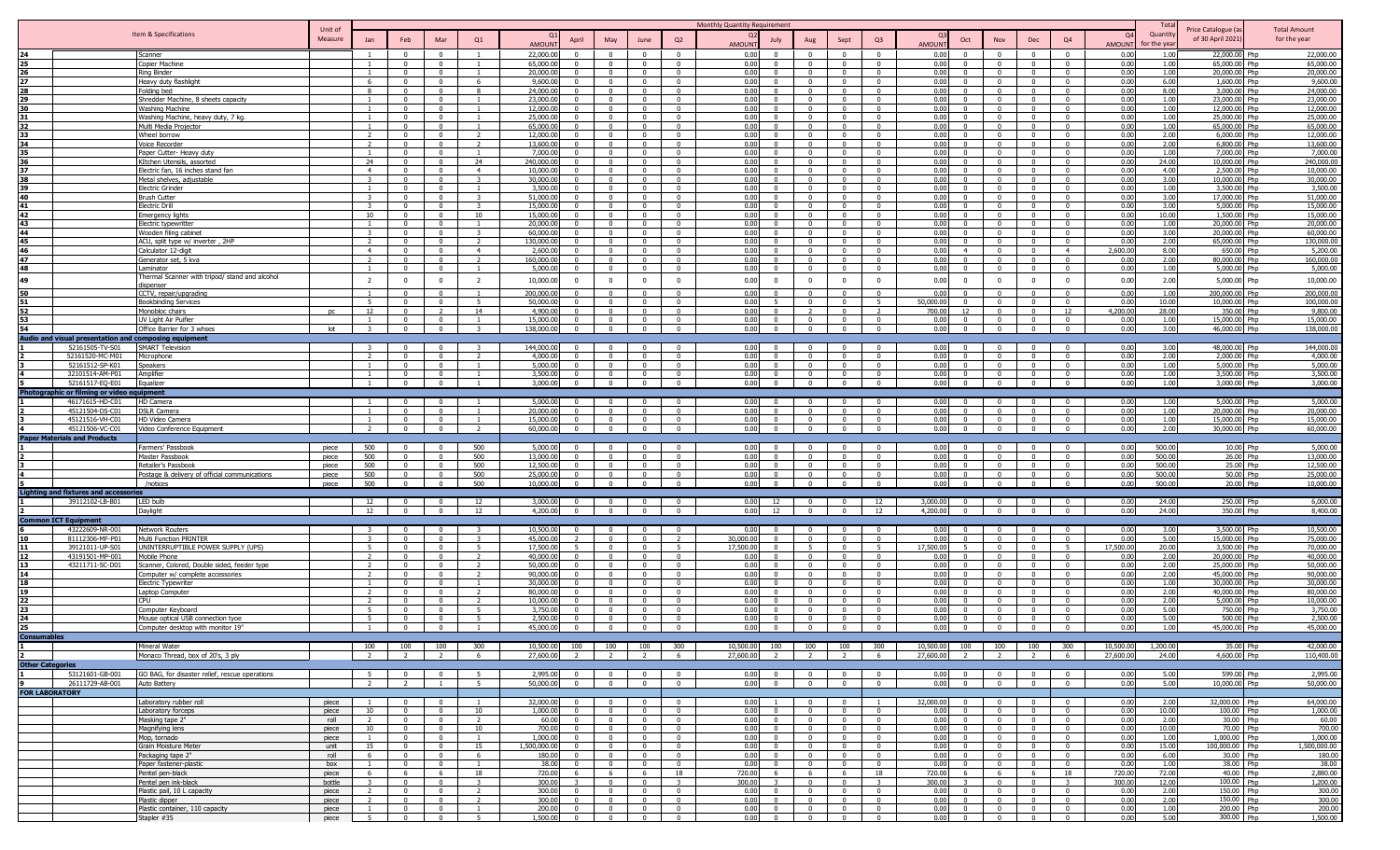|                        |                                                                   |                    |                                  |                                                |                                           |                                         |                                                                     |                                           |                                                                                      | Monthly Quantity Requirement                 |                                                                               |                                                    |                                                     |                    |                                     |                                                                                                    |                                            |                    | Tota           |                                         |                                     |
|------------------------|-------------------------------------------------------------------|--------------------|----------------------------------|------------------------------------------------|-------------------------------------------|-----------------------------------------|---------------------------------------------------------------------|-------------------------------------------|--------------------------------------------------------------------------------------|----------------------------------------------|-------------------------------------------------------------------------------|----------------------------------------------------|-----------------------------------------------------|--------------------|-------------------------------------|----------------------------------------------------------------------------------------------------|--------------------------------------------|--------------------|----------------|-----------------------------------------|-------------------------------------|
|                        | Item & Specifications                                             | Unit of<br>Measure |                                  |                                                | Mar                                       | Q1                                      |                                                                     |                                           |                                                                                      |                                              |                                                                               |                                                    | Q <sub>3</sub>                                      |                    |                                     |                                                                                                    | Q4                                         | <b>O</b>           | Quantity       | Price Catalogue (a<br>of 30 April 2021) | <b>Total Amount</b><br>for the year |
|                        |                                                                   |                    | Jan                              | Feb                                            |                                           |                                         | April<br><b>AMOUNT</b>                                              | May                                       | Q2<br>June                                                                           | July<br><b>AMOUNT</b>                        | Aug                                                                           | Sept                                               |                                                     | AMOUN <sup>®</sup> | Oct<br>Nov                          | Dec                                                                                                |                                            | AMOUN <sup>1</sup> | for the yea    |                                         |                                     |
|                        | Staple wire #35                                                   | box                |                                  | $\Omega$                                       | $\Omega$                                  |                                         | 500.00                                                              | $\Omega$                                  | $\Omega$<br>$\Omega$                                                                 | 0.00<br>$\Omega$                             |                                                                               | $\Omega$                                           | $\Omega$                                            | 0.00               | $\Omega$                            | $\Omega$                                                                                           | $\Omega$                                   | 0.00               | 1.00           | 500.00 Php                              | 500.00                              |
|                        | Paint brush - 1/2 inch                                            | piece              |                                  | $\Omega$                                       | $\Omega$                                  |                                         | 2,000.00                                                            |                                           | $\Omega$                                                                             | 0.00                                         |                                                                               | $\Omega$                                           |                                                     | 0.00               | $\Omega$                            |                                                                                                    |                                            | 0.00               | 2.00           | 1,000.00<br>Php                         | 2,000.00                            |
|                        | <b>Purity Tester</b>                                              | unit               |                                  | $\Omega$<br>$\Omega$                           | $\mathbf{0}$                              |                                         | 50.00                                                               | $\Omega$<br>$\sqrt{ }$                    | $\Omega$<br>$\Omega$<br>$\Omega$                                                     | 0.00<br>$\Omega$                             | $\Omega$<br>$\Omega$                                                          | $\Omega$<br>$\Omega$                               |                                                     | 50.00              | $\Omega$                            | $\Omega$<br>$\Omega$                                                                               | . വ                                        | 0.00               | 2.00           | 50.00 Php                               | 100.00                              |
|                        | Puncher<br>Frash can                                              | piece<br>piece     |                                  | $\mathbf{0}$                                   | $\mathbf{0}$<br>$\mathbf{0}$              | $\overline{1}$                          | 500.00<br>500.00                                                    | $\Omega$                                  | $\Omega$<br>$\Omega$<br>$\Omega$                                                     | 0.00<br>0.00<br>$\mathbf{0}$                 | $\mathbf{0}$                                                                  | $\Omega$                                           | $\Omega$                                            | 0.00<br>0.00       | $\Omega$                            | $\mathbf{0}$<br>$\overline{0}$                                                                     | $\mathbf{0}$                               | 0.00<br>0.00       | 1.00<br>1.00   | 500.00 Php<br>500.00 Php                | 500.00<br>500.00                    |
|                        | oilet Bowl cleaner                                                | piece              |                                  | $\Omega$                                       | $\Omega$                                  |                                         | 120.00                                                              |                                           | $\Omega$                                                                             | 120.00                                       | $\Omega$                                                                      |                                                    |                                                     | 120.00             |                                     | $\mathbf{0}$<br>$^{\circ}$                                                                         |                                            | 120.00             | 4.00           | 120.00 Php                              | 480.00                              |
|                        | oilet deodorizer                                                  | piece              | $\mathbf{1}$                     | $\Omega$                                       | $\Omega$                                  | -1.                                     | 32.00                                                               | $\mathbf{0}$                              | $^{\circ}$                                                                           | 32.00                                        | $\Omega$                                                                      | $\Omega$                                           |                                                     | 32.00              | $^{\circ}$                          | $\overline{\mathbf{0}}$                                                                            |                                            | 32.0               | 4.00           | 32.00 Php                               | 128.00                              |
|                        | Glass Petri Dish 90mm                                             | piece              | 15                               | $\Omega$                                       | $\Omega$                                  | 15                                      | 0.00                                                                | - 0                                       | $\mathbf{0}$<br>$\Omega$                                                             | 0.00                                         | $\Omega$                                                                      | $\Omega$                                           |                                                     | 0.00               |                                     | $\mathbf{0}$<br>$\Omega$                                                                           | $\Omega$                                   | 0.00               | 15.00          | Php                                     |                                     |
|                        | laboratory disc whitener                                          | piece              |                                  | $\Omega$                                       | $\Omega$                                  |                                         | 50,000,00                                                           | $\Omega$                                  | $\Omega$<br>$\Omega$                                                                 | 0.00                                         |                                                                               | $\Omega$                                           |                                                     | 0.00               | $\Omega$                            | $\Omega$                                                                                           | $\Omega$                                   | 0.00               | 1.00           | 50,000.00 Php                           | 50,000.00                           |
|                        | grain counter                                                     | piece              | $\Omega$                         |                                                | $\Omega$                                  | $\Omega$                                | 0.00                                                                |                                           | $\Omega$                                                                             | 0.00                                         |                                                                               | $\Omega$                                           |                                                     | 0.00               | $\Omega$                            |                                                                                                    |                                            | 0.00               | 0.00           | 80.00 Php                               |                                     |
|                        | plastic scoop                                                     | piece              | $\Omega$                         | $\Omega$                                       | $\mathbf{0}$                              | $\Omega$                                | 0.00                                                                | $\sqrt{ }$                                | $\sqrt{ }$<br>$\Omega$                                                               | 0.00<br>$\Omega$                             | $\Omega$                                                                      | $\Omega$                                           | $\Omega$                                            | 0.00               |                                     | $\Omega$<br>$\sqrt{ }$                                                                             | $\Omega$                                   | 0.00               | 0.00           | 25.00 Php                               |                                     |
|                        | <b>Neighing canoe (medium)</b>                                    | piece              | $\overline{0}$                   | $\sim$                                         | $\mathbf{0}$                              | $\Omega$                                | 0.00<br>$\Omega$                                                    | $\Omega$                                  | $\Omega$<br>$\Omega$                                                                 | 0.00<br>$\Omega$                             | $\Omega$                                                                      | $\Omega$                                           | $\Omega$                                            | 0.00               |                                     | $\sqrt{ }$<br>$\mathbf{0}$                                                                         | $\Omega$                                   | 0.00               | 0.00           | 80.00 Php                               |                                     |
|                        | Sample bags 2kg capacity                                          | set                | $\overline{0}$                   | $\Omega$                                       | $\mathbf{0}$                              | $\mathbf{0}$                            | 0.00<br>$\Omega$                                                    | $\Omega$                                  | $\Omega$<br>$\Omega$                                                                 | 0.00<br>$\Omega$                             | $\Omega$                                                                      | $\Omega$                                           | $\Omega$                                            | 0.00               |                                     | $\overline{0}$<br>$\Omega$                                                                         | $\Omega$                                   | 0.00               | 0.00           | 350.00 Php                              |                                     |
|                        | Samples bags 1kg capacity                                         | set                | $\Omega$                         | $\Omega$<br>$\Omega$                           | $\Omega$                                  | $\overline{0}$                          | 0.00<br>$\Omega$<br>5,000.00<br>$\Omega$                            | $\Omega$<br>$\Omega$                      | $\Omega$<br>$\overline{0}$<br>$^{\circ}$                                             | 0.00<br>$\Omega$<br>0.00<br>$\Omega$         | $\overline{0}$                                                                | $\Omega$                                           | $\Omega$<br>$^{\circ}$                              | 0.00<br>0.00       | $\Omega$<br>$\Omega$<br>$\Omega$    | $\Omega$<br>$\Omega$                                                                               | $\Omega$                                   | 0.00<br>0.00       | 0.00<br>10.00  | 300.00 Php<br>500.00 Php                | 5,000.00                            |
|                        | Rice probe<br>Palay probe                                         | units<br>units     | 10<br>10                         | $\Omega$                                       | $\mathbf{0}$<br>$\Omega$                  | 10<br>10                                | 5,000.00<br>$\Omega$                                                | $\Omega$                                  | $\mathbf{0}$<br>$\Omega$<br>$\Omega$                                                 | 0.00<br>$\Omega$                             | $\mathbf 0$<br>$\Omega$                                                       | $\mathbf{0}$<br>$\Omega$                           | $\Omega$                                            | 0.00               | $\Omega$                            | $\mathbf{0}$<br>$\Omega$                                                                           | $\mathbf{0}$<br>$\Omega$                   | 0.00               | 10.00          | 500.00 Php                              | 5,000.00                            |
|                        | Magnifying glass                                                  | piece              | $\mathbf{0}$                     | $\Omega$                                       | $\Omega$                                  | $\Omega$                                | 0.00                                                                |                                           | $\Omega$<br>$\Omega$                                                                 | 0.00<br>$\Omega$                             |                                                                               | $\Omega$                                           |                                                     | 0.00               | $\Omega$                            | $\Omega$                                                                                           | $\Omega$                                   | 0.00               | 0.00           | 150.00 Php                              |                                     |
|                        | glass Petri Dish 90mm                                             | piece              | 15                               | $\Omega$                                       | $\Omega$                                  | 15                                      | 3,000.00                                                            | $\Omega$                                  | $\Omega$<br>$\Omega$                                                                 | 0.00<br>$\Omega$                             | $\Omega$                                                                      | $\Omega$                                           | $\Omega$                                            | 0.00               | $\Omega$                            | $\Omega$                                                                                           | $\Omega$                                   | 0.00               | 15.00          | 200.00 Php                              | 3,000.00                            |
|                        | Wash Bottle                                                       | piece              | 10                               | $\Omega$                                       | $\mathbf{0}$                              | 10                                      | 400.00                                                              |                                           | $\Omega$<br>$\Omega$                                                                 | 0.00<br>$\Omega$                             | $\Omega$                                                                      | $\Omega$                                           | $\Omega$                                            | 0.00               | $\Omega$                            | $\Omega$                                                                                           |                                            | 0.00               | 10.00          | 40.00 Php                               | 400.00                              |
|                        | soft brush 2" nylon                                               | piece              | $\overline{0}$                   | $\mathbf{0}$                                   | $\mathbf{0}$                              | $\mathbf{0}$                            | 0.00                                                                | $\Omega$                                  | $\Omega$<br>$\Omega$                                                                 | 0.00<br>$\Omega$                             | $\mathbf{0}$                                                                  | $\mathbf{0}$                                       | $\Omega$                                            | 0.00               |                                     | $\mathbf{0}$<br>$\Omega$                                                                           | $\mathbf{0}$                               | 0.00               | 0.00           | 25.00 Php                               |                                     |
|                        | oft brush 1" nylon                                                | piece              | $\overline{0}$                   | $\Omega$                                       | $\Omega$                                  | $^{\circ}$                              | 0.00                                                                |                                           | $^{\circ}$<br>$\Omega$                                                               | 0.00<br>$\Omega$                             | $\Omega$                                                                      | $\Omega$                                           |                                                     | 0.00               |                                     | $\mathbf{0}$<br>$^{\circ}$                                                                         | $\Omega$                                   | 0.00               | 0.00           | 20.00 Php                               |                                     |
|                        | Disposable facemask 3ply filter box of 50s                        | box                | 2                                | $\Omega$                                       | $\mathbf{0}$                              | 2                                       | 600.00                                                              | $\mathbf{0}$                              | $^{\circ}$<br>- 2                                                                    | 600.00<br>$\mathcal{L}$                      | $\mathbf 0$                                                                   | $\Omega$                                           |                                                     | 600.00             | $^{\circ}$                          | $\overline{\mathbf{0}}$                                                                            | <sup>2</sup>                               | 600.00             | 8.00           | 300.00 Php                              | 2,400.00                            |
|                        | Plastic sealer                                                    | units              | $\overline{0}$                   | $\Omega$                                       | $\Omega$                                  | $\Omega$                                | 0.00                                                                | $\sqrt{ }$                                | $\Omega$<br>$\Omega$                                                                 | 0.00                                         | $\Omega$                                                                      | $\Omega$                                           |                                                     | 0.00               | $\Omega$                            | $\Omega$                                                                                           | $\Omega$                                   | 0.00               | 0.00           | 800.00 Php                              |                                     |
|                        | Stop watch/ timer                                                 | piece              | $\overline{0}$<br>$\Omega$       | $\Omega$                                       | $\Omega$<br>$\Omega$                      | $\Omega$<br>$\Omega$                    | 0.00<br>0.00                                                        | $\Omega$                                  | $\Omega$<br>$\Omega$<br>$\Omega$                                                     | 0.00<br>0.00                                 |                                                                               | $\Omega$<br>$\Omega$                               |                                                     | 0.00<br>0.00       | $\Omega$<br>$\Omega$                | $\Omega$                                                                                           |                                            | 0.00<br>0.00       | 0.00<br>0.00   | 200.00 Php<br>500.00 Php                |                                     |
|                        | Desk lamp<br>Hand sheller                                         | units<br>piece     | $\overline{0}$                   | $\Omega$                                       | $\mathbf{0}$                              | $\Omega$                                | 0.00                                                                | $\sqrt{ }$                                | $\sqrt{ }$<br>$\Omega$                                                               | 0.00<br>$\Omega$                             | $\sim$                                                                        | $\Omega$                                           | $\Omega$                                            | 0.00               | $\Omega$                            | $\sqrt{ }$                                                                                         | $\Omega$                                   | 0.00               | 0.00           | 200.00 Php                              |                                     |
|                        | afety glasses                                                     | piece              | $\overline{0}$                   | $\mathbf{0}$                                   | $\mathbf{0}$                              | $\mathbf{0}$                            | 0.00<br>$\Omega$                                                    | $\mathbf{0}$                              | $\Omega$<br>$\Omega$                                                                 | 0.00<br>$\Omega$                             | $\mathbf{0}$                                                                  | $\mathbf{0}$                                       | $\Omega$                                            | 0.00               |                                     | $\mathbf{0}$<br>$\Omega$                                                                           | $\mathbf{0}$                               | 0.00               | 0.00           | 200.00 Php                              |                                     |
|                        | shafting & bearing                                                | piece              | $^{\circ}$                       | $\Omega$                                       | $\Omega$                                  | $\Omega$                                | 0.00<br>$\Omega$                                                    | $\Omega$                                  | $\Omega$<br>$\overline{0}$                                                           | 0.00<br>$\Omega$                             | $\mathbf{0}$                                                                  | $\mathbf{0}$                                       | $\Omega$                                            | 0.00               | $\Omega$<br>$\Omega$                | $\Omega$                                                                                           | $\Omega$                                   | 0.00               | 0.00           | 1,000.00 Php                            |                                     |
|                        | v-belts                                                           | piece              | $\Omega$                         | $\Omega$                                       | $\Omega$                                  | $\overline{\mathbf{0}}$                 | 0.00<br>$\Omega$                                                    | $\Omega$                                  | $\Omega$<br>$\mathbf{0}$                                                             | 0.00<br>$\Omega$                             | $\overline{0}$                                                                | $\Omega$                                           | $\Omega$                                            | 0.00               | $\Omega$                            | $^{\circ}$<br>$\Omega$                                                                             | $\Omega$                                   | 0.00               | 0.00           | 350.00 Php                              | $\sim$                              |
|                        | AC adaptor                                                        | piece              | $\overline{0}$                   | $\mathbf{0}$                                   | $\overline{0}$                            | $\overline{0}$                          | 0.00<br>$\Omega$                                                    | $\Omega$                                  | $\mathbf{0}$<br>$\overline{\mathbf{0}}$                                              | 0.00<br>$\overline{0}$                       | $\mathbf{0}$                                                                  | $\overline{0}$                                     | $\mathbf{0}$                                        | 0.00               | $\Omega$                            | $\mathbf{0}$<br>$^{\circ}$                                                                         | $\overline{0}$                             | 0.00               | 0.00           | 200.00 Php                              | $\sim$                              |
|                        | multi-purpose oil                                                 | liter              | $^{\circ}$                       | $\Omega$                                       | $\Omega$                                  | $\Omega$                                | 0.00<br>$\Omega$                                                    | $\Omega$                                  | $\Omega$<br>$\Omega$                                                                 | 0.00<br>$\Omega$                             | $\Omega$                                                                      | $\Omega$                                           | $\Omega$                                            | 0.00               | $\Omega$                            | $\Omega$                                                                                           | $\Omega$                                   | 0.00               | 0.00           | 150.00 Php                              |                                     |
|                        | Sieve and bottom pan (for palay)                                  | sets               | 15                               | $\Omega$                                       | $\overline{0}$                            | 15                                      | 52.500.00                                                           | $\Omega$                                  | $\Omega$<br>$\Omega$                                                                 | 0.00<br>$\Omega$                             | $\Omega$                                                                      | $\Omega$                                           | $\Omega$                                            | 0.00               | $\Omega$                            | $\Omega$                                                                                           | $\Omega$                                   | 0.00               | 15.00          | 3,500.00 Php                            | 52,500.00                           |
|                        | Sieve and bottom pan (for rice)                                   | sets               | 15                               | $\Omega$                                       | $\Omega$                                  | 15                                      | 45,000,00<br>$\Omega$                                               | $\Omega$<br>$\sqrt{ }$                    | $\Omega$<br>$\Omega$<br>$\Omega$<br>$\Omega$                                         | 0.00<br>$\Omega$<br>$\Omega$                 | $\Omega$                                                                      | $\Omega$<br>$\Omega$                               | $\Omega$<br>$\Omega$                                | 0.00               | $\Omega$                            | $\Omega$<br>$\Omega$                                                                               | $\Omega$<br>$\Omega$                       | 0.00               | 15.00<br>0.00  | 3.000.00 Php                            | 45,000.00                           |
|                        | Individual Grain Moisture Meter<br>Kett Moisture Meter            | units<br>units     | $\overline{0}$<br>$\mathbf{0}$   | $\mathbf{0}$<br>$\Omega$                       | $\mathbf{0}$<br>$\mathbf{0}$              | $\mathbf{0}$<br>$\mathbf{0}$            | 0.00<br>0.00                                                        | $\Omega$                                  | $\Omega$<br>$\Omega$                                                                 | 0.00<br>0.00<br>$\Omega$                     | $\overline{0}$<br>$\mathbf{0}$                                                | $\mathbf{0}$                                       | $\Omega$                                            | 0.00<br>0.00       |                                     | $\mathbf{0}$<br>$\mathbf{0}$<br>$\Omega$                                                           | $\Omega$                                   | 0.00<br>0.00       | 0.00           | 50,000.00 Php<br>90,000.00 Php          |                                     |
|                        | taining Solution                                                  | liter              | $\overline{0}$                   | $\Omega$                                       | $\Omega$                                  | $^{\circ}$                              | 0.00                                                                |                                           | $\Omega$<br>$^{\circ}$                                                               | 0.00<br>$\Omega$                             | $\overline{0}$                                                                | $\Omega$                                           | $\Omega$                                            | 0.00               | $\Omega$                            | $^{\circ}$                                                                                         | $\Omega$                                   | 0.00               | 0.00           | 800.00 Php                              |                                     |
|                        | Milling kit/bag (black)                                           | set                | $\mathbf{0}$                     | $\Omega$                                       | $\Omega$                                  | $\overline{\mathbf{0}}$                 | 0.00                                                                | $\sqrt{ }$                                | $^{\circ}$<br>$\Omega$                                                               | 0.00<br>$\Omega$                             | $\Omega$                                                                      | $\Omega$                                           | $\Omega$                                            | 0.00               |                                     | $\mathbf{0}$<br>$\Omega$                                                                           | $\Omega$                                   | 0.00               | 0.00           | 300.00 Php                              |                                     |
|                        | Pentel Pen (Refillable) - Pilot                                   |                    | $\overline{0}$                   | $\Omega$                                       | $\Omega$                                  | $\Omega$                                | 0.00                                                                | $\sqrt{ }$                                | $\Omega$<br>$\Omega$                                                                 | 0.00                                         | $\Omega$                                                                      | $\Omega$                                           | $\Omega$                                            | 0.00               |                                     | $\mathbf{0}$<br>$\Omega$                                                                           | $\Omega$                                   | 0.00               | 0.00           | 320.00 Php                              |                                     |
|                        | black                                                             | hox                | $\Omega$                         | $\Omega$                                       | $\Omega$                                  | $\Omega$                                | 0.00                                                                | $\Omega$                                  | $\Omega$<br>$\Omega$                                                                 | 0.00                                         |                                                                               | $\Omega$                                           |                                                     | 0.00               | $\Omega$                            | $\Omega$                                                                                           |                                            | 0.00               | 0.00           | 320.00 Php                              |                                     |
|                        | blue                                                              | box                | $\Omega$                         |                                                | $\Omega$                                  | $\Omega$                                | 0.00                                                                |                                           | $\Omega$                                                                             | 0.00                                         |                                                                               | $\Omega$                                           |                                                     | 0.00               | $\Omega$                            |                                                                                                    |                                            | 0.00               | 0.00           | 320.00 Php                              |                                     |
|                        | red                                                               | box                | $\Omega$                         | $\sim$                                         | $\Omega$                                  | $\Omega$                                | 0.00<br>$\Omega$                                                    | $\sim$                                    | $\Omega$<br>$\Omega$                                                                 | 0.00<br>$\Omega$                             | $\overline{0}$                                                                | $\overline{0}$                                     | $\Omega$                                            | 0.00               |                                     | $\Omega$<br>$\overline{0}$                                                                         | $\Omega$                                   | 0.00               | 0.00           | 320.00 Php                              |                                     |
| <b>OFFICE SUPPLIES</b> |                                                                   |                    |                                  |                                                |                                           |                                         |                                                                     |                                           |                                                                                      |                                              |                                                                               |                                                    |                                                     |                    |                                     |                                                                                                    |                                            |                    |                |                                         |                                     |
|                        |                                                                   |                    |                                  |                                                |                                           |                                         |                                                                     |                                           |                                                                                      |                                              |                                                                               |                                                    |                                                     |                    |                                     |                                                                                                    |                                            |                    |                |                                         |                                     |
|                        | Air freshener                                                     | tin                |                                  |                                                | $\overline{1}$                            | 3                                       | 660.00                                                              |                                           | -3                                                                                   | 660.00                                       |                                                                               |                                                    |                                                     | 660.00             |                                     |                                                                                                    |                                            | 660.00             | 12.00          | 220.00 Php                              | 2,640.00                            |
|                        | Alcohol                                                           | btl                |                                  |                                                | $\overline{1}$                            | 3                                       | 360.00                                                              |                                           | -3                                                                                   | 360.00                                       |                                                                               |                                                    | $\mathbf{3}$                                        | 360.00             |                                     |                                                                                                    |                                            | 360.00             | 12.00          | 120.00 Php                              | 1,440.00                            |
|                        | Adhesive tape                                                     | roll               | $\Omega$                         | $\Omega$<br>$\Omega$                           | $\Omega$<br>$\Omega$                      | <sup>2</sup><br>$\Omega$                | 130.00<br>0.00<br>$\Omega$                                          | $\sqrt{ }$<br>$\sqrt{ }$                  | $\overline{\phantom{a}}$<br>$\Omega$<br>$\Omega$<br>$\Omega$                         | 130.00<br>$\Omega$                           | $\overline{0}$                                                                | $\Omega$<br>$\Omega$                               | $\Omega$                                            | 130.00             | $\Omega$<br>$\Omega$                | $\overline{0}$<br>$\Omega$                                                                         | $\overline{z}$<br>$\sqrt{2}$               | 130.00             | 8.00           | 65.00 Php                               | 520.00                              |
|                        | Black Ballpen                                                     | box<br>set         | $\overline{0}$                   | 120                                            | $\mathbf{0}$                              | 120                                     | 9,000.00                                                            | $\sqrt{ }$                                | $\Omega$<br>$\Omega$                                                                 | 0.00<br>0.00<br>$\mathbf{0}$                 | $\overline{0}$<br>120                                                         | $\overline{0}$                                     | 120                                                 | 0.00<br>9,000.00   |                                     | $\overline{0}$<br>$\Omega$                                                                         | $\Omega$                                   | 0.00<br>0.00       | 0.00<br>240.00 | 120.00 Php<br>75.00 Php                 | 18,000.00                           |
|                        | Battery (AA - small) Energizer brand<br>$(Size D - biq)$          | set                | $\overline{4}$                   | $\Omega$                                       | $\overline{4}$                            | 8                                       | 400.00                                                              | $\overline{4}$                            | $\overline{4}$<br>$\Omega$                                                           | 200.00<br>$\overline{4}$                     | $\overline{0}$                                                                | $\overline{4}$                                     | 8                                                   | 400.00             |                                     | $\overline{4}$<br>$\Omega$                                                                         | $\overline{4}$                             | 200.00             | 24.00          | 50.00 Php                               | 1,200.00                            |
|                        | Sond Paper A4 - subs 20                                           | ream               | 4                                |                                                | $\Omega$                                  | $\overline{4}$                          | 800.00                                                              |                                           | $\overline{4}$<br>$\Omega$                                                           | 800.00<br>$\overline{4}$                     | $\overline{0}$                                                                |                                                    | $\overline{a}$                                      | 800.00             | $\Omega$                            | $\Omega$                                                                                           | $\overline{4}$                             | 800.00             | 16.00          | 200.00 Php                              | 3,200.00                            |
|                        | Bond Paper Long Size - subs 20                                    | ream               | 4                                | $\Omega$                                       | $\mathbf{0}$                              | $\overline{4}$                          | 880.00<br>$\overline{4}$                                            | $\sqrt{ }$                                | $\mathbf{0}$<br>$\overline{4}$                                                       | 880.00<br>$\overline{4}$                     | $\overline{0}$                                                                | $\Omega$                                           | $-4$                                                | 880.00             |                                     | $\mathbf{0}$<br>$\Omega$                                                                           | $\overline{4}$                             | 880.00             | 16.00          | 220.00 Php                              | 3,520.00                            |
|                        | Soft Broom                                                        | nc                 |                                  | $\Omega$                                       | $\Omega$                                  |                                         | 120.00                                                              | $\sqrt{ }$                                | $\overline{0}$<br>$\Omega$                                                           | 0.00                                         | $\Omega$                                                                      | $\Omega$                                           |                                                     | 120.00             |                                     | $\mathbf{0}$<br>$\overline{0}$                                                                     | $\Omega$                                   | 0.00               | 2.00           | 120.00 Php                              | 240.00                              |
|                        | Hard Broom                                                        | no                 |                                  | $\Omega$                                       | $\Omega$                                  |                                         | 150.00                                                              | $\Omega$                                  | $\Omega$<br>$\Omega$                                                                 | 0.00                                         | $\Omega$                                                                      | $\Omega$                                           |                                                     | 150.00             | $\Omega$                            | $\Omega$                                                                                           | $\Omega$                                   | 0.00               | 2.00           | 150.00 Php                              | 300.00                              |
|                        | Cleanser                                                          | btl                |                                  | $\Omega$                                       | $\mathbf{0}$                              |                                         | 150.00<br>$\Omega$                                                  | $\Omega$                                  | $\Omega$                                                                             | 150.00                                       | $\Omega$                                                                      | $\Omega$                                           |                                                     | 150.00             | $\Omega$<br>$\Omega$                | $\Omega$                                                                                           | $\overline{1}$                             | 150.00             | 4.00           | 150.00 Php                              | 600.00                              |
|                        | Columnar book (24 columns)<br>Columnar book (6 columns)           | piece<br>piece     | 12<br>12                         | $\overline{0}$<br>$\mathbf{0}$                 | $\mathbf{0}$<br>$\mathbf{0}$              | 12<br>12                                | 660.00<br>540.00<br>$\overline{0}$                                  | $\overline{0}$<br>$\overline{0}$          | $\overline{0}$<br>$\mathbf{0}$<br>$\mathbf{0}$<br>$\Omega$                           | 0.00<br>$\mathbf{0}$<br>0.00<br>$\mathbf{0}$ | $\overline{0}$<br>$\overline{0}$                                              | $\overline{0}$<br>$\overline{0}$                   | $\overline{0}$<br>$\mathbf{0}$                      | 0.00<br>0.00       | $\mathbf{0}$                        | $\overline{0}$<br>$\overline{0}$<br>$\overline{0}$<br>$\overline{0}$                               | $\overline{0}$<br>$\overline{0}$           | 0.00<br>0.00       | 12.00<br>12.00 | 55.00 Php<br>45.00 Php                  | 660.00<br>540.00                    |
|                        | Correction tape                                                   | DC                 | $\mathbf{1}$                     | $\Omega$                                       | $\Omega$                                  | -1.                                     | 20.00                                                               | $\Omega$                                  | $\Omega$                                                                             | 20.00<br>$\overline{1}$                      | $\overline{0}$                                                                | $\mathbf{0}$                                       |                                                     | 20.00              |                                     | $\Omega$<br>$\Omega$                                                                               |                                            | 20.00              | 4.00           | 20.00 Php                               | 80.00                               |
|                        | Cutter                                                            | set                | $\mathbf{1}$                     | $\Omega$                                       | $\Omega$                                  | -1                                      | 150.00<br>$\Omega$                                                  | $^{\circ}$                                | $\Omega$<br>$\mathbf{0}$                                                             | 0.00<br>$\Omega$                             | $\Omega$                                                                      | $\Omega$                                           | $\Omega$                                            | 0.00               | $\Omega$                            | $^{\circ}$<br>$\Omega$                                                                             | $\Omega$                                   | 0.00               | 1.00           | 150.00 Php                              | 150.00                              |
|                        | Dust Pan                                                          | <b>DC</b>          | $\mathbf{1}$                     | $\Omega$                                       | $\overline{0}$                            | 1                                       | 150.00<br>$\Omega$                                                  | $\Omega$                                  | $\mathbf{0}$<br>$\overline{\mathbf{0}}$                                              | 0.00<br>$\mathbf 0$                          | $\overline{0}$                                                                | $\overline{0}$                                     | $\mathbf{0}$                                        | 0.00               | $\Omega$                            | $\mathbf{0}$<br>$\overline{\mathbf{0}}$                                                            | $\overline{0}$                             | 0.00               | 1.00           | 150.00 Php                              | 150.00                              |
|                        | Envelope - brown (long)                                           | DC.                | 12                               | $\Omega$                                       | $\Omega$                                  | 12                                      | 120.00<br>$\Omega$                                                  | $\Omega$                                  | $\Omega$<br>$\Omega$                                                                 | 0.00<br>$\Omega$                             | $\mathbf{0}$                                                                  | $\Omega$                                           | $\Omega$                                            | 0.00               | $\Omega$<br>$\Omega$                | $\Omega$                                                                                           | $\Omega$                                   | 0.00               | 12.00          | 10.00 Php                               | 120.00                              |
|                        | Envelope - brown (short)                                          | DC.                | 12                               | $\Omega$                                       | $\Omega$                                  | 12                                      | 96.00<br>$\Omega$                                                   | $\sqrt{ }$                                | $\Omega$<br>$\overline{0}$                                                           | 0.00<br>$\Omega$                             | $\overline{0}$                                                                | $\mathbf{0}$                                       | $\mathbf{0}$                                        | 0.00               | $\Omega$                            | $\overline{0}$                                                                                     | $\sqrt{2}$                                 | 0.00               | 12.00          | 8.00 Php                                | 96.00                               |
|                        | File holder                                                       | DC                 | 6                                | $\Omega$                                       | $\Omega$                                  | -6                                      | 1.560.00<br>$\Omega$                                                | $\Omega$                                  | $\Omega$<br>$\Omega$                                                                 | 0.00<br>$\Omega$                             | $\overline{0}$                                                                | $\Omega$                                           | $\Omega$<br>$\sim$                                  | 0.00               | $\Omega$<br>$\sqrt{ }$              | $\sqrt{ }$                                                                                         | $\sqrt{2}$                                 | 0.00               | 6.00           | 260.00 Php                              | 1,560.00                            |
|                        | Folder - long                                                     | <b>DC</b><br>no    | 12                               |                                                | $\Omega$<br>$\Omega$                      | 12                                      | 120.00                                                              |                                           | $\Omega$<br>$\Omega$<br>$\Omega$<br>$\Omega$                                         | 0.00<br>$\Omega$<br>$\Omega$                 | $\Omega$<br>$\Omega$                                                          | $\Omega$                                           |                                                     | 0.00               | $\Omega$<br>$\Omega$                | $\sqrt{ }$<br>$\Omega$                                                                             |                                            | 0.00               | 12.00          | 10.00 Php                               | 120.00                              |
|                        | - short                                                           | btl                | 12                               |                                                | $\Omega$                                  | 12                                      | 96.00<br>60.00                                                      |                                           | $\Omega$<br>$\Omega$                                                                 | 0.00<br>0.00<br>$\Omega$                     | $\Omega$                                                                      | $\Omega$                                           |                                                     | 0.00<br>0.00       | $\Omega$                            | $\Omega$                                                                                           |                                            | 0.00               | 12.00          | 8.00 Php                                | 96.00                               |
|                        | Glue (big)<br>Paper fastener                                      | box                | $\overline{0}$                   | $\Omega$                                       | $\Omega$                                  | $\Omega$                                | 0.00                                                                | $\Omega$                                  | $\Omega$<br>$\Omega$                                                                 | 0.00<br>$\Omega$                             | $\Omega$                                                                      | $\Omega$                                           | $\Omega$                                            | 0.00               |                                     | $\mathbf{0}$<br>$\Omega$                                                                           | $\Omega$                                   | 0.00<br>0.00       | 1.00<br>0.00   | 60.00 Php<br>95.00 Php                  | 60.00<br>$\sim$                     |
|                        | Paper clip                                                        | box                | $\overline{0}$                   | $\Omega$                                       | $\Omega$                                  | $\Omega$                                | 0.00                                                                | $\Omega$                                  | $\mathbf{0}$                                                                         | 0.00<br>$\Omega$                             | $\overline{0}$                                                                | $\overline{0}$                                     |                                                     | 0.00               |                                     | $\mathbf{0}$<br>$\overline{0}$                                                                     |                                            | 0.00               | 0.00           | 60.00 Php                               |                                     |
|                        | aptop                                                             | unit               |                                  |                                                |                                           |                                         | 25,000.00                                                           |                                           |                                                                                      |                                              |                                                                               |                                                    |                                                     | 0.00               |                                     |                                                                                                    |                                            | 0.0                |                | 25,000.00 Php                           | 25,000.00                           |
|                        | Printer with scanner                                              | unit               | $\overline{0}$                   | $\sim$ 0                                       | $\overline{0}$                            | $\Omega$                                | 0.00<br>$\overline{0}$                                              | $\overline{\mathbf{0}}$                   | $\mathbf{0}$<br>$\overline{0}$                                                       | 0.00<br>$\overline{0}$                       | $\overline{0}$                                                                | $\overline{0}$                                     | $\overline{0}$                                      | 0.00               | $\Omega$                            | $\mathbf{0}$<br>$\overline{0}$                                                                     | $\sim$                                     | 0.00               | 0.00           | 20,000.00 Php                           | $\sim$                              |
|                        | Stapler heavy duty                                                | piece              | $\overline{0}$                   | $\overline{0}$                                 | $\overline{0}$                            | $\overline{0}$                          | 0.00<br>$\overline{0}$                                              | $\overline{\mathbf{0}}$                   | $\overline{\mathbf{0}}$<br>$\overline{\mathbf{0}}$                                   | 0.00                                         | $\overline{0}$<br>$\overline{0}$                                              | $\overline{0}$                                     | $\overline{\mathbf{0}}$                             | 0.00               | $\Omega$                            | $\overline{0}$<br>$\overline{\mathbf{0}}$                                                          | $\overline{0}$                             | 0.00               | 0.00           | 150.00 Php                              | $\sim$                              |
|                        | Staple wire #35                                                   | box                | $\overline{0}$                   | $\overline{0}$                                 | $\overline{0}$                            | $\overline{0}$                          | 0.00<br>$\overline{0}$                                              | $\overline{\mathbf{0}}$                   | $\overline{0}$<br>$\overline{0}$                                                     | 0.00                                         | $\overline{\mathbf{0}}$<br>$\overline{0}$                                     | $\overline{0}$                                     | $\overline{0}$                                      | 0.00               | $\overline{0}$                      | $0$ 0                                                                                              | $\overline{0}$                             | 0.00               | 0.00           | 40.00 Php                               |                                     |
|                        | Tornado mop                                                       | set                | $\overline{0}$                   | $\overline{\mathbf{0}}$                        | $\overline{0}$                            | $\overline{0}$                          | 0.00<br>$\overline{0}$                                              | $\overline{0}$<br>$\sim$ 0                | $\mathbf{0}$<br>$\overline{0}$                                                       | 0.00                                         | $\overline{0}$<br>$\overline{\mathbf{0}}$                                     | $\overline{0}$                                     | $\overline{0}$                                      | 0.00               | $\overline{0}$<br>$\mathbf{0}$      | $\overline{0}$<br>$\overline{\mathbf{0}}$                                                          | $\overline{0}$                             | 0.00               | 0.00           | 1,000.00 Php                            | $\sim$<br>$\sim$                    |
|                        | Masking Tape 2"<br>Packaging Tape 2"                              | piece<br>piece     | $\overline{0}$<br>$\overline{0}$ | $\overline{\mathbf{0}}$<br>$\overline{0}$      | $\overline{0}$<br>$\overline{0}$          | $\overline{0}$<br>$\overline{0}$        | 0.00<br>$\overline{0}$<br>0.00<br>$\overline{0}$                    | $\sim$ 0                                  | $\overline{0}$<br>$\overline{0}$<br>$\overline{0}$<br>$\overline{\mathbf{0}}$        | 0.00<br>0.00                                 | $\overline{0}$<br>$\overline{0}$<br>$\overline{0}$<br>$\overline{\mathbf{0}}$ | $\overline{\mathbf{0}}$<br>$\overline{\mathbf{0}}$ | $\overline{\phantom{0}}$<br>$\overline{\mathbf{0}}$ | 0.00<br>0.00       | $\overline{0}$                      | $\overline{0}$<br>$\overline{\mathbf{0}}$<br>$\overline{0}$<br>$\overline{\mathbf{0}}$             | $\overline{\phantom{0}}$<br>$\overline{0}$ | 0.00<br>0.00       | 0.00<br>0.00   | 35.00 Php<br>55.00 Php                  | $\sim$                              |
|                        | Puncher                                                           | piece              | $\overline{0}$                   | $\mathbf{0}$                                   | $\mathbf{0}$                              | $\Omega$                                | 0.00<br>$\overline{0}$                                              | $\overline{\mathbf{0}}$                   | $\overline{0}$<br>$\overline{\mathbf{0}}$                                            | 0.00<br>$\overline{0}$                       | $\overline{0}$                                                                | $\overline{0}$                                     | $\overline{\mathbf{0}}$                             | 0.00               | $\overline{0}$                      | $\overline{0}$<br>$\overline{0}$                                                                   | $\overline{0}$                             | 0.00               | 0.00           | 200.00 Php                              | $\sim$                              |
|                        | Trash can                                                         | piece              | $\overline{0}$                   | $\overline{0}$                                 | $\overline{0}$                            | $\overline{0}$                          | 0.00<br>$\overline{0}$                                              | $\overline{\mathbf{0}}$                   | $\overline{0}$<br>$\overline{0}$                                                     | 0.00<br>$\overline{0}$                       | $\overline{0}$                                                                | $\overline{0}$                                     | $\overline{0}$                                      | 0.00               | $\overline{0}$                      | $\overline{0}$<br>$\overline{0}$                                                                   | $\overline{0}$                             | 0.00               | 0.00           | 150.00 Php                              | $\overline{\phantom{a}}$            |
|                        | Ink Cartridge (hp 680 black)                                      | piece              | 20                               | 20                                             | 20                                        | 60                                      | 48,000,00<br>20                                                     | 20                                        | 20<br>60                                                                             | 48,000.00                                    | 20<br>20                                                                      | 20                                                 | 60                                                  | 48,000.00          | 20 <sup>2</sup><br>20               | 20                                                                                                 | 60                                         | 48,000,00          | 240.00         | 800.00 Php                              | 192,000.00                          |
|                        | (hp 680 colored)                                                  | piece              | 10                               | 10                                             | $\frac{10}{2}$                            | 30                                      | 25,500.00<br>10                                                     | 10                                        | 30 <sup>2</sup><br>10                                                                | 25,500.00                                    | $\frac{10}{10}$<br>10                                                         | $\frac{10}{10}$                                    | 30                                                  | 25,500.00          | 10<br>10                            | 10                                                                                                 | 30                                         | 25,500.00          | 120.00         | 850.00 Php                              |                                     |
|                        | Feather duster                                                    | piece              | $\overline{0}$                   | $\overline{0}$                                 | $\overline{0}$                            | $\overline{0}$                          | 0.00<br>$\Omega$                                                    | $\overline{0}$                            | $\overline{0}$<br>$\overline{0}$                                                     | 0.00                                         | $\overline{0}$<br>$\overline{0}$                                              | $\overline{0}$                                     | $\overline{0}$                                      | 0.00               | $\Omega$                            | $\mathbf{0}$<br>$\overline{0}$                                                                     | $\Omega$                                   | 0.00               | 0.00           | 50.00 Php                               | $\sim$                              |
|                        | Portable vacuum cleaner                                           | unit               | $\overline{0}$                   | $\overline{0}$                                 | $\overline{0}$                            | $\overline{0}$                          | 0.00<br>$\Omega$                                                    | $\overline{0}$                            | $\mathbf{0}$<br>$\overline{0}$                                                       | 0.00                                         | $\overline{0}$<br>$\overline{0}$                                              | $\overline{0}$                                     | $\overline{0}$                                      | 0.00               |                                     | $\overline{0}$<br>$\overline{\mathbf{0}}$                                                          | $\overline{0}$                             | 0.00               | 0.00           | 3,000.00 Php                            | $\sim$                              |
|                        | Epson, Printer Ink 664, Black                                     | piece              | $\sim$ 1<br>1                    | $\sim$ 1<br>$\overline{1}$                     | $\sim$ 1<br>$\overline{1}$                | $\overline{\mathbf{3}}$<br>$\mathbf{3}$ | 885.00                                                              | $\overline{1}$                            | $\overline{1}$<br>$\overline{\mathbf{3}}$<br>$\overline{1}$                          | 885.00                                       | $\overline{1}$<br>$\overline{1}$<br>$\overline{1}$                            | $\overline{1}$                                     | $\overline{\mathbf{3}}$<br>$\mathbf{R}$             | 885.00             | $\overline{1}$                      | $\overline{1}$<br>$\overline{1}$                                                                   | $\overline{\mathbf{3}}$                    | 885.00             | 12.00          | 295.00 Php                              | 3,540.00                            |
|                        | Epson, Printer Ink 664, Cyan                                      | piece              |                                  |                                                | $\overline{1}$                            | $\overline{\mathbf{3}}$                 | 885.00                                                              |                                           | $\overline{\mathbf{3}}$<br>$\overline{\mathbf{3}}$                                   | 885.00                                       |                                                                               |                                                    |                                                     | 885.00             |                                     |                                                                                                    | $\overline{\mathbf{3}}$                    | 885.00             | 12.00<br>12.00 | 295.00 Php                              | 3,540.00<br>3,540.00                |
|                        | Epson, Printer Ink 664, Magenta<br>Epson, Printer Ink 664, Yellow | piece<br>piece     | 1                                | $\sim$ 1                                       | $\overline{1}$                            | $\mathbf{R}$                            | 885.00<br>885.00                                                    | $\overline{1}$                            | $\overline{\mathbf{3}}$<br>$\overline{1}$                                            | 885.00<br>885.00<br>$\overline{1}$           | $\blacksquare$                                                                | $\overline{1}$                                     | $\overline{\mathbf{3}}$                             | 885.00<br>885.00   |                                     | 1<br>$\blacksquare$                                                                                | $\overline{\mathbf{3}}$                    | 885.00<br>885.0    | 12.00          | 295.00 Php<br>295.00 Php                | 3,540.00                            |
| 116                    | BOND PAPER, FOLDER,                                               | reams              | $\overline{2}$                   | $\overline{2}$                                 | $\overline{2}$                            | 6                                       | 1,920.00                                                            | $\overline{2}$                            | $6\overline{6}$<br>$\overline{2}$                                                    | 1,920.00                                     | $\overline{2}$<br>$\overline{2}$                                              | $\overline{2}$                                     | 6 <sup>6</sup>                                      | 1,920.00           |                                     | $\overline{2}$<br>$\overline{2}$                                                                   | 6 <sup>6</sup>                             | 1,920.00           | 24.00          | 320.00 Php                              | 7,680.00                            |
| 117                    | Computer ink                                                      | pcs                | $\overline{2}$                   | $\overline{2}$                                 | $\overline{2}$                            | 6                                       | 3,300.00<br>$\overline{2}$                                          | $\overline{2}$                            | $\overline{2}$<br>6                                                                  | 3,300.00                                     | $\overline{2}$<br>$\overline{2}$                                              | $\overline{2}$                                     | 6 <sup>6</sup>                                      | 3,300.00           | $\overline{2}$                      | 2  <br>$\overline{2}$                                                                              | 6                                          | 3,300.00           | 24.00          | 550.00 Php                              | 102,000.00<br>13,200.00             |
| 118<br>119             | COMPUTER CHAIR<br>COMPUTER TABLE                                  | pcs<br>PC          | 4                                | $\overline{\mathbf{0}}$<br>$2 \qquad \qquad 0$ | $\overline{0}$<br>$\overline{\mathbf{0}}$ | $\overline{4}$<br>$\overline{2}$        | 15,000.00<br>$\overline{0}$<br>16,000.00<br>$\overline{\mathbf{0}}$ | $\overline{0}$<br>$\overline{\mathbf{0}}$ | $\mathbf{0}$<br>$\overline{0}$<br>$\overline{\mathbf{0}}$<br>$\overline{\mathbf{0}}$ | 0.00<br>$\overline{0}$<br>0.00               | $\overline{0}$<br>$\overline{\mathbf{0}}$<br>$\overline{\mathbf{0}}$          | $\overline{0}$<br>$\overline{\mathbf{0}}$          | $\overline{0}$<br>$\overline{\mathbf{0}}$           | 0.00<br>0.00       | $\Omega$<br>$\overline{\mathbf{0}}$ | $\overline{0}$<br>$\overline{\mathbf{0}}$<br>$\overline{\phantom{0}}$ 0<br>$\overline{\mathbf{0}}$ | $\Omega$<br>$\overline{\mathbf{0}}$        | 0.00<br>0.00       | 4.00<br>2.00   | 3,750.00 Php<br>8,000.00 Php            | 15,000.00<br>16,000.00              |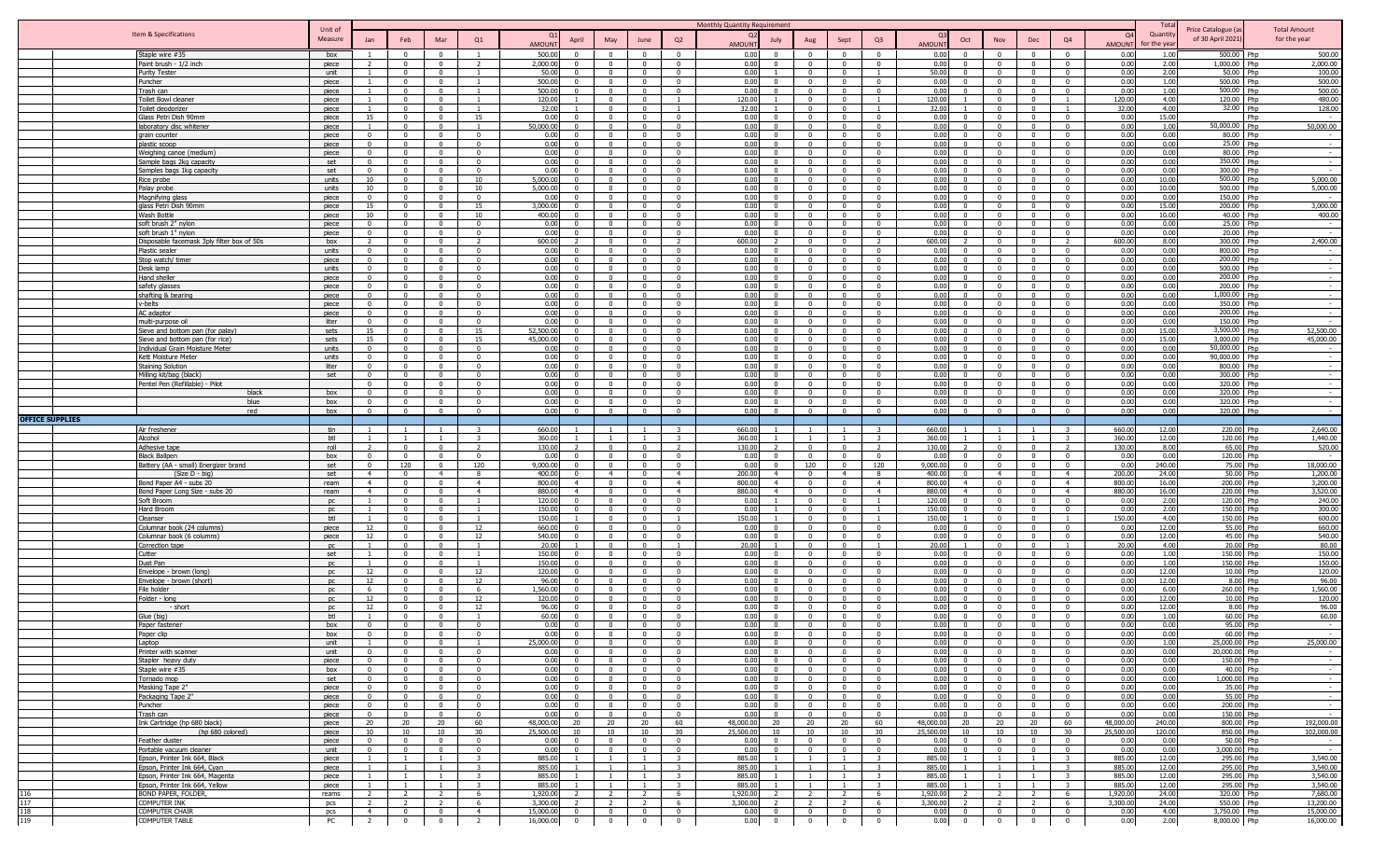|                                               |                                                                    |                          |                            |                           |                                  |                                            |                              |                 |                |                |                                         | Monthly Quantity Requirement      |                                        |                            |                                  |                        |                                |                                |                          |                       | Tota                               |                                        |                                     |
|-----------------------------------------------|--------------------------------------------------------------------|--------------------------|----------------------------|---------------------------|----------------------------------|--------------------------------------------|------------------------------|-----------------|----------------|----------------|-----------------------------------------|-----------------------------------|----------------------------------------|----------------------------|----------------------------------|------------------------|--------------------------------|--------------------------------|--------------------------|-----------------------|------------------------------------|----------------------------------------|-------------------------------------|
|                                               | Item & Specifications                                              | Unit of<br>Measure       | Jan                        | Feb                       | Mar                              | Q1                                         |                              | April           | May            | June           | Q2                                      | July                              | Aug                                    | Sept                       | Q <sub>3</sub>                   |                        | Oct<br>Nov                     | Dec                            | Q4                       | $\Omega$              | Quantit                            | Price Catalogue (a<br>of 30 April 2021 | <b>Total Amount</b><br>for the year |
| <b>Pest Control Equipment and Accessories</b> |                                                                    |                          |                            |                           |                                  |                                            | <b>AMOUNT</b>                |                 |                |                |                                         | AMOUNT                            |                                        |                            |                                  | <b>AMOUNT</b>          |                                |                                |                          | AMOUN <sup>®</sup>    | for the yea                        |                                        |                                     |
|                                               | Purchase of Pest Control Chemicals                                 |                          |                            |                           |                                  |                                            |                              |                 |                |                |                                         |                                   |                                        |                            |                                  |                        |                                |                                |                          |                       |                                    |                                        |                                     |
|                                               | Pirimiphos Methyl, 50 EC                                           | liter                    | 4                          | $\overline{4}$            | $\overline{4}$                   | 12                                         | 70,560.00                    | 25              | $\overline{5}$ | -5             | 35                                      | 205,800.0                         |                                        |                            | 15                               | 88,200.00              | -5                             | 5                              | 15                       | 88,200.00             | 77.00                              | 5,880.00 Php                           | 452,760.00                          |
|                                               | Permethrin with Piperonyl Butoxide & S-Bioallehtrin                | liter                    |                            |                           |                                  | 15                                         | 36,000.0                     |                 |                |                | 6                                       | 14,400.0                          |                                        |                            | 15                               | 36,000.0               |                                |                                | - 6                      | 14,400.0              | 42.00                              | 2,400.00 Php                           | 100,800.00                          |
|                                               | Pirimiphos Methyl, 25 EC<br>Deltamethrin                           | liter<br>sachet          | -5.<br>30                  | -5<br>30                  | - 5<br>30                        | 15<br>90                                   | 36,000.00<br>36,000.00       | 45<br>55        | 35             | -5<br>35       | 55<br>125                               | 132.000.0<br>5.<br>50,000.0<br>20 | 20                                     | -20                        | 15<br>60                         | 36,000.00<br>24,000.00 | - 5<br>25<br>25                | 5<br>25                        | 15<br>10                 | 36,000.0<br>4,000.0   | 100.00<br>285.00                   | 2,400.00 Php<br>400.00 Php             | 240,000.00<br>114,000.00            |
|                                               | Cylfluthrin                                                        | liter                    | 5                          | -5                        |                                  | 15                                         | 42,000.00                    |                 |                | $\overline{2}$ | - 6                                     | 16,800.0                          |                                        |                            | - 6                              | 16,800.00              |                                | $\overline{1}$                 | $\mathbf{3}$             | 8,400.0               | 30.00                              | 2,800.00 Php                           | 84,000.00                           |
|                                               | Alphacypermethrin, 1.5%                                            | liter                    |                            |                           |                                  | -6                                         | 15,600.00                    |                 |                |                | 30                                      | 78,000.0                          |                                        |                            | $\mathbf{3}$                     | 7,800.00               |                                |                                | $\mathbf{q}$             | 23,400.0              | 48.00                              | 2,600.00 Php                           | 124,800.00                          |
|                                               | Beta-cyfluthrin, 2.5%                                              | liter<br>ka              |                            |                           |                                  | 6<br>$\mathbf{Q}$                          | 18,000.00<br>27,000.00       |                 |                |                | $\overline{\mathbf{3}}$                 | 9,000.00<br>18,000.00             |                                        |                            | <b>q</b><br>-6                   | 27,000.00<br>18,000.00 | $\overline{5}$<br>$\mathbf{r}$ | 5 <sup>5</sup><br>$\mathbf{z}$ | 15<br>9                  | 45,000.0              | 33.00<br>30.00                     | 3,000.00 Php                           | 99,000.00<br>90,000.00              |
|                                               | Aluminum Phosphide, Detia Gas<br>Aluminum Phosphide, Quickphos     | ka                       | $\sim$                     | $\mathbf{E}$              |                                  | 15                                         | 45,000.00                    |                 | $\mathbf{r}$   |                | 6<br>9                                  | 27,000.00                         | $\sqrt{2}$                             |                            | -6                               | 18,000.00              | -5                             | 5                              | 15                       | 27,000.0<br>45,000.0  | 45.00                              | 3,000.00 Php<br>3,000.00 Php           | 135,000.00                          |
|                                               | Alumum Phoshide, Fumitoxin                                         | kq                       |                            |                           |                                  | 9                                          | 27,000.00                    |                 |                |                | $\overline{\mathbf{3}}$                 | 9,000.00                          |                                        |                            | - 6                              | 18,000.00              |                                |                                |                          | 9,000.0               | 21.00                              | 3,000.00 Php                           | 63,000.00                           |
|                                               | Aluminum Phosphide, Phospro                                        | kq                       | $\overline{1}$             |                           |                                  | $\mathbf{3}$                               | 9,000.00                     |                 | $\mathbf{R}$   | $\mathbf{R}$   | 9                                       | 27,000.00                         |                                        |                            | $\overline{\mathbf{3}}$          | 9,000.00               | $\overline{1}$                 | $\overline{1}$                 | $\mathbf{3}$             | 9,000.0               | 18.00                              | 3,000.00 Php                           | 54,000.00                           |
|                                               | Aluminum Phosphide, Phostoxin<br>Aluminum Phosphide, Sumophos      | kq<br>kq                 |                            |                           |                                  | 9<br>15                                    | 27,000.00<br>45,000.0        |                 | $\mathbf{z}$   |                | - 9<br>15                               | 27,000.00<br>45,000.0             |                                        |                            | - 9<br>15                        | 27,000.00<br>45,000.0  |                                | $\mathbf{3}$<br>5 <sup>5</sup> | 9<br>15                  | 27,000.00<br>45,000.0 | 36.00<br>60.00                     | 3,000.00 Php<br>3,000,00 Php           | 108,000.00<br>180,000.0             |
|                                               | Rodenticide, Brodifacoum, wax block                                | paste                    |                            | 5 <sup>2</sup>            | $\overline{5}$                   | 15                                         | 38,175.00                    |                 |                |                | 6                                       | 15,270.0                          |                                        |                            | 15                               | 38,175.00              |                                | $\overline{2}$                 | - 6                      | 15,270.0              | 42.00                              | 2,545.00 Php                           | 106,890.00                          |
|                                               | Rodenticide, Racumin                                               | paste                    |                            |                           |                                  | $\mathbf{3}$                               | 7,800.0                      |                 |                |                | 15                                      | 39,000.0                          |                                        |                            | $\mathbf{3}$                     | 7,800.0                |                                | $\overline{2}$                 | - 6                      | 15,600.0              | 27.00                              | 2,600.00 Php                           | 70,200.00                           |
|                                               | Termiticide, Imidacloprid                                          | liter                    | $\mathbf{0}$               | $\mathcal{R}$<br>$\Omega$ |                                  | 9<br>$\mathbf{0}$                          | 27,000.00<br>0.00            |                 |                | $\overline{1}$ | $\mathbf{3}$<br>$\overline{\mathbf{3}}$ | 9,000.0<br>9.000.0                |                                        |                            | 9<br>$\overline{\mathbf{3}}$     | 27,000.00<br>9.000.0   | $\overline{0}$<br>$\Omega$     | $\overline{0}$                 | $\bullet$<br>$^{\circ}$  | 0.00<br>0.00          | 21.00                              | 3,000.00 Php<br>3,000.00 Php           | 63,000.00<br>18,000.00              |
|                                               | Termiticide, Thiamethroxam<br>Termiticide, Hexaflumuron            | liter<br>liter           | $\overline{1}$             | -1-                       |                                  | $\overline{\mathbf{3}}$                    | 9,000.00                     |                 |                | $\overline{1}$ | $\overline{\mathbf{3}}$                 | 9,000.0                           |                                        |                            | $\overline{\mathbf{3}}$          | 9,000.00               | $\Omega$                       | $\mathbf{0}$<br>$\overline{0}$ | $\mathbf{o}$             | 0.00                  | 6.00<br>9.00                       | 3,000.00 Php                           | 27,000.00                           |
|                                               | Termiticide, Bistrifluron                                          | liter                    |                            |                           |                                  | $\mathbf{3}$                               | 9,000.00                     |                 |                |                | $\overline{\mathbf{3}}$                 | 9,000.0                           |                                        |                            | $\overline{\mathbf{3}}$          | 9,000.00               |                                | $\overline{1}$                 | 3                        | 9,000.00              | 12.00                              | 3,000.00 Php                           | 36,000.00                           |
|                                               | urchase of Fumigating Sheets, PVC, 12 x18                          | piece                    |                            |                           |                                  | 24                                         | 720.000.00                   |                 | $\overline{5}$ | $\overline{a}$ | 15                                      | 450,000.00                        |                                        |                            | $\mathbf{0}$                     | 0.00                   |                                | $\overline{2}$                 | -6                       | 180,000.00            | 45.00                              | 30,000,00 Php                          | 1.350.000.00                        |
|                                               | urchase of Fumigating Sheets, LDPE, 12x18<br>Rodenticide (paste)   | piece                    | $\overline{4}$<br>$\Omega$ | $\overline{a}$<br>$\sim$  |                                  | 12<br>$\Omega$                             | 180.000.00<br>0.00           | 10 <sup>1</sup> | $\mathsf{n}$   | $\Omega$       | $\overline{\mathbf{3}}$<br>10           | 45,000.0<br>30,000.00<br>$\Omega$ |                                        | $\overline{a}$<br>$\Omega$ | 12<br>$\Omega$                   | 180.000.00<br>0.00     | $\Omega$                       | $\overline{0}$                 | $\mathbf{3}$<br>$\Omega$ | 45,000.0<br>0.00      | 30.00<br>10.00                     | 15,000.00 Php<br>3,000.00 Php          | 450,000.00<br>30,000.00             |
|                                               | Termiticide                                                        |                          | $\sqrt{2}$                 |                           |                                  | $\mathbf{r}$                               | 0.00                         | 10              | $\sim$         | $\Omega$       | 10                                      | 68,000.00<br>$\Omega$             | $\Omega$                               | $\Omega$                   | $\Omega$                         | 0.00                   | $\Omega$                       | $\Omega$                       | $\Omega$                 | 0.00                  | 10.00                              | 6,800.00 Php                           | 68,000.00                           |
|                                               | Aluminum Phosphide, I 57%                                          | tablet                   | $\Omega$                   |                           |                                  | $\Omega$                                   |                              | 0.00 50000      | $\mathsf{n}$   | $\Omega$       | 50000                                   | 382,000.00<br>$\Omega$            | $\Omega$                               | $\Omega$                   | $\Omega$                         | 0.00                   | $\mathbf{0}$                   | $\overline{0}$                 | $\Omega$                 | 0.00                  | 50,000.00                          | 7.64 Php                               | 382,000.00                          |
|                                               |                                                                    |                          |                            |                           |                                  |                                            |                              |                 |                |                |                                         |                                   |                                        |                            |                                  |                        |                                |                                |                          |                       |                                    |                                        |                                     |
|                                               | <b>WAREHOUSE LOGISTICS</b><br>MTS-PALAY                            | piece                    |                            |                           | 600000                           | $\mathbf{0}$<br>600000                     | 0.00<br>8,580,000.00         |                 |                |                | $\overline{0}$<br>$\Omega$              | 0.00<br>0.00                      |                                        |                            | $\Omega$<br>$\Omega$             | 0.00<br>0.00           |                                |                                | $\Omega$                 | 0.00                  | 0.00<br>0.00 600,000.00            | 14.30 Php                              | l Phr<br>8,580,000.00               |
|                                               | <b>MTS-RICE</b>                                                    | piece                    |                            |                           | 378000                           | 378000                                     | 5.613.300.00                 |                 |                |                | $\Omega$                                | 0.00                              |                                        |                            | $\Omega$                         | 0.00                   |                                |                                | $\Omega$                 | 0.00                  | 378,000.00                         | 14.85 Php                              | 5.613.300.00                        |
|                                               | Sacolene 13ft./100 m/roll                                          | roll                     |                            |                           | 75                               | 75                                         | 712,500.00                   |                 |                |                | $\Omega$                                | 0.00                              |                                        |                            | $\Omega$                         | 0.00                   |                                |                                | $\Omega$                 | 0.00                  | 75.00                              | 9,500,00 Php                           | 712,500.00                          |
|                                               | Fish nets<br>Floor Polisher                                        | roll<br>unit             |                            |                           | 50<br>$\mathbf{r}$               | 50<br>$\mathbf{R}$                         | 400,000.00<br>150,000.0      |                 |                |                | $\Omega$<br>$\Omega$                    | 0.00<br>0.00                      |                                        |                            | $\Omega$<br>$\Omega$             | 0.00<br>0.00           |                                |                                | $\Omega$<br>$\Omega$     | 0.00<br>0.00          | 50.00<br>3.00                      | 8,000.00 Php<br>50,000.00 Php          | 400,000.00<br>150,000.00            |
|                                               | Hand Truck Pallet Lifter                                           | unit                     |                            |                           |                                  |                                            | 52,800.00                    |                 |                |                | $\Omega$                                | 0.00                              |                                        |                            | $\Omega$                         | 0.00                   |                                |                                |                          | 0.00                  | 3.00                               | 17,600,00 Php                          | 52,800.00                           |
|                                               | Repacking sealer                                                   | piece                    |                            |                           | $\overline{z}$                   | 2                                          | 7,700.00                     |                 |                |                | $^{\circ}$                              | 0.00                              |                                        |                            | $\Omega$                         | 0.00                   |                                |                                | $\Omega$                 | 0.00                  | 2.00                               | 3,850.00 Php                           | 7,700.00                            |
|                                               | Weighing scale (cap. 500 kgs.)                                     | piece                    |                            |                           |                                  | -5                                         | 275,000.00                   |                 |                |                | $\Omega$                                | 0.00                              |                                        |                            | $\Omega$                         | 0.00                   |                                |                                |                          | 0.00                  | 5.00                               | 55,000.00 Php                          | 275,000.00                          |
|                                               | industrial vacuum cleaner<br>ndustrial fan                         | unit<br>unit             |                            |                           | $\overline{4}$<br>$\overline{a}$ | $\overline{4}$<br>$\overline{4}$           | 154,000,00<br>22,000.00      |                 |                |                | $\Omega$                                | 0.00<br>0.00                      |                                        |                            | $\Omega$                         | 0.00<br>0.00           |                                |                                |                          | 0.00<br>0.00          | 4.00<br>4.00                       | 38,500.00 Php<br>5,500.00 Php          | 154,000.00<br>22,000.00             |
|                                               | water dispenser                                                    | unit                     |                            |                           |                                  | $\overline{z}$                             | 4,500.00                     |                 |                |                | $\sqrt{ }$                              | 0.00                              |                                        |                            | $\Omega$                         | 0.00                   |                                |                                | $\Omega$                 | 0.00                  | 3.00                               | 1,500.00 Php                           | 4,500.00                            |
|                                               | Fire extinguishers                                                 | unit                     |                            |                           |                                  | $\Omega$                                   | 0.00                         |                 |                |                | $\Omega$                                | 0.00                              |                                        |                            | $\Omega$                         | 0.00                   |                                |                                | $\mathbf{0}$             | 0.00                  | 0.00                               | 6,000.00 Php                           |                                     |
|                                               | adiustable ladder 6 meters                                         | piece                    |                            |                           |                                  |                                            | 22,000.00<br>40,000,00       |                 |                |                | $\Omega$<br>$\Omega$                    | 0.00<br>0.00                      |                                        |                            | $\Omega$<br>$\Omega$             | 0.00<br>0.00           |                                |                                | $\Omega$<br>$\Omega$     | 0.00<br>0.00          | 2.00<br>5.00                       | 11.000.00 Php<br>8.000.00 Php          | 22,000.00<br>40,000.00              |
|                                               | Desktop computer w/ monitor 19'<br>Airconditioner 2.0HP            | unit<br>unit             |                            |                           |                                  | -5<br>2                                    | 32,000.00                    |                 |                |                | $\overline{0}$                          | 0.00                              |                                        |                            | $\overline{0}$                   | 0.00                   |                                |                                | $\Omega$                 | 0.00                  | 2.00                               | 16,000.00 Php                          | 32,000.00                           |
|                                               | Automatic Voltage Regulator 60watts                                | unit                     |                            |                           | $\overline{z}$                   | $\overline{\phantom{a}}$                   | 3,000.00                     |                 |                |                | $\Omega$                                | 0.00                              |                                        |                            | $\Omega$                         | 0.00                   |                                |                                | $\Omega$                 | 0.00                  | 2.00                               | 1,500.00 Php                           | 3,000.00                            |
|                                               | <b>CPU</b>                                                         | unit                     |                            |                           | $\overline{\phantom{a}}$         | $\overline{2}$                             | 32.000.00                    |                 |                |                | $\Omega$                                | 0.00                              |                                        |                            | $\overline{0}$                   | 0.00                   |                                |                                | $\Omega$                 | 0.00                  | 2.00                               | 16,000,00 Php                          | 32,000.00                           |
|                                               | Computer Sets (w/printer & UPS)<br>Conveyor                        | unit<br>unit             |                            |                           | $\overline{5}$<br>$\overline{2}$ | 5 <sup>5</sup><br>$\overline{\phantom{a}}$ | 150,000.00<br>1,100,000.00   |                 |                |                | $\Omega$<br>$\Omega$                    | 0.00<br>0.00                      |                                        |                            | $\Omega$<br>$\Omega$             | 0.00<br>0.00           |                                |                                | $\Omega$<br>$\Omega$     | 0.00<br>0.00          | 5.00<br>2.00                       | 30,000,00 Php<br>550,000.00 Php        | 150,000.00<br>1,100,000.00          |
|                                               | Manual forklift                                                    | unit                     |                            |                           |                                  | 3                                          | 99,000.00                    |                 |                |                | $\Omega$                                | 0.00                              |                                        |                            | $\Omega$                         | 0.00                   |                                |                                | $\Omega$                 | 0.00                  | 3.00                               | 33,000.00 Php                          | 99,000.00                           |
|                                               | Monaco Thread (3ply)                                               | pcs                      |                            |                           | 250                              | 250                                        | 37,500.00                    |                 |                |                |                                         | 0.00                              |                                        |                            |                                  | 0.00                   |                                |                                |                          | 0.00                  | 250.00                             | 150.00 Php                             | 37,500.00                           |
|                                               | Plastic twine<br>Office Table                                      | roll                     |                            |                           | 1000<br>$\overline{2}$           | 1000<br>$\overline{2}$                     | 165,000.00<br>80,000,00      |                 |                |                | $\Omega$                                | 0.00<br>0.00                      |                                        |                            | $\Omega$                         | 0.00<br>0.00           |                                |                                | $\mathsf{n}$<br>$\Omega$ | 0.00<br>0.00          | 1,000.00                           | 165.00 Php<br>40,000,00 Php            | 165,000.00<br>80,000,00             |
|                                               | Printer (Dot Matrix)                                               | unit<br>unit             |                            |                           |                                  |                                            | 35,000.00                    |                 |                |                | $\overline{0}$<br>$\Omega$              | 0.00                              |                                        |                            | $\overline{0}$                   | 0.00                   |                                |                                |                          | 0.00                  | 2.00<br>1.00                       | 35,000.00 Php                          | 35,000.00                           |
|                                               | rinter Ink Tyoe                                                    | unit                     |                            |                           |                                  |                                            | 35,000.00                    |                 |                |                | $\Omega$                                | 0.00                              |                                        |                            |                                  | 0.00                   |                                |                                |                          | 0.00                  | 1.00                               | 35,000,00 Phn                          | 35,000.00                           |
|                                               | Jack Lift                                                          | unit                     |                            |                           | $\overline{2}$                   | $\overline{2}$                             | 11,000.00                    |                 |                |                | $\overline{0}$                          | 0.00                              |                                        |                            | $\overline{\mathbf{0}}$          | 0.00                   |                                |                                | $\Omega$                 | 0.00                  | 2.00                               | 5,500.00 Php                           | 11,000.00                           |
|                                               |                                                                    |                          |                            |                           |                                  |                                            |                              |                 |                |                |                                         |                                   |                                        |                            |                                  |                        |                                |                                |                          |                       | 0.00<br>0.00                       |                                        | Php                                 |
|                                               | <b>SUPPORT SERVICES</b><br>(LEASED OF PRIVATE WAREHOUSES)          |                          |                            |                           |                                  |                                            |                              |                 |                |                |                                         |                                   |                                        |                            |                                  |                        |                                |                                |                          |                       | 0.00                               |                                        | Php<br>$\sim$<br>Php                |
|                                               | Libmanan, Cabusao Area / rate per month                            | /sq.m                    |                            |                           |                                  | 2000                                       | 2,880,000.00                 |                 |                |                | $\Omega$                                | 0.00                              |                                        |                            | $\Omega$                         | 0.00                   |                                |                                | $\Omega$                 | 0.00                  | 2,000.00                           | 120.00 Php                             | 2,880,000.00                        |
|                                               | Tigaon RPO                                                         | /sa.m                    |                            |                           |                                  | 700                                        | 1,512,000.00                 |                 |                |                |                                         | 0.00                              |                                        |                            |                                  | 0.00                   |                                |                                |                          | 0.00                  | 700.00                             | 700.00 Php                             | 1.512.000.00                        |
|                                               | riga RPC<br>Iriga City                                             | /sq.m<br>/sq.m           |                            |                           |                                  | 315<br>350                                 | 642,600.00<br>714,000.00     |                 |                |                | $\Omega$<br>$\Omega$                    | 0.00<br>0.00                      |                                        |                            | $\Omega$                         | 0.00<br>0.00           |                                |                                |                          | 0.00<br>0.00          | 315.00<br>350.00                   | 315.00 Php<br>350.00 Php               | 642,600.00<br>714,000.00            |
|                                               | Canaman Area                                                       | /sq.m                    |                            |                           |                                  | 1227                                       | 2,650,320.00                 |                 |                |                |                                         |                                   |                                        |                            |                                  |                        |                                |                                |                          |                       | 1,227.00                           | 1,227.00 Php                           | 2.650.320.00                        |
|                                               | Pili Area                                                          | /sa.m                    |                            |                           |                                  | 864                                        | 1,503,360.00                 |                 |                |                |                                         | 0.00                              |                                        |                            |                                  | 0.00                   |                                |                                |                          | 0.00                  | 864.00                             | 864.00 Php                             | 1.503.360.00                        |
|                                               | ease of Mechanical Dryer with 120-300 bags                         | units                    | 30.00/bag (innut)          |                           |                                  | 2 units                                    |                              |                 |                |                |                                         |                                   | Good for 20,000 palay input of 50 kgs. |                            |                                  |                        |                                |                                |                          | 800,000.0             |                                    | 800,000.0                              | 800,000.00<br>Php                   |
|                                               | minimum capacity, biomass or kerosene fed<br><b>LABOR SERVICES</b> |                          |                            |                           |                                  |                                            |                              |                 |                |                |                                         |                                   |                                        |                            |                                  |                        |                                |                                |                          |                       |                                    |                                        |                                     |
|                                               | WAREHOUSE HANDLING                                                 |                          |                            |                           |                                  |                                            |                              |                 |                |                |                                         |                                   |                                        |                            |                                  |                        |                                |                                |                          |                       |                                    |                                        |                                     |
|                                               | Procurement (with rebagging)                                       | 5 moves                  |                            |                           |                                  | 545000 545,000.00                          | 13.815.750.00                |                 |                |                | $\Omega$                                | 0.00                              |                                        |                            | $^{\circ}$                       | 0.00                   |                                |                                | $\Omega$                 |                       | 0.00 545,000.00                    | 5.07 Php                               | 13,815,750.00                       |
|                                               | Distribution<br>Milling issues                                     | 2 moves<br>2 moves       |                            |                           |                                  | 160000 160,000.00<br>545000 545,000.00     | 1,475,200.00<br>5,526,300.00 |                 |                |                | $\overline{0}$<br>$\overline{0}$        | 0.00<br>0.00                      |                                        |                            | $\overline{0}$<br>$\overline{0}$ | 0.00<br>0.00           |                                |                                | $\mathbf{0}$<br>$\Omega$ |                       | 0.00 160,000.00<br>0.00 545,000.00 | 4.61 Php<br>5.07 Php                   | 1,475,200.00<br>5,526,300.00        |
|                                               | Milling Receipts                                                   | 2 moves                  |                            |                           | 343350                           | 343,350.00                                 | 3.165.687.00                 |                 |                |                | $\overline{0}$                          | 0.00                              |                                        |                            | $\overline{0}$                   | 0.00                   |                                |                                | $\overline{0}$           |                       | 0.00 343,350.00                    | 4.61 Php                               | 3.165.687.00                        |
|                                               | Sun Drying                                                         | 7 moves                  |                            |                           | 30050                            | 30,050.00                                  | 1.066.474.50                 |                 |                |                | $\Omega$                                | 0.00                              |                                        |                            | $\Omega$                         | 0.00                   |                                |                                | $\Omega$                 | 0.00                  | 30,050.00                          | 5.07 Php                               | 1.066.474.50                        |
|                                               | Mechanical Drying                                                  | 6 moves<br>5 moves       |                            |                           | 54500<br>5000                    | 54,500.00<br>5.000.00                      | 1,657,890.00<br>115,250.00   |                 |                |                | $\Omega$<br>$\Omega$                    | 0.00<br>0.00                      |                                        |                            | $\Omega$<br>$\Omega$             | 0.00<br>0.00           |                                |                                | $\Omega$<br>$\Omega$     | 0.00<br>0.00          | 54,500.00<br>5,000.00              | 5.07 Php<br>4.61 Php                   | 1,657,890.00<br>115,250.00          |
|                                               | Remillin q (NFA ownedf)<br>Reconditioning                          | 7 moves                  |                            |                           | 3000                             | 3,000.00                                   | 96.810.00                    |                 |                |                | $\Omega$                                | 0.00                              |                                        |                            | $\Omega$                         | 0.00                   |                                |                                | $\Omega$                 | 0.00                  | 3,000.00                           | $4.61$ Php                             | 96.810.00                           |
|                                               | Rebagging/repiling-Palay                                           | 3 moves                  |                            |                           | 10000                            | 10,000.00                                  | 152,100.00                   |                 |                |                | $\Omega$                                | 0.00                              |                                        |                            | $\Omega$                         | 0.00                   |                                |                                | $\Omega$                 | 0.00                  | 10,000.00                          | 5.07 Php                               | 152,100.00                          |
|                                               | Rebagging/repiling-Rice                                            | 3 moves                  |                            |                           | 8000                             | 8,000.00                                   | 110,640.00                   |                 |                |                | $\Omega$                                | 0.00                              |                                        |                            | $\Omega$                         | 0.00                   |                                |                                | $\Omega$                 | 0.00                  | 8,000.00                           | 4.61 Php                               | 110,640.00                          |
|                                               | Intra-Provl. Transfer - Rice<br>Intra-Provl. Transfer - Palay      | 1 move<br>3 moves        |                            |                           | 10000<br>150000                  | 10,000.00<br>150,000.00                    | 46,100.00<br>2,281,500.00    |                 |                |                | $\Omega$<br>$\overline{\mathbf{0}}$     | 0.00<br>0.00                      |                                        |                            | $\Omega$<br>0                    | 0.00<br>0.00           |                                |                                | $\overline{0}$           | 0.00                  | 10,000.00<br>0.00 150,000.00       | 4.61 Php<br>5.07 Php                   | 46,100.00<br>2,281,500.00           |
|                                               |                                                                    |                          |                            |                           |                                  |                                            |                              |                 |                |                |                                         |                                   |                                        |                            |                                  |                        |                                |                                | $\mathbf{0}$             |                       |                                    |                                        | Php                                 |
|                                               | <b>Hauling /Trucking Services</b>                                  |                          |                            |                           |                                  |                                            |                              |                 |                |                |                                         |                                   |                                        |                            |                                  |                        |                                |                                |                          |                       |                                    |                                        | Php                                 |
|                                               | Intra-Provincial                                                   | /bag                     |                            |                           |                                  | 160,000.00<br>100,000,00                   | 5,440,000.00<br>4.000.000.00 |                 |                |                | $\Omega$                                | 0.00                              |                                        |                            |                                  | 0.00                   |                                |                                | $^{\circ}$               |                       | 0.00 160,000.00                    | 34.00 Php                              | 5,440,000.00                        |
|                                               | Inter-Provincial<br>Trucking (Pvt. 0MIlsite)                       | /bag<br>/bag             |                            |                           |                                  | 343,350.00                                 | 8,583,750.00                 |                 |                |                | $\Omega$<br>$\overline{0}$              | 0.00<br>0.00                      |                                        |                            | $\Omega$<br>$\Omega$             | 0.00<br>0.00           |                                |                                | $\Omega$<br>$\Omega$     |                       | 0.00 100,000.00<br>0.00 343,350.00 | 40.00 Php<br>25.00 Php                 | 4,000,000.00<br>8,583,750.00        |
|                                               | Mobile Procurement                                                 | 6 wheeler truck 2 trucks |                            |                           |                                  | 3,500.00                                   | 420,000.00                   |                 |                |                | $\overline{0}$                          | 0.00                              |                                        |                            | $\overline{0}$                   | 0.00                   |                                |                                | $\Omega$                 |                       | 0.00 3,500.00                      | 120.00 Php                             | 420,000.00                          |
|                                               |                                                                    |                          |                            |                           |                                  |                                            |                              |                 |                |                |                                         |                                   |                                        |                            |                                  |                        |                                |                                |                          |                       |                                    |                                        |                                     |
|                                               |                                                                    |                          |                            |                           |                                  |                                            |                              |                 |                |                |                                         |                                   |                                        |                            |                                  |                        |                                |                                |                          |                       |                                    |                                        |                                     |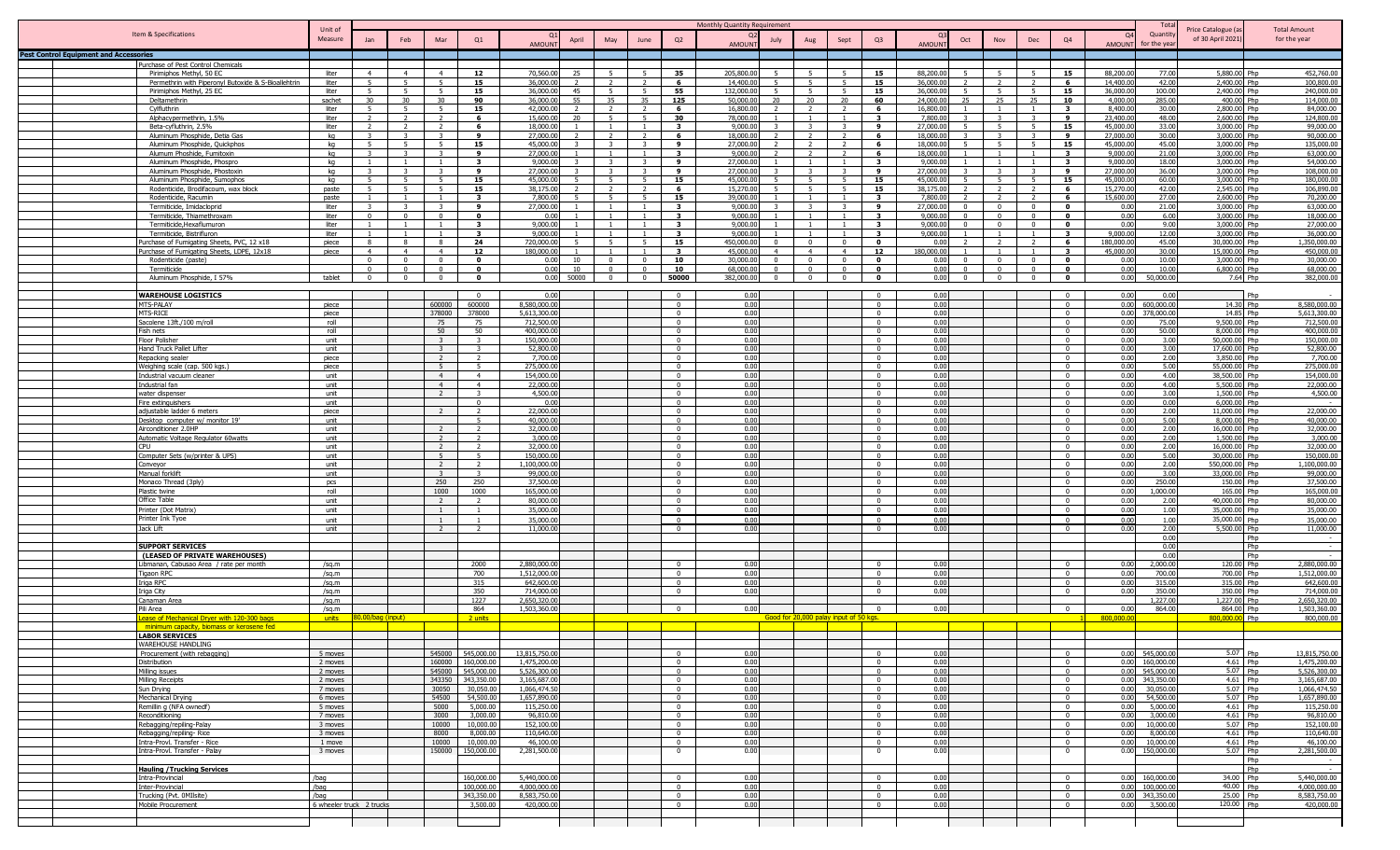|         |                                                                                       |                        |                                  |     |                                       |                             |       |     |      |                                     | Monthly Quantity Requirement |     |      |                                  |                    |            |     |                                  |              | Total                    |                                         |                                             |
|---------|---------------------------------------------------------------------------------------|------------------------|----------------------------------|-----|---------------------------------------|-----------------------------|-------|-----|------|-------------------------------------|------------------------------|-----|------|----------------------------------|--------------------|------------|-----|----------------------------------|--------------|--------------------------|-----------------------------------------|---------------------------------------------|
|         | Item & Specifications                                                                 | Unit of<br>Measure     |                                  |     |                                       |                             |       |     |      |                                     | $\Omega$                     |     |      |                                  |                    |            |     |                                  | $\Omega$     | Quantity                 | Price Catalogue (a<br>of 30 April 2021) | <b>Total Amount</b><br>for the year         |
|         |                                                                                       |                        | Jan                              | Feb | Q1<br>Mar                             | <b>AMOUN</b>                | April | May | June | Q2                                  | July<br>AMOUNT               | Aug | Sept | Q <sub>3</sub>                   | AMOUN <sup>®</sup> | Oct<br>Nov | Dec | Q4                               | <b>AMOUN</b> | for the yea              |                                         |                                             |
|         |                                                                                       |                        |                                  |     |                                       |                             |       |     |      |                                     |                              |     |      |                                  |                    |            |     |                                  |              |                          |                                         | Php                                         |
|         | <b>Warehouse Labor Services/JOB ORDER</b>                                             |                        |                                  |     |                                       |                             |       |     |      |                                     |                              |     |      |                                  |                    |            |     |                                  |              |                          |                                         | Php<br>$\sim$                               |
| Milling |                                                                                       | Man/day                |                                  |     | - 6<br>$\overline{4}$                 | 511,156.8<br>292,089.6      |       |     |      | $\Omega$<br>$\Omega$                | 0.00<br>0.00                 |     |      | $\Omega$<br>$\Omega$             | 0.00<br>0.00       |            |     | $\Omega$                         | 0.00<br>0.00 | 6.00<br>4.00             | 553.20 Php<br>553.20                    | 511,156.80<br>Php<br>292,089.60             |
|         | Mechanical Drying (NFA)<br>Handlding fee for Roller weights for Calibration of        | Man/day                |                                  |     |                                       |                             |       |     |      |                                     |                              |     |      |                                  |                    |            |     |                                  |              |                          |                                         |                                             |
|         | Truckscale                                                                            | Man/day                |                                  |     | $\overline{4}$                        | 194,726.4                   |       |     |      | $\Omega$                            | 0.00                         |     |      | $\Omega$                         | 0.00               |            |     | $\Omega$                         | 0.00         | 4.00                     | 553.20 Php                              | 194,726.40                                  |
|         | Warehouse maintenance                                                                 | Man/day                | 8 WHSES                          |     |                                       | 4,673,433,6                 |       |     |      | $\Omega$                            | 0.00                         |     |      | $\Omega$                         | 0.00               |            |     |                                  | 0.00         | 0.00                     | 553.20                                  | 4,673,433,60<br><b>Phn</b>                  |
|         | (Hygiene & Sanitation-includes quarterly cleaning of<br>warehouses)                   |                        |                                  |     |                                       |                             |       |     |      |                                     |                              |     |      |                                  |                    |            |     |                                  |              | 0.00                     |                                         | Php<br>$\sim$                               |
|         |                                                                                       |                        |                                  |     |                                       |                             |       |     |      |                                     |                              |     |      |                                  |                    |            |     |                                  |              |                          |                                         | Php<br>$\sim$                               |
|         | Various Services Not Included in Handling Services contract:                          |                        |                                  |     |                                       |                             |       |     |      |                                     |                              |     |      |                                  |                    |            |     |                                  |              |                          |                                         | Php                                         |
|         | Reclassification/sorting/counting                                                     | per piece              |                                  |     | 100,000                               | 100,000.0                   |       |     |      | $\sqrt{ }$                          | n c                          |     |      | $\Omega$                         | 0.00               |            |     | $\Omega$                         | 0.00         | 100,000.00               | 1.00 Php                                | 100,000.00                                  |
|         | and bailing of MTS                                                                    |                        |                                  |     |                                       |                             |       |     |      |                                     |                              |     |      |                                  |                    |            |     |                                  |              |                          |                                         | Php                                         |
|         | Repairs of MTS:                                                                       |                        |                                  |     |                                       |                             |       |     |      |                                     |                              |     |      |                                  |                    |            |     |                                  |              |                          |                                         | Php                                         |
|         | Mendinbg, stitching and patching<br>Movement of wooden pallets                        | per piece<br>per piece |                                  |     | 10,000<br>5,000                       | 25,000.0<br>25,000.0        |       |     |      | $\Omega$<br>$\overline{\mathbf{0}}$ | 0.0<br>0.00                  |     |      | $\Omega$                         | 0.00<br>0.00       |            |     | $\Omega$<br>$\overline{0}$       | 0.00<br>0.00 | 10,000.00<br>5,000.00    | 2.50 Php<br>5.00 Php                    | 25,000.00<br>25,000.00                      |
|         | Cleaning of wooden pallets                                                            | per piece              |                                  |     | 4,000                                 | 21,000.0                    |       |     |      | $\Omega$                            | 0.00                         |     |      | $\Omega$                         | 0.00               |            |     | $\overline{0}$                   | 0.00         | 4,000.00                 | 5.25 Php                                | 21,000.00                                   |
|         | Repair of wooden pallets                                                              | per piece              |                                  |     | 1200                                  | 36,000.0                    |       |     |      | $\Omega$                            | 0.00                         |     |      | $\Omega$                         | 0.00               |            |     | $\Omega$                         | 0.00         | 1,200,00                 | 30.00 Php                               | 36,000.00                                   |
|         | Fumigation: Covering and                                                              |                        |                                  |     |                                       | 0.0                         |       |     |      | $\overline{0}$                      | 0.00                         |     |      | $\Omega$                         | 0.00               |            |     | $\mathbf{0}$                     | 0.00         | 0.00                     |                                         | Php                                         |
|         | uncovering of pile (9 moves)                                                          | per pile               |                                  |     | 60                                    | 150,000.0                   |       |     |      | $\overline{0}$                      | 0.00                         |     |      | $\Omega$                         | 0.00               |            |     | $\mathbf{0}$                     | 0.00         | 60.00                    | 2,500.00 Php                            | 150,000.00                                  |
|         | Painting/re-painting of piling lay-out                                                | Man/day                |                                  |     | 80                                    | 36,000.0                    |       |     |      | $\mathbf{0}$                        | 0.00                         |     |      | $\Omega$                         | 0.00               |            |     | $\mathbf{0}$                     | 0.00         | 80.00                    | 450.00                                  | Php<br>36,000.00                            |
|         | Transfer of platfortm scale:<br>Loading and unloading                                 |                        |                                  |     | 20                                    | 0.01<br>2,500.0             |       |     |      | $\Omega$<br>$^{\circ}$              | 0.00<br>0.00                 |     |      | $\Omega$<br>$\Omega$             | 0.00<br>0.00       |            |     | $\Omega$<br>$^{\circ}$           | 0.00<br>0.00 | 0.00<br>20.00            | 125.00 Php                              | Php<br>2,500.00                             |
|         | Transfer/loading/unloading of MTS                                                     | per unit               |                                  |     |                                       | 0.01                        |       |     |      | $^{\circ}$                          | 0.00                         |     |      | $\Omega$                         | 0.00               |            |     | $\mathbf{0}$                     | 0.00         | 0.00                     |                                         | Php                                         |
|         | to/from the whse.                                                                     | per move/p             |                                  |     | 100,000                               | 30,000.0                    |       |     |      | $\Omega$                            | 0.00                         |     |      | $\Omega$                         | 0.00               |            |     | $\Omega$                         | 0.00         | 100,000.00               | 0.30 Php                                | 30,000.00                                   |
|         | Pallet matting: Laying of Pallets                                                     | per piece              |                                  |     | 2500                                  | 37,500.0                    |       |     |      | $\Omega$                            | 0.00                         |     |      | $\Omega$                         | 0.00               |            |     |                                  | 0.00         | 2,500.00                 | 15.00 Php                               | 37,500.00                                   |
|         |                                                                                       |                        |                                  |     |                                       |                             |       |     |      |                                     |                              |     |      |                                  |                    |            |     |                                  |              |                          |                                         | Php                                         |
|         | <b>SECURITY SERVICES:</b>                                                             |                        |                                  |     |                                       |                             |       |     |      |                                     |                              |     |      |                                  |                    |            |     |                                  |              |                          |                                         | Php                                         |
|         | Provincial Office and 5 leased warehouses (42 Security<br>Guards)                     | 16,175/mo              |                                  |     | 35                                    | 6,793,500.0                 |       |     |      | $\overline{0}$                      | 0.00                         |     |      | $\Omega$                         | 0.00               |            |     | $\Omega$                         | 0.00         | 35.00                    | 16,175.00                               | 6,793,500.00<br>Php                         |
|         |                                                                                       |                        |                                  |     |                                       |                             |       |     |      |                                     |                              |     |      |                                  |                    |            |     |                                  |              |                          |                                         | Php                                         |
|         | <u>Electric consumption per warehouse</u>                                             |                        |                                  |     |                                       |                             |       |     |      |                                     |                              |     |      |                                  |                    |            |     |                                  |              |                          |                                         | Php                                         |
|         | NFA Compound                                                                          |                        |                                  |     | 120,000.00/r                          | 1,440,000.0                 |       |     |      | $\overline{\mathbf{0}}$             | 0.00                         |     |      | $\Omega$                         | 0.00               |            |     | $\Omega$                         | 0.00         | 12.00                    |                                         | 1,440,000.00<br>Php                         |
|         | Libmanan GID                                                                          |                        |                                  |     | 10,500.00/                            | 126,000.0                   |       |     |      | $\Omega$                            | 0.00                         |     |      | $\Omega$                         | 0.00               |            |     | $\mathbf{0}$                     | 0.00         | 12.00                    |                                         | 126,000.00<br>Php                           |
|         |                                                                                       |                        |                                  |     | 5,000.00/m                            | 72,000.0                    |       |     |      | $\overline{\mathbf{0}}$             | 0.00                         |     |      | $\mathbf 0$                      | 0.00               |            |     | $\mathbf{0}$                     | 0.00         | 12.00                    | 6,000.00                                | 72,000.00<br>Php                            |
|         | Partido Area                                                                          |                        |                                  |     |                                       |                             |       |     |      |                                     |                              |     |      |                                  |                    |            |     |                                  |              |                          |                                         |                                             |
|         | Rinconada Area                                                                        |                        |                                  |     | ,500.00/m                             | 54,000.0                    |       |     |      | $\overline{0}$                      | 0.00                         |     |      | $\overline{0}$                   | 0.00               |            |     | $\overline{0}$                   | 0.00         | 12.00                    |                                         | 54,000.00<br>Php                            |
|         | Canaman Area                                                                          |                        |                                  |     | ,200.00/m                             | 14,400.0                    |       |     |      | $\overline{0}$                      | 0.00                         |     |      | $\overline{0}$                   | 0.00               |            |     | $\Omega$                         | 0.00         | 12.00                    |                                         | 14,400.00<br>Php                            |
|         | Cabusao GUI whse                                                                      |                        |                                  |     | 0,000.00/r                            | 120,000.0                   |       |     |      | $\overline{0}$                      | 0.00                         |     |      | $\Omega$                         | 0.00               |            |     | $\Omega$                         | 0.00         | 12.00                    |                                         | 120,000.00<br>Php                           |
|         | Pili Area                                                                             |                        |                                  |     | 6,000/mo                              | 72,000.0                    |       |     |      |                                     |                              |     |      |                                  |                    |            |     |                                  |              | 12.00                    | 6,000.00 Php                            | 72,000.00                                   |
|         | Service Vehicle                                                                       | 1 unit/per             |                                  |     | 3,200.00/da                           |                             |       |     |      |                                     |                              |     |      |                                  |                    |            |     |                                  |              |                          |                                         | Php                                         |
|         | Leasing of Service Vehicle to be utilized in our                                      | mon                    |                                  |     |                                       | 48,000.0                    |       |     |      | $\overline{0}$                      | 0.00                         |     |      | $\Omega$                         | 0.00               |            |     | $\Omega$                         | 0.00         | 3,200.00                 | 15.00 Php                               | 48,000.00                                   |
|         | daily regular activities that requires fast mobility                                  | for 15 days            |                                  |     | $\overline{0}$                        | 0.01                        |       |     |      | $\Omega$                            | 0.01                         |     |      | $\Omega$                         | 0.00               |            |     |                                  | 0.0          | 0.00                     |                                         | Php                                         |
|         |                                                                                       |                        |                                  |     |                                       |                             |       |     |      |                                     |                              |     |      |                                  |                    |            |     |                                  |              |                          |                                         | Php                                         |
|         | Milling Services:                                                                     |                        |                                  |     |                                       |                             |       |     |      |                                     |                              |     |      |                                  |                    |            |     |                                  |              |                          |                                         | Php                                         |
|         | Trucking fee (Millsite- NFA whse)<br>Milling Fee(600,000 @63%)                        | per bag<br>per bag     |                                  |     | 25.00/bag<br>378<br>378<br>130.00/bag | 9,450,000.0<br>49,140,000.0 |       |     |      |                                     |                              |     |      |                                  |                    |            |     |                                  |              | 378,000.00<br>378,000.00 |                                         | Php<br>9,450,000.00<br>49,140,000.00<br>Php |
|         |                                                                                       |                        |                                  |     |                                       |                             |       |     |      |                                     |                              |     |      |                                  |                    |            |     |                                  |              |                          |                                         | Php                                         |
|         |                                                                                       |                        |                                  |     |                                       |                             |       |     |      |                                     |                              |     |      |                                  |                    |            |     |                                  |              |                          |                                         | Php<br>$\sim$                               |
|         | QUALITY ASSURANCE SECTION                                                             |                        |                                  |     |                                       |                             |       |     |      |                                     |                              |     |      |                                  |                    |            |     |                                  |              |                          |                                         | Php                                         |
|         | Agricultural Supplies                                                                 | Li/flasks/sac          | 200                              |     | 200                                   | 1,250,000.0                 |       |     |      | $^{\circ}$                          | 0.00<br>200                  |     |      | 200                              | 1,250,000.00       |            |     | $^{\circ}$                       | 0.00         | 400.00                   | 6,250.00 Php                            | 2,500,000.00                                |
|         | Protective Clothing (Spray suit)                                                      | set                    | $\overline{2}$                   |     | <sup>2</sup>                          | 10,000.0                    |       |     |      | $\overline{0}$                      | 0.00                         |     |      | $\overline{0}$                   | 0.00               |            |     | $\mathbf{0}$                     | 0.00         | 2.00                     | 5,000.00 Php                            | 10,000.00                                   |
|         | Rubber boots                                                                          | nair                   | $\overline{2}$<br>$\overline{1}$ |     | <sup>2</sup><br>$\overline{1}$        | 600.0<br>60,000.0           |       |     |      | $\overline{0}$<br>$\sqrt{2}$        | 0.00<br>0.00                 |     |      | $\overline{0}$<br>$\Omega$       | 0.00<br>0.00       |            |     | $\mathbf{0}$<br>$\Omega$         | 0.00<br>0.00 | 2.00<br>1.00             | 300.00 Php<br>60.000.00 Php             | 600.00<br>60,000.00                         |
|         | Sprayer 10 li capacity<br>Fumigation sheet - LDPE 12x18m                              | unit<br>piece          | 15                               |     | 15                                    | 270,000.0                   |       |     |      | $\overline{0}$                      | 0.00                         |     |      | $\Omega$                         | 0.00               |            |     | $\Omega$                         | 0.00         | 15.00                    | 18,000.00 Php                           | 270,000.00                                  |
|         | Fumigation sheet - PVC 12x18m                                                         | piece                  |                                  |     | $\Omega$                              | 0.01                        |       |     |      | $\Omega$                            | 0.00                         |     |      | $\Omega$                         | 0.00               |            |     | $\Omega$                         | 0.00         | 0.00                     | 24,000.00 Phn                           |                                             |
|         | Knapsack Sprayer 15liter capacity                                                     | unit                   |                                  |     | $\Omega$                              | 0.01                        |       |     |      | $\Omega$                            | 0.00                         |     |      | $\Omega$                         | 0.00               |            |     | . വ                              | 0.00         | 0.00                     | 25,000.00 Php                           |                                             |
|         | Knapsack Sprayer 5liter capacity                                                      | unit                   |                                  |     | $\mathbf{0}$                          | 0.01                        |       |     |      | $^{\circ}$                          | 0.00                         |     |      | $\Omega$                         | 0.00               |            |     | $\Omega$                         | 0.00         | 0.00                     | 10,000.00 Php                           |                                             |
|         | Knapsack ULV Sprayer 10L capacity                                                     | unit                   |                                  |     | $\overline{0}$                        | 0.00                        |       |     |      | $\Omega$                            | 0.00                         |     |      | $\Omega$                         | 0.00               |            |     | $\Omega$                         | 0.00         | 0.00                     | 110,000.00 Php                          | $\sim$                                      |
|         | Fogging Machine                                                                       | unit                   |                                  |     | $\Omega$                              | 100,000.0                   |       |     |      | $\Omega$<br>$\Omega$                | 0.00                         |     |      | $\Omega$<br>$\Omega$             | 0.00               |            |     |                                  | 0.00         | 1.00                     | 100,000.00                              | 100,000.00                                  |
|         | Full face mask canister refill<br>Gas Detector Tube high range 10pcs/box (50-1000 ppm | piece                  |                                  |     |                                       | 0.0                         |       |     |      |                                     | 0.00                         |     |      |                                  | 0.00               |            |     | $\Omega$                         | 0.00         | 0.00                     | 18,000.00                               |                                             |
|         | kwik draw                                                                             | box                    | 55                               |     | 55                                    | 13,750.0                    |       |     |      | $\mathbf 0$                         | 0.00<br>55                   |     |      | 55                               | 13,750.00          |            |     | $\mathbf{0}$                     | 0.00         | 110.00                   | 250.00                                  | 27,500.00<br>Php                            |
|         | Pubber Cloyer begins duty cet of 2ncc                                                 | nair                   |                                  |     |                                       | 2.400                       |       |     |      |                                     | 24001                        |     |      |                                  |                    |            |     |                                  | 400f         |                          | 800.00                                  | 9.600.00                                    |
|         | Ladder stainless steel                                                                | unit                   |                                  |     | $\Omega$                              | 0.01                        |       |     |      | $\Omega$                            | 0.00                         |     |      | $\sqrt{ }$                       | 0.00               |            |     | $\Omega$                         | 0.00         | 0.00                     | 4,000.00 Php                            |                                             |
|         | Latex gloves                                                                          | box                    | $\overline{z}$                   |     | $\mathbf{r}$                          | 750.00                      |       |     |      | $\mathbf{r}$                        | 750.00                       |     |      | $\overline{z}$<br>$\Omega$       | 750.00             |            |     | $\Omega$                         | 750.00       | 12.00                    | 250.00 Php                              | 3,000.00                                    |
|         | Packaging tape 3", clear, 100m per roll, heavy duty<br>Cloth Duct Tape, 2" heavy duty | roll<br>roll           | 300                              |     | $\overline{0}$<br>300                 | 0.00<br>165,000.00          |       |     |      | $\overline{0}$<br>$\overline{0}$    | 0.00<br>0.00                 |     |      | $\overline{0}$                   | 0.00<br>0.00       |            |     | $\overline{0}$                   | 0.00<br>0.00 | 0.00<br>300.00           | 75.00 Php<br>$550.00$ Php               | $\sim$<br>165,000.00                        |
|         | Aluminum Duct tape                                                                    | roll                   |                                  |     | $\overline{0}$                        | 0.00                        |       |     |      | $\overline{0}$                      | 0.00                         |     |      | $\overline{0}$                   | 0.00               |            |     | $\overline{0}$                   | 0.00         | 0.00                     | 300.00 Php                              | $\sim$                                      |
|         | Gasoline (unleaded)                                                                   | liter                  | 25                               |     | 25                                    | 1,125.00                    | 25    |     |      | 25                                  | 1,125.00<br>25               |     |      | 25                               | 1,125.00           | 25         |     | 25                               | 1,125.00     | 100.00                   | 45.00 Php                               | 4,500.00                                    |
|         | Gas Leak Detector                                                                     | unit                   |                                  |     | $\overline{0}$                        | 0.00                        |       |     |      | $\overline{0}$                      | 0.00                         |     |      | $\overline{0}$                   | 0.00               |            |     | $\overline{0}$                   | 0.00         | 0.00                     | 20,000.00 Php                           | $\sim$                                      |
|         | Diesel                                                                                | liter                  | 100                              |     | 100                                   | 4,000.00                    | 100   |     |      | 100                                 | 4,000.00<br>100              |     |      | 100                              | 4,000.00 100       |            |     | 100                              | 4.000.00     | 400.00                   | 40.00 Php                               | 16,000.00                                   |
|         | Fumigant basin/tray                                                                   | piece                  |                                  |     | $\mathbf{0}$                          | 0.00                        |       |     |      | $\overline{\mathbf{0}}$             | 0.00                         |     |      | $\overline{0}$                   | 0.00               |            |     | $\overline{0}$                   | 0.00         | 0.00                     | 50.00 Php                               | $\sim$                                      |
|         | Rubber boots set of 2pieces<br>Laptop                                                 | set<br>unit            | $\overline{1}$                   |     | $\overline{0}$<br>$\overline{1}$      | 0.00<br>0.00                |       |     |      | $\overline{0}$<br>$\overline{0}$    | 0.00<br>0.00                 |     |      | $\overline{0}$<br>$\overline{0}$ | 0.00<br>0.00       |            |     | $\overline{0}$<br>$\overline{0}$ | 0.00<br>0.00 | 0.00<br>1.00             | 1,000.00 Php                            | Php<br>$\sim$                               |
|         | Repair of Pest Control Equipments                                                     | unit                   | $\overline{2}$                   |     | $\overline{2}$                        | 0.00                        |       |     |      | $\overline{0}$                      | 0.00<br>$\overline{z}$       |     |      | $\overline{2}$                   | 0.00               |            |     | $\overline{0}$                   | 0.00         | 4.00                     |                                         | Php<br>$\sim$                               |
|         | PPE / spray suit                                                                      | set                    |                                  |     | $\overline{0}$                        | 0.00                        |       |     |      | $\overline{0}$                      | 0.00                         |     |      | $\overline{0}$                   | 0.00               |            |     | $\overline{0}$                   | 0.00         | 0.00                     | 3,000.00 Php                            | $\sim$ $-$                                  |
|         | <b>Purity Tester</b>                                                                  | unit                   |                                  |     | $\overline{0}$                        | 0.00                        |       |     |      | $\overline{0}$                      | 0.00                         |     |      | $\overline{0}$                   | 0.00               |            |     | $\Omega$                         | 0.00         | 0.00                     | 50,000.00 Php                           | $\sim$                                      |
|         | Repair, pest control and storage room                                                 | unit                   |                                  |     |                                       | 100.000.0                   |       |     |      | $\Omega$                            | 0.00                         |     |      | $\sqrt{ }$                       | 0.00               |            |     | $\sqrt{2}$                       | 0.00         | 1.00                     | 100,000,00 Phn                          | 100,000.00                                  |
|         | Repair, quality assurance office & laboratory                                         | unit                   | $\overline{1}$                   |     | $\overline{1}$                        | 250,000.0                   |       |     |      | $\Omega$                            | 0.00                         |     |      | $\sqrt{ }$                       | 0.00               |            |     | $\sqrt{ }$                       | 0.00         | 1.00                     | 250,000.00 Php                          | 250,000.00                                  |
|         | Respirator/cartridge (MSA AUER 89 ABEK hq/St)                                         | <b>DC</b>              | 6                                |     | 6<br>$\overline{0}$                   | 30,000.0                    |       |     |      | 6<br>$\overline{0}$                 | 30,000.00<br>6               |     |      | -6<br>$\Omega$                   | 30,000.00<br>0.00  |            |     | 6<br>$\mathbf{0}$                | 30,000.00    | 24.00<br>0.00            | 5,000.00 Php                            | 120,000.00                                  |
|         | MSA Fullface Gas Mask<br>Spark plug                                                   | unit<br>pc             | $\mathbf{1}$                     |     |                                       | 0.01<br>100.0               |       |     |      | $\overline{0}$                      | 0.00<br>0.00<br>$\mathbf{1}$ |     |      |                                  | 100.00             |            |     | $\overline{0}$                   | 0.00<br>0.00 | 2.00                     | 18,000.00 Php<br>100.00 Php             | $\sim$<br>200.00                            |
|         | Plastic Pail 10L capacity                                                             | pc                     |                                  |     | $\overline{0}$                        | 0.00                        |       |     |      | $\overline{0}$                      | 0.00                         |     |      | $\overline{0}$                   | 0.00               |            |     | $\overline{\mathbf{0}}$          | 0.00         | 0.00                     | 50.00 Php                               | <b>State State</b>                          |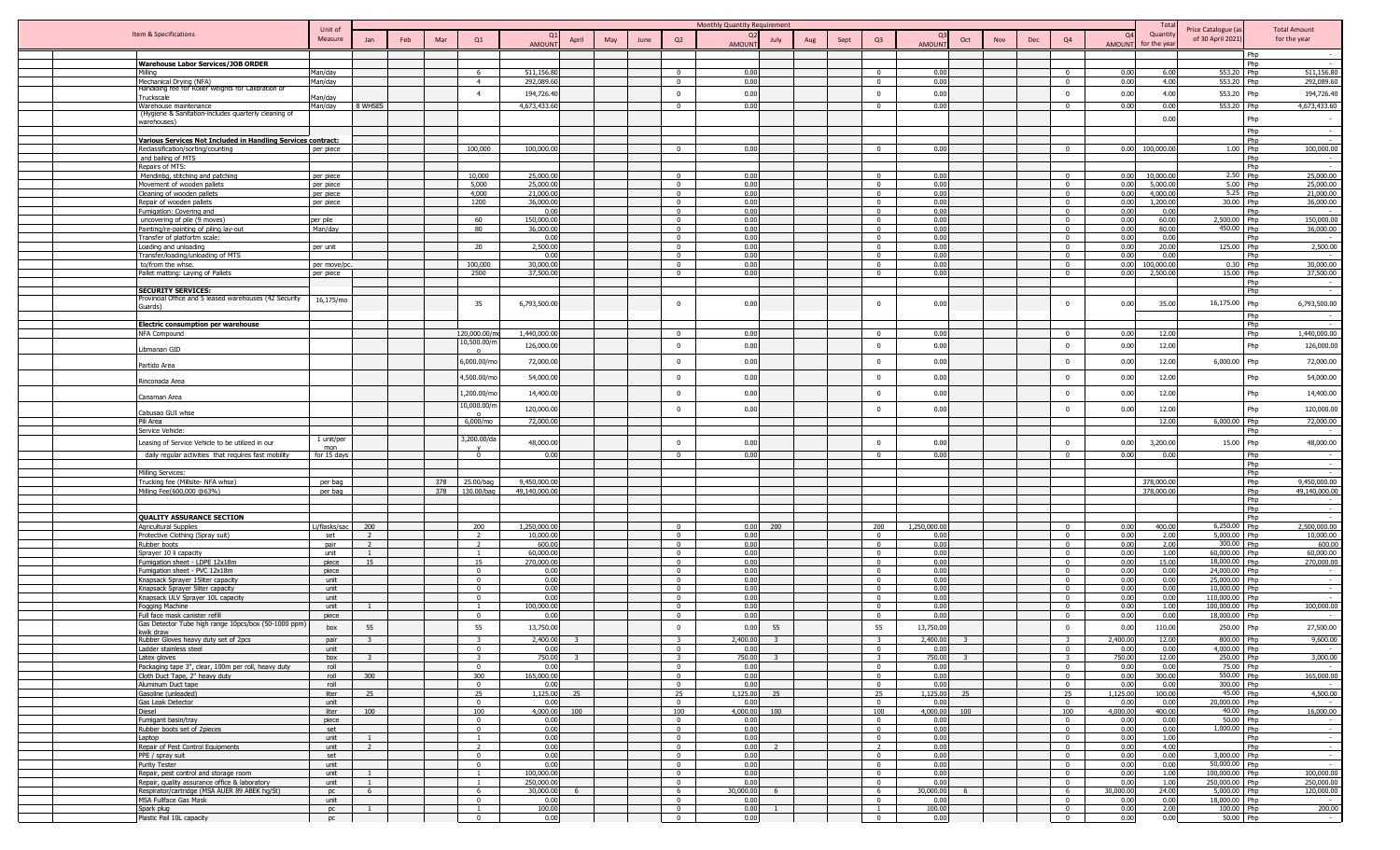|                                                    |                                                                                        | Unit of          |                                  |     |                      |                                  |                        |                                  |                                  |      |                                  | Monthly Quantity Requirement |      |    |      |                            |                      |     |     |                |              | Tota               | Price Catalogue (a               |            | <b>Total Amount</b>      |
|----------------------------------------------------|----------------------------------------------------------------------------------------|------------------|----------------------------------|-----|----------------------|----------------------------------|------------------------|----------------------------------|----------------------------------|------|----------------------------------|------------------------------|------|----|------|----------------------------|----------------------|-----|-----|----------------|--------------|--------------------|----------------------------------|------------|--------------------------|
|                                                    | Item & Specifications                                                                  | Measure          |                                  | Feb | Mar                  | Q1                               |                        | April                            | May                              | June | Q2                               | Q <sub>2</sub>               | July |    | Sept | Q <sub>3</sub>             | Oct                  | Nov | Dec | Q4             | 0.           | Quantit            | of 30 April 2021                 |            | for the year             |
|                                                    |                                                                                        |                  |                                  |     |                      |                                  | <b>AMOUNT</b>          |                                  |                                  |      |                                  | <b>AMOUNT</b>                |      |    |      |                            | <b>AMOUNT</b>        |     |     |                | AMOUNT       | for the yea        |                                  |            |                          |
|                                                    | dipper                                                                                 | DC               |                                  |     |                      | $\Omega$                         | 0.00<br>0.00           |                                  |                                  |      | $\Omega$<br>$\mathsf{n}$         | 0.00<br>0.00                 |      |    |      | $\Omega$<br>$\Omega$       | 0.00<br>0.00         |     |     | $\Omega$       | 0.00<br>0.00 | -0.00              | 800.00 Php                       | 35.00 Php  |                          |
| TRAININGS/SEMINARS/CONVENTION                      | Container (110L capacity)                                                              | pc               |                                  |     |                      |                                  |                        |                                  |                                  |      |                                  |                              |      |    |      |                            |                      |     |     |                |              | 0.00               |                                  |            |                          |
|                                                    | Grains Classification                                                                  | pax              |                                  |     | 10                   | 10                               | 50,000,00              |                                  |                                  |      | $\overline{0}$                   | 0.00                         |      | 10 |      | 10                         | 50,000,00            |     |     | $\Omega$       | 0.00         |                    | 5.000.00 Php                     |            | 100,000,00               |
|                                                    | Certified Pesticide Applicator                                                         | pax              |                                  |     |                      | $\overline{0}$                   | 0.00                   |                                  |                                  |      | $\overline{0}$                   | 0.00                         |      |    |      | $\overline{2}$             | 30,000.00            |     |     | $\Omega$       | 0.00         |                    | 15,000.00 Php                    |            | 30,000.00                |
|                                                    | Annual Physical/Medical Exam                                                           | pax              |                                  |     |                      | $\overline{0}$                   | 0.00                   |                                  |                                  |      | $\overline{0}$                   | 0.00<br>0.00                 |      |    |      | $\overline{0}$<br>$\Omega$ | 0.00<br>0.00         |     |     | $\overline{0}$ | 0.00<br>0.00 |                    | 15,000.00 Php                    |            | 1,200.00                 |
|                                                    | Annual CPA License Renewal<br><b>BSQAO's Regional Conference</b>                       | pax<br>pax       |                                  |     |                      | $\overline{2}$                   | 1,200.00<br>10,000.00  |                                  |                                  |      | $\overline{0}$<br>$\overline{0}$ | 0.00                         |      |    |      | $\Omega$                   | 0.00                 |     |     | $\Omega$       | 0.00         |                    | 600.00 Php<br>5,000.00 Php       |            | 10,000.00                |
|                                                    | <b>PSABE Convention</b>                                                                | pax              |                                  |     |                      | $\overline{2}$                   | 60,000.00              |                                  |                                  |      | $\overline{0}$                   | 0.00                         |      |    |      | $\overline{0}$             | 0.00                 |     |     | $\Omega$       | 0.00         |                    | 30,000.00 Php                    |            | 60,000.00                |
|                                                    | PSQAO's Regional Conference                                                            | nax              |                                  |     |                      |                                  | 5.000.00               |                                  |                                  |      | $\sqrt{ }$                       | 0.00                         |      |    |      | $\overline{1}$             | 5.000.00             |     |     | $\Omega$       | 0.00         |                    | 5,000,00 Php                     |            | 10,000.00                |
|                                                    | <b>PSAE Convention</b>                                                                 | nax              |                                  |     |                      | $\Omega$                         | 0.00                   |                                  |                                  |      | $\overline{2}$                   | 60.000.00                    |      |    |      | $\Omega$                   | 0.00                 |     |     | $\Omega$       | 0.00         |                    | 30.000.00 Php                    |            | 60,000.00                |
|                                                    | Accountant's Conference                                                                |                  |                                  |     |                      |                                  | 0.00<br>15,000.00      |                                  |                                  |      | $\Omega$                         | 0.00                         |      |    |      | $\Omega$                   | 0.00<br>10,000.00    |     |     |                | 0.00         |                    |                                  | Php<br>Php | $\sim$<br>25,000.00      |
|                                                    | Accountant's travel to Camarines Norte                                                 |                  |                                  |     |                      |                                  | 15,000.00              |                                  |                                  |      |                                  | 7,500.00                     |      |    |      |                            | 7,500.00             |     |     |                | 7,500.00     |                    |                                  | Php        | 37,500.00                |
|                                                    | Accounting Staff seminar (3 persons/year)                                              |                  |                                  |     |                      |                                  | 20,000.00              |                                  |                                  |      |                                  | 10,000.00                    |      |    |      |                            |                      |     |     |                |              |                    |                                  | Php        | 30,000.00                |
|                                                    | Special Disbursing Officer (4 SDOs, 4 months/year)                                     |                  |                                  |     |                      |                                  | 180,000.00             |                                  |                                  |      |                                  | 180,000.00                   |      |    |      |                            |                      |     |     |                | 360,000.00   |                    |                                  | Php        | 720,000.00               |
|                                                    | <b>TIRES AND BATTERIES</b>                                                             |                  |                                  |     |                      | $\Omega$<br>$\Omega$             | 0.00<br>0.00           |                                  |                                  |      | $\Omega$<br>$\Omega$             | 0.00<br>0.00                 |      |    |      | $\Omega$<br>$\Omega$       | 0.00                 |     |     |                | 0.00<br>0.00 |                    |                                  | Php<br>Php |                          |
|                                                    | 185 X14-8 PR tires                                                                     | /piece           | 18                               |     |                      | 18                               | 99,000.00              |                                  |                                  |      | $\Omega$                         | 0.00                         |      |    |      | $\Omega$                   | 0.00                 |     |     |                | 0.00         | 18.00              | 5,500.00 Php                     |            | 99,000.00                |
|                                                    | 10.00 x 20 - 16PR tires                                                                | /piece           | 10                               |     |                      | 10                               | 205,000.00             |                                  |                                  |      | $\Omega$                         | 0.00                         |      |    |      | $\Omega$                   | 0.00                 |     |     |                | 0.00         | 10.00              | 20,500.00                        | Php        | 205,000.00               |
|                                                    | (W/INTERIOR AND FLAPS)                                                                 |                  |                                  |     |                      |                                  | 0.00                   |                                  |                                  |      | $\Omega$                         | 0.00                         |      |    |      | $\bigcap$                  | 0.00                 |     |     |                | 0.00         | 0.00               |                                  | Php        |                          |
|                                                    | <b>SSM Battery</b>                                                                     | /piece           | $\overline{4}$                   |     |                      | $\overline{4}$                   | 23,600.00              |                                  |                                  |      |                                  | 1,800.00                     |      |    |      |                            | 11,800.00            |     |     |                | 0.00         | 8.00               | 5,900.00 Php                     |            | 47,200.00                |
|                                                    | 6SMF battery<br>2D battery                                                             | /piece<br>/piece | $\overline{4}$<br>$\overline{4}$ |     |                      | $\overline{4}$<br>$\overline{4}$ | 32,000.00<br>36,000.00 |                                  |                                  |      |                                  | 8,000.00<br>18,000.00        |      |    |      |                            | 8,000.00<br>9,000.00 |     |     |                | 0.00<br>0.00 | 6.00<br>7.00       | 8,000.00 Php<br>9,000.00 Php     |            | 48,000.00<br>63,000.00   |
|                                                    |                                                                                        |                  |                                  |     |                      |                                  |                        |                                  |                                  |      |                                  |                              |      |    |      |                            |                      |     |     |                |              |                    |                                  | Php        |                          |
|                                                    | <b>PART I. PARTS AND CONSUMABLES OF POST HARVEST FACILITIES (PHF)</b>                  |                  |                                  |     |                      |                                  |                        |                                  |                                  |      |                                  |                              |      |    |      |                            |                      |     |     |                |              |                    |                                  |            |                          |
| PARTS AND CONSUMABLES OF AGRICOM DRYERS (4-UNITS)  |                                                                                        |                  |                                  |     |                      |                                  |                        |                                  |                                  |      |                                  |                              |      |    |      |                            |                      |     |     |                |              |                    |                                  |            |                          |
|                                                    | FLAT BELT, 7", 5Ply                                                                    | meters           |                                  |     | 400                  | 400                              | 34,000.00              |                                  |                                  |      |                                  |                              |      |    |      |                            |                      |     |     |                |              | 400.00             | 85.00 Php                        |            | 34,000.00                |
| $\overline{2}$<br>$\overline{\mathbf{3}}$          | PLASTIC BUCKET CUPS, 6"<br>ELEVATOR BOLTS, 1/4 X 1" W/ NUTS                            | pcs              |                                  |     | 800<br>1600          | 800<br>1600                      | 120,000.00<br>7,200.00 |                                  |                                  |      |                                  |                              |      |    |      |                            |                      |     |     |                |              | 800.00<br>1,600.00 | 150.00 Php<br>4.50 Php           |            | 120,000.00<br>7,200.00   |
| $-4$                                               | BLOWER FAN, 3"Ø, 220V, SINGLE PHASE                                                    | pcs<br>pcs       |                                  |     | $\overline{4}$       | $\overline{4}$                   | 8,000.00               |                                  |                                  |      |                                  |                              |      |    |      |                            |                      |     |     |                |              | 4.00               | 2,000.00 Php                     |            | 8,000.00                 |
| 5 <sup>7</sup>                                     | 5 HP INDUCTION MOTOR, 3¢, 220V, 60hz                                                   | pcs              |                                  |     | $\overline{2}$       | $\overline{2}$                   | 50,000.00              |                                  |                                  |      |                                  |                              |      |    |      |                            |                      |     |     |                |              | 2.00               | 25,000.00 Php                    |            | 50,000.00                |
| 6 <sup>6</sup>                                     | TEMPERATURE CONTROLLER SWITCH                                                          | pcs              |                                  |     | $\overline{4}$       | $\overline{4}$                   | 10,000.00              |                                  |                                  |      |                                  |                              |      |    |      |                            |                      |     |     |                |              | 4.00               | 2,500.00 Php                     |            | 10,000.00                |
| $\overline{7}$                                     | MOTOR STARTER                                                                          | pcs              |                                  |     | 8                    | -8                               | 25,600.00              |                                  |                                  |      |                                  |                              |      |    |      |                            |                      |     |     |                |              | 8.00               | 3,200.00 Php                     |            | 25,600.00                |
| 8 <sup>2</sup><br>9                                | TIME DELAY SWITCH<br>PUSH BOTTOM SWICTH                                                | pcs<br>pcs       |                                  |     | $\overline{4}$<br>-8 | $\overline{4}$<br>-8             | 8,000.00<br>3,040.00   |                                  |                                  |      |                                  |                              |      |    |      |                            |                      |     |     |                |              | 4.00<br>8.00       | 2,000.00 Php<br>380.00 Php       |            | 8,000.00<br>3,040.00     |
| 10                                                 | SELECTOR SWITCH                                                                        | pcs              |                                  |     | 6                    | 6                                | 2,400.00               |                                  |                                  |      |                                  |                              |      |    |      |                            |                      |     |     |                |              | 6.00               | 400.00 Php                       |            | 2,400.00                 |
|                                                    | PARTS AND CONSUMABLES OF 2.5TPH BUIVANNGO RICEMILL                                     |                  |                                  |     |                      |                                  |                        |                                  |                                  |      |                                  |                              |      |    |      |                            |                      |     |     |                |              |                    |                                  |            |                          |
| - 11                                               | ABRASIVE CYLINDER, CDE-20A                                                             | pc               |                                  |     |                      |                                  |                        | -1                               |                                  |      | -1                               | 71,800.00                    |      |    |      |                            |                      |     |     |                |              | 1.00               | 71,800.00 Php                    |            | 71,800.00                |
| 12                                                 | SCREEN (4pcs/set), CDE-20A                                                             | set              |                                  |     |                      |                                  |                        | $\overline{1}$                   |                                  |      | $\overline{1}$                   | 15,540.00                    |      |    |      |                            |                      |     |     |                |              | 1.00               | 15,540.00 Php                    |            | 15,540.00                |
| 13<br>14                                           | ABRASIVE CYLINDER, CDE-40A<br>SCREEN (5pcs/se)t, CDE-40A                               | DC<br>set        |                                  |     |                      |                                  |                        | $\mathbf{1}$<br>$\overline{1}$   |                                  |      | $\overline{1}$<br>$\overline{1}$ | 91,800.00<br>21,600.00       |      |    |      |                            |                      |     |     |                |              | 1.00<br>1.00       | 91,800.00 Php<br>21,600.00 Php   |            | 91,800.00<br>21,600.00   |
| 15                                                 | RUBBER BAR (5pcs/set), CDE-40A                                                         | set              |                                  |     |                      |                                  |                        | 20                               |                                  |      | 20                               | 100,000.00                   |      |    |      |                            |                      |     |     |                |              | 20.00              | 5,000.00 Php                     |            | 100,000.00               |
| 16                                                 | PLASTIC BUCKET, 120mm                                                                  | pcs              |                                  |     |                      |                                  |                        | 200                              |                                  |      | 200                              | 22,500.00                    |      |    |      |                            |                      |     |     |                |              | 200.00             | 112.50 Php                       |            | 22,500.00                |
| 17                                                 | PLASTIC BUCKET, 140mm                                                                  | pcs              |                                  |     |                      |                                  |                        | 100                              |                                  |      | 100                              | 15,000.00                    |      |    |      |                            |                      |     |     |                |              | 100.00             | 150.00 Php                       |            | 15,000.00                |
| 18                                                 | PLASTIC BUCKET, 200mm                                                                  | pcs              |                                  |     |                      |                                  |                        | 50                               |                                  |      | 50                               | 9,096.00                     |      |    |      |                            |                      |     |     |                |              | 50.00              | 181.92 Php                       |            | 9,096.00                 |
| 19<br>20                                           | FLAT BELT, 3-PLY, 140 mm<br>FLAT BELT, 3-PLY, 160 mm                                   | mtr<br>mtr       |                                  |     |                      |                                  |                        | 60<br>40                         |                                  |      | 60<br>40                         | 13,200.00<br>10,000.00       |      |    |      |                            |                      |     |     |                |              | 60.00<br>40.00     | 220.00 Php<br>$250.00$ Php       |            | 13,200.00<br>10,000.00   |
| 21                                                 | FLAT BELT, 3-PLY, 225 mm                                                               | mtr              |                                  |     |                      |                                  |                        | 20                               |                                  |      | 20                               | 6,800.00                     |      |    |      |                            |                      |     |     |                |              | 20.00              | 340.00 Php                       |            | 6,800.00                 |
| 22                                                 | JAGUAR RUBBER ROLLER, 10 X 10                                                          | pcs              |                                  |     |                      |                                  |                        | 40                               |                                  |      | 40                               | 74,000.00                    |      |    |      |                            |                      |     |     |                |              | 40.00              | 1,850.00 Php                     |            | 74,000.00                |
| 23                                                 | PNEUMATIC (AIR) CYLINDER                                                               | pcs              |                                  |     |                      |                                  |                        | $-5$                             |                                  |      | 5 <sup>5</sup>                   | 24,000.00                    |      |    |      |                            |                      |     |     |                |              | 5.00               | 4,800.00 Php                     |            | 24,000.00                |
| 24                                                 | PNEUMATIC FILTER/REGULATOR/ LUBRICATOR (FR-L)<br>W/ GALIGE 1/2"Ø X 1 MPA (MAX 10KG/M2) | set              |                                  |     |                      |                                  |                        | $\overline{2}$                   |                                  |      | $\overline{2}$                   | 14,000.00                    |      |    |      |                            |                      |     |     |                |              | 2.00               | 7,000.00 Php                     |            | 14,000.00                |
| 25                                                 | FILTER LUBRICATOR, 5 MICRONS                                                           | set              |                                  |     |                      |                                  |                        | $\overline{2}$                   |                                  |      | $\overline{2}$                   | 9,000,00                     |      |    |      |                            |                      |     |     |                |              | 2.00               | 4,500.00 Phr                     |            | 9.000.00                 |
| 26                                                 | PRESSURE SWITH                                                                         | set              |                                  |     |                      |                                  |                        | $\overline{2}$                   |                                  |      | $\overline{2}$                   | 7.000.00                     |      |    |      |                            |                      |     |     |                |              | 2.00               | 3,500.00 Phn                     |            | 7,000.00                 |
| 27                                                 | MICRO SWITCH 2-15 GW2-B (OMRON)                                                        | pcs              |                                  |     |                      |                                  |                        | $\overline{4}$                   |                                  |      | $-4$                             | 2,140.00                     |      |    |      |                            |                      |     |     |                |              | 4.00               | 535.00 Php                       |            | 2,140.00                 |
| 28<br>29                                           | ELBOW FITTING, 1/8 X 6<br>ELBOW FITTING, 1/8 X 8                                       | pcs<br>pcs       |                                  |     |                      |                                  |                        | $\overline{4}$<br>$\overline{4}$ |                                  |      | $\overline{4}$<br>$\overline{4}$ | 480.00<br>520.00             |      |    |      |                            |                      |     |     |                |              | 4.00<br>4.00       | 120.00 Php<br>130.00 Phn         |            | 480.00<br>520.00         |
| 30                                                 | ELBOW FITTING, 1/4 X 8                                                                 | pcs              |                                  |     |                      |                                  |                        | $\overline{4}$                   |                                  |      | $-4$                             | 560.00                       |      |    |      |                            |                      |     |     |                |              | 4.00               | 140.00 Php                       |            | 560.00                   |
| 31                                                 | ELBOW FITTING, 1/4 X 6                                                                 | pcs              |                                  |     |                      |                                  |                        | $\overline{4}$                   |                                  |      | $-4$                             | 500.00                       |      |    |      |                            |                      |     |     |                |              | 4.00               | 125.00 Php                       |            | 500.00                   |
| 32                                                 | STRAIGHT FITTING, 1/4 X 8                                                              | pcs              |                                  |     |                      |                                  |                        | $\overline{4}$                   |                                  |      | $-4$                             | 520.00                       |      |    |      |                            |                      |     |     |                |              | 4.00               | 130.00 Php                       |            | 520.00                   |
| 33<br>34                                           | STRAIGHT FITTING, 8mm                                                                  | pcs              |                                  |     |                      |                                  |                        | $\overline{4}$<br>$\overline{4}$ |                                  |      | $\overline{4}$<br>$\overline{4}$ | 540.00<br>760.00             |      |    |      |                            |                      |     |     |                |              | 4.00<br>4.00       | 135.00 Php<br>190.00 Php         |            | 540.00<br>760.00         |
| 35                                                 | Y-FITTING, $1/4$ X 6<br>FLOW CROSS VALVE (FCV) 1/8 X 6                                 | pcs<br>pcs       |                                  |     |                      |                                  |                        | $\overline{4}$                   |                                  |      | $\overline{4}$                   | 2,040.00                     |      |    |      |                            |                      |     |     |                |              | 4.00               | 510.00 Php                       |            | 2,040.00                 |
| 36                                                 | LOW CROSS VALVE (FCV) 1/4 X 6                                                          | pcs              |                                  |     |                      |                                  |                        | $\overline{4}$                   |                                  |      | 4                                | 2,280.00                     |      |    |      |                            |                      |     |     |                |              | 4.00               | 570.00 Php                       |            | 2,280.00                 |
| 37                                                 | BUSHING, 1/4 X 1/8                                                                     | pcs              |                                  |     |                      |                                  |                        | $\overline{4}$                   |                                  |      | $\overline{4}$                   | 140.00                       |      |    |      |                            |                      |     |     |                |              | 4.00               |                                  | 35.00 Php  | 140.00                   |
|                                                    | <b>PLUG, 1/4</b>                                                                       | pcs              |                                  |     |                      |                                  |                        |                                  |                                  |      |                                  | 180.00                       |      |    |      |                            |                      |     |     |                |              | 4.00               | 45.00 Php                        |            | 180.00                   |
| 39<br>40                                           | <b>PLUG, 1/8</b><br>POLY URETHANE HOSE, 6 X 4                                          | pcs              |                                  |     |                      |                                  |                        | $\overline{4}$<br>30             |                                  |      | 4<br>30 <sup>2</sup>             | 160.00<br>1,140.00           |      |    |      |                            |                      |     |     |                |              | 4.00<br>30.00      | 40.00 Php                        | 38.00 Php  | 160.00<br>1,140.00       |
| $-41$                                              | POLY URETHANE HOSE, 8/5                                                                | pcs<br>pcs       |                                  |     |                      |                                  |                        | 20                               |                                  |      | 20                               | 960.00                       |      |    |      |                            |                      |     |     |                |              | 20.00              | 48.00 Php                        |            | 960.00                   |
| 42                                                 | STAINLESS STEEL MESH WIRE #8                                                           | sheet            |                                  |     |                      |                                  |                        | $\overline{1}$                   |                                  |      | $\overline{1}$                   | 6,400.00                     |      |    |      |                            |                      |     |     |                |              | 1.00               | 6,400.00 Php                     |            | 6,400.00                 |
| 43                                                 | STAINLESS STEEL MESH WIRE #3                                                           | sheet            |                                  |     |                      |                                  |                        | $\mathbf{1}$                     |                                  |      | $\mathbf{1}$                     | 7,840.00                     |      |    |      |                            |                      |     |     |                |              | 1.00               | 7,840.00 Php                     |            | 7,840.00                 |
| $-44$                                              | STAINLESS STEEL MESH #10                                                               | sheet            |                                  |     |                      |                                  |                        | 1                                |                                  |      | $\mathbf{1}$                     | 5,600.00                     |      |    |      |                            |                      |     |     |                |              | 1.00               | 5,600.00 Php                     |            | 5,600.00                 |
| PARTS AND CONSUMABLES OF 275KVA IVECO GENSET<br>45 | <b>OIL FILTER</b>                                                                      | pcs              |                                  |     |                      |                                  |                        | $\overline{4}$                   |                                  |      | $-4$                             | 12,000.00                    |      |    |      |                            |                      |     |     |                |              | 4.00               | 2,648.00 Php                     |            | 12,000.00                |
| 46                                                 | FUEL FILTER ELEMENT                                                                    | pcs              |                                  |     |                      |                                  |                        | $\overline{4}$                   |                                  |      | 4                                | 11,000.00                    |      |    |      |                            |                      |     |     |                |              | 4.00               | 2,750.00 Php                     |            | 11,000.00                |
| 47                                                 | FUEL FILTER PRE FILTER CARTRIDGE                                                       | pcs              |                                  |     |                      |                                  |                        | $\overline{4}$                   |                                  |      | 4                                | 13,000.00                    |      |    |      |                            |                      |     |     |                |              | 4.00               | 3,175.00 Php                     |            | 13,000.00                |
| 48                                                 | AIR FILTER PRIMARY                                                                     | pcs              |                                  |     |                      |                                  |                        | $\overline{2}$                   |                                  |      | 2                                | 30,000.00                    |      |    |      |                            |                      |     |     |                |              | 2.00               | 14,785.00 Php                    |            | 30,000,00                |
| 49<br>50                                           | AIR FILER SECONDARY<br>AVR MODEL M40FA640A                                             | pcs              |                                  |     |                      |                                  |                        | $\overline{2}$                   |                                  |      | $\overline{2}$                   | 15,000.00<br>85,000.00       |      |    |      |                            |                      |     |     |                |              | 2.00               | 6,676.00 Php<br>75,000.00 Php    |            | 15,000.00                |
| 51                                                 | FUEL PUMP ASSEMBLY                                                                     | pc<br>PC         |                                  |     |                      |                                  |                        | $\mathbf{1}$<br>1                |                                  |      | <sup>1</sup><br>$\mathbf{1}$     | 150,000.00                   |      |    |      |                            |                      |     |     |                |              | 1.00<br>1.00       | 120,000.00 Php                   |            | 85,000.00<br>150,000.00  |
| 52                                                 | ENGINE OIL (SAE 40)                                                                    | gal              |                                  |     |                      |                                  |                        | 6                                |                                  |      | 6                                | 9,600.00                     |      |    |      |                            |                      |     |     |                |              | 6.00               | $1.600.00$ Php                   |            | 9,600.00                 |
|                                                    | PARTS AND CONSUMABLES FOR MAINTENANCE OF TOLEDO TRUCKSCALE                             |                  |                                  |     |                      |                                  |                        |                                  |                                  |      |                                  |                              |      |    |      |                            |                      |     |     |                |              |                    |                                  |            |                          |
| 53                                                 | DESKTOP COMPUTER, BRANDED                                                              | set              |                                  |     |                      |                                  |                        |                                  | $\overline{1}$                   |      | <sup>1</sup>                     | 25,000.00                    |      |    |      |                            |                      |     |     |                |              | 1.00               | 25,000.00 Php                    |            | 25,000.00                |
| 54                                                 | AIRCONDITIONING UNIT, 3/4hp, INVERTER                                                  | pc               |                                  |     |                      |                                  |                        |                                  | $\overline{1}$                   |      | $\overline{1}$                   | 25,000.00                    |      |    |      |                            |                      |     |     |                |              | 1.00               | 25,000.00 Php                    |            | 25,000.00                |
| 55<br>56                                           | TRUCK SCALE INDICATOR, TOLEDO<br><b>LOAD CELL</b>                                      | PC<br>PCS        |                                  |     |                      |                                  |                        |                                  | $\overline{1}$<br>$\overline{2}$ |      | $\mathbf{1}$<br>$\overline{2}$   | 275,000.00<br>250,000.00     |      |    |      |                            |                      |     |     |                |              | 1.00<br>1.00       | 275,000.00 Php<br>250,000.00 Php |            | 275,000.00<br>250,000.00 |
|                                                    |                                                                                        |                  |                                  |     |                      |                                  |                        |                                  |                                  |      |                                  |                              |      |    |      |                            |                      |     |     |                |              |                    |                                  |            |                          |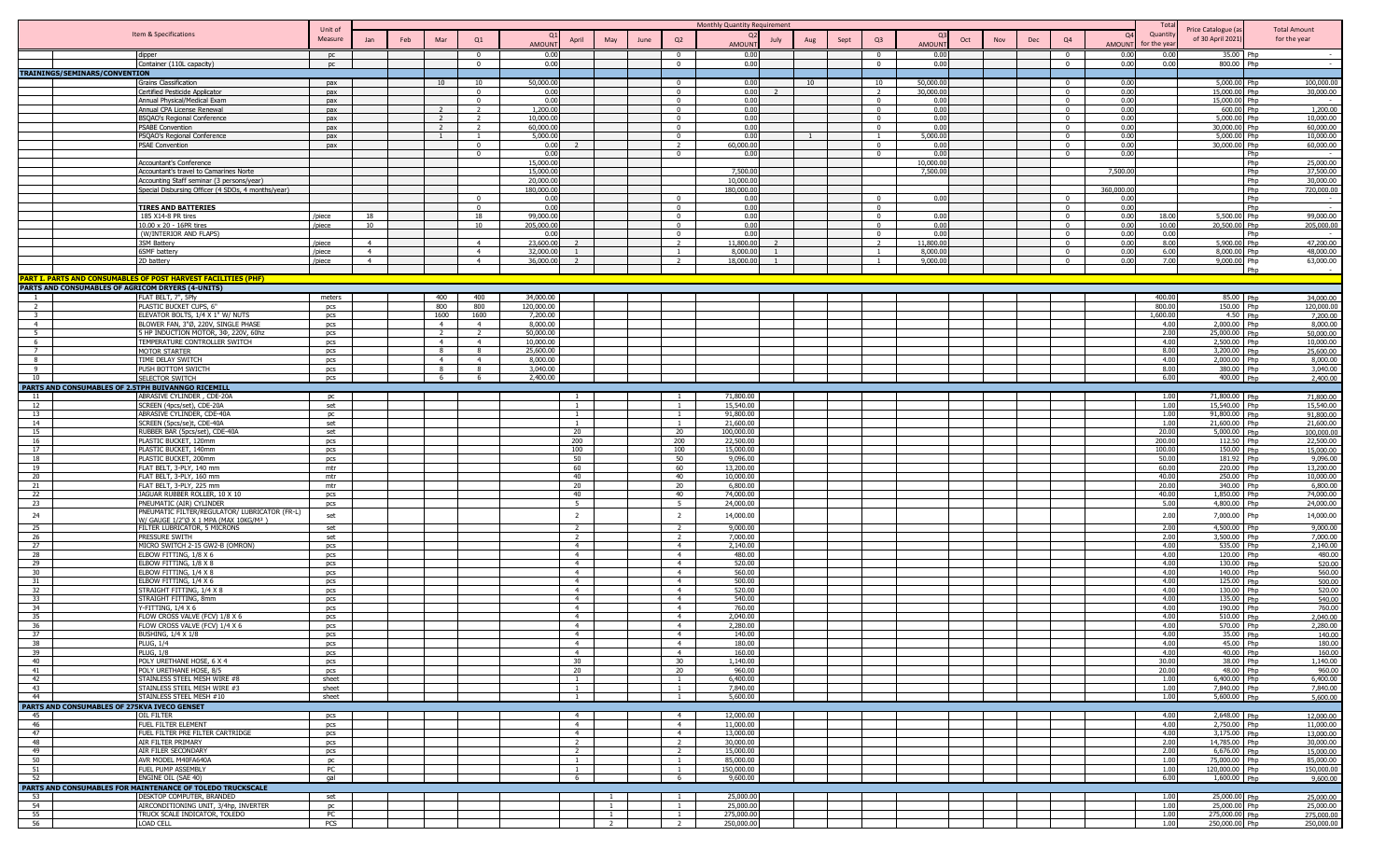|                                                |                                                                                                                                                               | Unit of    |                          |                                  |                     |                       |                          |      |                         | Monthly Quantity Requirement |               |      |                |                  |                |                                  |                |               | Tota           | Price Catalogue (a:      |              | <b>Total Amount</b>    |
|------------------------------------------------|---------------------------------------------------------------------------------------------------------------------------------------------------------------|------------|--------------------------|----------------------------------|---------------------|-----------------------|--------------------------|------|-------------------------|------------------------------|---------------|------|----------------|------------------|----------------|----------------------------------|----------------|---------------|----------------|--------------------------|--------------|------------------------|
|                                                | Item & Specifications                                                                                                                                         | Measure    | Jan                      | Mar<br>Feb                       | Q1                  |                       | April<br>May             | June | Q <sub>2</sub>          | Q <sub>2</sub><br>July       | Aug           | Sept | Q3             |                  | Oct            | <b>Nov</b><br>Dec                | Q4             | $Q^2$         | Quantit        | of 30 April 2021)        | for the year |                        |
|                                                |                                                                                                                                                               |            |                          |                                  |                     | <b>AMOUNT</b>         |                          |      |                         | <b>AMOUN</b>                 |               |      |                | <b>AMOUN</b>     |                |                                  |                | <b>AMOUNT</b> | for the yea    |                          |              |                        |
| 57                                             | REPAIR OF TRUCKSCALE FLATFORM DECK                                                                                                                            | Lot        |                          |                                  |                     |                       | $\overline{1}$           |      |                         | 200,000.00                   |               |      |                |                  |                |                                  |                |               |                |                          | Php          | 200,000.00             |
|                                                | <mark>ART II. PURCHASE OF TOOLS, EQUIPMENTS, ELECTRICAL SUPPLY &amp; HARDWARE MATERIALS  FOR REPAIR AND MAINTENANCE USE</mark>                                |            |                          |                                  |                     |                       |                          |      |                         |                              |               |      |                |                  |                |                                  |                |               |                |                          |              |                        |
| 58                                             | JRCHASE OF TOOLS, INSTRUMENT, AND EQUIPMENTS FOR TRSD USE ON MAINTENANCE OF POST HARVEST FACILITIES AND INFRASTRUCTURE<br>SAFETY RUBBER GLOVES, Size 9, 15KVA |            |                          |                                  |                     |                       |                          |      |                         | 95,000.00                    |               |      |                |                  |                |                                  |                |               | 1.00           | 95,000.00 Php            |              | 95,000.00              |
| 59                                             | TELESCOPIC HOT STICK, 35 FT                                                                                                                                   | pair<br>pc |                          |                                  |                     |                       | $\overline{1}$           |      | $\overline{1}$          | 37,000,00                    |               |      |                |                  |                |                                  |                |               | 1.00           | 37.000.00                | Php          | 37.000.00              |
| 60                                             | MULTITESTER, Analog Type, Japan                                                                                                                               | pc         |                          |                                  |                     |                       | $\overline{\phantom{a}}$ |      | 2                       | 5.000.00                     |               |      |                |                  |                |                                  |                |               | 2.00           | 2,500.00 Php             |              | 5,000.00               |
| 61                                             | LINE MAN FLIER, Germany                                                                                                                                       | pc         |                          |                                  |                     |                       | $\overline{1}$           |      | $\overline{1}$          | 4,000.00                     |               |      |                |                  |                |                                  |                |               | 1.00           | 4,000.00 Php             |              | 4,000.00               |
| 62                                             | ANGLE GRINDER, Japan                                                                                                                                          | <b>DC</b>  |                          |                                  |                     |                       |                          |      | $\overline{1}$          | 4,500.00                     |               |      |                |                  |                |                                  |                |               | 1.00           | 4,500.00 Php             |              | 4,500.00               |
| 63                                             | PRESSURE WASHER                                                                                                                                               | DC.        |                          |                                  |                     |                       |                          |      | $\overline{1}$          | 12.000.00                    |               |      |                |                  |                |                                  |                |               | 1.00           | 12.000.00 Php            |              | 12,000.00              |
| 64                                             | BUSH CUTTER, 4 strokes, Japan                                                                                                                                 | pcs        |                          |                                  |                     |                       | $\overline{2}$           |      | $\overline{2}$          | 16,000,00                    |               |      |                |                  |                |                                  |                |               | 2.00           | 8.000.00 Php             |              | 16,000.00              |
| 65                                             | DRILL PRESS                                                                                                                                                   | pc         |                          |                                  |                     |                       | $\overline{1}$           |      | $\mathbf{1}$            | 12,000.00                    |               |      |                |                  |                |                                  |                |               | 1.00           | 12,000.00 Php            |              | 12,000.00              |
| 66                                             | WHEEL BORROW, HEAVY DUTY                                                                                                                                      | pcs        |                          |                                  |                     |                       | $\overline{\mathbf{3}}$  |      | $\overline{\mathbf{3}}$ | 9,600.00                     |               |      |                |                  |                |                                  |                |               | 3.00           | 3,200.00 Php             |              | 9,600.00               |
| 67                                             | OXY-ACETYLENE GAS TORCH                                                                                                                                       | set        |                          |                                  |                     |                       | $\overline{1}$           |      | $\overline{1}$          | 25,000.00                    |               |      |                |                  |                |                                  |                |               | 1.00           | 25,000.00 Php            |              | 25,000.00              |
| <b>EARINGS AND V-BELTS FOR PHF CONSUMABLES</b> |                                                                                                                                                               |            |                          |                                  |                     |                       |                          |      |                         |                              |               |      |                |                  |                |                                  |                |               |                |                          |              |                        |
| 68<br>69                                       | BEARING, P205<br>BEARING, P206                                                                                                                                | pcs        |                          |                                  |                     |                       | 10<br>10                 |      | 10<br>10                | 4,000,00<br>5,650.00         |               |      |                |                  |                |                                  |                |               | 10.00<br>10.00 | 400.00 Php<br>565.00 Php |              | 4,000,00<br>5,650.00   |
| 70                                             | <b>BEARING, P208 -28</b>                                                                                                                                      | pcs<br>pcs |                          |                                  |                     |                       | 10                       |      | 10                      | 7,200.00                     |               |      |                |                  |                |                                  |                |               | 10.00          | 720.00 Php               |              | 7,200.00               |
| 71                                             | V-BELT, B-40                                                                                                                                                  | pcs        |                          |                                  |                     |                       | 15                       |      | 15                      | 4,125.00                     |               |      |                |                  |                |                                  |                |               | 15.00          | 275.00 Php               |              | 4,125.00               |
| 72                                             | V-BELT, B-47                                                                                                                                                  | pcs        |                          |                                  |                     |                       | 16                       |      | 16                      | 2,976.00                     |               |      |                |                  |                |                                  |                |               | 16.00          | 186.00 Php               |              | 2,976.00               |
| 73                                             | V-BELT, B-50                                                                                                                                                  | pcs        |                          |                                  |                     |                       | 15                       |      | 15                      | 2,400.00                     |               |      |                |                  |                |                                  |                |               | 15.00          | 160.00 Php               |              | 2,400.00               |
| 74                                             | V-BELT, B-51                                                                                                                                                  | pcs        |                          |                                  |                     |                       | 15                       |      | 15                      | 3,375.00                     |               |      |                |                  |                |                                  |                |               | 15.00          | 225.00 Php               |              | 3,375.00               |
| 75                                             | V-BELT, B-52                                                                                                                                                  | pcs        |                          |                                  |                     |                       | 15                       |      | 15                      | 3.900.00                     |               |      |                |                  |                |                                  |                |               | 15.00          | 260.00 Phn               |              | 3,900.00               |
| 76                                             | V-BELT, B-81                                                                                                                                                  | pcs        |                          |                                  |                     |                       | 15                       |      | 15                      | 4,245.00                     |               |      |                |                  |                |                                  |                |               | 15.00          | 283.00 Php               |              | 4,245.00               |
| 77                                             | V-BELT, B-86                                                                                                                                                  | pcs        |                          |                                  |                     |                       | 15                       |      | 15                      | 4,950.00                     |               |      |                |                  |                |                                  |                |               | 15.00          | 330.00 Php               |              | 4,950.00               |
| 78                                             | V-BELT, B-88<br>V-BELT, B-95                                                                                                                                  | pcs        |                          |                                  |                     |                       | 15<br>15                 |      | 15                      | 3,975.00<br>4,425.00         |               |      |                |                  |                |                                  |                |               | 15.00<br>15.00 | 265.00 Php<br>295.00 Php |              | 3,975.00<br>4,425.00   |
| 79                                             | IARDWARE MATERIALS FOR MAINTENANCE OF INFRASTRUCTURE AND ELECTRICAL SYSTEM                                                                                    | pcs        |                          |                                  |                     |                       |                          |      | 15                      |                              |               |      |                |                  |                |                                  |                |               |                |                          |              |                        |
| 80                                             | #14 THWN, 150M                                                                                                                                                | box        |                          | $\overline{5}$                   | 5                   | 8,450,00              |                          |      |                         |                              |               |      |                |                  |                |                                  |                |               | 5.00           | 1.690.00 Php             |              | 8,450.00               |
| 81                                             | #12 THWN, 150M                                                                                                                                                | box        |                          | $\overline{5}$                   | -5                  | 12,375.00             |                          |      |                         |                              |               |      |                |                  |                |                                  |                |               | 5.00           | 2,475.00 Php             |              | 12,375.00              |
| 82                                             | PVC FLEXIBLE CONDUIT, 1/20,100M                                                                                                                               | roll       |                          | 6                                | 6                   | 3,630.00              |                          |      |                         |                              |               |      |                |                  |                |                                  |                |               | 6.00           | 605.00 Php               |              | 3,630.00               |
| 83                                             | LED LIGHT BULB, 15W                                                                                                                                           | pcs        |                          | 50                               | 50                  | 11,000.00             |                          |      |                         |                              |               |      |                |                  |                |                                  |                |               | 50.00          | 220.00 Php               |              | 11,000.00              |
| 84                                             | LIGHT OUTLET                                                                                                                                                  | pcs        |                          | 20                               | 20                  | 400.00                |                          |      |                         |                              |               |      |                |                  |                |                                  |                |               | 20.00          | 20.00 Php                |              | 400.00                 |
| 85                                             | UTILITY BOX                                                                                                                                                   | pcs        |                          | 10                               | 10                  | 250.00                |                          |      |                         |                              |               |      |                |                  |                |                                  |                |               | 10.00          | 25.00 Php                |              | 250.00                 |
| 86                                             | LIGHT SWITCH, 2-gang                                                                                                                                          | set        |                          | 10                               | 10                  | 1,200.00              |                          |      |                         |                              |               |      |                |                  |                |                                  |                |               | 10.00          | 120.00 Php               |              | 1,200.00               |
| 87                                             | CONVENIENT OUTLET, 3 GANG                                                                                                                                     | set        |                          | 10                               | 10                  | 1,200.00              |                          |      |                         |                              |               |      |                |                  |                |                                  |                |               | 10.00          | 120.00 Php               |              | 1,200.00               |
| 88                                             | CIRCUIT BREAKER, 15A                                                                                                                                          | pcs        |                          | -6                               | 6                   | 1,320.00              |                          |      |                         |                              |               |      |                |                  |                |                                  |                |               | 6.00           | 220.00 Php               |              | 1,320.00               |
| 89                                             | CIRCUIT BREAKER, 20A                                                                                                                                          | pcs        |                          | 6                                | 6                   | 1,320.00              |                          |      |                         |                              |               |      |                |                  |                |                                  |                |               | 6.00           | 220.00 Php               |              | 1,320.00               |
| 90                                             | CIRCUIT BREAKER, 30A                                                                                                                                          | pcs        |                          | $\overline{4}$                   | $\overline{4}$      | 880.00                |                          |      |                         |                              |               |      |                |                  |                |                                  |                |               | 4.00           | 220.00 Php               |              | 880.00                 |
| 91                                             | CIRCUIT BREAKER, 60A                                                                                                                                          | pcs        |                          |                                  | $\mathcal{L}$       | 440.00<br>1,360.00    |                          |      |                         |                              |               |      |                |                  |                |                                  |                |               | 2.00           | 220.00 Php<br>680.00 Php |              | 440.00<br>1,360.00     |
| 92<br>94                                       | PANEL BOARD<br><b>ELECTRICAL TAPE</b>                                                                                                                         | set<br>pcs | -5                       |                                  | - 5                 | 125.00                |                          |      |                         | $-5$                         |               |      |                | 125.00           |                |                                  |                |               | 2.00<br>10.00  | 25.00 Php                |              | 250.00                 |
| 95                                             | <b>LATEXT PAINT</b>                                                                                                                                           | aal        | -5.                      |                                  | $5 -$               | 2,950.00              |                          |      |                         | $-5$                         |               |      |                | 2,950.0          |                |                                  |                |               | 10.00          | 590.00 Php               |              | 5,900.00               |
| 96                                             | <b>ENAMEL PAINT</b>                                                                                                                                           | gal        |                          |                                  |                     |                       |                          |      | $\overline{5}$          | 2,600.0                      |               |      |                |                  |                |                                  |                |               | 5.00           | 520.00 Php               |              | 2,600.00               |
| 97                                             | EXPOXY PRIMIER W/ HARDENER                                                                                                                                    | gal        |                          |                                  |                     |                       | 8                        |      | $\overline{5}$          | 5,240.0                      |               |      |                |                  |                |                                  |                |               | 8.00           | 655.00 Php               |              | 5,240.00               |
| 98                                             | PAINT THINNER                                                                                                                                                 | gal        |                          |                                  |                     |                       | $\overline{a}$           |      | $5^{\circ}$             | 1,250.00                     |               |      |                |                  |                |                                  |                |               | 5.00           | 250.00 Php               |              | 1,250.00               |
| 99                                             | PAINT BRUSH                                                                                                                                                   | pcs        | 5                        |                                  |                     | 425.00                |                          |      |                         |                              |               |      |                | 425.00           |                |                                  |                |               | 10.00          | 85.00 Php                |              | 850.00                 |
| 100                                            | PAINT ROLLER BRUSH, 9"                                                                                                                                        | pcs        | 5                        |                                  | -5                  | 475.00                |                          |      |                         | -5                           |               |      | - 5            | 475.00           |                |                                  |                |               | 10.00          | 95.00 Php                |              | 950.00                 |
| 101                                            | <b>WATER SEALANT</b>                                                                                                                                          | GAL        | 5                        |                                  | 5                   | 3,850.00              |                          |      |                         | 5                            |               |      | 5              | 3,850.00         |                |                                  |                |               | 10.00          | 770.00 Php               |              | 7,700.00               |
| 102                                            | PORTLAND CEMENT                                                                                                                                               | bag        | $\overline{4}$           |                                  | $\overline{4}$      | 840.00                |                          |      | $\overline{4}$          | 840.00<br>$\overline{4}$     |               |      | $\overline{4}$ | 840.00           |                |                                  |                |               | 12.00          | 210.00 Php               |              | 2,520.00               |
| 103                                            | FLYWOOD, MARINE, 1/4"                                                                                                                                         | pcs        | 5                        |                                  | 5                   | 1,600.00              |                          |      |                         | - 5                          |               |      | 5              | 1,600.00         |                |                                  |                |               | 10.00          | 320.00 Php               |              | 3,200.00               |
| 104                                            | GOOD LUMBER, 2"X 2"X 10"                                                                                                                                      | pcs        | 10                       |                                  | 10                  | 1,900.00              |                          |      |                         | 10                           |               |      | 10             | 1,900.00         |                |                                  |                |               | 20.00          | 190.00 Php               |              | 3,800.00               |
| 105                                            | NAIL, CWN                                                                                                                                                     | kq         | 5                        |                                  | 5                   | 230.00<br>200.00      |                          |      |                         | 5 <sup>5</sup><br>200.00     |               |      | - 5            | 230.00<br>200.00 |                |                                  |                |               | 10.00          | 46.00 Php                |              | 460.00                 |
| 106<br>107                                     | <b>STEEL BRUSH</b><br>HACKSAW BLADE, 24TPI                                                                                                                    | pcs        | 5 <sub>5</sub><br>-8     |                                  | 5<br>8              | 680.00                |                          |      | 8                       | 680.00<br>-8                 |               |      | 5<br>8         | 680.00           |                |                                  | -8             | 680.0         | 15.00<br>32.00 | 40.00 Php<br>85.00 Php   |              | 600.00<br>2,720.00     |
| 108                                            | GRINDING DISC, 4"Ø                                                                                                                                            | pcs<br>pcs | $\overline{4}$           |                                  | 4                   | 360.00                | $\overline{4}$           |      | $\overline{4}$          | 360.00<br>$\overline{4}$     |               |      | $\overline{4}$ | 360.00           | $\overline{4}$ |                                  | $\overline{4}$ | 360.0         | 16.00          | 90.00 Php                |              | 1,440.00               |
| 109                                            | ANGLE BAR, 2"X2"X 1/4                                                                                                                                         | pcs        | 5                        |                                  | -5                  | 6,600.00              |                          |      |                         | - 5                          |               |      | $-5$           | 6,600.00         |                |                                  |                |               | 10.00          | 1,320.00 Php             |              | 13,200.00              |
| 110                                            | ANGLE BAR, 1"X 1"X 1/4                                                                                                                                        | pcs        | -5.                      |                                  | 5 <sup>5</sup>      | 1,975.0               |                          |      |                         | $\overline{5}$               |               |      |                | 1,975.0          |                |                                  |                |               | 10.00          | 395.00                   | Php          | 3,950.00               |
| 111                                            | FLAT BAR, 1"X 1/4"                                                                                                                                            | pcs        | 5 <sup>1</sup>           |                                  | -5                  | 1,275.00              |                          |      |                         | $-5$                         |               |      | 5 <sup>5</sup> | 1,275.0          |                |                                  |                |               | 10.00          | 255.00 Php               |              | 2,550.00               |
| 112                                            | FLAT BAR, 2"X 1/4"                                                                                                                                            | pcs        | 5 <sup>1</sup>           |                                  | $\overline{5}$      | 3,290.00              |                          |      |                         | $\overline{5}$               |               |      | $\overline{5}$ | 3,290.00         |                |                                  |                |               | 10.00          | 658.00 Php               |              | 6,580.00               |
| 113                                            | PENETRANT LUBRICANT, JP60, 200ML                                                                                                                              | can        | 10                       |                                  | 10                  | 1,100.00              |                          |      | 5                       | 550.00<br>$-5$               |               |      | $5^{\circ}$    | 550.00           | $\overline{4}$ |                                  | $\overline{4}$ | 440.0         | 24.00          | 110.00 Php               |              | 2,640.00               |
| 114                                            | <b>FACEMASK</b>                                                                                                                                               | box        | 15                       |                                  | 15                  | 825.00                |                          |      | 15                      | 825.00<br>10 <sup>1</sup>    |               |      | 10             | 550.00           | 10             |                                  | 10             | 550.0         | 50.00          | 55.00 Php                |              | 2,750.00               |
| 115                                            | <b>WELDING ROD</b>                                                                                                                                            | kg         | 5 <sup>2</sup>           |                                  | - 5                 | 475.00                |                          |      | - 5                     | 475.00<br>5                  |               |      | $-5$           | 475.00           | -5             |                                  | - 5            | 475.00        | 20.00          | 95.00 Php                |              | 1,900.00               |
| <mark>ART III. OFFICE SUPPLY</mark>            |                                                                                                                                                               |            |                          |                                  |                     |                       |                          |      |                         |                              |               |      |                |                  |                |                                  |                |               |                |                          |              |                        |
| 116                                            | <b>BOND PAPER, FOLDER</b>                                                                                                                                     | reams      |                          |                                  | -6                  | 1,920.00              | $\overline{2}$           |      | -6                      | 1,920.00                     |               |      | - 6            | 1,920.00         |                |                                  | 6              | 1,920.00      | 24.00          | 320.00 Php               |              | 7,680.00               |
| 117                                            | <b>COMPUTER INK</b><br>COMPUTER CHAIR                                                                                                                         | pcs        | <sup>2</sup>             | $\overline{2}$<br>$\overline{2}$ | 6<br>$\overline{4}$ | 3,300.00<br>15,000.00 | $\overline{2}$           |      | -6                      | 3,300.00                     | $\mathcal{L}$ |      | 6              | 3,300.00<br>0.00 | $\overline{2}$ | $\overline{2}$<br>$\overline{2}$ | -6             | 3,300.00      | 24.00          | 550.00 Php<br>3,750.00   | Php          | 13,200.00<br>15,000.00 |
| 118<br>119                                     | COMPUTER TABLE                                                                                                                                                | pcs        | $\overline{4}$<br>PC 2 1 |                                  | $\overline{2}$      | 10,000.00             |                          |      |                         |                              |               |      |                | 0.00             |                |                                  |                |               | 4.00<br>2.00   | 5,000.00 Php             |              | 10,000.00              |
|                                                | ART IV. REPAIR AND MAINTENANCE OF SERVICE VEHICLES AND SERVICE TRUCKS                                                                                         |            |                          |                                  |                     |                       |                          |      |                         |                              |               |      |                |                  |                |                                  |                |               |                |                          |              |                        |
|                                                | REPAIR/MAINTENACE OF ISUZU TEN WHEELER TRUCK                                                                                                                  |            |                          |                                  |                     |                       |                          |      |                         |                              |               |      |                |                  |                |                                  |                |               |                |                          |              |                        |
| 120                                            | (SBD 615)                                                                                                                                                     | lot        |                          |                                  |                     |                       | $\overline{1}$           |      | $\mathbf{1}$            | 100,000.00                   |               |      |                |                  |                |                                  |                |               | 1.00           | 100,000.00 Php           |              | 100,000.00             |
| 121                                            | REPAIR / MAINTENANCE OF MITSUBISHI BULK TRUCK                                                                                                                 | lot        |                          |                                  |                     |                       | $\overline{1}$           |      | $\mathbf{1}$            | 50,000.00                    |               |      |                |                  |                |                                  |                |               | 1.00           | 50,000.00                | Php          | 50,000.00              |
|                                                | (SCY279)                                                                                                                                                      |            |                          |                                  |                     |                       |                          |      |                         |                              |               |      |                |                  |                |                                  |                |               |                |                          |              |                        |
| 122                                            | REPAIR/MAINTENANCE OF HINO CLOSED VAN (SFT 663)                                                                                                               | lot        |                          |                                  |                     |                       | -1                       |      | 1                       | 80,000.00                    |               |      |                |                  |                |                                  |                |               | 1.00           | 80,000.00                | Php          | 80,000.00              |
|                                                | REPAIR/MAINTENANCE OF FOTON SIX WHEELER                                                                                                                       |            |                          |                                  |                     |                       |                          |      |                         |                              |               |      |                |                  |                |                                  |                |               |                |                          |              |                        |
| 123                                            | TRUCK(SKV 877)                                                                                                                                                | lot        |                          |                                  |                     |                       | 1                        |      | $\mathbf{1}$            | 50,000.00                    |               |      |                |                  |                |                                  |                |               | 1.00           | 50,000.00                | Php          | 50,000.00              |
| 124                                            | REPAIR/MAINTENANCE OF HINO TRUCK (SET 142)                                                                                                                    | lot        |                          |                                  |                     |                       |                          |      | $\mathbf{1}$            | 80,000.00                    |               |      |                |                  |                |                                  |                |               | 1.00           | 80,000.00 Php            |              | 80,000.00              |
| 125                                            | MAINTENANCE OF MITSUBISHI L300 (SFU 631)                                                                                                                      | lot        |                          |                                  |                     |                       |                          |      | $\mathbf{1}$            | 120,000.00                   |               |      |                |                  |                |                                  |                |               | 1.00           | 120,000.00 Php           |              | 120,000.00             |
| 126                                            | REPAIR/MAINTENANCE OF MITSUBISHI ADVENTURE                                                                                                                    | lot        |                          |                                  |                     |                       | -1                       |      | $\mathbf{1}$            | 100,000.00                   |               |      |                |                  |                |                                  |                |               | 1.00           | 100,000.00               | Php          | 100,000.00             |
| 127                                            | (SFU 294)<br>REPAIR/MAINTENANCE OF TAMARRAW FX (SEW 238)                                                                                                      | lot        |                          |                                  |                     |                       |                          |      | $\mathbf{1}$            | 100,000.00                   |               |      |                |                  |                |                                  |                |               | 1.00           | 100,000.00               |              | 100,000.00             |
|                                                | REPAIR/MAINTENANCE OF MITSUBISHI ADVENTURE (                                                                                                                  |            |                          |                                  |                     |                       |                          |      |                         |                              |               |      |                |                  |                |                                  |                |               |                |                          |              |                        |
| 128                                            | SHP 735)                                                                                                                                                      | lot        |                          |                                  |                     |                       | $\mathbf{1}$             |      | $\mathbf{1}$            | 75,000.00                    |               |      |                |                  |                |                                  |                |               | 1.00           | 75,000.00                | Php          | 75,000.00              |
|                                                | PART V. PROJECTS - CAPITAL OUTLAY (COF) AND REPAIR AND MAINTENANCE (RMT)                                                                                      |            |                          |                                  |                     |                       |                          |      |                         |                              |               |      |                |                  |                |                                  |                |               |                |                          |              |                        |
| A. CAPITAL OUTLAY PROJECTS                     |                                                                                                                                                               |            |                          |                                  |                     |                       |                          |      |                         |                              |               |      |                |                  |                |                                  |                |               |                |                          |              |                        |
| A.1. Land & Land Improvements                  |                                                                                                                                                               |            |                          |                                  |                     |                       |                          |      |                         |                              |               |      |                |                  |                |                                  |                |               |                |                          |              |                        |
| 129                                            | Conversion of Open Area into Solar Drying Pavement at                                                                                                         | lot        |                          |                                  |                     | 1,500,000.00          |                          |      |                         |                              |               |      |                |                  |                |                                  |                |               |                |                          | Php          | 1,500,000.00           |
|                                                | NFA Libmanan                                                                                                                                                  |            |                          |                                  |                     |                       |                          |      |                         |                              |               |      |                |                  |                |                                  |                |               |                |                          |              |                        |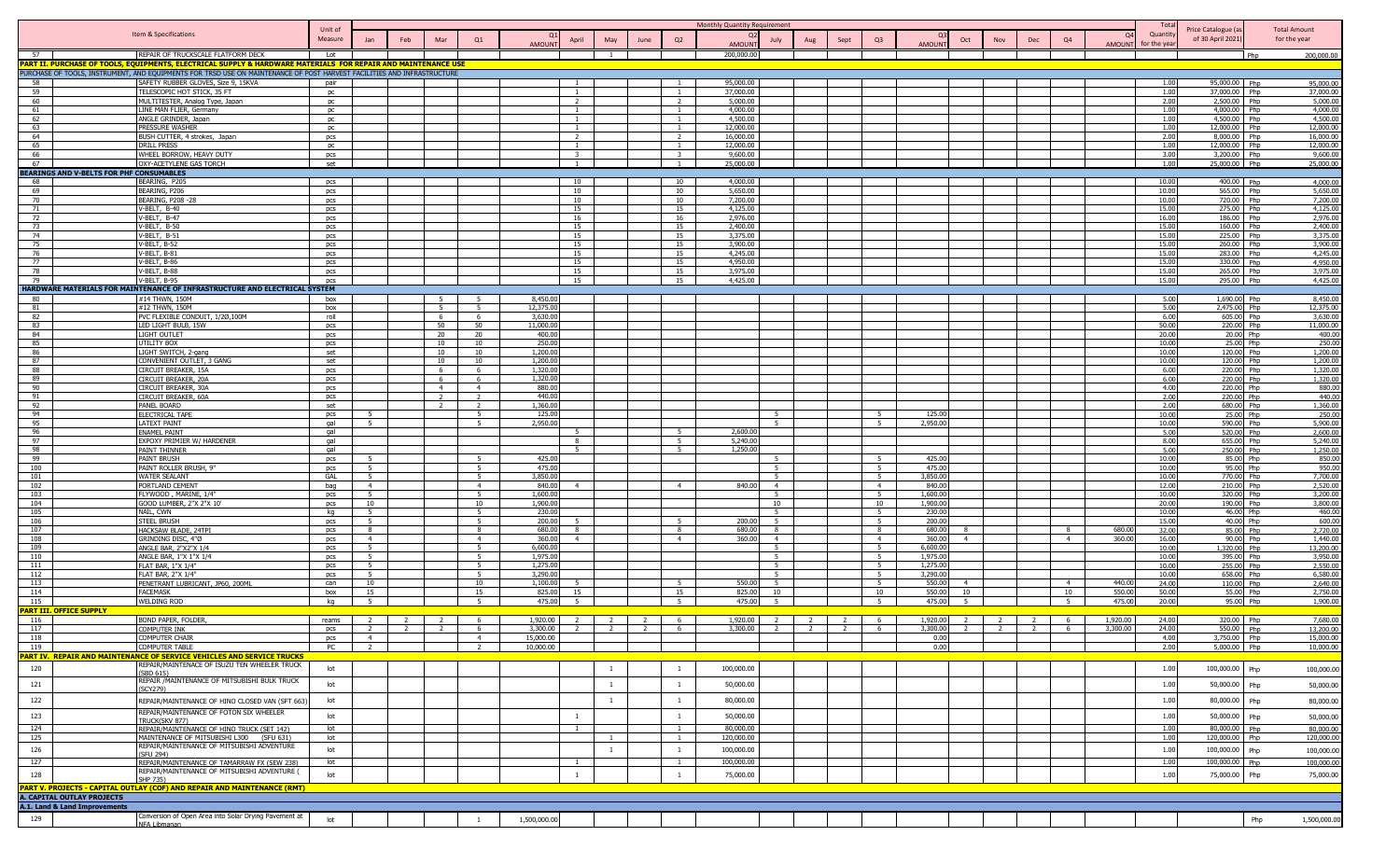|                        |                                                                                                                           | Unit of         |                     |     |                          |                        |                          |           |           |                      |      | Monthly Quantity Requirement |           |           |           |                                 |                        |      |                           |                        |                        |                           | Tota                   | Price Catalogue (a      |            | <b>Total Amount</b>             |
|------------------------|---------------------------------------------------------------------------------------------------------------------------|-----------------|---------------------|-----|--------------------------|------------------------|--------------------------|-----------|-----------|----------------------|------|------------------------------|-----------|-----------|-----------|---------------------------------|------------------------|------|---------------------------|------------------------|------------------------|---------------------------|------------------------|-------------------------|------------|---------------------------------|
|                        | Item & Specifications                                                                                                     | Measure         | Jan                 | Feb | Mar                      | Q1                     | <b>AMOUNT</b>            | April     | May       | June                 | Q2   | $\Omega$<br><b>AMOUNT</b>    | July      | Aug       | Sept      | Q3                              | AMOUNT                 | Oct  | Nov                       | Dec                    | Q <sub>4</sub>         | $\Omega$<br><b>AMOUNT</b> | Quantit<br>or the year | of 30 April 2021        |            | for the year                    |
| 130                    | Sectional Repair of Damaged Concrete Pavement at NFA                                                                      | lot             |                     |     |                          | <sup>1</sup>           | 1,500,000.00             |           |           |                      |      |                              |           |           |           |                                 |                        |      |                           |                        |                        |                           |                        |                         | Php        | 1,500,000.00                    |
|                        | alestina<br>Repair of Main Gate and Sectional repair of perimeter                                                         | lot             |                     |     |                          | $\mathbf{1}$           | 400,000.00               |           |           |                      |      |                              |           |           |           |                                 |                        |      |                           |                        |                        |                           |                        |                         | Php        | 400,000.00                      |
|                        | ence at NFA Palestina Compound<br>Sectional repair of damaged Pvement & Perimeter                                         |                 |                     |     |                          |                        |                          |           |           |                      |      |                              |           |           |           |                                 |                        |      |                           |                        |                        |                           |                        |                         |            |                                 |
| 131                    | Fence and Provision of Drainged System at NFA<br>ibmanan Comnound                                                         | lot             |                     |     |                          | -1                     | 1,500,000.00             |           |           |                      |      |                              |           |           |           |                                 |                        |      |                           |                        |                        |                           |                        |                         | Php        | 1,500,000.00                    |
|                        | <b>A.2. Buildings and Structures</b>                                                                                      |                 |                     |     |                          |                        |                          |           |           |                      |      |                              |           |           |           |                                 |                        |      |                           |                        |                        |                           |                        |                         | Php        |                                 |
| 132                    | Construction 100TCC Warehouse at Brgy Bahay,                                                                              | lot             |                     |     |                          | $\overline{1}$         | 35,000,000.00            |           |           |                      |      |                              |           |           |           |                                 |                        |      |                           |                        |                        |                           |                        |                         | Php        | 35,000,000.00                   |
| 133                    | ibmanan. Camarines Sur<br>Construction 100TCC Warehouse at Brgy Caraycayon,                                               | lot             |                     |     |                          | $\overline{1}$         | 35,000,000.00            |           |           |                      |      |                              |           |           |           |                                 |                        |      |                           |                        |                        |                           |                        |                         | Php        | 35,000,000.00                   |
| 134                    | Tigaon, Camarines Sur<br>Construction of Ricemill House at NFA Libmanan                                                   | lot             |                     |     |                          |                        | 8,000,000.00             |           |           |                      |      |                              |           |           |           |                                 |                        |      |                           |                        |                        |                           |                        |                         | Php        | 8,000,000.00                    |
|                        | Repair and conversion of dryer shed into additional<br>warehouse area for palay storage                                   | lot             |                     |     |                          | $\overline{1}$         | 950,000.00               |           |           |                      |      |                              |           |           |           |                                 |                        |      |                           |                        |                        |                           |                        |                         | Php        | 950,000.00                      |
|                        | Repair and repainting of GID 1 & 2 at NFA Daet,<br>amarines Norte                                                         | lot             |                     |     |                          | $\mathbf{1}$           | 6,450,000.00             |           |           |                      |      |                              |           |           |           |                                 |                        |      |                           |                        |                        |                           |                        |                         | Php        | 6,450,000.00                    |
| 135                    | Construction of Dryer Shed at NFA Libmanan Compound                                                                       | lot             |                     |     |                          | <sup>1</sup>           | 8,000,000.00             |           |           |                      |      |                              |           |           |           |                                 |                        |      |                           |                        |                        |                           |                        |                         | Php        | 8,000,000.00                    |
|                        | A.3. Machineries and Equipment                                                                                            |                 |                     |     |                          |                        |                          |           |           |                      |      |                              |           |           |           |                                 |                        |      |                           |                        |                        |                           |                        |                         |            |                                 |
| 136                    | Repair and Rehabilitation of 2.5TPH Buivanggo Ricemill<br>Phase?                                                          | lot             |                     |     |                          | $\overline{1}$         | 3,000,000.00             |           |           |                      |      |                              |           |           |           |                                 |                        |      |                           |                        |                        |                           |                        |                         | Php        | 3,000,000.00                    |
| 137                    | Acquisition of 5 TPH Ricemill (Japan Tech) (NFA Libamar<br>`ompound`                                                      | lot             |                     |     |                          | <sup>1</sup>           | 75,000,000.00            |           |           |                      |      |                              |           |           |           |                                 |                        |      |                           |                        |                        |                           |                        |                         | Php        | 75,000,000.00                   |
| 138                    | Acquisition of 8 units Mechanical Recirculating dryer<br><b>STPR canacity</b>                                             | lot             |                     |     |                          | <sup>1</sup>           | 18,200,000.00            |           |           |                      |      |                              |           |           |           |                                 |                        |      |                           |                        |                        |                           |                        |                         | Php        | 18,200,000.00                   |
| 139                    | Acquisition of 275 KVA Stand-by Generator with<br>powerhouse (NFA Libmanan Compound)                                      | lot             |                     |     |                          | <sup>1</sup>           | 4,000,000.00             |           |           |                      |      |                              |           |           |           |                                 |                        |      |                           |                        |                        |                           |                        |                         | Php        | 4,000,000.00                    |
| 140                    | Acquisition of 167KVA 3-Phase Service Transformer and<br>ts accessories(NFA Libmanan Compound)                            | lot             |                     |     |                          | 1                      | 4,000,000.00             |           |           |                      |      |                              |           |           |           |                                 |                        |      |                           |                        |                        |                           |                        |                         | Php        | 4,000,000.00                    |
| 141                    | Purchase of 5 -units 1000 kg Capacity Mechanical<br>Platform Scale                                                        | lot             |                     |     |                          | <sup>1</sup>           | 350,000.00               |           |           |                      |      |                              |           |           |           |                                 |                        |      |                           |                        |                        |                           |                        |                         | Php        | 350,000.00                      |
| <b>B. RMT PROJECTS</b> |                                                                                                                           |                 |                     |     |                          |                        |                          |           |           |                      |      |                              |           |           |           |                                 |                        |      |                           |                        |                        |                           |                        |                         |            |                                 |
|                        | <b>B.1. Land &amp; Land Improvements</b>                                                                                  |                 |                     |     |                          |                        |                          |           |           |                      |      |                              |           |           |           |                                 |                        |      |                           |                        |                        |                           |                        |                         |            |                                 |
| 142                    | Repair of Perimeter Fence at NFA Libmanan Compound<br>Construction of Material Recovery Facility(MRF) and                 | lot             |                     |     |                          | $\overline{1}$         | 900,000.00               |           |           |                      |      |                              |           |           |           |                                 |                        |      |                           |                        |                        |                           |                        |                         | Php        | 900,000.00                      |
|                        | Prepair of selective damaged pavement at NFA                                                                              | lot             |                     |     |                          | <sup>1</sup>           | 150,000.00               |           |           |                      |      |                              |           |           |           |                                 |                        |      |                           |                        |                        |                           |                        |                         | Php        | 150,000.00                      |
| 143                    | Camarines Sur compound                                                                                                    | Iot             |                     |     |                          | -1                     | 900,000.00               |           |           |                      |      |                              |           |           |           |                                 |                        |      |                           |                        |                        |                           |                        |                         | Php        | 900,000.00                      |
|                        | <b>B.2. Buildings and Structures</b>                                                                                      |                 |                     |     |                          |                        |                          |           |           |                      |      |                              |           |           |           |                                 |                        |      |                           |                        |                        |                           |                        |                         |            |                                 |
| 144                    | Repair of Comfort Rooms at NFA Camarines Sur<br>ompound                                                                   | lot             |                     |     |                          | 1                      | 350,000.00               |           |           |                      |      |                              |           |           |           |                                 |                        |      |                           |                        |                        |                           |                        |                         | Php        | 350,000.00                      |
| 145                    | Provision of Pest Control Room at Palestina, Pili                                                                         | lot             |                     |     |                          | $\overline{1}$         | 450,000.00               |           |           |                      |      |                              |           |           |           |                                 |                        |      |                           |                        |                        |                           |                        |                         | Php        | 450,000.00                      |
| 146                    | Repair/Conversion of Dryers Shed Canopy at NFA<br>bmanan Compound                                                         | lot             |                     |     |                          | $\overline{1}$         | 300,000.00               |           |           |                      |      |                              |           |           |           |                                 |                        |      |                           |                        |                        |                           |                        |                         | Php        | 300,000.00                      |
| 147                    | Repair/Replacement of Roofing Structure of Dryers Shed<br>at NFA Palestina Compound                                       | lot             |                     |     |                          | $\mathbf{1}$           | 500,000.00               |           |           |                      |      |                              |           |           |           |                                 |                        |      |                           |                        |                        |                           |                        |                         | Php        | 500,000.00                      |
| 148                    | Repair of Continuous Ridge and Louvers at GID<br>ibmanan                                                                  | lot             |                     |     |                          | $\overline{1}$         | 500,000.00               |           |           |                      |      |                              |           |           |           |                                 |                        |      |                           |                        |                        |                           |                        |                         | Php        | 500,000.00                      |
| 149<br>151             | Repair of Staffhouse<br>Replacement of Selective Damaged Roofing and                                                      | $_{\text{lot}}$ |                     |     |                          |                        | 200,000,00               |           |           |                      |      |                              |           |           |           |                                 |                        |      |                           |                        |                        |                           |                        |                         | Php        | 200,000.00                      |
| 153                    | painting of roofing at Administration Building<br>Repair of Water system at NFA Libmanan Compound                         | lot<br>lot      |                     |     |                          | $\overline{1}$         | 500,000.00<br>100,000.00 |           |           |                      |      |                              |           |           |           |                                 |                        |      |                           |                        |                        |                           |                        |                         | Php<br>Php | 500,000.00<br>100,000.00        |
|                        | <b>B.3. Machineries and Equipment</b>                                                                                     |                 |                     |     |                          |                        |                          |           |           |                      |      |                              |           |           |           |                                 |                        |      |                           |                        |                        |                           |                        |                         |            |                                 |
| 155<br>156             | Repair of 250 kVA Iveco Standby Generator<br>Repair & Repainting of water tank structures and                             | lot<br>lot      |                     |     |                          |                        | 250,000.00<br>200,000.00 |           |           |                      |      |                              |           |           |           |                                 |                        |      |                           |                        |                        |                           |                        |                         | Php<br>Php | 250,000.00<br>200,000.00        |
|                        | rehabilitation of Waterlines<br>Replacement of Submergible Water Pump,1 HP, 230V,                                         | lot             |                     |     |                          | $\overline{1}$         |                          |           |           |                      |      |                              |           |           |           |                                 |                        |      |                           |                        |                        |                           |                        |                         |            |                                 |
| 157                    | SOHz, 1Phase<br>Supply of 2-units Weighbar/Load cell for NFA Camarines                                                    |                 |                     |     |                          | <sup>1</sup>           | 200,000.00               |           |           |                      |      |                              |           |           |           |                                 |                        |      |                           |                        |                        |                           |                        |                         | Php        | 200,000.00                      |
| 158<br>159             | ur Truckscale (Spare)<br>Repair and repainting of Truckscale platform deck                                                | units<br>lot    |                     |     |                          | $\overline{2}$         | 250,000.00<br>200,000.00 |           |           |                      |      |                              |           |           |           |                                 |                        |      |                           |                        |                        |                           |                        |                         | Php<br>Php | 250,000.00<br>200,000.00        |
|                        | Supply of Truckscale House Accessories (e.g. Floodlight,                                                                  |                 |                     |     |                          |                        |                          |           |           |                      |      |                              |           |           |           |                                 |                        |      |                           |                        |                        |                           |                        |                         |            |                                 |
| 160                    | Electric Buzzer, Push Button) - (Replacement/Spare)                                                                       | lot             |                     |     |                          | <sup>1</sup>           | 50,000.00                |           |           |                      |      |                              |           |           |           |                                 |                        |      |                           |                        |                        |                           |                        |                         | Php        | 50,000.00                       |
| 161                    | Purchase of Various Mechanical Platform Scales Parts<br>Parts for Replacement e.g. Counter Weights, Cast Iron             | lot             |                     |     |                          | -1                     | 200,000.00               |           |           |                      |      |                              |           |           |           |                                 |                        |      |                           |                        |                        |                           |                        |                         | Php        | 200,000.00                      |
|                        | Plate etc)<br>Repair of Ricehull tank                                                                                     | lot             |                     |     |                          | $\overline{1}$         | 150,000.00               |           |           |                      |      |                              |           |           |           |                                 |                        |      |                           |                        |                        |                           |                        |                         | Php        | 150,000.00                      |
|                        | Labor and materials for repair/replacement of 3-phase<br>lectric post at NFA Palestina                                    | Iot             |                     |     |                          | 1                      | 75,000.00                |           |           |                      |      |                              |           |           |           |                                 |                        |      |                           |                        |                        |                           |                        |                         | Php        | 75,000.00                       |
|                        |                                                                                                                           |                 |                     |     |                          |                        |                          |           |           |                      |      |                              |           |           |           |                                 |                        |      |                           |                        |                        |                           |                        |                         |            |                                 |
|                        | SEMI-EXPENDABLE                                                                                                           |                 |                     |     |                          |                        |                          |           |           |                      |      |                              |           |           |           |                                 |                        |      |                           |                        |                        |                           |                        |                         |            |                                 |
|                        | GAS AND OIL ( Diesoline, Gasoline & Kerosene)<br><b>LPG</b>                                                               | /tank           | 3000<br>$2^{\circ}$ |     | 3000 3000<br>$1 \quad 1$ | 9000<br>$\overline{4}$ | 450,000,00<br>3,200.00   | 3000<br>1 | 3000<br>1 | 3000<br>$\mathbf{1}$ | 9000 | 450,000.00<br>2,400.00       | 3000<br>1 | 3000<br>1 | 3000<br>1 | 9000<br>$\overline{\mathbf{3}}$ | 450,000.00<br>2,400.00 | 3000 | 3000<br>$1 \quad 1 \quad$ | 3000<br>$\overline{2}$ | 9000<br>$\overline{4}$ | 450,000,00<br>3,200.00    | 36,000.0<br>14.00      | 50.00 Php<br>800.00 Php |            | 1.800.000.00<br>11,200.00       |
|                        |                                                                                                                           |                 |                     |     |                          |                        |                          |           |           |                      |      |                              |           |           |           |                                 |                        |      |                           |                        |                        |                           |                        |                         |            |                                 |
|                        | A. TOTAL<br>B. ADDITIONAL PROVISION FOR INFLATION (10% of TOTAL)<br>C. ADDITIONAL PROVISION FOR TRANSPORT AND ERFIGHT COS |                 |                     |     |                          |                        |                          |           |           |                      |      |                              |           |           |           |                                 |                        |      |                           |                        |                        |                           | $\mathbf{P}$           |                         |            | 436,702,610.39<br>43,670,261.04 |
|                        |                                                                                                                           |                 |                     |     |                          |                        |                          |           |           |                      |      |                              |           |           |           |                                 |                        |      |                           |                        |                        |                           |                        |                         |            |                                 |

| (10% of TOTAL)<br><b>B. ADDITIONAL PROVISION FOR INFLATION</b>                |                                                                      | 43,670,261.0   |
|-------------------------------------------------------------------------------|----------------------------------------------------------------------|----------------|
| C. ADDITIONAL PROVISION FOR TRANSPORT AND FREIGHT COST (If                    |                                                                      |                |
| D. GRAND TOTAL $(A + B + C)$                                                  |                                                                      | 480,372,871.43 |
| <b>E. APPROVED BUDGET BY THE AGENCY HEAD</b>                                  |                                                                      |                |
| G.1 Available at Procurement Service Stores                                   | 2.113.697.8<br>1,909,496.65<br>4.566.086.u<br>Phn<br>,120,123.3      | 10,715,406.49  |
| G.2 Other Items not available at PS but regulary purchased from other sources | 10,679,099.90<br>8.764.499.9<br>5.884.850.4<br>400.658.753.<br>- Phr | 425,987,203.9  |
| TOTAL MONTHLY CASH REQUIREMENTS                                               | 405,224,839.7<br>10,878,197.7<br>12,805,225.8                        | 436,702,610.39 |

We hereby warrant that the total amount reflected in this Annual Procurement Plan to procure the listed common-use supplies, materials, and equipment has been included in or is within our approved budget for the year.